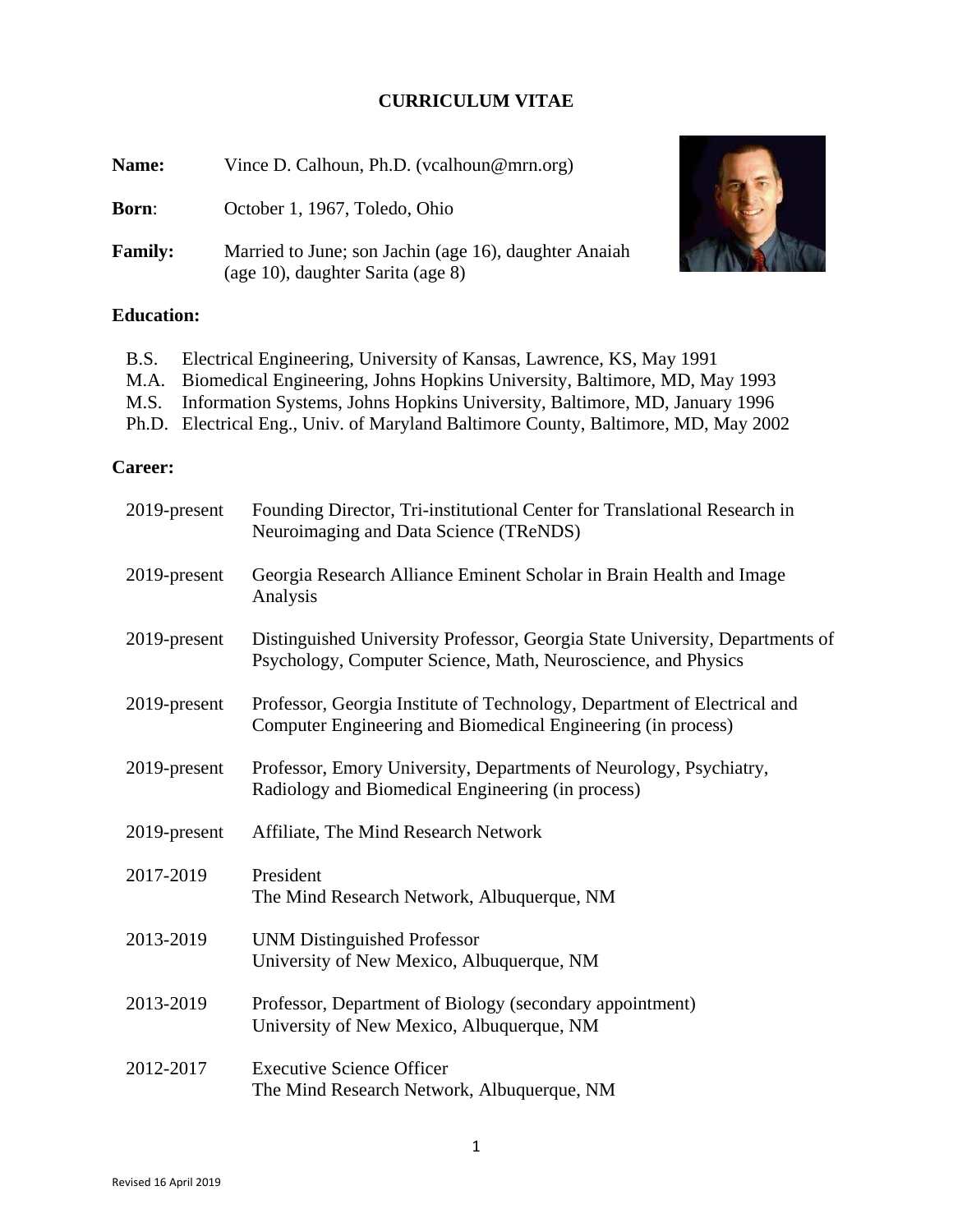| 2011-2012    | <b>Chief Executive Officer</b><br>The Mind Research Network, Albuquerque, NM                                                                                             |
|--------------|--------------------------------------------------------------------------------------------------------------------------------------------------------------------------|
| 2011-2019    | <b>Adjunct Senior Scientist</b><br>Lovelace Respiratory Research Institute                                                                                               |
| 2010-2019    | Professor, Departments of Electrical and Computer Engineering (primary),<br>Neurosciences, Computer Science, and Psychiatry<br>University of New Mexico, Albuquerque, NM |
| 2010         | Associate Professor, Department of Psychiatry<br>The University of New Mexico, Albuquerque, NM                                                                           |
| 2009-2011    | <b>Chief Technology Officer</b><br>The Mind Research Network, Albuquerque, NM                                                                                            |
| 2009-present | Affiliate Professor, Chester F. Carlson Center for Imaging Science<br>Rochester Institute of Technology, Rochester, NY                                                   |
| 2007-2010    | Associate Professor, Department of Computer Science<br>University of New Mexico, Albuquerque, NM                                                                         |
| 2007-2010    | Associate Professor, Department of Neurosciences<br>University of New Mexico, Albuquerque, NM                                                                            |
| 2006-2019    | Director Image Analysis and MR Research<br>The Mind Research Network, Albuquerque, NM                                                                                    |
| 2006-2010    | Associate Professor, Department of Electrical and Computer Engineering<br>University of New Mexico, Albuquerque, NM                                                      |
| 2005-present | Associate Professor, Adjunct, Department of Psychiatry<br>Yale University, New Haven, CT                                                                                 |
| 2002-present | Assistant Professor, Adjunct, Department of Psychiatry<br>Johns Hopkins University, Baltimore, MD                                                                        |
| 2002-2005    | Assistant Clinical Professor, Department of Psychiatry<br>Yale University, New Haven, CT                                                                                 |
| 2002-2006    | Director, Medical Image Analysis Laboratory<br>Institute of Living, Hartford, CT                                                                                         |
| 2001-2002    | Senior Research Engineer, Psychiatric Neuroimaging<br>Johns Hopkins University, Baltimore, MD                                                                            |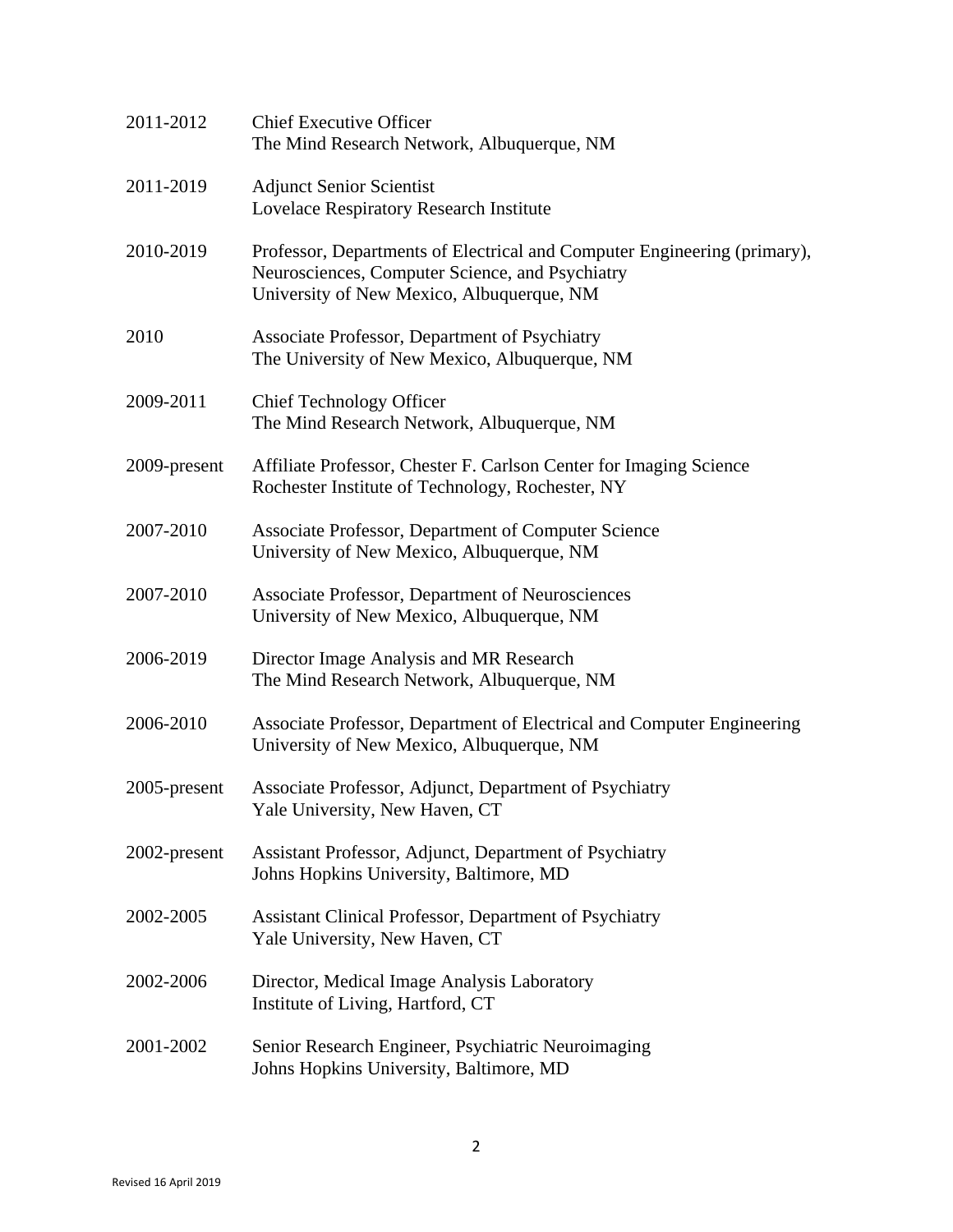| 1996-2001 | Research Engineer, Psychiatric Neuroimaging<br>Johns Hopkins University, Baltimore, MD                                                            |
|-----------|---------------------------------------------------------------------------------------------------------------------------------------------------|
| 1993-1996 | System Manager/Programmer, Psychiatric Neuroimaging<br>Johns Hopkins University, Baltimore, MD                                                    |
| 1993-1993 | Research Technician, Laboratory for Studies on the<br><b>Controlled Release of Bioactive Materials</b><br>Johns Hopkins University, Baltimore, MD |
| 1990-1991 | Research Assistant, Remote Sensing Laboratory<br>University of Kansas, Lawrence, KS                                                               |

## **Professional Honors or Recognition:**

2017 Selected as the 62<sup>nd</sup> Annual Research Lecture Honoree, The University of New Mexico: One of the highest honors the University bestows on its faculty member in recognition of research/creative activity

2016 Outstanding Alumnus of the Year, The University of Maryland, Baltimore County. This award is given to a UMBC graduate who has brought distinction to the University through personal and professional achievement.

2016-2019 Awarded Gardner-Zemke Professorship: Presented tri-annually to an ECE faculty member who has demonstrated exceptional research, teaching, and service performance.

2016 Awarded President's International Fellowship Award Chinese Academy of Sciences (CAS)

2015 Fellow, American College of Neuropsychopharmacology

2015 The World's Most Influential Scientific Minds. Identifies the scientists—as determined by their fellow researchers—who have made the most significant global impact within their respective field of study.

2015-2018 Thompson Reuters Highly Cited Researcher [\(http://highlycited.com/\)](http://highlycited.com/): Scientists from around the world whose studies were among the top 1 percent most referenced in studies from their field.

2015 IEEE Southwest Area Outstanding Educator Award: To honor an IEEE member who regularly lectures or teaches any subject of engineering

2014 Outstanding Engineer Award, Albuquerque IEEE Section: To recognize IEEE members who through their technical abilities have made outstanding contributions to their profession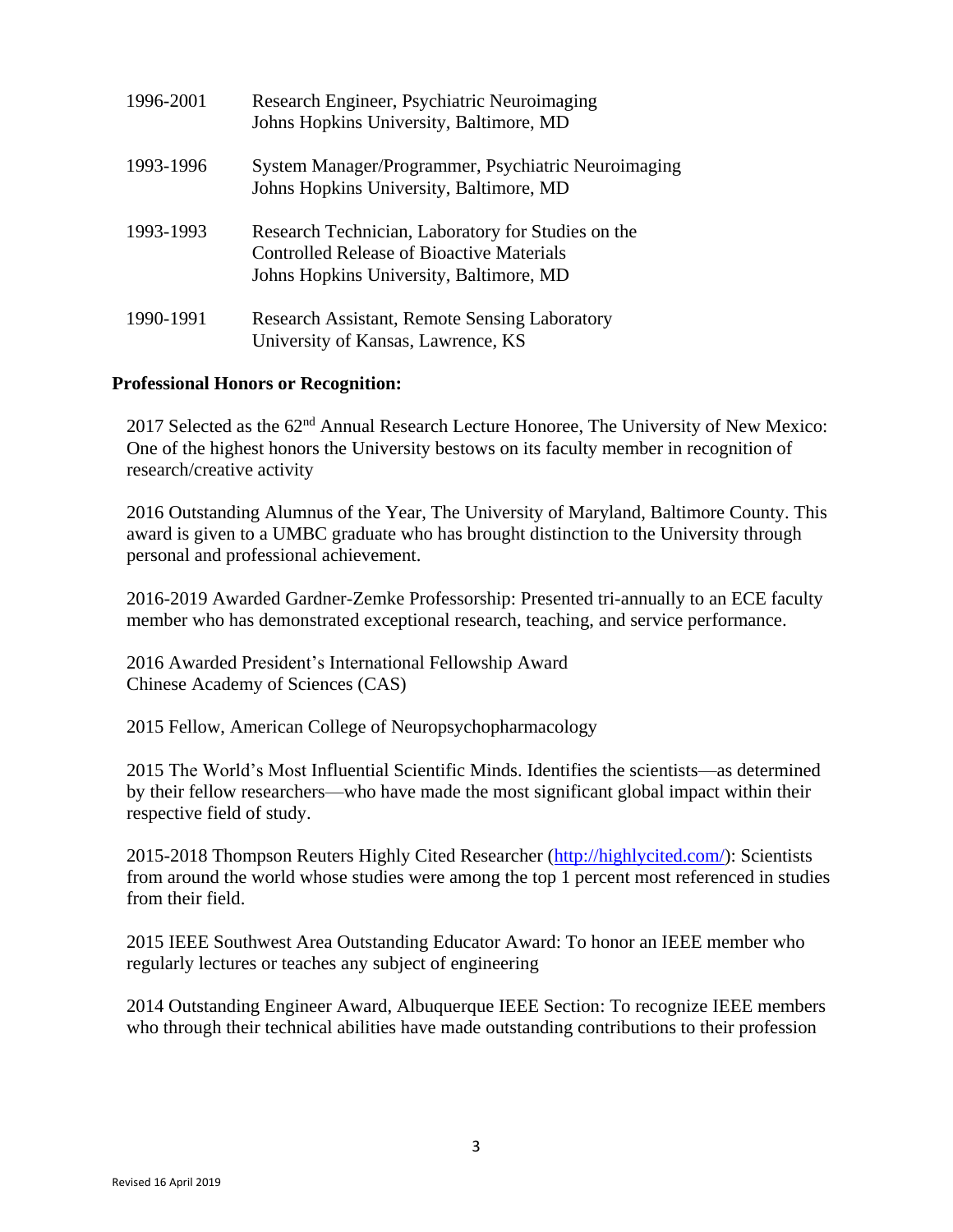2014 Fellow, American Institute for Medical and Biological Engineering (AIMBE)

2014 Fellow, International Society of Magnetic Resonance in Medicine (ISMRM)

2013 Joel Elkes Research Award American College of Neuropsychopharmacology

2013 Outstanding teacher award, ISMRM Educational Course "Network Discovery with fMRI: Analytic Choices & Their Implications"

2013 Fellow, Institute of Electrical and Electronics Engineers (IEEE)

2013 Fellow, American Association of Advanced Science (AAAS)

2012 Recipient, A. Earl Walker Neuroscience Award, Dept. of Neurosciences, University of New Mexico: Recognizes the outstanding contributions to basic or clinical research in neuroscience by a member of the faculty in any UNM department.

2010 Recipient, Outstanding Young Engineer Award, IEEE, Albuquerque Section: Recognizes a distinguished young engineer who is a member of the IEEE Albuquerque Section

2010 Recipient, Distinguished Researcher Award Department of ECE, University of New Mexico

2008 Recipient, Junior Faculty Research Award School of Engineering, University of New Mexico

Course on "Independent Component Analysis of BOLD fMRI Data" Selected for International Society of Magnetic Resonance in Medicine (ISMRM) Global Outreach Program (online 2008-2011)

2006-2013 Senior Member, IEEE

2006- Member, American College of Neuropsychopharmacology

2006 Recipient, Young Investigator Memorial Travel Award American College of Neuropsychopharmacology

2005 Recipient, Young Investigator Award International Congress on Schizophrenia Research

2004 Recipient, Early Career Investigator Award International Society for Neuroimaging in Psychiatry

2002-2006 Member, IEEE

1992, 1995 Student Travel Award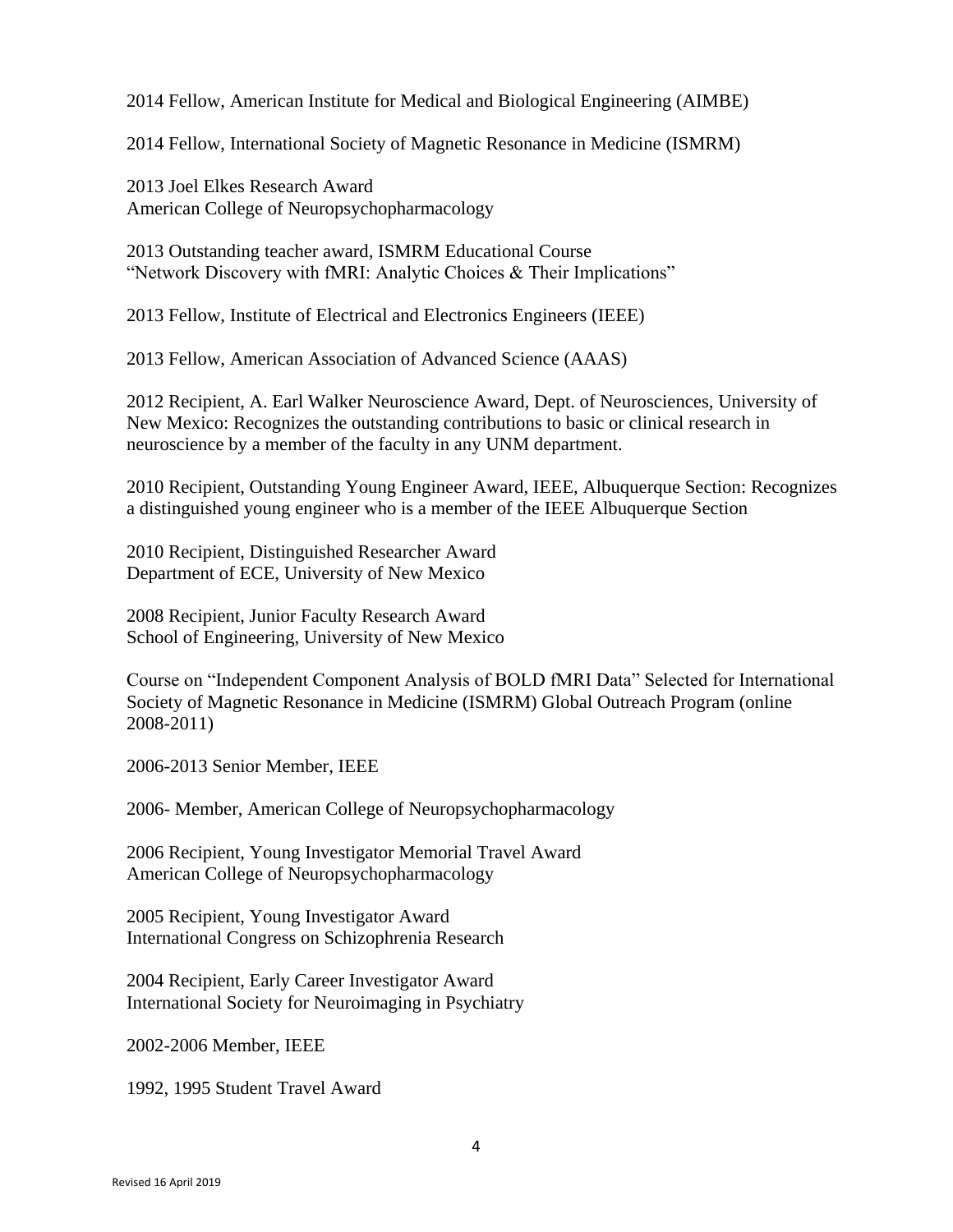International Society of Magnetic Resonance in Medicine

1991-2002 Student Member, IEEE

Member, Phi Beta Kappa (honor society)

Member, Omicron Delta Kappa (honor society)

Member, Secretary, Mortar Board (honor society)

Member, President, Tau Beta Pi (engineering honor society)

Member, Eta Kappa Nu (engineering honor society)

Hilltopper Award, The University of Kansas

John Phillips Sousa Award, Olathe South High School

Valedictorian, Olathe South High School

### **List of Funded Research:**

#### **Active**

NIH/NIBIB; 1R01EB006841 (Calhoun) 4/1/07 – 3/31/20 Multivariate methods for identifying multi-task/multimodal brain imaging biomarkers \$550,000/year To develop methods, based upon independent component analysis, for joint-statistical analysis of multitask and multimodal brain data (functional MRI, DTI, and structural MRI) to identify multimodal biomarkers. Role: Principle Investigator

NIH/NIBIB; 2R01EB005846 (Calhoun) 5/1/09 – 8/31/19 Informed Data-Driven Fusion of Behavior, Brain Function, and Genes \$600,000/year This application proposes to further develop, enhance, and disseminate a set of sophisticated multivariate analysis tools for combination and examination of data from multiple modalities such as fMRI, ERP, genomic, and behavioral studies.

Role: Principle Investigator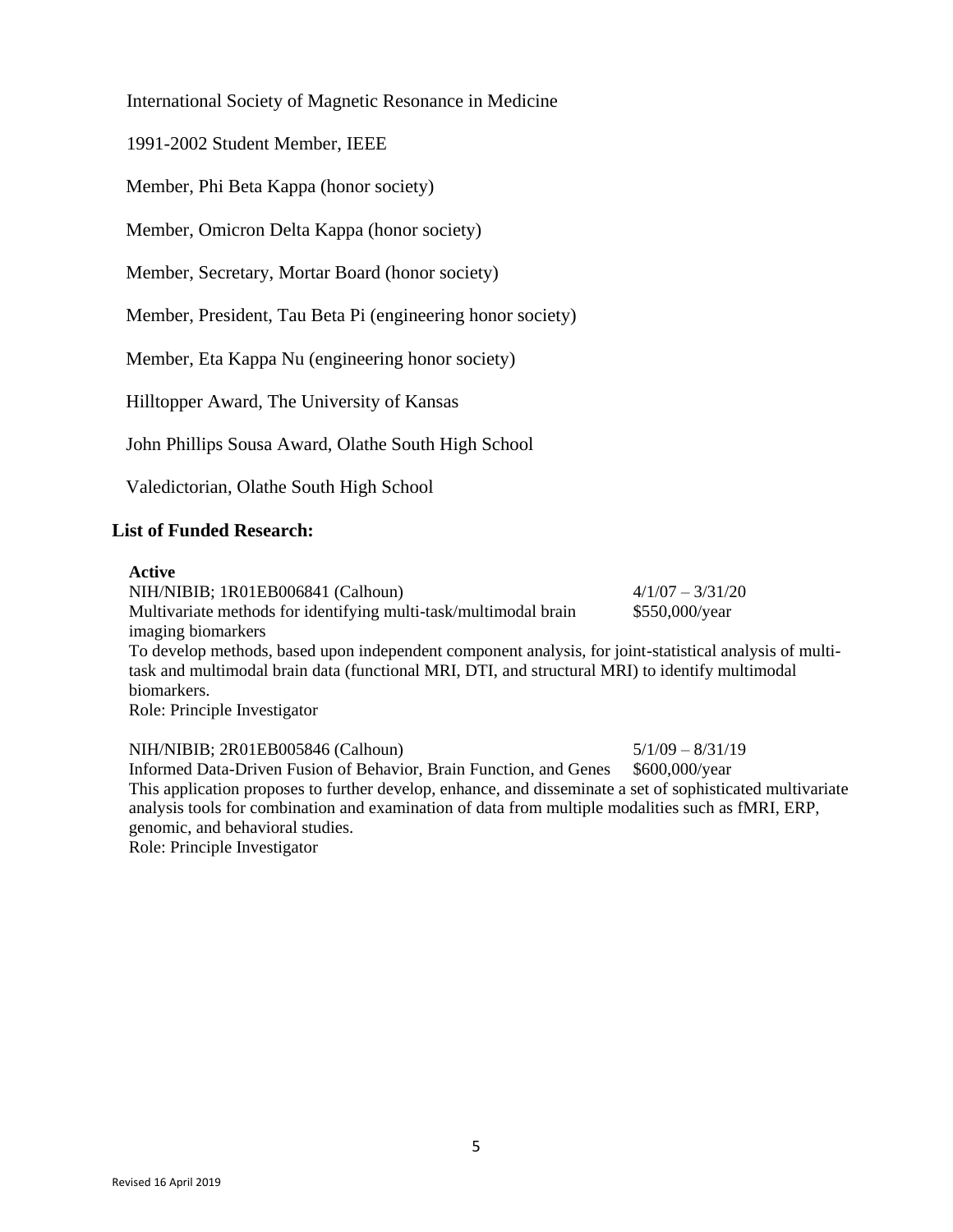NSF/EPSCoR; 1539067 (Calhoun) 7/1/15 – 6/30/20 RII Track-2 FEC: Developmental Chronnecto-Genomics (Dev-CoG): A Next Generation Framework for Quantifying Brain Dynamics and Related Genetic Factors in Childhood

The rapid development of the brain's network architecture during childhood provides an unprecedented opportunity to gain a more complete understanding of the role of oscillatory behavior and network connectivity in normal brain functioning and cognitive development. New Mexico, Nebraska, and Louisiana envision a consortium on developmental chronnecto-genomics (Dev-CoG) whose overarching goal is to advance understanding of child-hood brain connectivity by developing new analytic approaches to study connectivity over brief and extended periods of time (the chronnectome), via multiple neuroimaging modalities, and in turn determine how their genetic underpinnings further influence this developmental trajectory.

Role: Principle Investigator

NIH/NIBIB; 1R01EB020407 (Calhoun & Adalı, Co-PIs) 9/1/15 – 8/31/20 Unified multivariate data-driven solutions for static and dynamic brain connectivity \$450,000/year

There is considerable interest in approaches that capture time-varying connectivity, however existing approaches are largely ad-hoc and hard to compare with one another. Existing approaches have shown consider-able promise, but no method currently provides a comprehensive view of the time-varying changes we know exist. For example, most studies focus on time-varying correlation but ignore timevarying nodes. Most approaches produce state matrices, but it's not clear how to relate these or even if they are meaningful. Multivariate methods are well suited to estimate the changes of interested in a unified and robust manner but such tools are still in their infancy. We thus propose to develop and validate a family of multivariate methods to estimate dynamic connectivity states (CS) and use these methods to study CS in overlapping psychosis patients (schizophrenia/bipolar disorder) and comorbid conditions (smoking/drinking). Our tools have wide application to the study of the healthy brain as well as many other diseases such as Alzheimer's and attention deficit hyperactivity disorder. Role: Principle Investigator

NIH/NIDA; 1R01DA040487 (Calhoun & Hutchison, Co-PIs)  $7/1/15 - 6/30/20$ 

COINSTAC: Decentralized, scalable analysis of loosely coupled data \$700,000/year We are proposing a peer-to-peer system called the Collaborative Informatics and Neuroimaging Suite Toolkit for Anonymous Computation (COINSTAC) which will provide an independent, open, no-strings attached and immediately useful tool that facilitates running analysis on datasets distributed across different locations.

Role: Principle Investigator

NIH/NIGMS; P20GM103472 (Calhoun) 8/1/08 – 7/31/19 MIND Phase II COBRE: Multimodal Imaging of Neuropsychiatric Disorders (MIND): Mechanisms & Biomarkers \$2,400,000/year Center grant funding 5 junior PIs and 4 cores which examines functional and anatomical connectivity in schizophrenia, bipolar disorder, and depression using multimodal neuroimaging analyses. Role: Principle Investigator

\$1,500,000/year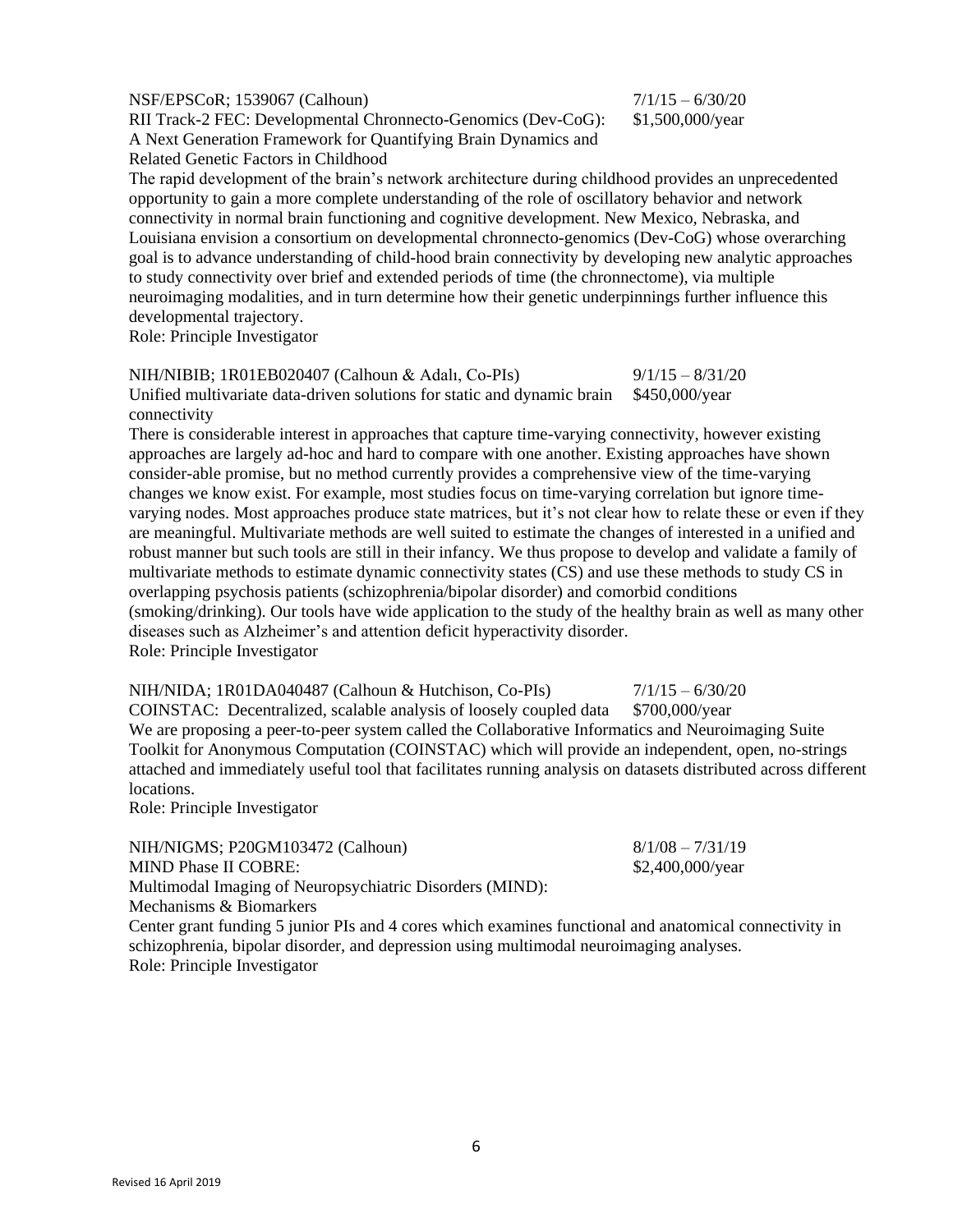| NIH/NIGMS; P30GM122734 (Calhoun)<br><b>MIND Phase III COBRE:</b><br>Multimodal Imaging of Neuropsychiatric Disorders (MIND):<br>Mechanisms & Biomarkers<br>Center grant funding focused on developing four cores focused on the development of tools for acquisition,<br>analysis, and management of multimodal neuroimaging, genetics, and clinical data.<br>Role: Principle Investigator                                                                                                                                                                                                                                                                                                                                                                                                                                                                   | $5/1/18 - 4/30/23$<br>\$1,300,000/year |
|--------------------------------------------------------------------------------------------------------------------------------------------------------------------------------------------------------------------------------------------------------------------------------------------------------------------------------------------------------------------------------------------------------------------------------------------------------------------------------------------------------------------------------------------------------------------------------------------------------------------------------------------------------------------------------------------------------------------------------------------------------------------------------------------------------------------------------------------------------------|----------------------------------------|
| NIH/NIMH 1R01MH094524 (Calhoun & Turner, Co-PIs)<br>Mining the Genomewide Scan: Genetic Profiles of Structural Loss in<br>Schizophrenia<br>The development of both neuroimaging and genome-wide scan technologies have created a proliferation of<br>data about neuropsychiatric disorders. It is possible to collect more information in a study about each subject<br>than there are subjects available to study, creating a challenge for standard statistical techniques. We develop<br>an approach already used separately in imaging and genetics, but apply it here to the combination of imaging<br>genetic data on a massive dataset, to determine genetic effects on brain structure in psychiatric disorders.<br>Role: Principle Investigator [Co-PI with Jessica Turner]                                                                         | $1/1/12 - 12/31/22$<br>\$600,000/year  |
| NIH/NIMH 1R01MH104680 (Wang & Calhoun Co-PI)<br>Integrative analysis of imaging, genomics, and epigenomics data<br>In this project we will develop data-driven sparsity methods to combine SNP, methylation and<br>brain imaging data and apply these methods to large data sets collected in schizophrenia,<br>bipolar disorder, and healthy controls.<br>Role: Principle Investigator [Co-PI with Yu-Ping Wang]                                                                                                                                                                                                                                                                                                                                                                                                                                            | $7/1/14 - 6/30/19$<br>\$480,000/year   |
| NIH/NIMH 1R01MH107354 (Wang & Calhoun Co-PI)<br>Integration of fMRI imaging, genomics, network and biological<br>knowledge<br>We will integrate imaging and genomics including interacting patterns. We will challenge the<br>current paradigm of integrative data analysis, which fails to consider the specific characteristics<br>of multiple modal data (e.g., correlations between multiple datasets, availability of limited<br>small size of samples). With our solid background and strong experience in statistics,<br>bioinformatics, genetics, and clinical genomics research, we are able to develop an<br>interdisciplinary approach that combines computational innovations such as sparse<br>representations with latest genomic imaging techniques for mental illness diagnosis. .<br>Role: Principle Investigator [Co-PI with Yu-Ping Wang] | $4/1/15 - 3/31/20$<br>\$400,000/year   |
| NIH/NINDS 1R44NS103771 (Bockholt & Calhoun Co-PI)<br>Enterprise Neuroinformatics for Interoperable Data Management and<br><b>Dissemination</b><br>The Collaborative Informatics and Neuroimaging Suite (COINS) was co-developed by<br>Advanced Biomedical Informatics Group (ABMIG) and the MIND Research Network (MRN)<br>to capture, manage and rapidly share neuroimaging, assessment, or other data across sites,<br>methods, modalities and investigators. For this Direct to Phase II SBIR project, we propose to<br>demonstrate the practicality of hardening and extending COINS to make a cloud-based<br>software as service (SaaS) version<br>Role: Principle Investigator                                                                                                                                                                         | $9/1/17 - 8/31/19$<br>\$750,000/year   |
|                                                                                                                                                                                                                                                                                                                                                                                                                                                                                                                                                                                                                                                                                                                                                                                                                                                              |                                        |

## **Completed**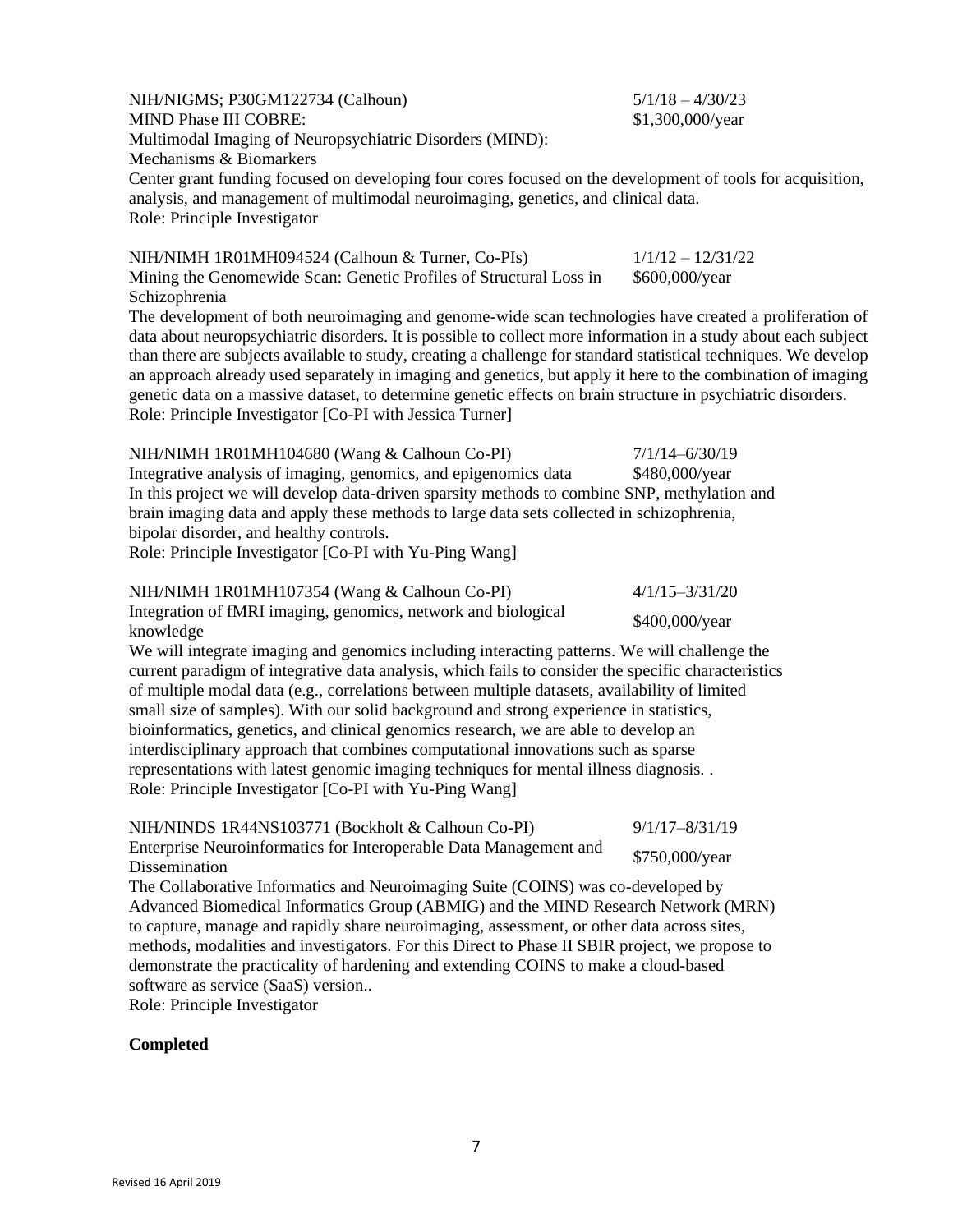NIH/NINDS 1U01NS082074 (Calhoun & Turner, Co-PI) 9/15/13-8/31/16 Imaging and Genetics in Huntington's Disease \$250,000/year

We will use the PREDICT-HD data to determine genetic correlates of brain structure and loss of function, to reduce the uncertainty in disease progression particularly in subjects whose genetic marker indicates a wide window of multiple decades in which they might develop the clinical diagnosis. Role: Principle Investigator [Co-PI with Jessica Turner]

NIH/NIMH 5R41MH100070 (Bockholt & Calhoun, Co-PI) 2/1/13–12/31/15 Neuroinformatics for Prospective Data Management and Sharing \$200,000/year To develop the existing MRN neuroinformatics tools into a user friendly installation package including multiple authentication options, and full documentation. Role: Principle Investigator [Co-PI with Jeremy Bockholt

## NIH/NIMH 1R01MH090169-01A1 (Kosson) 7/1/11 - 6/30/15

Neural Substrate of Cognitive and Emotional Deficits in Psychopathy \$400,000/year The current project examines regional brain activation while offenders and healthy controls complete cognitive and emotional tasks validated for differentially activating left hemisphere systems.

Role: Co-Investigator

#### NSF; 1116944 (Calhoun) 8/1/2011 – 7/31/2014

CIF: Small: Collaborative Research: Entropy Rate for Source Separation and Model Selection: Applications in fMRI and EEG

We will develop a class of powerful methods for source separation—primarily using independent component analysis (ICA)—and model selection using entropy rate so that we can fully take both the full higher-order-statistical information and sample correlation into account in the development. We will apply these techniques to the analysis of functional magnetic resonance (fMRI) data (both the magnitude and full complex fMRI data) and the rejection of gradient and pulse artifacts in electroencephalography (EEG) in concurrent EEG-fMRI data. In both cases, information on the nature of source distribution as well as the extent of correlation—e.g. through the use of reference electrocardiogram (ECG) and eye movement data collected during the acquisition, as well as the information on the imaging parameters. Role: Principle Investigator [collaborative project with Tulay Adali @ UMBC]

#### NSF; 1016619 (Calhoun) 8/15/10–7/31/14

III: Small: Collaborative Research: Canonical Dependence Analysis for Multi-modal Data Fusion and Source Separation

We will develop a set of powerful tools for multi-subject (multi-set) data analysis and multi-modal data fusion based on canonical dependence analysis that extends the power and flexibility of multiset canonical correlation analysis. We will study brain function and functional associations during simulated driving, a naturalistic task where data-driven methods have proven especially useful. We will also investigate genetic associations with good or poor driving behavior and will study the brain function variability at different blood alcohol levels.

Role: Principle Investigator [collaborative project with Tulay Adali @ UMBC]

| NIH/NIDA 1R21DA027626 (Liu)                                        | $9/1/09 - 8/31/13$   |
|--------------------------------------------------------------------|----------------------|
| A multilevel vulnerability study of substance abuse via CNV, brain | $$253,613/yr$ Direct |
| activation and behavior                                            |                      |

This project focuses on the understanding of the vulnerability to substance abuse in different developmental phases will greatly assist the diagnosis, prevention and treatment plans. The efficiency and effectiveness of prevention and treatment efforts can also be improved with

\$200,000/year

\$170,000/year directs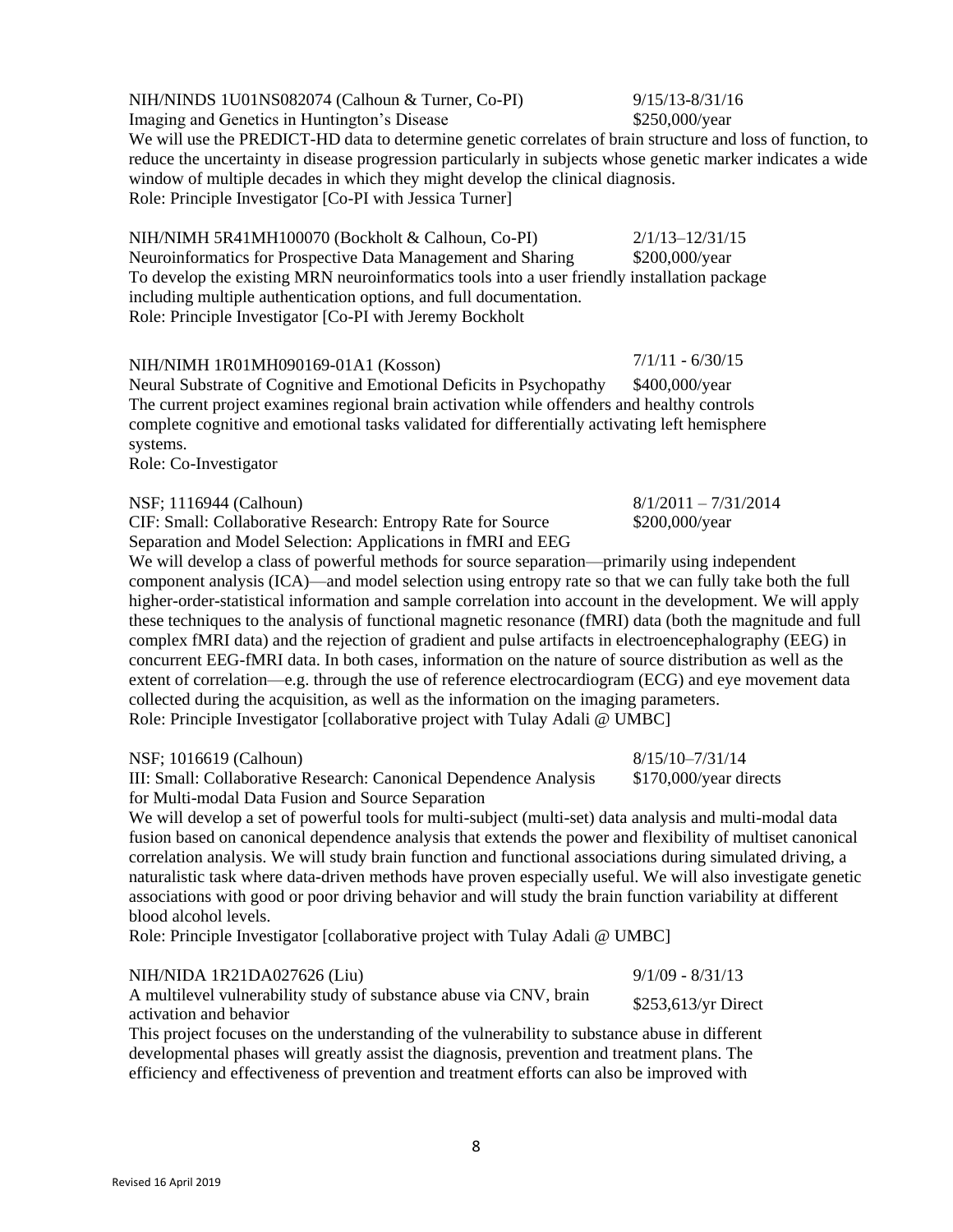increased knowledge about common pathways underlying disorders related to different substances Role: Co-Investigator

| NIH/NIDA 1 R01DA025074 (Hutchison)                           | $9/30/08 - 8/31/13$ |
|--------------------------------------------------------------|---------------------|
| Effectiveness of Varenicline: Testing Individual Differences | \$396,000/yr Direct |
| Role: Co-Investigator                                        |                     |
|                                                              | $09/2/09 - 8/31/13$ |
| 2 R44 MH075481-03A2 (Ruano)                                  |                     |

NIH/NIMH  $$200,000/\text{yr Direct}$ 

MRI DNA Biomarkers for Neuropsychiatric Disease

There is an urgent need for innovative technologies to study the multi-gene etiology of these disorders for early diagnosis, prevention, and treatment. Advances in the Genomas PhysioGenomicsTM technology allow us to develop disease related DNA arrays. These products will enable researchers to couple neuropsychiatric endophenotypes, structural and functional imaging of the brain) with genetic information from hundreds of genes, including single nucleotide polymorphisms (SNPs) and haplotypes, to build multigene DNA markers of disease.

Role: PI on Subcontract

\*NIBIB; 1R01EB000840 (Calhoun) 2/1/08-1/31/13

A unified framework for flexible brain image analysis \$350,000/year directs

The imaging findings in schizophrenia are widespread, heterogeneous, not diagnostic, and have limited replicability and it is likely that in part the lack of consistent findings is because most models do not adequately account for the variability present in the data from schizophrenia patients. The successful completion of this research will provide a powerful set of algorithms and software tools for the research community to increase the sensitivity and specificity of functional brain imaging techniques. Role: Principle Investigator

### \*NIMH; 1RC1MH089257 (Calhoun) 9/30/09-9/29/12

Genetic Markers of White Matter Integrity and Clinical Severity in Schizophrenia

The goal of this Challenge grant application is to identify novel biomarkers of clinical severity in patients with schizophrenia. There are currently no reliable biomarkers for schizophrenia, so the proposed use of sophisticated genotyping, neuroimaging and biostatistical tools for searching biomarkers that can predict disease severity in two large cohorts of patient has a high clinical impact. The identification of such biomarkers will not only increase our knowledge of the pathophysiology of schizophrenia but also, and most importantly, may help predict an increased risk for this illness even before the onset of symptoms. Role: Principle Investigator

\$320,000/year directs

| NARSAD; (Calhoun)                                                                                      | $4/1/04 - 3/31/09$   |
|--------------------------------------------------------------------------------------------------------|----------------------|
| Assessment of the State-Trait Specificity of Auditory Cortex fMRI                                      | \$60,000 directs     |
| Synchrony Maps in Schizophrenia and Bipolar Disorder                                                   |                      |
| Study of specificity of auditory cortex maps in acute psychotic bipolar patients and after 6 months of |                      |
| medication. Maps are generated using independent component analysis methods we have developed.         |                      |
| Role: Primary Investigator                                                                             |                      |
|                                                                                                        |                      |
| RO1MH077945 (Pearlson)                                                                                 | $12/1/07 - 11/30/12$ |

9

| NIH/NIMH                                                      |                     |
|---------------------------------------------------------------|---------------------|
| Bipolar & Schizophrenia Consortium for Parsing Endophenotypes | \$670,295/yr Direct |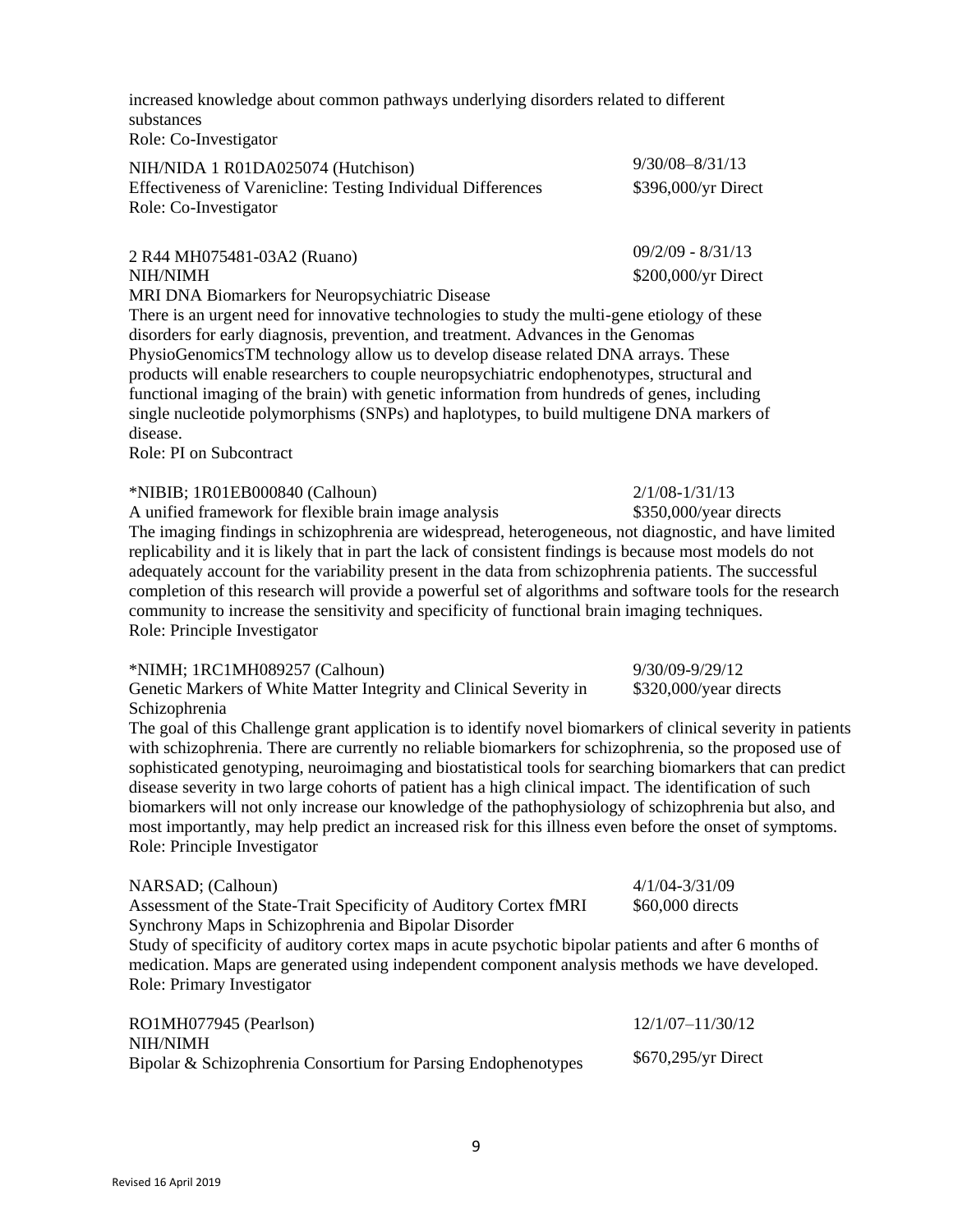The overall goal of the proposed research is to examine a broad panel of putative endophenotypes in affected individuals with schizophrenia and bipolar and their unaffected relatives in order to: 1) characterize the degree of familial phenotypic overlap between SZ and psychotic BP; 2) identify patterns of endophenotypes unique to the two disorders, and 3) contrast the heritability of endophenotypes across the disorders. Role: PI on Subcontract

R01MH080956-01 (Stevens) 4/1/08-03/31/13 NIH/NIMH \$250,000/yr Direct Characterizing Two Distinct ADHD Neurobiologies with fMRI A study using functional imaging, genetic analysis, and neuropsychological assessment to examine whether there are two separate profiles of neurobiological impairment underlying impulsive behavior in ADHD. Role: PI on Subcontract R01MH081969 (Stevens) 7/1/08-6/30/13 NIH/NIMH Adolescent maturation of brain network integration for executive control abilities \$250,000/yr Direct Develop novel analytic tools for fMRI and aid in structure/function analysis. In addition, implement the data fusion analysis. Role: PI on Subcontract 1 R01AA016599 (Pearlson) 2/1/07-1/31/12 NIH/NIAAA \$446,656/yr Direct Alcohol and Drug Use in College Students: Cognition and fMRI Investigates effects of drug and alcohol use on cognitive abilities, structural and functional brain MRI in freshman college students, with repeat assessment at 24 months. Role: PI on Subcontract NIAAA; 1 RO1 AA015615-01 (Pearlson) 3/1/05 – 2/28/09 Alcohol and Driving: fMRI Studies  $$250,000/year$  directs

To study specific cognitive impairments caused by alcohol, their underlying functional anatomy and how they relate to performance on a validated simulated driving task. Role: PI on subcontract

NIMH; 1 R01 MH072681-01 (Kiehl) 7/1/05-6/30/09 Abnormal functional connectivity in psychosis  $$250,000$ /year To use functional brain imaging measures to differentially diagnose schizophrenia from psychotic bipolar illness. Role: Co-Investigator

NIMH; K23 MH070036-01 Stevens (PI) 8/01/04 - 7/01/09 Neuroimaging Cognition in Adolescent Behavior Disorders \$142,250/year A 5-year Career Development Award to provide the PI skills for an independent clinical neuroscience research career investigating how brain function relates to diagnoses associated with disruptive behavior.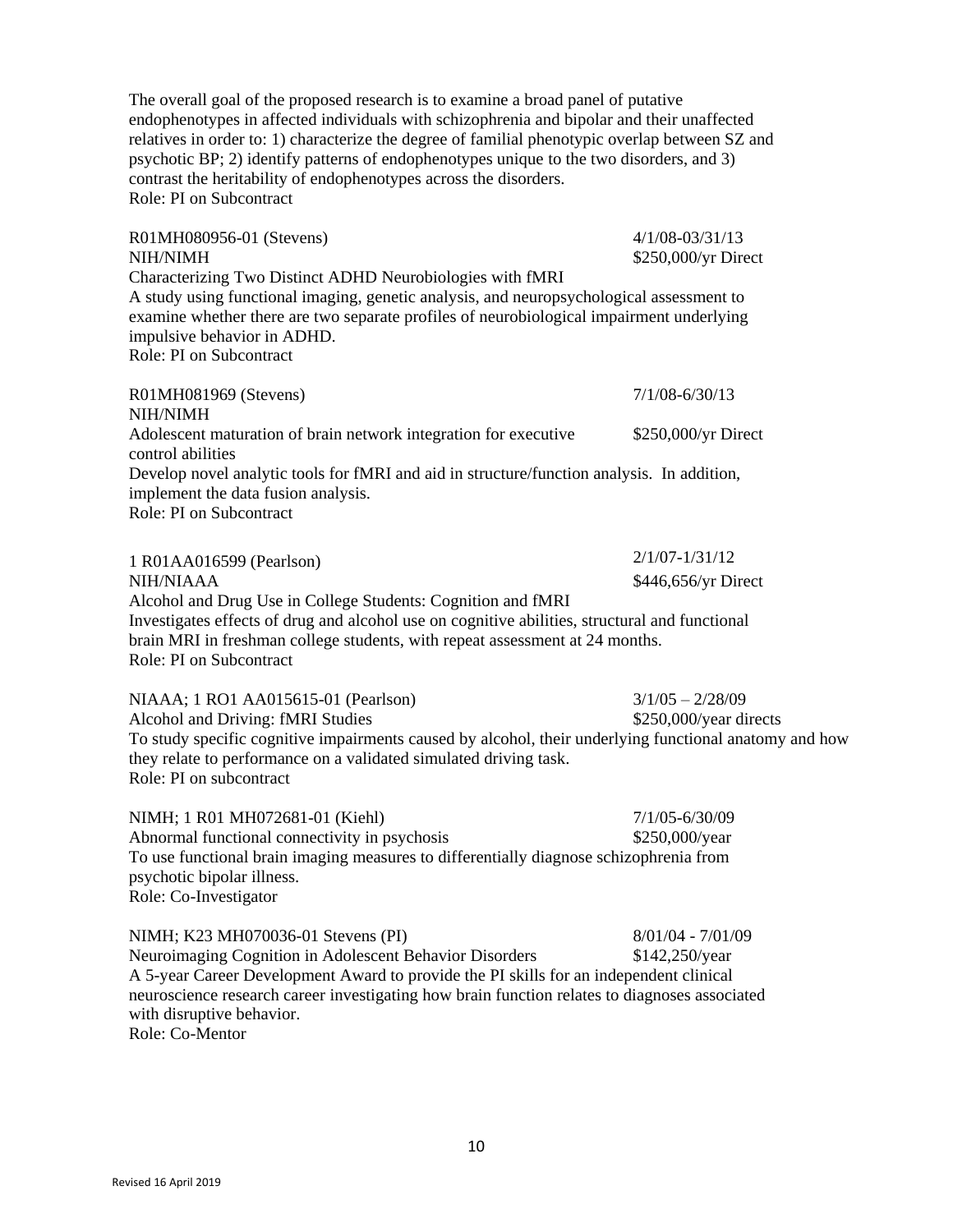| NIH/NIBIB; R01EB005846 (Calhoun)<br>Collaborative Research: Spatiotemporal Fusion of fMRI, EEG, and<br>Genetic Data Using Independent Component Analysis                                                                                                                                                                                                                                                                                                                                                                                  | $8/1/05 - 5/31/09$<br>\$220,000/year directs |
|-------------------------------------------------------------------------------------------------------------------------------------------------------------------------------------------------------------------------------------------------------------------------------------------------------------------------------------------------------------------------------------------------------------------------------------------------------------------------------------------------------------------------------------------|----------------------------------------------|
| To develop data fusion approaches for fMRI, EEG, and gene SNP array data.<br>Role: Primary Investigator                                                                                                                                                                                                                                                                                                                                                                                                                                   |                                              |
| *NSF-CCF; 0635129 (Calhoun)<br>Collaborative Research: Complex-Valued Signal Processing and its<br>Application to Analysis of Brain Imaging Data                                                                                                                                                                                                                                                                                                                                                                                          | $8/1/06 - 7/31/10$<br>\$100,000/year directs |
| To establish a framework for complex-valued signal processing such that the full potential of complex-<br>valued signal processing can be realized and the need for simplifying assumptions such as circularity of<br>signals can be eliminated. We will then show how this framework can be utilized to derive efficient<br>algorithms for performing ICA in the complex domain, and focus upon functional magnetic resonance<br>imaging (fMRI), structural MRI (sMRI) and diffusion tensor imaging (DTI).<br>Role: Primary Investigator |                                              |
| NSF-SEI; 0612076 (Calhoun)                                                                                                                                                                                                                                                                                                                                                                                                                                                                                                                | $8/1/06 - 7/31/10$                           |
| Collaborative Research: SEI: Independent Component Analysis of                                                                                                                                                                                                                                                                                                                                                                                                                                                                            | \$200,000/year directs                       |
| Complex-Valued Brain Imaging Data<br>To develop multivariate methods for incorporating complex-valued processing strategies in the context of<br>structural MRI, functional MRI, and diffusion tensor imaging data.<br>Role: Primary Investigator                                                                                                                                                                                                                                                                                         |                                              |
| NIMH; 2 RO1 MH43775-14 (Pearlson)<br>Quantitative Neuroimaging in Psychosis<br>Investigates circuit-wide abnormalities in schizophrenia using functional and structural brain<br>MRI in schizophrenia and healthy controls.<br>Role: Co-Investigator                                                                                                                                                                                                                                                                                      | $3/1/05 - 2/28/11$<br>\$250,000/year         |
| NIDA; 1 R01 DA020870-01 (Kiehl)                                                                                                                                                                                                                                                                                                                                                                                                                                                                                                           | $9/1/05 - 8/31/10$                           |
| Neurocognitive changes associated with behavioral treatment in                                                                                                                                                                                                                                                                                                                                                                                                                                                                            | \$388,096/year                               |
| cocaine abusers<br>To examine functional and structural changes associated with three cognitive behavioral<br>treatment protocols in cocaine abusers.<br>Role: Co-Investigator                                                                                                                                                                                                                                                                                                                                                            |                                              |
| NIH: 1 R24 RR021992 (Potkin)                                                                                                                                                                                                                                                                                                                                                                                                                                                                                                              | $4/1/06 - 3/31/12$                           |
| BIRN: Functional Imaging Research for Schizophrenia Testbed<br>Federated database project involving 19 performance sites. PI involvement in cognitive, statistics, and<br>calibration workgroups.<br>Role: PI on Subcontract                                                                                                                                                                                                                                                                                                              | \$157,000/year directs                       |
| NIH/NIMH 5R01MH085010 (Kiehl)                                                                                                                                                                                                                                                                                                                                                                                                                                                                                                             | $7/17/09 - 4/30/15$                          |
| The Cognitive Neuroscience of Female Psychopathy                                                                                                                                                                                                                                                                                                                                                                                                                                                                                          | \$500,000/year                               |
| To test the paralimbic dysfunction hypothesis of psychopathy in female offenders using event-<br>related potentials and functional magnetic resonance imaging<br>Role: Co-Investigator                                                                                                                                                                                                                                                                                                                                                    |                                              |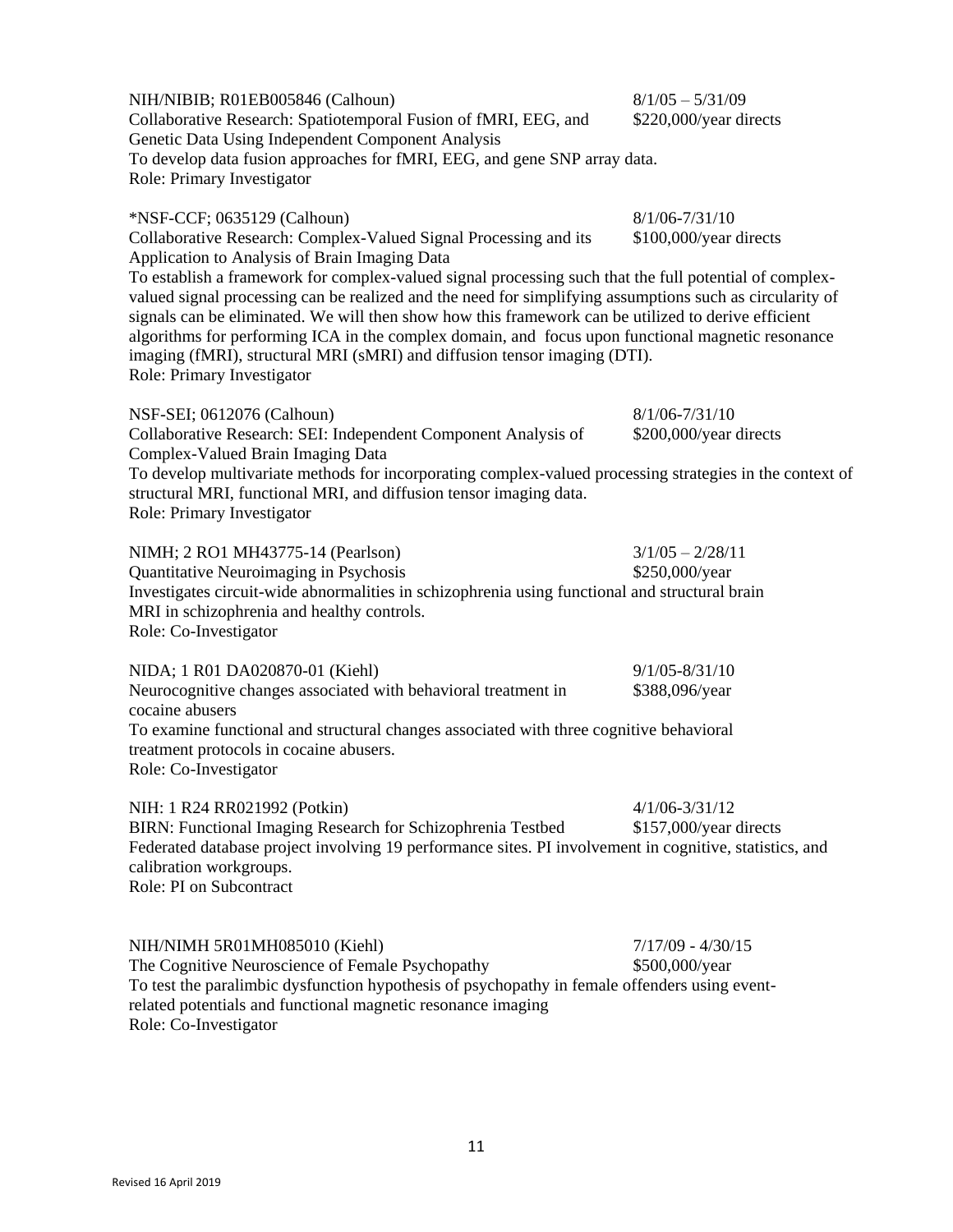NIH/NIDA 5R01DA026505 (Kiehl) 9/1/09 - 5/31/15 Socio-moral processing in psychopathy and substance abuse \$450,000/year To use functional imaging to elucidate and characterize the functional neuroanatomy of processing of moral stimuli for linguistic and picture stimuli in psychopathy and substance abuse Role: Co-Investigator

NIH/NIDA 1R01DA026964 (Kiehl) 7/01/10 - 6/30/15 Action monitoring, action observation and dopamine genes as predictors of substance abuse<br>predictors of substance abuse To utilize multimodal imaging techniques (ERP/fMRI) to characterize the integrity of neural circuits engaged in action-monitoring in incarcerated drug-abusers Role: Co-Investigator

## **Service:**

Member Bioengineering Technical Interest Group (Bio-TIG), Georgia Institute of Technology, Department of Electrical and Computer Engineering

Member Digital Signal Processing Technical Interest Group (DSP-TIG), Georgia Institute of Technology, Department of Electrical and Computer Engineering

Member IEEE Bio Imaging and Signal Processing Technical Committee (BISP TC) 2019-2021

Chair Organization for Human Brain Mapping, 2018-2019

Specialty Chief Editor Frontiers in Brain Imaging Methods, 2018-

Associate Editor Frontiers in Psychiatry Section on Computational Psychiatry, 2017-

Chair-Elect Organization for Human Brain Mapping, 2017-2018

Past Chair IEEE Machine Learning for Signal Processing Technical Committee, 2017-2018

Member Neuroimaging Informatics Tools and Resources Clearinghouse (NITRC) Advisory Committee, 2016-

Inaugural Editorial Board Member Network Neuroscience, 2016-

Member: IEEE EMBS Member Committee Chair, 2016-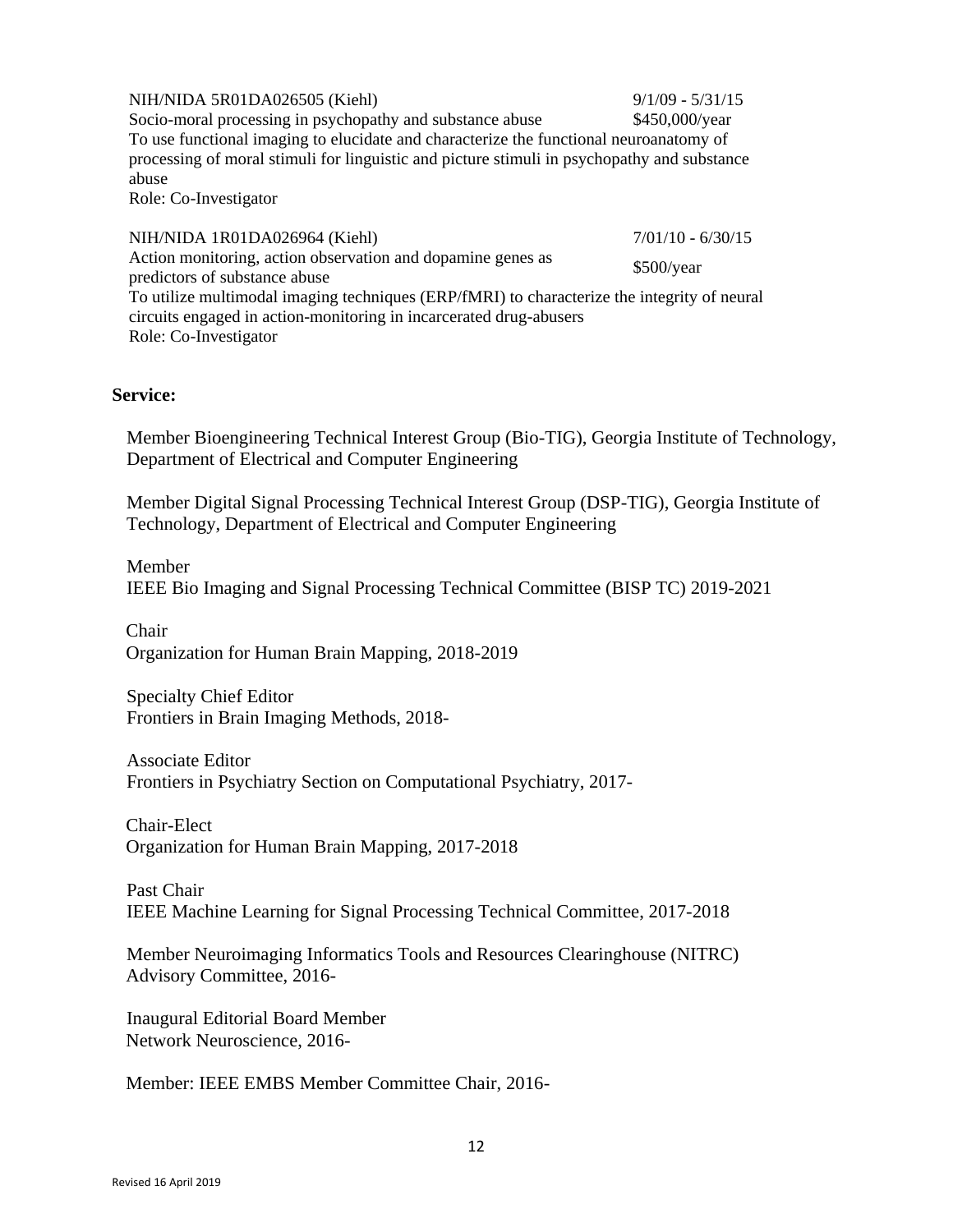Member EURASIP Special Area Team (SAT) Signal and Data Analytics for Machine Learning (SiG-DML), 2015-

Inaugural Editorial Board Member Biological Psychiatry: Cognitive Neuroscience and Neuroimaging (BP:CNNI), 2015-

Member Ontario Brain Institute Brain-code analytics blue ribbon advisory committee, 2015-

Chair IEEE Machine Learning for Signal Processing Technical Committee, 2015-2017

Member, Scientific Advisory Board Organization for Human Brain Mapping, 2014-

Member Texas Tech Neuroimaging Institute External Advisory Board, 2014-2016

Vice-Chair IEEE Machine Learning for Signal Processing Technical Committee, 2013-2014

Associate Editor Journal of Neuroscience Methods, 2013-

Founding Editor-in-Chief: Engineering Section Computation, 2012-

Member, Program Committee 2012 International Conference on Pattern Recognition in NeuroImaging (PRNI)

Member of Academic Editorial Board PeerJ, 2012-

Associate Editor Frontiers in Brain Imaging Methods, 2012-2018

Editorial Board NeuroImage: Clinical, 2012-

Editorial Board ISRN Biomedical Imaging, 2012-

Editorial Board Brain Connectivity, 2010-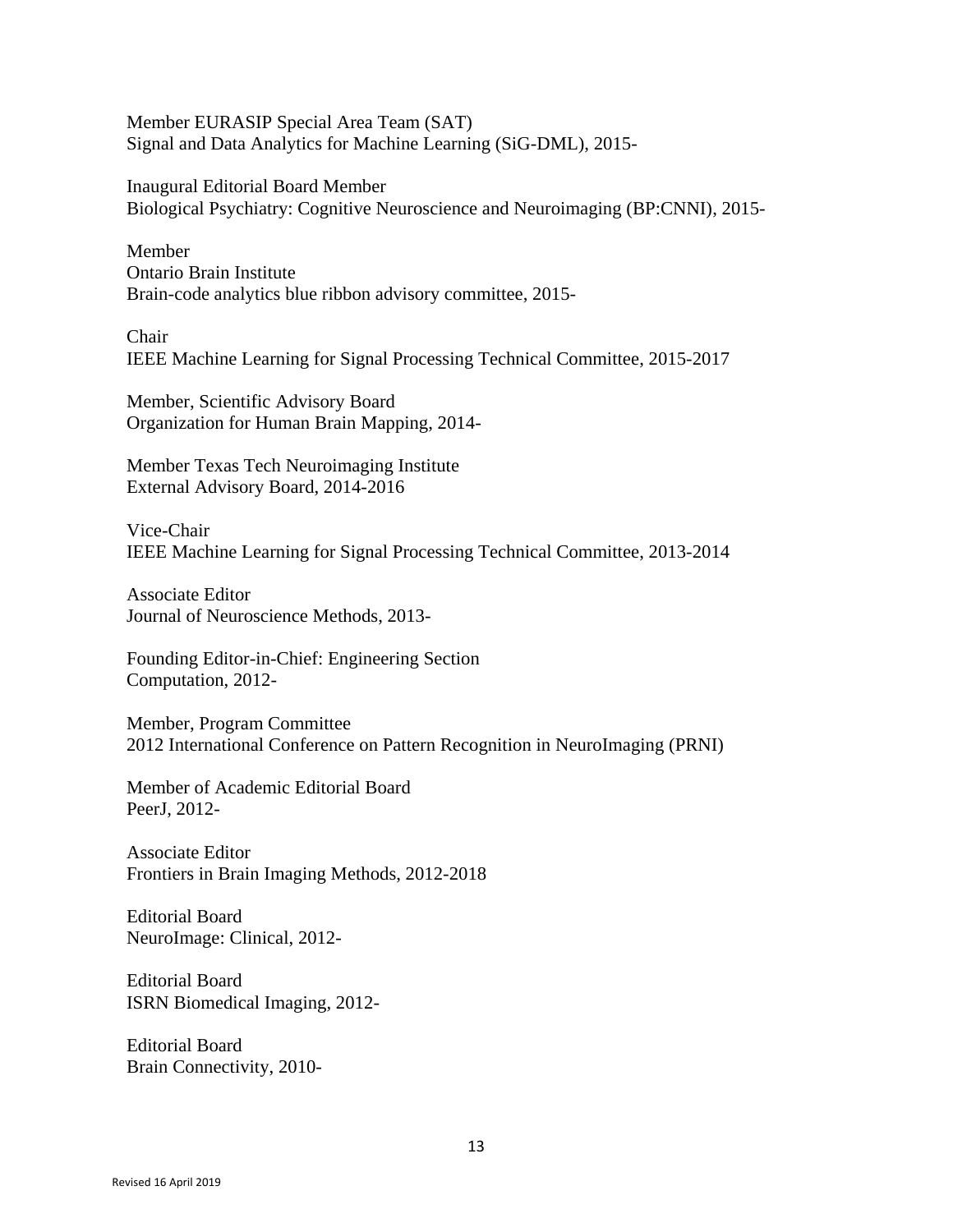Member, Program Committee Mathematical Methods in Biomedical Image Analysis (MMBIA) San Francisco, 2010

Member, Program Committee

First International Conference on Pattern Recognition (ICPR) workshop on Brain Decoding Pattern recognition challenges in fMRI neuroimaging, Aug 2010

Treasurer, Organization for Human Brain Mapping, June 2009-2011

NIH Study Section, Biomedical Imaging Technology (BMIT) Charter Member, Nov 2009-2013

Member, Program Committee 2009 International Congress on Schizophrenia Research (ICOSR2009)

Member, Technical Committee 2009 IEEE Workshop on Statistical Signal Processing (SSP2009)

NIH Study Section, Genetics and Psychopathology (ZRG1 HOP-V), Feb 2008

NIH Study Section, Surgical Sciences, Biomed. Imaging and Bioeng. (SBIB-J), June 2007

Member IEEE Signal Processing Society BISP Technical Committee, 2008-2012

Member, Program Committee IEEE International Symposium on Signal Processing and Information Technology (IEEE ISSPIT'08)

Editorial Board NeuroImage, 2008-2012, 2014-

Editorial Board Frontiers in Human Neuroscience, 2007-

Editorial Board The Open Biomedical Engineering Journal, 2007-

Associate Editor International Journal of Computational Intelligence and Neuroscience, 2006-

Chapter Organizer, 2006 IEEE EMBS, Albuquerque

Associate Editor IEEE Signal Processing Letters, 2005-2009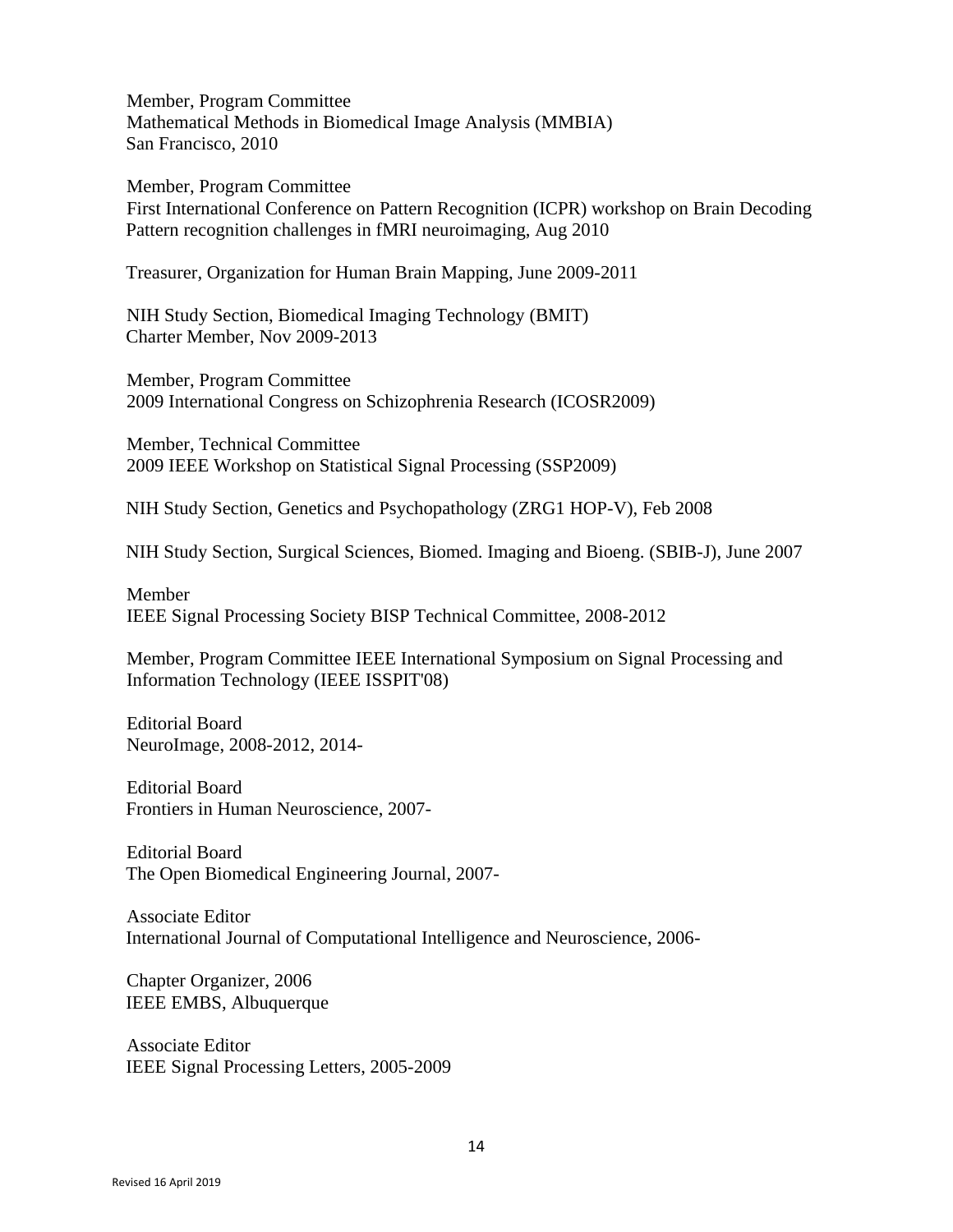NIH Study Section, Biomedical Imaging Technology (BMIT), June 2005, Feb 2006, Sept 2007

Natural Sciences and Engineering Research Council of Canada (NSERC), Ad hoc grant reviewer, Jan 2006, Dec 2012

The Scottish Executive Health Department, Ad hoc grant reviewer, Feb 2006

NIH Study Section, RFA New way of imaging neural activity, April 2006

The Wellcome Trust, Ad hoc grant reviewer, March 2005, May 2006

NSF Grant Review Panel (CRCNS), March 2006

NSF Grant Review (BCS), November 2006

Netherlands Organization for Scientific Research (NWO), Social Sciences, grant reviewer, Nov 2006

General Chair Machine Learning for Signal Processing 2005, Mystic Connecticut

Member, Technical Committee First International Workshop on Biosignal Processing and Classification (BPC), 2005-

Member, Program Committee International Conference on Intelligent Knowledge Systems (IKS-2005)

NIH Study Section, Ad hoc member, Human Brain Project (HBP)/Neuroinformatics, 2005

Editorial Board Human Brain Mapping 2004-

Member, Technical Program Committee Machine Learning for Signal Processing (MLSP), 2004-

Member, Advisory Board International Conference on Informatics (ICI-2004)

NIH Study Section, Ad hoc member, Human Brain Project (HBP)/BIST (Biomedical Information Science and Technology), Feb 2004

Member, Technical Program Committee Neural Networks for Signal Processing (NNSP 2003)

Member: Tau Beta Pi Mentoring Program, 2003-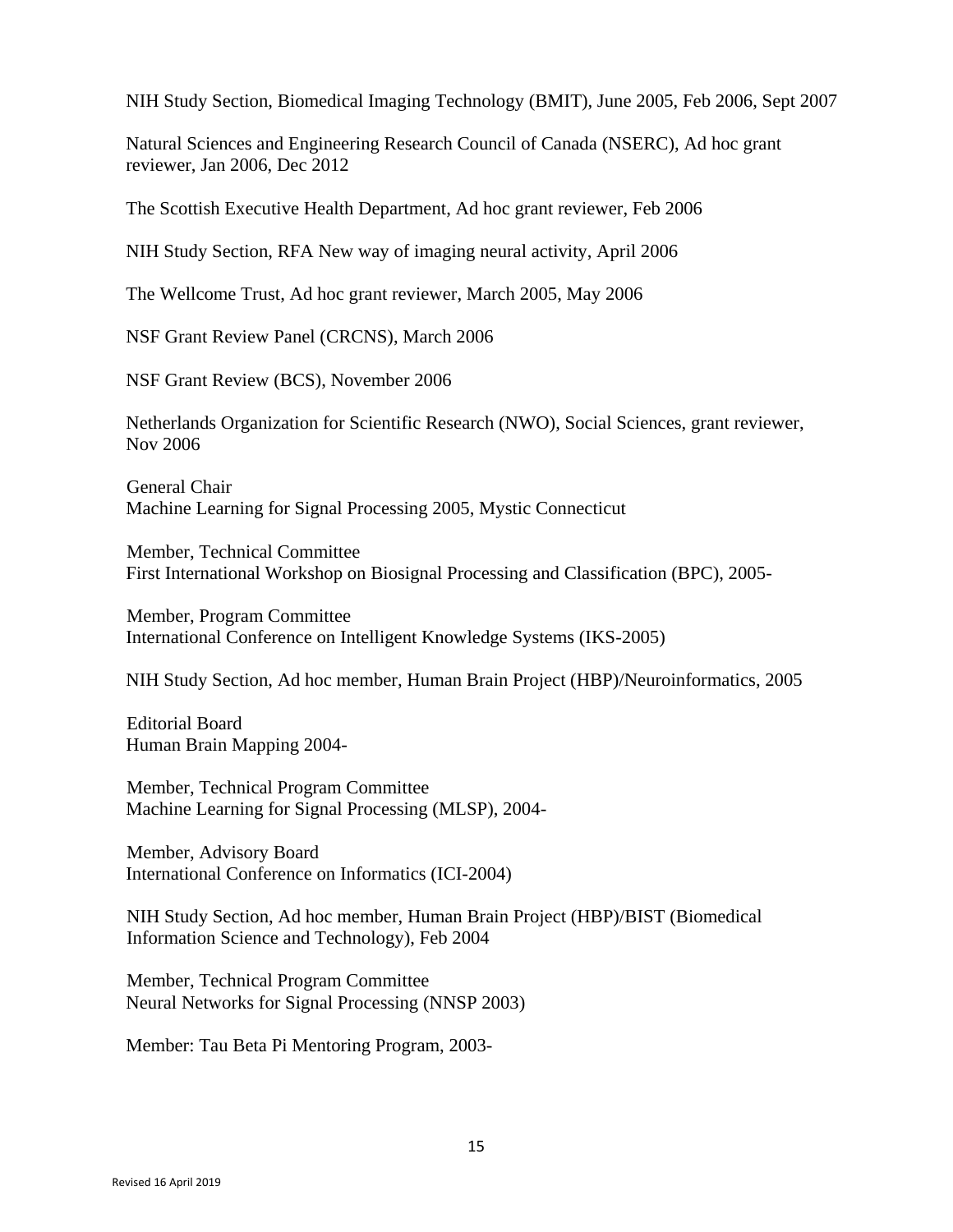Member: International Review Panel, 2003- Medical Science Monitor

## **UNM Service:**

Member: Research Excellence Working Group, 2016-2017 The University of New Mexico

Member: Internal Advisory Board UNM Center on Alcoholism, Substance Abuse, and Addictions (CASAA), 2015-

Member: Internal Advisory Board UNM Center for Advanced Research Computation (CARC), 2015-

Member: Department of ECE Chair Selection Committee, 2015-

Member: Distinguished Professor Selection Committee, 2014-2016

Member: School of Engineering Promotion and Tenure Committee, 2011-2013

Member: CTSC Multidisciplinary Advisory Committee, Fall 2011-present

Member: Engineering Dean's Selection Committee, 2009

Member: ECE Promotion & Tenure Committee, 2008

Member: ECE Strategic Planning Committee, 2008/2009

Area Chair: CompE Group, Spring 2007-Spring 2009

Member: Graduate Committee, ECE, Fall 2007-present

Member: CompE Faculty Search Committee, Fall 2006

Chair: Bioengineering Committee, Fall 2006-present

Chapter organizer: UNM IEEE Engineering in Medicine and Biology Chapter, 2007-present

Member, Advisory council Program in Interdisciplinary Biological and Biomedical Sciences (PIBBS), 2007-2015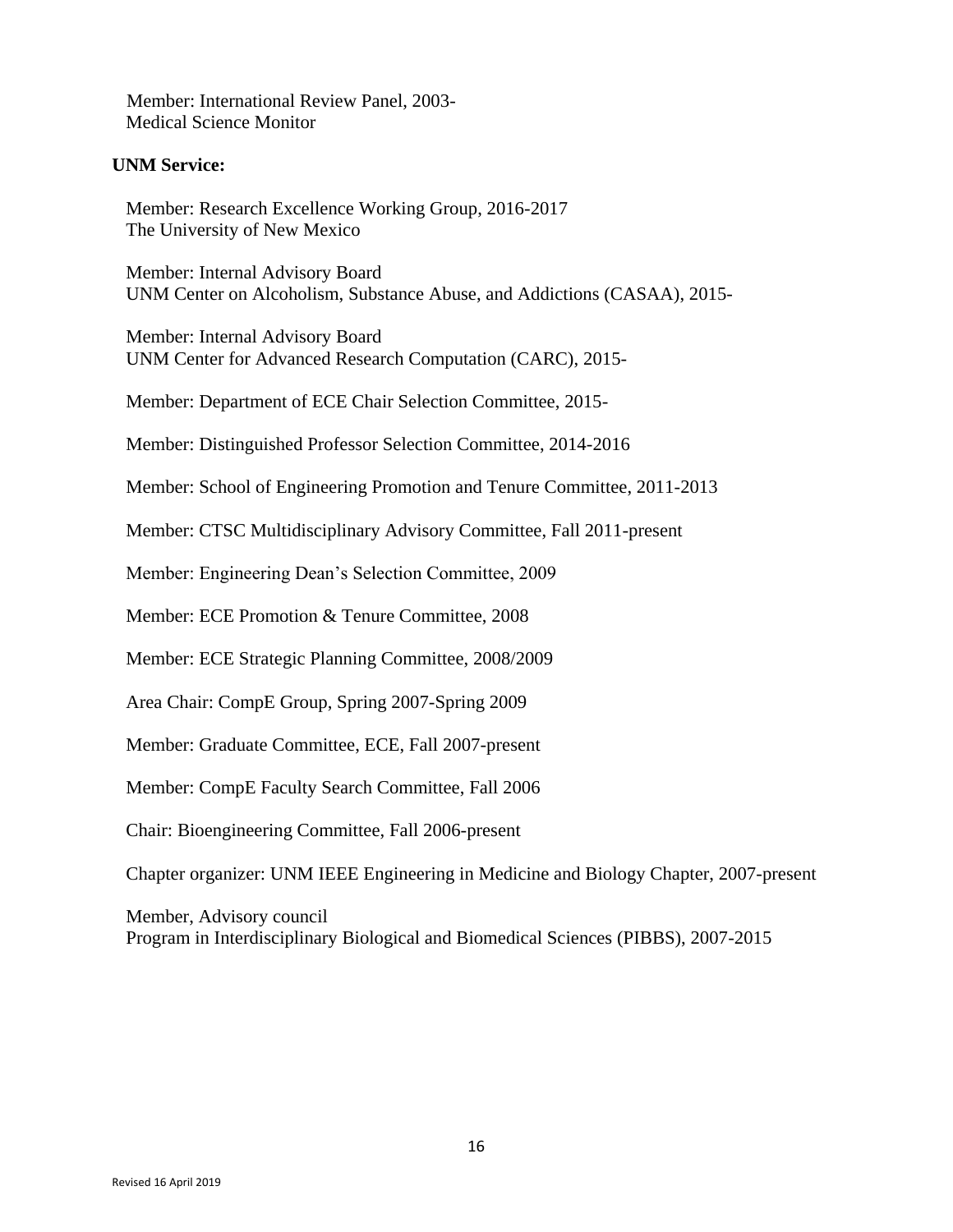## **Full Bibliography (h-index = 96; i10-index = 499; 37957 citations as of July 2018):**

*Peer Reviewed Journal Articles (636 published or in press journal articles):*

- [1] B. Reisfeld, S. Blackband, V. Calhoun, S. Grossman, S. Eller, and K. Leong, "The Use of Magnetic-Resonance-Imaging to Track Controlled Drug Release and Transport in the Brain," Magnetic Resonance Imaging, vol. 11, pp. 247-252, 1993.
- [2] S. Kalyanasundaram, V. D. Calhoun, and K. W. Leong, "A finite element model for predicting the distribution of drugs delivered intracranially to the brain," Am.J.Physiol., vol. 273, pp. R1810-R1821, 1997.
- [3] V. D. Calhoun, T. Adalı, M. Kraut, and G. D. Pearlson, "A Weighted-Least Squares Algorithm for Estimation and Visualization of Relative Latencies in Event-Related functional MRI," Magn.Res.Med., vol. 44, pp. 947-954, 2000.
- [4] V. D. Calhoun, T. Adalı, V. McGinty, J. J. Pekar, T. Watson, and G. D. Pearlson, "fMRI Activation In A Visual-Perception Task: Network Of Areas Detected Using The General Linear Model And Independent Component Analysis," NeuroImage, vol. 14, pp. 1080-1088, 2001.
- [5] V. D. Calhoun, T. Adalı, G. D. Pearlson, and J. J. Pekar, "A Method for Making Group Inferences from Functional MRI Data Using Independent Component Analysis," Human Brain Mapping, vol. 14, pp. 140-151, 2001.
- [6] V. D. Calhoun, T. Adalı, G. D. Pearlson, and J. J. Pekar, "Spatial and temporal independent component analysis of functional MRI data containing a pair of task-related waveforms," Hum.Brain Map., vol. 13, pp. 43-53, 2001.
- [7] V. D. Calhoun, T. Adalı, G. D. Pearlson, P. C. van Zijl, and J. J. Pekar, "Independent component analysis of fMRI data in the complex domain," Magn Reson.Med., vol. 48, pp. 180-192, 2002.
- [8] V. D. Calhoun, J. J. Pekar, V. B. McGinty, T. Adalı, T. D. Watson, and G. D. Pearlson, "Different activation dynamics in multiple neural systems during simulated driving," Hum.Brain Map., vol. 16, pp. 158-167, 2002.
- [9] A. Horska, V. D. Calhoun, D. H. Bradshaw, and P. B. Barker, "A rapid method for correction of partial CSF volume in quantitative proton MR spectroscopic imaging," Magn.Res.Med., vol. 48, pp. 555-558, 2002.
- [10] M. A. Kraut, S. Kremen, L. R. Moo, J. B. Segal, V. D. Calhoun, and J. Hart, Jr., "Object activation in semantic memory from visual multimodal feature input," J.Cogn Neurosci., vol. 14, pp. 37-47, 2002.
- [11] M. A. Kraut, S. Kremen, J. B. Segal, V. D. Calhoun, L. R. Moo, and J. Hart, Jr., "Object activation from features in the semantic system," J.Cogn Neurosci., vol. 14, pp. 24-36, 2002.
- [12] N. Mikhelashvili-Browner, D. M. Yousem, A. S. Mandir, V. D. Calhoun, C. Wu, K. K. Oguz, and C. L. Vaughan, "Correlation of reaction time in and out of the functional MR unit," Acad.Radiol., vol. 9, pp. 513-519, 2002.
- [13] V. D. Calhoun, T. Adalı, J. J. Pekar, and G. D. Pearlson, "Latency (in)sensitive ICA: Group Independent Component Analysis of fMRI Data in the Temporal Frequency Domain," NeuroImage, vol. 20, pp. 1661-1669, 2003.
- [14] M. Kraut, V. D. Calhoun, J. Pitcock, C. Cusik, and J. Hart, "Neural Hybrid Model of Semantic Object Memory: Implications from Event-Related Timing Using fMRI," J.Int.Neuropsychol.Soc., vol. 9, pp. 1031-1040, 2003.
- [15] N. Mikhelashvili-Browner, D. M. Yousem, C. Wu, M. A. Kraut, C. L. Vaughan, K. K. Oguz, and V. D. Calhoun, "Lack of sex effect on brain activity during a visuomotor response task: functional MR imaging study," AJNR Am.J.Neuroradiol., vol. 24, pp. 488-494, 2003.
- [16] M. A. Mohamed, D. M. Yousem, A. Tekes, N. M. Browner, and V. D. Calhoun, "Timing of cortical activation: a latency-resolved event-related functional MR imaging study," AJNR Am.J.Neuroradiol., vol. 24, pp. 1967-1974, 2003.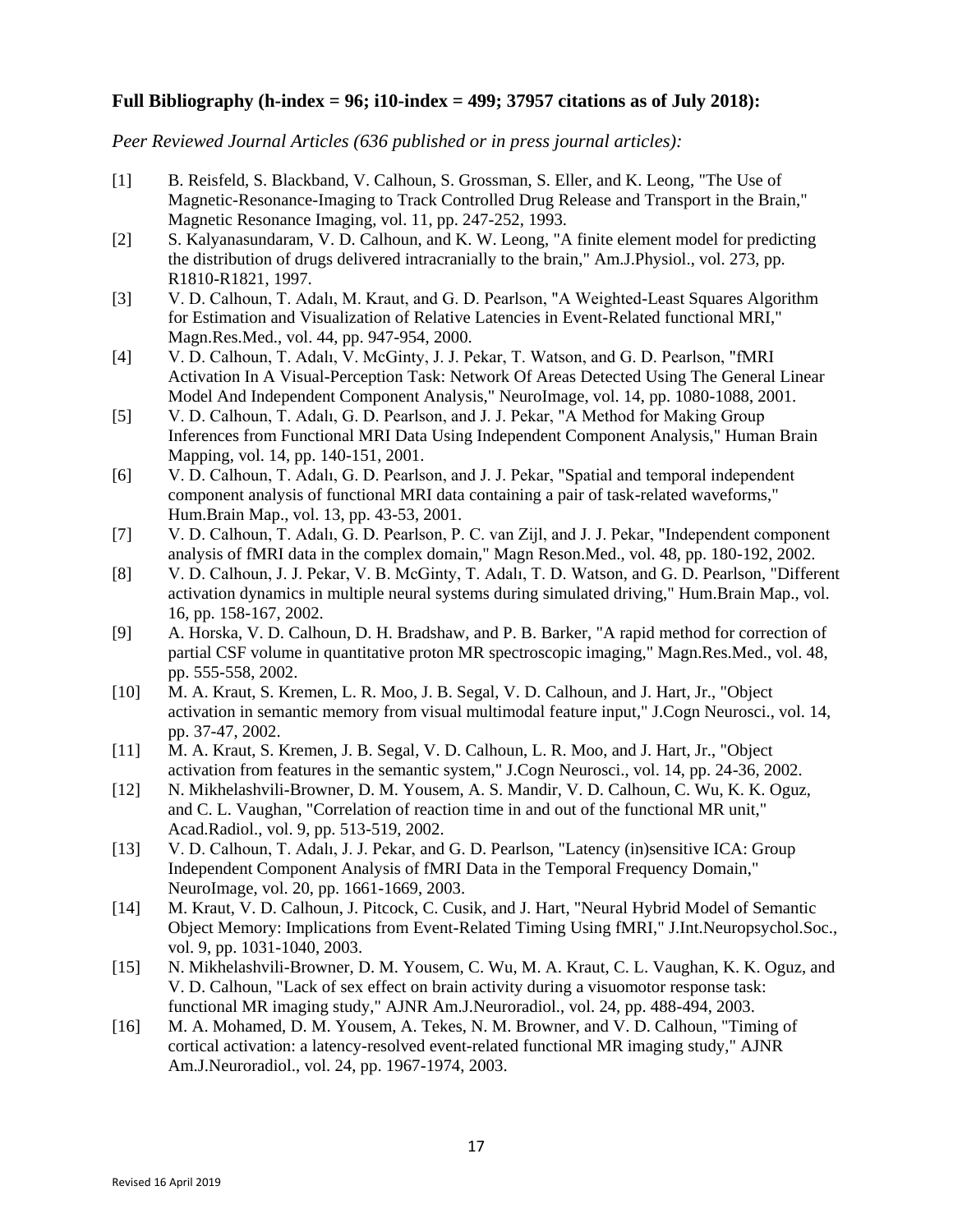- [17] S. H. Mostofsky, J. G. Schafer, M. T. Abrams, M. C. Goldberg, A. A. Flower, A. Boyce, S. M. Courtney, V. D. Calhoun, M. A. Kraut, M. B. Denckla, and J. J. Pekar, "fMRI evidence that the neural basis of response inhibition is task-dependent," Brain Res.Cogn Brain Res., vol. 17, pp. 419-430, 2003.
- [18] K. K. Oguz, N. M. Browner, V. D. Calhoun, C. Wu, M. A. Kraut, and D. M. Yousem, "Correlation of functional MR imaging activation data with simple reaction times," Radiology, vol. 226, pp. 188-194, 2003.
- [19] V. D. Calhoun, T. Adalı, and G. D. Pearlson, "Independent Component Analysis Applied to fMRI Data: A Generative Model for Validating Results," Journal of VLSI Signal Proc.Systems, vol. 37, pp. 281-291, 2004.
- [20] V. D. Calhoun, D. Altschul, V. McGinty, R. A. Shih, D. Scott, and G. D. Pearlson, "Alcohol Intoxication Effects on Visual Perception: An fMRI Study," Hum Brain Mapp, vol. 21, pp. 15-26, 2004.
- [21] V. D. Calhoun, K. A. Kiehl, P. F. Liddle, and G. D. Pearlson, "Aberrant Localization of Synchronous Hemodynamic Activity in Auditory Cortex Reliably Characterizes Schizophrenia," Biological Psychiatry, vol. 55, pp. 842-849, 2004, PMC2771440.
- [22] V. D. Calhoun, M. Stevens, G. D. Pearlson, and K. A. Kiehl, "FMRI analysis with the general linear model: Removal of latency-induced amplitude bias by incorporation of hemodynamic derivative terms," NeuroImage, vol. 22, pp. 252-257, 2004.
- [23] V. D. Calhoun, J. J. Pekar, and G. D. Pearlson, "Alcohol Intoxication Effects on Simulated Driving: Exploring Alcohol-Dose Effects on Brain Activation Using Functional MRI," Neuropsychopharmacology, vol. 29, pp. 2097-2107, 2004.
- [24] V. D. Calhoun, T. Adalı, and J. J. Pekar, "A method for comparing group fMRI data using independent component analysis: application to visual, motor and visuomotor tasks," Magn Reson Imaging, vol. 22, pp. 1181-1191, Nov 2004.
- [25] J. S. Kim, S. A. Reading, T. Brashers-Krug, V. D. Calhoun, C. A. Ross, and G. D. Pearlson, "Functional MRI study of a serial reaction time task in Huntington's disease," Psychiatry Res., vol. 131, pp. 23-30, 2004.
- [26] M. A. Mohamed, D. M. Yousem, A. Tekes, N. Browner, and V. D. Calhoun, "Correlation between the amplitude of cortical activation and reaction time: a functional MRI study," AJR Am.J.Roentgenol., vol. 183, pp. 759-765, 2004.
- [27] R. S. Astur, S. Germain, E. Baker, V. D. Calhoun, G. D. Pearlson, and R. T. Constable, "fMRI Hippocampal Activity During a Virtual Radial Arm Maze," Applied Psychophysiology and Biofeedback, vol. 30, pp. 307-317, 2005.
- [28] V. D. Calhoun, T. Adalı, M. Stevens, K. A. Kiehl, and J. J. Pekar, "Semi-blind ICA of fMRI: A method for utilizing hypothesis-derived time courses in a spatial ICA analysis," NeuroImage, vol. 25, pp. 527-538, 2005.
- [29] V. D. Calhoun, K. Carvalho, R. S. Astur, and G. D. Pearlson, "Using Virtual Reality to Study Alcohol Intoxication Effects on the Neural Correlates of Simulated Driving," Applied Psychophysiology and Biofeedback, vol. 30, pp. 285-306, 2005.
- [30] N. Giuliani, V. D. Calhoun, G. D. Pearlson, A. Francis, and R. W. Buchanan, "Voxel-Based Morphometry versus Regions of Interest: A Comparison of Two Methods for Analyzing Gray Matter Disturbances in Schizophrenia," Schizophr.Res., vol. 74, pp. 135-147, 2005.
- [31] B. Hong, G. D. Pearlson, and V. D. Calhoun, "Source-Density Driven Independent Component Analysis Approach for fMRI Data," Hum.Brain Map., vol. 25, pp. 297-307, 2005.
- [32] K. A. Kiehl, M. Stevens, K. R. Laurens, G. D. Pearlson, V. D. Calhoun, and P. F. Liddle, "An adaptive reflexive processing model of neurocognitive function: Supporting evidence from a large scale (n=100) fMRI study of an auditory oddball task," NeuroImage, vol. 25, pp. 899-915, 2005.
- [33] H. Snoussi and V. D. Calhoun, "Regularized Spectral Matching for Blind Source Separation. Application to fMRI Imaging," IEEE Trans.Signal Proc., vol. 53, pp. 3373-3383, 2005.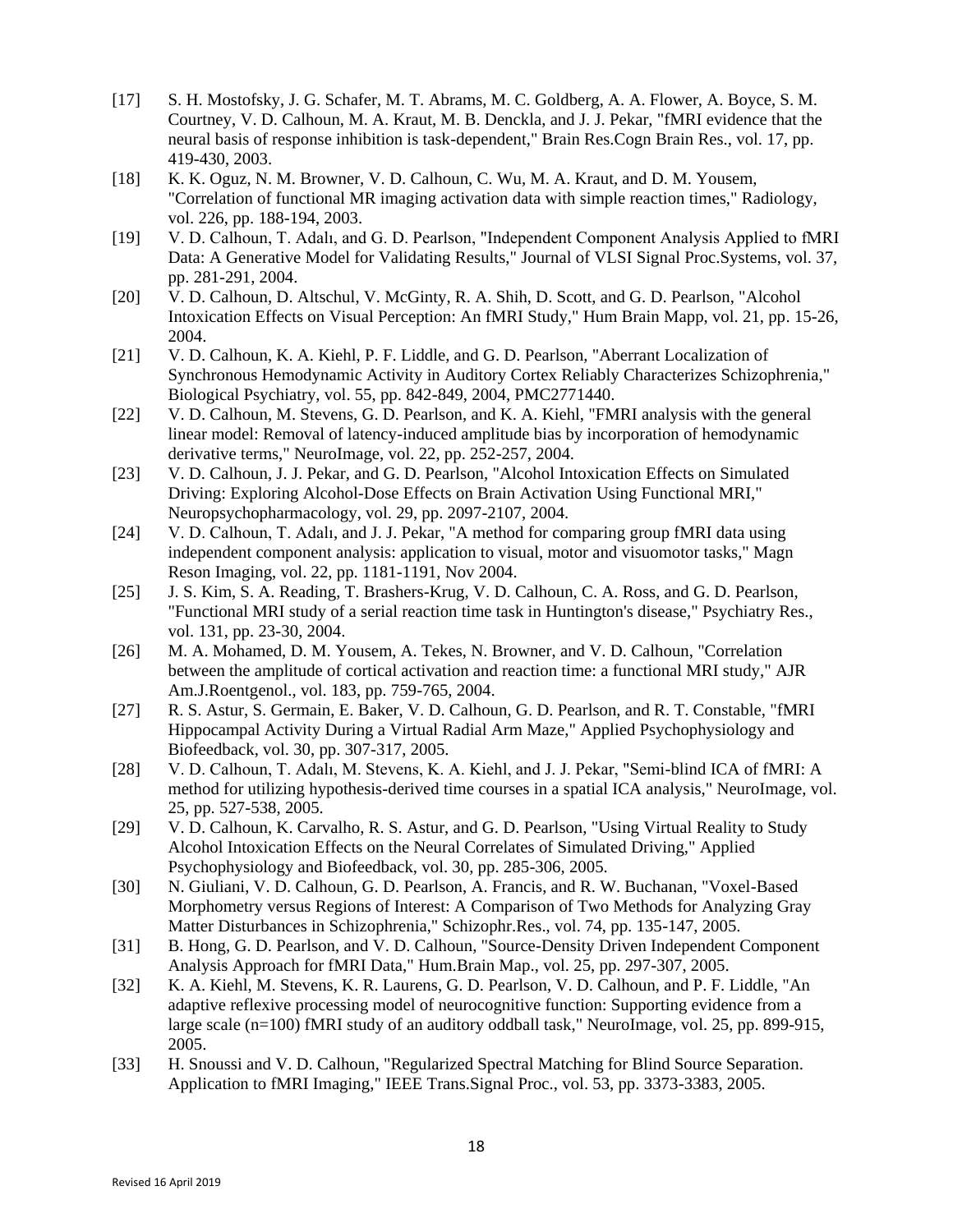- [34] M. Stevens, V. D. Calhoun, and K. A. Kiehl, "Hemispheric Differences in Hemodynamics Elicited by Auditory Oddball Stimuli," NeuroImage, vol. 26, pp. 782-792, 2005.
- [35] M. Stevens, V. D. Calhoun, and K. A. Kiehl, "fMRI in an oddball task: effects of target-to-target interval," Psychophysiology, vol. 42, pp. 636-642, 2005.
- [36] A. Tekes, M. Noureldin, M. Kraut, V. D. Calhoun, N. Browner, and D. M. Yousem, "Effect of age on visuomotor functional MR imaging " Acad.Radiol., vol. 12, pp. 739-745, 2005.
- [37] T. Adalı and V. D. Calhoun, "Wide Open Window: Theme Issue on fMRI Data Analysis," IEEE Eng.in Medicine and Biology, vol. 25, pp. 22-23, 2006.
- [38] M. Assaf, P. Rivkin, C. Kuzu, V. D. Calhoun, M. A. Kraut, K. Groth, M. Yassa, J. Hart, Jr., and G. D. Pearlson, "Abnormal Semantic Object-Recall and Anterior Cingulate Overactivation Correlate with Formal Thought Disorder in Schizophrenia," Biological Psychiatry, vol. 59, pp. 452-459, 2006.
- [39] M. Assaf, V. D. Calhoun, C. Kuzu, M. A. Kraut, P. Rivkin, J. Hart, Jr., and G. D. Pearlson, "Neural Correlates of Object Recall Process in Semantic Memory," Psych.Res.Neuroimaging, vol. 147, pp. 115-126, 2006.
- [40] V. D. Calhoun and T. Adalı, "Complex Infomax: Convergence and Approximation of Infomax with Complex Nonlinearities," Journal of VLSI Signal Proc.Systems, vol. 44, pp. 173-190, 2006.
- [41] V. D. Calhoun, T. Adalı, K. A. Kiehl, R. S. Astur, J. J. Pekar, and G. D. Pearlson, "A Method for Multi-task fMRI Data Fusion Applied to Schizophrenia," Human Brain Mapping, vol. 27, pp. 598-610, 2006, PMC2751648.
- [42] V. D. Calhoun, T. Adalı, N. Giuliani, J. J. Pekar, G. D. Pearlson, and K. A. Kiehl, "A Method for Multimodal Analysis of Independent Source Differences in Schizophrenia: Combining Gray Matter Structural and Auditory Oddball Functional Data," Hum.Brain Map., vol. 27, pp. 47-62, 2006.
- [43] V. D. Calhoun and T. Adali, "Unmixing fMRI with independent component analysis," IEEE Eng Med Biol Mag, vol. 25, pp. 79-90, Mar-Apr 2006.
- [44] V. D. Calhoun, G. D. Pearlson, and K. A. Kiehl, "Neuronal Chronometry of Target Detection: Fusion of Hemodynamic and Event-related Potential Data," NeuroImage, vol. 30, pp. 544-553, 2006.
- [45] K. Carvalho, G. D. Pearlson, R. S. Astur, and V. D. Calhoun, "Simulated Driving and Brain Imaging: Combining Behavior, Brain Activity, and Virtual Reality," CNS Spectrum, vol. 11, pp. 52-62, 2006.
- [46] K. A. Celone, V. D. Calhoun, B. C. Dickerson, A. Atri, E. F. Chua, S. Miller, K. DePeau, D. M. Rentz, D. Selkoe, M. S. Albert, and R. A. Sperling, "Alterations in Memory Networks in Mild Cognitive Impairment and Alzheimer's Disease: An Independent Component Analysis," Journal of Neuroscience, vol. 26, pp. 10222-10231, 2006.
- [47] M. R. Johnson, N. Morris, R. S. Astur, V. D. Calhoun, D. H. Mathalon, K. A. Kiehl, and G. D. Pearlson, "A Functional Magnetic Resonance Imaging Study of Working Memory Abnormalities in Schizophrenia," Biological Psychiatry, 2006.
- [48] M. A. Kraut, J. Pitcock, V. D. Calhoun, J. Li, T. Freeman, and J. Hart, Jr., "Neuroanatomic Organization of Sound Memory in Humans," J Cogn Neurosci., vol. 18, pp. 1877-1888, 2006.
- [49] Z. Wang, J. Wang, V. D. Calhoun, H. Rao, J. A. Detre, and A. R. Childress, "Strategies for reducing large fMRI data sets for ICA," Mag.Res.Imag., vol. 24, pp. 591-596, 2006.
- [50] T. Adalı and V. D. Calhoun, "Complex ICA of Brain Imaging Data," IEEE Signal Proc. Magazine, vol. 24, pp. 136-139, 2007.
- [51] V. D. Calhoun and G. D. Pearlson, "Recent Developments in Brain Imaging of Schizophrenia: A Selective Review," Neuroscience Imaging, vol. 1, pp. 279-294, 2007.
- [52] N. Correa, T. Adalı, and V. D. Calhoun, "Performance of Blind Source Separation Algorithms for fMRI Analysis," Mag.Res.Imag., vol. 25, p. 684, 2007, PMC2358930.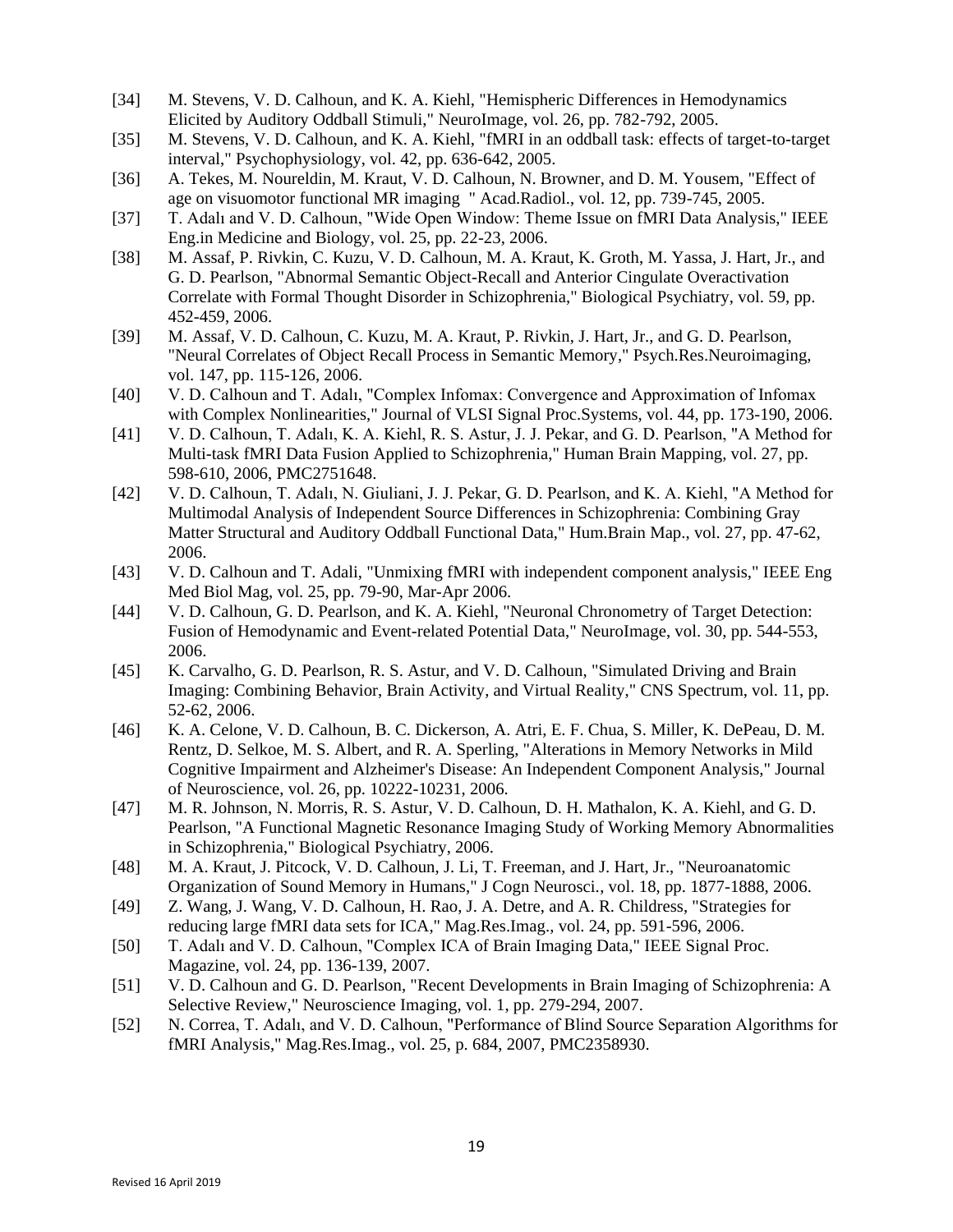- [53] A. Garrity, G. D. Pearlson, K. McKiernan, D. Lloyd, K. A. Kiehl, and V. D. Calhoun, "Aberrant 'default mode' functional connectivity in schizophrenia," Am.J.Psychiatry, vol. 164, pp. 450-457, 2007.
- [54] M. P. Hejnar, K. A. Kiehl, and V. D. Calhoun, "Interparticipant Correlations: A Model Free FMRI Analysis Technique," Hum.Brain Map., vol. 28, pp. 860-867, 2007.
- [55] Y. O. Li, T. Adali, and V. D. Calhoun, "Estimating the number of independent components for functional magnetic resonance imaging data," Hum Brain Mapp, vol. 28, pp. 1251-1266, Nov 2007.
- [56] Y. Li, T. Adalı, and V. D. Calhoun, "A Feature-selective Independent Component Analysis Method for Functional MRI," Int. J. Biomed. Imaging, 2007.
- [57] Q. Lin, Y. Zheng, F. Yin, H. Liang, and V. D. Calhoun, "A Fast Algorithm for One-unit ICA-R," Information Sciences, vol. 177, pp. 1265-1275, 2007.
- [58] G. D. Pearlson and V. D. Calhoun, "Structural and Functional Magnetic Resonance Imaging In Psychiatric Disorders," Can. J Psychiatry, vol. 52, 2007.
- [59] C. Sorg, V. Riedl, M. Muhlau, V. D. Calhoun, L. L., A. Drzezga, H. Forstl, A. Kurz, C. Zimmer, and A. Wohlschlager, "Selective changes of resting-state networks in patients at high risk for Alzheimer's disease – an example for profiling functional brain disorders," Proc Natl Acad Sci U S A, vol. 104, pp. 18760-18765, 2007.
- [60] M. Stevens, K. A. Kiehl, G. D. Pearlson, and V. D. Calhoun, "Functional neural circuits for mental timekeeping," Hum.Brain Map., vol. 28, pp. 394-408, 2007.
- [61] M. C. Stevens, K. A. Kiehl, G. D. Pearlson, and V. D. Calhoun, "Functional neural networks underlying response inhibition in adolescents and adults," Behav Brain Res, vol. 181, pp. 12-22, Jul 19 2007, PMC2266817.
- [62] T. Adalı, Z. J. Wang, M. J. McKeown, P. Ciuciu, L. K. Hansen, A. Cichocki, and V. D. Calhoun, "Introduction to the Issue on fMRI Analysis for Human Brain Mapping," IEEE JSTSP, vol. 2, pp. 813-816, 2008, PMC pending #163062.
- [63] V. D. Calhoun, G. D. Pearlson, P. Maciejewski, and K. A. Kiehl, "Temporal Lobe and 'Default' Hemodynamic Brain Modes Discriminate Between Schizophrenia and Bipolar Disorder," Hum. Brain Map., vol. 29, pp. 1265-1275, 2008, PMC2665178.
- [64] V. D. Calhoun, K. A. Kiehl, and G. D. Pearlson, "Modulation of temporally coherent brain networks estimated using ICA at rest and during cognitive tasks," Hum Brain Mapp, vol. 29, pp. 828-838, Jul 2008, PMC2649823.
- [65] A. Caprihan, G. D. Pearlson, and V. D. Calhoun, "Application of Principal Component Analysis to Distinguish Patients with Schizophrenia from Healthy Controls Based on Fractional Anisotropy Measurements," NeuroImage, vol. 42, pp. 675-682, 2008, PMC2566788.
- [66] Z. Chen and V. D. Calhoun, "Compensating the intensity falling-off effect in cone-beam tomography by an emiprical weight formula," Applied Optics, vol. 47, pp. 6033-6039, 2008, PMC pending #163061.
- [67] N. Correa, Y. Li, T. Adalı, and V. D. Calhoun, "Canonical correlation analysis for feature-based fusion of biomedical imaging modalities to detect associative networks in Schizophrenia," IEEE JSTSP, vol. 2, pp. 998-1007, 2008, PMC2761661.
- [68] O. Demirci, V. P. Clark, and V. D. Calhoun, "A Projection Pursuit Algorithm to Classify Individuals Using fMRI Data: Application to Schizophrenia," NeuroImage, vol. 15, pp. 1774- 1782, 2008, PMC2764259.
- [69] O. Demirci, V. P. Clark, V. Magnotta, N. C. Andreasen, J. Lauriello, K. A. Kiehl, G. D. Pearlson, and V. D. Calhoun, "A Review of Challenges in the use of fMRI for Disease Classification / Characterization and A Projection Pursuit Application from Multi-site fMRI Schizophrenia Study," Brain Imaging and Behavior, vol. 2, pp. 207-226, 2008, PMC2701746.
- [70] N. R. Driesen, H. C. Leung, V. D. Calhoun, R. T. Constable, R. Gueorguieva, R. Hoffman, P. Skudlarski, P. S. Goldman-Rakic, and J. H. Krystal, "Impairment of working memory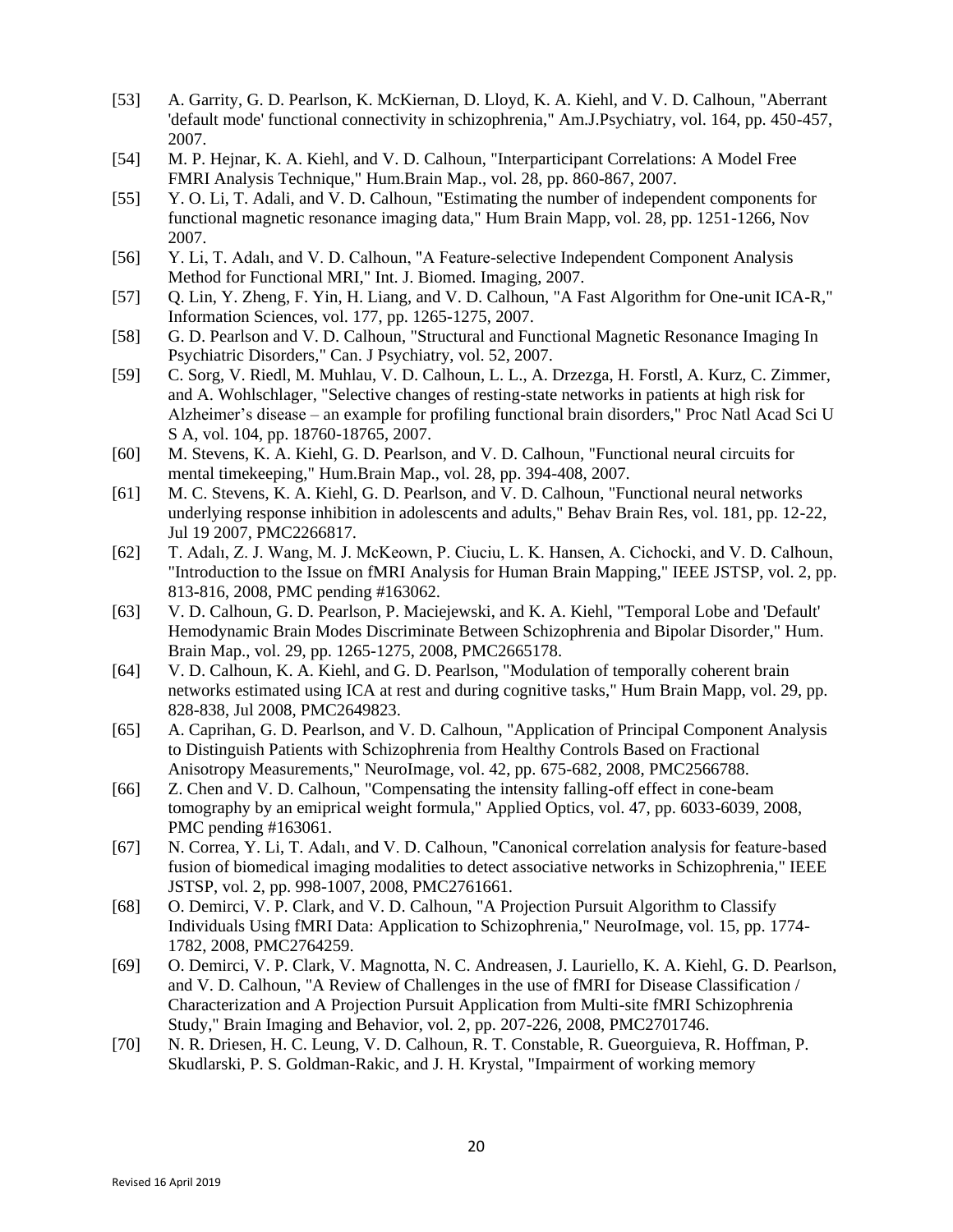maintenance and response in schizophrenia: functional magnetic resonance imaging evidence," Biol Psychiatry, vol. 64, pp. 1026-1034, Dec 15 2008, PMC2650279.

- [71] T. Eichele, V. D. Calhoun, M. Moosmann, K. Specht, M. Jongsma, R. Quiroga, H. Nordby, and K. Hugdahl, "Unmixing concurrent EEG-fMRI with parallel independent component analysis," Int. J. Psych., vol. 67, pp. 222-234, 2008, PMC2649878.
- [72] T. Eichele, S. Debener, V. D. Calhoun, K. Specht, A. K. Engel, K. Hugdahl, D. Y. von Cramon, and M. Ullsperger, "Prediction of human errors by maladaptive changes in event-related brain networks," Proc Natl Acad Sci U S A, vol. 105, pp. 6173-6178, Apr 22 2008, PMC2329680.
- [73] A. R. Franco, J. Ling, A. Caprihan, V. D. Calhoun, R. Jung, G. L. Heileman, and A. R. Mayer, "Multimodal and Multi-tissue Measures of Connectivity Revealed by Joint Independent Component Analysis," IEEE JSTSP, vol. 2, pp. 986-997, 2008, PMC2748354.
- [74] M. J. Jafri, G. D. Pearlson, M. Stevens, and V. D. Calhoun, "A method for functional network connectivity among spatially independent resting-state components in schizophrenia," Neuroimage, vol. 39, pp. 1666-1681, Feb 15 2008, PMC pending #40720.
- [75] D. I. Kim, G. Pearlson, K. A. Kiehl, E. Bedrick, O. Demirci, and V. D. Calhoun, "A Method for Multi-group Inter-Participant Correlation: Abnormal Synchrony in Patients with Schizophrenia During Auditory Target Detection," NeuroImage, vol. 39, pp. 1129-1141, 2008, PMC2751604.
- [76] D. Kim, J. Burge, T. Lane, K. A. Kiehl, G. D. Pearlson, and V. D. Calhoun, "Hybrid ICA-Bayesian Network approach reveals distinct effective connectivity differences in schizophrenia," NeuroImage, vol. 42, pp. 1560-1568, 2008, PMC2566775.
- [77] J. Liu, O. Demirci, and V. D. Calhoun, "A Parallel Independent Component Analysis Approach to Investigate Genomic Influence on Brain Function," IEEE Signal Proc. Letters, vol. 15, pp. 413- 416, 2008, PMC2761666.
- [78] S. Meda, J. Gelernter, J. R. Gruen, V. D. Calhoun, H. Meng, N. A. Cope, and G. D. Pearlson, "Polymorphism of DCDC2 reveals differences in cortical morphology of healthy individuals – A preliminary voxel based morphometry study," Brain Imaging and Behavior, vol. 2, pp. 21-26, 2008, PMC2605089.
- [79] S. Meda, N. Giuliani, V. D. Calhoun, K. Jagannathan, D. Schretlen, A. Pulver, N. Cascella, M. Keshavan, W. Kates, R. J. Buchanan, T. Sharma, and G. Pearlson, "A large scale (N=400) investigation of gray matter differences in schizophrenia using optimized voxel-based morphometry," Schizophrenia Research, vol. 101, pp. 95-105, 2008, PMC pending #163012.
- [80] S. A. Meda, M. Bhattarai, N. A. Morris, R. S. Astur, V. D. Calhoun, D. H. Mathalon, K. A. Kiehl, and G. D. Pearlson, "An fMRI study of working memory in first-degree unaffected relatives of schizophrenia patients," Schizophr Res, vol. 104, pp. 85-95, Sep 2008, PMC2577216.
- [81] M. Moosmann, T. Eichele, H. Nordby, K. Hugdahl, and V. D. Calhoun, "Joint Independent Component Analysis for Simultaneous EEG-fMRI: Principle and Simulation," Int. J. Psych., vol. 67, pp. 212-221, 2008, PMC2649876.
- [82] J. Roffmann, R. L. Gollub, V. D. Calhoun, T. Wassink, A. P. Weiss, B. C. Ho, T. White, V. P. Clark, J. Fries, N. C. Andreasen, D. C. Goff, and D. S. Manoach, "MTHFR 677C->T genotype disrupts prefrontal function in schizophrenia through an interaction with COMT 158Val->Met," Proc Natl Acad Sci U S A, 2008, PMC Journal - In Process.
- [83] L. R. Skelly, V. D. Calhoun, S. A. Meda, J. Kim, D. H. Mathalon, and G. D. Pearlson, "Diffusion Tensor Imaging in Schizophrenia: Relationship to Symptoms," Schizophrenia Research, vol. 98, pp. 157-162, 2008, PMC2668961.
- [84] P. Skudlarski, K. Jagannathan, V. D. Calhoun, M. Hampson, B. A. Skudlarska, and G. Pearlson, "Measuring brain connectivity: diffusion tensor imaging validates resting state temporal correlations," Neuroimage, vol. 43, pp. 554-561, Nov 15 2008, PMC4361080.
- [85] A. Windemuth, V. D. Calhoun, G. D. Pearlson, M. Kocherla, K. Jagannathan, and G. Ruano, "Physiogenomic Analysis of Localized fMRI Brain Activity in Schizophrenia," Annals of Biomedical Engineering, vol. 36, pp. 877-888, 2008, PMC2669662.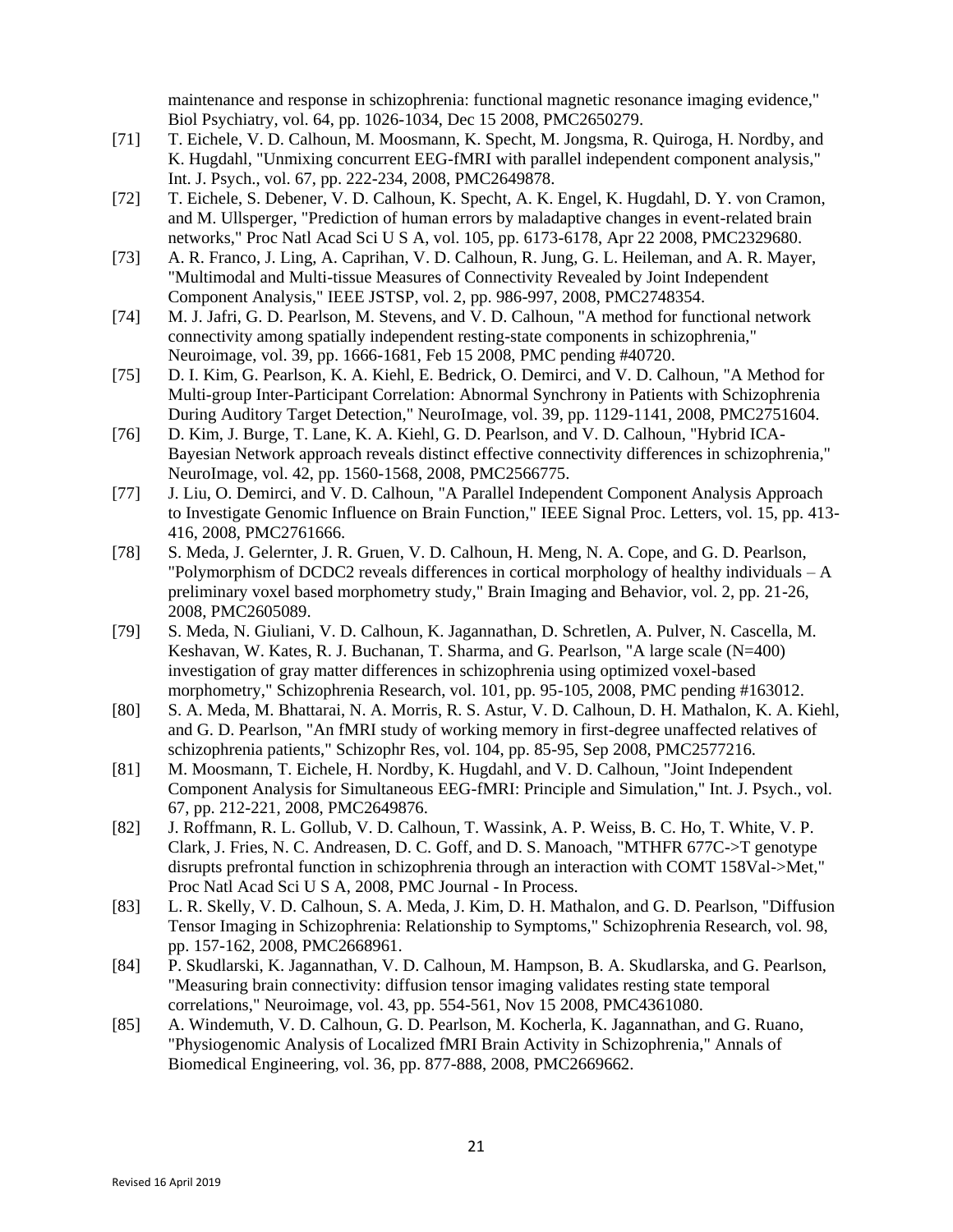- [86] A. J. Allen, S. Meda, P. Skudlarski, V. D. Calhoun, R. Astur, K. Ruopp, and G. D. Pearlson, "Effects of alcohol on performance on a distraction task during simulated driving," Alcoholism: Clinical & Experimental Research, vol. 33, pp. 1-9, 2009, PMC2753192.
- [87] M. Assaf, I. Kahn, G. D. Pearlson, M. R. Johnson, Y. Yeshurun, V. D. Calhoun, and T. Hendler, "Brain Activity Dissociates Mentalization from Motivation During an Interpersonal Competitive Game," Brain Imaging Behav, vol. 3, pp. 24-37, Mar 01 2009, PMC2804999.
- [88] M. Assaf, K. Jagannathan, V. D. Calhoun, M. Kraut, J. Hart, and G. D. Pearlson, "Temporal Sequence of Hemispheric Network Activation during Semantic Processing: A Functional Network Connectivity Analysis " Brain and Cognition, vol. 70, pp. 238-246, 2009, PMC2680694.
- [89] G. G. Brown, G. McCarthy, A. Bischoff-Grethe, B. Ozyurt, D. Greve, S. G. Potkin, J. A. Turner, R. Notestine, V. D. Calhoun, J. M. Ford, D. Mathalon, D. S. Manoach, S. Gadde, G. H. Glover, C. G. Wible, A. Belger, R. L. Gollub, J. Lauriello, D. O'Leary, and K. O. Lim, "Brainperformance correlates of working memory retrieval in schizophrenia: a cognitive modeling approach," Schizophr Bull, vol. 35, pp. 32-46, Jan 2009, PMC2643949.
- [90] V. D. Calhoun and T. Adalı, "Feature-based Fusion of Medical Imaging Data," IEEE Transactions on Information Technology in Biomedicine, vol. 13, pp. 1-10, 2009, PMC2737598.
- [91] V. D. Calhoun, J. Liu, and T. Adalı, "A Review of Group ICA for fMRI Data and ICA for Joint Inference of Imaging, Genetic, and ERP data," NeuroImage, vol. 45, pp. 163-172, 2009, PMC2651152.
- [92] V. D. Calhoun, T. Eichele, and G. Pearlson, "Functional brain networks in schizophrenia: a review," Front Hum Neurosci, vol. 3, p. 17, 2009, 2737438.
- [93] O. Demirci, M. C. Stevens, N. C. Andreasen, A. Michael, J. Liu, T. White, G. D. Pearlson, V. P. Clark, and V. D. Calhoun, "Investigation of relationships between fMRI brain networks in the spectral domain using ICA and Granger causality reveals distinct differences between schizophrenia patients and healthy controls," NeuroImage, vol. 46, pp. 419-431, 2009, PMC2713821.
- [94] O. Demirci and V. D. Calhoun, "Functional Magnetic Resonance Imaging Implications for Detection of Schizophrenia," Eur Neurol Rev, vol. 4, pp. 103-106, Dec 2009, PMC3130309.
- [95] T. Eichele, V. D. Calhoun, and S. Debener, "Mining EEG-fMRI using independent component analysis," Int. J. Psych., vol. 73, pp. 53-61, 2009, PMC2693483.
- [96] Z. Feng, A. Caprihan, K. B. Blagoev, and V. D. Calhoun, "Biophysical modeling of phase changes in BOLD fMRI," Neuroimage, vol. 47, pp. 540-548, Aug 15 2009, PMC4336566.
- [97] J. M. Ford, B. J. Roach, K. W. Jorgensen, J. A. Turner, G. G. Brown, R. Notestine, A. Bischoff-Grethe, D. Greve, C. Wible, J. Lauriello, A. Belger, B. A. Mueller, V. Calhoun, A. Preda, D. Keator, D. S. O'Leary, K. O. Lim, G. Glover, S. G. Potkin, Fbirn, and D. H. Mathalon, "Tuning in to the voices: a multisite FMRI study of auditory hallucinations," Schizophr Bull, vol. 35, pp. 58- 66, Jan 2009, PMC2643968.
- [98] A. R. Franco, A. Pritchard, V. D. Calhoun, and A. R. Mayer, "Inter-rater and Inter-method Reliability of Default Mode Network Selection," Human Brain Mapping, vol. 30, pp. 2293-2303, 2009, PMC2751639.
- [99] G. Goldstein, K. Panchalingam, R. J. McClure, J. A. Stanley, V. D. Calhoun, G. D. Pearlson, and J. W. Pettegrew, "Molecular Neurodevelopment: An in vivo 31 P - 1 H MRSI Study," Journal of the International Neuropsychological Society, vol. 15, pp. 671-683, 2009, PMC2773163.
- [100] C. C. Hong, J. C. Harris, G. D. Pearlson, J. S. Kim, V. D. Calhoun, J. H. Fallon, X. Golay, J. S. Gillen, D. J. Simmonds, P. C. M. van zijl, D. S. Zee, and J. J. Pekar, "fMRI Evidence for Multisensory Recruitment Associated with Rapid Eye Movements during Sleep," Hum Brain Mapp, vol. 30, pp. 1705-1722, 2009, PMC2753360.
- [101] D. Kim, D. S. Manoach, D. Mathalon, J. Turner, G. Brown, J. M. Ford, R. L. Gollub, T. White, C. G. Wible, A. Belger, H. J. Bockholt, V. P. Clark, J. Lauriello, D. O'Leary, G. McCarthy, B. Mueller, K. Lim, N. C. Andreasen, S. Potkin, and V. D. Calhoun, "Dysregulation of working memory and default-mode networks in schizophrenia during a Sternberg item recognition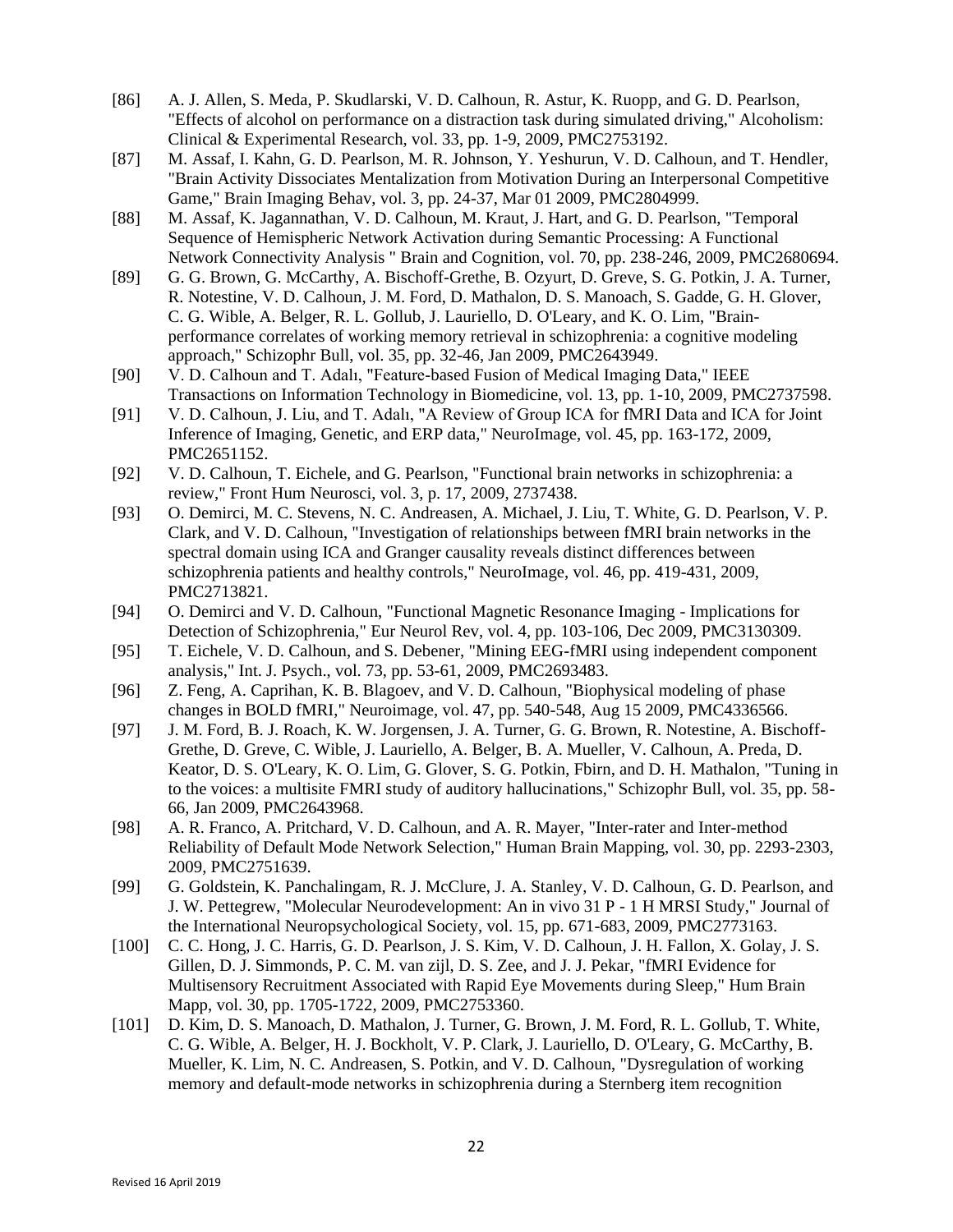paradigm: an independent component analysis of the multisite Mind and fBIRN studies," Hum Brain Mapp, vol. 30, p. 3795, 2009, PMC pending #120389.

- [102] D. Kim, D. Mathalon, J. M. Ford, M. Mannell, J. Turner, G. Brown, A. Belger, R. L. Gollub, J. Lauriello, C. G. Wible, D. O'Leary, K. Lim, S. Potkin, and V. D. Calhoun, "Auditory Oddball Deficits in Schizophrenia: An Independent Component Analysis of the fMRI Multisite Function BIRN Study," Schizophr Bull, vol. 35, pp. 67-81, 2009, PMC Journal - In Process.
- [103] Y. Li, T. Adalı, W. Wang, and V. D. Calhoun, "Joint Blind Source Separation by Multi-set Canonical Correlation Analysis," IEEE Trans. Signal Processing, vol. 57, pp. 3918-3929, 2009, PMC pending #110331.
- [104] J. Liu, G. D. Pearlson, A. Windemuth, G. Ruano, N. I. Perrone-Bizzozero, and V. D. Calhoun, "Combining fMRI and SNP data to investigate connections between brain function and genetics using parallel ICA," Hum.Brain Map., vol. 30, pp. 241-255, 2009, PMC2668960.
- [105] J. Liu, K. A. Kiehl, G. D. Pearlson, N. I. Perrone-Bizzozero, and V. D. Calhoun, "Genetic determinants of target and novelty-related event-related potentials in the auditory oddball response," NeuroImage, vol. 46, pp. 809-816, 2009, PMC2676714.
- [106] S. Meda, V. D. Calhoun, R. Astur, B. Turner, K. Ruopp, and G. D. Pearlson, "Alcohol dose effects on brain circuits during simulated driving: An fMRI study," Hum Brain Mapp, vol. 30, pp. 1257-1270, 2009, PMC2751645.
- [107] S. A. Meda, M. C. Stevens, B. S. Folley, V. D. Calhoun, and G. D. Pearlson, "Evidence for anomalous network connectivity during working memory encoding in schizophrenia: an ICA based analysis," PLoS One, vol. 4, p. e7911, Nov 19 2009, PMC2775682.
- [108] A. Michael, S. Baum, J. Fries, B. C. Ho, R. Pierson, N. C. Andreasen, and V. D. Calhoun, "A Method to Fuse fMRI Tasks Through Spatial Correlations: Applied to Schizophrenia," Human Brain Mapping, vol. 30, pp. 2512-2529, 2009, PMC2711995.
- [109] G. D. Pearlson and V. D. Calhoun, "Convergent approaches for defining functional imaging endophenotypes in schizophrenia," Front Hum Neurosci, vol. 3, p. 37, 2009, PMC2786299.
- [110] J. M. Segall, J. T. Turner, T. Van Erp, T. White, H. J. Bockholt, R. L. Gollub, B. C. Ho, V. Magnotta, R. Jung, R. McCarley, S. C. Schulz, J. Lauriello, V. P. Clark, J. Voyvodic, M. T. Diaz, and V. D. Calhoun, "Voxel-based Morphometric Multi-site Collaborative Study on Schizophrenia," Schizophr Bull, vol. 35, pp. 82-95, 2009, PMC Journal - In Process.
- [111] M. Stevens, V. D. Calhoun, G. D. Pearlson, and K. A. Kiehl, "Brain network dynamics during error commission," Hum.Brain Map., vol. 30, pp. 24-37, 2009, PMC2669663.
- [112] M. C. Stevens, G. D. Pearlson, and V. D. Calhoun, "Changes in the interaction of resting-state neural networks from adolescence to adulthood," Hum Brain Mapp, vol. 30, pp. 2356-2366, Aug 2009, PMC pending #132927.
- [113] M. Stevens, P. Skudlarski, G. D. Pearlson, and V. D. Calhoun, "Age-related cognitive gains mediated by the effects of white matter development on brain network integration," NeuroImage, vol. 48, pp. 738-746, 2009, PMC2753497.
- [114] J. Sui, T. Adalı, V. P. Clark, G. Pearlson, and V. D. Calhoun, "A Method for Accurate Group Difference Detection by Constraining the Mixing Coefficients in an ICA Framework," Human Brain Mapping, vol. 30, pp. 2953-2970, 2009, PMC2733923.
- [115] J. Sui, T. Adali, G. D. Pearlson, and V. D. Calhoun, "An ICA-based method for the identification of optimal FMRI features and components using combined group-discriminative techniques," Neuroimage, vol. 46, pp. 73-86, May 15 2009, PMC pending #95972.
- [116] L. Xu, K. Groth, G. Pearlson, D. Schretlen, and V. Calhoun, "Source Based Morphometry: The Use of Independent Component Analysis to Identify Gray Matter Differences with Application to Schizophrenia," Human Brain Mapping, vol. 30, pp. 711-724, 2009, PMC2751641.
- [117] L. Xu, G. Pearlson, and V. Calhoun, "Joint Source Based Morphometry Identifies Linked Gray and White Matter Group Differences," NeuroImage, vol. 44, pp. 777-789, 2009, PMC2669793.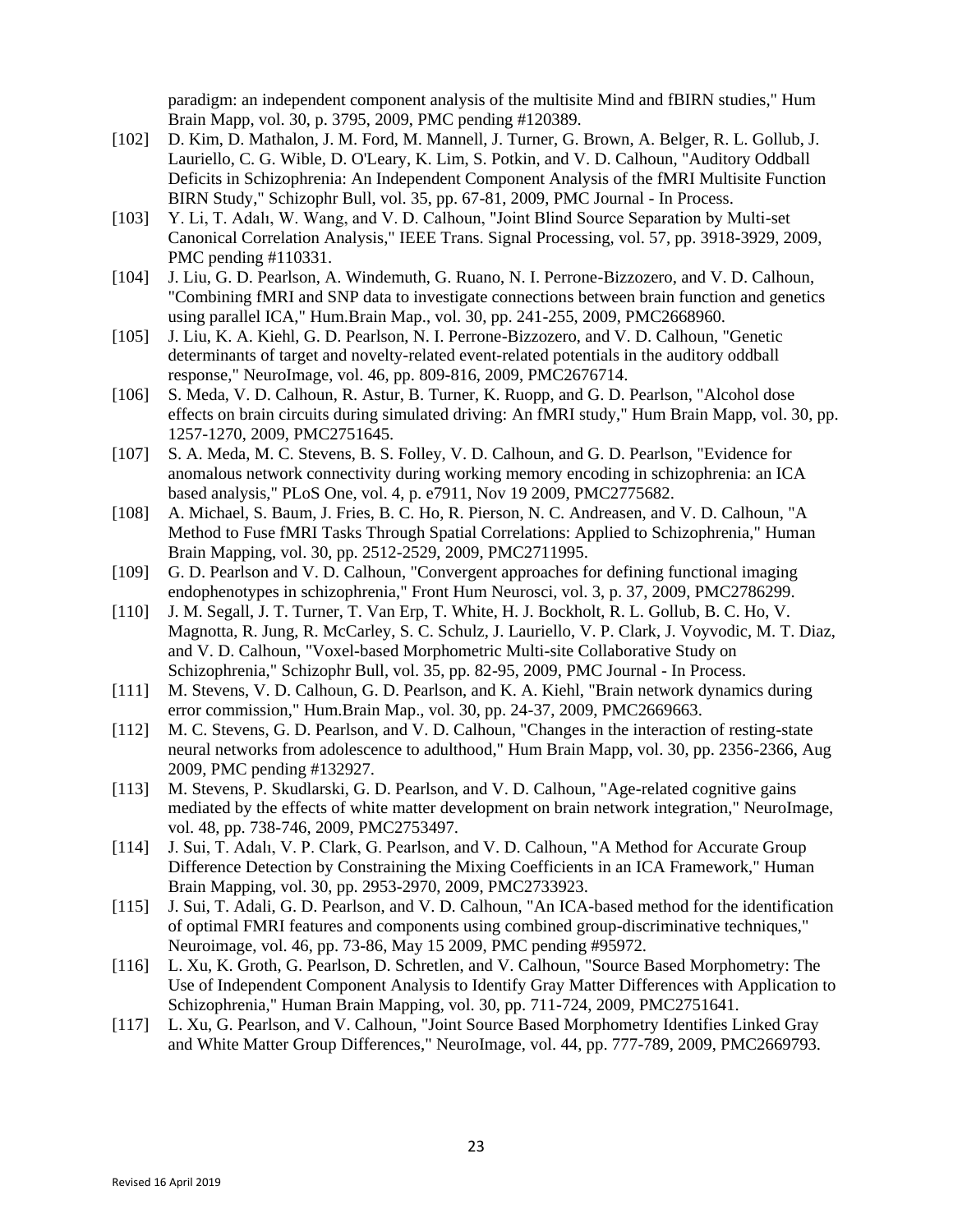- [118] C. C. Abbott, D. Kim, 2nd, S. R. Sponheim, J. Bustillo, and V. D. Calhoun, "Decreased default" mode neural modulation with age in schizophrenia," Am J Geriatr Psychiatry, vol. 18, pp. 897- 907, Oct 2010, PMC2946487.
- [119] S. K. Arja, Z. Feng, Z. Chen, A. Caprihan, K. A. Kiehl, T. Adali, and V. D. Calhoun, "Changes in fMRI magnitude data and phase data observed in block-design and event-related tasks," Neuroimage, vol. 49, pp. 3149-3160, Feb 15 2010, PMC2848493.
- [120] J. I. Arribas, V. D. Calhoun, and T. Adali, "Automatic Bayesian Classification of Healthy Controls, Bipolar Disorder, and Schizophrenia Using Intrinsic Connectivity Maps From fMRI Data," IEEE Transactions on Biomedical Engineering, vol. 57, pp. 2850-2860, Dec 2010, PMC Pending #241486.
- [121] M. Assaf, K. Jagannathan, V. D. Calhoun, L. Miller, M. C. Stevens, R. Sahl, J. G. O'Boyle, R. T. Schultz, and G. D. Pearlson, "Abnormal functional connectivity of default mode sub-networks in autism spectrum disorder patients," Neuroimage, vol. 53, pp. 247-256, Oct 15 2010, 3058935.
- [122] H. J. Bockholt, M. Scully, W. Courtney, S. Rachakonda, A. Scott, A. Caprihan, J. Fries, R. Kalyanam, J. M. Segall, R. de la Garza, S. Lane, and V. D. Calhoun, "Mining the mind research network: a novel framework for exploring large scale, heterogeneous translational neuroscience research data sources," Front Neuroinform, vol. 3, p. 36, 2010, PMC2866565.
- [123] V. Calhoun, L. Wu, K. Kiehl, T. Eichele, and G. Pearlson, "Aberrant Processing of Deviant Stimuli in Schizophrenia Revealed by Fusion of FMRI and EEG Data," Acta Neuropsychiatr, vol. 22, pp. 127-138, Jun 2010, PMC3038634.
- [124] Z. Chen, A. Caprihan, and V. Calhoun, "Effect of surrounding vasculature on intravoxel BOLD signal," Med Phys, vol. 37, pp. 1778-1787, Apr 2010, PMC2864670.
- [125] Z. Chen and V. D. Calhoun, "Magnitude and phase behaviors of multiresolution BOLD signal refinement " Concepts in Magnetic Resonance Part B, vol. 37b, pp. 129-145, 2010, PMC Pending #194758.
- [126] L. M. Cope, J. Schaich Borg, C. L. Harenski, W. Sinnott-Armstrong, D. Lieberman, P. K. Nyalakanti, V. D. Calhoun, and K. A. Kiehl, "Hemispheric Asymmetries during Processing of Immoral Stimuli," Front Evol Neurosci, vol. 2, p. 110, 2010, PMC3034229.
- [127] N. Correa, T. Eichele, T. Adalı, Y. Li, and V. D. Calhoun, "Multi-set canonical correlation analysis for the fusion of concurrent single trial ERP and functional MRI," NeuroImage, vol. 50, pp. 1438-1445, 2010, PMC pending #180189.
- [128] N. Correa, T. Adalı, Y. Li, and V. D. Calhoun, "Canonical Correlation Analysis for Data Fusion and Group Inferences: Examining applications of medical imaging data," IEEE Signal Proc. Magazine, vol. 27, pp. 39-50, 2010, PMC Pending #202222.
- [129] E. Damaraju, J. Phillips, J. R. Lowe, R. Ohl, V. D. Calhoun, and A. Caprihan, "Resting-state Functional Connectivity Differences in Premature Children," Frontiers in Systems Neuroscience, vol. 4, pp. 1-13, 2010, PMC Journal - In Process.
- [130] P. Das and V. D. Calhoun, "Understanding brain dynamics with independent component analysis," Acta Neuropsychiatrica, vol. 22, pp. 255-256, Oct 2010.
- [131] M. Eckert, N. Keren, D. Roberts, V. D. Calhoun, and K. Harris, "Age-related changes in processing speed; unique contributions of cerebellar and prefrontal cortex," Frontiers in Human Neuroscience, vol. 4, pp. 1-14, 2010, PMC Journal - In Process.
- [132] S. Ehrlich, E. E. Morrow, J. L. Roffman, S. Wallace, M. Naylor, H. J. Bockholt, A. Lundquist, A. Yendiki, B. C. Ho, T. White, D. S. Manoach, V. P. Clark, V. D. Calhoun, R. L. Gollub, and D. Holt, "The COMT Val108/158Met Polymorphism and Medial Temporal Lobe Volumetry in Patients with Schizophrenia and Healthy Adults," NeuroImage, vol. 53, pp. 992-1000, 2010, PMC pending #166341.
- [133] B. S. Folley, R. Astur, K. Jagannathan, V. D. Calhoun, and G. D. Pearlson, "Anomalous neural circuitry function in schizophrenia during a virtual Morris water task," Arch Gen Psychiatry, vol. 49, pp. 3373-3384, 2010, PMC pending #184503.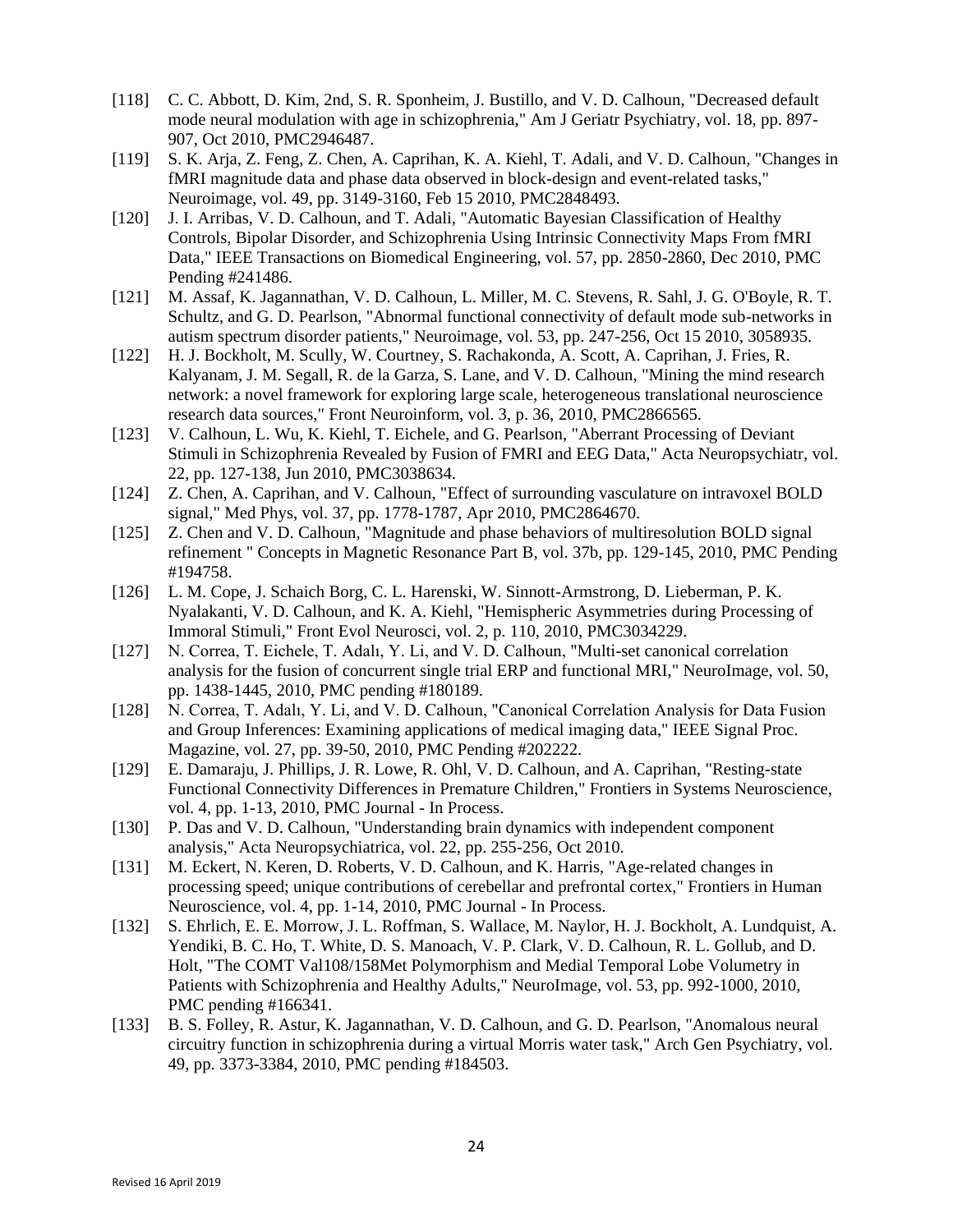- [134] M. Havlicek, J. Jan, M. Brazdil, and V. D. Calhoun, "Dynamic Granger causality based on Kalman filter for evaluation of functional network connectivity in fMRI data," NeuroImage, vol. 53, pp. 65-77, 2010, PMC pending #210804.
- [135] K. Hugdahl and V. D. Calhoun, "An update on neurocognitive impairment in schizophrenia and depression," Frontiers in Human Neuroscience, vol. 4, pp. 1-3, 2010.
- [136] K. Jagannathan, V. D. Calhoun, J. Gelernter, M. Stevens, J. Liu, F. Bolognani, A. Windemuth, G. Ruano, and G. D. Pearlson, "Genetic associations of brain structural networks in schizophrenia: a preliminary study using parallel ICA," Biological Psychiatry, vol. 68, pp. 657-666, 2010, PMC pending #211358.
- [137] D. Kim, J. Sui, S. Rachakonda, T. White, D. S. Manoach, V. P. Clark, B. C. Ho, S. C. Schulz, and V. D. Calhoun, "Identification of imaging biomarkers in schizophrenia: A coefficient-constrained independent component analysis of the Mind multi-site schizophrenia study," Journal of NeuroInformatics, vol. 8, pp. 213-229, 2010, PMC Pending #278802.
- [138] M. Kim, E. Tura, S. Potkin, J. H. Fallon, D. S. Manoach, V. D. Calhoun, FBIRN, and J. A. Turner, "Working memory circuitry in schizophrenia shows widespread cortical inefficiency and compensation," Schizophr Res, vol. 117, pp. 42-51, 2010, PMC pending #184508.
- [139] Q. Lin, J. Liu, Y. Zheng, H. Liang, and V. D. Calhoun, "Semiblind spatial ICA of fMRI using spatial constraints," Human Brain Mapping, vol. 31, pp. 1076-1088, 2010, PMC pending #164327.
- [140] J. Liu, M. Morgan, K. Hutchison, and V. D. Calhoun, "A study of the influence of sex on genome wide methylation," PLoS One, vol. 5, p. e10028, 2010, 2850313.
- [141] J. Liu, K. Hutchison, M. Morgan, N. I. Perrone-Bizzozero, J. Sui, and V. D. Calhoun, "Identification of Genetic and Epigenetic Factors Contributing to Population Structure," PLoS ONE, vol. 5, pp. 1-8, 2010, PMC Pending #241489.
- [142] M. Mannell, A. R. Franco, V. D. Calhoun, J. M. Canive, R. J. Thoma, and A. R. Mayer, "Resting state and task-induced deactivation: A methodological comparison in patients with schizophrenia and healthy controls," Hum Brain Mapp, vol. 31, pp. 424-437, 2010, PMC pending #132340.
- [143] S. Meda, K. Jagannathan, J. Gelernter, V. D. Calhoun, J. Liu, M. Stevens, and G. D. Pearlson, "A pilot multivariate parallel ICA study to investigate differential linkage between neural networks and genetic profiles in schizophrenia," NeuroImage, vol. 53, pp. 1007-1015, 2010, PMC pending #161905.
- [144] A. Michael, S. Baum, T. White, O. Demirci, N. C. Andreasen, J. M. Segall, R. E. Jung, G. D. Pearlson, V. P. Clark, R. L. Gollub, S. C. Schulz, J. Roffmann, K. O. Lim, B. C. Ho, H. J. Bockholt, and V. D. Calhoun, "Does Function Follow Form?: Methods to Fuse Structural and Functional Brain Images Show Decreased Linkage in Schizophrenia," Human Brain Mapping, vol. 49, pp. 2626-2637, 2010, PMC pending #184511.
- [145] I. Pitas, V. D. Calhoun, and K. Diamantaras, "Guest Editorial: Special Issue on Machine Learning for Signal Processing," Journal of Signal Processing Systems, vol. 61, pp. 1-2, 2010, PMC pending #184517.
- [146] S. M. Plis, V. D. Calhoun, M. P. Weisend, and T. Lane, "MEG and fMRI fusion for nonlinear estimation of neural and BOLD signal changes," Frontiers in Neuroinformatics, vol. 4, pp. 1-17, 2010, PMC Journal - In Process.
- [147] C. I. Rzepecki, S. A. Meda, V. D. Calhoun, M. J. Jafri, R. S. Astur, and G. D. Pearlson, "Disruptions in Functional Network Connectivity during Alcohol Intoxicated Driving," Alcoholism: Clinical and Experimental Research, vol. 34, pp. 479-487, 2010, PMC pending #161788.
- [148] U. Sakoglu, G. D. Pearlson, K. A. Kiehl, Y. M. Wang, A. M. Michael, and V. D. Calhoun, "A method for evaluating dynamic functional network connectivity and task-modulation: application to schizophrenia," MAGMA, vol. 23, pp. 351-366, Dec 2010, 2891285.
- [149] P. Skudlarski, K. A. Jagannathan, K. Anderson, M. C. Stevens, V. D. Calhoun, and G. D. Pearlson, "Brain connectivity is not only lower but also different in schizophrenia: a combined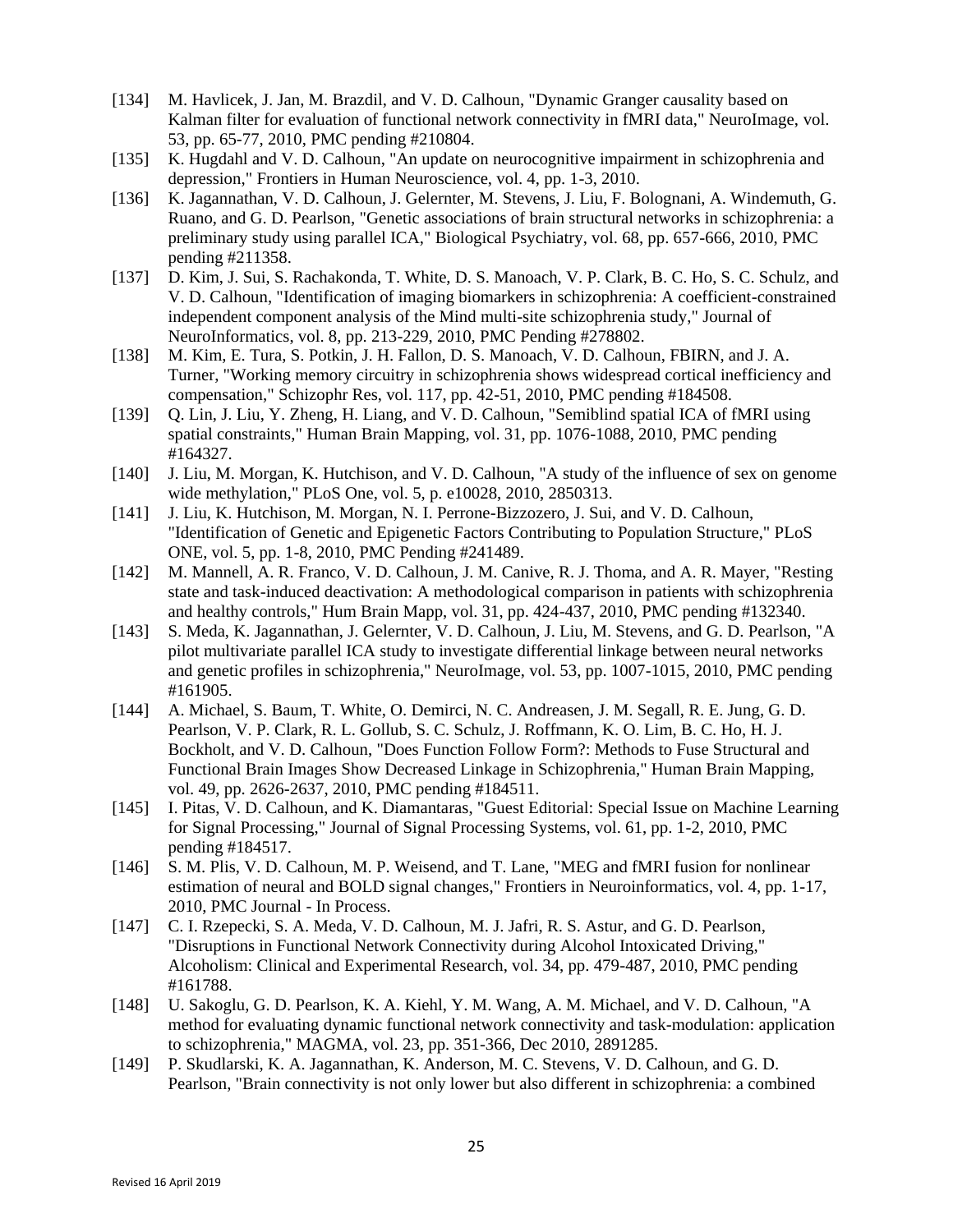anatomical and functional approach," Biological Psychiatry, vol. 68, pp. 61-69, 2010, PMC Pending #193102.

- [150] J. Sui, T. Adalı, G. Pearlson, H. Yang, S. Sponheim, T. White, and V. D. Calhoun, " A CCA+ICA Based Model for Multi-Task Brain Imaging Data Fusion And Its Application to Schizophrenia," NeuroImage, vol. 51, pp. 123-134, 2010, PMC pending #180309.
- [151] L. Wu, T. Eichele, and V. D. Calhoun, "Reactivity of hemodynamic responses and functional connectivity to different states of alpha synchrony: a concurrent EEG-fMRI study," Neuroimage, vol. 52, pp. 1252-1260, Oct 1 2010, PMC3059127.
- [152] W. Xiong, T. Adalı, Y. Li, and V. D. Calhoun, "On entropy rate for the complex domain and its application to i.i.d. sampling," IEEE Transactions on Signal Processing, vol. 58, pp. 2409-2414, 2010, PMC pending #184519.
- [153] H. Yang, J. Liu, J. Sui, G. Pearlson, and V. D. Calhoun, "A Hybrid Machine Learning Method for Fusing fMRI and Genetic Data to Classify Schizophrenia," Frontiers in Human Neuroscience, vol. 4, pp. 1-9, 2010, PMC Journal - In Process.
- [154] C. Abbott, M. Juarez, T. White, R. L. Gollub, G. D. Pearlson, J. Bustillo, J. Lauriello, B. Ho, H. J. Bockholt, V. P. Clark, V. Magnotta, and V. D. Calhoun, "Antipsychotic dose and diminished neural modulation: a multi-site fMRI study," Prog Neuropsychopharmacol Biol Psychiatry, vol. 35, pp. 473-482, Mar 30 2011, 3076294.
- [155] E. A. Allen, E. B. Erhardt, E. Damaraju, W. Gruner, J. M. Segall, R. F. Silva, M. Havlicek, S. Rachakonda, J. Fries, R. Kalyanam, A. M. Michael, A. Caprihan, J. A. Turner, T. Eichele, S. Adelsheim, A. D. Bryan, J. Bustillo, V. P. Clark, S. W. Feldstein Ewing, F. Filbey, C. C. Ford, K. Hutchison, R. E. Jung, K. A. Kiehl, P. Kodituwakku, Y. M. Komesu, A. R. Mayer, G. D. Pearlson, J. P. Phillips, J. R. Sadek, M. Stevens, U. Teuscher, R. J. Thoma, and V. D. Calhoun, "A baseline for the multivariate comparison of resting-state networks," Front Syst Neurosci, vol. 5, p. 2, 2011, 3051178.
- [156] E. A. Allen, J. Liu, K. A. Kiehl, J. Gelernter, G. D. Pearlson, N. I. Perrone-Bizzozero, and V. D. Calhoun, "Components of cross-frequency modulation in health and disease," Frontiers in Systems Neuroscience, vol. 5, pp. 1-16, 2011, PMC Journal - In Process.
- [157] B. Anderson, M. C. Stevens, S. Meda, M. Jordan, V. D. Calhoun, and G. D. Pearlson, "Functional Imaging of Cognitive Control During Acute Alcohol Intoxication," Alcoholism: Clinical and Experimental Research, vol. 35, pp. 156-165, 2011, PMC Pending #228121.
- [158] A. Caprihan, C. Abbott, J. Yamamoto, G. D. Pearlson, N. Bizzozero, J. Sui, and V. D. Calhoun, "Source-based morphometry analysis of group differences in fractional anisotropy in schizophrenia," Brain Connectivity, vol. 1, pp. 133-145, 2011, PMC Pending #304239.
- [159] E. Castro, M. Martinez-Ramon, G. L. Heileman, and V. D. Calhoun, "Characterization of groups using composite kernels and multi-source fMRI analysis data: Application to Schizophrenia," NeuroImage, vol. 58, pp. 526-536, 2011, PMC Pending #313196.
- [160] Z. Chen and V. D. Calhoun, "Two pitfalls of BOLD fMRI magnitude-based neuroimage analysis: non-negativity and edge effect," Journal of Neuroscience Methods, vol. 199, pp. 363-369, 2011, PMC Pending #299490.
- [161] Z. Chen and V. D. Calhoun, "A computational multiresolution BOLD fMRI model," IEEE Trans Biomed Eng, vol. 58, pp. 2995-2999, 2011, PMC Pending #304230.
- [162] T. Eichele, S. Rachakonda, B. Brakedal, R. Eikeland, and V. D. Calhoun, "EEGIFT: group independent component analysis for event-related EEG data," Comput Intell Neurosci, vol. 2011, p. 129365, 2011, PMC3130967.
- [163] E. B. Erhardt, S. Rachakonda, E. J. Bedrick, E. A. Allen, T. Adali, and V. D. Calhoun, "Comparison of multi-subject ICA methods for analysis of fMRI data," Hum Brain Mapp, vol. 32, pp. 2075-2095, Dec 2011, 3117074.
- [164] E. Erhardt, E. Allen, E. Damaraju, and V. D. Calhoun, "On network derivation, classification, and visualization: a response to Habeck and Moeller," Brain Connectivity, vol. 1, pp. 1-19, 2011, PMC Pending #304235.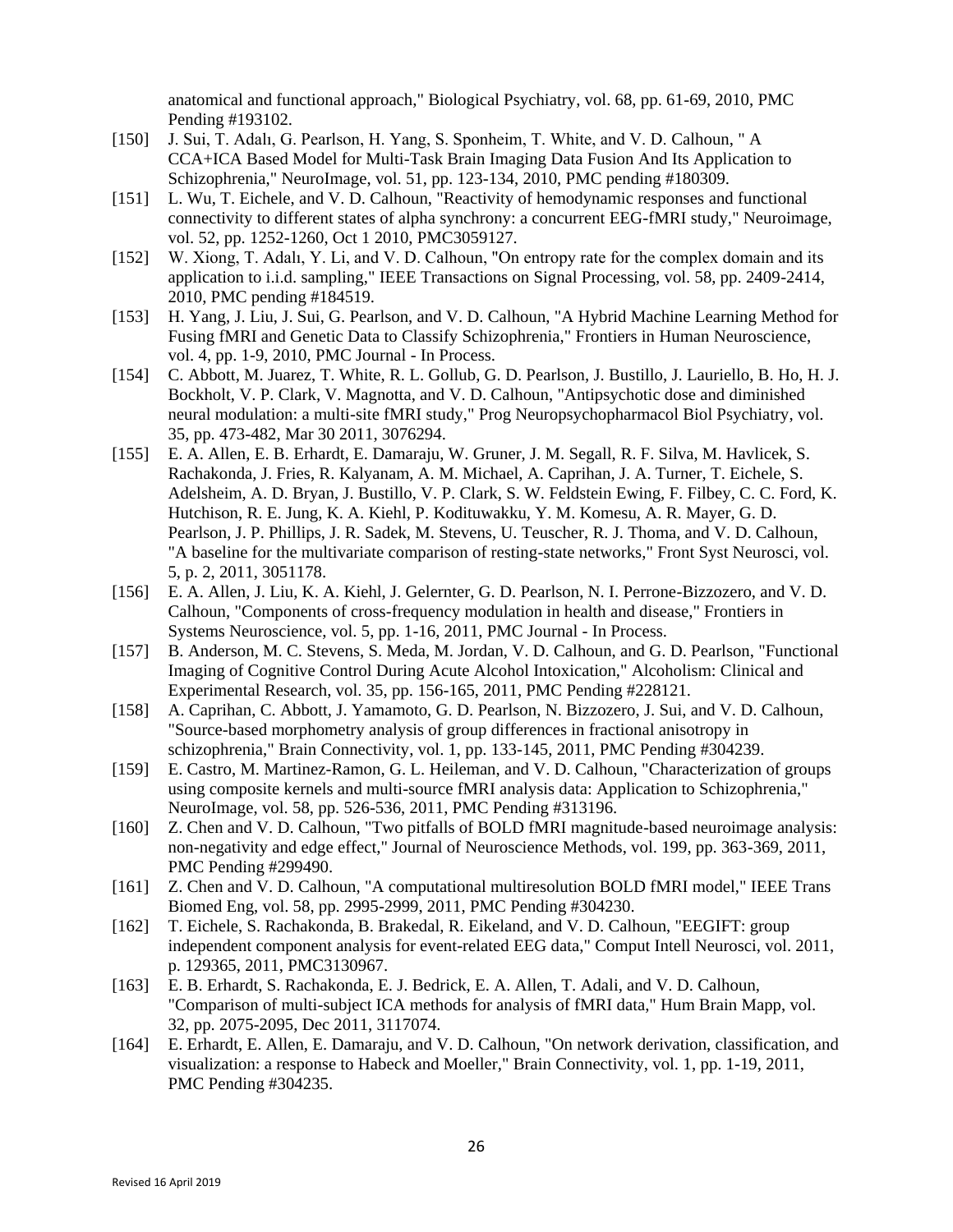- [165] C. Gasparovic, E. Bedrick, A. R. Mayer, R. A. Yeo, H. Chen, E. Damaraju, V. D. Calhoun, and R. E. Jung, "Test-Retest Reliability of Short-Echo-Time Spectroscopic Imaging of Human Brain at 3T," Magnetic Resonance in Medicine, vol. 66, pp. 324-332, 2011, PMC Pending #264108.
- [166] D. Greve, B. Mueller, T. Liu, J. Turner, J. Voyvodic, E. Yetter, M. Diaz, G. McCarthey, S. Wallace, B. J. Roach, J. M. Ford, D. Mathalon, V. D. Calhoun, C. Wible, S. Potkin, G. Glover, and FBIRN, "A novel method for quantifying scanner instability in fMRI," Magnetic Resonance in Medicine, vol. 65, pp. 1053-1061, 2011, PMC pending #247443.
- [167] M. Havlicek, K. Friston, J. Jan, M. Brazdil, and V. D. Calhoun, "Dynamic modeling of neuronal responses in fMRI using cubature Kalman filtering," NeuroImage, vol. 56, pp. 2109-2128, 2011, PMC pending #281157.
- [168] E. Karageorgiou, S. C. Schulz, R. Gollub, N. C. Andreasen, B. C. Ho, J. Lauriello, V. D. Calhoun, H. J. Bockholt, S. Sponheim, and A. Georgopoulos, "Neuropsychological Testing and Structural Magnetic Resonance Imaging as Diagnostic Biomarkers Early in the Course of Schizophrenia and Related Psychoses," NeuroInformatics, vol. 9, pp. 321-333, 2011, PMC Pending #272182.
- [169] S. Khullar, A. Michael, N. Correa, T. Adalı, S. Baum, and V. D. Calhoun, "Wavelet-based fMRI analysis: 3-D denoising, signal separate, and validation metrics," NeuroImage, vol. 54, pp. 2867- 2884, 2011, PMC Pending #247445.
- [170] S. Khullar, A. Michael, N. Cahill, K. A. Kiehl, G. Pearlson, S. A. Baum, and V. D. Calhoun, "ICA-fNORM: Spatial normalization of fMRI data using intrinsic group-ICA networks," Frontiers in Systems Neuroscience, pp. 1-18, 2011, PMC Journal - In Process.
- [171] H. Li, N. Correa, P. Rodriguez, V. D. Calhoun, and T. Adalı, "Application of Independent Component Analysis with Adaptive Density Model to Complex-valued fMRI Data," IEEE Trans Biomed Eng, vol. 58, pp. 2794-2803, 2011, PMCID pending #297947.
- [172] S. Ma, N. M. Correa, X. L. Li, T. Eichele, V. D. Calhoun, and T. Adali, "Automatic identification of functional clusters in FMRI data using spatial dependence," IEEE Trans Biomed Eng, vol. 58, pp. 3406-3417, Dec 2011, PMC3222740.
- [173] A. Michael, M. D. King, S. Ehrlich, G. Pearlson, T. White, D. Holt, N. C. Andreasen, U. Sakoglu, B. C. Ho, S. C. Schulz, and V. D. Calhoun, "A data-driven investigation of gray matter–function correlations in schizophrenia during a working memory task," Frontiers in Human Neuroscience, vol. 5, pp. 1-14, 2011, PMC Journal - In Process.
- [174] J. R. Petrella, F. C. Sheldon, S. E. Prince, V. D. Calhoun, and P. M. Doraiswamy, "Default Mode Network Connectivity in Stable versus Progressive Mild Cognitive Impairment," Neurology, vol. 76, pp. 511-517, 2011, PMC Journal - In Process.
- [175] S. M. Plis, V. Potluru, V. D. Calhoun, and T. Lane, "Correlated Noise: How It Breaks NMF, And What To Do About It," Journal of Signal Processing Systems, vol. 65, pp. 351-359, 2011, PMC3673742.
- [176] S. M. Plis, M. P. Weisend, E. Damaraju, T. Eichele, A. Mayer, V. P. Clark, T. Lane, and V. D. Calhoun, "Effective connectivity analysis of fMRI and MEG data collected under identical paradigms," Computers in Biology and Medicine, vol. 41, pp. 1156-1165, 2011, PMC Pending #292265.
- [177] P. Rodriguez, N. Correa, T. Eichele, V. D. Calhoun, and T. Adalı, "Quality Map Thresholding for De-Noising of Complex-Valued fMRI Data and its Application to ICA of fMRI," Journal of Signal Processing Systems, vol. 65, pp. 497-508, 2011, PMC pending #255551.
- [178] J. Schaich Borg, W. Sinnott-Armstrong, V. D. Calhoun, and K. A. Kiehl, "Neural basis of moral verdict and moral deliberation," Social Neuroscience, vol. 6, pp. 398-413, 2011, PMC Journal - In Process.
- [179] A. Scott, W. Courtney, D. Wood, R. de la Garza, S. Lane, M. King, R. Wang, J. Roberts, J. A. Turner, and V. D. Calhoun, "COINS: An Innovative Informatics and Neuroimaging Tool Suite Built for Large Heterogeneous Datasets," Front Neuroinform, vol. 5, p. 33, 2011, 3250631.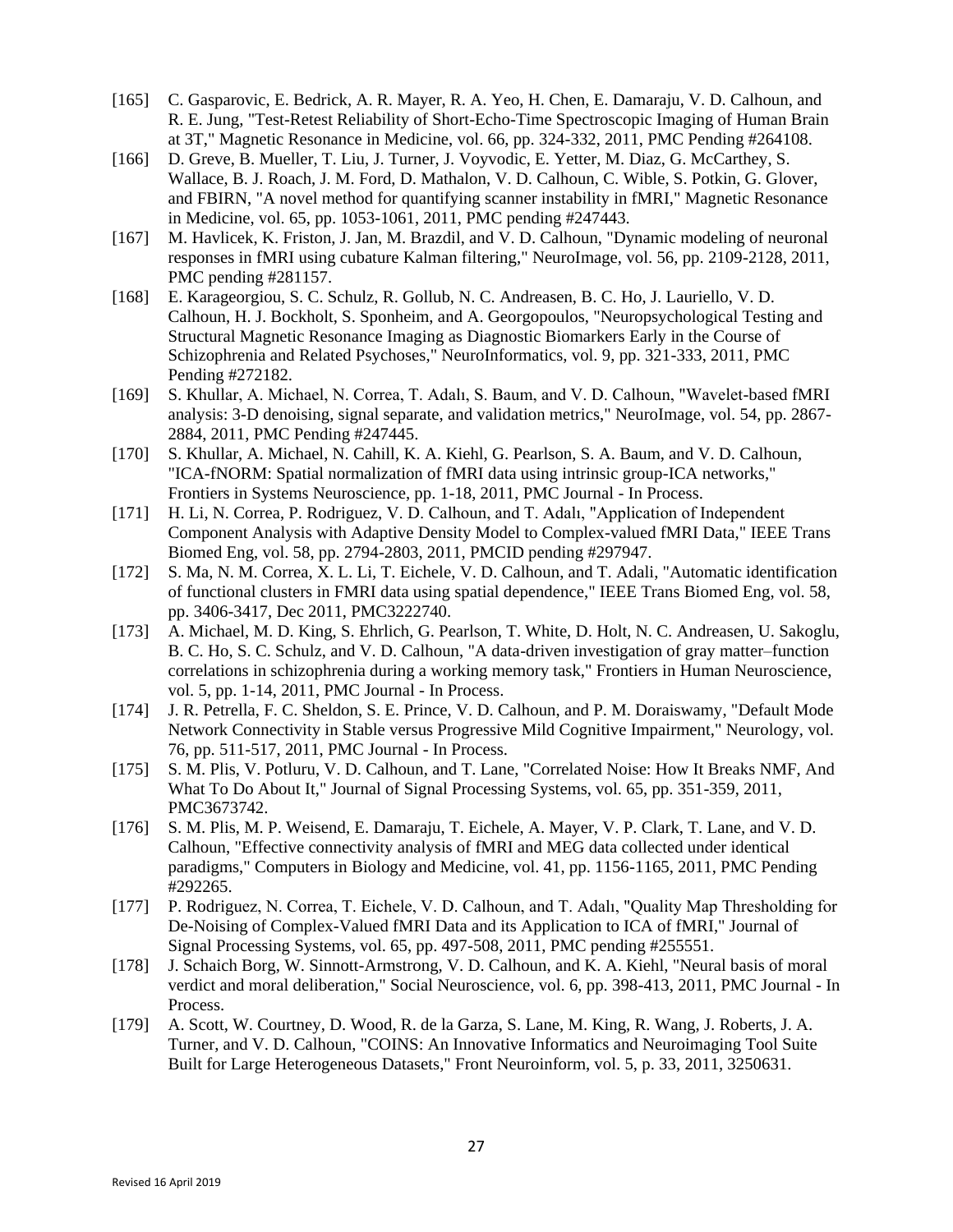- [180] B. J. Shannon, M. E. Raichle, A. Z. Snyder, D. Fair, K. L. Mills, D. Zhang, K. Bache, V. D. Calhoun, J. T. Nigg, B. J. Nagel, A. A. Stevens, and K. A. Kiehl, "Premotor functional connectivity predicts impulsivity in juvenile offenders " PNAS, vol. 108, pp. 11241-11245, 2011, PMC Journal - In Process.
- [181] J. Sheng, H.-W. Deng, V. D. Calhoun, and Y.-P. Wang, "Integrated Analysis of Gene Expression and Copy Number Data Using ICA-shaving Method," IEEE/ACM Transactions on Computational Biology and Bioinformatics, vol. 8, pp. 1568-1579, 2011, PMC pending #254353.
- [182] J. M. Shoemaker, M. T. Holdsworth, C. J. Aine, V. D. Calhoun, R. De la Garza, S. Feldstein Ewing, R. Hayak, A. R. Mayer, K. A. Kiehl, L. Petree, P. Sanjuan, A. Scott, J. Stephen, and J. Phillips, "A practical approach to incidental findings in neuroimaging research," Neurology, vol. 77, pp. 2123-2127, 2011.
- [183] J. Sui, G. D. Pearlson, T. Adalı, K. A. Kiehl, A. Caprihan, J. Liu, J. Yamamoto, and V. D. Calhoun, "Discriminating Schizophrenia and Bipolar Disorder by Fusing FMRI and DTI in A Multimodal CCA+Joint ICA Based Model," NeuroImage, vol. 57, pp. 839-855, 2011, PMC Pending #297883.
- [184] N. Swanson, T. Eichele, G. D. Pearlson, K. A. Kiehl, and V. D. Calhoun, "Lateral Differences in the Default Mode Network in Healthy Controls and Schizophrenia Patients," Hum Brain Mapp, vol. 32, pp. 654-664, 2011, PMC pending #180312.
- [185] J. Turner, S. R. Lane, H. J. Bockholt, and V. D. Calhoun, "The Clinical Assessment and Remote Administration Tablet," Frontiers in Neuroinformatics, vol. 5, pp. 1-8, 2011, PMC Journal - In Process.
- [186] T. White, V. Magnotta, H. J. Bockholt, S. Williams, R. L. Gollub, B. Mueller, B. C. Ho, R. Jung, V. P. Clark, J. Lauriello, J. R. Bustillo, S. C. Schulz, N. C. Andreasen, V. D. Calhoun, and K. O. Lim, "Global white matter abnormalities in schizophrenia: A multicenter diffusion tensor imaging study," Schizophr Bull, vol. 37, pp. 222-232, 2011, PMC Journal - In Process.
- [187] T. White, M. Schmidt, D. Kim, and V. D. Calhoun, "Disrupted Functional Brain Connectivity during Verbal Working Memory in Children and Adolescents with Schizophrenia," Cereb Cortex, vol. 21, pp. 510-518, 2011, PMC Journal - In Process.
- [188] R. A. Yeo, S. W. Gangestad, J. Liu, V. D. Calhoun, and K. E. Hutchison, "Rare copy number deletions predict individual variation in intelligence," PLoS ONE, vol. 6, p. e16339, 2011, 3027642.
- [189] R. A. Yeo, S. W. Gangestad, G. Gasparovic, J. Liu, V. D. Calhoun, R. J. Thoma, R. Kalyanam, and K. H. Hutchison, "Rare copy number deletions predict individual variation in human brain metabolite concentrations in individuals with alcohol use disorders " Biological Psychiatry, vol. 15, pp. 537-544, 2011, PMC Pending #294619.
- [190] Q. Yu, J. Sui, S. Rachakonda, H. He, G. D. Pearlson, and V. D. Calhoun, "Altered small-world brain networks in temporal lobe in patients with schizophrenia performing an auditory oddball task," Frontiers in Systems Neuroscience, vol. 5, pp. 1-13, 2011, PMC Journal - In Process.
- [191] Q. Yu, J. Sui, S. Rachakonda, H. He, W. Gruner, G. D. Pearlson, K. A. Kiehl, and V. D. Calhoun, "Altered topological properties of functional network connectivity in schizophrenia during resting state: a small-world brain network study," PLoS ONE, vol. 6, pp. 1-12, 2011, PMC Journal - In Process.
- [192] C. Abbott, F. Merideth, D. Ruhl, Z. Yang, V. P. Clark, V. D. Calhoun, F. M. Hanlon, and A. R. Mayer, "Auditory orienting and inhibition of return in schizophrenia: A functional magnetic resonance imaging study," Progress in Neuro-Psychopharmacology & Biological Psychiatry, vol. 37, pp. 161-168, 2012, PMC Pending #346258.
- [193] E. A. Allen, E. Erhardt, Y. Wei, T. Eichele, and V. D. Calhoun, "Capturing inter-subject variability with group independent component analysis of fMRI data: a simulation study," NeuroImage, vol. 59, pp. 4141-4159, 2012, PMC Pending #327594.
- [194] E. Allen, E. Erhardt, and V. D. Calhoun, "Data visualization in the neurosciences: overcoming the curse of dimensionality," Neuron, vol. 74, pp. 603-608, 2012, PMC Journal - In Process.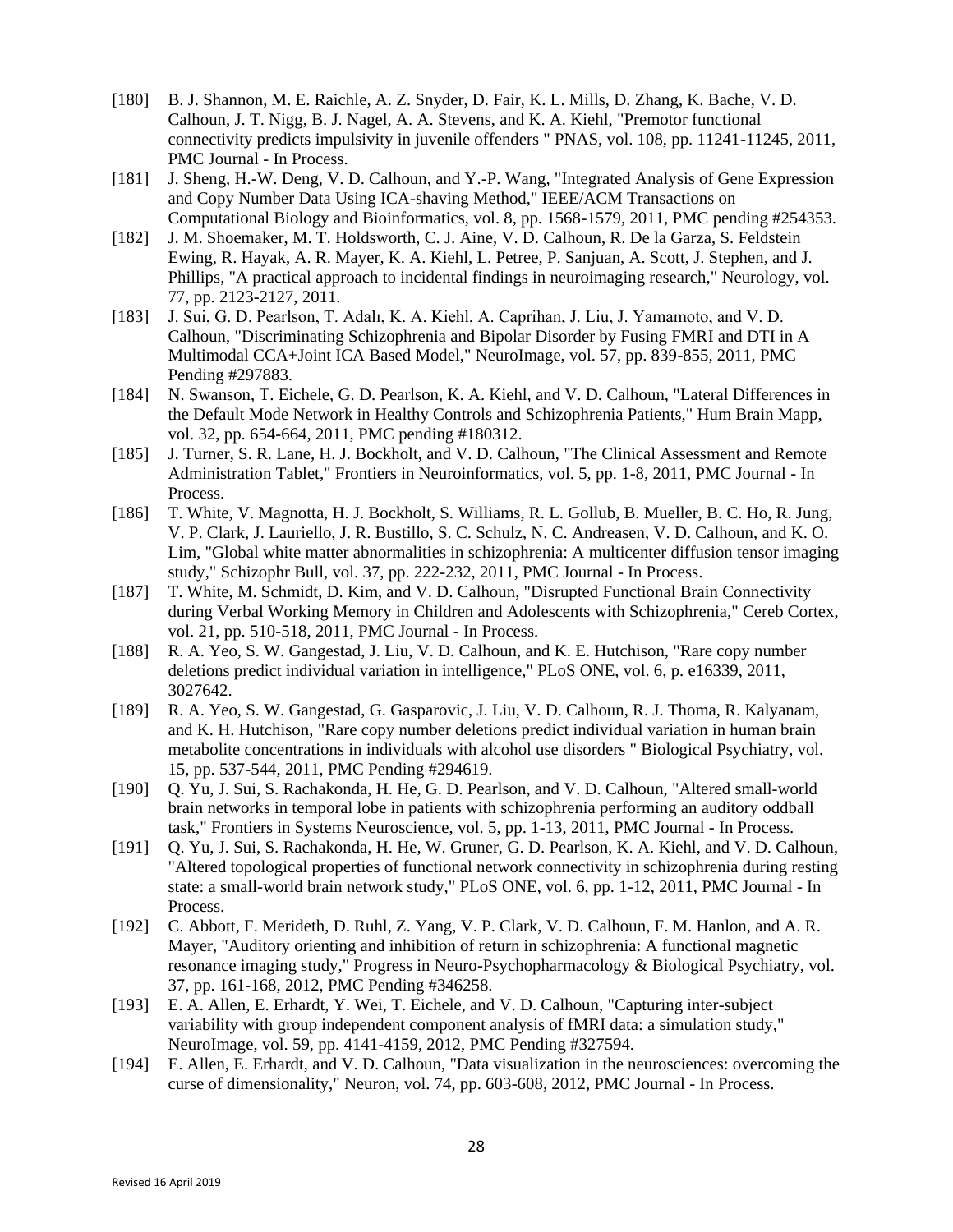- [195] D. Boutte, V. D. Calhoun, J. Chen, A. Sabbineni, K. Hutchison, and J. Liu, "Association of genetic copy number variations at 11 q14.2 with brain regional volume differences in an alcohol use disorder population.," Alcohol, vol. 46, pp. 519-527, 2012, PMC Journal - In Process.
- [196] V. D. Calhoun and G. D. Pearlson, "A Selective Review of Simulated Driving Studies: Combining Naturalistic and Hybrid Paradigms, Analysis Approaches, and Future Directions," NeuroImage, vol. 59, pp. 25-35, 2012, PMC3197797.
- [197] V. D. Calhoun, J. Sui, K. A. Kiehl, J. A. Turner, E. A. Allen, and G. D. Pearlson, "Exploring the Psychosis Functional Connectome: Aberrant Intrinsic Networks in Schizophrenia and Bipolar Disorder," Frontiers in Neuropsychiatric Imaging and Stimulation, vol. 2, pp. 1-13, 2012, PMC3254121.
- [198] V. D. Calhoun, T. Adalı, T. Eichele, and E. Allen, "Decomposing the brain: components and modes, networks and nodes," Trends Cogn Sci, vol. 16, pp. 255-256, 2012, PMC3773539.
- [199] V. D. Calhoun and T. Adalı, "Analysis of Complex-Valued Functional Magnetic Resonance Imaging Data: Are We Just Going Through a Phase?," Special Issue of the Bulletin of the Polish Academy of Sciences, vol. 60, pp. 371-418, 2012, Pubmed Journal - In Process.
- [200] V. D. Calhoun and T. Adali, "Multisubject independent component analysis of fMRI: a decade of intrinsic networks, default mode, and neurodiagnostic discovery," IEEE Rev Biomed Eng, vol. 5, pp. 60-73, 2012, PMC4433055.
- [201] V. D. Calhoun and K. Hugdahl, "Cognition and neuroimaging in schizophrenia," Frontiers in Human Neuroscience, vol. 6, pp. 1-2, 2012, PMC3465855.
- [202] Z. Chen and V. D. Calhoun, "Computed inverse MRI for magnetic susceptibility map reconstruction," Journal of Computer Assisted Tomography, vol. 36, pp. 265-274, 2012.
- [203] J. Chen, V. D. Calhoun, G. D. Pearlson, S. Ehrlich, J. A. Turner, B. C. Ho, T. H. Wassink, A. M. Michael, and J. Liu, "Multifaceted genomic risk for brain function in schizophrenia," Neuroimage, vol. 61, pp. 866-875, Jul 16 2012, 3376184.
- [204] Z. Chen and V. D. Calhoun, "Volumetric BOLD fMRI simulation: from neurovascular coupling to multivoxel imaging," BMC Neuroscience, vol. 12, pp. 1-13, 2012, PMC Journal - In Process.
- [205] Z. Chen and V. D. Calhoun, "Computed diffusion contribution in the complex blood oxygenation-level dependent fMRI signal," Concepts in Magnetic Resonance Part A, vol. 40A, pp. 128-145, 2012, PMC Journal - In Process.
- [206] V. P. Clark, B. A. Coffman, A. R. Mayer, M. P. Weisend, T. D. Lane, V. D. Calhoun, E. M. Raybourn, C. M. Garcia, and E. M. Wassermann, "TDCS guided using fMRI significantly accelerates learning to identify concealed objects," Neuroimage, vol. 59, pp. 117-128, Jan 2 2012, 3387543.
- [207] L. M. Cope, M. Shane, J. Segall, P. K. Nyalakanti, M. C. Stevens, G. D. Pearlson, V. D. Calhoun, and K. A. Kiehl, "Examining the effect of psychopathic traits on gray matter volume in a community substance abuse sample," Psych.Res.Neuroimaging, vol. 204, pp. 91-100, 2012, PMC Journal - In Process.
- [208] K. R. Cullen, S. Wallace, V. Magnotta, H. J. Bockholt, S. Ehrlich, R. L. Gollub, D. S. Manoach, B. C. Ho, V. P. Clark, J. Lauriello, J. Bustillo, S. C. Schultz, N. C. Andreasen, V. D. Calhoun, K. O. Lim, and T. J. White, "Cigarette Smoking and White Matter Microstructure in Schizophrenia," Psych.Res.Neuroimaging, vol. 201, pp. 152-158, 2012, PMC Pending #320492.
- [209] P. Das, V. D. Calhoun, and G. S. Malhi, "Mentalizing in male schizophrenia patients is compromised by virtue of dysfunctional connectivity between task-positive and task-negative networks," Schizophrenia Research, vol. 140, pp. 51-58, 2012, PMC Journal - In Process.
- [210] W. Du, V. D. Calhoun, H. Li, S. Ma, T. Eichele, K. A. Kiehl, G. D. Pearlson, and T. Adalı, "High Classification Accuracy for Schizophrenia with Rest and Task fMRI Data," Frontiers in Human Neuroscience, vol. 6, pp. 1-12, 2012, PMC3366580.
- [211] B. Edwards, V. D. Calhoun, and K. A. Kiehl, "Joint ICA of ERP and fMRI during Error-Monitoring," NeuroImage, vol. 59, pp. 1896-1903, 2012, PMC3230687.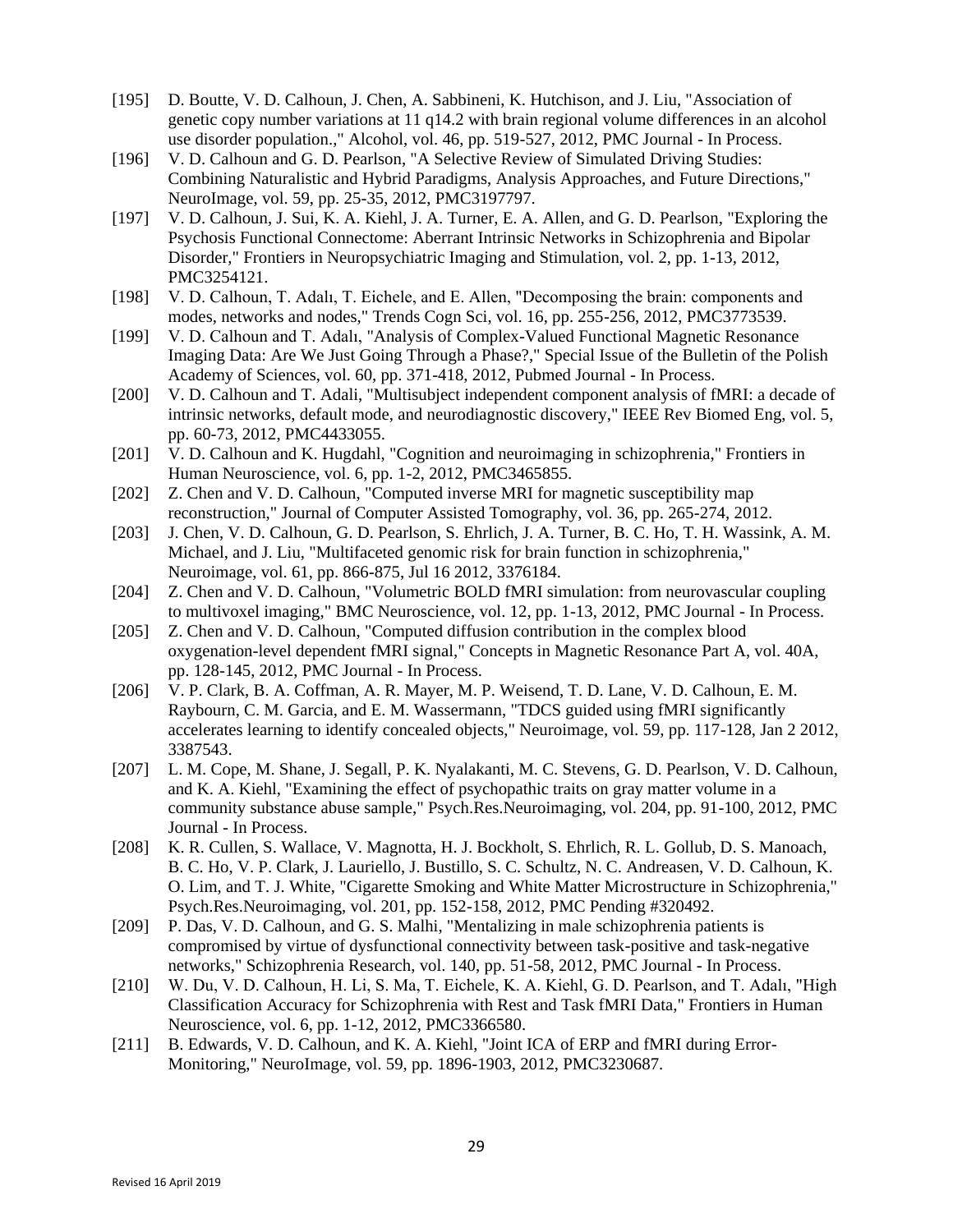- [212] S. Ehrlich, S. Brauns, A. Yendiki, B. C. Ho, V. D. Calhoun, S. C. Schulz, R. Gollub, and S. Sponheim, "Associations of cortical thickness and cognition in patients with schizophrenia and healthy controls," Schizophr Bull, vol. 38, pp. 1050-1062, 2012, PMC Journal - In Process.
- [213] E. Erhardt, E. Allen, Y. Wei, T. Eichele, and V. D. Calhoun, "SimTB, a simulation toolbox for fMRI data under a model of spatiotemporal separability," NeuroImage, vol. 59, pp. 4160-4167, 2012, PMC3690331.
- [214] E. Ermer, L. M. Cope, P. K. Nyalakanti, V. D. Calhoun, and K. A. Kiehl, "Aberrant Paralimbic Gray Matter in Criminal Psychopathy," Journal of Abnormal Psychology, vol. 121, pp. 649-658, 2012.
- [215] G. Glover, B. Mueller, T. Van Erp, T. Liu, D. Greve, J. Voyvodic, J. Rasmussen, J. Turner, G. Brown, D. Keator, V. D. Calhoun, H. J. Lee, J. Ford, D. Mathalon, M. Diaz, D. O'Leary, S. Gadde, A. Preda, C. Wible, H. Stern, G. McCarthy, and B. Ozyurt, "Function Biomedical Informatics Research Network Recommendations for Prospective Multi-Center Functional Neuroimaging Studies," Journal of Magnetic Resonance Imaging, vol. 36, pp. 39-54, 2012, PMC Journal - In Process.
- [216] H. He, J. Sui, O. Yu, J. A. Turner, B. C. Ho, S. Sponheim, D. S. Manoach, V. P. Clark, and V. D. Calhoun, "Altered small-world brain networks in schizophrenia patients during working memory performance," PLoS ONE, vol. 7, pp. 1-15, 2012, PMC Journal - In Process.
- [217] O. Jeromine, M. Pattichis, and V. D. Calhoun, "Optimal compressed sensing reconstructions of fMRI using deterministic and stochastic sampling geometries," BioMedical Engineering OnLine vol. 11, 2012, PMC Journal - In Progress.
- [218] R. C. Kluetsch, C. Schmahl, I. Niedtfeld, M. Densmore, V. D. Calhoun, J. Daniels, A. Kraus, M. Bohus, and R. Lanius, "Alterations in default mode network connectivity during pain processing in borderline personality disorder," Archives of General Psychiatry, vol. 69, pp. 993-1002, 2012, PMC Journal: In Process.
- [219] Y. Li, T. Adalı, T. Eichele, and V. D. Calhoun, "Group study of simulated driving fMRI data by multiset canonical correlation analysis," IEEE Journal of Signal Proc Sys, vol. 68, pp. 31-48, 2012, PMC3673747.
- [220] J. Liu, M. Ghassemi, A. Michael, D. Boutte, W. Wells, N. I. Perrone-Bizzozero, F. Macciardi, D. Mathalon, J. Ford, S. Potkin, J. Turner, FBIRN, and V. D. Calhoun, "An ICA with reference approach in identification of genetic variation and associated brain networks," Frontiers in Human Neuroscience, vol. 6, pp. 1-10, 2012, PMC Journal: In Process.
- [221] J. Liu, A. Ulloa, N. Perrone-Bizzozero, R. A. Yeo, J. Chen, and V. D. Calhoun, "A Pilot Study on Collective Effects of 22q13.31 Deletions on Gray Matter Concentration in Schizophrenia," PLoS ONE, vol. 7, pp. 1-9, 2012, PMC Journal - In Process.
- [222] L. Luo, L. Xu, R. Jung, G. D. Pearlson, T. Adalı, and V. D. Calhoun, "Constrained Source Based Morphometry Identifies Structural Networks Associated with Default Mode Network," Brain Connectivity, vol. 2, pp. 33-43, 2012, PMC3621809.
- [223] S. Ma, T. Eichele, V. D. Calhoun, W. Du, and T. Adalı, "Modulations of functional connectivity in healthy and schizophrenia groups during task and rest," NeuroImage, vol. 62, pp. 1694-1704, 2012, PMC Journal - In Process.
- [224] S. A. Meda, B. Narayanan, J. Liu, N. I. Perrone-Bizzozero, M. C. Stevens, V. D. Calhoun, D. C. Glahn, L. Shen, S. L. Risacher, A. J. Saykin, and G. D. Pearlson, "A large scale multivariate parallel ICA method reveals novel imaging-genetic relationships for Alzheimer's disease in the ADNI cohort," Neuroimage, vol. 60, pp. 1608-1621, Apr 15 2012, PMC3312985.
- [225] S. Meda, A. Gill, M. C. Stevens, R. P. Lorenzoni, D. C. Glahn, V. D. Calhoun, J. A. Sweeney, C. A. Tamminga, M. Keshavan, G. Thaker, and G. G. Pearlson, "Differences in resting-state fMRI functional network connectivity between schizophrenia and psychotic bipolar probands and their unaffected first-degree relatives," Biological Psychiatry, vol. 71, pp. 881-889, 2012, PMC Journal: In Process.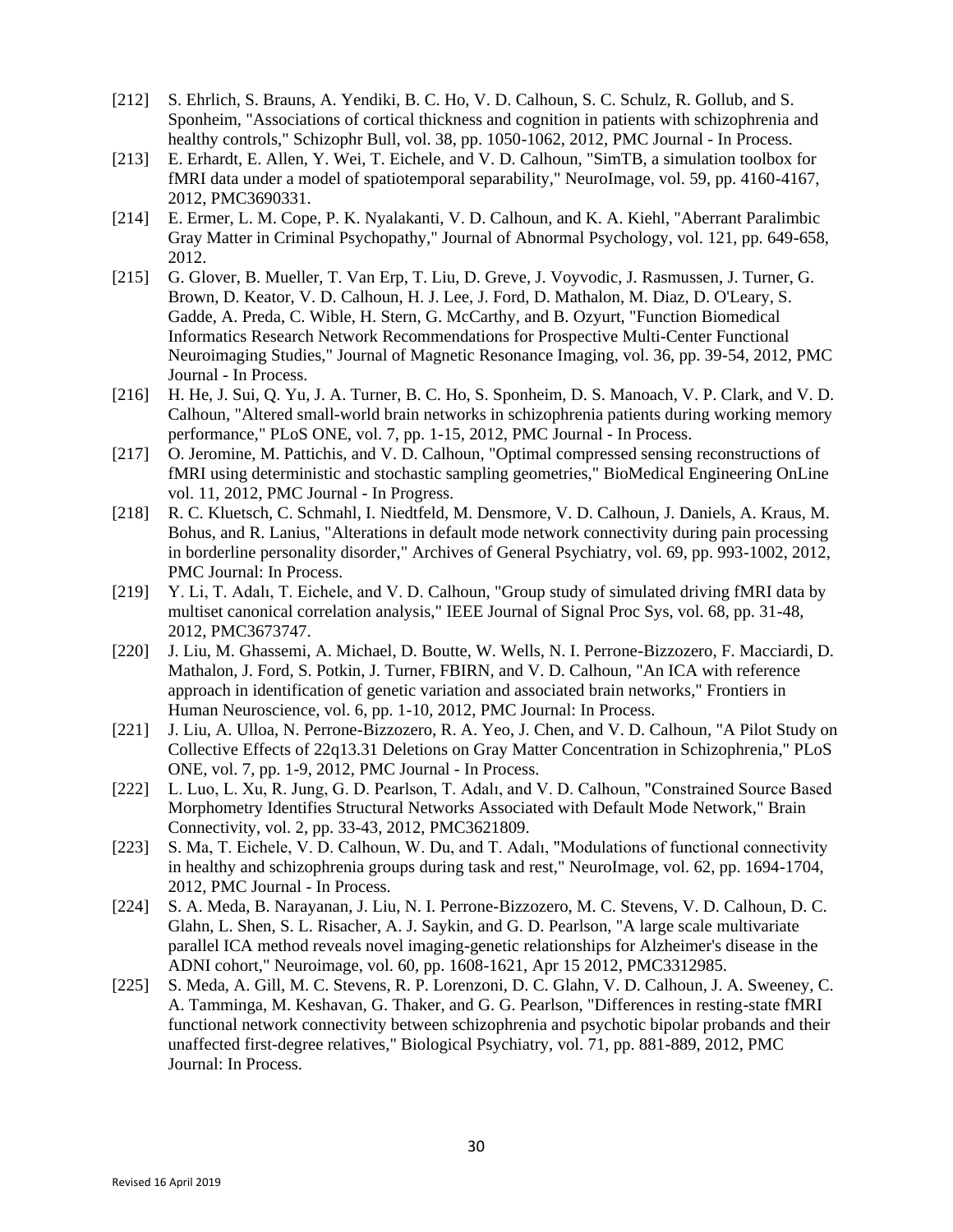- [226] T. Meier, J. Wildenberg, J. Liu, J. Chen, V. D. Calhoun, B. Biswal, E. Meyerand, R. M. Birn, and V. Prabhakaran, "Parallel ICA identifies sub-components of resting state networks that covary with behavioral indices " Frontiers in Human Neuroscience, vol. 6, pp. 1-14, 2012, PMB Journal - In Process.
- [227] B. Mijovic, K. Vanderperren, N. Novitskiy, B. Vanrumste, P. Stiers, B. V. Bergh, L. Lagae, S. Sunaert, J. Wagemans, S. V. Huffel, and M. D. Vos, "The "why" and "how" of JointICA: results from a visual detection task," Neuroimage, vol. 60, pp. 1171-1185, Apr 02 2012.
- [228] K. B. Nooner, S. Colcombe, L. Maayan, R. Tobe, M. Mennes, M. Benedict, A. Moreno, L. Panek, S. Zavitz, Q. Li, S. Sikka, D. Gutman, S. Bangaru, S. A. Brown, R. Schlachter, S. Kamiel, A. Anwar, C. Hinz, M. Kaplan, A. Rachlin, S. Adelsberg, B. Cheung, R. Khanuja, C. Yan, R. C. Craddock, V. D. Calhoun, W. Courtney, M. D. King, D. Wood, A. Scott, C. Cox, C. Kelly, A. Di Martino, B. Biswal, B. Coffey, M. J. Hoptman, D. Javitt, N. Pomara, J. Sidtic, H. Koplewicz, F. X. Castellanos, B. L. Leventhal, and M. P. Milham, "The NKI-Rockland Sample: A Model for Accelerating the Pace of Discovery Science in Psychiatry," Frontiers in Brain Imaging Methods, vol. 6, pp. 1-11, 2012, PMC Journal - In Process.
- [229] P. Rodriguez, V. D. Calhoun, and T. Adalı, "Phase Ambiguity Correction and Visualization Techniques for Complex-Valued ICA of Group fMRI Data," Pattern Recognition, vol. 45, pp. 2050-2063, 2012, PMC3280613.
- [230] T. Ros, J. Theberge, P. A. Frewen, R. Kleutsch, M. Densmore, V. Calhoun, and R. A. Lanius, "Mind over chatter: plastic up-regulation of the fMRI salience network directly after EEG neurofeedback," NeuroImage, vol. 15, pp. 324-335, 2012, PMC Journal - In Process.
- [231] J. M. Segall, E. A. Allen, R. E. Jung, E. B. Erhardt, S. K. Arja, K. Kiehl, and V. D. Calhoun, "Correspondence between structure and function in the human brain at rest," Front Neuroinform, vol. 6, p. 10, 2012, PMC3313067.
- [232] J. L. Shaffer, J. R. Petrella, F. C. Sheldon, K. R. Choudhury, V. D. Calhoun, R. E. Coleman, and P. M. Doraiswamy, "Predicting Cognitive Decline in Subjects at Risk for Alzheimer Disease by Using Combined Cerebrospinal Fluid, MR Imaging, and PET Biomarkers," Neuroradiology, vol. 266, pp. 583-591, 2012, PMC3558874.
- [233] G. Sugranyes, M. Kyriakopoulos, D. Dima, J. O'Muircheartaigh, G. Pendelbury, V. D. Calhoun, and S. Frangou, "Multimodal analyses identify linked functional and white matter abnormalities within the working memory network in schizophrenia," Schizophrenia Research, vol. 138, pp. 136-142, 2012, PMC Journal - In Process.
- [234] J. Sui, T. Adalı, Q. Yu, and V. D. Calhoun, "A Review of Multivariate Methods for Multimodal Fusion of Brain Imaging Data," Journal of Neuroscience Methods, vol. 204, pp. 68-81, 2012, PMC3690333.
- [235] D. F. Tolin, M. C. Stevens, A. L. Villavicencio, M. M. Norberg, V. D. Calhoun, R. O. Frost, G. Steketee, S. L. Rauch, and G. D. Pearlson, "Neural Mechanisms of Decision-Making in Hoarding Disorder," Archives of General Psychiatry, vol. 69, pp. 832-841, 2012, PMC Pending #336967.
- [236] J. Turner, H. Chen, D. Mathalon, E. Allen, A. Mayer, C. Abbott, V. D. Calhoun, and J. Bustillo, "Reliability of the amplitude of low-frequency fluctuations in resting state in chronic schizophrenia," Psych.Res.Neuroimaging, vol. 201, pp. 253-255, 2012, PMC Pending #326593.
- [237] J. Turner, V. D. Calhoun, A. Michael, T. Van Erp, S. Ehrlich, J. Segall, R. Gollub, J. Csernansky, S. Potkin, B. Ho, J. Bustillo, S. Schulz, FBIRN, and L. Wang, "Heritability of multivariate gray matter measures in schizophrenia," Twin Res Hum Genet, vol. 15, pp. 324-335, 2012.
- [238] W. Xiong, N. Correa, T. Adalı, and V. D. Calhoun, "Order Selection of the Linear Mixing Model for Complex-valued fMRI Data," Journal of Signal Processing Systems, vol. 67, pp. 117-128, 2012, PMC Pending #225466.
- [239] L. Xu, T. Adalı, D. Schretlen, G. D. Pearlson, and V. D. Calhoun, "Structural Angle and Power Images Reveal Interrelated Gray and White Matter Abnormalities in Schizophrenia," Neurology Research International, vol. 2012, pp. 1-18, 2012, PMC3191744.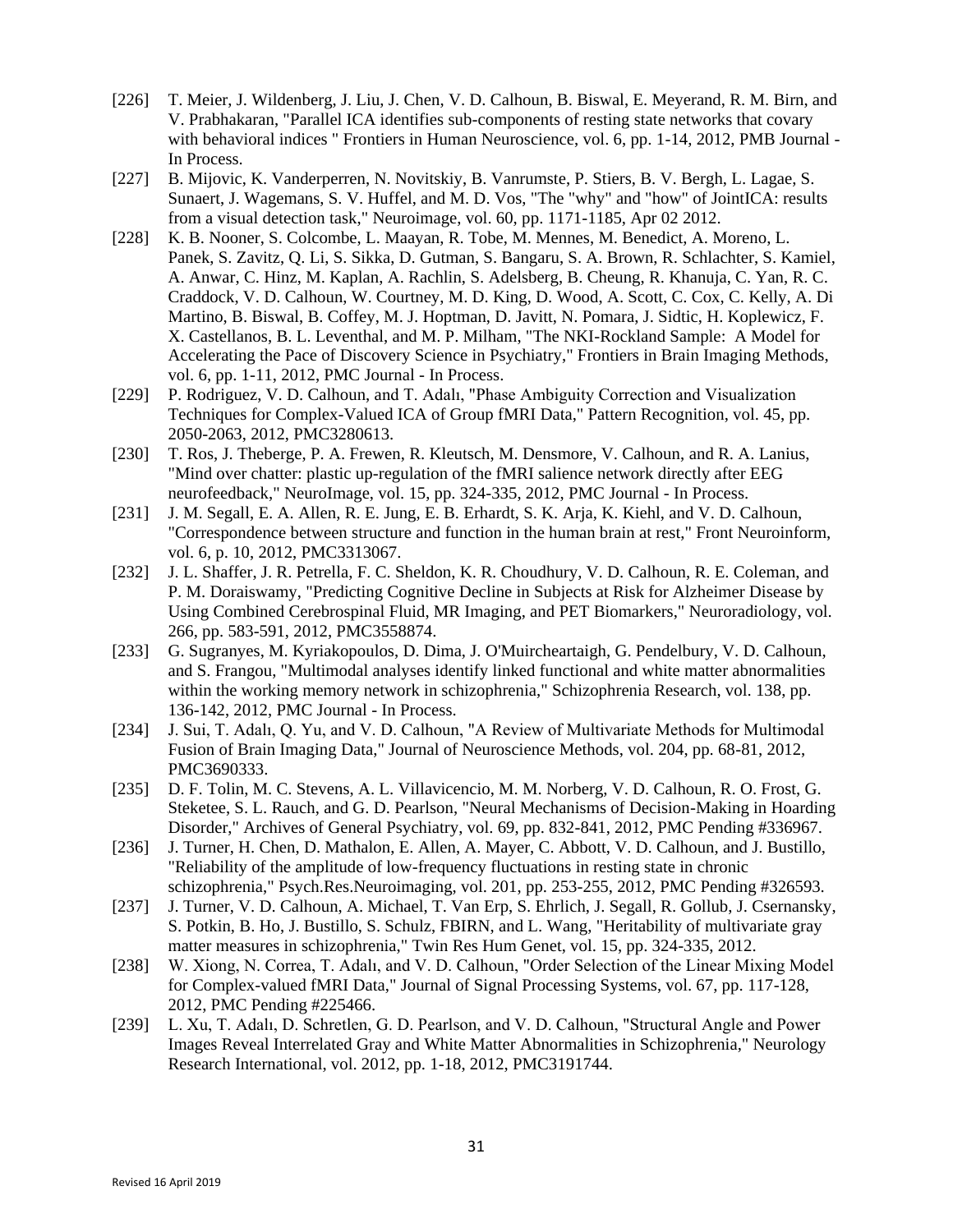- [240] Q. Yu, S. M. Plis, E. Erhardt, E. A. Allen, J. Sui, K. A. Kiehl, G. D. Pearlson, and V. D. Calhoun, "Modular organization of functional network connectivity in healthy controls and patients with schizophrenia during the resting state," Frontiers in Systems Neuroscience, vol. 5, pp. 1-16, 2012, PMC3257855.
- [241] Q. Yu, E. A. Allen, J. Sui, P. Fusar-Poli, M. Arbabshirani, G. D. Pearlson, and V. D. Calhoun, "Brain connectivity networks in schizophrenia underlying resting state functional magnetic resonance imaging," Current Topics in Medicinal Chemistry, special issue on "Neurochemistry of schizophrenia and psychosis: the contribution of neuroimaging", vol. 12, pp. 2415-2425, 2012, PMC Journal - In Process.
- [242] C. Abbott, N. Lemke, S. Gopal, R. J. Thoma, J. Bustillo, V. D. Calhoun, and J. A. Turner, "Electroconvulsive therapy response in major depressive disorder: a pilot functional network connectivity resting state fMRI investigation," Frontiers in Neuropsychiatric Imaging and Stimulation, vol. 3, pp. 4-10, 2013, PMC3585433.
- [243] T. Adalı, Z. J. Wang, V. D. Calhoun, T. Eichele, M. J. McKeown, and D. Van De Ville, "Guest Editorial for Special Section on Multimodal Biomedical Imaging: Algorithms and Applications," IEEE Transaction on Multimedia, vol. 15, 2013, PMC Journal - In Process.
- [244] E. Aharoni, G. M. Vincent, C. L. Harenski, V. D. Calhoun, W. Sinnott-Armstrong, M. S. Gazzaniga, and K. A. Kiehl, "Neuro-prediction of future rearrest," Proceedings of the National Academy of Sciences of the United States of America, vol. 110, pp. 6223-6228, 2013, PMC Journal - In Process.
- [245] M. Arbabshirani, M. Havlicek, K. A. Kiehl, G. D. Pearlson, and V. D. Calhoun, "Functional network connectivity during rest and task conditions: A comparative study," Human Brain Mapping, vol. 34, pp. 2959-2971, 2013, PMC3524389.
- [246] M. Arbabshirani, K. A. Kiehl, G. Pearlson, and V. D. Calhoun, "Classification of schizophrenia patients based on resting-state functional network connectivity " Frontiers in Brain Imaging Methods, vol. 7, pp. 1-16, 2013, 23966903.
- [247] J. H. Balsters, I. H. Robertson, and V. D. Calhoun, "BOLD frequency power indexes working memory performance," Frontiers in Human Neuroscience, vol. 7, pp. 1-16, 2013, PMC3655325.
- [248] S. Brauns, R. Gollub, E. Walton, J. Hass, M. N. Smolka, T. White, T. Wassink, V. D. Calhoun, and S. Ehrlich, "Genetic variation in GAD1 is associated with cortical thickness in the parahippocampal gyrus," Journal of Psychiatric Research, vol. 47, pp. 872-879, 2013, PMC Journal - In Process.
- [249] D. A. Bridwell, L. Wu, T. Eichele, and V. D. Calhoun, "The spatiospectral characterization of brain networks: fusing concurrent EEG spectra and fMRI maps," NeuroImage, vol. 69, pp. 101- 111, 2013, PMC3568990.
- [250] V. D. Calhoun, V. Potluru, R. Phlypo, R. Silva, B. Pearlmutter, A. Caprihan, S. M. Plis, and T. Adalı, "Correction: Independent component analysis for brain fMRI does indeed select for maximal independence," PLoS ONE, vol. 8, 2013, PMC3812296.
- [251] V. D. Calhoun, "Brain connectivity: an opening window into addiction," American Journal of Drug and Alcohol Abuse, vol. 39, pp. 343-344, Nov 2013, PMC Journal - In Process.
- [252] V. D. Calhoun, V. Potluru, R. Phlypo, R. Silva, B. Pearlmutter, A. Caprihan, S. M. Plis, and T. Adalı, "Independent component analysis for brain fMRI does indeed select for maximal independence," PLoS ONE, vol. 8, 2013, PMC3757003.
- [253] V. D. Calhoun and E. Allen, "Extracting intrinsic functional networks with feature-based group independent component analysis," Psychometrika, vol. 78, pp. 243-259, Apr 2013, PMC Journal - In Process.
- [254] Z. Chen and V. D. Calhoun, "Blood oxygenation level-dependent functional MRI signal turbulence caused by ultrahigh spatial resolution: numerical simulation and theoretical explanation," NMR Biomed, vol. 26, pp. 248-264, 2013, PMC Journal - In Process.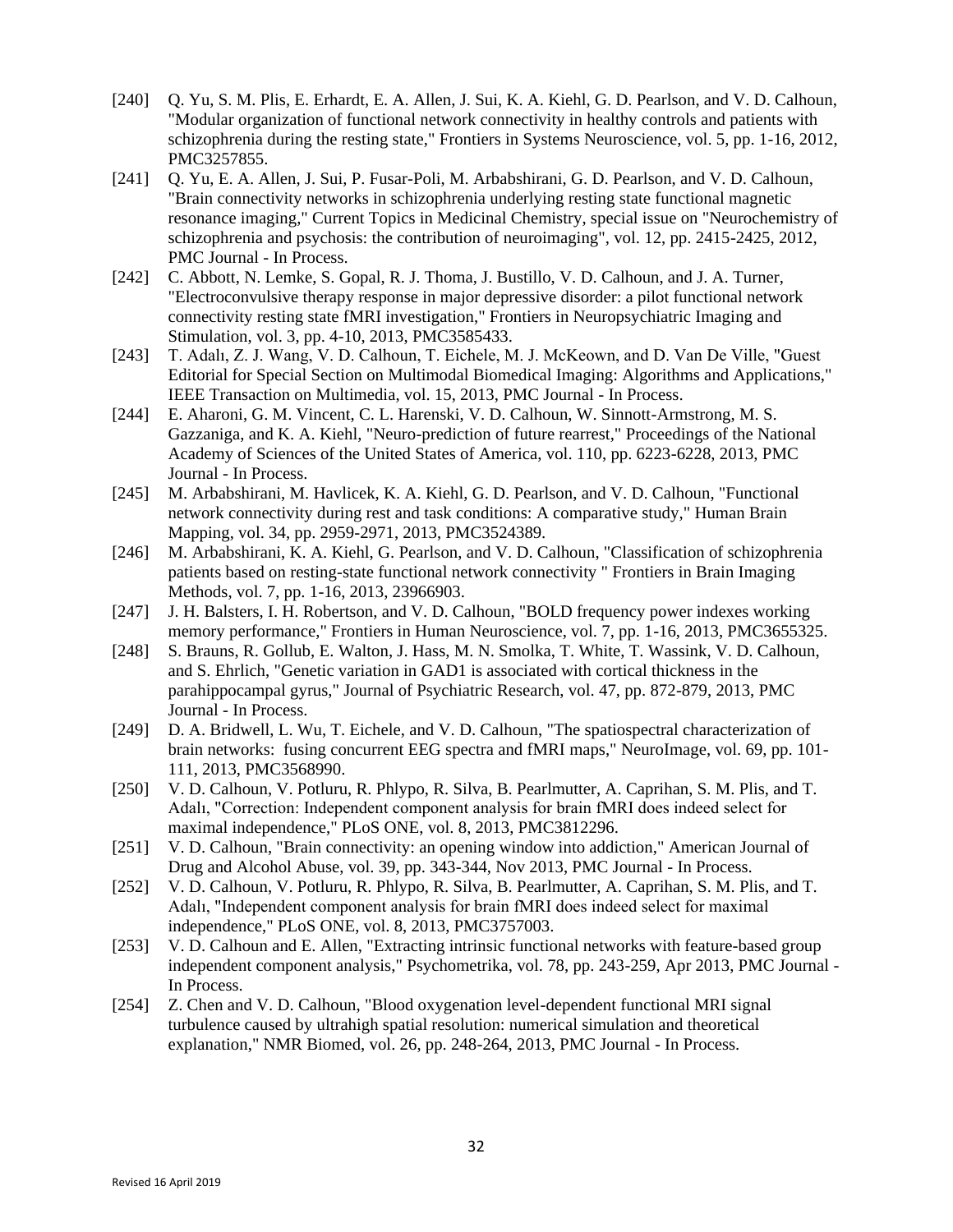- [255] Z. Chen and V. D. Calhoun, "Effect of object orientation angle on reconstructed magnetic susceptibility: numerical simulations," Magnetic Resonance Insights, vol. 6, pp. 23-31, 2013, PMC Journal - In Process.
- [256] Z. Chen, J. Liu, and V. D. calhoun, "Susceptibility-based functional mapping by 3D deconvolution of MR-phase activation maps," Journal of Neuroscience Methods, vol. 216, pp. 33- 42, 2013, PMC Journal - In Process.
- [257] J. Chen, V. D. Calhoun, G. D. Pearlson, N. Perrone-Bizzozero, J. Sui, J. A. Turner, J. R. Bustillo, S. Ehrlich, S. R. Sponheim, J. M. Canive, B. C. Ho, and J. Liu, "Guided exploration of genomic risk for gray matter abnormalities in schizophrenia using parallel independent component analysis with reference," Neuroimage, vol. 83, pp. 384-396, Dec 2013, 3797233.
- [258] Z. Chen and V. D. Calhoun, "Understanding the morphological mismatch between magnetic susceptibility source and T2\* image," Magnetic Resonance Insights, vol. 6, pp. 65-81, 2013, PMC Journal - In Process.
- [259] A. G. Christodoulou, T. E. Bauer, K. A. Kiehl, S. Feldstein Ewing, A. D. Bryan, and V. D. Calhoun, "A Quality Control Method for Detecting and Suppressing Uncorrected Residual Motion in fMRI Studies," Magnetic Resonance Imaging, vol. 31, pp. 707-717, 2013, PMC3648631.
- [260] P. Das, C. Coulston, D. Bargh, M. Tanious, K. L. Phan, V. D. Calhoun, and G. S. Malhi, "Neural Antecedents of Emotional Disorders: An fMRI Study of Subsyndromal Emotional Symptoms in Adolescent Girls " Biological Psychiatry, vol. 74, pp. 265-272, 2013, PMC Journal - In Process.
- [261] N. Driesen, G. McCarthy, Z. Bhagwager, M. Bloch, V. D. Calhoun, D. C. D'Souza, R. Gueorguieva, G. He, R. Ramachandran, R. F. Suckow, A. Anticevic, P. T. Morgan, and J. Krystal, "Relationship of Resting Brain Hyperconnectivity and Schizophrenia-like Symptoms Produced by the NMDA receptor Antagonist Ketamine in Humans," Molecular Psychiatry, vol. 18, pp. 1199-1204, 2013, PMC3646075.
- [262] N. Driesen, G. McCarthy, Z. Bhagwager, M. Bloch, V. D. Calhoun, D. C. D'Souza, R. Gueorguieva, G. He, H. Leung, R. Ramani, R. F. Suckow, A. Anticevic, P. T. Morgan, and J. H. Krystal, "The Impact of NMDA Receptor Blockade on Human Working Memory-Related Prefrontal Function and Connectivity," Neuropsychopharmacology, vol. 38, pp. 2613-2622, 2013, PMC3828532.
- [263] E. Ermer, V. D. Calhoun, and K. A. Kiehl, "Aberrant Paralimbic Gray Matter in Incarcerated Male Adolescents with psychpathic traits," Journal of the American Academy of Child and Adolescent Psychiatry, vol. 52, pp. 94-103, 2013.
- [264] A. R. Franco, M. Mannell, V. D. Calhoun, and A. Mayer, "Impact of Analysis Methods on the Reproducibility and Reliability of Resting State Networks," Brain Connectivity, vol. 3, pp. 363- 374, 2013, PMC3749744.
- [265] S. Fryer, S. W. Woods, K. A. Kiehl, V. D. Calhoun, G. D. Pearlson, B. J. Roach, J. M. Ford, V. H. Srihari, T. McGlashan, and D. Mathalon, "Deficient suppression of default mode regions during working memory in individuals with early psychosis and at clinical high-risk for psychosis," Frontiers in Schizophrenia, vol. 4, 2013, PMC3768116.
- [266] R. L. Gollub, J. M. Shoemaker, M. D. King, T. White, S. Ehrlich, S. R. Sponheim, V. P. Clark, J. A. Turner, B. A. Mueller, V. Magnotta, D. O'Leary, B. C. Ho, S. Brauns, D. S. Manoach, L. Seidman, J. R. Bustillo, J. Lauriello, J. Bockholt, K. O. Lim, B. R. Rosen, S. C. Schulz, V. D. Calhoun, and N. C. Andreasen, "The MCIC collection: a shared repository of multi-modal, multisite brain image data from a clinical investigation of schizophrenia," Neuroinformatics, vol. 11, pp. 367-388, Jul 2013, 3727653.
- [267] J. Hass, E. Walton, H. Kirsten, J. Liu, L. Priebe, C. Wolf, N. Karbalai, R. Gollub, T. White, V. Roessner, K. U. Muller, T. Paus, M. N. Smolka, G. Schumann, I. Consortium, M. Scholz, S. Cichon, V. Calhoun, and S. Ehrlich, "A Genome-Wide Association Study Suggests Novel Loci Associated with a Schizophrenia-Related Brain-Based Phenotype," PLoS One, vol. 8, p. e64872, 2013, PMC3689744.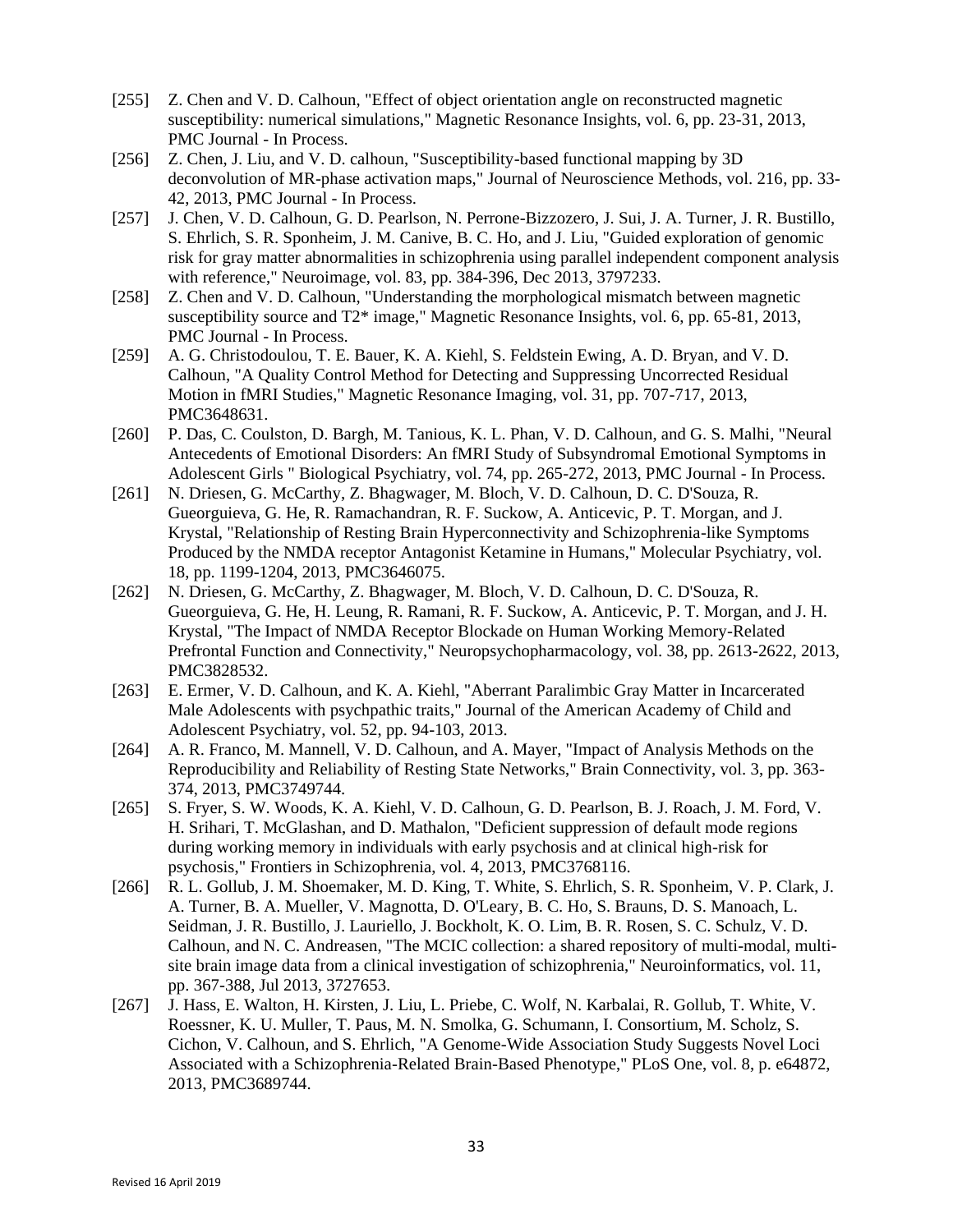- [268] R. M. Hutchison, T. Womelsdorf, E. A. Allen, P. Bandettini, V. D. Calhoun, M. Corbetta, S. D. Penna, J. Duyn, G. Glover, J. Gonzalez-Castillo, D. A. Handwerker, S. D. Keilholz, V. Kiviniemi, D. A. Leopold, F. de Pasquale, O. Sporns, M. Walter, and C. Chang, "Dynamic functional connectivity: promises, issues, and interpretations," NeuroImage, vol. 80, pp. 360-378, 2013, PMC3807588.
- [269] S. Jamadar, N. Powers, S. Meda, V. D. Calhoun, J. Gelernter, J. R. Gruen, and G. Pearlson, "Genetic Influences of Resting State fMRI Activity in Language-Related Brain Regions in Healthy Controls and Schizophrenia Patients: A Pilot Study," Brain Imaging and Behavior, vol. 7, pp. 15-27, 2013.
- [270] M. Juarez, K. A. Kiehl, and V. D. Calhoun, "Intrinsic limbic and paralimbic networks are associated with criminal psychopathy," Hum Brain Mapp, vol. 34, pp. 1921-1930, 2013, PMC Journal - In Processs.
- [271] R. Kalyanam, D. Boutte, C. Gasparovic, K. E. Hutchison, and V. D. Calhoun, "Group independent component analysis of MR spectra," Brain Imaging and Behavior, vol. 3, pp. 229- 242, 2013, PMC3683283.
- [272] S. Khadka, S. Meda, M. Stevens, D. C. Glahn, V. D. Calhoun, J. A. Sweeney, C. A. Tamminga, M. S. Keshavan, K. O'Neil, D. Schretlen, and G. D. Pearlson, "Is abberrant functional connectivity an psychosis endophenotype? a resting state functional magnetic resonance imaging study," Biological Psychiatry, vol. 74, pp. 458-466, 2013, PMC Journal - In Process.
- [273] D. Lin, J. Zhang, J. Li, V. D. Calhoun, H.-W. Deng, and Y. Wang, "Group Sparse Canonical" Correlation Analysis for Genomic Data Integration," BMC Bioinformatics, vol. 14, pp. 1-16, 2013, PMC Journal - In Process.
- [274] J. Liu, V. D. Calhoun, J. Chen, E. Claus, and K. E. Hutchison, "Effect of homozygous deletions at 22q13.1 on alcohol dependence severity and cue-elicited BOLD response in the precuneus," Addiction Biology, vol. 18, pp. 548-558, 2013, PMC pending #321831.
- [275] G. S. Malhi, M. Tanious, F. K., D. Bargh, C. Coulston, K. L. Phan, V. D. Calhoun, and P. Das, "Differential engagement of the fronto-limbic network during emotion processing distinguishes bipolar and borderline personality disorder," Molecular Psychiatry, vol. 12, pp. 1247-1248, 2013, PMC Journal - In Process.
- [276] C. Roth, N. Cota, S. M. Plis, E. Damaraju, S. Khullar, V. D. Calhoun, and D. Bridwell, "The Influence of Visuospatial Attention on Unattended Auditory 40 Hz Responses " Frontiers in Human Neuroscience, vol. 7, 2013, PMC3711011.
- [277] N. Soldati, V. D. Calhoun, L. Bruzzone, and J. Jovicich, "ICA analysis of fMRI with real-time constraints: an evaluation of fast detection performance as function of algorithms, parameters and a priori conditions " Frontiers in Human Neuroscience, vol. 7, pp. 1-11, 2013, PMC Journal - In Process.
- [278] N. Soldati, V. D. Calhoun, L. Bruzzone, and J. Jovicich, "The use of a priori information in ICAbased techniques for real-time fMRI: an evaluation of static/dynamic and spatial/temporal characteristics," Frontiers in Human Neuroscience, vol. 7, 2013, PMC Journal - In Process.
- [279] V. Steele, A. Aharon, G. Munro, V. D. Calhoun, P. K. Nyalakanti, M. C. Stevens, G. D. Pearlson, and K. A. Kiehl, "A Large Scale (N=102) Functional Neuroimaging Study of Response Inhibition and Error-Processing in a Go/NoGo Task," Behavioral Brain Research, vol. 256, pp. 529-536, 2013, PMC Journal - In Process.
- [280] J. Stephen, B. Coffman, R. Jung, J. Bustillo, C. J. Aine, and V. D. Calhoun, "Using joint ICA to link function and structure using MEG and DTI in schizophrenia," NeuroImage, vol. 83, pp. 418- 430, 2013, PMC3815989.
- [281] F. Stingo, M. Guindani, M. Vannucci, and V. D. Calhoun, "An Integrative Bayesian Modeling Approach to Imaging Genetics," Journal of the American Statistical Association, vol. 108, 2013, PMC Journal - In Process.
- [282] J. Sui, Q. Yu, H. He, and V. D. Calhoun, "A Selective Review of Multimodal Fusion Methods in Schizophrenia," Frontiers in Human Neuroscience, vol. 6, 2013, PMC3285795.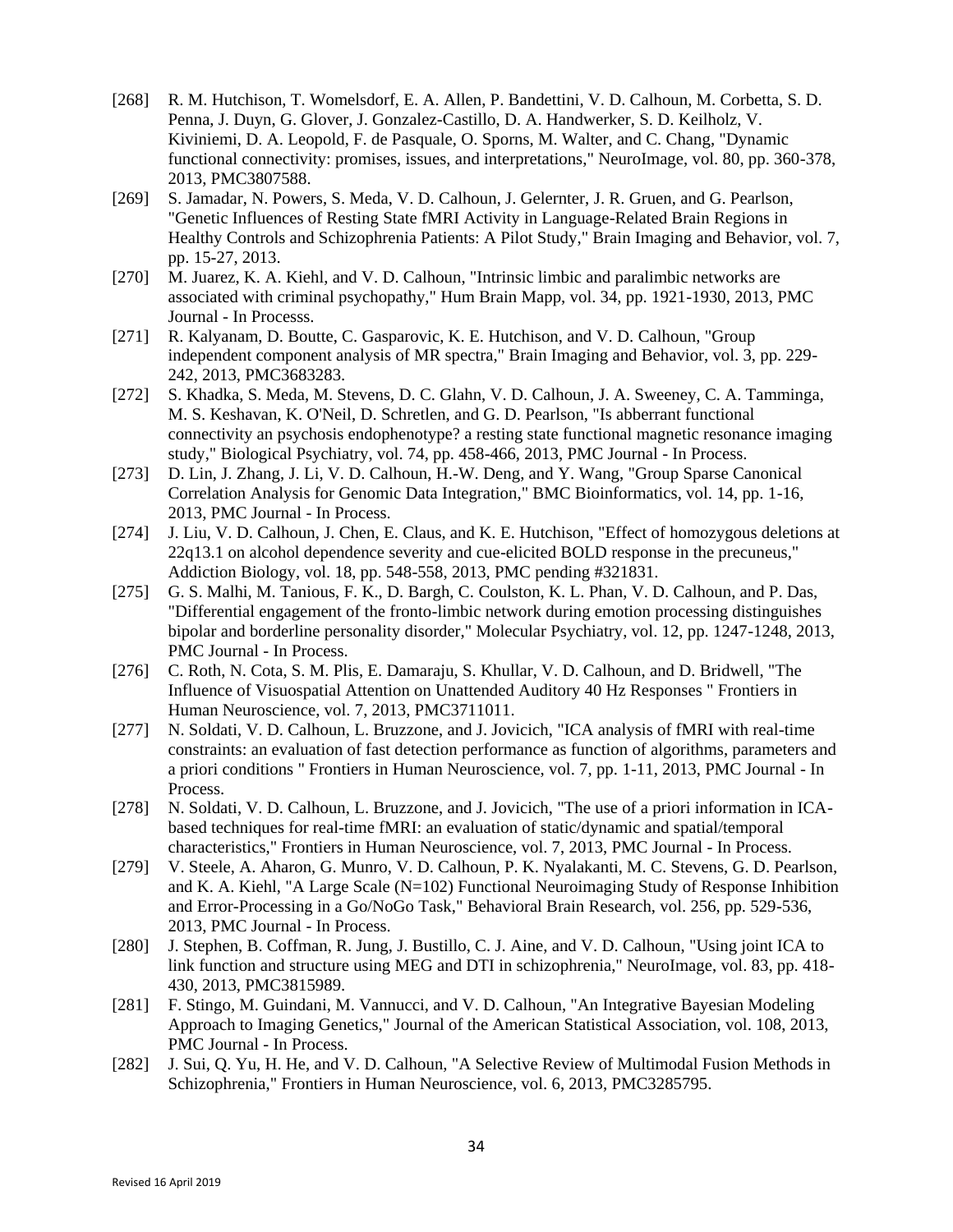- [283] J. Sui, H. He, G. D. Pearlson, T. Adali, K. A. Kiehl, Q. Yu, V. P. Clark, E. Castro, T. White, B. A. Mueller, B. C. Ho, N. C. Andreasen, and V. D. Calhoun, "Three-way (N-way) fusion of brain imaging data based on mCCA+jICA and its application to discriminating schizophrenia," Neuroimage, vol. 66, pp. 119-132, Feb 1 2013, 3897558.
- [284] J. Sui, H. He, Q. Yu, J. Chen, J. Rogers, G. D. Pearlson, A. Mayer, J. Bustillo, J. Canive, and V. D. Calhoun, "Combination of Resting State fMRI, DTI, and sMRI Data to Discriminate Schizophrenia by N-way MCCA + jICA," Front Hum Neurosci, vol. 7, pp. 1-14, 2013, PMC3666029.
- [285] J. Turner, E. Damaraju, T. Van Erp, D. Mathalon, J. M. Ford, J. Voyvodic, B. Mueller, A. Belger, J. Bustillo, S. C. McEwen, S. G. Potkin, F. I. BIRN, and V. D. Calhoun, "A multi-site resting state fMRI study on the amplitude of low frequency fluctuations in schizophrenia " Frontiers in Brain Imaging Methods, vol. 7, 2013, PMC373747.
- [286] A. Vakhtin, V. D. Calhoun, R. E. Jung, J. L. Prestopnik, P. A. Taylor, and C. C. Ford, "Changes" in Intrinsic Functional Brain Networks Following Blast-Induced Mild Traumatic Brain Injury," Brain Injury, vol. 27, pp. 1304-1310, 2013, PMC Journal - In Process.
- [287] E. Walton, J. Turner, R. L. Gollub, D. S. Manoach, A. Yendiki, B. C. Ho, S. Sponheim, V. D. Calhoun, and S. Ehrlich, "Cumulative genetic risk and prefrontal activity in patients with schizophrenia," Schizophr Bull, vol. 39, pp. 703-711, 2013, PMC Journal - In Process.
- [288] E. Walton, D. Geisler, J. Hass, J. Liu, J. Turner, A. Yendiki, A. Smolka, B. C. Ho, D. S. Manoach, R. L. Gollub, V. Roessner, V. D. Calhoun, and S. Ehrlich, "The Impact of Genome-Wide Supported Schizophrenia Risk Variants in the Neurogranin Gene on Brain Structure and Function," PLoS One, vol. 8, 2013, PMC Journal - In Process.
- [289] T. White, H. J. Bockholt, S. Ehrlich, B. C. Ho, D. S. Manoach, V. P. Clark, R. Gollub, V. D. Calhoun, S. C. Schulz, N. C. Andreasen, K. O. Lim, and V. A. Magnotta, "Spatial Characteristics of White Matter Abnormalities in Schizophrenia," Schizophr Bull, vol. 39, pp. 1077-1086, 2013, PMC3756779.
- [290] P. D. Worhunsky, M. C. Stevens, K. M. Carroll, B. J. Rounsaville, V. D. Calhoun, G. D. Pearlson, and M. N. Potenza, "Functional Brain Networks Associated With Cognitive Control, Cocaine Dependence, and Treatment Outcome," Psychol Addict Behav, vol. 27, pp. 477-468, 2013, Pubmed Journal: In Process.
- [291] C. Wright, J. A. Turner, V. D. Calhoun, and N. Bizzozero, "Potential impact of miR-137 and its targets in schizophrenia " Frontiers in Behavioral and Psychiatric Genetics, vol. 4, 2013, PMC Journal - In Process.
- [292] J. Xu, S. Zhang, V. D. Calhoun, J. Monterosso, C.-S. Li, P. D. Worhunsky, M. Stevens, G. D. Pearlson, and M. N. Potenza, "Task-related concurrent but opposite modulations of overlapping functional networks as revealed by spatial ICA," NeuroImage, vol. 79, pp. 62-71, 2013, PMC3677796.
- [293] J. Xu, V. D. Calhoun, and M. N. Potenza, "Spatial ICA reveals functional activity hidden from traditional fMRI GLM-based analyses " Frontiers in Brain Imaging Methods, vol. 7, 2013, PMC3753718.
- [294] R. A. Yeo, R. J. Thoma, C. Gasparovic, M. Monig, N. Harlaar, V. D. Calhoun, R. Kalyanam, and K. E. Hutchison, "Neurometabolite concentration and clinical features of alcohol use disorders: A proton magnetic resonance spectroscopy study," Psych.Res.Neuroimaging, vol. 211, pp. 141-147, 2013, PMC Journal - In Process.
- [295] R. A. Yeo, S. W. Gangestad, J. Liu, R. J. Thoma, J. Pommy, A. R. Mayer, S. Schulz, S. Ehrlich, T. Wassink, E. E. Morrow, and V. D. Calhoun, "The impact of copy number deletions on general cognitive ability and ventricle size in patients with schizophrenia and healthy controls," Biological Psychiatry, vol. 73, pp. 540-545, 2013, PMC Journal - In Process.
- [296] Q. Yu, J. Sui, J. Liu, S. M. Plis, K. A. Kiehl, G. D. Pearlson, and V. D. Calhoun, "Disrupted correlation between low frequency power and connectivity strength of resting state brain networks in schizophrenia," Schizophrenia Research, vol. 143, pp. 165-171, 2013, PMC3540119.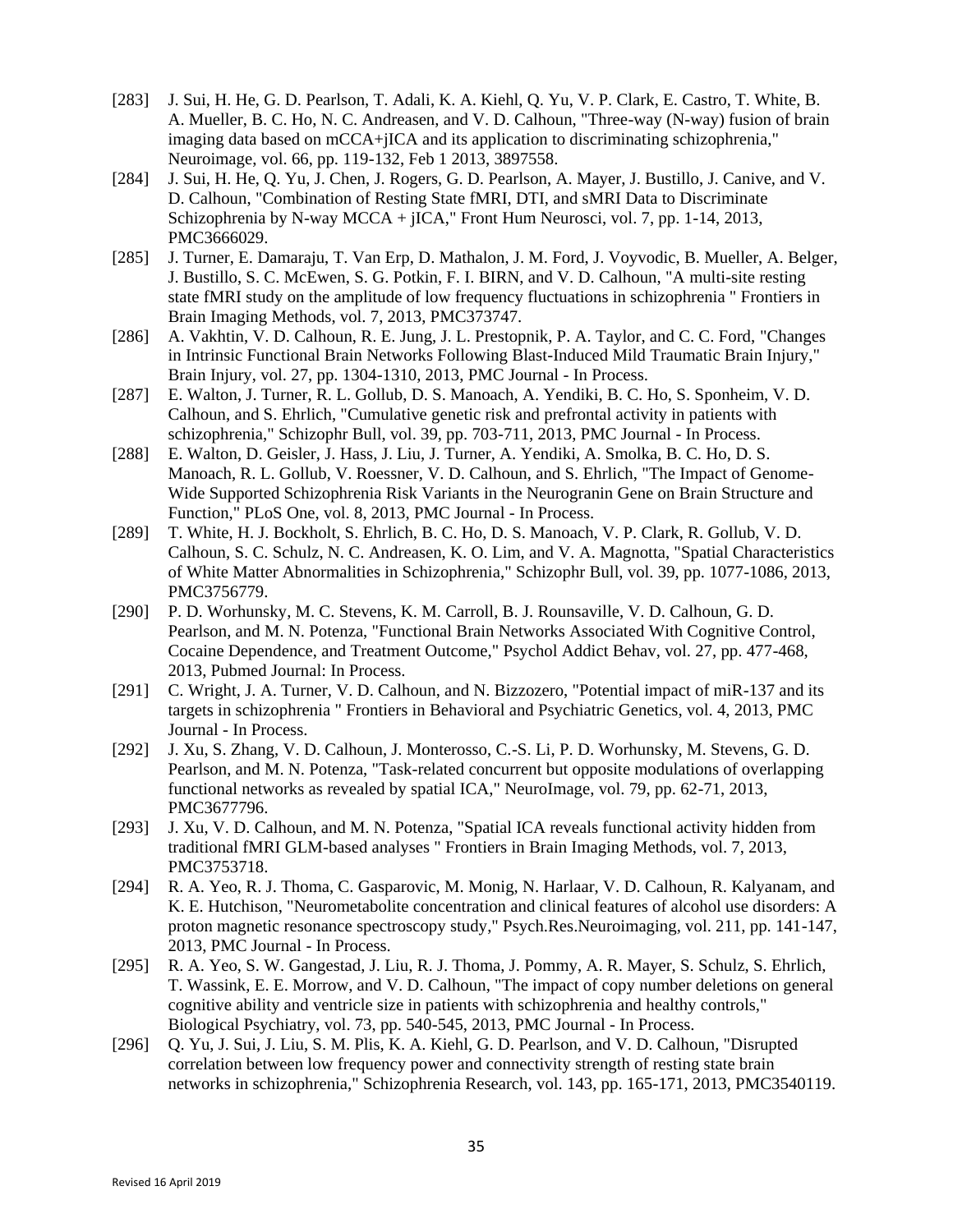- [297] Q. Yu, J. Sui, K. A. Kiehl, G. Pearlson, and V. D. Calhoun, "State-related functional integration and functional segregation brain networks in schizophrenia," Schizophrenia Research, vol. 150, pp. 450-458, 2013, PMC3839349.
- [298] C. Abbott, T. Jones, N. T. Lemke, P. Gallegos, S. McClintock, A. R. Mayer, J. Bustillo, and V. D. Calhoun, "Hippocampal structural and functional changes associated with electroconvulsive therapy response," Translational Psychiatry, vol. 4, 2014, PMC Journal - In Process.
- [299] E. Aharoni, J. Mallet, G. M. Vincent, C. L. Harenski, V. D. Calhoun, W. Sinnott-Armstrong, M. S. Gazzaniga, and K. A. Kiehl, "Predictive accuracy in the neuroprediction of rearrest," Social Neuroscience, vol. 9, pp. 332-336, 2014, PMC Journal - In Process.
- [300] E. Allen, E. Damaraju, S. M. Plis, E. Erhardt, T. Eichele, and V. D. Calhoun, "Tracking wholebrain connectivity dynamics in the resting state," Cereb Cortex, vol. 24, pp. 663-676, 2014, PMC3920766.
- [301] M. R. Arbabshirani, E. Damaraju, R. Phlypo, S. Plis, E. Allen, S. Ma, D. Mathalon, A. Preda, J. G. Vaidya, T. Adali, and V. D. Calhoun, "Impact of autocorrelation on functional connectivity," Neuroimage, vol. 102 Pt 2, pp. 294-308, Nov 15 2014, 4253536.
- [302] D. A. Bridwell, K. A. Kiehl, G. D. Pearlson, and V. D. Calhoun, "Patients with schizophrenia demonstrate reduced cortical sensitivity to auditory oddball regularities," Schizophrenia Research, vol. 158, pp. 189-194, Sep 2014, PMC Journal - In Process.
- [303] V. D. Calhoun, "Brain Networks: The Next Steps, Comment on: "Understanding brain networks and brain organization" by Luiz Pessoa," Physics of Life Reviews, vol. 11, pp. 440-441, 2014, PMC Journal - In Process.
- [304] V. D. Calhoun, R. Miller, G. Pearlson, and T. Adali, "The chronnectome: time-varying connectivity networks as the next frontier in fMRI data discovery," Neuron, vol. 84, pp. 262-274, Oct 22 2014, PMC4372723.
- [305] H. B. Cao, J. B. Duan, D. D. Lin, Y. Y. Shugart, V. Calhoun, and Y. P. Wang, "Sparse representation based biomarker selection for schizophrenia with integrated analysis of fMRI and SNPs," Neuroimage, vol. 102, pp. 220-228, Nov 15 2014, PMC Journal - In Process.
- [306] E. Castro, V. Gomez-Verdejo, M. Martinez-Ramon, K. A. Kiehl, and V. D. Calhoun, "A multiple kernel learning approach to perform classification of groups from complex-valued fMRI data analysis: application to schizophrenia," NeuroImage, vol. 87, pp. 1-17, 2014, PMC3946896.
- [307] M. S. Cetin, F. Christensen, C. C. Abbott, J. M. Stephen, A. R. Mayer, J. M. Canive, J. R. Bustillo, G. D. Pearlson, and V. D. Calhoun, "Thalamus and posterior temporal lobe show greater inter-network connectivity at rest and across sensory paradigms in schizophrenia," Neuroimage, vol. 97, pp. 117-126, Aug 15 2014, 4087193.
- [308] Z. Chen and V. Calhoun, "Reconstructing brain magnetic susceptibility distributions from T2\* phase images by TV-regularized 2-subproblem split Bregman iterations," Reports in Medical Imaging, p. 41, 2014, PMC Journal - In Process.
- [309] J. Chen, V. D. Calhoun, J. A. Turner, A. Arias-Vasquez, M. P. Zwiers, and J. Liu, "Exploration of Scanning Effects in Multi-site Structural MRI Studies Journal of Neuroscience Methods," Journal of Neuroscience Methods, pp. 37-50, 2014, PMC Journal - In Process.
- [310] Z. Chen and V. D. Calhoun, "Intrinsic functional brain mapping in reconstructed 4D magnetic susceptibility (<chi>) data space," Journal of Neuroscience Methods, vol. 241C, pp. 85-93, 2014, PMC Journal - In Process.
- [311] V. P. Clark, G. K. Beatty, R. E. Anderson, P. Kodituwakku, J. Phillips, T. Lane, K. A. Kiehl, and V. D. Calhoun, "Reduced fMRI activity predicts relapse in patients recovering from stimulant dependence," Human Brain Mapping, vol. 35, pp. 414-428, 2014, PMC Journal - In Process.
- [312] L. M. Cope, E. Ermer, P. K. Nyalakanti, V. D. Calhoun, and K. A. Kiehl, "Paralimbic Gray Matter Reductions in Incarcerated Adolescent Females with Psychopathic Traits," Journal of Abnormal Child Psychology, vol. 42, pp. 659-668, May 2014, PMC Journal - In Process.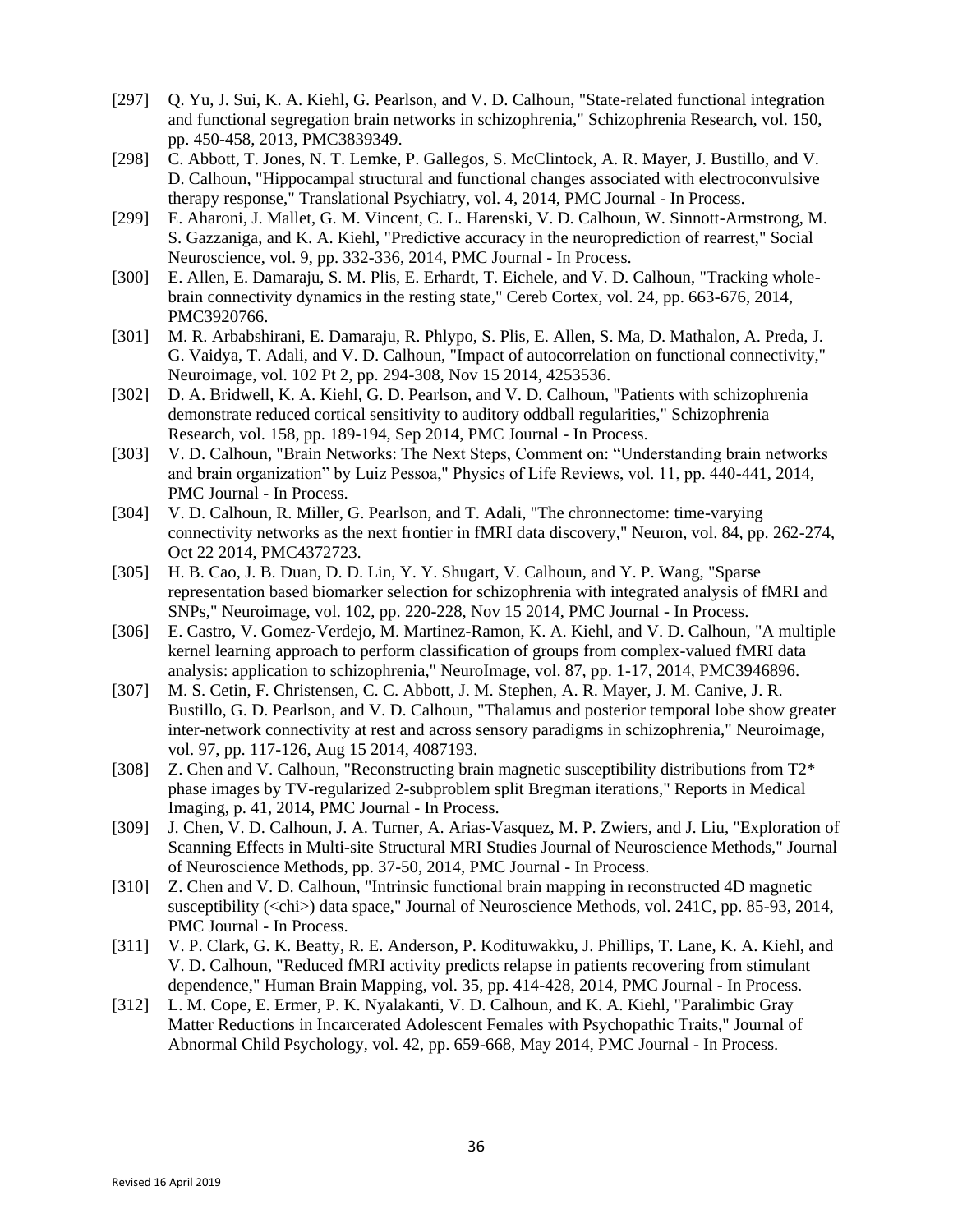- [313] L. M. Cope, G. M. Vincent, J. L. Jobelius, P. K. Nyalakanti, V. D. Calhoun, and K. A. Kiehl, "Psychopathic traits modulate brain responses to drug cues in incarcerated offenders," Frontiers in Human Neuroscience, vol. 8, Feb 24 2014, PMC Journal - In Process.
- [314] L. M. Cope, E. Ermer, L. M. Gaudet, V. R. Steele, A. L. Eckhardt, M. R. Arbabshirani, M. F. Caldwell, V. D. Calhoun, and K. A. Kiehl, "Abnormal brain structure in youth who commit homicide," Neuroimage-Clinical, vol. 4, pp. 800-807, 2014, PMC Journal - In Process.
- [315] E. Damaraju, A. Caprihan, J. R. Lowe, E. A. Allen, V. D. Calhoun, and J. P. Phillips, "Functional connectivity in the developing brain: A longitudinal study from 4 to 9 months of age," NeuroImage, vol. 84, pp. 169-180, 2014, PMC Journal - In Process.
- [316] E. Damaraju, E. A. Allen, A. Belger, J. M. Ford, S. McEwen, D. H. Mathalon, B. A. Mueller, G. D. Pearlson, S. G. Potkin, A. Preda, J. A. Turner, J. G. Vaidya, T. G. van Erp, and V. D. Calhoun, "Dynamic functional connectivity analysis reveals transient states of dysconnectivity in schizophrenia," Neuroimage Clin, vol. 5, pp. 298-308, 2014, 4141977.
- [317] P. Das, V. Calhoun, and G. S. Malhi, "Bipolar and borderline patients display differential patterns of functional connectivity among resting state networks," Neuroimage, vol. 98, pp. 73-81, Sep 2014, PMC Journal - In Process.
- [318] F. M. Filbey, S. Aslan, V. D. Calhoun, J. S. Spence, E. Damaraju, A. Caprihan, and J. Segall, "Long-term effects of marijuana use on the brain," Proceedings of the National Academy of Sciences of the United States of America, vol. 111, pp. 16913-16918, Nov 25 2014, PMC Journal - In Process.
- [319] A. Hahamy-Dubossarsky, V. D. Calhoun, G. Pearlson, M. Harel, N. Stern, and F. Attar, "Save the global: global signal connectivity as a tool for studying clinical populations with fMRI," Journal of Molecular Neuroscience, vol. 53, pp. S59-S60, Aug 2014, PMC Journal - In Process.
- [320] F. G. Hillary, S. M. Rajtmajer, C. A. Roman, J. D. Medaglia, J. E. Slocomb-Dluzen, V. D. Calhoun, D. C. Good, and G. R. Wylie, "The rich get richer: brain injury elicits hyperconnectivity in core subnetworks," PLoS One, vol. 9, p. e104021, 2014, 4133194.
- [321] R. D. Hjelm, V. D. Calhoun, R. Salakhutdinov, E. A. Allen, T. Adali, and S. M. Plis, "Restricted" Boltzmann machines for neuroimaging: an application in identifying intrinsic networks," Neuroimage, vol. 96, pp. 245-260, Aug 1 2014, PMC4348021.
- [322] R. J. Huster, S. M. Plis, C. F. Lavallee, V. D. Calhoun, and C. S. Herrmann, "Functional and effective connectivity of stopping," Neuroimage, vol. 94, pp. 120-128, Jul 1 2014, PMC Journal - In Process.
- [323] M. D. King, D. Wood, B. Miller, R. Kelly, D. Landis, W. Courtney, R. Wang, J. A. Turner, and V. D. Calhoun, "Automated collection of imaging and phenotypic data to centralized and distributed data repositories," Front Neuroinform, vol. 8, p. 60, 2014, 4046572.
- [324] R. C. Kluetsch, T. Ros, J. Theberge, P. A. Frewen, V. D. Calhoun, C. Schmahl, and R. Lanius, "Plastic modulation of PTSD resting-state networks and subjective wellbeing by EEG neurofeedback," Acta Psychiatrica Scandinavica, vol. 130, pp. 123-136, 2014, PMC Journal - In Process.
- [325] D. Lin, V. D. Calhoun, and Y. P. Wang, "Correspondence between fMRI and SNP data by group sparse canonical correlation analysis," Medical Image Analysis, vol. 18, pp. 891-902, Aug 2014, PMC Journal - In Process.
- [326] D. D. Lin, H. B. Cao, V. D. Calhoun, and Y. P. Wang, "Sparse models for correlative and integrative analysis of imaging and genetic data," Journal of Neuroscience Methods, vol. 237, pp. 69-78, Nov 30 2014, PMC Journal - In Press.
- [327] J. Liu, J. Chen, S. Ehrlich, E. Walton, T. White, N. Perrone-Bizzozero, J. Bustillo, J. A. Turner, and V. D. Calhoun, "Methylation patterns in whole blood correlate with symptoms in schizophrenia patients," Schizophr Bull, vol. 40, pp. 769-776, Jul 2014, PMC4059425.
- [328] J. Liu and V. D. Calhoun, "A review of multivariate analyses in imaging genetics," Front Neuroinform, vol. 8, p. 29, 2014, 3972473.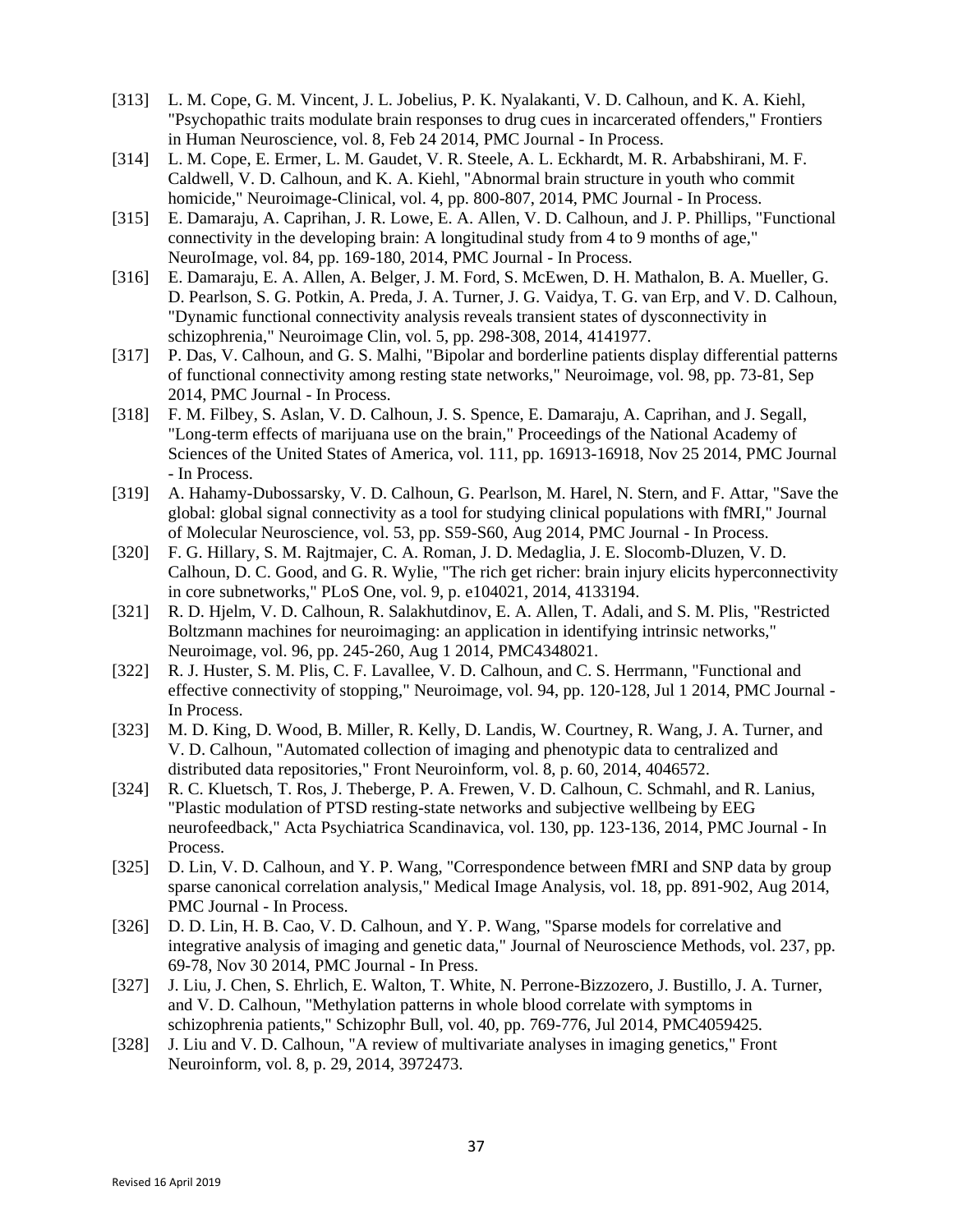- [329] J. Y. Liu, E. D. Claus, V. D. Calhoun, and K. E. Hutchison, "Brain Regions Affected by Impaired Control Modulate Responses to Alcohol and Smoking Cues," Journal of Studies on Alcohol and Drugs, vol. 75, pp. 808-816, Sep 2014, PMC Journal - In Process.
- [330] S. Ma, V. D. Calhoun, R. Phlypo, and T. Adalı, "Dynamic changes of spatial functional network connectivity in healthy individuals and schizophrenia patients using independent vector analysis.," NeuroImage, vol. 90, 2014, PMC Journal - In Process.
- [331] S. A. Meda, G. Ruano, A. Windemuth, K. O'Neil, C. Berwise, S. M. Dunn, L. E. Boccaccio, B. Narayanan, M. Kocherla, E. Sprooten, M. S. Keshavan, C. A. Tamminga, J. A. Sweeney, B. A. Clementz, V. D. Calhoun, and G. D. Pearlson, "Multivariate analysis reveals genetic associations of the resting default mode network in psychotic bipolar disorder and schizophrenia," Proc Natl Acad Sci U S A, vol. 111, pp. E2066-2075, May 13 2014, PMC4024891.
- [332] A. M. Michael, M. Anderson, R. L. Miller, T. Adali, and V. D. Calhoun, "Preserving subject variability in group fMRI analysis: performance evaluation of GICA vs. IVA," Front Syst Neurosci, vol. 8, p. 106, 2014, PMC4071815.
- [333] M. A. Monnig, R. E. Thayer, A. Caprihan, E. D. Claus, R. A. Yeo, V. D. Calhoun, and K. E. Hutchison, "White matter integrity is associated with alcohol cue reactivity in heavy drinkers," Brain and Behavior, vol. 4, pp. 158-170, Mar 2014, PMC Journal - In Process.
- [334] J. Mounce, L. Luo, A. Caprihan, J. Y. Liu, N. I. Perrone-Bizzozero, and V. D. Calhoun, "Association of GRM3 polymorphism with white matter integrity in schizophrenia," Schizophrenia Research, vol. 155, pp. 8-14, May 2014, PMC Journal - In Process.
- [335] B. Narayanan, K. O'Neil, C. Berwise, M. C. Stevens, V. D. Calhoun, B. A. Clementz, C. Tamminga, J. A. Sweeney, M. S. Keshavan, and G. D. Pearlson, "Resting Electroencephalogram Oscillatory Abnormalities in Schizophrenia, Psychotic Bipolar Patients and their Relatives from the B-SNIP Study," Biological Psychiatry, vol. 76, pp. 456-465, 2014, PMC Journal - In Process.
- [336] S. M. Plis, J. Sui, T. Lane, S. Roy, V. P. Clark, V. K. Potluru, R. J. Huster, A. Michael, S. R. Sponheim, M. P. Weisend, and V. D. Calhoun, "High-order interactions observed in multi-task intrinsic networks are dominant indicators of aberrant brain function in schizophrenia," Neuroimage, vol. 102, pp. 35-48, Nov 15 2014, PMC3896503.
- [337] S. M. Plis, D. R. Hjelm, R. Salakhutdinov, E. A. Allen, H. J. Bockholt, J. D. Long, H. J. Johnson, J. S. Paulsen, J. A. Turner, and V. D. Calhoun, "Deep learning for neuroimaging: a validation study," Front Neurosci, vol. 8, p. 229, Aug 20 2014, 4138493.
- [338] B. Rashid, E. Damaraju, G. D. Pearlson, and V. D. Calhoun, "Dynamic connectivity states estimated from resting fMRI Identify differences among Schizophrenia, bipolar disorder, and healthy control subjects," Front Hum Neurosci, vol. 8, p. 897, Nov 7 2014, 4224100.
- [339] A. D. Sarwate, S. M. Plis, J. A. Turner, M. R. Arbabshirani, and V. D. Calhoun, "Sharing privacy-sensitive access to neuroimaging and genetics data: a review and preliminary validation," Front Neuroinform, vol. 8, p. 35, 2014, 3985022.
- [340] C. Schneider, T. White, J. Hass, D. Geisler, S. R. Wallace, V. Roessner, D. J. Holt, V. D. Calhoun, R. L. Gollub, and S. Ehrlich, "Smoking status as a potential confounder in the study of brain structure in schizophrenia," Journal of Psychiatric Research, vol. 50, pp. 84-91, 2014, PMC4047795.
- [341] R. F. Silva, S. M. Plis, T. Adali, and V. D. Calhoun, "A statistically motivated framework for simulation of stochastic data fusion models applied to multimodal neuroimaging," Neuroimage, vol. 102 Pt 1, pp. 92-117, Nov 15 2014, PMC Journal - In Process.
- [342] V. Sochat, K. Supekar, J. Bustillo, V. Calhoun, J. A. Turner, and D. L. Rubin, "A robust classifier to distinguish noise from fMRI independent components," PLoS One, vol. 9, p. e95493, Apr 18 2014, PMC3991682.
- [343] V. R. Steele, B. C. Fink, J. M. Maurer, M. R. Arbabshirani, C. H. Wilber, A. J. Jaffe, A. Sidz, G. D. Pearlson, V. D. Calhoun, V. P. Clark, and K. A. Kiehl, "Brain Potentials Measured During a Go/NoGo Task Predict Completion of Substance Abuse Treatment," Biological Psychiatry, vol. 76, pp. 75-83, Jul 1 2014, PMC Journal - In Process.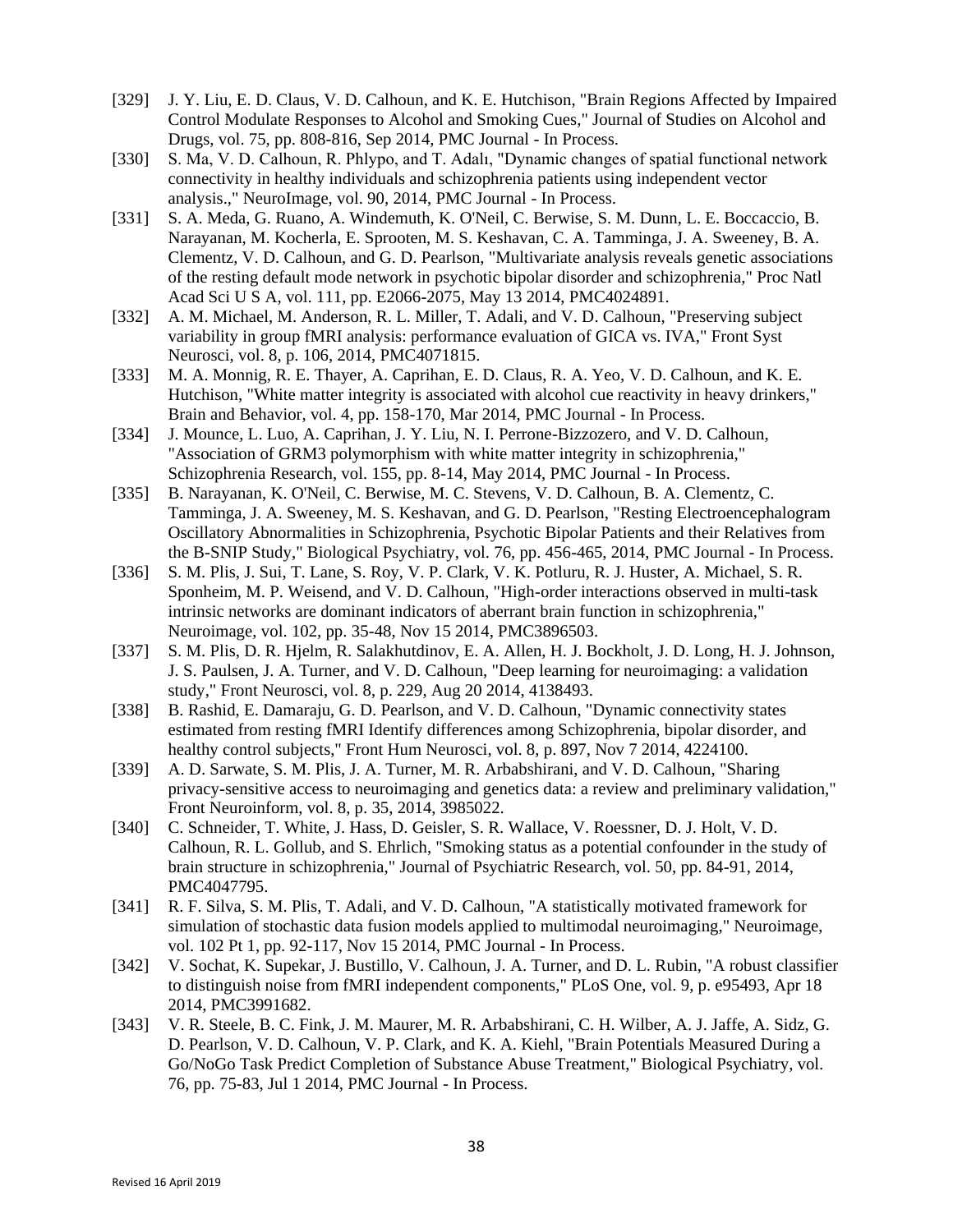- [344] V. Steele, E. Claus, E. Aharoni, C. L. Harenski, V. D. Calhoun, G. D. Pearlson, and K. A. Kiehl, "A Large Scale (N=102) Functional Neuroimaging Study of Error processing in a Go/NoGo Task," Behavioral Brain Research, vol. 268, pp. 127-138, 2014, PMC Journal - In Process.
- [345] J. Sui, R. Huster, Q. B. Yu, J. M. Segall, and V. D. Calhoun, "Function-structure associations of the brain: Evidence from multimodal connectivity and covariance studies," Neuroimage, vol. 102, pp. 11-23, Nov 15 2014, PMC3969780.
- [346] P. M. Thompson, J. L. Stein, S. E. Medland, D. P. Hibar, A. A. Vasquez, M. E. Renteria, R. Toro, N. Jahanshad, G. Schumann, B. Franke, M. J. Wright, N. G. Martin, I. Agartz, M. Alda, S. Alhusaini, L. Almasy, J. Almeida, K. Alpert, N. C. Andreasen, O. A. Andreassen, L. G. Apostolova, K. Appel, N. J. Armstrong, B. Aribisala, M. E. Bastin, M. Bauer, C. E. Bearden, O. Bergmann, E. B. Binder, J. Blangero, H. J. Bockholt, E. Boen, C. Bois, D. I. Boomsma, T. Booth, I. J. Bowman, J. Bralten, R. M. Brouwer, H. G. Brunner, D. G. Brohawn, R. L. Buckner, J. Buitelaar, K. Bulayeva, J. R. Bustillo, V. D. Calhoun, D. M. Cannon, R. M. Cantor, M. A. Carless, X. Caseras, G. L. Cavalleri, M. M. Chakravarty, K. D. Chang, C. R. K. Ching, A. Christoforou, S. Cichon, V. P. Clark, P. Conrod, G. Coppola, B. Crespo-Facorro, J. E. Curran, M. Czisch, I. J. Deary, E. J. C. de Geus, A. den Braber, G. Delvecchio, C. Depondt, L. de Haan, G. I. de Zubicaray, D. Dima, R. Dimitrova, S. Djurovic, H. W. Dong, G. Donohoe, R. Duggirala, T. D. Dyer, S. Ehrlich, C. J. Ekman, T. Elvsashagen, L. Emsell, S. Erk, T. Espeseth, J. Fagerness, S. Fears, I. Fedko, G. Fernandez, S. E. Fisher, T. Foroud, P. T. Fox, C. Francks, S. Frangou, E. M. Frey, T. Frodl, V. Frouin, H. Garavan, S. Giddaluru, D. C. Glahn, B. Godlewska, R. Z. Goldstein, R. L. Gollub, H. J. Grabe, O. Grimm, O. Gruber, T. Guadalupe, R. E. Gur, R. C. Gur, H. Goring, S. Hagenaars, T. Hajek, G. B. Hall, J. Hall, J. Hardy, C. A. Hartman, J. Hass, S. N. Hatton, U. K. Haukvik, K. Hegenscheid, A. Heinz, I. B. Hickie, B. C. Ho, D. Hoehn, P. J. Hoekstra, M. Hollinshead, A. J. Holmes, G. Homuth, M. Hoogman, L. E. Hong, N. Hosten, J. J. Hottenga, H. E. H. Pol, K. S. Hwang, C. R. Jack, M. Jenkinson, C. Johnston, E. Jonsson, R. Kahn, D. Kasperaviciute, S. Kelly, S. Kim, P. Kochunov, L. Koenders, B. Kramer, J. B. J. Kwok, J. Lagopoulos, G. Laje, M. Landen, B. A. Landman, J. Lauriello, S. M. Lawrie, P. H. Lee, S. Le Hellard, H. Lemaitre, C. D. Leonardo, C. S. Li, B. Liberg, D. C. Liewald, X. M. Liu, L. M. Lopez, E. Loth, A. Lourdusamy, M. Luciano, F. Macciardi, M. W. J. Machielsen, G. M. MacQueen, U. F. Malt, R. Mandl, D. S. Manoach, J. L. Martinot, M. Matarin, K. A. Mather, M. Mattheisen, M. Mattingsdal, A. Meyer-Lindenberg, C. McDonald, A. M. McIntosh, F. J. McMahon, K. L. McMahon, E. Meisenzahl, I. Melle, Y. Milaneschi, S. Mohnke, G. W. Montgomery, D. W. Morris, E. K. Moses, B. A. Mueller, S. Munoz Maniega, T. Muhleisen, B. Muller-Myhsok, B. Mwangi, M. Nauck, K. Nho, T. E. Nichols, L. G. Nilsson, A. C. Nugent, L. Nyberg, R. L. Olvera, J. Oosterlaan, R. A. Ophoff, M. Pandolfo, M. Papalampropoulou-Tsiridou, M. Papmeyer, T. Paus, Z. Pausova, G. D. Pearlson, B. W. Penninx, C. P. Peterson, A. Pfennig, M. Phillips, G. B. Pike, J. B. Poline, S. G. Potkin, B. Putz, A. Ramasamy, J. Rasmussen, M. Rietschel, M. Rijpkema, S. L. Risacher, J. L. Roffman, R. Roiz-Santianez, N. Romanczuk-Seiferth, E. J. Rose, N. A. Royle, D. Rujescu, M. Ryten, P. S. Sachdev, A. Salami, T. D. Satterthwaite, J. Savitz, A. J. Saykin, C. Scanlon, L. Schmaal, H. G. Schnack, A. J. Schork, S. C. Schulz, R. Schur, L. Seidman, L. Shen, J. M. Shoemaker, A. Simmons, S. M. Sisodiya, C. Smith, J. W. Smoller, J. C. Soares, S. R. Sponheim, E. Sprooten, J. M. Starr, V. M. Steen, S. Strakowski, L. Strike, J. Sussmann, P. G. Samann, A. Teumer, A. W. Toga, D. Tordesillas-Gutierrez, D. Trabzuni, S. Trost, J. Turner, M. Van den Heuvel, N. J. Van der Wee, K. van Eijk, T. G. M. van Erp, N. E. M. van Haren, D. Van 't Ent, M. J. van Tol, M. C. V. Hernandez, D. J. Veltman, A. Versace, H. Volzke, R. Walker, H. Walter, L. Wang, J. M. Wardlaw, M. E. Weale, M. W. Weiner, W. Wen, L. T. Westlye, H. C. Whalley, C. D. Whelan, T. White, A. M. Winkler, K. Wittfeld, G. Woldehawariat, C. Wolf, D. Zilles, M. P. Zwiers, A. Thalamuthu, P. R. Schofield, N. B. Freimer, N. S. Lawrence, W. Drevets, A. s. D. Neuroimaging, E. Consortium, I. Consortium and S. Y. S. S. Grp, "The ENIGMA Consortium: large-scale collaborative analyses of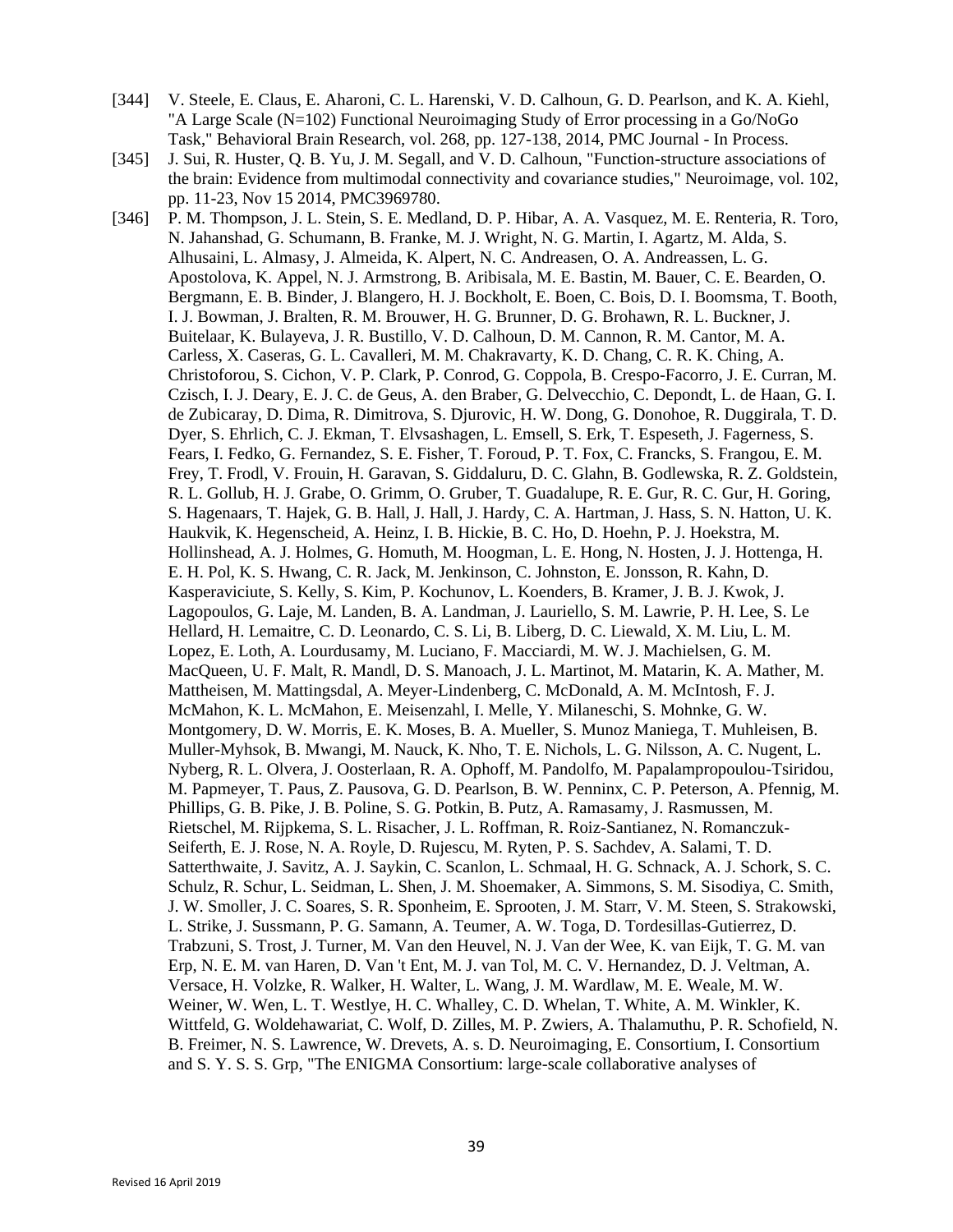neuroimaging and genetic data," Brain Imaging and Behavior, vol. 8, pp. 153-182, Jun 2014, PMC Journal - In Process.

- [347] A. E. Ulloa, J. Y. Chen, V. M. Vergara, V. Calhoun, and J. Y. Liu, "Association Between Copy" Number Variation Losses and Alcohol Dependence Across African American and European American Ethnic Groups," Alcoholism-Clinical and Experimental Research, vol. 38, pp. 1266- 1274, May 2014, PMC Journal - In Process.
- [348] G. E. van den Bosch, H. El Marroun, M. N. Schmidt, D. Tibboel, D. S. Manoach, V. D. Calhoun, and T. J. White, "Brain connectivity during verbal working memory in children and adolescents," Hum Brain Mapp, vol. 35, pp. 698-711, Feb 2014, 4435694.
- [349] T. Van Erp, I. Guella, M. P. Vawter, J. Turner, G. Brown, G. McCarthy, D. Greve, G. Glover, V. D. Calhoun, K. O. Lim, J. Bustillo, A. Belger, J. M. Ford, D. Mathalon, M. Diaz, A. Preda, D. D. Nguyen, F. Macciardi, and S. Potkin, "Schizophrenia miR-137 Locus Risk Genotype is Associated with DLPFC Hyperactivation," Biological Psychiatry, vol. 75, pp. 398-405, 2014, PMC Journal - In Process.
- [350] T. G. van Erp, D. N. Greve, J. Rasmussen, J. Turner, V. D. Calhoun, S. Young, B. Mueller, G. G. Brown, G. McCarthy, G. H. Glover, K. O. Lim, J. R. Bustillo, A. Belger, S. McEwen, J. Voyvodic, D. H. Mathalon, D. Keator, A. Preda, D. Nguyen, J. M. Ford, S. G. Potkin, and Fbirn, "A multi-scanner study of subcortical brain volume abnormalities in schizophrenia," Psychiatry Res, vol. 222, pp. 10-16, Apr 30 2014, PMC4059082.
- [351] V. M. Vergara, A. Ulloa, V. D. Calhoun, D. Boutte, J. Chen, and J. Liu, "A three-way parallel ICA approach to analyze links among genetics, brain structure and brain function," Neuroimage, vol. 98, pp. 386-394, Sep 2014, 4141686.
- [352] E. Walton, D. Geisler, P. H. Lee, J. Hass, J. A. Turner, J. Liu, S. R. Sponheim, T. White, T. H. Wassink, V. Roessner, R. L. Gollub, V. D. Calhoun, and S. Ehrlich, "Prefrontal Inefficiency Is Associated With Polygenic Risk for Schizophrenia," Schizophrenia Bulletin, vol. 40, pp. 1263- 1271, Nov 2014, PMC Journal - In Process.
- [353] E. Walton, J. Y. Liu, J. Hass, T. White, M. Scholz, V. Roessner, R. Gollub, V. D. Calhoun, and S. Ehrlich, "MB-COMT promoter DNA methylation is associated with working-memory processing in schizophrenia patients and healthy controls," Epigenetics, vol. 9, pp. 1101-1107, Aug 2014, PMC Journal - In Process.
- [354] B. Weiland, A. Sabbineni, V. D. Calhoun, R. C. Welsh, A. Bryan, and K. E. Hutchison, "Reduced Left Executive Control Network Functional Connectivity Is Associated with Alcohol Use Disorders," Alcoholism: Clinical and Experimental Research, vol. 38, pp. 2445-2453, 2014, PMC Journal - In Process.
- [355] T. White, R. Muetzel, M. Schmidt, S. J. Langeslag, V. Jaddoe, A. Hofman, V. D. Calhoun, F. C. Verhulst, and H. Tiemeier, "Time of acquisition and network stability in pediatric resting-state functional magnetic resonance imaging," Brain Connect, vol. 4, pp. 417-427, Aug 2014, PMC4120810.
- [356] A. A. Willette, V. D. Calhoun, J. M. Egan, D. Kapogiannis, and I. Alzheimers Disease Neuroimaging, "Prognostic classification of mild cognitive impairment and Alzheimer's disease: MRI independent component analysis," Psychiatry Res, vol. 224, pp. 81-88, Nov 30 2014, PMC4586157.
- [357] D. Wood, M. King, D. Landis, W. Courtney, R. Wang, R. Kelly, J. A. Turner, and V. D. Calhoun, "Harnessing modern web application technology to create intuitive and efficient data visualization and sharing tools," Front Neuroinform, vol. 8, p. 71, 2014, 4144441.
- [358] J. Xu, V. D. Calhoun, G. Pearlson, and M. N. Potenza, "Opposite Modulation of Brain Functional Networks Implicated at Low vs. High Demand of Attention and Working Memory," PLoS ONE, vol. 9, 2014, PMC3909055.
- [359] R. A. Yeo, D. Martinez, J. Pommy, S. Ehrlich, S. C. Schulz, B. C. Ho, J. R. Bustillo, and V. D. Calhoun, "The impact of parent socio-economic status on executive functioning and cortical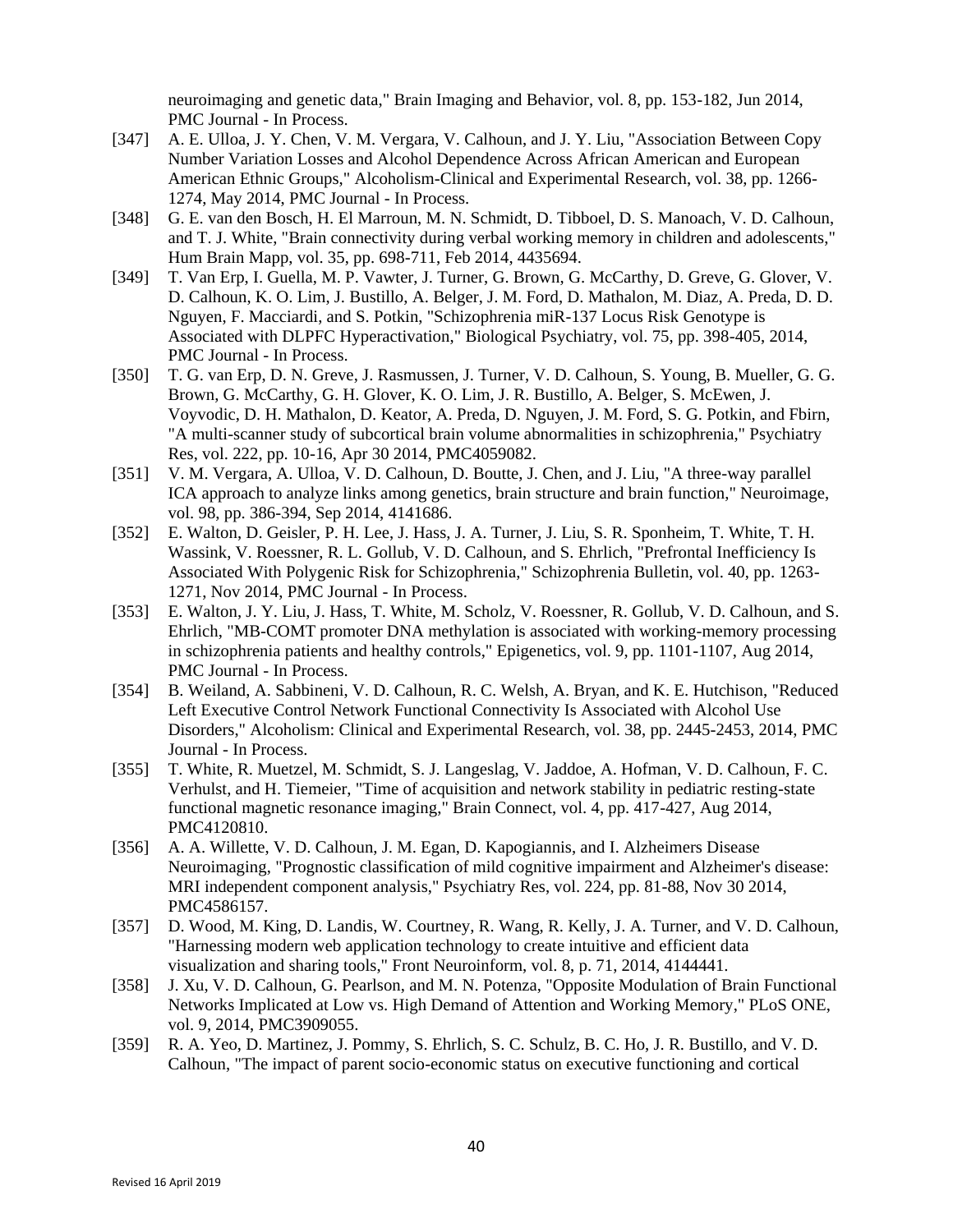morphology in individuals with schizophrenia and healthy controls," Psychol Med, vol. 44, pp. 1257-1265, Apr 2014, PMC4428550.

- [360] R. A. Yeo, S. W. Gangestad, E. Walton, S. Ehrlich, J. Pommy, J. A. Turner, J. Y. Liu, A. R. Mayer, S. C. Schulz, B. C. Ho, J. R. Bustillo, T. H. Wassink, S. R. Sponheim, E. M. Morrow, and V. D. Calhoun, "Genetic influences on cognitive endophenotypes in schizophrenia," Schizophrenia Research, vol. 156, pp. 71-75, Jun 2014, PMC Journal - In Process.
- [361] C. Zhou, C. E. Zwilling, V. D. Calhoun, and M. Y. Wang, "Efficient Blockwise Permutation" Tests Preserving Exchangeability," Int J Stat Med Res, vol. 3, pp. 145-152, Apr 30 2014, PMC4185212.
- [362] X. N. Zuo, J. S. Anderson, P. Bellec, R. M. Birn, B. B. Biswal, J. Blautzik, J. C. Breitner, R. L. Buckner, V. D. Calhoun, F. X. Castellanos, A. Chen, B. Chen, J. Chen, X. Chen, S. J. Colcombe, W. Courtney, R. C. Craddock, A. Di Martino, H. M. Dong, X. Fu, Q. Gong, K. J. Gorgolewski, Y. Han, Y. He, Y. He, E. Ho, A. Holmes, X. H. Hou, J. Huckins, T. Jiang, Y. Jiang, W. Kelley, C. Kelly, M. King, S. M. LaConte, J. E. Lainhart, X. Lei, H. J. Li, K. Li, K. Li, Q. Lin, D. Liu, J. Liu, X. Liu, Y. Liu, G. Lu, J. Lu, B. Luna, J. Luo, D. Lurie, Y. Mao, D. S. Margulies, A. R. Mayer, T. Meindl, M. E. Meyerand, W. Nan, J. A. Nielsen, D. O'Connor, D. Paulsen, V. Prabhakaran, Z. Qi, J. Qiu, C. Shao, Z. Shehzad, W. Tang, A. Villringer, H. Wang, K. Wang, D. Wei, G. X. Wei, X. C. Weng, X. Wu, T. Xu, N. Yang, Z. Yang, Y. F. Zang, L. Zhang, Q. Zhang, Z. Zhang, Z. Zhang, K. Zhao, Z. Zhen, Y. Zhou, X. T. Zhu, and M. P. Milham, "An open science resource for establishing reliability and reproducibility in functional connectomics," Sci Data, vol. 1, p. 140049, 2014, PMC4421932.
- [363] P. P. Acharjee, R. Phlypo, L. Wu, V. D. Calhoun, and T. Adali, "Independent Vector Analysis for Gradient Artifact Removal in Concurrent EEG-fMRI Data," IEEE Transactions on Biomedical Engineering, vol. 62, pp. 1750-1758, Jul 2015, PMC Journal - In Process.
- [364] T. Adali, Y. Levin-Schwartz, and V. D. Calhoun, "Multimodal Data Fusion Using Source Separation: Application to Medical Imaging," Proceedings of the IEEE, vol. 103, pp. 1494-1506, 2015, PMC Journal - in process.
- [365] T. Adali, Y. Levin-Schwartz, and V. D. Calhoun, "Multi-modal data fusion using source separation: Two effective models based on ICA and IVA and their properties," Proc IEEE Inst Electr Electron Eng, vol. 103, pp. 1478-1493, Sep 01 2015, PMC4624202.
- [366] O. Agcoaglu, R. Miller, A. Mayer, K. Hugdahl, and V. D. Calhoun, "Lateralization of Resting State Networks and Relationship to Age and Gender," NeuroImage, pp. 310-325, 2015, PMC Journal - In Process.
- [367] J. A. Bernard, D. R. Leopold, V. D. Calhoun, and V. A. Mittal, "Regional Cerebellar Volume and Cognitive Function From Adolescence to Late Middle Age," Human Brain Mapping, vol. 36, pp. 1102-1120, Mar 2015, PMC Journal - In Process.
- [368] E. Bilek, M. Ruf, A. Schafer, C. Akdeniz, V. D. Calhoun, C. Schmahl, C. Demanuele, H. Tost, P. Kirsch, and A. Meyer-Lindenberg, "Information flow between interacting human brains: Identification, validation, and relationship to social expertise," Proceedings of the National Academy of Sciences of the United States of America, vol. 112, pp. 5207-5212, Apr 21 2015, PMC Journal - In Process.
- [369] D. A. Bridwell, V. R. Steele, J. M. Maurer, K. A. Kiehl, and V. D. Calhoun, "The relationship between somatic and cognitive-affective depression symptoms and error-related ERPs," J Affect Disord, vol. 172, pp. 89-95, Feb 01 2015, PMC4394023.
- [370] D. A. Bridwell, C. Roth, C. N. Gupta, and V. D. Calhoun, "Cortical Response Similarities Predict which Audiovisual Clips Individuals Viewed, but Are Unrelated to Clip Preference," Plos One, vol. 10, Jun 1 2015, PMC Journal - In Process.
- [371] V. D. Calhoun, "A spectrum of sharing: maximization of information content for brain imaging data," Gigascience, vol. 4, Jan 29 2015, PMC Journal - In Process.
- [372] V. D. Calhoun, R. F. Silva, T. Adali, and S. Rachakonda, "Comparison of PCA approaches for very large group ICA," Neuroimage, vol. 118, pp. 662-666, Sep 2015, PMC4554805.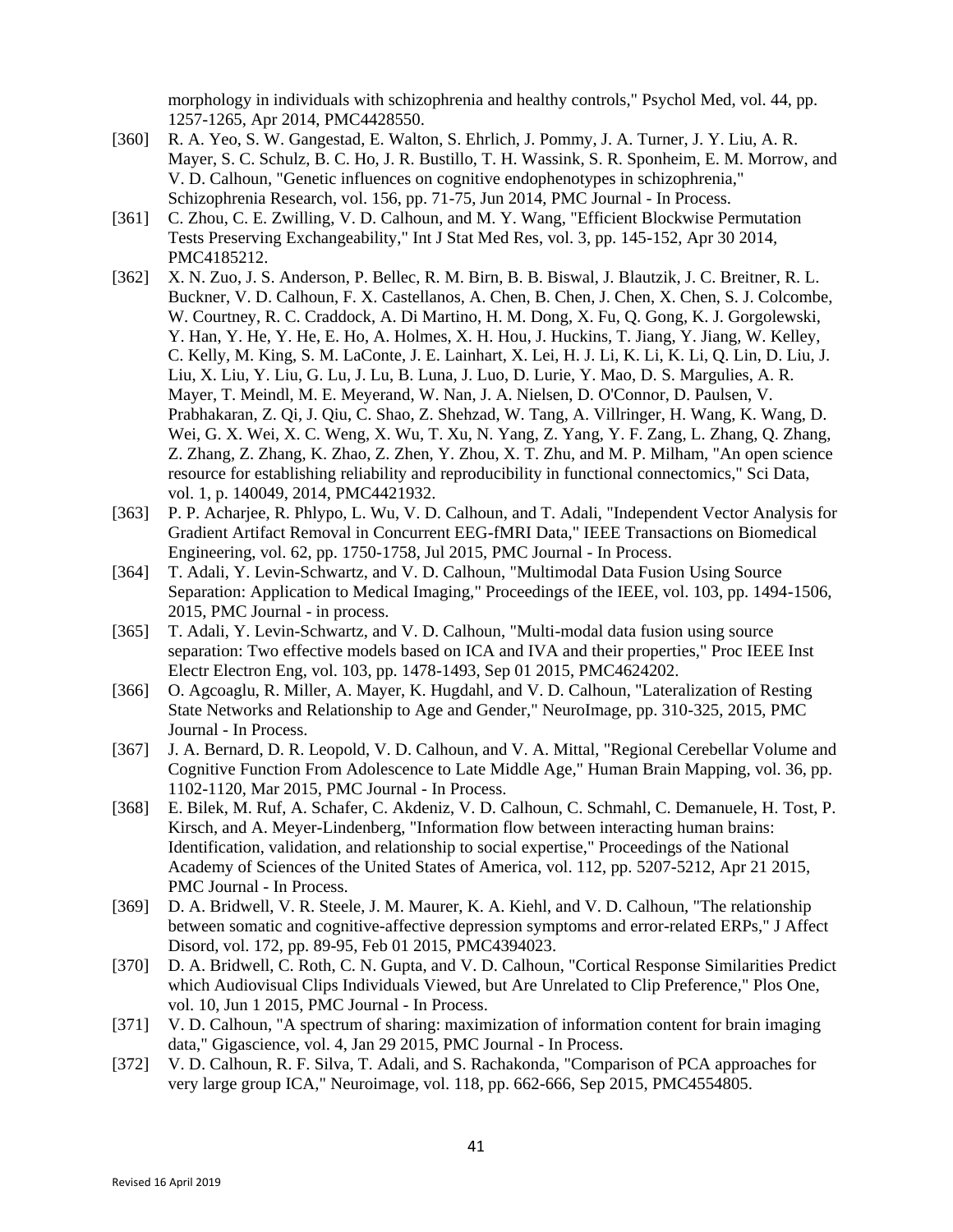- [373] M. S. Cetin, S. Khullar, E. Damaraju, A. M. Michael, S. A. Baum, and V. D. Calhoun, "Enhanced disease characterization through multi network functional normalization in fMRI," Frontiers in Neuroscience, vol. 9, Mar 31 2015, PMC Journal - In Process.
- [374] Z. Chen and V. Calhoun, "Nonlinear magnitude and linear phase behaviors of  $T2^*$  imaging: theoretical approximation and Monte Carlo simulation," Magn Reson Imaging, vol. 33, pp. 390- 400, May 2015, PMC Journal - In Process.
- [375] J. Chen, K. E. Hutchison, V. D. Calhoun, E. D. Claus, J. A. Turner, J. Sui, and J. Liu, "CREB-BDNF pathway influences alcohol cue-elicited activation in drinkers," Hum Brain Mapp, vol. 36, pp. 3007-3019, Aug 2015, PMC4969622.
- [376] J. Y. Chen, V. D. Calhoun, A. Arias-Vasquez, M. P. Zwiers, K. van Hulzen, G. Fernandez, S. E. Fisher, B. Franke, J. A. Turner, and J. Y. Liu, "G-protein genomic association with normal variation in gray matter density," Human Brain Mapping, vol. 36, pp. 4272-4286, Nov 2015, PMC Journal - In Process.
- [377] Y. H. Du, G. D. Pearlson, J. Y. Liu, J. Sui, Q. B. Yu, H. He, E. Castro, and V. D. Calhoun, "A group ICA based framework for evaluating resting fMRI markers when disease categories are unclear: application to schizophrenia, bipolar, and schizoaffective disorders," Neuroimage, vol. 122, pp. 272-280, Nov 15 2015, PMC Journal - in process.
- [378] J. M. Ford, V. A. Palzes, B. J. Roach, S. G. Potkin, T. G. M. van Erp, J. A. Turner, B. A. Mueller, V. D. Calhoun, J. Voyvodic, A. Belger, J. Bustillo, J. G. Vaidya, A. Preda, S. C. McEwen, D. H. Mathalon, and F. I. Biomed, "Visual Hallucinations Are Associated With Hyperconnectivity Between the Amygdala and Visual Cortex in People With a Diagnosis of Schizophrenia," Schizophrenia Bulletin, vol. 41, pp. 223-232, Jan 2015, PMD Journal - In Process.
- [379] S. L. Fryer, B. J. Roach, J. M. Ford, J. A. Turner, T. G. van Erp, J. Voyvodic, A. Preda, A. Belger, J. Bustillo, D. O'Leary, B. A. Mueller, K. O. Lim, S. C. McEwen, V. D. Calhoun, M. Diaz, G. Glover, D. Greve, C. G. Wible, J. Vaidya, S. G. Potkin, and D. H. Mathalon, "Relating Intrinsic Low-Frequency BOLD Cortical Oscillations to Cognition in Schizophrenia," Neuropsychopharmacology, vol. 40, pp. 2705-2714, Nov 2015, PMC4864646.
- [380] D. Geisler, E. Walton, M. Naylor, V. Roessner, K. O. Lim, S. C. Schulz, R. L. Gollub, V. D. Calhoun, S. R. Sponheim, and S. Ehrlich, "Brain structure and function correlates of cognitive subtypes in schizophrenia," Psychiatry Research-Neuroimaging, vol. 234, pp. 74-83, Oct 30 2015, PMC Journal - in process.
- [381] C. N. Gupta, V. D. Calhoun, S. Rachakonda, J. Chen, V. Patel, J. Liu, J. Segall, B. Franke, M. P. Zwiers, A. Arias-Vasquez, J. K. Buitelaar, S. E. Fisher, G. Fernandez, T. Van Erp, S. Potkin, J. Ford, D. Mathalon, S. C. McEwen, H. J. Lee, B. Mueller, D. Greve, O. A. Andreassen, I. Agartz, R. Gollub, S. Sponheim, S. Ehrlich, L. Wang, G. Pearlson, D. C. Glahn, E. Sprooten, A. R. Mayer, J. Stephen, R. E. Jung, J. Canive, J. Bustillo, and J. Turner, "Patterns of gray matter abnormalities in schizophrenia based on an international mega-analysis," Schizophr Bull, vol. 41, pp. 1133-1142, 2015, PMC Journal - In Process.
- [382] C. N. Gupta, J. Y. Chen, J. Y. Liu, E. Damaraju, C. Wright, N. L. Perrone-Bizzozero, G. Pearlson, L. Luo, A. M. Michael, J. A. Turner, and V. D. Calhoun, "Genetic markers of white matter integrity in schizophrenia revealed by parallel ICA," Frontiers in Human Neuroscience, vol. 9, Mar 3 2015, PMC Journal - In Process.
- [383] J. Hass, E. Walton, C. Wright, A. Beyer, M. Scholz, J. Turner, J. Y. Liu, M. N. Smolka, V. Roessner, S. R. Sponheim, R. L. Gollub, V. D. Calhoun, and S. Ehrlich, "Associations between DNA methylation and schizophrenia-related intermediate phenotypes - A gene set enrichment analysis," Progress in Neuro-Psychopharmacology & Biological Psychiatry, vol. 59, pp. 31-39, Jun 3 2015, PMC Journal - In Process.
- [384] J. Hass, E. Walton, H. Kirsten, J. Turner, R. Wolthusen, V. Roessner, S. R. Sponheim, D. Holt, R. Gollub, V. D. Calhoun, and S. Ehrlich, "Complexin2 modulates working memory-related neural activity in patients with schizophrenia," Eur Arch Psychiatry Clin Neurosci, vol. 265, pp. 137- 145, Mar 2015, 4342303.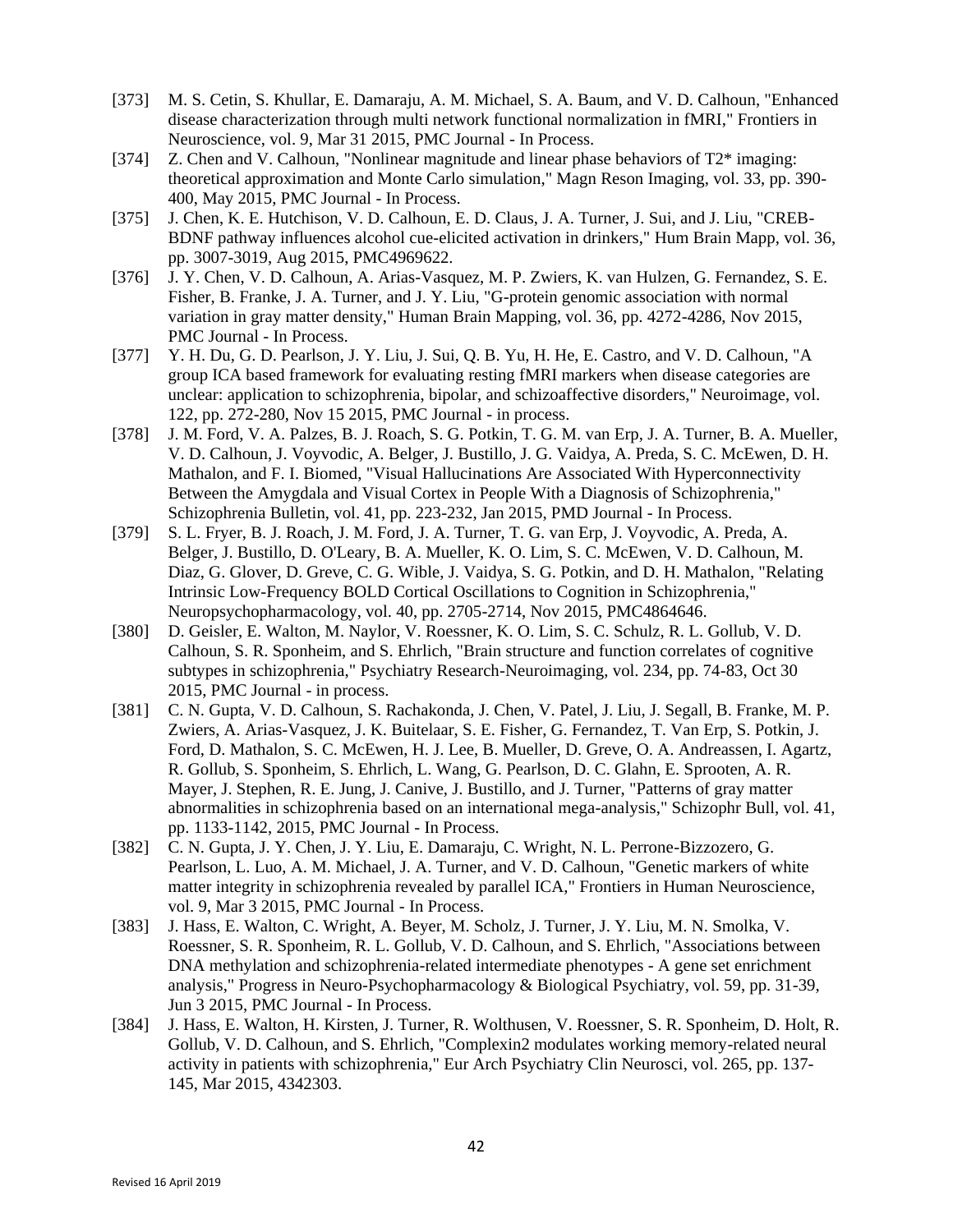- [385] D. P. Hibar, J. L. Stein, M. E. Renteria, A. Arias-Vasquez, S. Desrivieres, N. Jahanshad, R. Toro, K. Wittfeld, L. Abramovic, M. Andersson, B. S. Aribisala, N. J. Armstrong, M. Bernard, M. M. Bohlken, M. P. Boks, J. Bralten, A. A. Brown, M. M. Chakravarty, Q. Chen, C. R. K. Ching, G. Cuellar-Partida, A. den Braber, S. Giddaluru, A. L. Goldman, O. Grimm, T. Guadalupe, J. Hass, G. Woldehawariat, A. J. Holmes, M. Hoogman, D. Janowitz, T. Y. Jia, S. Kim, M. Klein, B. Kraemer, P. H. Lee, L. M. O. Loohuis, M. Luciano, C. Macare, K. A. Mather, M. Mattheisen, Y. Milaneschi, K. Nho, M. Papmeyer, A. Ramasamy, S. L. Risacher, R. Roiz-Santianez, E. J. Rose, A. Salami, P. G. Samann, L. Schmaal, A. J. Schork, J. Shin, L. T. Strike, A. Teumer, M. M. J. van Donkelaar, K. R. van Eijk, R. K. Walters, L. T. Westlye, C. D. Whelan, A. M. Winkler, M. P. Zwiers, S. Alhusaini, L. Athanasiu, S. Ehrlich, M. M. H. Hakobjan, C. B. Hartberg, U. K. Haukvik, A. J. G. A. M. Heister, D. Hoehn, D. Kasperaviciute, D. C. M. Liewald, L. M. Lopez, R. R. R. Makkinje, M. Matarin, M. A. M. Naber, D. R. Mckay, M. Needham, A. C. Nugent, B. Putz, N. A. Royle, L. Shen, E. Sprooten, D. Trabzuni, S. S. L. van der Marel, K. J. E. van Hulzen, E. Walton, C. Wolf, L. Almasy, D. Ames, S. Arepalli, A. A. Assareh, M. E. Bastin, H. Brodaty, K. B. Bulayeva, M. A. Carless, S. Cichon, A. Corvin, J. E. Curran, M. Czisch, G. I. de Zubicaray, A. Dillman, R. Duggirala, T. D. Dyer, S. Erk, I. O. Fedko, L. Ferrucci, T. M. Foroud, P. T. Fox, M. Fukunaga, J. R. Gibbs, H. H. H. Goring, R. C. Green, S. Guelfi, N. K. Hansell, C. A. Hartman, K. Hegenscheid, A. Heinz, D. G. Hernandez, D. J. Heslenfeld, P. J. Hoekstra, F. Holsboer, G. Homuth, J. J. Hottenga, M. Ikeda, C. R. Jack, M. Jenkinson, R. Johnson, R. Kanai, M. Keil, J. W. Kent, P. Kochunov, J. B. Kwok, S. M. Lawrie, X. M. Liu, D. L. Longo, K. L. McMahon, E. Meisenzah, I. Melle, S. Mahnke, G. W. Montgomery, J. C. Mostert, T. W. Muhleisen, M. A. Nalls, T. E. Nichols, L. G. Nilsson, M. M. Nothen, K. Ohi, R. L. Olvera, R. Perez-Iglesias, G. B. Pike, S. G. Potkin, I. Reinvang, S. Reppermund, M. Rietschel, N. Romanczuk-Seiferth, G. D. Rosen, D. Rujescu, K. Schnell, P. R. Schofield, C. Smith, V. M. Steen, J. E. Sussmann, A. Thalamuthu, A. W. Toga, B. J. Traynor, J. Troncoso, J. A. Turner, M. C. V. Hernandez, D. van't Ent, M. van der Brug, N. J. A. van der Wee, M. J. van Tol, D. J. Veltman, T. H. Wassink, E. Westman, R. H. Zielke, A. B. Zonderman, D. G. Ashbrook, R. Hager, L. Lu, F. J. McMahon, D. W. Morris, R. W. Williams, H. G. Brunner, R. L. Buckner, J. K. Buitelaar, W. Cahn, V. D. Calhoun, G. L. Cavalleri, B. Crespo-Facorro, A. M. Dale, G. E. Davies, N. Delanty, C. Depondt, S. Djurovic, W. C. Drevets, T. Espeseth, R. L. Gollub, B. C. Ho, W. Hoffman, N. Hosten, R. S. Kahn, S. Le Hellard, A. Meyer-Lindenberg, B. Muller-Myhsok, M. Nauck, L. Nyberg, M. Pandolfo, B. W. J. H. Penninx, J. L. Roffman, S. M. Sisodiya, J. W. Smoller, H. van Bokhoven, N. E. M. van Haren, H. Volzke, H. Walter, M. W. Weiner, W. Wen, T. White, I. Agartz, O. A. Andreassen, J. Blangero, D. I. Boomsma, R. M. Brouwer, D. M. Cannon, M. R. Cookson, E. J. C. de Geus, I. J. Deary, G. Donohoe, G. Fernandez, S. E. Fisher, C. Francks, D. C. Glahn, H. J. Grabe, O. Gruber, J. Hardy, R. Hashimoto, H. E. H. Pol, E. G. Jonsson, I. Kloszewska, S. Lovestone, V. S. Mattay, P. Mecocci, C. McDonald, A. M. McIntosh, R. A. Ophoff, T. Paus, Z. Pausova, M. Ryten, P. S. Sachdev, A. J. Saykin, A. Simmons, A. Singleton, H. Soininen, J. M. Wardlaw, M. E. Weale, D. R. Weinberger, H. H. H. Adams, L. J. Launer, S. Seiler, R. Schmidt, G. Chauhan, C. L. Satizabal, J. T. Becker, L. Yanek, S. J. van der Lee, M. Ebling, B. Fischl, W. T. Longstreth, D. Greve, H. Schmidt, P. Nyquist, L. N. Vinke, C. M. van Duijn, L. T. Xue, B. Mazoyer, J. C. Bis, V. Gudnason, S. Seshadri, M. A. Ikram, N. G. Martin, M. J. Wright, G. Schumann, B. Franke, P. M. Thompson, S. E. Medland, A. D. Neuroimaging, C. Consortium, EPIGEN, IMAGEN and SYS, "Common genetic variants influence human subcortical brain structures," Nature, vol. 520, pp. 224-U216, Apr 9 2015, PMC Journal - In Process.
- [386] M. A. Hunter, B. A. Coffman, C. Gasparovic, V. D. Calhoun, M. C. Trumbo, and V. P. Clark, "Baseline effects of transcranial direct current stimulation on glutamatergic neurotransmission and large-scale network connectivity," Brain Research, vol. 1594, pp. 92-107, Jan 12 2015, PMC Journal - In Process.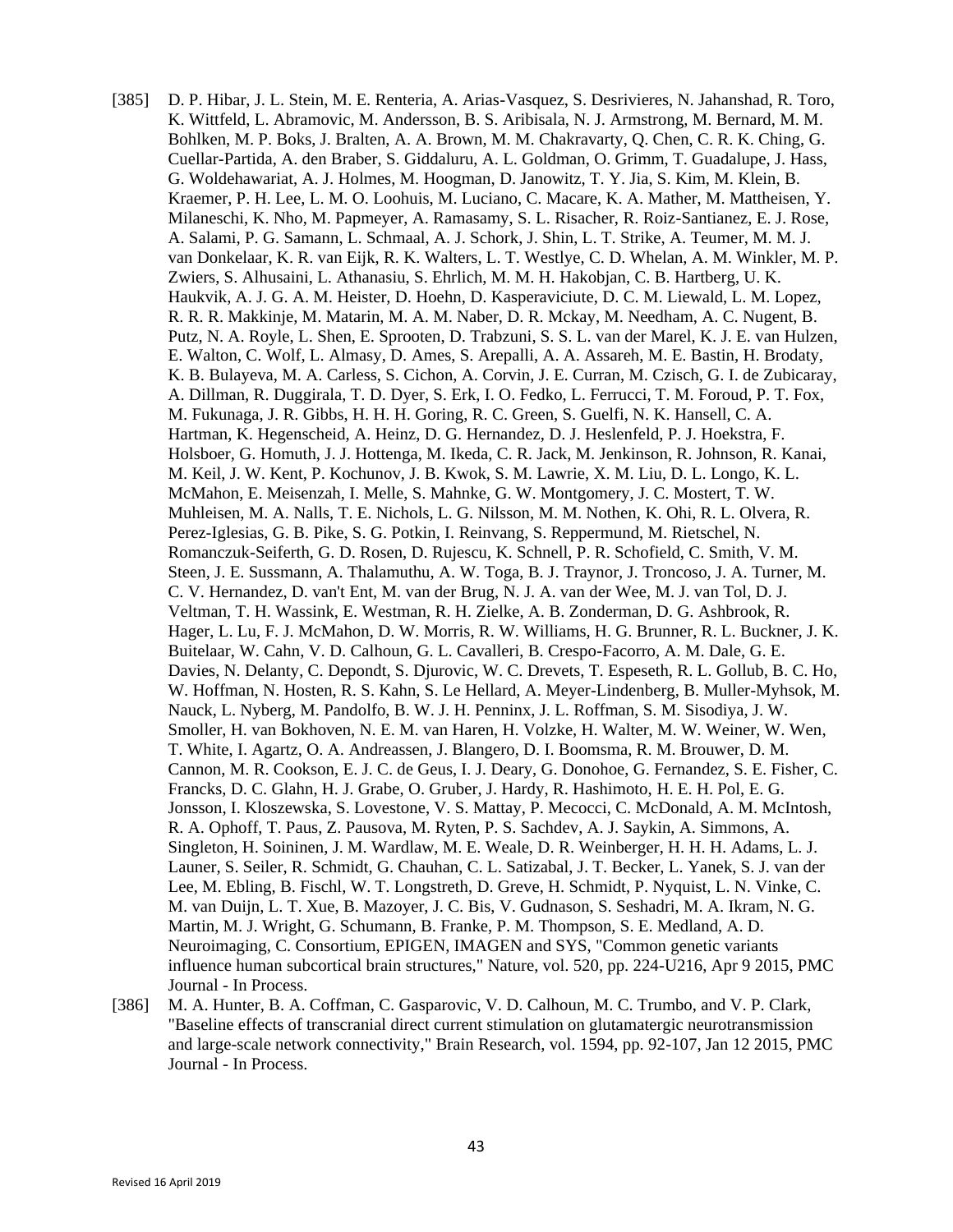- [387] R. J. Huster, S. M. Plis, and V. D. Calhoun, "Group-level component analyses of EEG: validation and evaluation," Frontiers in Neuroscience, vol. 9, Jul 29 2015, PMC Journal - In Process.
- [388] C. J. Hyatt, V. D. Calhoun, G. D. Pearlson, and M. Assaf, "Specific default mode subnetworks" support mentalizing as revealed through opposing network recruitment by social and semantic FMRI tasks," Hum Brain Mapp, vol. 36, pp. 3047-3063, Aug 2015, PMC Journal - In Process.
- [389] N. F. Jie, M. H. Zhu, X. Y. Ma, E. A. Osuch, M. Wammes, J. Theberge, H. D. Li, Y. Zhang, T. Z. Jiang, J. Sui, and V. D. Calhoun, "Discriminating Bipolar Disorder From Major Depression Based on SVM-FoBa: Efficient Feature Selection With Multimodal Brain Imaging Data," IEEE Trans Auton Ment Dev, vol. 7, pp. 320-331, Dec 2015, PMC4743532.
- [390] R. Kalyanam, D. Boutte, K. E. Hutchison, and V. D. Calhoun, "Application of ICA to realistically simulated (1)H-MRS data," Brain Behav, vol. 5, p. e00345, Jul 2015, PMC4511286.
- [391] C. Kim, J. K. Kroger, V. D. Calhoun, and V. P. Clark, "The role of the frontopolar cortex in manipulation of intergrated information in working memory," Neuroscience Letters, vol. 595, pp. 25-29, 2015, PMC Journal - In Process.
- [392] L. D. Kuang, Q. H. Lin, X. F. Gong, F. Y. Cong, J. Sui, and V. D. Calhoun, "Multi-subject fMRI analysis via combined independent component analysis and shift-invariant canonical polyadic decomposition," Journal of Neuroscience Methods, vol. 256, pp. 127-140, Dec 30 2015, PMC Journal - in process.
- [393] J. Laney, K. P. Westlake, S. Ma, E. Woytowicz, V. D. Calhoun, and T. Adali, "Capturing subject variability in fMRI data: A graph-theoretical analysis of GICA vs. IVA," J Neurosci Methods, vol. 247, pp. 32-40, May 30 2015, PMC Journal - In Process.
- [394] J. Y. Liu, P. S. Julnes, J. Y. Chen, S. Ehrlich, E. Walton, and V. D. Calhoun, "The association of DNA methylation and brain volume in healthy individuals and schizophrenia patients," Schizophrenia Research, vol. 169, pp. 447-452, Dec 2015, PMC Journal - in process.
- [395] A. R. Mayer, F. M. Hanlon, T. M. Teshiba, S. D. Klimaj, J. M. Ling, A. B. Dodd, V. D. Calhoun, J. R. Bustillo, and T. Toulouse, "An fMRI study of multimodal selective attention in schizophrenia," British Journal of Psychiatry, vol. 207, pp. 420-428, Nov 2015, PMC Journal - In Process.
- [396] S. A. Meda, Z. Wang, E. I. Ivleva, G. Poudyal, M. S. Keshavan, C. A. Tamminga, J. A. Sweeney, B. A. Clementz, D. J. Schretlen, V. D. Calhoun, S. Lui, E. Damaraju, and G. D. Pearlson, "Frequency-Specific Neural Signatures of Spontaneous Low-Frequency Resting State Fluctuations in Psychosis: Evidence From Bipolar-Schizophrenia Network on Intermediate Phenotypes (B-SNIP) Consortium," Schizophr Bull, vol. 41, pp. 1336-1348, Nov 2015, PMC4601713.
- [397] R. L. Miller, E. B. Erhardt, O. Agcaoglu, E. A. Allen, A. M. Michael, J. A. Turner, J. Bustillo, J. M. Ford, D. H. Mathalon, T. M. Van Erp, S. Potkin, A. Preda, G. Pearlson, and V. D. Calhoun, "Multidimensional frequency domain analysis of full-volume fMRI reveals significant effects of age, gender, and mental illness on the spatiotemporal organization of resting-state brain activity," Frontiers in Neuroscience, vol. 9, Jun 16 2015, PMC Journal - In Process.
- [398] B. Narayanan, L. E. Ethridge, K. O'Neil, S. Dunn, I. Mathew, N. Tandon, V. D. Calhoun, G. Ruano, M. Kocherla, A. Windemuth, B. A. Clementz, C. A. Tamminga, J. A. Sweeney, M. S. Keshavan, and G. D. Pearlson, "Genetic Sources of Subcomponents of Event-Related Potential in the Dimension of Psychosis Analyzed From the B-SNIP Study," Am J Psychiatry, vol. 172, pp. 466-478, May 2015, PMC4455958.
- [399] B. Narayanan, P. Soh, V. D. Calhoun, G. Ruano, M. Kocherla, A. Windemuth, B. A. Clementz, C. A. Tamminga, J. A. Sweeney, M. S. Keshavan, and G. D. Pearlson, "Multivariate genetic determinants of EEG oscillations in schizophrenia and psychotic bipolar disorder from the BSNIP study," Translational Psychiatry, vol. 5, Jun 23 2015, PMC Journal - In Process.
- [400] V. S. Patel, S. Kelly, C. Wright, C. N. Gupta, A. Arias-Vasquez, N. Perrone-Bizzozero, S. Ehrlich, L. Wang, J. R. Bustillo, D. Morris, A. Corvin, D. M. Cannon, C. McDonald, G. Donohoe, V. D. Calhoun, and J. A. Turner, "MIR137HG risk variant rs1625579 genotype is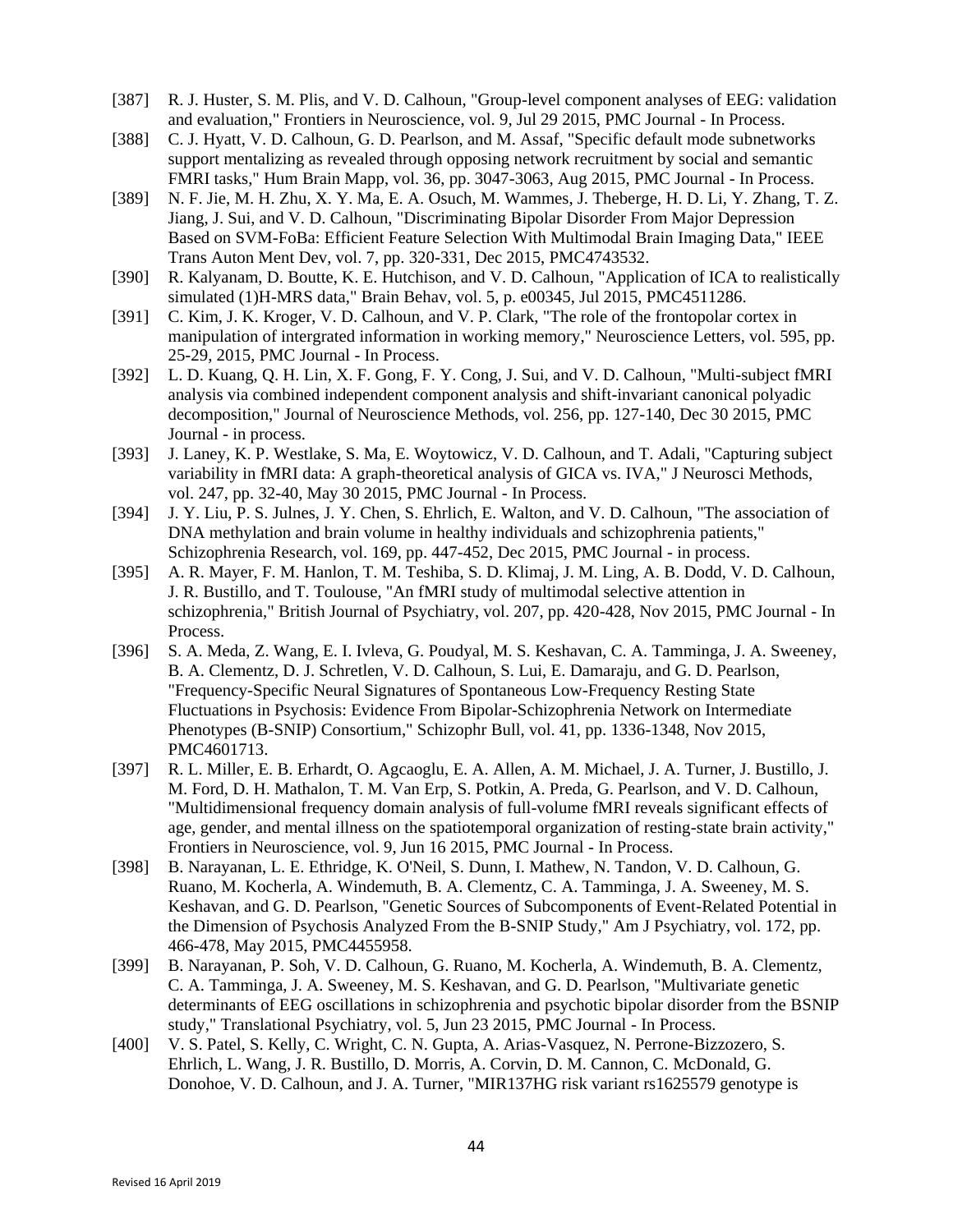related to corpus callosum volume in schizophrenia," Neuroscience Letters, vol. 602, pp. 44-49, Aug 18 2015, PMC Journal - In Process.

- [401] G. D. Pearlson, J. Liu, and V. D. Calhoun, "An introductory review of parallel independent component analysis (p-ICA) and a guide to applying p-ICA to genetic data and imaging phenotypes to identify disease-associated biological pathways and systems in common complex disorders," Front Genet, vol. 6, p. 276, 2015, PMC4561364.
- [402] P. A. Rodriguez, M. Anderson, V. D. Calhoun, and T. Adali, "General nonunitary constrained ICA and its application to complex-valued fMRI data," IEEE Trans Biomed Eng, vol. 62, pp. 922-929, Mar 2015, PMC Journal - In Process.
- [403] P. Soh, B. Narayanan, S. Khadka, V. D. Calhoun, M. Keshavan, C. Tamminga, J. Sweeney, B. A. Clementz, and G. Pearlson, "Joint Coupling of Awake EEG Frequency Activity and MRI Gray Matter Volumes in the Psychosis Dimension: A BSNIP Study," Frontiers in Psychiatry, section Affective Disorders and Psychosomatic Research, vol. 6, 2015, PMC Journal - in process.
- [404] E. Sprooten, N. Gupta, E. E. Knowles, D. R. McKay, S. R. Mathias, J. E. Curran, J. Kent, M. Carless, T. Dyer, H. Goring, J. Olvera, P. Fox, L. Almasy, R. Duggirala, V. D. Calhoun, J. Blangero, J. Turner, and D. Glahn, "Genome-Wide Significant Linkage of Schizophrenia-Related Neuroanatomical Trait to 12q24," Am J Med Genet B Neuropsychiatr Genet., vol. 168, pp. 678- 686, 2015, PMC Journal - in process.
- [405] V. R. Steele, E. D. Claus, E. Aharoni, G. M. Vincent, V. D. Calhoun, and K. A. Kiehl, "Multimodal imaging measures predict rearrest," Frontiers in Human Neuroscience, vol. 9, Aug 3 2015, PMC Journal - In Process.
- [406] J. Sui, G. D. Pearlson, Y. Du, Q. Yu, T. R. Jones, J. Chen, T. Jiang, J. Bustillo, and V. D. Calhoun, "In search of multimodal neuroimaging biomarkers of cognitive deficits in schizophrenia," Biol Psychiatry, vol. 78, pp. 794-804, Dec 1 2015, PMC4547923.
- [407] M. Tursich, T. Ros, P. A. Frewen, R. C. Kluetsch, V. D. Calhoun, and R. A. Lanius, "Distinct intrinsic network connectivity patterns of post-traumatic stress disorder symptom clusters," Acta Psychiatr Scand, vol. 132, pp. 29-38, Jul 2015, PMC Journal - In Process.
- [408] T. G. van Erp, A. Preda, J. A. Turner, S. Callahan, V. D. Calhoun, J. R. Bustillo, K. O. Lim, B. Mueller, G. G. Brown, J. G. Vaidya, S. McEwen, A. Belger, J. Voyvodic, D. H. Mathalon, D. Nguyen, J. M. Ford, S. G. Potkin, and Fbirn, "Neuropsychological profile in adult schizophrenia measured with the CMINDS," Psychiatry Res, vol. 230, pp. 826-834, Dec 30 2015, PMC4692593.
- [409] J. C. Wang, H. B. Cao, Y. H. Liao, W. Q. Liu, L. W. Tan, Y. Q. Tang, J. D. Chen, X. F. Xu, H. J. Li, C. R. Luo, C. Y. Liu, K. R. Merikangas, V. Calhoun, J. S. Tang, Y. Y. Shugart, and X. G. Chen, "Three dysconnectivity patterns in treatment-resistant schizophrenia patients and their unaffected siblings," Neuroimage-Clinical, vol. 8, pp. 95-103, 2015, PMC Journal - In Process.
- [410] Z. Wang, S. A. Meda, M. S. Keshavan, C. A. Tamminga, J. A. Sweeney, B. A. Clementz, D. J. Schretlen, V. D. Calhoun, S. Lui, and G. D. Pearlson, "Large-Scale Fusion of Gray Matter and Resting-State Functional MRI Reveals Common and Distinct Biological Markers across the Psychosis Spectrum in the B-SNIP Cohort," Front Psychiatry, vol. 6, p. 174, 2015, PMC4685049.
- [411] B. J. Weiland, A. Sabbineni, V. D. Calhoun, R. C. Welsh, and K. E. Hutchison, "Reduced Executive and Default Network Functional Connectivity in Cigarette Smokers," Human Brain Mapping, vol. 36, pp. 872-882, Mar 2015, PMC Journal - In Process.
- [412] R. Wolthusen, J. Hass, E. Walton, J. Turner, V. Rossner, S. Sponheim, B. Ho, D. Holt, R. Gollub, V. D. Calhoun, and S. Ehrlich, "Genetic underpinnings of left superior temporal gyrus thickness in patients with schizophrenia," The World Journal of Biological Psychiatry, vol. 16, 2015.
- [413] C. Wright, V. D. Calhoun, S. Ehrlich, L. Wang, J. A. Turner, and N. I. Perrone-Bizzozero, "Meta gene set enrichment analyses link miR-137-regulated pathways with schizophrenia risk," Frontiers in Genetics, vol. 6, Apr 20 2015, PMC Journal - In Process.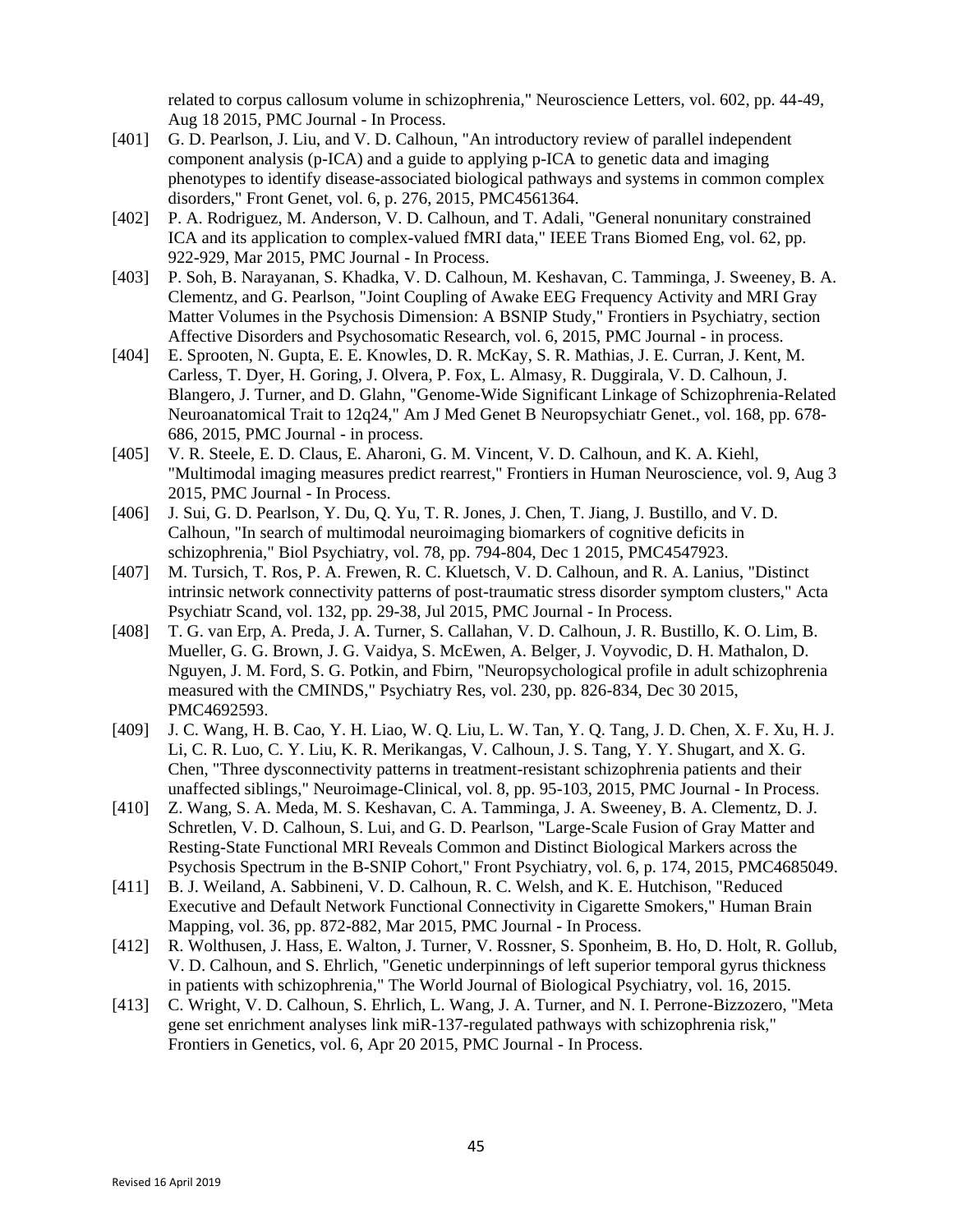- [414] L. Wu, V. D. Calhoun, R. E. Jung, and A. Caprihan, "Connectivity-based whole brain dual parcellation by group ICA reveals tract structures and decreased connectivity in schizophrenia," Hum Brain Mapp, vol. 36, pp. 4681-4701, Nov 2015, PMC4619141.
- [415] J. S. Xu, V. D. Calhoun, P. D. Worhunsky, H. Xiang, J. Li, J. T. Wall, G. D. Pearlson, and M. N. Potenza, "Functional Network Overlap as Revealed by fMRI Using sICA and Its Potential Relationships with Functional Heterogeneity, Balanced Excitation and Inhibition, and Sparseness of Neuron Activity," Plos One, vol. 10, Feb 25 2015, PMC Journal - In Process.
- [416] J. Xu, V. D. Calhoun, and M. N. Potenza, "The absence of task-related increases in BOLD signal does not equate to absence of task-related brain activation," J Neurosci Methods, vol. 240, pp. 125-127, Jan 30 2015, PMC4470484.
- [417] M. Yaesoubi, R. L. Miller, and V. D. Calhoun, "Mutually temporally independent connectivity patterns: a new framework to study the dynamics of brain connectivity at rest with application to explain group difference based on gender," Neuroimage, vol. 107, pp. 85-94, Feb 15 2015, PMC4631126.
- [418] M. Yaesoubi, E. A. Allen, R. L. Miller, and V. D. Calhoun, "Dynamic coherence analysis of resting fMRI data to jointly capture state-based phase, frequency, and time-domain information," Neuroimage, vol. 120, pp. 133-142, Oct 15 2015, PMC4589498.
- [419] Q. Yu, E. B. Erhardt, J. Sui, Y. Du, H. He, D. Hjelm, M. S. Cetin, S. Rachakonda, R. L. Miller, G. Pearlson, and V. D. Calhoun, "Assessing dynamic brain graphs of time-varying connectivity in fMRI data: application to healthy controls and patients with schizophrenia," Neuroimage, vol. 107, pp. 345-355, Feb 15 2015, 4300250.
- [420] M. C. Yu, Q. H. Lin, L. D. Kuang, X. F. Gong, F. Y. Cong, and V. D. Calhoun, "ICA of full complex-valued fMRI data using phase information of spatial maps," Journal of Neuroscience Methods, vol. 249, pp. 75-91, Jul 15 2015, PMC Journal - In Process.
- [421] S. Zhang, S. J. Tsai, S. Hu, J. S. Xu, H. H. Chao, V. D. Calhoun, and C. S. R. Li, "Independent component analysis of functional networks for response inhibition: Inter-subject variation in stop signal reaction time," Human Brain Mapping, vol. 36, pp. 3289-3302, Sep 2015, PMC Journal - In Process.
- [422] H. H. Adams, D. P. Hibar, V. Chouraki, J. L. Stein, P. A. Nyquist, M. E. Renteria, S. Trompet, A. Arias-Vasquez, S. Seshadri, S. Desrivieres, A. H. Beecham, N. Jahanshad, K. Wittfeld, S. J. Van der Lee, L. Abramovic, S. Alhusaini, N. Amin, M. Andersson, K. Arfanakis, B. S. Aribisala, N. J. Armstrong, L. Athanasiu, T. Axelsson, A. Beiser, M. Bernard, J. C. Bis, L. M. Blanken, S. H. Blanton, M. M. Bohlken, M. P. Boks, J. Bralten, A. M. Brickman, O. Carmichael, M. M. Chakravarty, G. Chauhan, Q. Chen, C. R. Ching, G. Cuellar-Partida, A. D. Braber, N. T. Doan, S. Ehrlich, I. Filippi, T. Ge, S. Giddaluru, A. L. Goldman, R. F. Gottesman, C. U. Greven, O. Grimm, M. E. Griswold, T. Guadalupe, J. Hass, U. K. Haukvik, S. Hilal, E. Hofer, D. Hoehn, A. J. Holmes, M. Hoogman, D. Janowitz, T. Jia, D. Kasperaviciute, S. Kim, M. Klein, B. Kraemer, P. H. Lee, J. Liao, D. C. Liewald, L. M. Lopez, M. Luciano, C. Macare, A. Marquand, M. Matarin, K. A. Mather, M. Mattheisen, B. Mazoyer, D. R. McKay, R. McWhirter, Y. Milaneschi, N. Mirza-Schreiber, R. L. Muetzel, S. M. Maniega, K. Nho, A. C. Nugent, L. M. Loohuis, J. Oosterlaan, M. Papmeyer, I. Pappa, L. Pirpamer, S. Pudas, B. Putz, K. B. Rajan, A. Ramasamy, J. S. Richards, S. L. Risacher, R. Roiz-Santianez, N. Rommelse, E. J. Rose, N. A. Royle, T. Rundek, P. G. Samann, C. L. Satizabal, L. Schmaal, A. J. Schork, L. Shen, J. Shin, E. Shumskaya, A. V. Smith, E. Sprooten, L. T. Strike, A. Teumer, R. Thomson, D. Tordesillas-Gutierrez, R. Toro, D. Trabzuni, D. Vaidya, J. Van der Grond, D. Van der Meer, M. M. Van Donkelaar, K. R. Van Eijk, T. G. Van Erp, D. Van Rooij, E. Walton, L. T. Westlye, C. D. Whelan, B. G. Windham, A. M. Winkler, G. Woldehawariat, C. Wolf, T. Wolfers, B. Xu, L. R. Yanek, J. Yang, A. Zijdenbos, M. P. Zwiers, I. Agartz, N. T. Aggarwal, L. Almasy, D. Ames, P. Amouyel, O. A. Andreassen, S. Arepalli, A. A. Assareh, S. Barral, M. E. Bastin, D. M. Becker, J. T. Becker, D. A. Bennett, J. Blangero, H. van Bokhoven, D. I. Boomsma, H. Brodaty, R. M. Brouwer, H. G. Brunner, R. L. Buckner, J. K. Buitelaar, K. B. Bulayeva, W. Cahn, V. D.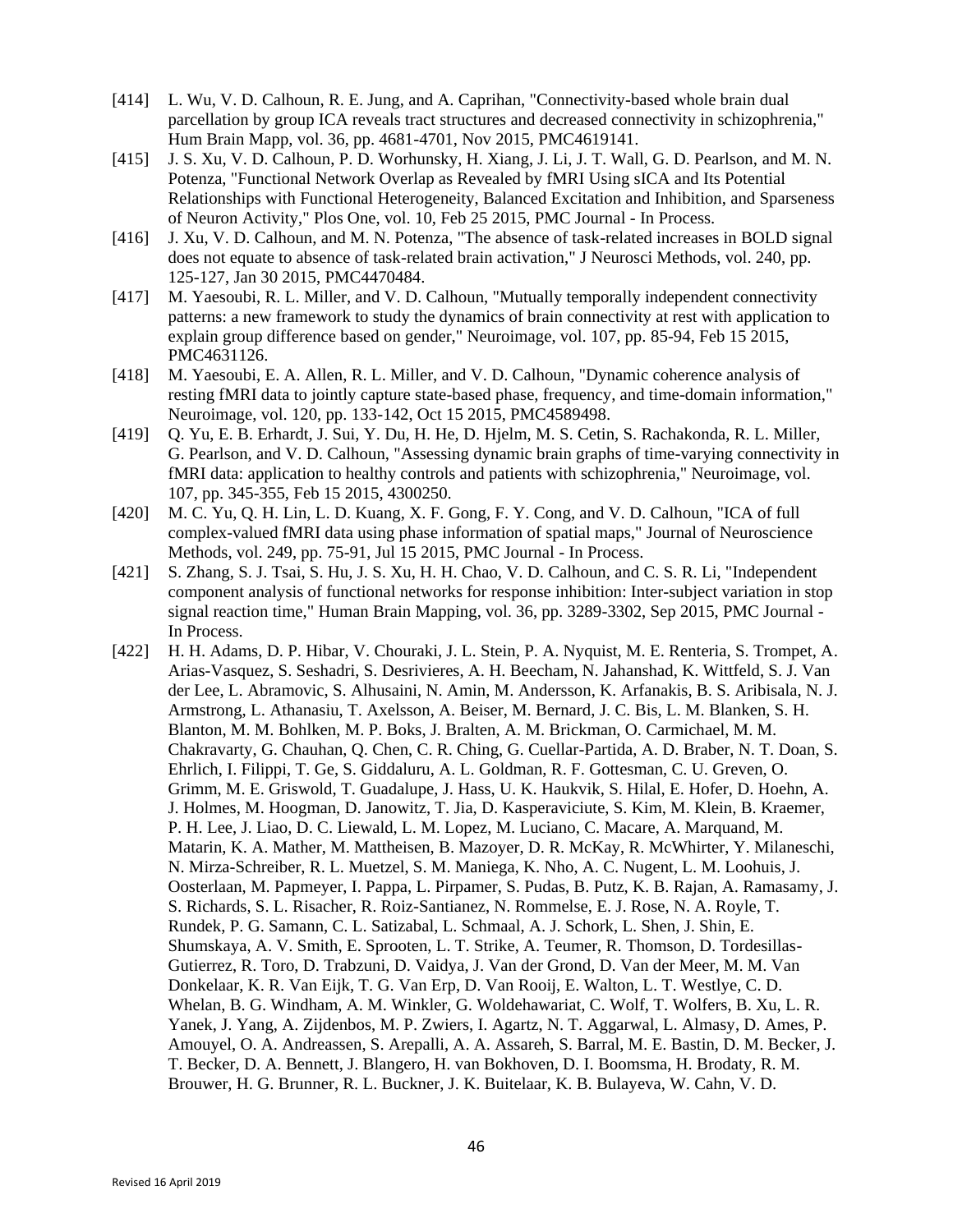Calhoun, D. M. Cannon, G. L. Cavalleri, C. Chen, C. Y. Cheng, S. Cichon, M. R. Cookson, A. Corvin, B. Crespo-Facorro, J. E. Curran, M. Czisch, A. M. Dale, G. E. Davies, E. J. De Geus, P. L. De Jager, G. I. de Zubicaray, N. Delanty, C. Depondt, A. L. DeStefano, A. Dillman, S. Djurovic, G. Donohoe, W. C. Drevets, R. Duggirala, T. D. Dyer, S. Erk, T. Espeseth, D. A. Evans, I. O. Fedko, G. Fernandez, L. Ferrucci, S. E. Fisher, D. A. Fleischman, I. Ford, T. M. Foroud, P. T. Fox, C. Francks, M. Fukunaga, J. R. Gibbs, D. C. Glahn, R. L. Gollub, H. H. Goring, H. J. Grabe, R. C. Green, O. Gruber, V. Gudnason, S. Guelfi, N. K. Hansell, J. Hardy, C. A. Hartman, R. Hashimoto, K. Hegenscheid, A. Heinz, S. Le Hellard, D. G. Hernandez, D. J. Heslenfeld, B. C. Ho, P. J. Hoekstra, W. Hoffmann, A. Hofman, F. Holsboer, G. Homuth, N. Hosten, J. J. Hottenga, H. E. Hulshoff Pol, M. Ikeda, M. K. Ikram, C. R. Jack, Jr., M. Jenkinson, R. Johnson, E. G. Jonsson, J. W. Jukema, R. S. Kahn, R. Kanai, I. Kloszewska, D. S. Knopman, P. Kochunov, J. B. Kwok, S. M. Lawrie, H. Lemaitre, X. Liu, D. L. Longo, W. T. Longstreth, Jr., O. L. Lopez, S. Lovestone, O. Martinez, J. L. Martinot, V. S. Mattay, C. McDonald, A. M. McIntosh, K. L. McMahon, F. J. McMahon, P. Mecocci, I. Melle, A. Meyer-Lindenberg, S. Mohnke, G. W. Montgomery, D. W. Morris, T. H. Mosley, T. W. Muhleisen, B. Muller-Myhsok, M. A. Nalls, M. Nauck, T. E. Nichols, W. J. Niessen, M. M. Nothen, L. Nyberg, K. Ohi, R. L. Olvera, R. A. Ophoff, M. Pandolfo, T. Paus, Z. Pausova, B. W. Penninx, G. B. Pike, S. G. Potkin, B. M. Psaty, S. Reppermund, M. Rietschel, J. L. Roffman, N. Romanczuk-Seiferth, J. I. Rotter, M. Ryten, R. L. Sacco, P. S. Sachdev, A. J. Saykin, R. Schmidt, P. R. Schofield, S. Sigurdsson, A. Simmons, A. Singleton, S. M. Sisodiya, C. Smith, J. W. Smoller, H. Soininen, V. Srikanth, V. M. Steen, D. J. Stott, J. E. Sussmann, A. Thalamuthu, H. Tiemeier, A. W. Toga, B. J. Traynor, J. Troncoso, J. A. Turner, C. Tzourio, A. G. Uitterlinden, M. C. Hernandez, M. Van der Brug, A. Van der Lugt, N. J. Van der Wee, C. M. Van Duijn, N. E. Van Haren, T. E. D. Van, M. J. Van Tol, B. N. Vardarajan, D. J. Veltman, M. W. Vernooij, H. Volzke, H. Walter, J. M. Wardlaw, T. H. Wassink, M. E. Weale, D. R. Weinberger, M. W. Weiner, W. Wen, E. Westman, T. White, T. Y. Wong, C. B. Wright, H. R. Zielke, A. B. Zonderman, I. J. Deary, C. DeCarli, H. Schmidt, N. G. Martin, A. J. De Craen, M. J. Wright, L. J. Launer, G. Schumann, M. Fornage, B. Franke, S. Debette, S. E. Medland, M. A. Ikram and P. M. Thompson, "Novel genetic loci underlying human intracranial volume identified through genome-wide association," Nat Neurosci, vol. 19, pp. 1569-1582, Dec 2016, PMC5227112.

- [423] O. Agcaoglu, R. Miller, A. R. Mayer, K. Hugdahl, and V. D. Calhoun, "Increased spatial granularity of left brain activation and unique age/gender signatures: a 4D frequency domain approach to cerebral lateralization at rest," Brain Imaging Behav, vol. 10, pp. 1004-1014, Dec 2016, PMC journal - in process.
- [424] C. H. Bao, P. Liu, H. R. Liu, L. Y. Wu, X. M. Jin, S. Y. Wang, Y. Shi, J. Y. Zhang, X. Q. Zeng, L. L. Ma, W. Qin, J. M. Zhao, V. D. Calhoun, J. Tian, and H. G. Wu, "Differences in regional homogeneity between patients with Crohn's disease with and without abdominal pain revealed by resting-state functional magnetic resonance imaging," Pain, vol. 157, pp. 1037-1044, 2016, PMC Journal - in process.
- [425] I. Boehm, D. Geisler, F. Tam, J. A. King, F. Ritschel, M. Seidel, F. Bernardoni, J. Murr, T. Goschke, V. D. Calhoun, V. Roessner, and S. Ehrlich, "Partially restored resting-state functional connectivity in women recovered from anorexia nervosa," Journal of Psychiatry Neuroscience, vol. 41, pp. 377-385, 2016, PMC Journal - in process.
- [426] D. A. Bridwell, S. Rachakonda, R. F. Silva, G. D. Pearlson, and V. D. Calhoun, "Spatiospectral Decomposition of Multi-subject EEG: Evaluating Blind Source Separation Algorithms on Real and Realistic Simulated Data," Brain Topogr, Feb 24 2016, PMC4996763.
- [427] C. Cabral, L. Kambeitz-Ilankovic, J. Kambeitz, V. D. Calhoun, D. B. Dwyer, S. von Saldern, M. F. Urquijo, P. Falkai, and N. Koutsouleris, "Classifying Schizophrenia Using Multimodal Multivariate Pattern Recognition Analysis: Evaluating the Impact of Individual Clinical Profiles on the Neurodiagnostic Performance," Schizophr Bull, vol. 42 Suppl 1, pp. S110-117, Jul 2016, PMC4960438.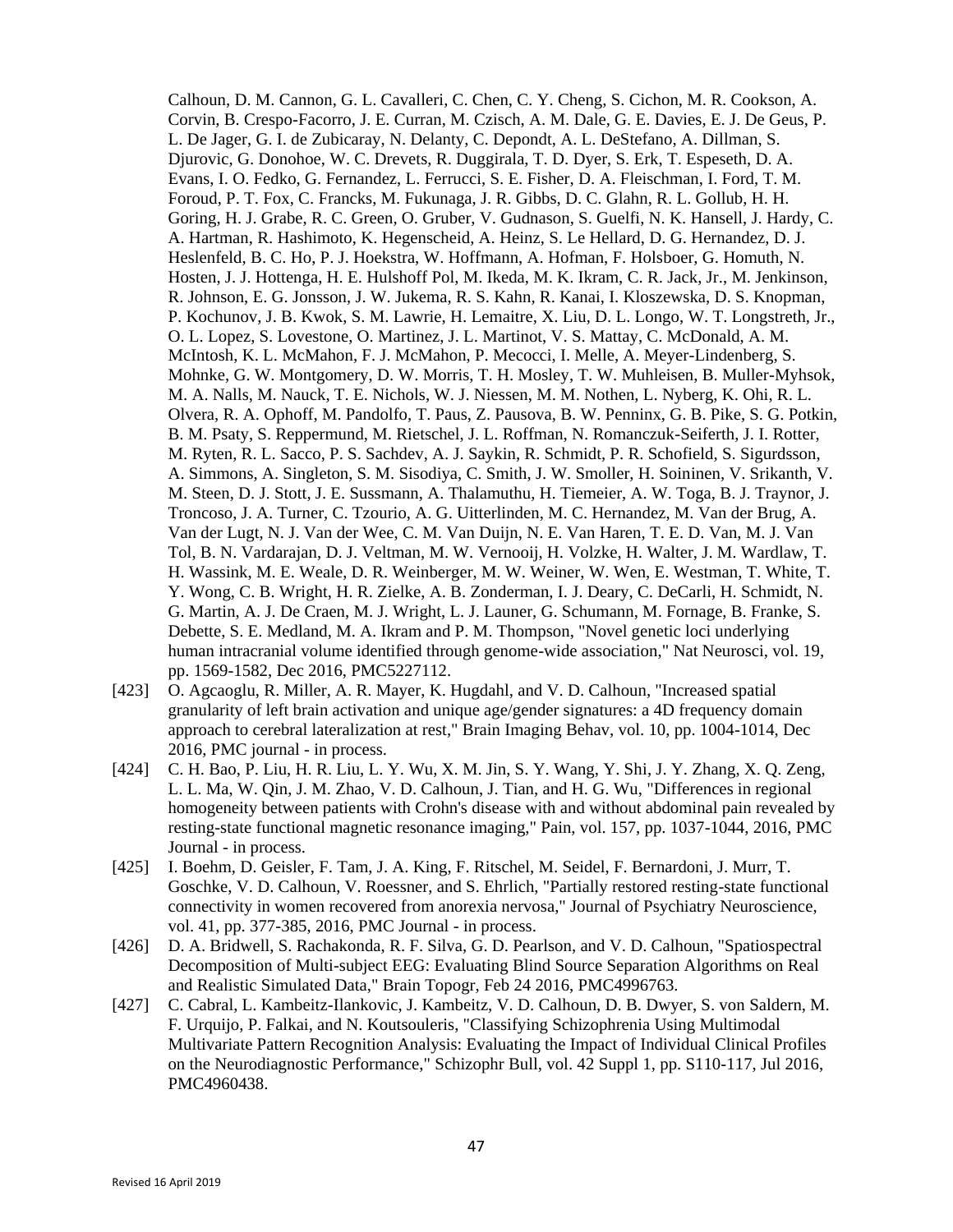- [428] V. D. Calhoun and T. Adali, "Time-Varying Brain Connectivity in fMRI Data: Whole-brain datadriven approaches for capturing and characterizing dynamic states," IEEE Signal Processing Magazine, vol. 33, pp. 52-66, 2016, PMC Journal - in process.
- [429] V. D. Calhoun and J. Sui, "Multimodal fusion of brain imaging data: A key to finding the missing link(s) in complex mental illness," Biol Psychiatry Cogn Neurosci Neuroimaging, vol. 1, pp. 230- 244, May 2016, PMC4917230.
- [430] E. Castro, R. D. Hjelm, S. M. Plis, L. Dinh, J. A. Turner, and V. D. Calhoun, "Deep Independence Network Analysis of Structural Brain Imaging: Application to Schizophrenia," IEEE Trans Med Imaging, vol. 35, pp. 1729-1740, Jul 2016, PMC4965265.
- [431] M. S. Cetin, J. M. Houck, B. Rashid, O. Agcaoglu, J. M. Stephen, J. Sui, J. Canive, A. Mayer, C. Aine, J. R. Bustillo, and V. D. Calhoun, "Multimodal Classification of Schizophrenia Patients with MEG and fMRI Data Using Static and Dynamic Connectivity Measures," Front Neurosci, vol. 10, p. 466, 2016, PMC5070283.
- [432] I. Chavarria-Siles, T. White, C. de Leeuw, A. Goudriaan, E. Lips, S. Ehrlich, J. A. Turner, V. D. Calhoun, R. L. Gollub, V. A. Magnotta, B. C. Ho, A. B. Smit, M. H. G. Verheijen, and D. Posthuma, "Myelination-related genes are associated with decreased white matter integrity in schizophrenia," European Journal of Human Genetics, vol. 24, pp. 381-386, Mar 2016, PMC Journal - In Process.
- [433] Z. Chen and V. D. Calhoun, "Task-evoked brain functional magnetic susceptibility mapping by independent component analysis (chiICA)," J Neurosci Methods, vol. 261, pp. 161-171, Mar 01 2016, PMC Journal - in process.
- [434] Z. Chen and V. Calhoun, "T2\* phase imaging and processing for brain functional magnetic susceptibility ( $\chi$ ) mapping," Biomedical Physics & Engineering Express, vol. 2, p. 025015, 2016, PMC Journal - in process.
- [435] J. Chen, V. D. Calhoun, N. I. Perrone-Bizzozero, G. D. Pearlson, J. Sui, Y. Du, and J. Liu, "A pilot study on commonality and specificity of copy number variants in schizophrenia and bipolar disorder," Translational Psychiatry, vol. 6, May 31 2016, PMC Journal - in process.
- [436] Z. Chen, J. Robinson, A. Caprihan, and V. D. Calhoun, "High-Resolution 7T EPI Magnitude/Phase Cortex Image Co-Localization," Clin Med Img Lib, vol. 2, 2016, PMC Journal - in process.
- [437] T. Chung, A. Noronha, K. M. Carroll, M. N. Potenza, K. Hutchison, V. D. Calhoun, J. D. Gabrieli, J. Morgenstern, S. J. Nixon, B. E. Wexler, J. Brewer, L. Ray, F. Filbey, T. J. Strauman, H. Kober, and S. W. Feldstein Ewing, "Brain mechanisms of Change in Addictions Treatment: Models, Methods, and Emerging Findings," Curr Addict Rep, vol. 3, pp. 332-342, Sep 2016, PMC5155705.
- [438] J. A. Ciarochi, V. D. Calhoun, S. Lourens, J. D. Long, H. J. Johnson, H. J. Bockholt, J. Y. Liu, S. M. Plis, J. S. Paulsen, J. A. Turner, and P.-H. I. C. Hun, "Patterns of Co-Occurring Gray Matter Concentration Loss across the Huntington Disease Prodrome," Frontiers in Neurology, vol. 7, Sep 21 2016, PMC Journal - in process.
- [439] Y. H. Du, G. D. Pearlson, Q. B. Yu, H. He, D. D. Lin, J. Sui, L. Wu, and V. D. Calhoun, "Interaction among subsystems within default mode network diminished in schizophrenia patients: A dynamic connectivity approach," Schizophrenia Research, vol. 170, pp. 55-65, Jan 2016, PMC Journal - in process.
- [440] Y. Du, E. A. Allen, H. He, J. Sui, L. Wu, and V. D. Calhoun, "Artifact removal in the context of group ICA: A comparison of single-subject and group approaches," Hum Brain Mapp, vol. 37, pp. 1005-1025, Mar 2016, PMC5784424.
- [441] W. Du, Y. Levin-Schwartz, G. S. Fu, S. Ma, V. D. Calhoun, and T. Adali, "The role of diversity in complex ICA algorithms for fMRI analysis," Journal of Neuroscience Methods, vol. 264, pp. 129-135, May 1 2016, PMC Journal - in process.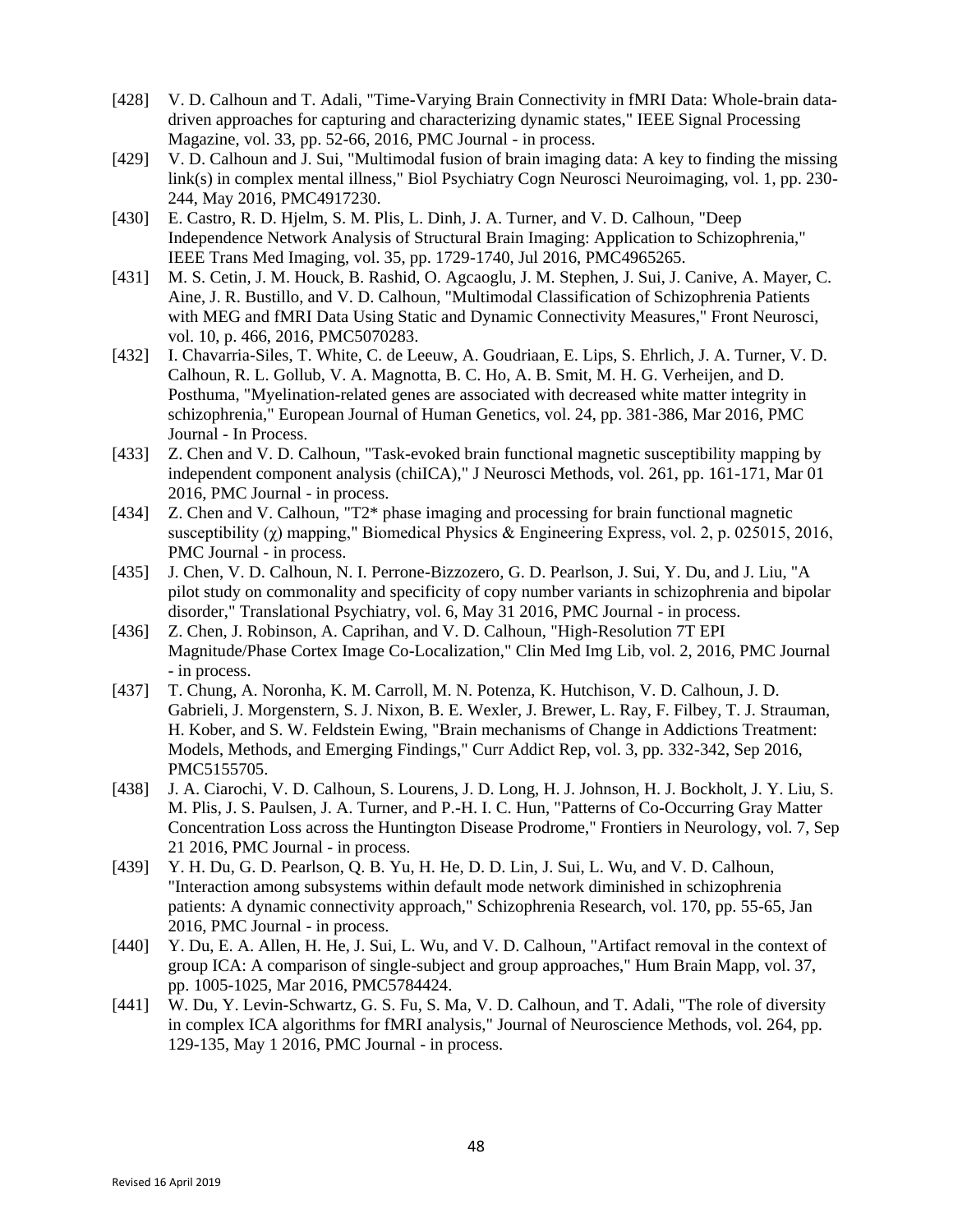- [442] J. Fang, D. D. Lin, S. C. Schulz, Z. B. Xu, V. D. Calhoun, and Y. P. Wang, "Joint sparse canonical correlation analysis for detecting differential imaging genetics modules," Bioinformatics, vol. 32, pp. 3480-3488, Nov 15 2016, PMC Journal - in process.
- [443] S. J. Fede, C. L. Harenski, J. S. Borg, W. Sinnott-Armstrong, V. Rao, B. M. Caldwell, P. K. Nyalakanti, M. R. Koenigs, J. Decety, V. D. Calhoun, and K. A. Kiehl, "Abnormal fronto-limbic engagement in incarcerated stimulant users during moral processing," Psychopharmacology, vol. 233, pp. 3077-3087, Sep 2016, PMC Journal - in process.
- [444] S. J. Fede, J. S. Borg, P. K. Nyalakanti, C. L. Harenski, L. M. Cope, W. Sinnott-Armstrong, M. Koenigs, V. D. Calhoun, and K. A. Kiehl, "Distinct neuronal patterns of positive and negative moral processing in psychopathy," Cogn Affect Behav Neurosci, vol. 16, pp. 1074-1085, Dec 2016, PMC Journal - in process.
- [445] B. C. Fink, V. R. Steele, M. J. Maurer, S. J. Fede, V. D. Calhoun, and K. A. Kiehl, "Brain potentials predict substance abuse treatment completion in a prison sample," Brain and Behavior, vol. 6, Aug 2016, PMC Journal - in process.
- [446] B. Franke, J. L. Stein, S. Ripke, V. Anttila, D. P. Hibar, K. J. van Hulzen, A. Arias-Vasquez, J. W. Smoller, T. E. Nichols, M. C. Neale, A. M. McIntosh, P. Lee, F. J. McMahon, A. Meyer-Lindenberg, M. Mattheisen, O. A. Andreassen, O. Gruber, P. S. Sachdev, R. Roiz-Santianez, A. J. Saykin, S. Ehrlich, K. A. Mather, J. A. Turner, E. Schwarz, A. Thalamuthu, Y. Yao, Y. Y. Ho, N. G. Martin, M. J. Wright, C. Schizophrenia Working Group of the Psychiatric Genomics, C. Psychosis Endophenotypes International, C. Wellcome Trust Case Control, C. Enigma, V. D. Calhoun, M. C. O'Donovan, P. M. Thompson, B. M. Neale, S. E. Medland, and P. F. Sullivan, "Genetic influences on schizophrenia and subcortical brain volumes: large-scale proof of concept," Nat Neurosci, vol. 19, pp. 420-431, Mar 2016.
- [447] S. Gopal, R. L. Miller, A. Michael, T. Adali, M. Cetin, S. Rachakonda, J. R. Bustillo, N. Cahill, S. A. Baum, and V. D. Calhoun, "Spatial Variance in Resting fMRI Networks of Schizophrenia Patients: An Independent Vector Analysis," Schizophr Bull, vol. 42, pp. 152-160, Jan 2016, PMC4681547.
- [448] S. Gopal, R. L. Miller, S. A. Baum, and V. D. Calhoun, "Approaches to Capture Variance Differences in Rest fMRI Networks in the Spatial Geometric Features: Application to Schizophrenia," Frontiers in Neuroscience, vol. 10, Mar 7 2016, PMC Journal - in process.
- [449] K. J. Gorgolewski, T. Auer, V. D. Calhoun, R. C. Craddock, S. Das, E. P. Duff, G. Flandin, S. S. Ghosh, T. Glatard, Y. O. Halchenko, D. A. Handwerker, M. Hanke, D. Keator, X. Li, Z. Michael, C. Maumet, B. N. Nichols, T. E. Nichols, J. Pellman, J. B. Poline, A. Rokem, G. Schaefer, V. Sochat, W. Triplett, J. A. Turner, G. Varoquaux, and R. A. Poldrack, "The brain imaging data structure, a format for organizing and describing outputs of neuroimaging experiments," Sci Data, vol. 3, p. 160044, Jun 21 2016, PMC4978148.
- [450] T. Guadalupe, S. R. Mathias, T. G. vanErp, C. D. Whelan, M. P. Zwiers, Y. Abe, L. Abramovic, I. Agartz, O. A. Andreassen, A. Arias-Vasquez, B. S. Aribisala, N. J. Armstrong, V. Arolt, E. Artiges, R. Ayesa-Arriola, V. G. Baboyan, T. Banaschewski, G. Barker, M. E. Bastin, B. T. Baune, J. Blangero, A. L. Bokde, P. S. Boedhoe, A. Bose, S. Brem, H. Brodaty, U. Bromberg, S. Brooks, C. Buchel, J. Buitelaar, V. D. Calhoun, D. M. Cannon, A. Cattrell, Y. Cheng, P. J. Conrod, A. Conzelmann, A. Corvin, B. Crespo-Facorro, F. Crivello, U. Dannlowski, G. I. de Zubicaray, S. M. de Zwarte, I. J. Deary, S. Desrivieres, N. T. Doan, G. Donohoe, E. S. Dorum, S. Ehrlich, T. Espeseth, G. Fernandez, H. Flor, J. P. Fouche, V. Frouin, M. Fukunaga, J. Gallinat, H. Garavan, M. Gill, A. G. Suarez, P. Gowland, H. J. Grabe, D. Grotegerd, O. Gruber, S. Hagenaars, R. Hashimoto, T. U. Hauser, A. Heinz, D. P. Hibar, P. J. Hoekstra, M. Hoogman, F. M. Howells, H. Hu, H. E. Hulshoff Pol, C. Huyser, B. Ittermann, N. Jahanshad, E. G. Jonsson, S. Jurk, R. S. Kahn, S. Kelly, B. Kraemer, H. Kugel, J. S. Kwon, H. Lemaitre, K. P. Lesch, C. Lochner, M. Luciano, A. F. Marquand, N. G. Martin, I. Martinez-Zalacain, J. L. Martinot, D. Mataix-Cols, K. Mather, C. McDonald, K. L. McMahon, S. E. Medland, J. M. Menchon, D. W. Morris, O. Mothersill, S. M. Maniega, B. Mwangi, T. Nakamae, T. Nakao, J. C. Narayanaswaamy, F. Nees,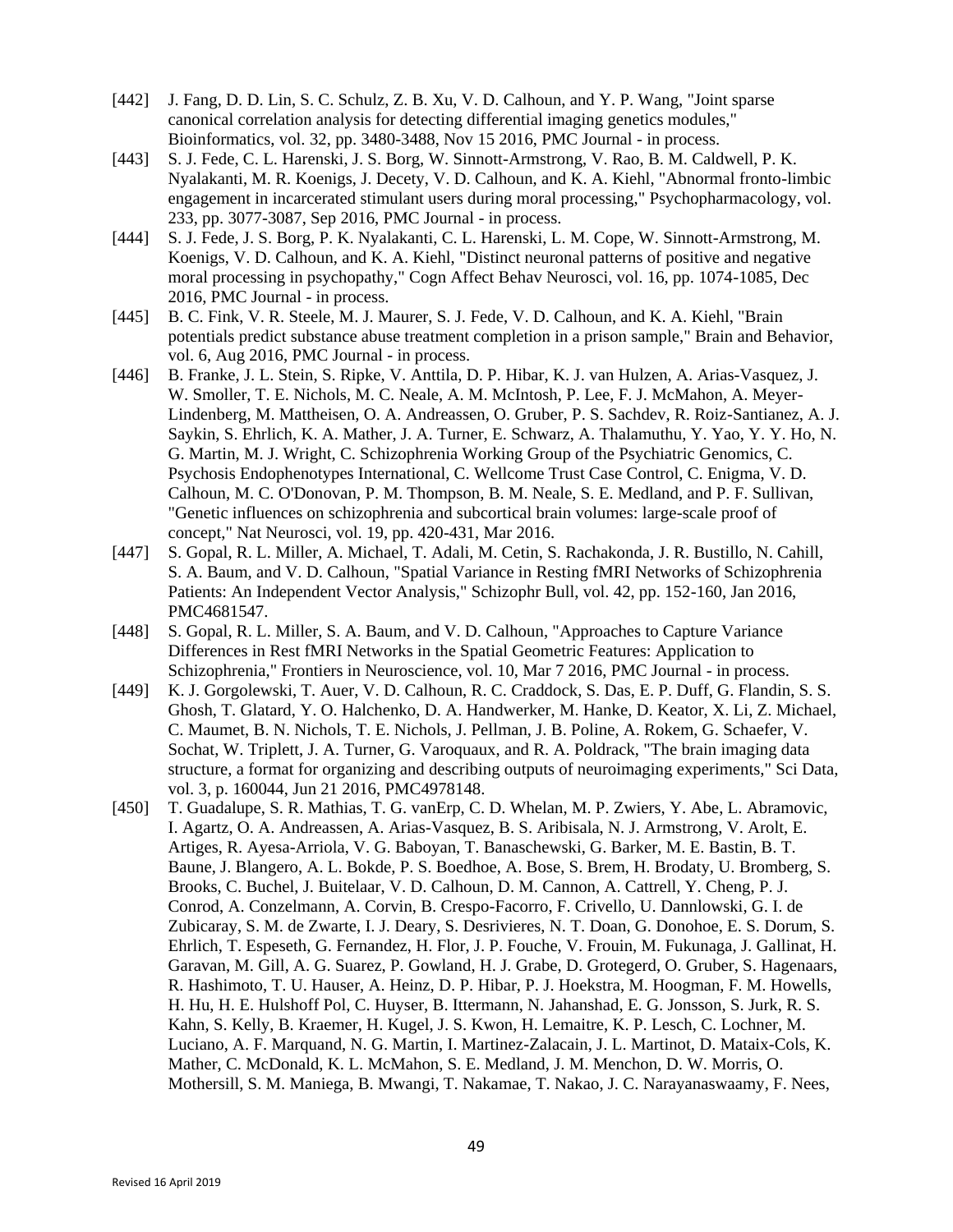J. E. Nordvik, A. M. Onnink, N. Opel, R. Ophoff, M. L. Paillere Martinot, D. Papadopoulos Orfanos, P. Pauli, T. Paus, L. Poustka, J. Y. Reddy, M. E. Renteria, R. Roiz-Santianez, A. Roos, N. A. Royle, P. Sachdev, P. Sanchez-Juan, L. Schmaal, G. Schumann, E. Shumskaya, M. N. Smolka, J. C. Soares, C. Soriano-Mas, D. J. Stein, L. T. Strike, R. Toro, J. A. Turner, N. Tzourio-Mazoyer, A. Uhlmann, M. V. Hernandez, O. A. van den Heuvel, D. van der Meer, N. E. van Haren, D. J. Veltman, G. Venkatasubramanian, N. C. Vetter, D. Vuletic, S. Walitza, H. Walter, E. Walton, Z. Wang, J. Wardlaw, W. Wen, L. T. Westlye, R. Whelan, K. Wittfeld, T. Wolfers, M. J. Wright, J. Xu, X. Xu, J. Y. Yun, J. Zhao, B. Franke, P. M. Thompson, D. C. Glahn, B. Mazoyer, S. E. Fisher and C. Francks, "Human subcortical brain asymmetries in 15,847 people worldwide reveal effects of age and sex," Brain Imaging Behav, Oct 13 2016, PMC Journal - in process.

- [451] H. He, Q. Yu, Y. Du, V. Vergara, T. A. Victor, W. C. Drevets, J. B. Savitz, T. Jiang, J. Sui, and V. D. Calhoun, "Resting-state functional network connectivity in prefrontal regions differs between unmedicated patients with bipolar and major depressive disorders," J Affect Disord, vol. 190, pp. 483-493, Jan 15 2016, PMC4684976.
- [452] A. Iraji, V. D. Calhoun, N. M. Wiseman, E. Davoodi-Bojd, M. R. N. Avanaki, E. M. Haacke, and Z. F. Kou, "The connectivity domain: Analyzing resting state fMRI data using feature-based datadriven and model-based methods," Neuroimage, vol. 134, pp. 494-507, Jul 1 2016, PMC Journal in process.
- [453] S. D. Jamadar, G. F. Egan, V. D. Calhoun, B. Johnson, and J. Fielding, "Intrinsic Connectivity Provides the Baseline Framework for Variability in Motor Performance: A Multivariate Fusion Analysis of Low- and High-Frequency Resting-State Oscillations and Antisaccade Performance," Brain Connect, vol. 6, pp. 505-517, Jul 2016, PMC Journal - in process.
- [454] J. Kambeitz, L. Kambeitz-Ilankovic, C. Cabral, D. B. Dwyer, V. D. Calhoun, M. P. van den Heuvel, P. Falkai, N. Koutsouleris, and B. Malchow, "Aberrant Functional Whole-Brain Network Architecture in Patients With Schizophrenia: A Meta-analysis," Schizophrenia Bulletin, vol. 42, pp. S13-S21, Jul 2016, PMC Journal - in progress.
- [455] D. B. Keator, T. G. M. van Erp, J. A. Turner, G. H. Glover, B. A. Mueller, T. T. Liu, J. T. Voyvodic, J. Rasmussen, V. D. Calhoun, H. J. Lee, A. W. Toga, S. McEwen, J. M. Ford, D. H. Mathalon, M. Diaz, D. S. O'Leary, H. J. Bockholt, S. Gadde, A. Preda, C. G. Wible, H. S. Stern, A. Belger, G. McCarthy, B. Ozyurt, S. G. Potkin, and Fbirn, "The Function Biomedical Informatics Research Network Data Repository," Neuroimage, vol. 124, pp. 1074-1079, Jan 1 2016, PMC Journal - in process.
- [456] S. Khadka, G. D. Pearlson, V. D. Calhoun, J. Y. Liu, J. Gelernter, K. L. Bessette, and M. C. Stevens, "Multivariate Imaging Genetics Study of MRI Gray Matter Volume and SNPs Reveals Biological Pathways Correlated with Brain Structural Differences in Attention Deficit Hyperactivity Disorder," Frontiers in Psychiatry, vol. 7, Jul 25 2016, PMC Journal - in process.
- [457] J. Kim, V. D. Calhoun, E. Shim, and J. H. Lee, "Deep neural network with weight sparsity control and pre-training extracts hierarchical features and enhances classification performance: Evidence from whole-brain resting-state functional connectivity patterns of schizophrenia," Neuroimage, vol. 124, pp. 127-146, Jan 01 2016, PMC4644699.
- [458] D. Landis, W. Courtney, C. Dieringer, R. Kelly, M. King, B. Miller, R. T. Wang, D. Wood, J. A. Turner, and V. D. Calhoun, "COINS Data Exchange: An open platform for compiling, curating, and disseminating neuroimaging data," Neuroimage, vol. 124, pp. 1084-1088, Jan 1 2016, PMC Journal - In Process.
- [459] Y. Levin-Schwartz, Y. Song, P. J. Schreier, V. D. Calhoun, and T. Adali, "Sample-poor estimation of order and common signal subspace with application to fusion of medical imaging data," Neuroimage, vol. 134, pp. 486-493, Jul 1 2016, PMC4912912.
- [460] P. Liu, J. Yang, G. Wang, Y. Liu, X. Liu, L. Jin, F. Liang, W. Qin, and V. D. Calhoun, "Altered regional cortical thickness and subcortical volume in women with primary dysmenorrhoea," European Journal of Pain, vol. 20, pp. 512-520, Apr 2016, PMC Journal - in process.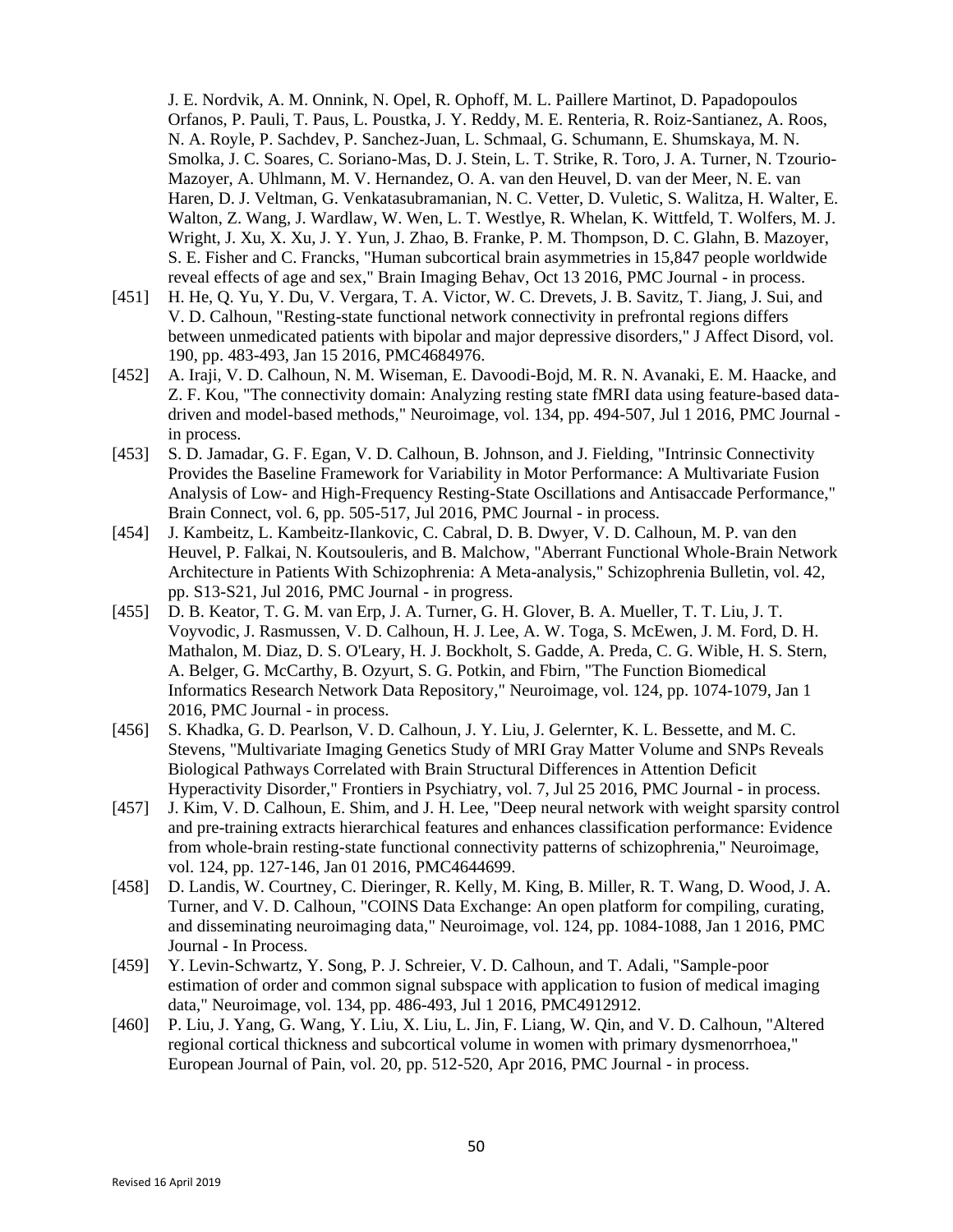- [461] P. Liu, G. Wang, Y. Liu, Q. Yu, F. Yang, L. Jin, J. Sun, X. Yang, W. Qin, and V. D. Calhoun, "White matter microstructure alterations in primary dysmenorrhea assessed by diffusion tensor imaging," Sci Rep, vol. 6, p. 25836, 2016, PMC4861968.
- [462] M. J. Lowe, K. E. Sakaie, E. B. Beall, V. D. Calhoun, D. A. Bridwell, M. Rubinov, and S. M. Rao, "Modern Methods for Interrogating the Human Connectome," Journal of the International Neuropsychological Society, vol. 22, pp. 105-119, Feb 2016, PMC Journal - in process.
- [463] J. M. Maurer, V. R. Steele, B. G. Edwards, E. M. Bernat, V. D. Calhoun, and K. A. Kiehl, "Dysfunctional error-related processing in female psychopathy," Social Cognitive and Affective Neuroscience, vol. 11, pp. 1059-1068, Jul 2016, PMC Journal - In Process.
- [464] J. M. Maurer, V. R. Steele, L. M. Cope, G. M. Vincent, J. M. Stephen, V. D. Calhoun, and K. A. Kiehl, "Dysfunctional error-related processing in incarcerated youth with elevated psychopathic traits," Developmental Cognitive Neuroscience, vol. 19, pp. 70-77, Jun 2016, PMC Journal - in process.
- [465] R. L. Miller, M. Yaesoubi, J. A. Turner, D. Mathalon, A. Preda, G. Pearlson, T. Adali, and V. D. Calhoun, "Higher Dimensional Meta-State Analysis Reveals Reduced Resting fMRI Connectivity Dynamism in Schizophrenia Patients," PLoS One, vol. 11, pp. 1-24, 2016, PMC4794213.
- [466] R. L. Miller, M. Yaesoubi, and V. D. Calhoun, "Cross-Frequency rs-fMRI Network Connectivity Patterns Manifest Differently for Schizophrenia Patients and Healthy Controls," IEEE Signal Processing Letters, vol. 23, pp. 1076-1080, Aug 2016, PMC Journal - in process.
- [467] R. L. Miller, V. M. Vergara, D. B. Keator, and V. D. Calhoun, "A Method for Intertemporal Functional-Domain Connectivity Analysis: Application to Schizophrenia Reveals Distorted Directional Information Flow," IEEE Trans Biomed Eng, vol. 63, pp. 2525-2539, Dec 2016, PMC Journal - in process.
- [468] J. S. Nomi, K. Farrant, E. Damaraju, S. Rachakonda, V. D. Calhoun, and L. Q. Uddin, "Dynamic functional network connectivity reveals unique and overlapping profiles of insula subdivisions," Hum Brain Mapp, vol. 37, pp. 1770-1787, May 2016, PMC4837017.
- [469] S. R. Panta, R. T. Wang, J. Fries, R. Kalyanam, N. Speer, M. Banich, K. Kiehl, M. King, M. Milham, T. D. Wager, J. A. Turner, S. M. Plis, and V. D. Calhoun, "A Tool for Interactive Data Visualization: Application to Over 10,000 Brain Imaging and Phantom MRI Data Sets," Frontiers in Neuroinformatics, vol. 10, Mar 15 2016, PMC Journal - in process.
- [470] S. M. Plis, A. D. Sarwate, D. Wood, C. Dieringer, D. Landis, C. Reed, S. R. Panta, J. A. Turner, J. M. Shoemaker, K. W. Carter, P. Thompson, K. Hutchison, and V. D. Calhoun, "COINSTAC: A Privacy Enabled Model and Prototype for Leveraging and Processing Decentralized Brain Imaging Data," Front Neurosci, vol. 10, p. 365, Aug 19 2016, PMC4990563.
- [471] S. Rachakonda, R. F. Silva, J. Liu, and V. D. Calhoun, "Memory Efficient PCA Methods for Large Group ICA," Front Neurosci, vol. 10, p. 17, 2016, PMC4735350.
- [472] B. Rashid, M. R. Arbabshirani, E. Damaraju, M. S. Cetin, R. Miller, G. D. Pearlson, and V. D. Calhoun, "Classification of schizophrenia and bipolar patients using static and dynamic restingstate fMRI brain connectivity," Neuroimage, vol. 134, pp. 645-657, Jul 01 2016, PMC4912868.
- [473] C. I. Rodriguez, S. Davies, V. Calhoun, D. D. Savage, and D. A. Hamilton, "Moderate Prenatal Alcohol Exposure Alters Functional Connectivity in the Adult Rat Brain," Alcohol Clin Exp Res, vol. 40, pp. 2134-2146, Oct 2016, PMC5048527.
- [474] H. I. Sair, N. Yahyavi-Firouz-Abadi, V. D. Calhoun, R. D. Airan, S. Agarwal, J. Intrapiromkul, A. S. Choe, S. K. Gujar, B. Caffo, M. A. Lindquist, and J. J. Pillai, "Presurgical brain mapping of the language network in patients with brain tumors using resting-state fMRI: Comparison with task fMRI," Human Brain Mapping, vol. 37, pp. 913-923, Mar 2016, PMC Journal - in process.
- [475] Z. Y. Shan, A. A. Vinkhuyzen, P. M. Thompson, K. L. McMahon, G. A. Blokland, G. I. de Zubicaray, V. Calhoun, N. G. Martin, P. M. Visscher, M. J. Wright, and D. C. Reutens, "Genes influence the amplitude and timing of brain hemodynamic responses," Neuroimage, vol. 124, pp. 663-671, Jan 1 2016, PMC Journal - in process.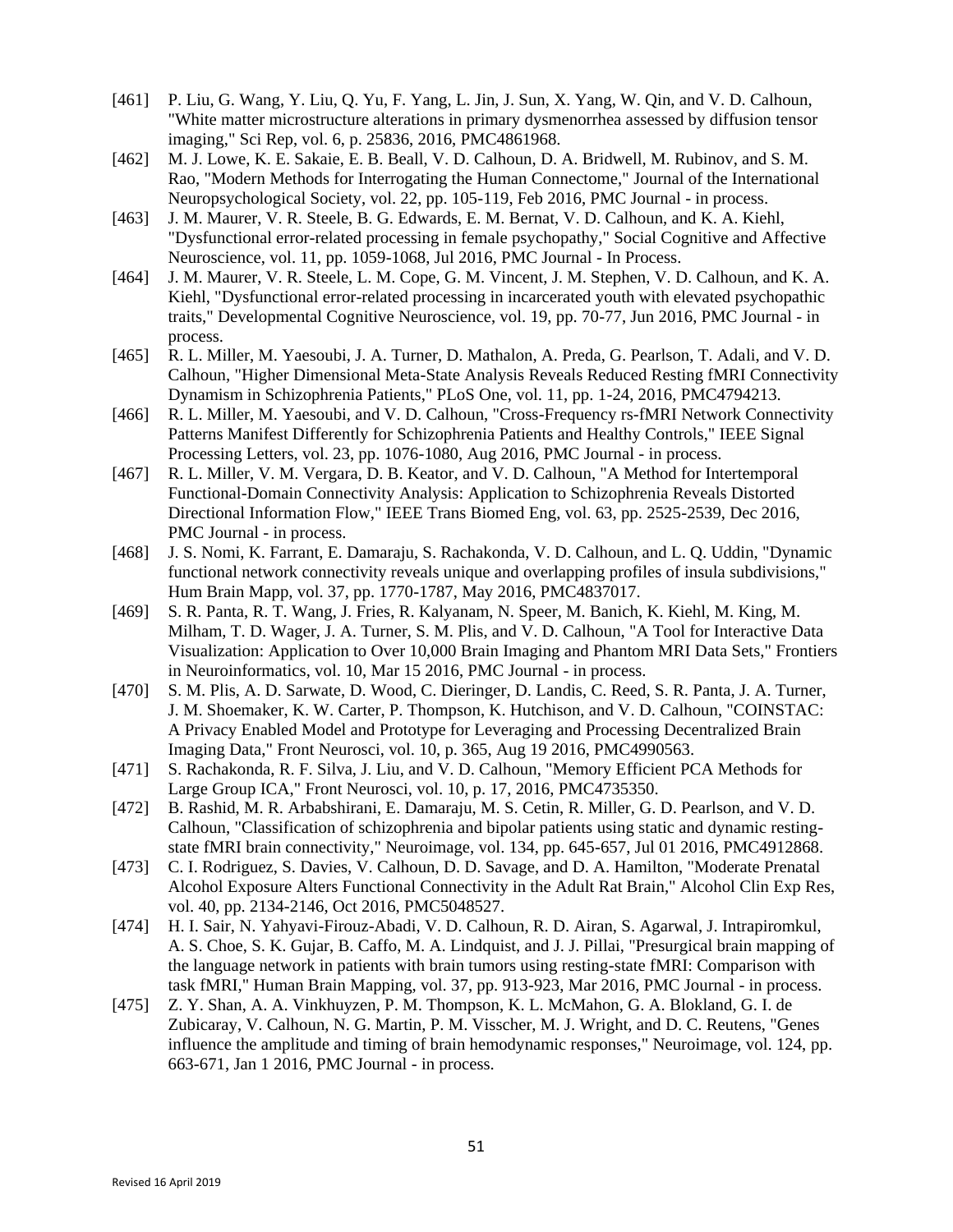- [476] R. F. Silva, S. M. Plis, J. Sui, M. S. Pattichis, T. Adali, and V. D. Calhoun, "Blind Source Separation for Unimodal and Multimodal Brain Networks: A Unifying Framework for Subspace Modeling," IEEE Journal of Selected Topics in Signal Processing, vol. 10, pp. 1134-1149, Oct 2016, PMC Journal - in process.
- [477] V. R. Steele, J. M. Maurer, E. M. Bernat, V. D. Calhoun, and K. A. Kiehl, "Error-Related Processing in Adult Males With Elevated Psychopathic Traits," Personality Disorders-Theory Research and Treatment, vol. 7, pp. 80-90, Jan 2016, PMC Journal - In Process.
- [478] V. R. Steele, N. E. Anderson, E. D. Claus, E. M. Bernat, V. Rao, M. Assaf, G. D. Pearlson, V. D. Calhoun, and K. A. Kiehl, "Neuroimaging measures of error-processing: Extracting reliable signals from event-related potentials and functional magnetic resonance imaging," Neuroimage, vol. 132, pp. 247-260, May 15 2016, PMC Journal - in process.
- [479] R. J. Thoma, C. Chaze, J. D. Lewine, V. D. Calhoun, V. P. Clark, J. Bustillo, J. Houck, J. Ford, R. Bigelow, C. Wilhelmi, J. M. Stephen, and J. A. Turner, "Functional MRI Evaluation of Multiple Neural Networks Underlying Auditory Verbal Hallucinations in Schizophrenia Spectrum Disorders," Front Psychiatry, vol. 7, p. 39, Mar 29 2016, PMC4810075.
- [480] T. G. van Erp, D. P. Hibar, J. M. Rasmussen, D. C. Glahn, G. D. Pearlson, O. A. Andreassen, I. Agartz, L. T. Westlye, U. K. Haukvik, A. M. Dale, I. Melle, C. B. Hartberg, O. Gruber, B. Kraemer, D. Zilles, G. Donohoe, S. Kelly, C. McDonald, D. W. Morris, D. M. Cannon, A. Corvin, M. W. Machielsen, L. Koenders, L. de Haan, D. J. Veltman, T. D. Satterthwaite, D. H. Wolf, R. C. Gur, R. E. Gur, S. G. Potkin, D. H. Mathalon, B. A. Mueller, A. Preda, F. Macciardi, S. Ehrlich, E. Walton, J. Hass, V. D. Calhoun, H. J. Bockholt, S. R. Sponheim, J. M. Shoemaker, N. E. van Haren, H. E. Hulshoff Pol, R. A. Ophoff, R. S. Kahn, R. Roiz-Santianez, B. Crespo-Facorro, L. Wang, K. I. Alpert, E. G. Jonsson, R. Dimitrova, C. Bois, H. C. Whalley, A. M. McIntosh, S. M. Lawrie, R. Hashimoto, P. M. Thompson, and J. A. Turner, "Subcortical brain volume abnormalities in 2028 individuals with schizophrenia and 2540 healthy controls via the ENIGMA consortium," Mol Psychiatry, vol. 21, pp. 547-553, Apr 2016, PMC4668237.
- [481] J. Vogelstein, B. Mensh, M. Hausser, N. Spruston, A. Evans, K. Kording, K. Amunts, C. Ebel, J. Mueller, M. Telefont, S. Hill, S. Koushika, C. Cali, P. A. Valdes-Sosa, P. K. Littlewood, C., S. Saalfeld, A. Kepecs, H. Peng, Y. O. Halchenko, G. Kiar, M. Poo, J. B. Poline, M. Milham, A. Schaffer, R. Gidron, H. Okano, V. D. Calhoun, M. Chun, D. M. Kleissas, R. J. Vogelstein, E. Perlman, R. Burns, R. Huganir, and M. Miller, "To the Cloud! A Grassroots Proposal to Accelerate Brain Science Discovery," Neuron, vol. 92, pp. 622-627, 2016.
- [482] E. Walton, J. Hass, J. Y. Liu, J. L. Roffman, F. Bernardoni, V. Roessner, M. Kirsch, G. Schackert, V. Calhoun, and S. Ehrlich, "Correspondence of DNA Methylation Between Blood and Brain Tissue and Its Application to Schizophrenia Research," Schizophrenia Bulletin, vol. 42, pp. 406-414, Mar 2016, PMC Journal - In Progress.
- [483] L. Wang, K. I. Alpert, V. D. Calhoun, D. J. Cobia, D. B. Keator, M. D. King, A. Kogan, D. Landis, M. Tallis, M. D. Turner, S. G. Potkin, J. A. Turner, and J. L. Ambite, "SchizConnect: Mediating neuroimaging databases on schizophrenia and related disorders for large-scale integration," Neuroimage, vol. 124, pp. 1155-1167, Jan 1 2016, PMC Journal - In Process.
- [484] C. Wright, C. N. Gupta, J. Chen, V. Patel, V. D. Calhoun, S. Ehrlich, L. Wang, J. R. Bustillo, N. I. Perrone-Bizzozero, and J. A. Turner, "Polymorphisms in MIR137HG and microRNA-137 regulated genes influence gray matter structure in schizophrenia," Transl Psychiatry, vol. 6, p. e724, Feb 2 2016, PMC4872419.
- [485] J. S. Xu, M. N. Potenza, V. D. Calhoun, R. B. Zhang, S. W. Yip, J. T. Wall, G. D. Pearlson, P. D. Worhunsky, K. A. Garrison, and J. M. Moran, "Large-scale functional network overlap is a general property of brain functional organization: Reconciling inconsistent fMRI findings from general-linear-model-based analyses," Neuroscience and Biobehavioral Reviews, vol. 71, pp. 83- 100, Dec 2016, PMC Journal - in process.
- [486] R. A. Yeo, S. G. Ryman, M. P. van den Heuvel, M. A. de Reus, R. E. Jung, J. Pommy, A. R. Mayer, S. Ehrlich, S. C. Schulz, E. M. Morrow, D. Manoach, B. C. Ho, S. R. Sponheim, and V.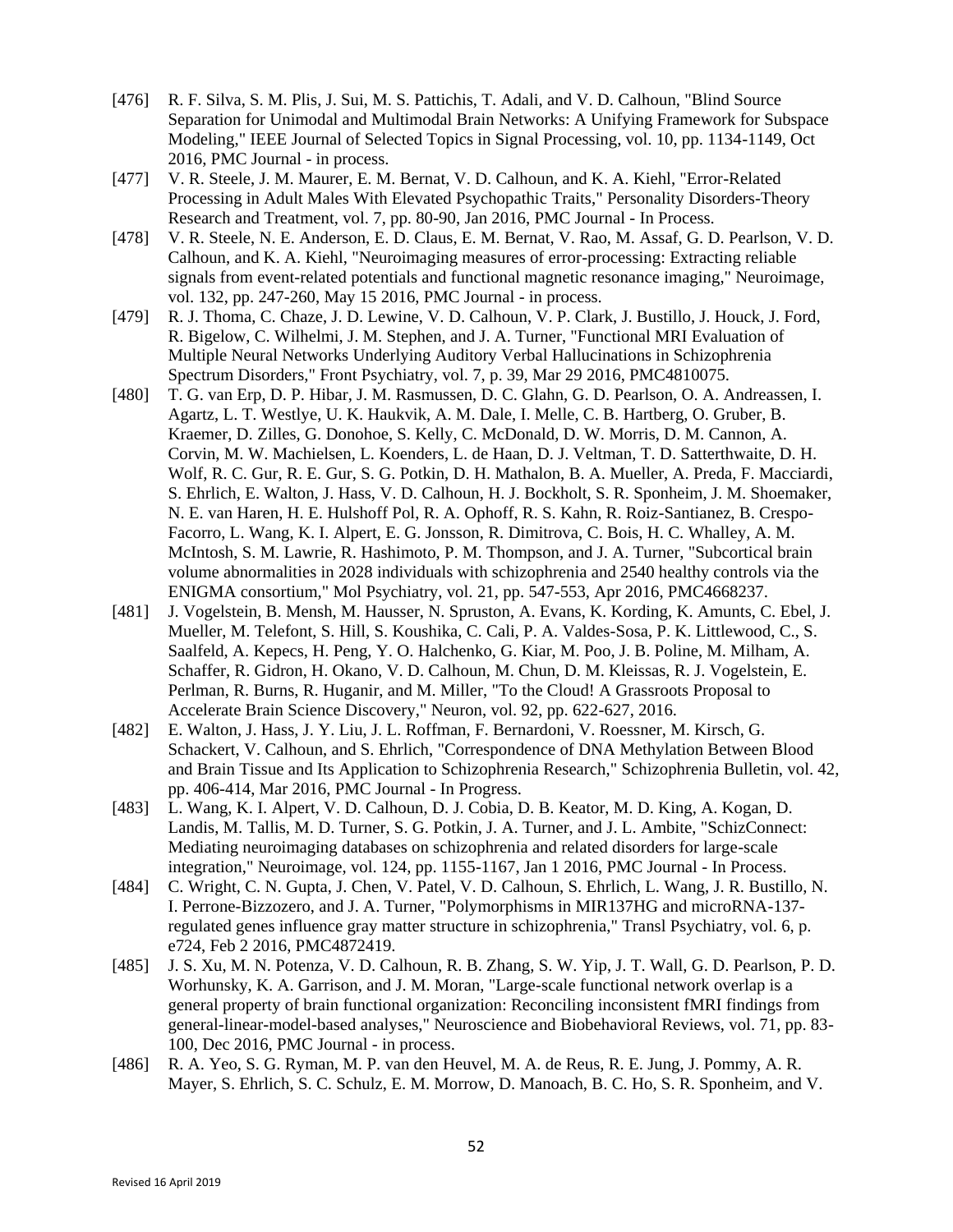D. Calhoun, "Graph Metrics of Structural Brain Networks in Individuals with Schizophrenia and Healthy Controls: Group Differences, Relationships with Intelligence, and Genetics," Journal of the International Neuropsychological Society, vol. 22, pp. 240-249, Feb 2016, PMC Journal - in process.

- [487] Q. Yu, L. Wu, D. A. Bridwell, E. B. Erhardt, Y. Du, H. He, J. Chen, P. Liu, J. Sui, G. Pearlson, and V. D. Calhoun, "Building an EEG-fMRI Multi-Modal Brain Graph: A Concurrent EEG-fMRI Study," Front Hum Neurosci, vol. 10, p. 476, Sep 28 2016, PMC5039193.
- [488] A. Abrol, E. Damaraju, R. L. Miller, J. M. Stephen, E. D. Claus, A. R. Mayer, and V. D. Calhoun, "Replicability of time-varying connectivity patterns in large resting state fMRI samples," Neuroimage, vol. 163, pp. 160-176, Dec 2017, PMC5775892.
- [489] A. Abrol, B. Rashid, S. Rachakonda, E. Damaraju, and V. D. Calhoun, "Schizophrenia Shows Disrupted Links between Brain Volume and Dynamic Functional Connectivity," Front Neurosci, vol. 11, p. 624, 2017, PMC5682010.
- [490] O. Agcaoglu, R. Miller, E. Damaraju, B. Rashid, J. Bustillo, M. S. Cetin, T. G. M. Van Erp, S. McEwen, A. Preda, J. M. Ford, K. O. Lim, D. S. Manoach, D. H. Mathalon, S. G. Potkin, and V. D. Calhoun, "Decreased hemispheric connectivity and decreased intra- and inter- hemisphere asymmetry of resting state functional network connectivity in schizophrenia," Brain Imaging Behav, Apr 22 2017, PMC Journal - in process.
- [491] O. Agcaoglu, R. Miller, A. R. Mayer, K. Hugdahl, and V. D. Calhoun, "Corrigendum to "Lateralization of resting state networks and relationship to age and gender" [NeuroImage 104 (2015) 310-325]," Neuroimage, Oct 17 2017, PMC Journal - in process.
- [492] C. J. Aine, H. J. Bockholt, J. R. Bustillo, J. M. Canive, A. Caprihan, C. Gasparovic, F. M. Hanlon, J. M. Houck, R. E. Jung, J. Lauriello, J. Liu, A. R. Mayer, N. I. Perrone-Bizzozero, S. Posse, J. M. Stephen, J. A. Turner, V. P. Clark, and V. D. Calhoun, "Multimodal Neuroimaging in Schizophrenia: Description and Dissemination," Neuroinformatics, vol. 15, pp. 343-364, Oct 2017, PMC5671541.
- [493] N. E. Anderson, V. R. Steele, J. M. Maurer, V. Rao, M. R. Koenigs, J. Decety, D. S. Kosson, V. D. Calhoun, and K. A. Kiehl, "Differentiating emotional processing and attention in psychopathy with functional neuroimaging," Cognitive Affective & Behavioral Neuroscience, vol. 17, pp. 491-515, Jun 2017, PMC Journal - in process.
- [494] M. R. Arbabshirani, S. Plis, J. Sui, and V. D. Calhoun, "Single subject prediction of brain disorders in neuroimaging: Promises and pitfalls," Neuroimage, vol. 145, pp. 137-165, Jan 15 2017, PMC5031516.
- [495] G. A. M. Blokland, E. C. Del Re, R. I. Mesholam-Gately, J. Jovicich, J. W. Trampush, M. S. Keshavan, L. E. DeLisi, J. T. R. Walters, J. A. Turner, A. K. Malhotra, T. Lencz, M. E. Shenton, A. N. Voineskos, D. Rujescu, I. Giegling, R. S. Kahn, J. L. Roffman, D. J. Holt, S. Ehrlich, Z. Kikinis, P. Dazzan, R. M. Murray, M. Di Forti, J. Lee, K. Sim, M. Lam, R. P. F. Wolthusen, S. M. C. de Zwarte, E. Walton, D. Cosgrove, S. Kelly, N. Maleki, L. Osiecki, M. M. Picchioni, E. Bramon, M. Russo, A. S. David, V. Mondelli, A. Reinders, M. A. Falcone, A. M. Hartmann, B. Konte, D. W. Morris, M. Gill, A. P. Corvin, W. Cahn, N. F. Ho, J. J. Liu, R. S. E. Keefe, R. L. Gollub, D. S. Manoach, V. D. Calhoun, S. C. Schulz, S. R. Sponheim, D. C. Goff, S. L. Buka, S. Cherkerzian, H. W. Thermenos, M. Kubicki, P. G. Nestor, E. W. Dickie, E. Vassos, S. Ciufolini, T. Reis Marques, N. A. Crossley, S. M. Purcell, J. W. Smoller, N. E. M. van Haren, T. Toulopoulou, G. Donohoe, J. M. Goldstein, L. J. Seidman, R. W. McCarley, and T. L. Petryshen, "The Genetics of Endophenotypes of Neurofunction to Understand Schizophrenia (GENUS) consortium: A collaborative cognitive and neuroimaging genetics project," Schizophr Res, Oct 3 2017, PMC Journal - in process.
- [496] R. Bogdan, B. J. Salmeron, C. E. Carey, A. Agrawal, V. D. Calhoun, H. Garavan, A. R. Hariri, A. Heinz, M. N. Hill, A. Holmes, N. H. Kalin, and D. Goldman, "Imaging Genetics and Genomics in Psychiatry: A Critical Review of Progress and Potential," Biol Psychiatry, vol. 82, pp. 165-175, Aug 01 2017, PMC Journal - in process.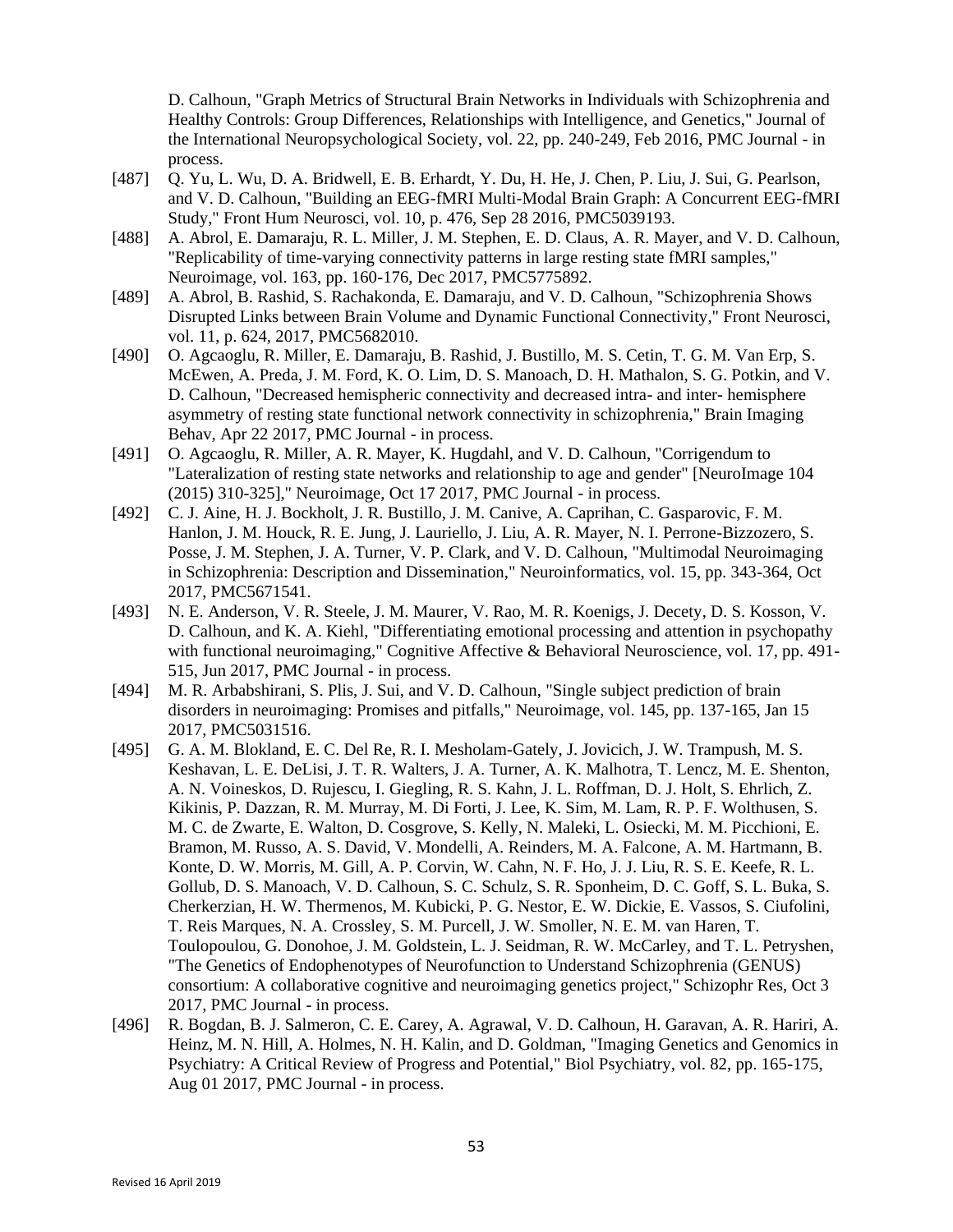- [497] Z. Boukouvalas, Y. Levin-Schwartz, V. D. Calhoun, and T. Adal, "Sparsity and Independence: Balancing Two Objectives in Optimization for Source Separation with Application to fMRI Analysis," Journal of the Franklin Institute, 2017, PMC Journal - in process.
- [498] D. A. Bridwell, E. Leslie, D. Q. McCoy, S. M. Plis, and V. D. Calhoun, "Cortical Sensitivity to Guitar Note Patterns: EEG Entrainment to Repetition and Key," Front Hum Neurosci, vol. 11, p. 90, Mar 1 2017, PMC5331856.
- [499] J. R. Bustillo, V. Patel, T. Jones, R. Jung, N. Payaknait, C. Qualls, J. M. Canive, J. Liu, N. I. Perrone-Bizzozero, V. D. Calhoun, J. A. Turner, and C. Gasparovic, "Risk-Conferring Glutamatergic Genes and Brain Glutamate Plus Glutamine in Schizophrenia," Front Psychiatry, vol. 8, p. 79, 2017, PMC5466972.
- [500] V. D. Calhoun, S. M. Lawrie, J. Mourao-Miranda, and K. E. Stephan, "Prediction of Individual Differences from Neuroimaging Data," Neuroimage, vol. 145, pp. 135-136, Jan 15 2017, PMC Journal - in process.
- [501] V. D. Calhoun and N. de Lacy, "Ten Key Observations on the Analysis of Resting-state Functional MR Imaging Data Using Independent Component Analysis," Neuroimaging Clin N Am, vol. 27, pp. 561-579, Nov 2017, PMC5657522.
- [502] V. D. Calhoun, T. D. Wager, A. Krishnan, K. S. Rosch, K. E. Seymour, M. B. Nebel, S. H. Mostofsky, P. Nyalakanai, and K. Kiehl, "The impact of T1 versus EPI spatial normalization templates for fMRI data analyses," Hum Brain Mapp, vol. 38, pp. 5331-5342, Nov 2017, PMC5565844.
- [503] J. Chen, V. D. Calhoun, G. D. Pearlson, N. I. Perrone-Bizzozero, J. A. Turner, S. Ehrlich, B. C. Ho, and J. Liu, "Independent component analysis of SNPs reflects polygenic risk scores for schizophrenia," Schizophr Res, vol. 181, pp. 83-85, Mar 2017, PMC5348276.
- [504] Z. Chen, J. Robinson, A. Caprihan, and V. Calhoun, "High-resolution human brain functional  $\chi$ mapping reveals focal and bidirectional BOLD responses," Biomedical Physics & Engineering Express, vol. 3, p. 015027, 2017, PMC Journal - in progress.
- [505] J. Y. Chen, V. D. Calhoun, D. D. Lin, N. I. Perrone-Bizzozero, J. Bustillo, G. D. Pearlson, S. Potkin, T. G. M. Van Erp, S. Ehrlich, L. Wang, B. A. Clementz, M. S. Keshavan, E. Gershon, J. A. Sweeney, C. A. Tamminga, O. Andreassen, I. Agartz, L. T. Westlye, J. Turner, J. Y. Liu, and J. Turner, "Shared Genetic Risk of Schizophrenia and Gray Matter Reduction in 6p22.1," Schizophrenia Bulletin, vol. 43, pp. S83-S83, Mar 2017, PMC Journal - in process.
- [506] N. de Lacy, D. Doherty, B. H. King, S. Rachakonda, and V. D. Calhoun, "Disruption to control network function correlates with altered dynamic connectivity in the wider autism spectrum," Neuroimage Clin, vol. 15, pp. 513-524, 2017, PMC5473646.
- [507] S. P. Deng, W. Hu, V. D. Calhoun, and Y. P. Wang, "Integrating Imaging Genomic Data in the Quest for Biomarkers for Schizophrenia Disease," IEEE/ACM Trans Comput Biol Bioinform, Sep 4 2017, PMC Journal - in process.
- [508] K. Dillon, V. Calhoun, and Y. P. Wang, "A robust sparse-modeling framework for estimating schizophrenia biomarkers from fMRI," J Neurosci Methods, vol. 276, pp. 46-55, Jan 30 2017, PMC5237618.
- [509] Y. Du, G. D. Pearlson, D. Lin, J. Sui, J. Chen, M. Salman, C. A. Tamminga, E. I. Ivleva, J. A. Sweeney, M. S. Keshavan, B. A. Clementz, J. Bustillo, and V. D. Calhoun, "Identifying dynamic functional connectivity biomarkers using GIG-ICA: Application to schizophrenia, schizoaffective disorder, and psychotic bipolar disorder," Hum Brain Mapp, vol. 38, pp. 2683-2708, May 2017, PMC5399898.
- [510] Y. Du, D. Lin, Q. Yu, J. Sui, J. Chen, S. Rachakonda, T. Adali, and V. D. Calhoun, "Comparison of IVA and GIG-ICA in Brain Functional Network Estimation Using fMRI Data," Front Neurosci, vol. 11, p. 267, 2017, PMC5437155.
- [511] Y. Du, S. L. Fryer, Z. Fu, D. Lin, J. Sui, J. Chen, E. Damaraju, E. Mennigen, B. Stuart, R. L. Loewy, D. H. Mathalon, and V. D. Calhoun, "Dynamic functional connectivity impairments in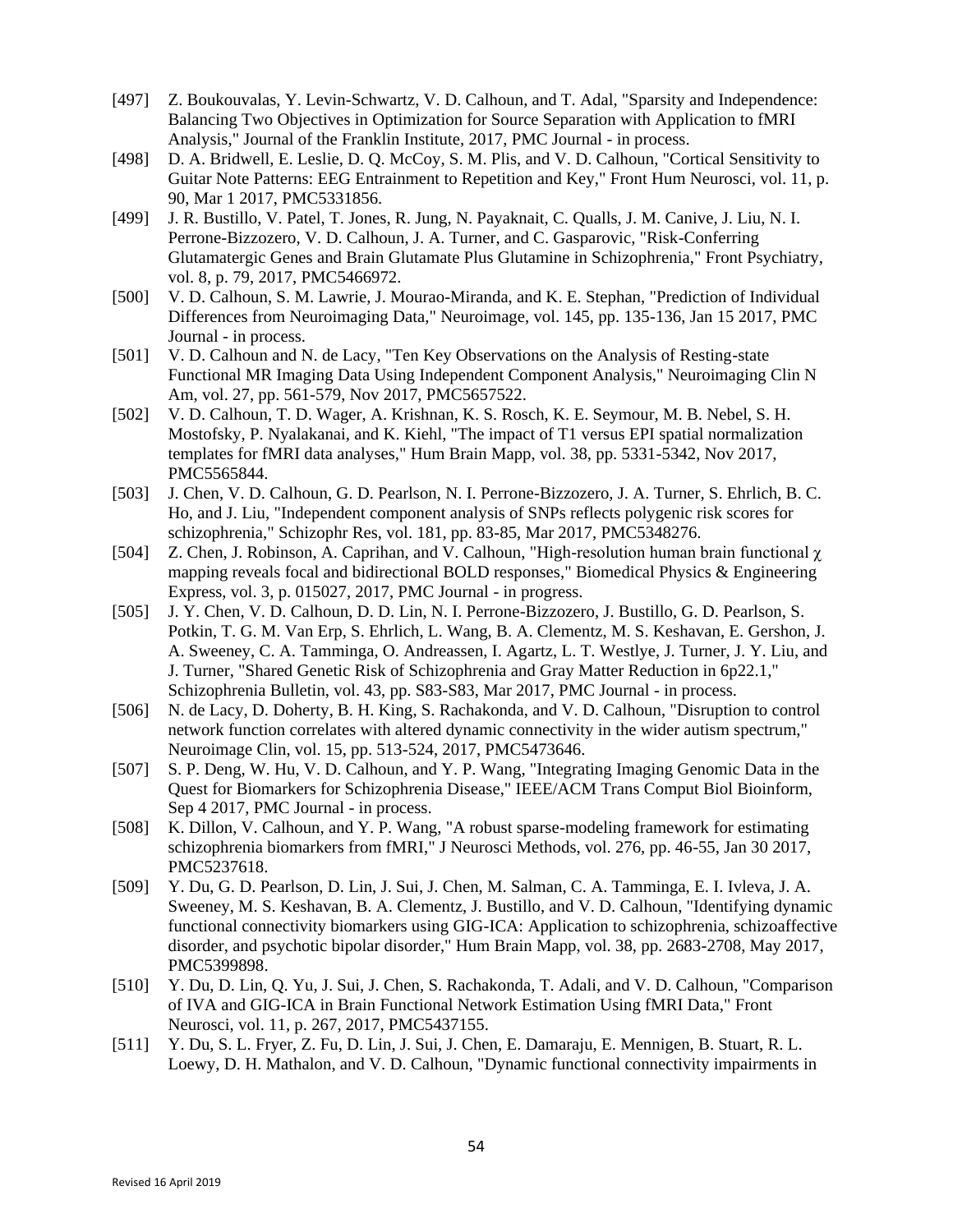early schizophrenia and clinical high-risk for psychosis," Neuroimage, Oct 14 2017, PMC Journal - in process.

- [512] J. Fang, C. Xu, P. Zille, D. Lin, H.-W. Deng, V. D. Calhoun, and Y.-P. Wang, "Fast and Accurate" Detection of Complex Imaging Genetics Associations Based on Greedy Projected Distance Correlation," IEEE Transactions on Medical Imaging, pp. 1-1, 2017, PMC Journal - in process.
- [513] Z. Fu, Y. Tu, X. Di, Y. Du, G. D. Pearlson, J. A. Turner, B. B. Biswal, Z. Zhang, and V. D. Calhoun, "Characterizing dynamic amplitude of low-frequency fluctuation and its relationship with dynamic functional connectivity: An application to schizophrenia," Neuroimage, Sep 20 2017, PMC5860934.
- [514] Z. Fu, Y. Tu, X. Di, B. B. Biswal, V. D. Calhoun, and Z. Zhang, "Associations between Functional Connectivity Dynamics and BOLD Dynamics Are Heterogeneous Across Brain Networks," Front Hum Neurosci, vol. 11, p. 593, 2017, PMC5770626.
- [515] C. N. Gupta, E. Castro, S. Rachakonda, T. G. M. van Erp, S. Potkin, J. M. Ford, D. Mathalon, H. J. Lee, B. A. Mueller, D. N. Greve, O. A. Andreassen, I. Agartz, A. R. Mayer, J. Stephen, R. E. Jung, J. Bustillo, V. D. Calhoun, and J. A. Turner, "Biclustered Independent Component Analysis for Complex Biomarker and Subtype Identification from Structural Magnetic Resonance Images in Schizophrenia," Front Psychiatry, vol. 8, p. 179, 2017, PMC5623192.
- [516] S. M. Hare, J. M. Ford, A. Ahmadi, E. Damaraju, A. Belger, J. Bustillo, H. J. Lee, D. H. Mathalon, B. A. Mueller, A. Preda, T. G. van Erp, S. G. Potkin, V. D. Calhoun, J. A. Turner, and N. Functional Imaging Biomedical Informatics Research, "Modality-Dependent Impact of Hallucinations on Low-Frequency Fluctuations in Schizophrenia," Schizophr Bull, vol. 43, pp. 389-396, Mar 01 2017, PMC Journal - in process.
- [517] C. L. Harenski, M. Brook, D. S. Kosson, J. R. Bustillo, K. A. Harenski, M. F. Caldwell, G. J. Van Rybroek, M. Koenigs, J. Decety, D. M. Thornton, V. D. Calhoun, and K. A. Kiehl, "Socio-neuro risk factors for suicidal behavior in criminal offenders with psychotic disorders," Social Cognitive and Affective Neuroscience, vol. 12, pp. 70-80, Jan 2017, PMC Journal - in process.
- [518] H. He, J. Sui, Y. Du, Q. Yu, D. Lin, W. C. Drevets, J. B. Savitz, J. Yang, T. A. Victor, and V. D. Calhoun, "Co-altered functional networks and brain structure in unmedicated patients with bipolar and major depressive disorders," Brain Struct Funct, vol. 222, pp. 4051-4064, Dec 2017, PMC5742247.
- [519] J. M. Houck, M. S. Cetin, A. R. Mayer, J. R. Bustillo, J. Stephen, C. Aine, J. Canive, N. Perrone-Bizzozero, R. J. Thoma, M. J. Brookes, and V. D. Calhoun, "Magnetoencephalographic and functional MRI connectomics in schizophrenia via intra- and inter-network connectivity," Neuroimage, vol. 145, pp. 96-106, Jan 15 2017, PMC5179295.
- [520] H. Jang, S. M. Plis, V. D. Calhoun, and J. H. Lee, "Task-specific feature extraction and classification of fMRI volumes using a deep neural network initialized with a deep belief network: Evaluation using sensorimotor tasks," Neuroimage, vol. 145, pp. 314-328, Jan 15 2017, PMC Journal - in process.
- [521] S. Keilholz, C. Caballero-Gaudes, P. Bandettini, G. Deco, and V. Calhoun, "Time-Resolved Resting-State Functional Magnetic Resonance Imaging Analysis: Current Status, Challenges, and New Directions," Brain Connect, vol. 7, pp. 465-481, Oct 2017, PMC5653134.
- [522] S. Kelly, N. Jahanshad, A. Zalesky, P. Kochunov, I. Agartz, C. Alloza, O. A. Andreassen, C. Arango, N. Banaj, S. Bouix, C. A. Bousman, R. M. Brouwer, J. Bruggemann, J. Bustillo, W. Cahn, V. Calhoun, D. Cannon, V. Carr, S. Catts, J. Chen, J. X. Chen, X. Chen, C. Chiapponi, K. K. Cho, V. Ciullo, A. S. Corvin, B. Crespo-Facorro, V. Cropley, P. De Rossi, C. M. Diaz-Caneja, E. W. Dickie, S. Ehrlich, F. M. Fan, J. Faskowitz, H. Fatouros-Bergman, L. Flyckt, J. M. Ford, J. P. Fouche, M. Fukunaga, M. Gill, D. C. Glahn, R. Gollub, E. D. Goudzwaard, H. Guo, R. E. Gur, R. C. Gur, T. P. Gurholt, R. Hashimoto, S. N. Hatton, F. A. Henskens, D. P. Hibar, I. B. Hickie, L. E. Hong, J. Horacek, F. M. Howells, H. E. Hulshoff Pol, C. L. Hyde, D. Isaev, A. Jablensky, P. R. Jansen, J. Janssen, E. G. Jonsson, L. A. Jung, R. S. Kahn, Z. Kikinis, K. Liu, P. Klauser, C. Knochel, M. Kubicki, J. Lagopoulos, C. Langen, S. Lawrie, R. K. Lenroot, K. O. Lim, C. Lopez-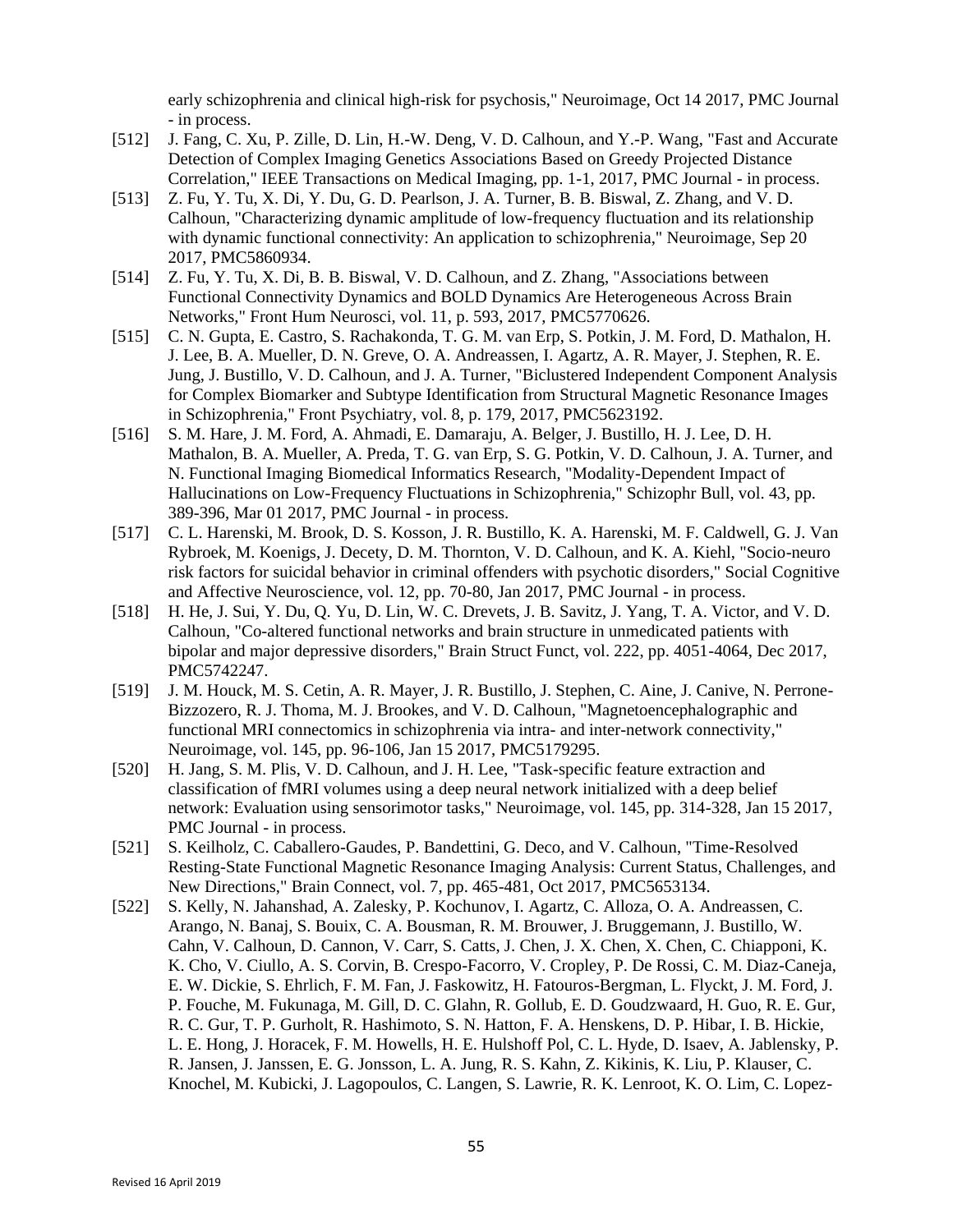Jaramillo, A. Lyall, V. Magnotta, R. C. W. Mandl, D. H. Mathalon, R. W. McCarley, S. McCarthy-Jones, C. McDonald, S. McEwen, A. McIntosh, T. Melicher, R. I. Mesholam-Gately, P. T. Michie, B. Mowry, B. A. Mueller, D. T. Newell, P. O'Donnell, V. Oertel-Knochel, L. Oestreich, S. A. Paciga, C. Pantelis, O. Pasternak, G. Pearlson, G. R. Pellicano, A. Pereira, J. Pineda Zapata, F. Piras, S. G. Potkin, A. Preda, P. E. Rasser, D. R. Roalf, R. Roiz, A. Roos, D. Rotenberg, T. D. Satterthwaite, P. Savadjiev, U. Schall, R. J. Scott, M. L. Seal, L. J. Seidman, C. Shannon Weickert, C. D. Whelan, M. E. Shenton, J. S. Kwon, G. Spalletta, F. Spaniel, E. Sprooten, M. Stablein, D. J. Stein, S. Sundram, Y. Tan, S. Tan, S. Tang, H. S. Temmingh, L. T. Westlye, S. Tonnesen, D. Tordesillas-Gutierrez, N. T. Doan, J. Vaidya, N. E. M. van Haren, C. D. Vargas, D. Vecchio, D. Velakoulis, A. Voineskos, J. Q. Voyvodic, Z. Wang, P. Wan, D. Wei, T. W. Weickert, H. Whalley, T. White, T. J. Whitford, J. D. Wojcik, H. Xiang, Z. Xie, H. Yamamori, F. Yang, N. Yao, G. Zhang, J. Zhao, T. G. M. van Erp, J. Turner, P. M. Thompson and G. Donohoe, "Widespread white matter microstructural differences in schizophrenia across 4322 individuals: results from the ENIGMA Schizophrenia DTI Working Group," Mol Psychiatry, Oct 17 2017, PMC Journal - in process.

- [523] L. D. Kuang, Q. H. Lin, X. F. Gong, F. Y. Cong, and V. D. Calhoun, "Adaptive independent vector analysis for multi-subject complex-valued fMRI data," Journal of Neuroscience Methods, vol. 281, pp. 49-63, Apr 1 2017, PMC Journal - in process.
- [524] S. P. Kyathanahally, A. Franco-Watkins, X. Zhang, V. D. Calhoun, and G. Deshpande, "A Realistic Framework for Investigating Decision Making in the Brain With High Spatiotemporal Resolution Using Simultaneous EEG/fMRI and Joint ICA," IEEE J Biomed Health Inform, vol. 21, pp. 814-825, May 2017, PMC Journal - in process.
- [525] S. P. Kyathanahally, Y. Wang, V. D. Calhoun, and G. Deshpande, "Investigation of True High Frequency Electrical Substrates of fMRI-Based Resting State Networks Using Parallel Independent Component Analysis of Simultaneous EEG/fMRI Data," Front Neuroinform, vol. 11, p. 74, 2017, PMC5743737.
- [526] D. B. Lerman-Sinkoff, J. Sui, S. Rachakonda, S. Kandala, V. D. Calhoun, and D. M. Barch, "Multimodal neural correlates of cognitive control in the Human Connectome Project," Neuroimage, vol. 163, pp. 41-54, Dec 2017, PMC5731484.
- [527] Y. Levin-Schwartz, V. D. Calhoun, and T. Adali, "Quantifying the Interaction and Contribution of Multiple Datasets in Fusion: Application to the Detection of Schizophrenia," IEEE Trans Med Imaging, vol. 36, pp. 1385-1395, Jul 2017, PMC Journal - in process.
- [528] P. Liu, G. Wang, Y. Liu, F. Zeng, D. Lin, X. Yang, F. Liang, V. D. Calhoun, and W. Qin, "Disrupted intrinsic connectivity of the periaqueductal gray in patients with functional dyspepsia: A resting-state fMRI study," Neurogastroenterol Motil, vol. 29, Aug 2017, PMC Journal - in process.
- [529] J. Liu, J. Chen, N. I. Perrone-Bizzozero, J. A. Turner, and V. D. Calhoun, "Regional enrichment" analyses on genetic profiles for schizophrenia and bipolar disorder," Schizophr Res, Apr 22 2017, PMC Journal - in process.
- [530] P. Liu, V. Calhoun, and Z. Chen, "Functional overestimation due to spatial smoothing of fMRI data," J Neurosci Methods, vol. 291, pp. 1-12, Nov 1 2017, PMC Journal - in process.
- [531] K. K. Lottman, N. V. Kraguljac, D. M. White, C. J. Morgan, V. D. Calhoun, A. Butt, and A. C. Lahti, "Risperidone Effects on Brain Dynamic Connectivity-A Prospective Resting-State fMRI Study in Schizophrenia," Frontiers in Psychiatry, vol. 8, Feb 6 2017, PMC Journal - in process.
- [532] H. A. Marusak, V. D. Calhoun, S. Brown, L. M. Crespo, K. Sala-Hamrick, I. H. Gotlib, and M. E. Thomason, "Dynamic functional connectivity of neurocognitive networks in children," Human Brain Mapping, vol. 38, pp. 97-108, Jan 2017, PMC Journal - in process.
- [533] A. R. McDonald, J. Muraskin, N. T. Dam, C. Froehlich, B. Puccio, J. Pellman, C. C. Bauer, A. Akeyson, M. M. Breland, V. D. Calhoun, S. Carter, T. P. Chang, C. Gessner, A. Gianonne, S. Giavasis, J. Glass, S. Homann, M. King, M. Kramer, D. Landis, A. Lieval, J. Lisinski, A. Mackay-Brandt, B. Miller, L. Panek, H. Reed, C. Santiago, E. Schoell, R. Sinnig, M. Sital, E.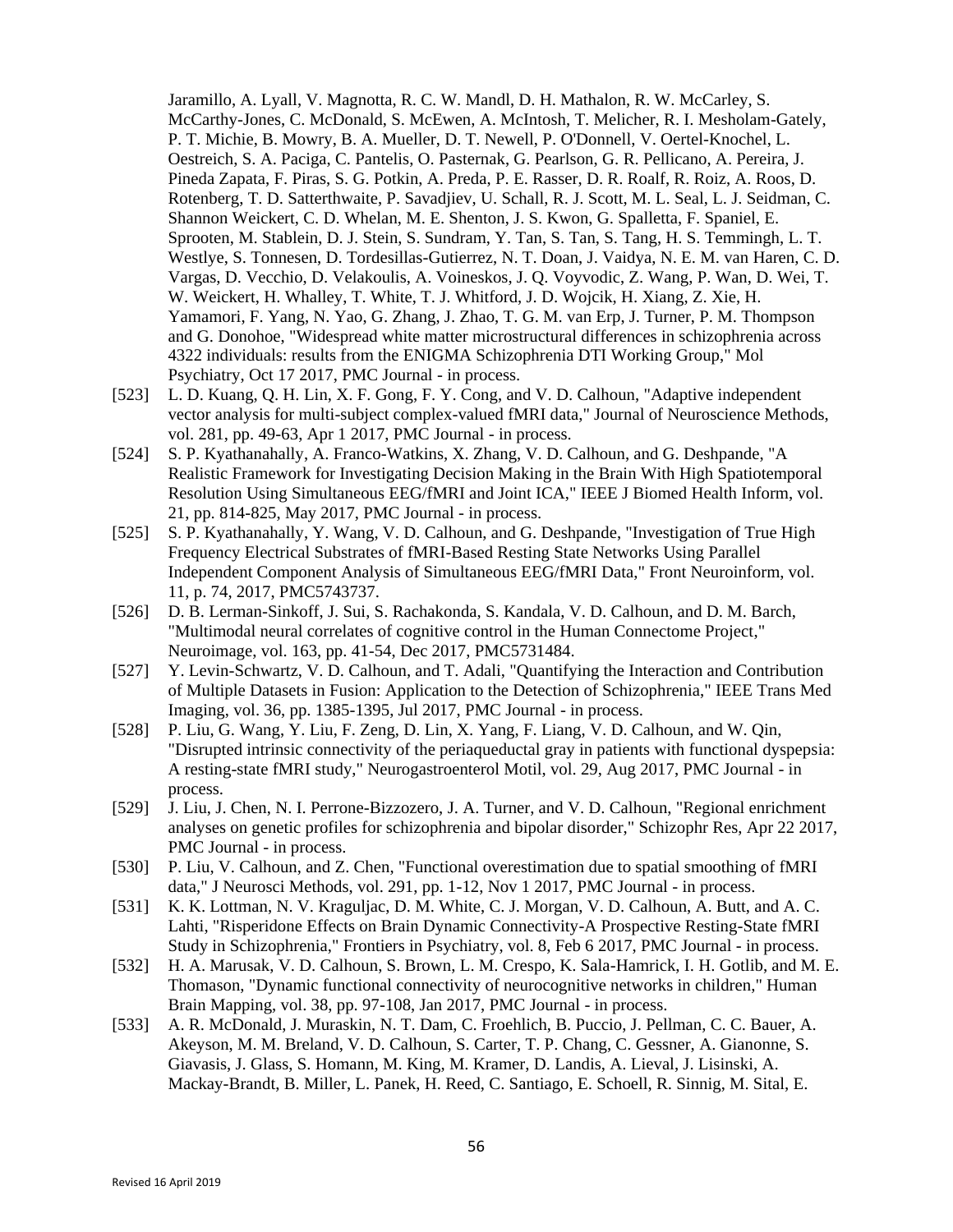Taverna, R. Tobe, K. Trautman, B. Varghese, L. Walden, R. Wang, A. B. Waters, D. C. Wood, F. X. Castellanos, B. Leventhal, S. J. Colcombe, S. LaConte, M. P. Milham, and R. C. Craddock, "The real-time fMRI neurofeedback based stratification of Default Network Regulation Neuroimaging data repository," Neuroimage, vol. 146, pp. 157-170, Feb 01 2017, PMC5322045.

- [534] X. Meng, R. Jiang, D. Lin, J. Bustillo, T. Jones, J. Chen, Q. Yu, Y. Du, Y. Zhang, T. Jiang, J. Sui, and V. D. Calhoun, "Predicting individualized clinical measures by a generalized prediction framework and multimodal fusion of MRI data," Neuroimage, vol. 145, pp. 218-229, Jan 15 2017, PMC5104674.
- [535] B. N. Miller, R. Wang, R. Kelly, M. D. King, J. Lake, D. Landis, J. Ragle, C. Reed, M. Stone, C. Dieringer, and V. D. Calhoun, "COINS tools for automated NIMH data archive submissions," Journal of NeuroInformatics and Neuroimaging, vol. 2, 2017, PMC Journal - in process.
- [536] J. Ming, E. Verner, A. Sarwate, R. Kelly, C. Reed, T. Kahleck, R. Silva, S. Panta, J. Turner, S. Plis, and V. Calhoun, "COINSTAC: Decentralizing the future of brain imaging analysis," F1000Res, vol. 6, p. 1512, 2017, PMC5657031.
- [537] M. B. Misiura, S. Lourens, V. D. Calhoun, J. Long, J. Bockholt, H. Johnson, Y. Zhang, J. S. Paulsen, J. A. Turner, J. Y. Liu, B. Kara, E. Fall, and P.-H. Investiga, "Cognitive Control, Learning, and Clinical Motor Ratings Are Most Highly Associated with Basal Ganglia Brain Volumes in the Premanifest Huntington's Disease Phenotype," Journal of the International Neuropsychological Society, vol. 23, pp. 159-170, Feb 2017, PMC Journal - in process.
- [538] J. S. Nomi, S. G. Vij, D. R. Dajani, R. Steimke, E. Damaraju, S. Rachakonda, V. D. Calhoun, and L. Q. Uddin, "Chronnectomic patterns and neural flexibility underlie executive function," Neuroimage, vol. 147, pp. 861-871, Feb 15 2017, PMC5303676.
- [539] E. Premi, V. D. Calhoun, V. Garibotto, R. Turrone, A. Alberici, E. Cottini, A. Pilotto, S. Gazzina, M. Magoni, B. Paghera, B. Borroni, and A. Padovani, "Source-Based Morphometry Multivariate Approach to Analyze [(123)I]FP-CIT SPECT Imaging," Mol Imaging Biol, vol. 19, pp. 772-778, Oct 2017, PMC5783563.
- [540] A. Savio, S. Funger, M. Tahmasian, S. Rachakonda, A. Manoliu, C. Sorg, T. Grimmer, V. Calhoun, A. Drzezga, V. Riedl, and I. Yakushev, "Resting-State Networks as Simultaneously Measured with Functional MRI and PET," J Nucl Med, vol. 58, pp. 1314-1317, Aug 2017, PMC Journal - in process.
- [541] V. R. Steele, V. Rao, V. D. Calhoun, and K. A. Kiehl, "Machine learning of structural magnetic resonance imaging predicts psychopathic traits in adolescent offenders," Neuroimage, vol. 145, pp. 265-273, Jan 15 2017, PMC Journal - in process.
- [542] R. Steimke, J. Nomi, V. D. Calhoun, C. Stelzel, L. Paschke, T. Goschke, H. Walter, and L. Q. Uddin, "Salience network dynamics underlying successful resistance of temptation," Social Cognitive and Affective Neuroscience 2017, PMD Journal - in process.
- [543] M. C. Stevens, G. D. Pearlson, V. D. Calhoun, and K. L. Bessette, "Functional Neuroimaging" Evidence for Distinct Neurobiological Pathways in Attention-Deficit/Hyperactivity Disorder," Biological Psychiatry: Cognitive Neuroscience and Neuroimaging, 2017, PMC Journal - in process.
- [544] Y. Sun, C. Zhang, S. Duan, X. Du, and V. D. Calhoun, "Altered resting-state functional connectivity of default-mode network and sensorimotor network in heavy metal music lovers," Neuroreport, Sep 18 2017.
- [545] S. Thijssen, B. Rashid, S. Gopal, P. Nyalakanti, V. D. Calhoun, and K. A. Kiehl, "Regular cannabis and alcohol use is associated with resting-state time course power spectra in incarcerated adolescents," Drug Alcohol Depend, vol. 178, pp. 492-500, Sep 1 2017, PMC5561725.
- [546] R. J. Thoma, A. Meier, J. Houck, V. P. Clark, J. D. Lewine, J. Turner, V. Calhoun, and J. Stephen, "Diminished auditory sensory gating during active auditory verbal hallucinations," Schizophr Res, vol. 188, pp. 125-131, Oct 2017, PMC5515701.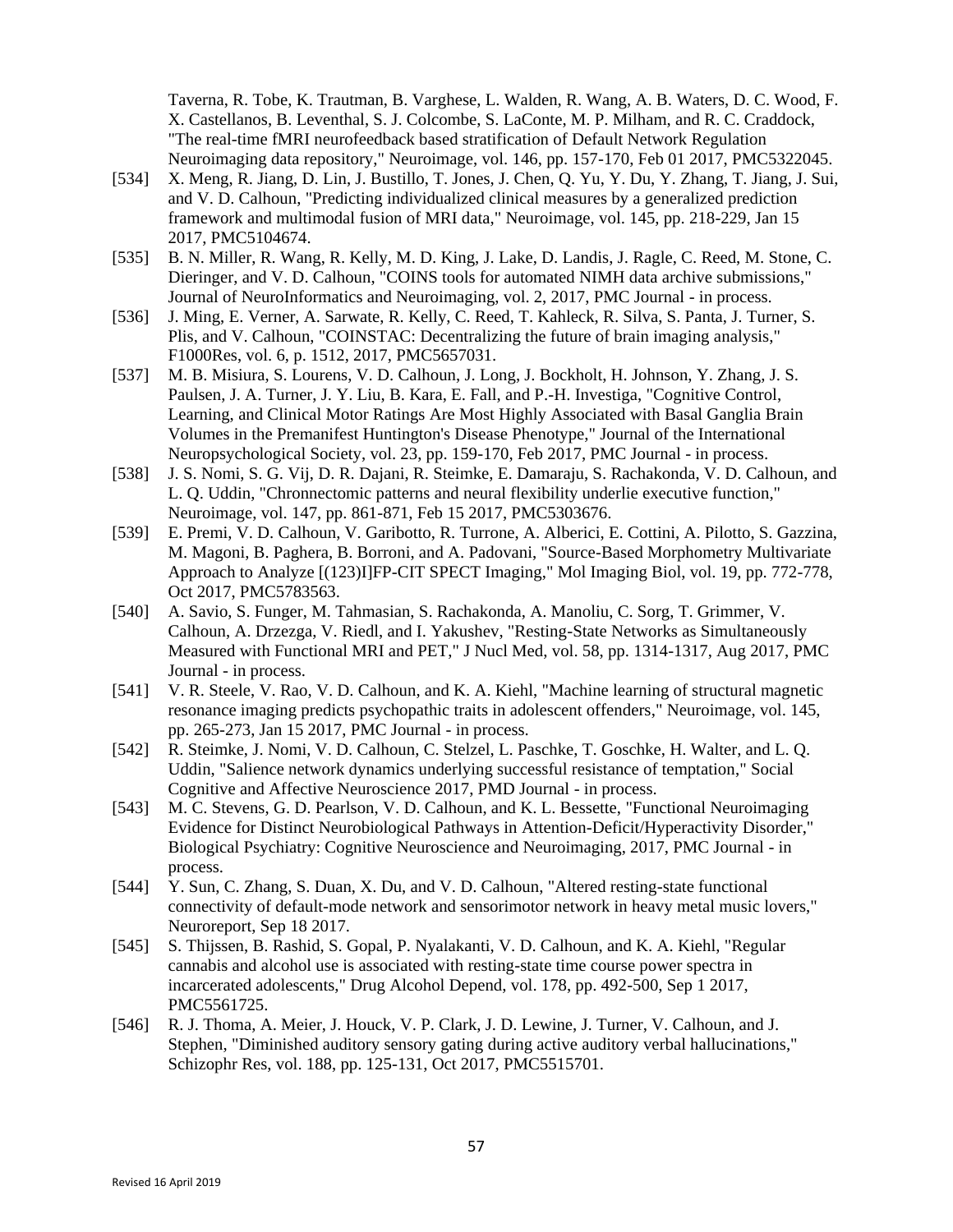- [547] R. J. Thoma, P. Haghani Tehrani, J. A. Turner, J. Houck, R. Bigelow, V. P. Clark, R. A. Yeo, V. Calhoun, and J. Stephen, "Neuropsychological analysis of auditory verbal hallucinations," Schizophr Res, Apr 28 2017, PMC5788735.
- [548] V. M. Vergara, A. R. Mayer, E. Damaraju, K. Hutchison, and V. D. Calhoun, "The effect of preprocessing pipelines in subject classification and detection of abnormal resting state functional network connectivity using group ICA," Neuroimage, vol. 145, pp. 365-376, Jan 15 2017, PMC5035165.
- [549] V. M. Vergara, A. R. Mayer, E. Damaraju, K. A. Kiehl, and V. Calhoun, "Detection of Mild Traumatic Brain Injury by Machine Learning Classification Using Resting State Functional Network Connectivity and Fractional Anisotropy," J Neurotrauma, vol. 34, pp. 1045-1053, Mar 01 2017, PMC5333571.
- [550] V. M. Vergara, J. Liu, E. D. Claus, K. Hutchison, and V. Calhoun, "Alterations of resting state functional network connectivity in the brain of nicotine and alcohol users," Neuroimage, vol. 151, pp. 45-54, May 01 2017, PMC5420342.
- [551] V. M. Vergara, R. Miller, and V. Calhoun, "An information theory framework for dynamic functional domain connectivity," Journal of Neuroscience Methods, vol. 284, pp. 103-111, Jun 1 2017, PMC Journal - in process.
- [552] V. M. Vergara, A. R. Mayer, E. Damaraju, and V. D. Calhoun, "The effect of preprocessing in dynamic functional network connectivity used to classify mild traumatic brain injury," Brain Behav, vol. 7, p. e00809, Oct 2017, PMC5651393.
- [553] E. Walton, D. P. Hibar, T. G. M. van Erp, S. G. Potkin, R. Roiz-Santianez, B. Crespo-Facorro, P. Suarez-Pinilla, N. E. M. Van Haren, S. M. C. de Zwarte, R. S. Kahn, W. Cahn, N. T. Doan, K. N. Jorgensen, T. P. Gurholt, I. Agartz, O. A. Andreassen, L. T. Westlye, I. Melle, A. O. Berg, L. Morch-Johnsen, A. Faerden, L. Flyckt, H. Fatouros-Bergman, E. G. Jonsson, R. Hashimoto, H. Yamamori, M. Fukunaga, A. Preda, P. De Rossi, F. Piras, N. Banaj, V. Ciullo, G. Spalletta, R. E. Gur, R. C. Gur, D. H. Wolf, T. D. Satterthwaite, L. M. Beard, I. E. Sommer, S. Koops, O. Gruber, A. Richter, B. Kramer, S. Kelly, G. Donohoe, C. McDonald, D. M. Cannon, A. Corvin, M. Gill, A. Di Giorgio, A. Bertolino, S. Lawrie, T. Nickson, H. C. Whalley, E. Neilson, V. D. Calhoun, P. M. Thompson, J. A. Turner, S. Ehrlich, and K. S. Project, "Positive symptoms associate with cortical thinning in the superior temporal gyrus via the ENIGMA Schizophrenia consortium," Acta Psychiatrica Scandinavica, vol. 135, pp. 439-447, May 2017, PMC Journal - in process.
- [554] E. Walton, C. A. M. Cecil, M. Suderman, J. Liu, J. A. Turner, V. Calhoun, S. Ehrlich, C. L. Relton, and E. D. Barker, "Longitudinal epigenetic predictors of amygdala:hippocampus volume ratio," J Child Psychol Psychiatry, May 08 2017, PMC Journal - in process.
- [555] R. Warnick, M. Guindani, E. Erhardt, E. Allen, V. Calhoun, and M. Vannucci, "A Bayesian Approach for Estimating Dynamic Functional Network Connectivity in fMRI Data," Journal of the American Statistical Association, pp. 0-0, 2017, PMC Journal - in process.
- [556] C. E. Wilcox, V. D. Calhoun, S. Rachakonda, E. D. Claus, R. A. Littlewood, J. Mickey, P. B. Arenella, and K. E. Hutchison, "Functional network connectivity predicts treatment outcome during treatment of nicotine use disorder," Psychiatry Res, vol. 265, pp. 45-53, Jul 30 2017, PMC5522183.
- [557] P. D. Worhunsky, D. Matuskey, J. D. Gallezot, E. C. Gaiser, N. Nabulsi, G. A. Angarita, V. D. Calhoun, R. T. Malison, M. N. Potenza, and R. E. Carson, "Regional and source-based patterns of  $[(11)C]$ -(+)-PHNO binding potential reveal concurrent alterations in dopamine D2 and D3 receptor availability in cocaine-use disorder," Neuroimage, vol. 148, pp. 343-351, Mar 1 2017, PMC5344702.
- [558] H. Xie, V. D. Calhoun, J. Gonzalez-Castillo, E. Damaraju, R. Miller, P. A. Bandettini, and S. Mitra, "Whole-brain connectivity dynamics reflect both task-specific and individual-specific modulation: A multitask study," Neuroimage, May 23 2017, PMC5700856.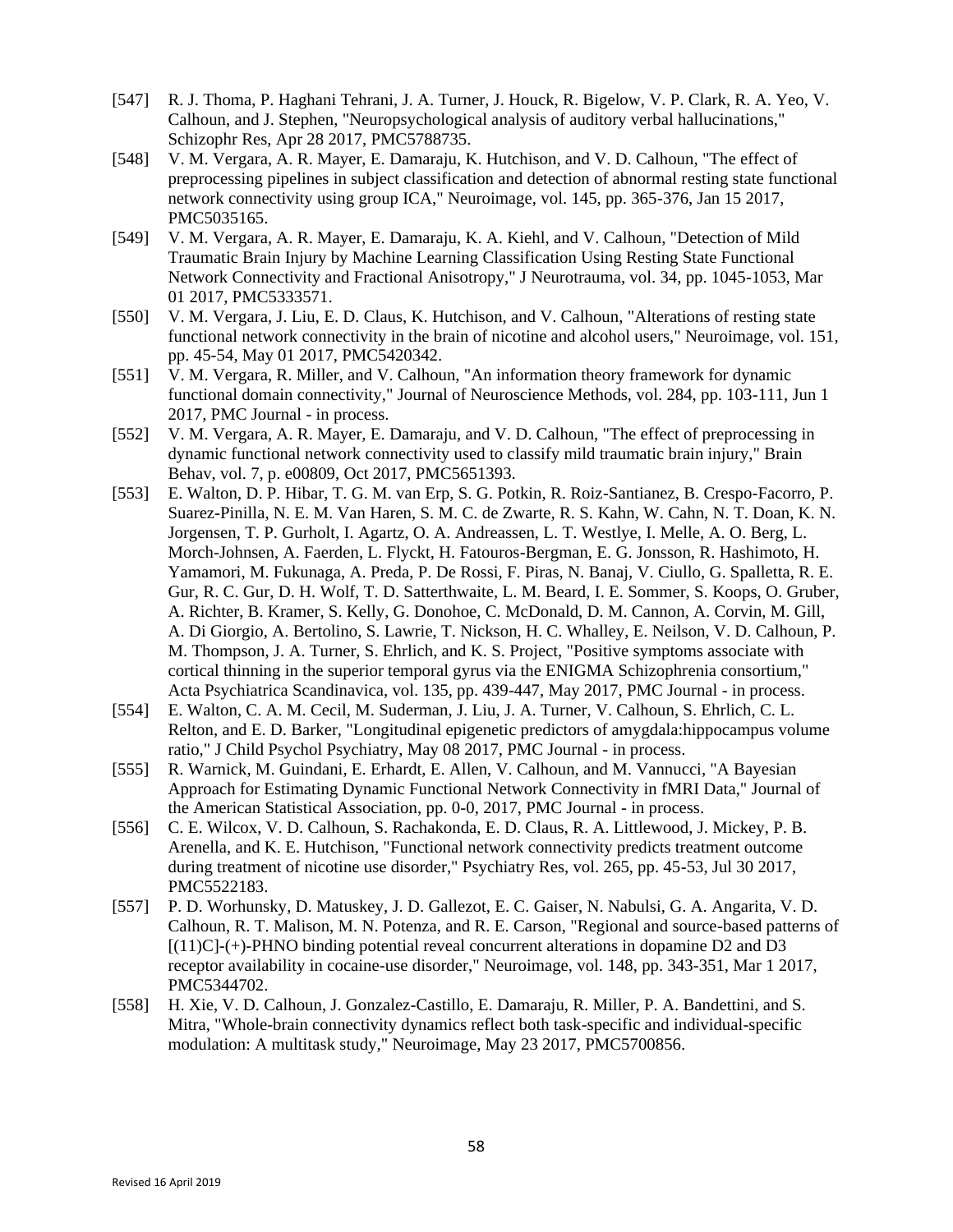- [559] M. Yaesoubi, R. L. Miller, and V. D. Calhoun, "Time-varying spectral power of resting-state fMRI networks reveal cross-frequency dependence in dynamic connectivity," PLoS One, vol. 12, p. e0171647, 2017, PMC5305250.
- [560] M. Yaesoubi, R. L. Miller, J. Bustillo, K. O. Lim, J. Vaidya, and V. D. Calhoun, "A joint timefrequency analysis of resting-state functional connectivity reveals novel patterns of connectivity shared between or unique to schizophrenia patients and healthy controls," Neuroimage Clin, vol. 15, pp. 761-768, 2017, PMC5496209.
- [561] N. Yahyavi-Firouz-Abadi, J. J. Pillai, M. A. Lindquist, V. D. Calhoun, S. Agarwal, R. D. Airan, B. Caffo, S. K. Gujar, and H. I. Sair, "Presurgical Brain Mapping of the Ventral Somatomotor Network in Patients with Brain Tumors Using Resting-State fMRI," AJNR Am J Neuroradiol, vol. 38, pp. 1006-1012, May 2017.
- [562] Q. Yu, Y. Du, J. Chen, H. He, J. Sui, G. Pearlson, and V. D. Calhoun, "Comparing brain graphs in which nodes are regions of interest or independent components: A simulation study," J Neurosci Methods, vol. 291, pp. 61-68, Nov 1 2017, PMC5610951.
- [563] P. Zille, V. D. Calhoun, and Y. P. Wang, "Enforcing Co-expression Within a Brain-Imaging Genomics Regression Framework," IEEE Trans Med Imaging, Jun 28 2017, PMC Journal - in process.
- [564] P. Zille, V. D. Calhoun, J. M. Stephen, T. W. Wilson, and Y. P. Wang, "Fused estimation of sparse connectivity patterns from rest fMRI. Application to comparison of children and adult brains," IEEE Trans Med Imaging, Jun 29 2017, PMC5785555.
- [565] E. A. Allen, E. Damaraju, T. Eichele, L. Wu, and V. D. Calhoun, "EEG Signatures of Dynamic Functional Network Connectivity States," Brain Topogr, vol. 31, pp. 101-116, Jan 2018, PMC5568463.
- [566] B. Cai, P. Zille, J. M. Stephen, T. W. Wilson, V. D. Calhoun, and Y. P. Wang, "Estimation of dynamic sparse connectivity patterns from resting state fMRI," IEEE Transactions on Medical Imaging, pp. 1-1, 2018, PMC Journal - in process.
- [567] Z. Chen, A. Caprihan, E. Damaraju, S. Rachakonda, and V. Calhoun, "Functional brain connectivity in resting-state fMRI using phase and magnitude data," J Neurosci Methods, vol. 293, pp. 299-309, Jan 1 2018, PMC Journal - in process.
- [568] Z. Chen, J. Robinson, and V. Calhoun, "Brain functional BOLD perturbation modelling for forward fMRI and inverse mapping," PLoS One, vol. 13, p. e0191266, 2018, PMC5774799.
- [569] Z. K. Chen and V. Calhoun, "Effect of Spatial Smoothing on Task fMRI ICA and Functional Connectivity," Frontiers in Neuroscience, vol. 12, Feb 2 2018, PMC Journal - in process.
- [570] J. Chen, B. Rashid, Q. Yu, J. Liu, D. Lin, Y. Du, J. Sui, and V. D. Calhoun, "Variability in Resting State Network and Functional Network Connectivity Associated With Schizophrenia Genetic Risk: A Pilot Study," Front Neurosci, vol. 12, p. 114, 2018, PMC5838400.
- [571] Y. Du, S. L. Fryer, D. Lin, J. Sui, Q. Yu, J. Chen, B. Stuart, R. L. Loewy, V. D. Calhoun, and D. H. Mathalon, "Identifying functional network changing patterns in individuals at clinical highrisk for psychosis and patients with early illness schizophrenia: A group ICA study," Neuroimage Clin, vol. 17, pp. 335-346, 2018, PMC5681342.
- [572] D. B. Dwyer, C. Cabral, L. Kambeitz-Ilankovic, R. Sanfelici, J. Kambeitz, V. Calhoun, P. Falkai, C. Pantelis, E. Meisenzahl, and N. Koutsouleris, "Brain Subtyping Enhances The Neuroanatomical Discrimination of Schizophrenia," Schizophrenia Bulletin, 2018, PMC Journal in process.
- [573] F. A. Espinoza, J. A. Turner, V. M. Vergara, R. L. Miller, E. Mennigen, J. Liu, M. B. Misiura, J. Ciarochi, H. J. Johnson, J. D. Long, H. J. Bockholt, V. A. Magnotta, J. S. Paulsen, and V. D. Calhoun, "Whole-brain connectivity in a large study of Huntington's disease gene mutation carriers and healthy controls," Brain Connect, Jan 1 2018, PMC Journal - in process.
- [574] A. Faghiri, J. M. Stephen, Y. P. Wang, T. W. Wilson, and V. D. Calhoun, "Changing brain connectivity dynamics: From early childhood to adulthood," Hum Brain Mapp, vol. 39, pp. 1108- 1117, Mar 2018, PMC5807176.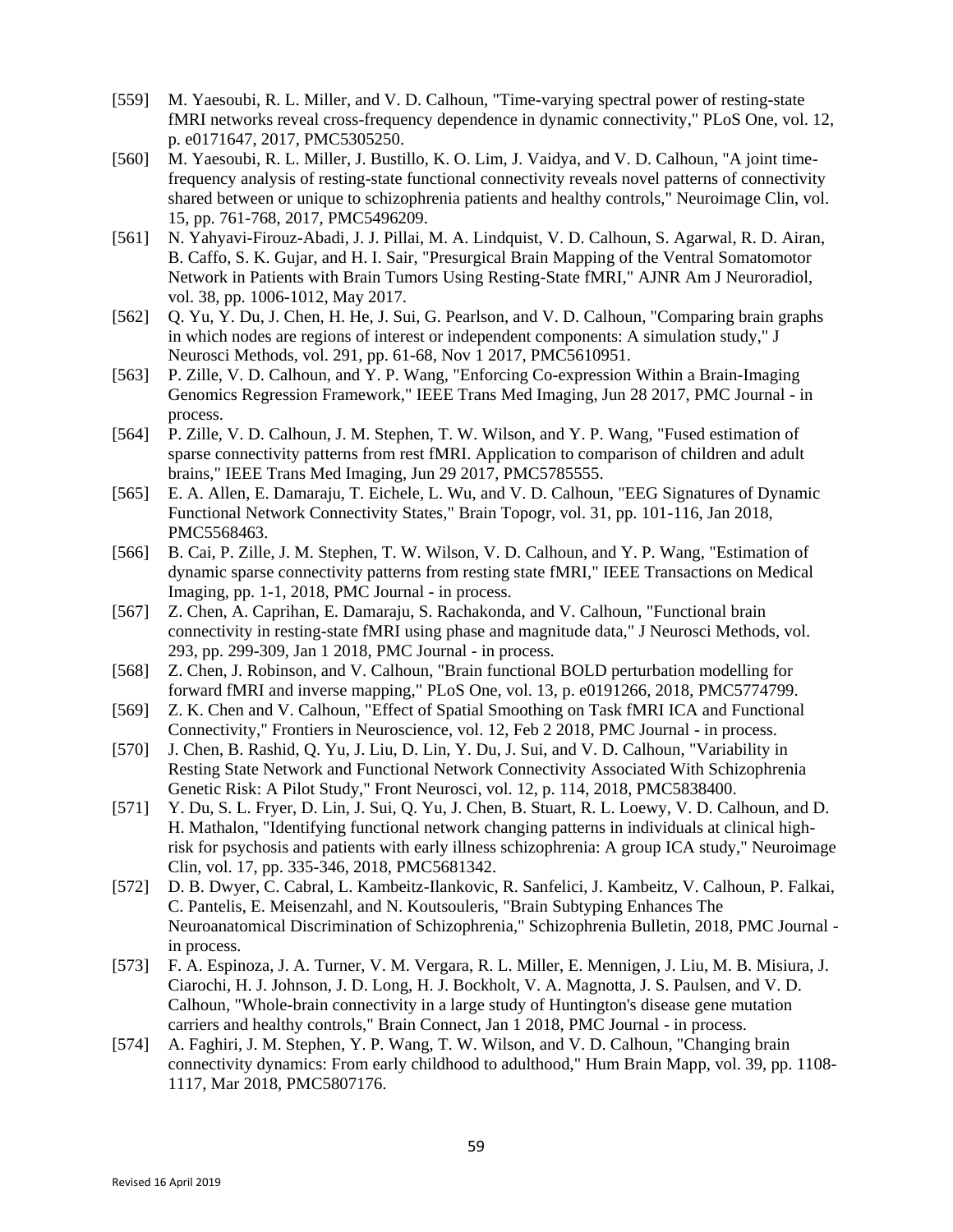- [575] Z. Fu, Y. Tu, X. Di, Y. Du, J. Sui, B. B. Biswal, Z. Zhang, N. de Lacy, and V. D. Calhoun, "Transient increased thalamic-sensory connectivity and decreased whole-brain dynamism in autism," Neuroimage, Jun 5 2018, PMC Journal - in process.
- [576] C. L. Harenski, V. D. Calhoun, J. R. Bustillo, B. W. Haas, J. Decety, K. A. Harenski, M. F. Caldwell, G. J. Van Rybroek, M. Koenigs, D. M. Thornton, and K. A. Kiehl, "Functional connectivity during affective mentalizing in criminal offenders with psychotic disorders: Associations with clinical symptoms," Psychiatry Res, vol. 271, pp. 91-99, Jan 30 2018, PMC5741458.
- [577] W. Hu, D. Lin, S. Cao, J. Liu, J. Chen, V. D. Calhoun, and Y. P. Wang, "Adaptive Sparse" Multiple Canonical Correlation Analysis With Application to Imaging (Epi)Genomics Study of Schizophrenia," IEEE Trans Biomed Eng, vol. 65, pp. 390-399, Feb 2018, PMC Journal - in process.
- [578] R. J. Huster and V. D. Calhoun, "Progress in EEG: Multi-subject Decomposition and Other Advanced Signal Processing Approaches," Brain Topogr, vol. 31, pp. 1-2, Jan 2018, PMC Journal - in process.
- [579] R. Jiang, C. C. Abbott, T. Jiang, Y. Du, R. Espinoza, K. L. Narr, B. Wade, Q. Yu, M. Song, D. Lin, J. Chen, T. Jones, M. Argyelan, G. Petrides, J. Sui, and V. D. Calhoun, "SMRI Biomarkers Predict Electroconvulsive Treatment Outcomes: Accuracy with Independent Data Sets," Neuropsychopharmacology, vol. 43, pp. 1078-1087, Apr 2018, PMC5854791.
- [580] D. Lin, J. Chen, S. Ehrlich, J. R. Bustillo, N. Perrone-Bizzozero, E. Walton, V. P. Clark, Y. P. Wang, J. Sui, Y. Du, B. C. Ho, C. S. Schulz, V. D. Calhoun, and J. Liu, "Cross-Tissue Exploration of Genetic and Epigenetic Effects on Brain Gray Matter in Schizophrenia," Schizophr Bull, vol. 44, pp. 443-452, Feb 15 2018, PMC5814943.
- [581] K. K. Lottman, D. M. White, N. V. Kraguljac, M. A. Reid, V. D. Calhoun, F. Catao, and A. C. Lahti, "Four-way multimodal fusion of 7 T imaging data using an mCCA+jICA model in firstepisode schizophrenia," Hum Brain Mapp, Jan 9 2018, PMC Journal - in process.
- [582] H. A. Marusak, F. Elrahal, C. A. Peters, P. Kundu, M. V. Lombardo, V. D. Calhoun, E. K. Goldberg, C. Cohen, J. W. Taub, and C. A. Rabinak, "Mindfulness and dynamic functional neural connectivity in children and adolescents," Behav Brain Res, vol. 336, pp. 211-218, Jan 15 2018, PMC5610942.
- [583] R. L. Miller, V. M. Vergara, and V. D. Calhoun, "Detection of relationships among multi-modal brain imaging meta-features via information flow," J Neurosci Methods, vol. 294, pp. 72-80, Jan 15 2018, PMC Journal - in process.
- [584] S. Qi, V. D. Calhoun, T. G. M. van Erp, J. Bustillo, E. Damaraju, J. A. Turner, Y. Du, J. Yang, J. Chen, Q. Yu, D. H. Mathalon, J. M. Ford, J. Voyvodic, B. A. Mueller, A. Belger, S. McEwen, S. G. Potkin, A. Preda, T. Jiang, and J. Sui, "Multimodal Fusion With Reference: Searching for Joint Neuromarkers of Working Memory Deficits in Schizophrenia," IEEE Trans Med Imaging, vol. 37, pp. 93-105, Jan 2018, PMC5750081.
- [585] S. Qi, X. Yang, L. Zhao, V. D. Calhoun, N. Perrone-Bizzozero, S. Liu, R. Jiang, T. Jiang, J. Sui, and X. Ma, "MicroRNA132 associated multimodal neuroimaging patterns in unmedicated major depressive disorder," Brain, Feb 2 2018, PMC Journal - in process.
- [586] B. Rashid, L. M. E. Blanken, R. L. Muetzel, R. Miller, E. Damaraju, M. R. Arbabshirani, E. B. Erhardt, F. C. Verhulst, A. van der Lugt, V. W. V. Jaddoe, H. Tiemeier, T. White, and V. Calhoun, "Connectivity dynamics in typical development and its relationship to autistic traits and autism spectrum disorder," Hum Brain Mapp, Mar 30 2018, PMC Journal - in process.
- [587] V. R. Steele, J. M. Maurer, M. R. Arbabshirani, E. D. Claus, B. C. Fink, V. Rao, V. D. Calhoun, and K. A. Kiehl, "Machine Learning of Functional Magnetic Resonance Imaging Network Connectivity Predicts Substance Abuse Treatment Completion," Biological Psychiatry: Cognitive Neuroscience and Neuroimaging, vol. 3, pp. 141-149, 2018, PMC Journal - in process.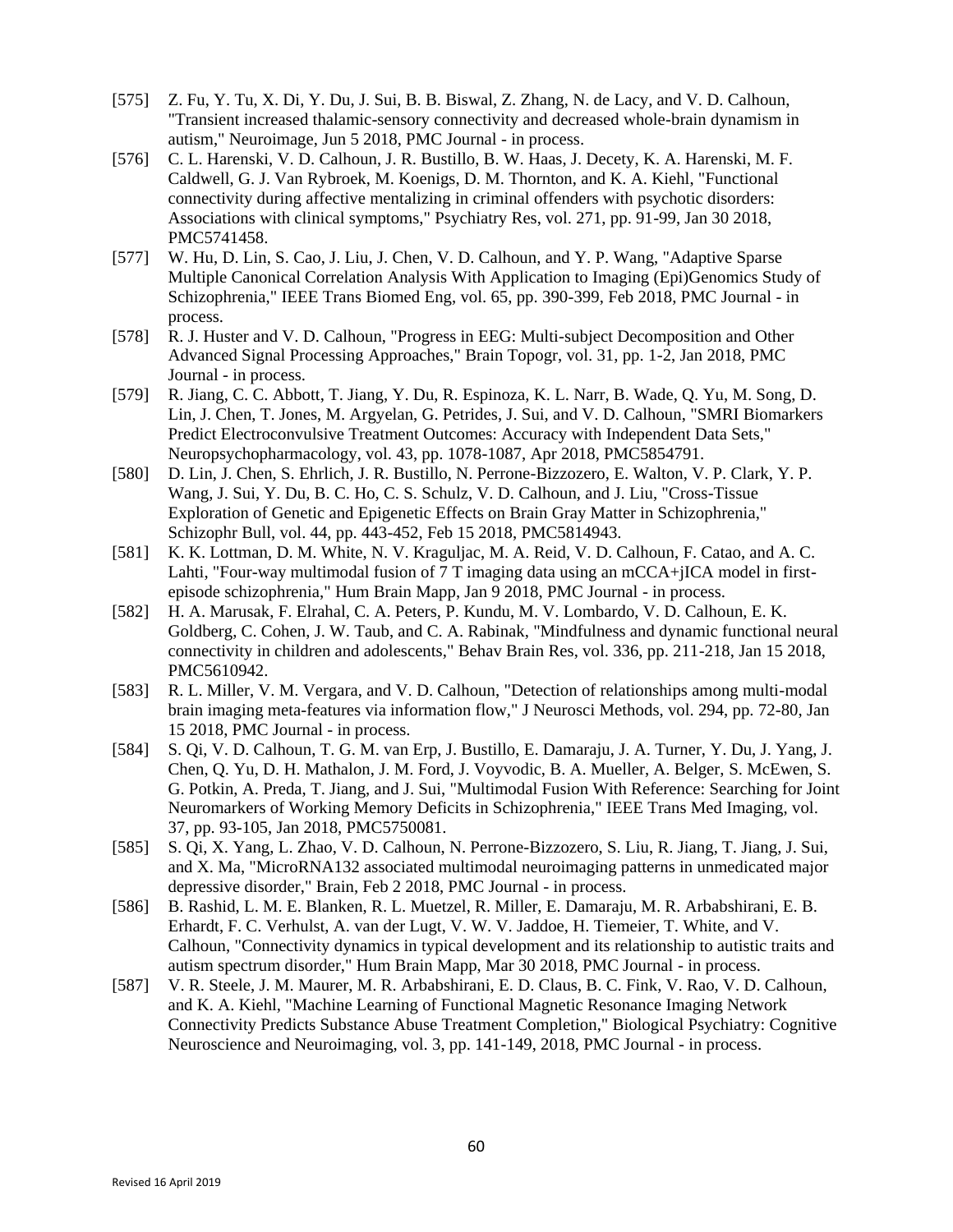- [588] V. M. Vergara, B. J. Weiland, K. E. Hutchison, and V. D. Calhoun, "The Impact of Combinations" of Alcohol, Nicotine, and Cannabis on Dynamic Brain Connectivity," Neuropsychopharmacology, vol. 43, pp. 877-890, Mar 2018, PMC5809800.
- [589] E. Walton, D. P. Hibar, T. G. M. van Erp, S. G. Potkin, R. Roiz-Santianez, B. Crespo-Facorro, P. Suarez-Pinilla, N. E. M. van Haren, S. M. C. de Zwarte, R. S. Kahn, W. Cahn, N. T. Doan, K. N. Jorgensen, T. P. Gurholt, I. Agartz, O. A. Andreassen, L. T. Westlye, I. Melle, A. O. Berg, L. Morch-Johnsen, A. Faerden, L. Flyckt, H. Fatouros-Bergman, C. Karolinska Schizophrenia Project, E. G. Jonsson, R. Hashimoto, H. Yamamori, M. Fukunaga, N. Jahanshad, P. De Rossi, F. Piras, N. Banaj, G. Spalletta, R. E. Gur, R. C. Gur, D. H. Wolf, T. D. Satterthwaite, L. M. Beard, I. E. Sommer, S. Koops, O. Gruber, A. Richter, B. Kramer, S. Kelly, G. Donohoe, C. McDonald, D. M. Cannon, A. Corvin, M. Gill, A. Di Giorgio, A. Bertolino, S. Lawrie, T. Nickson, H. C. Whalley, E. Neilson, V. D. Calhoun, P. M. Thompson, J. A. Turner, and S. Ehrlich, "Prefrontal cortical thinning links to negative symptoms in schizophrenia via the ENIGMA consortium," Psychol Med, vol. 48, pp. 82-94, Jan 2018, PMC Journal - in process.
- [590] C. E. Wilcox, E. D. Claus, V. D. Calhoun, S. Rachakonda, R. A. Littlewood, J. Mickey, P. B. Arenella, N. Goodreau, and K. E. Hutchison, "Default mode network deactivation to smoking cue relative to food cue predicts treatment outcome in nicotine use disorder," Addict Biol, vol. 23, pp. 412-424, Jan 2018, PMC Journal - in progress.
- [591] M. Yaesoubi, T. Adali, and V. D. Calhoun, "A window-less approach for capturing time-varying connectivity in fMRI data reveals the presence of states with variable rates of change," Hum Brain Mapp, Jan 9 2018, PMC Journal - in process.

## *In Press Journal Articles (45 total):*

- [1] T. Adali, H. J. Trussell, L. K. Hansen, and V. D. Calhoun, "The Dangers of Following Trends in Research: Sparsity and Other Examples of Hammers in Search of Nails," Proceedings of the IEEE, in press, PMC Journal - in process.
- [2] M. A. Alam, V. D. Calhoun, and Y.-P. Wang, "Identifying Outliers Using Multiple Kernel Canonical Correlation Analysis with Application to Imaging Genetics," Computational Statistics & Data Analysis, in press, PMC Journal - in process.
- [3] F. Amin, S. Plis, A. Chekroud, D. Hjelm, E. Damaraju, H. J. Lee, J. Bustillo, K. Cho, G. D. Pearlson, and V. D. Calhoun, "Reading the (functional) writing on the (structural) wall: multimodal fusion of brain structural and function via a deep neural network based translation approach reveals novel impairments in schizophrenia," Frontiers in Brain Imaging Methods, in press, PMC Journal - in process.
- [4] D. Bridwell, J. E. Cavanaugh, A. Collins, M. Nunez, R. Srinivasan, S. Stober, and V. D. Calhoun, "Moving Beyond ERP Components: A Selective Review of Approaches to Integrate EEG and Behavior " Frontiers in Human Neuroscience, in press, PMC Journal - in process.
- [5] V. Calhoun, "Data-driven approaches for identifying links between brain structure and function in health and disease," Dialogues Clin Neurosci, in press, PMC Journal - in process.
- [6] J. Ciarochi, J. Liu, V. D. Calhoun, H. Johnson, M. Misiura, H. J. Bockholt, F. Espinosa, A. Caprihan, S. Plis, J. Turner, and J. Paulsen, "High and low levels of an NTRK2-driven genetic profile affect motor- and cognition- associated frontal gray matter in prodromal Huntington's disease," Brain Sciences, in press, PMC Journal - in process.
- [7] N. de Lacy, I. Kodish, S. Rachakonda, and V. D. Calhoun, "Novel in silico multivariate mapping of intrinsic and anticorrelated connectivity to neurocognitive functional maps supports the maturational hypothesis of ADHD," Human Brain Mapping, in press, PMC Journal - in process.
- [8] N. de Lacy and V. D. Calhoun, "Dynamic connectivity and the effects of maturation in youth with attention deficit hyperactivity disorder " Network Neuroscience, in press, PMC Journal - in process.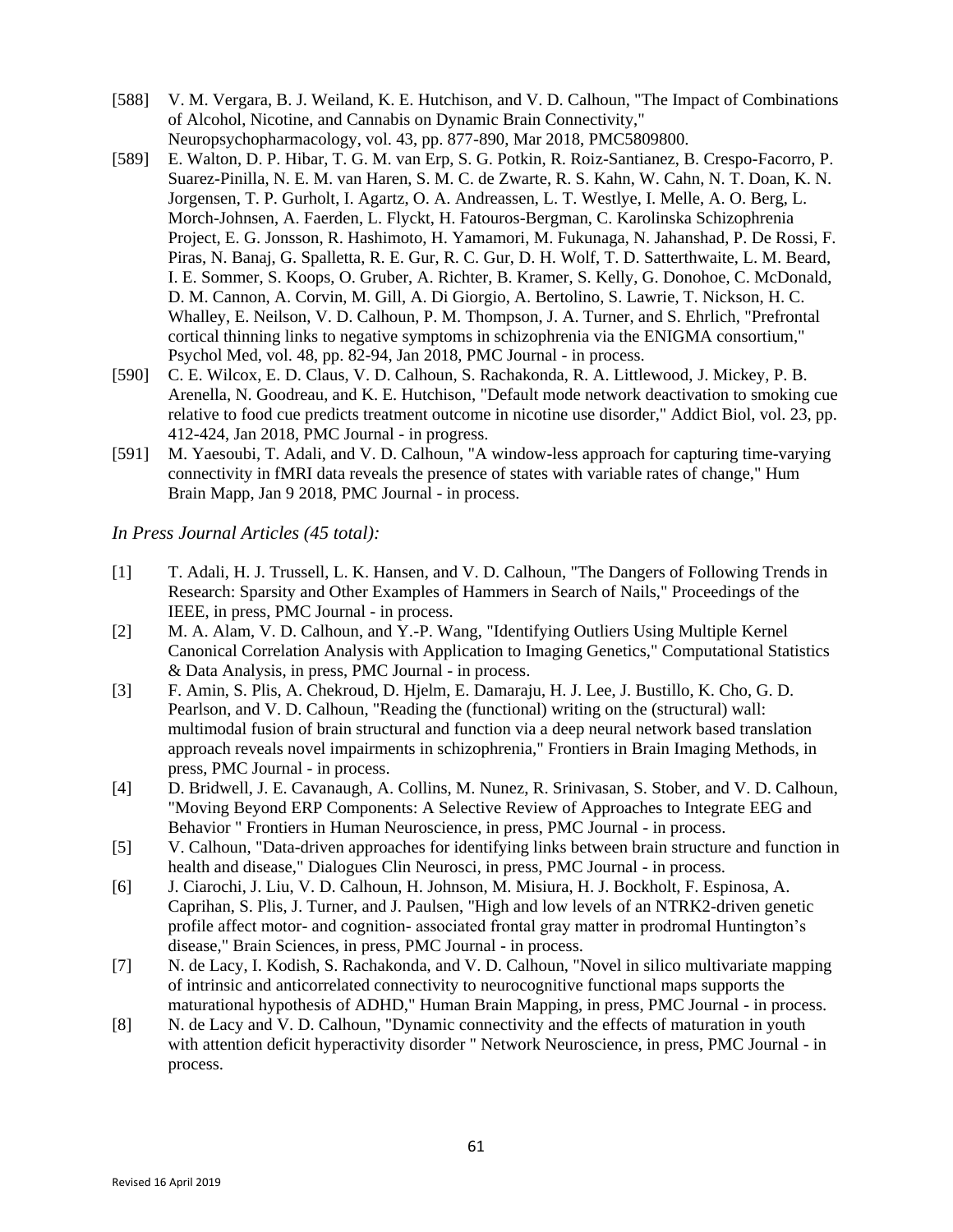- [9] S.-P. Deng, W. Hu, V. D. Calhoun, and Y. Wang, "Schizophrenia Prediction Using Integrated Imaging Genomic Networks," Advances in Science, Technology and Engineering Systems Journal: Special Issue on Recent Advances in Engineering, in press, PMC Journal - in process.
- [10] Y. Du, V. D. Calhoun, and Z. Fu, "Classification and Prediction of Brain Disorders using Functional Connectivity: Promising but Challenging," Frontiers in Brain Imaging Methods, in press, PMC Journal - in process.
- [11] K. Duan, J. Chen, W. Jiang, V. Calhoun, B. Franke, J. Buitelaar, M. Hoogman, A. A. Vasquez, J. Turner, and J. Liu, "Neural Correlates of Cognitive Function and Symptoms in Attentiondeficit/Hyperactivity Disorder in Adults," Neuroimage Clinical, in press, PMC Journal - in progress.
- [12] M. A. Escamilla, H. Sandoval, V. D. Calhoun, and M. Ramirez, "Brain Activation Patterns in Response to Complex Triggers in the Word Association Test: Results from a New Study in the United States," Journal of Analytical Psychology, in press, PMC Journal - in process.
- [13] F. Espinoza, V. Vergara, D. Reyes, S. Rachakonda, E. Damaraju, B. Rashid, R. Miller, M. Koenigs, D. Kosson, J. Decety, N. E. Anderson, C. L. Harenski, K. Kiehl, and V. D. Calhoun, "Aberrant functional network connectivity in psychopathy from a large (N=985) forensic sample," Human Brain Mapping, in press, PMC Journal - in process.
- [14] S. L. Fryer, S. W. Woods, B. J. Roach, J. Ford, K. Donaldson, V. D. Calhoun, G. D. Pearlson, K. Kiehl, V. H. Srihari, T. McGlashan, and D. Mathalon, "Should I stay or should I go?: Altered brain response during inhibitory control in youth with early psychosis and clinical high-risk for psychosis," Schizophr Bull, in press, PMC Journal - in process.
- [15] N. Gilbert, A. K. Roy, R. Bernier, V. D. Calhoun, E. Brenner, E. Grossner, S. M. Rajtmajer, and F. Hillary, "Diminished neural network dynamics after moderate and severe traumatic brain injury," PLoS ONE, in press, PMC Journal - in process.
- [16] A. Gossmann, P. Zille, V. D. Calhoun, and Y.-P. Wang, "FDR-Corrected Sparse Canonical Correlation Analysis with Applications to Imaging Genomics," IEEE Transactions on Medical Imaging, in press, PMC Journal - in process.
- [17] S. M. Hare, A. Law, J. Ford, D. Mathalon, A. Ahmadi, E. Damaraju, J. Bustillo, A. Belger, H. J. Lee, B. Mueller, K. Lim, G. Brown, A. Preda, T. Van Erp, S. Potkin, V. D. Calhoun, and J. Turner, "Disrupted network cross talk, hippocampal dysfunction and hallucinations in schizophrenia," Schizophr Bull, in press, PMC Journal - in process.
- [18] S. M. Hare, J. Ford, D. Mathalon, E. Damaraju, J. Bustillo, A. Belger, H. J. Lee, B. Mueller, K. Lim, G. Brown, A. Preda, T. van Erp, S. Potkin, V. D. Calhoun, and J. A. Turner, "Salience-Default Mode Functional Network Connectivity Linked to Positive and Negative Symptoms of Schizophrenia," Schizophr Bull, in press, PMC Journal - in process.
- [19] E. Heinrichs-Graham, T. J. McDermott, M. S. Mills, A. Wiesman, Y.-P. Wang, J. Stephen, V. D. Calhoun, and T. W. Wilson, "The lifespan trajectory of neural oscillatory activity in the motor system," Developmental Cognitive Neuroscience, in press, PMC Journal - in process.
- [20] K. Kiehl, N. E. Anderson, E. Aharoni, M. Maurer, K. Harenski, C. L. Harenski, M. Koenigs, J. Decety, D. Kosson, T. D. Wager, V. D. Calhoun, and V. Steele, "Age of Gray Matters: Neuroprediction of Recidivism," Neuroimage Clin, in press, PMC Journal - in process.
- [21] X.-Z. Kong, S. R. Mathias, T. Guadalupe, C. Abé, I. Agartz, T. N. Akudjedu, A. Aleman, S. Alhusaini, N. B. Allen, D. Ames, O. A. Andreassen, A. A. Vasquez, N. J. Armstrong, F. Bergo, M. E. Bastin, A. Batalla, J. Bauer, B. Baune, R. Baur, J. Biederman, S. K. Blaine, P. Boedhoe, E. Bøen, A. Bose, J. Bralten, D. Brandeis, S. Brem, H. Brodaty, H. Bröhl, S. J. Brooks, J. Buitelaar, C. Bürger, R. Bülow, V. Calhoun, A. Calvo, E. J. Canales-Rodríguez, J. M. Canive, D. M. Cannon, E. C. Caparelli, F. X. Castellanos, G. L. Cavalleri, F. Cendes, T. M. Chaim-Avancini, K. Chantiluke, Q.-l. Chen, X. Chen, Y. Cheng, A. Christakou, V. P. Clark, D. Coghill, C. G. Connolly, A. Conzelmann, A. Córdova-Palomera, J. Cousijn, T. Crow, A. Cubillo, U. Dannlowski, S. A. de Bruttopilo, P. de Zeeuw, I. J. Deary, N. Delanty, D. V. Demeter, A. D. Martino, E. W. Dickie, B. Dietsche, N. T. Doan, C. P. Doherty, A. Doyle, S. Durston, E. Earl, S.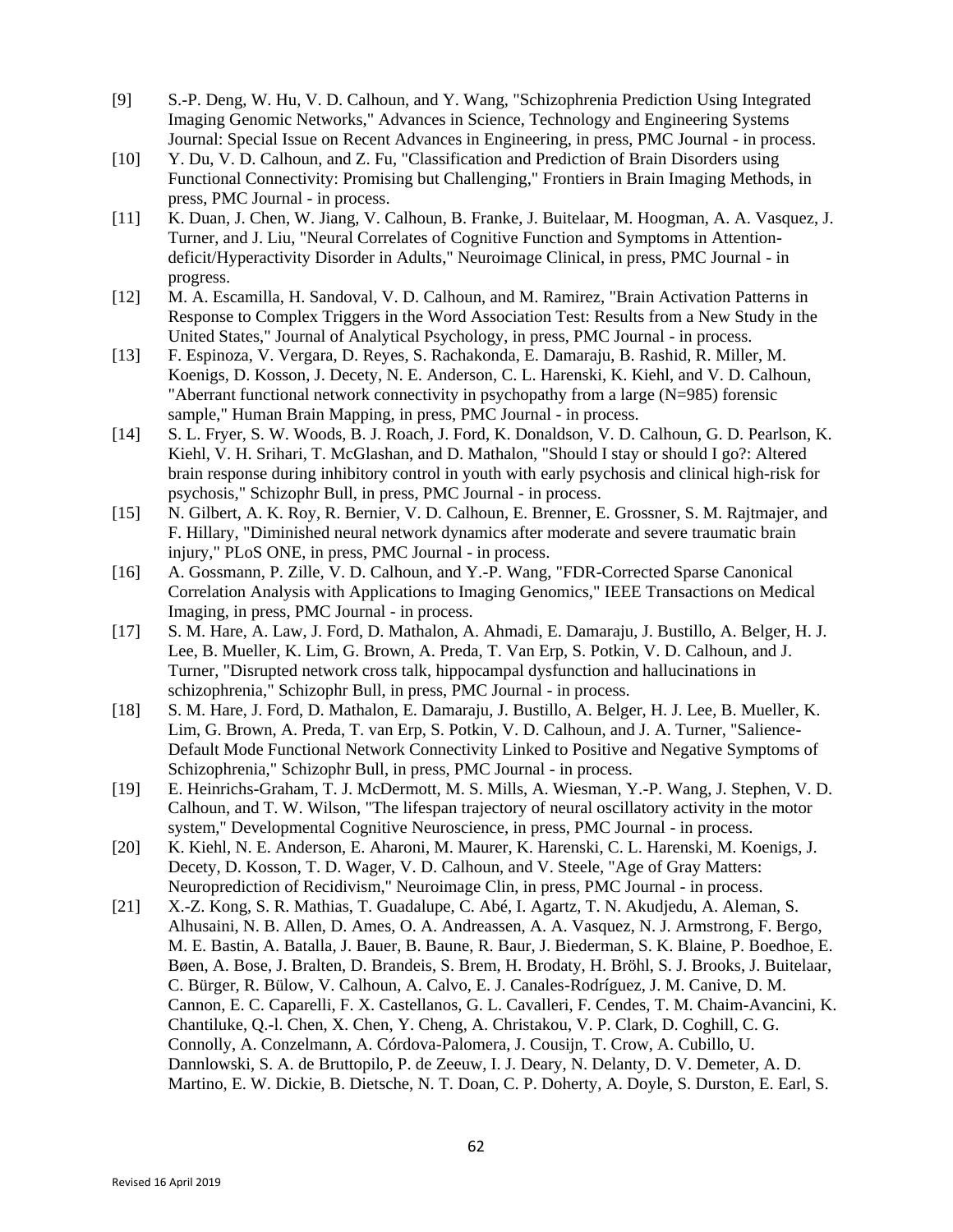Ehrlich, C. J. Ekman, T. Elvsåshagen, J. N. Epstein, D. A. Fair, S. Faraone, H. Fatouros-Bergman, G. Fernández, G. B. Filho, L. Flyckt, K. Förster, J.-P. Fouche, J. Foxe, P. Fuentes-Claramonte, J. Fullerton, H. Garavan, D. d. S. Garcia, I. H. Gotlib, A. E. Goudriaan, H. J. Grabe, N. A. Groenewold, D. Grotegerd, O. Gruber, T. Gurholt, J. Haavik, T. Hahn, N. K. Hansell, M. A. Harris, C. Hartman, M. d. C. V. Hernández, D. Heslenfeld, R. Hester, D. P. Hibar, B.-C. Ho, T. C. Ho, P. Hoekstra, R. J. van Holst, M. Hoogman, M. F. Høvik, F. M. Howells, K. Hugdahl, C. Huyser, M. Ingvar, L. Irwin, A. Ishikawa, A. James, N. Jahanshad, T. Jernigan, E. G. Jönsson, C. Kähler, V. Kaleda, C. Kelly, M. Kerich, M. S. Keshavan, S. Khadka, T. Kircher, G. Kohls, K. Konrad, O. Korucuoglu, B. Krämer, A. Krug, J. S. Kwon, N. Lambregts-Rommelse, M. Landên, L. Lázaro, I. Lebedeva, R. Lenroot, K.-P. Lesch, Q. Li, K. O. Lim, J. Liu, C. Lochner, E. D. London, V. Lonning, V. Lorenzetti, M. Luciano, M. Luijten, A. J. Lundervold, S. Mackey, F. P. MacMaster, S. Maingault, C. B. Malpas, U. F. Malt, D. Mataix-Cols, R. Martin-Santos, A. R. Mayer, H. McCarthy, P. B. Mitchell, B. A. Mueller, S. M. Maniega, B. Mazoyer, C. McDonald, Q. McLellan, K. L. McMahon, G. McPhilemy, R. Momenan, A. M. Morales, J. C. Narayanaswamy, J. C. V. Moreira, S. Nerland, L. Nestor, J. T. Nigg, J.-E. Nordvik, S. Novotny, E. Oberwelland, R. L. O'Gorman, J. Oosterlaan, B. Oranje, C. Orr, B. Overs, P. Pauli, M. Paulus, K. Plessen, G. G. von Polier, E. Pomarol-Clotet, J. Qiu, J. Radua, J. A. Ramos-Quiroga, Y. C. J. Reddy, A. Reif, G. Roberts, P. Rosa, K. Rubia, M. D. Sacchet, P. S. Sachdev, R. Salvador, L. Schmaal, L. Schweren, L. Seidman, J. Seitz, M. H. Serpa, P. Shaw, E. Shumskaya, T. J. Silk, A. N. Simmons, E. Simulionyte, R. Sinha, Z. Sjoerds, R. E. Smelror, J. C. Soliva, N. Solowij, S. R. Sponheim, D. J. Stein, E. A. Stein, M. Stevens, L. T. Strike, G. Sudre, J. Sui, L. Tamm, H. S. Temmingh, R. J. Thoma, A. Tomyshev, G. Tronchin, J. Turner, A. Uhlmann, T. G. M. van Erp, O. van den Heuvel, D. van der Meer, L. van Eijk, A. Vance, I. M. Veer, D. J. Veltman, G. Venkatasubramanian, O. Vilarroya, Y. Vives-Gilabert, A. N. Voineskos, H. Völzke, D. Vuletic, S. Walitza, H. Walter, E. Walton, J. M. Wardlaw, W. Wen, L. T. Westlye, C. D. Whelan, T. White, R. W. Wiers, M. J. Wright, K. Wittfeld, T. T. Yang, C. L. Yasuda, Y. Yoncheva, M. Yücel, J.-Y. Yun, M. V. Zanetti, Z. Zhen, X.-x. Zhu, G. C. Ziegler, K. Zierhut, G. I. de Zubicaray, M. Zwiers, D. C. Glahn, B. Franke, F. Crivello, N. Tzourio-Mazoyer, S. E. Fisher, P. M. Thompson and C. Francks, "Mapping Cortical Brain Asymmetry in 17,141 Healthy Individuals Worldwide via the ENIGMA Consortium," PNAS, in press, PMC Journal - in process.

- [22] L. Kuang, Q. Lin, X. Gong, F. Cong, J. Sui, and V. D. Calhoun, "Model Order Effects on Independent Component Analysis of Resting-State Complex-Valued fMRI Data," Journal of Neuroscience Methods, in press, PMC Journal - in process.
- [23] D. Lin, J. Bustillo, J. Chen, N. Perrone-Bizzozero, Y. Du, V. D. Calhoun, and J. Liu, "Characterization of cross-tissue genetic-epigenetic effects and their patterns in schizophrenia," Genome Medicine, in press, PMC Journal - in process.
- [24] J. Liu, J. Ciarochi, V. D. Calhoun, J. Paulsen, H. J. Bockholt, J. Johnson, J. Long, D. Lin, F. Espinoza, M. Misiura, A. Caprihan, and J. Turner, "Genetics modulates gray matter variation beyond disease burden in prodromal Huntington's disease," Frontiers in Neurology, section Movement Disorders, in press, PMC Journal - in process.
- [25] S. Liu, H. Wang, M. Song, L. Lv, Y. Cui, Y. Liu, F. Lingzhong, N. Zuo, K. Xu, Y. Du, Q. Yu, N. Luo, S. Qi, J. Yang, S. Xiu, J. Li, J. Chen, Y. Chen, H. Wang, H. Guo, P. Wan, Y. Yang, P. Li, L. Lu, H. Yan, J. Yan, H. Wang, H. Zhang, D. Zhang, V. D. Calhoun, T. Jiang, and J. Sui, "Linked 4-way Multimodal Brain Differences in Schizophrenia in a Large Chinese Han Population," Schizophr Bull, in press, PMC Journal - in process.
- [26] M. Maurer, V. Steele, B. Fink, G. M. Vincent, V. D. Calhoun, and K. Kiehl, "Self-report measures of adolescent psychopathic traits fail to capture dysfunctional error-related processing," Biological Psychiatry, in press, PMC Journal - in process.
- [27] E. Mennigen, S. L. Fryer, B. Rashid, E. Damaraju, Y. Du, R. Loewy, B. Stuart, V. D. Calhoun, and D. Mathalon, "Transient patterns of functional dysconnectivity in clinical high risk and early-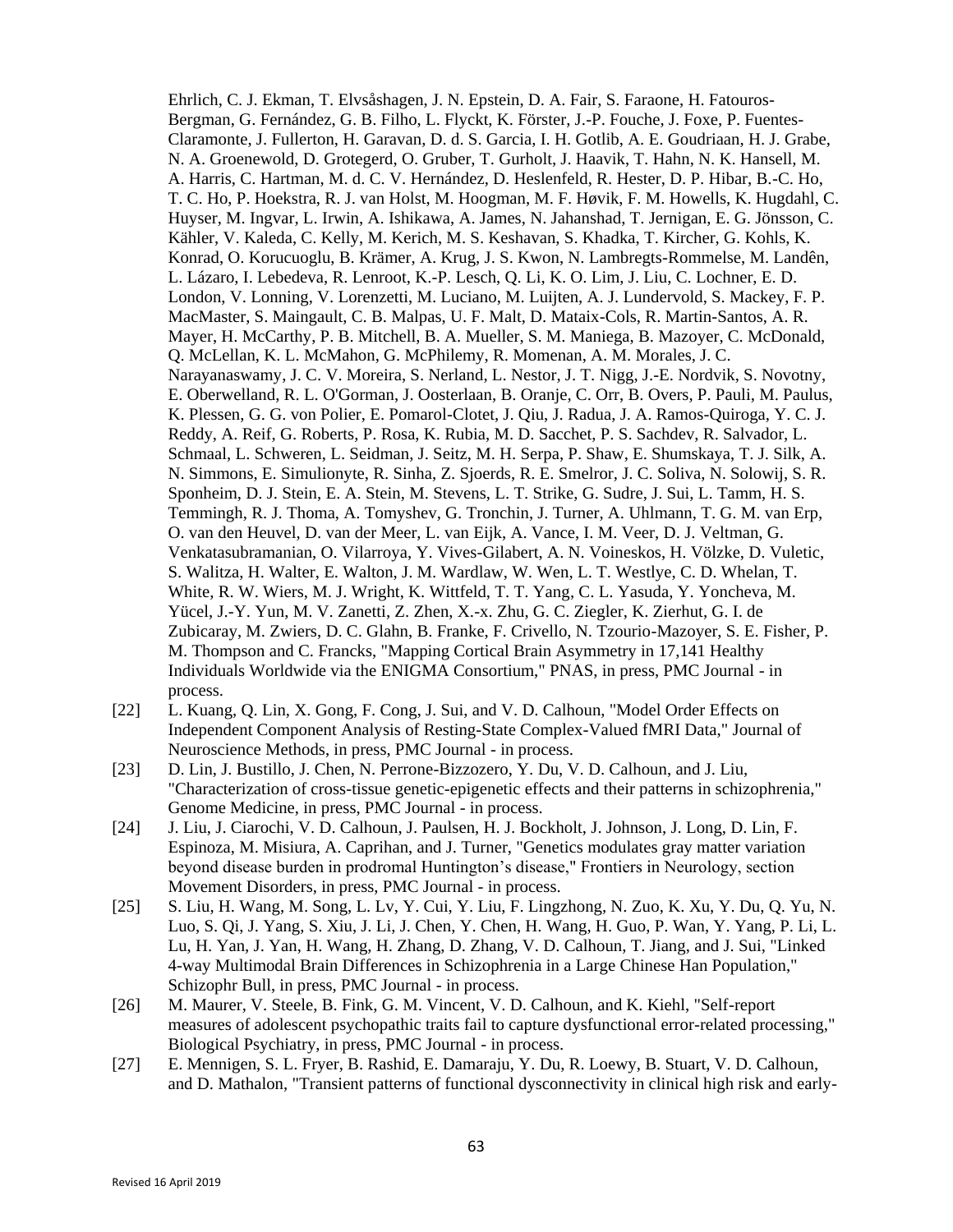illness schizophrenia individuals compared to healthy controls," Brain Connectivity, in press, PMC Journal - in process.

- [28] E. Mennigen, R. Miller, B. Rashid, S. L. Fryer, R. Loewy, D. Mathalon, and V. D. Calhoun, "Reduced higher-dimensional resting state fMRI dynamism in clinical high-risk individuals for schizophrenia identified by meta-state analysis," Schizophrenia Research, in press, PMC Journal in process.
- [29] R. Miller, T. Adalı, Y. Levin-Schwartz, and V. D. Calhoun, "Resting-State fMRI Dynamics and Null Models: Perspectives, Sampling Variability, and Simulations," Frontiers in Brain Imaging Methods, in press, PMC journal - in process.
- [30] S. Nakahura, S. Medland, J. Turner, V. D. Calhoun, K. O. Lim, B. Mueller, J. Bustillo, D. O'Leary, C. J. Vaidya, S. McEwen, J. Voyvodic, A. Belger, D. Mathalon, J. Ford, G. Guffanti, F. Macciardi, S. Potkin, and T. van Erp, "Polygenic Risk Score, Genome-wide Association, and Gene Set Analyses of Cognitive Domain Deficits in Schizophrenia," Schizophrenia Research, in press, PMC Journal - in progress.
- [31] E. Osuch, S. Gao, M. Wammes, J. Theberge, P. Williamson, R. Neufeld, Y. Du, J. Sui, and V. D. Calhoun, "Complexity in mood disorder diagnosis: fMRI connectivity networks predicted medication-class of response in complex patients," Acta Psychiatrica Scandinavica, in press, PMC Journal - in process.
- [32] A. Sarica, A. Cerasa, A. Quattrone, and V. D. Calhoun, "Editorial on special issue: Machine learning on MCI," Journal of Neuroscience Methods, in press, PMC Journal - in process.
- [33] J. J. Shaffer, M. Peterson, M. McMahon, J. Bizzel, V. D. Calhoun, T. Van Erp, J. Ford, J. Lauriello, K. O. Lim, D. S. Manoach, S. McEwen, D. Mathalon, D. O'Leary, S. Potkin, A. Preda, J. Turner, J. Voyvodic, C. G. Wible, fBIRN, and A. Belger, "Fronto-striatal Activity Modulated by Schizophrenia Negative Symptoms: Distinct Subtypes Impact Dissociable Brain Circuits," Molecular Neuropsychiatry, in press, PMC Journal - in process.
- [34] I. Sonderby, O. Gustafsson, N. Doan, D. Hibar, S. Brevet, V. Calhoun, ENIGMA, L. Westlye, S. Jacquemont, S. Sjurovic, H. Stefansson, K. Stefansson, P. Thompson, and O. Andreassen, "Dose response of the 16p11.2 distal copy number variant on intracranial volume and basal ganglia," Molecular Psychiatry in press, PMC Journal - in progress.
- [35] J. Sui, S. Qi, T. van Erp, J. Bustillo, J. Turner, R. Jiang, D. Lin, E. Damaraju, A. Mayer, Y. Cui, Z. Fu, Y. Du, J. Chen, S. Potkin, A. Preda, D. Mathalon, J. Ford, J. Voyvodic, B. Mueller, A. Belger, S. McEwen, D. O'Leary, A. McMahan, FBIRN, T. Jiang, and V. Calhoun, "multimodal neuromarkers in schizophrenia via cognition-guided MRI fusion," Nature Communications, in press, PMC Journal - in progress.
- [36] T. van Erp and V. D. Calhoun, "Cortical brain abnormalities in 4474 individuals with schizophrenia and 5098 controls via the ENIGMA consortium," Biological Psychiatry, in press, PMC Journal - in process.
- [37] V. Vergara, A. Mayer, K. Kiehl, and V. D. Calhoun, "Dynamic Functional Network Connectivity Discriminates Mild Traumatic Brain Injury through Machine Learning," NeuroImage Clin, in press, PMC Journal - in process.
- [38] V. Vergara, Q. Yu, and V. D. CAlhoun, "A Method to Assess Randomness of Functional Connectivity Matrices," Journal of Neuroscience Methods, in press, PMC Journal - in process.
- [39] C. J. Wertz, F. M. Hanlon, N. A. Shaff, A. B. Dodd, J. Bustillo, S. F. Stromberg, D. Lin, S. Abrams, R. A. Yeo, J. Liu, V. D. Calhoun, and A. R. Mayer, "Disconnected and hyperactive: replication of sensorimotor cortex abnormalities in patients with schizophrenia during proactive response inhibition," Schizophrenia Bulletin, in press, PMC Journal - in process.
- [40] C. E. Wilcox, C. Abbott, and V. D. Calhoun, "Alterations in resting-state functional connectivity in substance use disorders and treatment implications," Progress in Neuropsychopharmacology and Biological Psychiatry, in press, PMC Journal - in progress.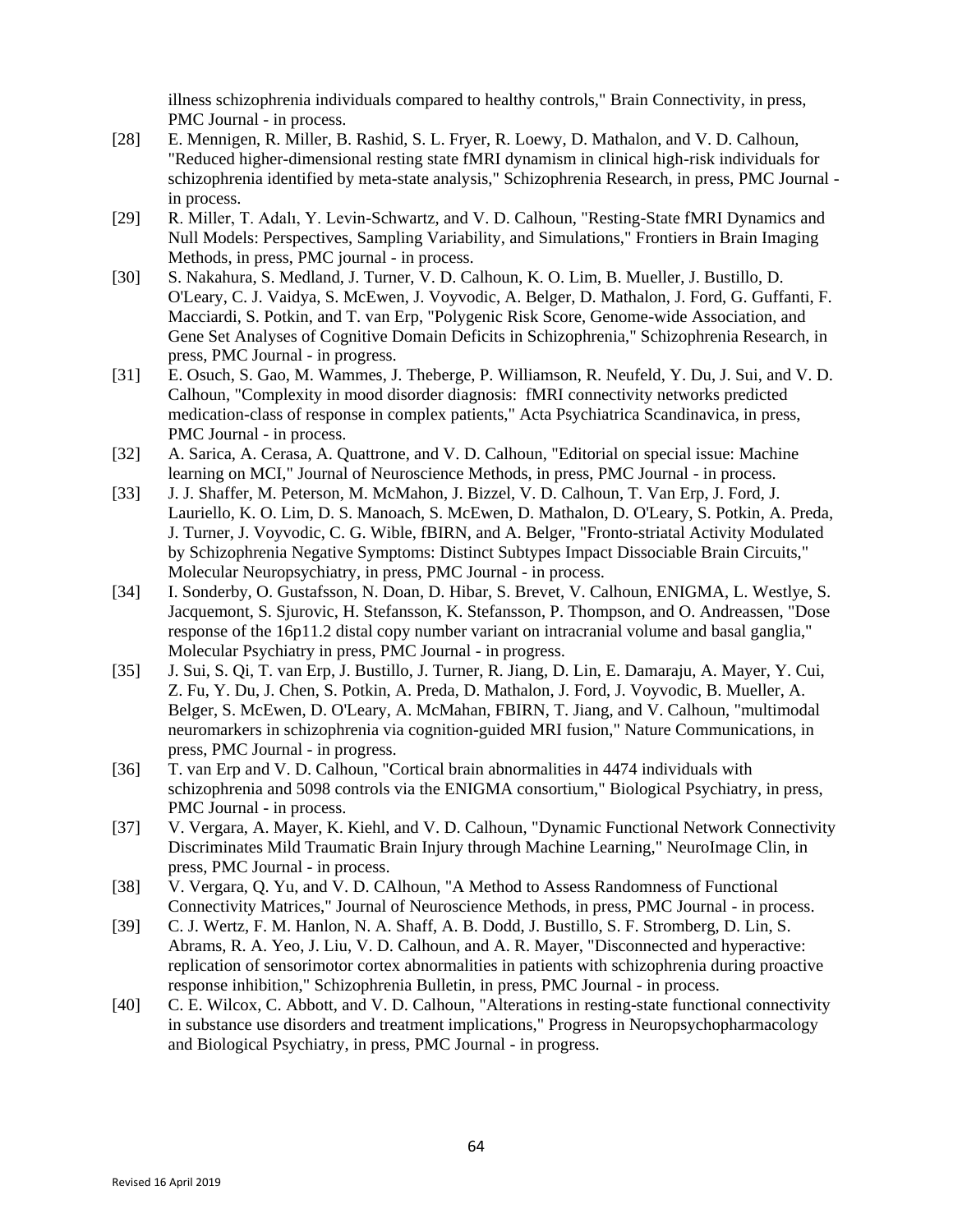- [41] L. Wu, A. Caprihan, J. Bustillo, A. Mayer, and V. D. Calhoun, "An approach to directly link ICA and seed-based functional connectivity: application to schizophrenia," NeuroImage, in press, PMC Journal - in process.
- [42] H. Xie, J. Gonzalez-Castillo, D. A. Handwerker, P. Bandettini, V. D. Calhoun, E. Damaraju, and S. Mitra, "Time-varying Whole-brain Functional Network Connectivity Coupled to Task Engagement," Network Neuroscience, in press, PMC Journal - in process.
- [43] D. Yao, V. D. Calhoun, Z. Fu, Y. Du, and J. Sui, "An Ensemble Learning System for a 4-Way Classification of Alzheimer's Disease and Mild Cognitive Impairment," Journal of Neuroscience Methods, in press, PMC Journal - in process.
- [44] Q. Yu, Y. Du, J. Chen, J. Sui, T. Adali, G. Pearlson, and V. D. Calhoun, "Application of Graph Theory to Assess Static and Dynamic Brain Connectivity: Approaches for Building Brain Graphs," Proceedings of the IEEE, in press, PMC Journal - in process.
- [45] D. Zhi, V. D. Calhoun, L. Lv, X. Ma, Q. Ke, Y. Yang, X. Yang, M. Pan, S. Qi, R. Jiang, Y. Du, Q. Yu, and J. Sui, "Aberrant Dynamic Functional Network Connectivity and Graph Properties in Major Depressive Disorder " Frontiers in Psychiatry, section Mood and Anxiety Disorders, in press, PMC Journal - in process.

*Conference Publications (736 total)*

- [1] B. Reisfeld, S. Blackband, V. D. Calhoun, S. Grossman, and S. Eller, "Use of MRI for Tracking Controlled Drug Release and Transport in the Brain," in Proc.SMRM, 1992, p. 1012.
- [2] V. D. Calhoun, V. Truong, B. Reisfeld, J. Williams, and K. Leong, "Magnetic Resonance Imaging of Active Targeting Using Immuno-Microspheres," in Proc.SMRM, 1993, p. 493.
- [3] V. D. Calhoun, S. Kalyanasundaram, S. Eller, S. Grossman, and K. Leong, "3D T1 Mapping of a Contrast Agent Concentration Gradient: Quantifying the Transport of an Intracranial Delivery of Gd-DTPA to the Parenchyma of the Rabbit Brain," in Proc.SMRM, 1993, p. 630.
- [4] S. Kalyanasundaram, B. Reisfeld, V. D. Calhoun, and K. Leong, "Polymeric Controlled Release and Transport in the Brain - A Mathematical Model," in Proc.Controlled Release Society, 1993.
- [5] S. Kalyanasundaram, V. D. Calhoun, and K. Leong, "Coupled Convective-Diffusive Mass Transport in the Brain," in Proc.AICHE, 1994.
- [6] V. D. Calhoun, T. Adalı, and G. D. Pearlson, "A frequency-space approach for motion correction in fMRI," in Proc.IMDSP, 1998, p. 229.
- [7] V. D. Calhoun, T. Adalı, M. Kraut, P. Rivkin, and G. D. Pearlson, "Visualizing Spatially Distributed Hemodynamic Lag Times In Event-Related Functional MRI: Estimation Of A Characteristic Visual "Impulse Response"," in Proc.EMBS, 1998, pp. 2124-2127.
- [8] V. D. Calhoun and G. D. Pearlson, "Spatially-Distributed Lag Time Estimation In Event-Related fMRI Via Adaptive Filtering," in Proc.BMES, 1998, p. 1110.
- [9] S. Eleff, P. Rivkin, M. Grygorcewicz, V. D. Calhoun, Y. Chen, B. Chance, and G. D. Pearlson, "A novel non-invasive phase modulated near-Infrared Imaging method demonstrates abnormal cortical activation in schizophrenics during cognitive testing," in Proc.Soc.for Neuroscience, 1998.
- [10] G. D. Pearlson, V. D. Calhoun, D. Wong, A. Marusic, M. Grygorcewicz, S. Nicastri, L. Ellison, and T. E. Schlaepfer, "The Effects on Cerebral Blood Flow and Time Estimation " in Proc.ACNP, 1998.
- [11] G. D. Pearlson, T. E. Schlaepfer, A. Marusic, V. D. Calhoun, J. Brandt, and C. Lyketsos, "SPECT RCBF Pattern and Prediction of 2-year cognitive outcome in early Alzheimer's Disease," in Biological Psychiatry, 1998.
- [12] V. D. Calhoun, T. Adalı, and G. D. Pearlson, "(Non)Stationarity Of Temporal Dynamics In fMRI," in Proc.EMBS/BMES Joint Meeting, 1999, p. 1079.
- [13] V. D. Calhoun, T. Adalı, and G. D. Pearlson, "Adaptive Filtering Of Visual Evoked Responses In fMRI: Variability Of Response," in Proc.IASTED-SIP, 1999.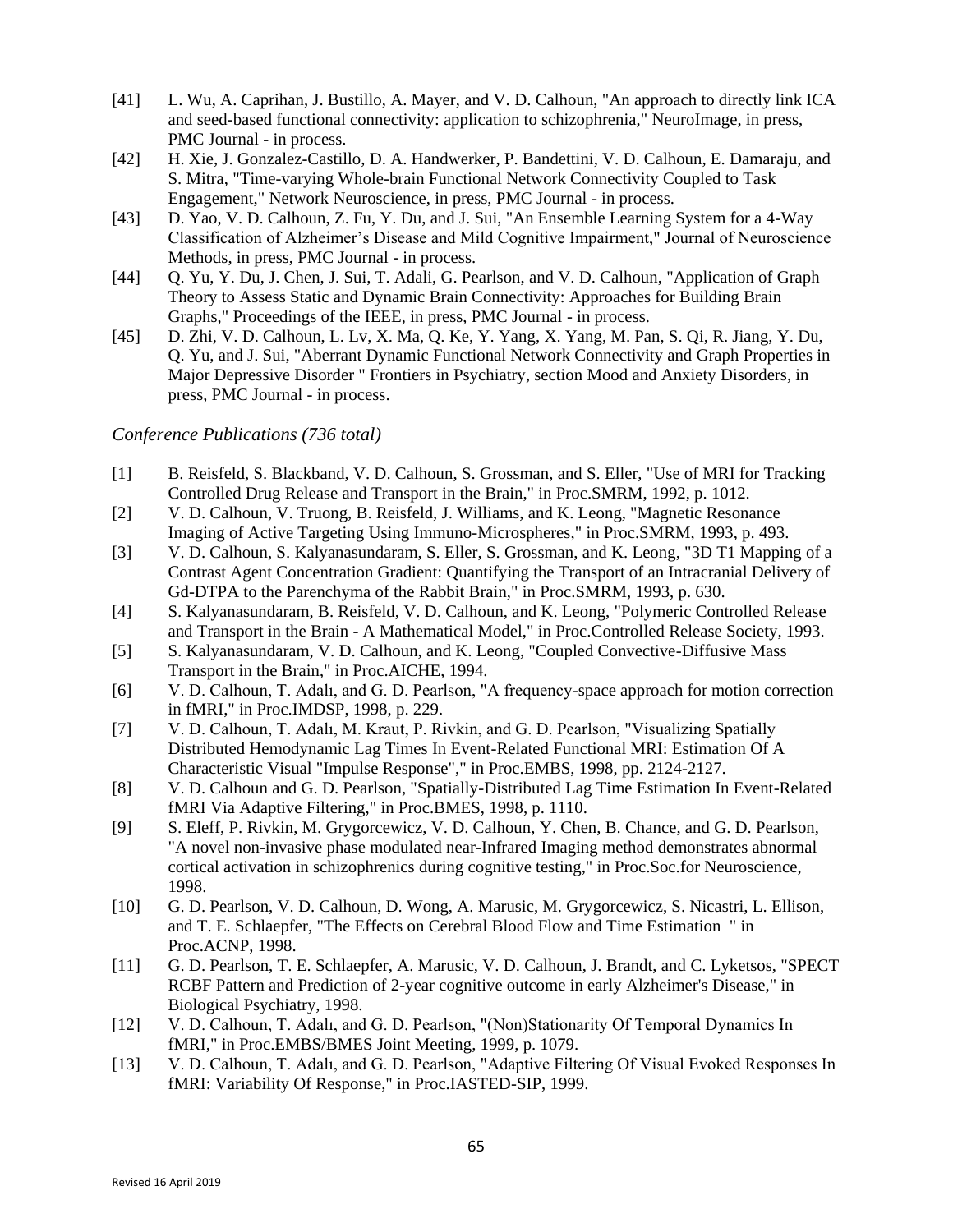- [14] M. Kraut, V. D. Calhoun, A. Mandir, L. Marsh, and G. D. Pearlson, "FMRI of Task-Timing Related Activation Patterns in the Human Supplementary Motor Area," in Proc.RSNA, 1999.
- [15] M. Kraut, V. D. Calhoun, and A. Mandir, "Regional Segregation of Task-Timing Related Activation in Human Supplementary Motor Area, Studies by fMRI," in Proc.Soc.for Neuroscience, 1999.
- [16] S. Nicastri, V. D. Calhoun, G. D. Pearlson, C. A. Buchpiguel, A. S. Tanaka, M. C. Leite, and A. G. Andrade, "Cortical Blood Flow Abnormalities in Cocaine-Dependent Individuals Evaluated by Single Photon Emission Computed Tomography: A Method of Quantification," in Proc.NIDA, 1999.
- [17] G. D. Pearlson, V. D. Calhoun, D. Wong, A. Marusic, M. Grygorcewicz, S. Nicastri, L. Ellison, S. Dogun, M. Stephane, and T. E. Schlaepfer, "THC effects on cerebral blood flow and time estimation," in Biological Psychiatry, 1999.
- [18] L. Amodei, V. D. Calhoun, C. Radu, S. Mori, P. E. Barta, and G. D. Pearlson, "Differences in white matter connectivity in men and women with and without schizophrenia," in Biological Psychiatry, 2000.
- [19] V. D. Calhoun, M. Kraut, T. Adalı, and G. D. Pearlson, "A Weighted-Least Squares method for latency estimation in fMRI," in Proc.ISMRM, 2000, p. 814.
- [20] V. D. Calhoun, X. Golay, and G. D. Pearlson, "Improved fMRI Slice Timing Correction: Interpolation Errors and Wrap Around Effects," in Proc.ISMRM, 2000, p. 810.
- [21] V. D. Calhoun and G. D. Pearlson, "The brain as a black-box?: ER-fMRI latency estimation of interleaved responses to short visual, auditory, and motor stimuli," in Proc.ISMRM, 2000, p. 983.
- [22] V. D. Calhoun and J. J. Pekar, "When and Where are Components Independent? On the applicability of spatial- and temporal- ICA to functional MRI Data," in NeuroImage, 2000, p. S682.
- [23] V. D. Calhoun, V. McGinty, T. Watson, and G. D. Pearlson, "Insights Into Functional Connectivity During A Driving Simulation Before And After Effects Of Marinol Intoxication On FMRI Activation And Cognitive Performance " in Proc.ACNP, 2000.
- [24] M. Kraut, V. D. Calhoun, J. B. Segal, and J. Hart, "Functional MRI of Word Association and the Search for Word Meaning," in Radiology, 2000.
- [25] S. Nicastri, V. D. Calhoun, G. D. Pearlson, C. A. Buchpiguel, A. S. Tanaka, M. C. Leite, and A. G. Andrade, "Cortical Blood Flow Abnormalities in Cocaine-Dependent Individuals Evaluated by Single Photon Emission Computed Tomography: A Method of Quantification," in Proc.CPDD, 2000.
- [26] D. M. Yousem, M. A. Kraut, R. J. Geckle, A. S. Mandir, V. D. Calhoun, and G. D. Pearlson, "Effect of Age on motor, visual, and visuomotor fMRI tasks," in Radiology, 2000.
- [27] V. D. Calhoun, T. Adalı, and G. D. Pearlson, "Independent Components Analysis Applied To fMRI Data: A Natural Model And Order Selection," in Proc.NSIP, 2001.
- [28] V. D. Calhoun, J. J. Pekar, T. Adalı, and G. D. Pearlson, "fMRI Of Visual Perception: Networks Identified By SPM And Independent Component Analysis," in Proc.ISMRM, 2001, p. 1742.
- [29] V. D. Calhoun, J. J. Pekar, T. Adalı, and G. D. Pearlson, "An fMRI Analysis of Driving-Related Networks with Independent Component Analysis Applied in a Between-Condition (BC-ICA) and Within-Condition (WC-ICA) Manner," in Proc.ISMRM, 2001, p. 668.
- [30] V. D. Calhoun, V. McGinty, J. J. Pekar, T. Watson, and G. D. Pearlson, "Investigation of Marinol (THC) Effects upon fMRI Activation During Active and Passive Driving Using Independent Component Analysis and SPM," in NeuroImage, 2001, p. S388.
- [31] V. D. Calhoun, T. Adalı, G. D. Pearlson, and J. J. Pekar, "A Method for Making Group Inferences Using Independent Component Analysis of Functional MRI Data: Exploring the Visual System," in NeuroImage, 2001, p. S88.
- [32] V. D. Calhoun, T. Adalı, and G. D. Pearlson, "Independent Components Analysis Applied to fMRI Data: A Generative Model for Validating Results," in Proc.NNSP, 2001.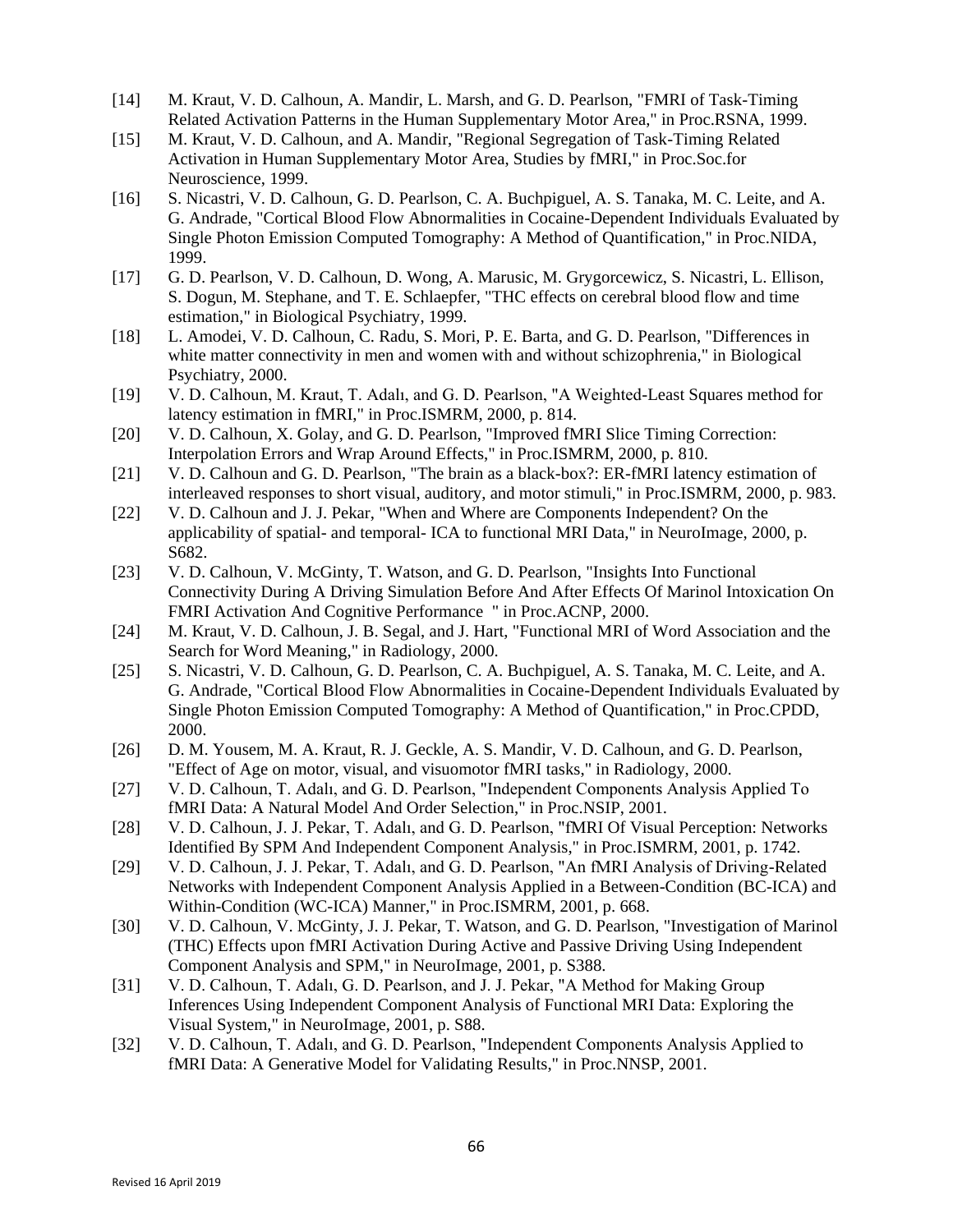- [33] V. D. Calhoun, T. Adalı, G. D. Pearlson, and J. J. Pekar, "Group ICA of Functional MRI Data: Separability, Stationarity, and Inference," in Proc.Int.Conf.on ICA and BSS, 2001, pp. 155-160.
- [34] V. D. Calhoun, V. McGinty, and G. D. Pearlson, "Driving and the Brain: An Imaging Study," in Proc.Human Centered Trans.Sim.Conf., 2001.
- [35] A. Horska, V. D. Calhoun, and P. B. Barker, "A Rapid Method for Correction of CSF Partial Volume in Quantitative Proton MR Spectroscopic Imaging," in Proc.ISMRM, 2001, p. 216.
- [36] Y. Matsuyama and S. Imahara, "Independent Component Analysis by Convex Divergence Minimization: Applications to Brain fMRI Analysis " in Int.Joint.Conf.on Neural Netw., 2001, pp. 412-417.
- [37] V. B. McGinty, R. A. Shih, E. S. Garrett, V. D. Calhoun, and G. D. Pearlson, "Assessment of Intoxicated Driving with a Simulator: A Validation Study with on Road Driving," in Proc.Human Centered Trans.Sim.Conf., 2001, pp. 11-19.
- [38] S. Mostofsky, M. Abrams, S. Arnold, Y. Choe, V. D. Calhoun, and J. J. Pekar, "Functional MRI Examination of Motor Response Inhibition," in Proc.INS, 2001.
- [39] G. D. Pearlson, J. R. Depaulo, J. B. Potash, H. Strasser, P. E. Barta, V. D. Calhoun, K. O. Yates, P. Rivkin, A. Pulver, E. Miller, and D. Schretlen, "Schizophrenia and psychotic affective disorder: anatomic overlay? ," in Biological Psychiatry, 2001.
- [40] J. J. Pekar, V. D. Calhoun, T. Adalı, and G. D. Pearlson, "Spatial & Temporal Independent Component Analysis of fMRI Data with Two Task-Related Waveforms," in Proc.ISMRM, 2001, p. 24.
- [41] P. Rivkin, J. Hart, V. D. Calhoun, and G. D. Pearlson, "Functional MRI and Formal Thought Disorder," in Biological Psychiatry, 2001.
- [42] K. O. Yates, H. M. Morris, H. Strasser, N. A. Honeycutt, D. Schretlen, P. Barta, J. Anthony, V. D. Calhoun, and G. D. Pearlson, "Linear Regression Model Based on Age- and Sex-Related Increase in MRI Volumes of Ventricles," in Proc.SBP, 2001.
- [43] V. D. Calhoun, T. Adalı, G. D. Pearlson, and J. J. Pekar, "On Complex Infomax Applied to Complex fMRI Data," in Proc.ICASSP, 2002.
- [44] V. D. Calhoun and G. D. Pearlson, "Using Independent Component Analysis To Study Complex Behaviors With fMRI: Application to Studies of Simulated Driving," in Society of Biological Psychiatry, 2002.
- [45] V. D. Calhoun, T. Adalı, J. J. Pekar, and G. D. Pearlson, "Independent Component Analysis Facilitates fMRI of an Naturalistic Behavior: Hypothesized Neural Substrates of Simulated Driving," in Proc.ISMRM, 2002.
- [46] V. D. Calhoun, T. Adalı, G. D. Pearlson, P. C. M. van Zijl, and J. J. Pekar, "Independent Component Analysis of fMRI Data in the Complex Domain," in Proc.ISMRM, 2002.
- [47] V. D. Calhoun, T. Adalı, G. D. Pearlson, and J. J. Pekar, "An Infomax Method for Performing ICA of fMRI Data in the Complex Domain," in Proc.HBM, 2002.
- [48] V. D. Calhoun, T. Adalı, G. D. Pearlson, and J. J. Pekar, "A Generative Approach to Validation and Evaluation of Independent Component Analyses of fMRI Data," in Proc.HBM, 2002.
- [49] V. D. Calhoun and G. D. Pearlson, "Novel Means for Designing, Analyzing and Interpreting Functional MRI Studies," in Society of Biological Psychiatry, 2002.
- [50] V. D. Calhoun and T. Adalı, "Complex Infomax: Convergence and Approximation of Infomax with Complex Nonlinearities," in Proc.NNSP, 2002.
- [51] V. D. Calhoun, V. McGinty, R. A. Shih, D. Altschul, D. Scott, J. Shaikh, and G. D. Pearlson, "Intoxication Effects on fMRI Studies of Simulated Driving," in Proc.ACNP, 2002.
- [52] A. Horska, M. A. Jacobs, V. D. Calhoun, and P. B. Barker, "A Rapid Method for Brain Tissue Segmentation " in Proc.RSNA, 2002.
- [53] J. Kim, R. Kanaan, V. D. Calhoun, S. Mori, and G. D. Pearlson, "More Averages vs. More Gradients: Which is Right for Reliable Diffusion Tensor MRI?," in Proc.RSNA, 2002.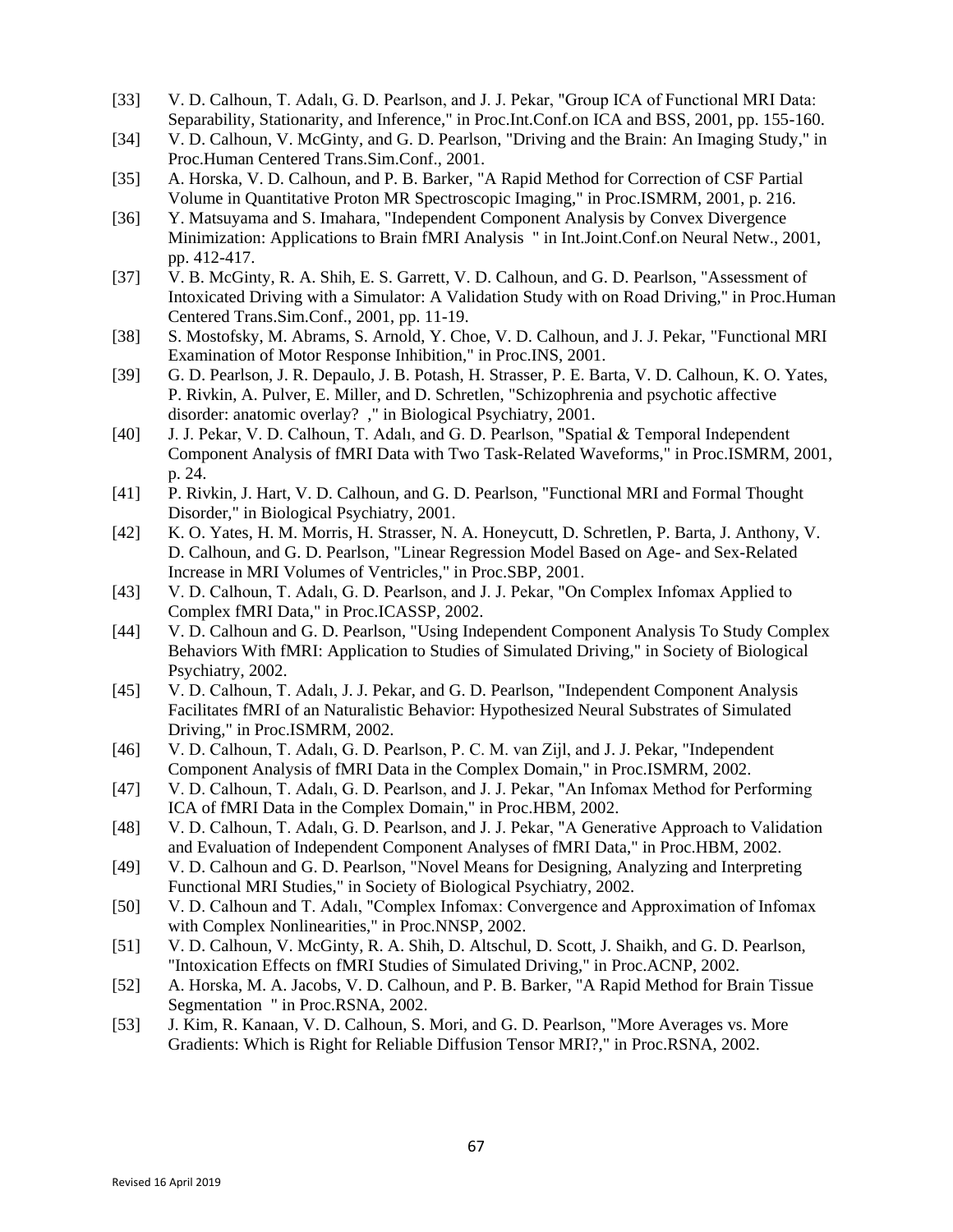- [54] J. T. Little, G. S. Smith, C. C. Meltzer, B. Mulsant, B. G. Pollock, M. D. Miller, V. D. Calhoun, G. D. Pearlson, and C. F. Reynold, "Cerebral metabolic change with paroxetine treatment in geriatric depression," in Am.J.Geriatric Psych., 2002, pp. 73-74.
- [55] S. Mostofsky, M. Abrams, M. Goldberg, J. Schafer, J. J. Pekar, S. M. Courtney, V. D. Calhoun, M. Kraut, and M. Denckla, "Supplementary Motor Area in Motor Response Inhibition and Preparation: Evidence From an fMRI Study of a Go/No-go Task," in Proc.Amer.Acad.of Neur., 2002.
- [56] H. Strasser, N. A. Honeycutt, D. Schretlen, J. R. Depaulo, A. Pulver, J. Anthony, R. Hopokins, P. Barta, V. D. Calhoun, E. Miller, and G. D. Pearlson, "Amygdala volumes in psychotic and nonpsychotic bipolars and schizophrenia," in Society of Biological Psychiatry, 2002.
- [57] R. Arya, S. Roys, V. D. Calhoun, T. Adalı, J. Greenspan, and R. Gullapali, "Distance Measure for Ranking Spatial ICA Component of Functional MRI Data," in Proc.ISMRM, 2003.
- [58] V. D. Calhoun, D. Altschul, V. McGinty, and G. D. Pearlson, "Alcohol Intoxication Effects on A Driving-Related Visual Perception Task: An fMRI Study," in Society of Biological Psychiatry, 2003.
- [59] V. D. Calhoun, T. Adalı, G. D. Pearlson, and J. J. Pekar, "A Method for Testing Conjunctive and Subtractive Hypotheses on Group fMRI Data Using Independent Component Analysis," in Proc.ISMRM, 2003.
- [60] V. D. Calhoun, T. Adalı, J. J. Pekar, and G. D. Pearlson, "Independent Component Analysis of fMRI Power Spectra: Spatial Grouping and Latency Estimation," in Proc.ISMRM, 2003.
- [61] V. D. Calhoun, J. Kim, and G. D. Pearlson, "fMRI Connectivity Measured by Mutual Information and Correlation: Linear Dependence vs. General Dependence," in Proc.ISMRM, 2003.
- [62] V. D. Calhoun, D. Scott, D. Altschul, R. A. Shih, and G. D. Pearlson, "Alcohol Intoxication Effects on A Visual Perception Task: An fMRI Study," in Proc.ISMRM, 2003.
- [63] V. D. Calhoun and T. Adalı, "Complex ICA for fMRI Analysis: Performance of Several Approaches," in Proc.ICASSP, 2003.
- [64] V. D. Calhoun, T. Adalı, J. C. Hansen, J. Larsen, and J. J. Pekar, "ICA of fMRI: An Overview," in Proc.Int.Conf.on ICA and BSS, 2003.
- [65] V. D. Calhoun, K. A. Kiehl, K. A. Kiehl, P. F. Liddle, and G. D. Pearlson, "Aberrant Localization of Synchronous fMRI Activity in Temporal Auditory Cortex Reliably Characterizes Schizophrenia," in Proc.Int.Cong.on Schiz.Res., Colorado Springs, CO, 2003.
- [66] V. D. Calhoun, T. Adalı, J. J. Pekar, and G. D. Pearlson, "Latency (in)sensitive Group Independent Component Analysis of fMRI Data in the Temporal Frequency Domain," in Proc.HBM, 2003.
- [67] V. D. Calhoun, K. A. Kiehl, P. F. Liddle, and G. D. Pearlson, "Aberrant Localization of Temporal Lobe Auditory Cortex Synchronous fMRI Activity Reliably Characterizes Schizophrenia," in Proc.HBM, 2003.
- [68] V. D. Calhoun, P. Rivkin, and G. D. Pearlson, "Synchronous Auditory Cortex Fluctuations in Schizophrenia: An fMRI Study," in Society of Biological Psychiatry, 2003.
- [69] V. D. Calhoun and G. D. Pearlson, "A Novel Approach for Investigative Dose-Response and Case-Control Changes in Multiple Spatially-Independent Networks: Applications to fMRI of Simulated Driving and Alcohol," in Proc.ACNP, 2003.
- [70] E. Egolf and V. D. Calhoun, "Group ICA of fMRI Toolbox," in Proc.Biomedical Engineering Alliance and Consortium, Hartford, CT 2003.
- [71] E. Formisano, V. D. Calhoun, N. van Atteveldt, F. Esposito, F. Di Salle, J. J. Pekar, and R. Goebel, "Analysis of group fMRI data with cortex-based intersubject alignment and independent component analysis," in Proc.HBM, Sendai, Japan, 2003.
- [72] A. Horska, M. A. Jacobs, V. D. Calhoun, A. Arslanoglu, and P. B. Barker, "A Fast Method for Image Segmentation: Application to Quantitative Proton MRSI at 3 Tesla," in Proc.ISMRM, 2003.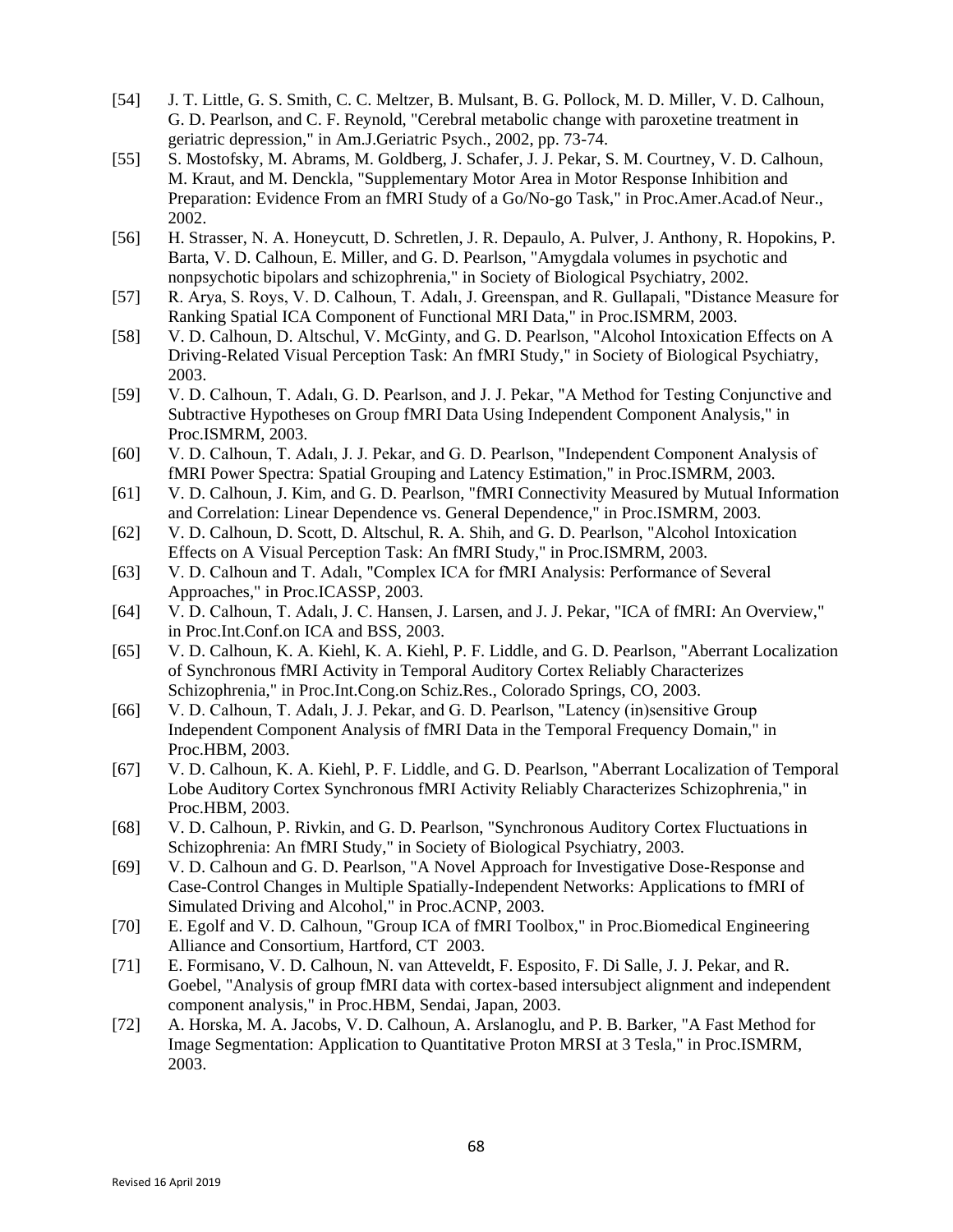- [73] J. Kim, V. D. Calhoun, and G. D. Pearlson, "3D Visualization of White Matter Tracts Using LIC," in Proc.ASNR, 2003.
- [74] J. Kim, V. D. Calhoun, and G. D. Pearlson, "DTI of Huntington Disease," in Proc.ISMRM, 2003.
- [75] J. Kim and V. D. Calhoun, "Evaluation of Quantization Error in DICOM images for fMRI Application," in Proc.RSNA, 2003.
- [76] M. Noureldin, D. M. Yousem, A. Tekes, N. Browner, and V. D. Calhoun, "Correlation between the amplitude of cortical activation and reaction time: An fMRI Study " in Proc.ASNR, 2003.
- [77] G. D. Pearlson, K. A. Kiehl, P. F. Liddle, and V. D. Calhoun, "Abberant Localization of Auditory Cortex Synchronous Hemodynamic Activity Reliably Characterizes Schizophrenia," in Proc.ACNP, 2003.
- [78] T. Adalı, T. Kim, and V. D. Calhoun, "Independent Component Analysis By Complex Nonlinearities," in Proc.ICASSP, 2004, pp. 525-528.
- [79] M. Assaf, C. Kuzu, P. Rivkin, V. D. Calhoun, J. Hart, Jr., M. Kraut, M. Yassa, and G. D. Pearlson, "fMRI Evidence for Abnormal Semantic Processing in Schizophrenia " in Proc.SBP, New York, NY, 2004.
- [80] V. D. Calhoun and G. D. Pearlson, "Intoxication Effects on fMRI Studies of Simulated Driving: ICA Reveals Disruption in Synchronous Networks," in Proc.ICANA, 2004.
- [81] V. D. Calhoun, "Intoxication effects on fMRI studies of simulated driving reveals disruption in specific synchronous networks," in Proc.SBP, New York, NY, 2004.
- [82] V. D. Calhoun, T. Adalı, and Y. Li, "Independent component anlaysis of complex-valued functional magnetic resonance imaging data by complex nonlinearities," in Proc.ISBI, 2004, pp. 984-987.
- [83] V. D. Calhoun, K. A. Kiehl, and G. D. Pearlson, "Are two tasks better than one?: Multi-task coupling of fMRI independent sources in schizophrenia," in Proc.Int.Cong.on Schiz.Res., 2004.
- [84] K. Celone, V. D. Calhoun, A. Driscoll, E. Rand-Giovannetti, E. Chua, B. Dickerson, M. Albert, D. Blacker, and R. Sperling, "ICA of fMRI Associative Memory Networks in Normal Aging, MCI and Mild AD," in Proc.Soc.for Neuroscience, 2004.
- [85] E. Egolf, K. A. Kiehl, and V. D. Calhoun, "Group ICA of fMRI Toolbox (GIFT)," in Proc.HBM, 2004.
- [86] T. Franklin, V. D. Calhoun, K. A. Kiehl, J. A. Gray, N. Sciortino, and A. R. Childress, "An Independent component analysis of BOLD fMRI to cigarette stimuli: Identifying the brain regions that act as a functional unit in response to smoking cues " in Proc.SRNT, 2004.
- [87] N. Giuliani, G. D. Pearlson, and V. D. Calhoun, "Alcohol Versus Marinol Intoxication Effects on Visual Perception: An fMRI Study," in Proc.ICANA, 2004.
- [88] M. P. Hejnar, M. M. Kurtz, K. A. Kiehl, G. D. Pearlson, and V. D. Calhoun, "Performance on the Penn Conditional Exclusion Task (PCET) in Patients with Schizophrenia (SZ) and Healthy Controls: An fMRI Analysis " in Proc.SBP, New York, NY, 2004.
- [89] B. Hong and V. D. Calhoun, "On an Adaptive ICA Method with Application to Biomedical Image Analysis," in Seventh International Conference on Signal Processing, 2004.
- [90] B. Hong and V. D. Calhoun, "Source Density Driven Adaptive Independent Component Analysis Approach for fMRI Signal Analysis " in Proc.MLSP, San Paulo, Brazil, 2004.
- [91] B. Hong, G. D. Pearlson, E. Egolf, and V. D. Calhoun, "Identification of Brain Activity in a Visual Stimulation Task - An Adaptive ICA Approach for fMRI Data " in Proc.HBM, Budapest, Hungary, 2004.
- [92] K. A. Kiehl, M. Stevens, K. R. Laurens, G. D. Pearlson, V. D. Calhoun, and P. F. Liddle, "The Amygdala as a salience detector: Evidence from a large-scale study  $(N=100)$  of auditory target detection " in Proc.HBM, Budapest, Hungary, 2004.
- [93] C. Kuzu, P. Rivkin, G. D. Pearlson, J. Hart, Jr., V. D. Calhoun, M. Kraut, M. Yassa, and M. Assaf, "fMRI activation during a feature-binding semantic task in schizophrenia," in Proc.APA, New York, NY 2004.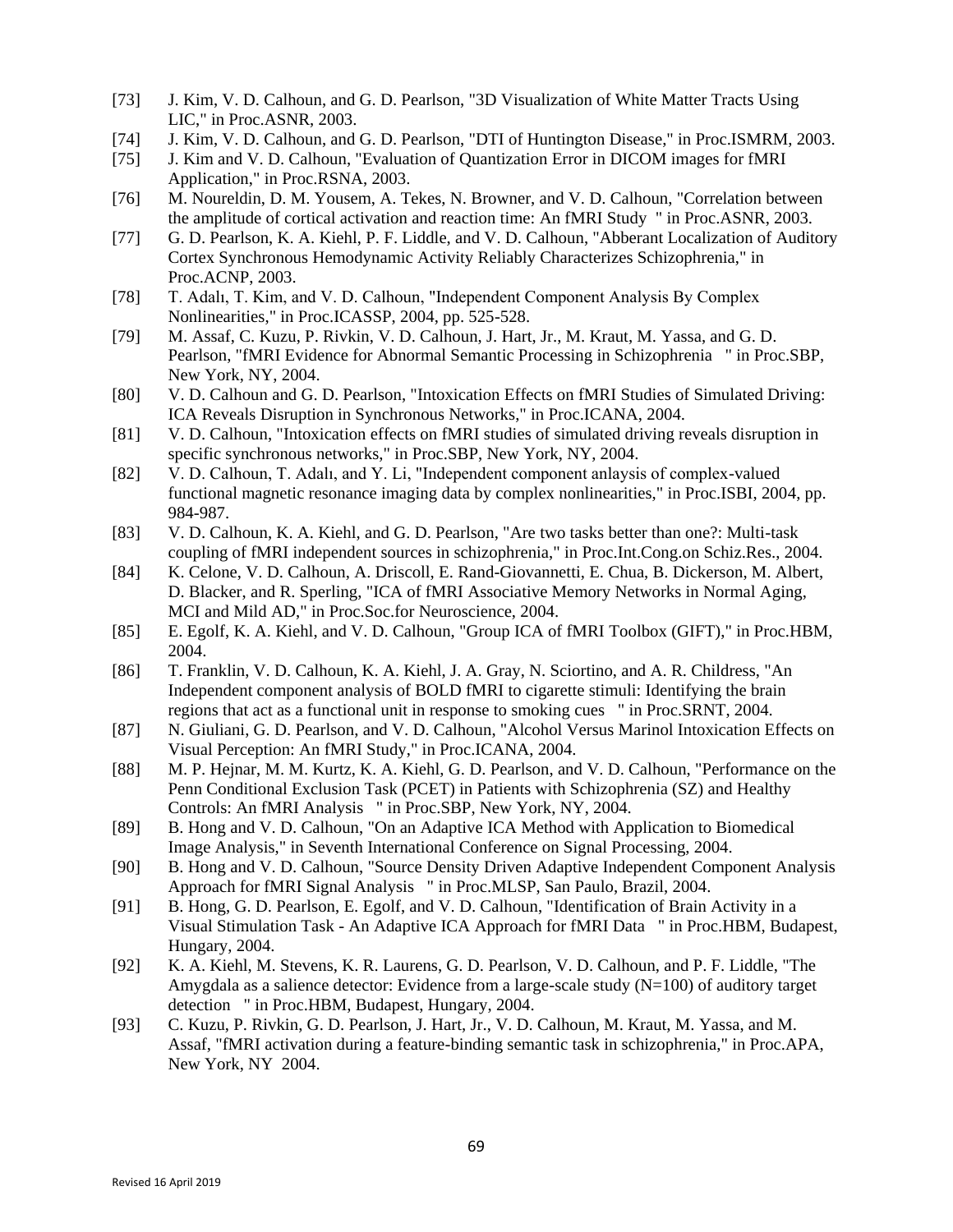- [94] Y. Li, T. Adalı, and V. D. Calhoun, "Independent component analysis with feature selective filtering," in Proc.MLSP, 2004.
- [95] M. A. Mohamed, D. M. Yousem, I. Kusevic, V. D. Calhoun, C. Cristinzio, N. A. Honeycutt, A. El-Deib, M. Yassa, B. Caffo, and S. Basset, "Lack of Education Effect on Brain Activity in a Memory Based Functional MRI Experiment," in Proc.ASNR, 2004.
- [96] P. Rivkin, M. Yassa, J. Hart, Jr., M. Kraut, R. Kanaan, V. D. Calhoun, and G. D. Pearlson, "Abnormal rCBF activatgion in schizophrenic individuals during a semantic feature-binding task " in Proc.SBP, New York, NY, 2004.
- [97] A. Tekes, V. D. Calhoun, M. A. Mohamed, B. Yagmurlu, N. Mikhelashvili-Browner, and D. M. Yousem, "Effect of age in volume of activation in block design and single-event paradigms using visuomotor functional MR imaging," in Proc.ASNR, 2004.
- [98] A. Tekes, M. A. Mohamed, N. Mikhelashvili-Browner, V. D. Calhoun, and D. M. Yousem, "Effect of age on visuomotor functional MR Imaging," in Proc.ASNR, 2004.
- [99] V. D. Calhoun, T. Adalı, K. A. Kiehl, R. S. Astur, J. J. Pekar, and G. D. Pearlson, "Are two tasks better than one?: Multi-task coupling of fMRI independent sources in schizophrenia," in Proc.ISMRM, 2005.
- [100] V. D. Calhoun, T. Adalı, J. Pekar, and K. A. Kiehl, "Semi-blind ICA of fMRI: A method for utilizing hypothesis-derived time courses in a spatial ICA analysis," in Proc.ISMRM, 2005.
- [101] V. D. Calhoun, T. Adalı, and J. Pekar, "Semi-blind ICA of fMRI: A Method for Utilizing Hypothesis-Derived Time Courses in A Spatial ICA Analysis," in NeuroImage, 2005.
- [102] V. D. Calhoun, K. A. Kiehl, and G. D. Pearlson, "A Method for Multi-task fMRI Data Fusion Applied to Schizophrenia," in NeuroImage, 2005.
- [103] V. D. Calhoun, K. A. Kiehl, and G. D. Pearlson, "A Method for Multi-task fMRI Data Fusion Applied to Schizophrenia," in Proc.SBP, 2005.
- [104] V. D. Calhoun, T. Adalı, K. A. Kiehl, and G. D. Pearlson, "Neuronal Chronometry Of Target Detection: Fusion Of Hemodynamic And Event-related Potential Data," in Proc.MLSP, 2005.
- [105] N. Correa, T. Adalı, Y. Li, and V. D. Calhoun, "Comparison of blind source separation algorithms for fMRI using a new matlab toolbox: GIFT," in Proc.IEEE Int.Conf.Acoustics, Speech, Signal Processing (ICASSP), Philadelphia, PA, 2005.
- [106] N. Giuliani, V. D. Calhoun, and W. Cunningham, "Similarities between evaluative and nonevaluative judgments: A pluralistic fMRI analysis using SPM and Semi-blind ICA," in Proc.CNS, 2005.
- [107] K. Groth, T. Benios, N. Giuliani, V. D. Calhoun, and G. D. Pearlson, "General Intelligence Correlates to Brain Structure Differently in Men and Women," in Proc.SAGE IV, 2005.
- [108] C. C. Hong, V. D. Calhoun, and J. J. Pekar, "REM sleep eye movements are associated with oculomotor circuit activation and periventricular deactivation," in Proc.ISMRM, 2005.
- [109] M. R. Johnson, N. Morris, R. S. Astur, V. D. Calhoun, K. A. Kiehl, and G. D. Pearlson, "Schizophrenia and Working Memory: A Closer Look at fMRI of the Dorsolateral Prefrontal Cortex During a Working Memory Task," in Proc.CNS, 2005.
- [110] Y. Li, T. Adalı, and V. D. Calhoun, "Feature-selective ICA and its convergence properties," in Proc.IEEE Int.Conf.Acoustics, Speech, Signal Processing (ICASSP), 2005.
- [111] K. McKiernan, M. Fujimoto, K. March, V. D. Calhoun, and G. D. Pearlson, "Independent" Component Analysis Identifies a Resting State Neural Network in Healthy Adults," in Proc.CNS, 2005.
- [112] R. Mutihac, J. G. Schafer, C. K. Jones, B. A. Chodkowski, J. Gillen, S. Mostofsky, A. Boyce, M. Goldberg, M. B. Denckla, S. M. Courtney, M. Kraut, V. D. Calhoun, T. Adalı, and J. J. Pekar, "Listening to the Scanner: Modulation of Auditory Perception During Visuo-Motor fMRI," in Proc.ISMRM, 2005.
- [113] H. Snoussi and V. D. Calhoun, "Bayesian Blind Source Separation for Brain Imaging," in Proc.ICIP, 2005.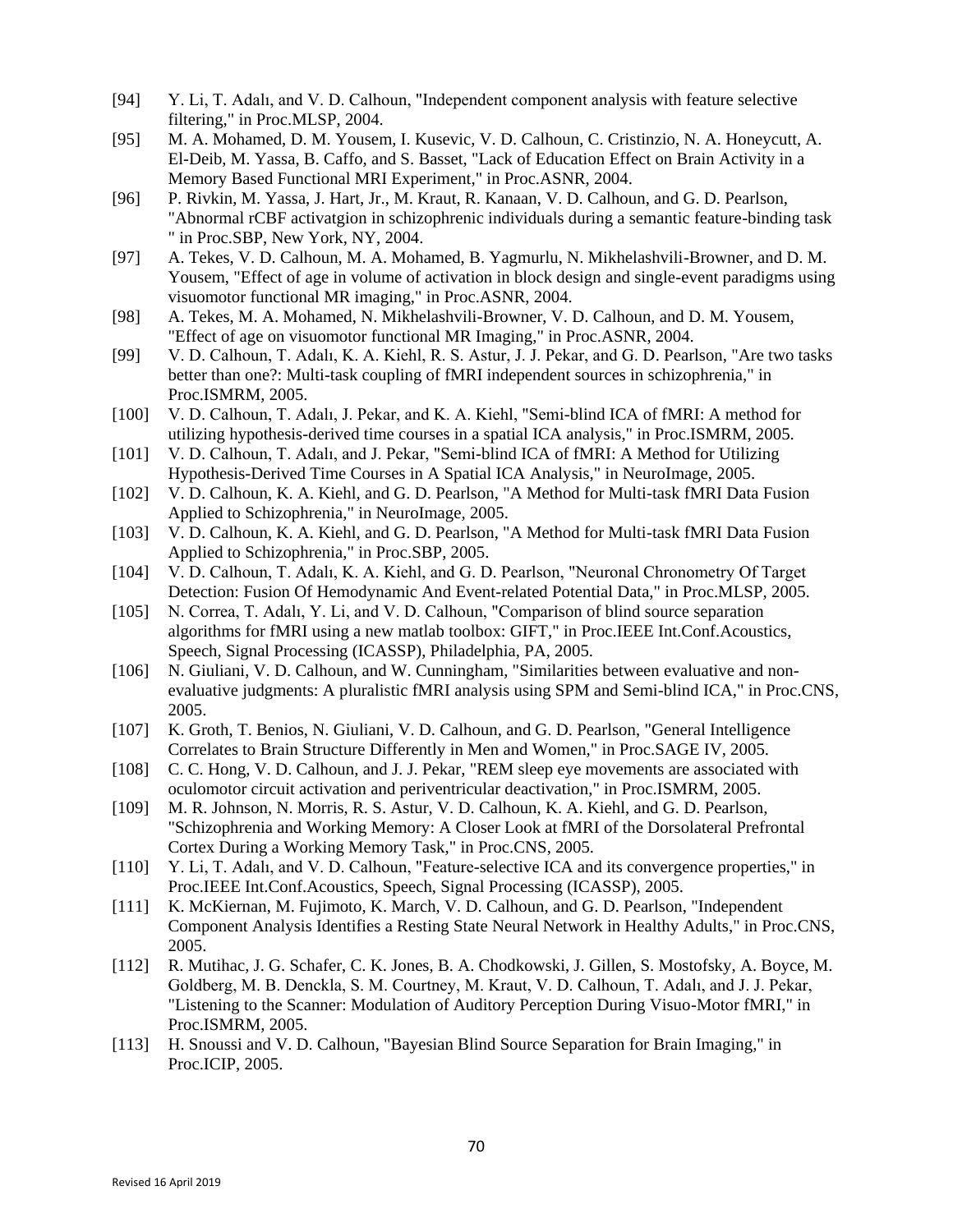- [114] H. Snoussi and V. D. Calhoun, "Bayesian Blind Source Separation for Brain Imaging," in Proc.SETIT, 2005.
- [115] M. Stevens, K. A. Kiehl, G. D. Pearlson, and V. D. Calhoun, "Functional neural circuits for mental timekeeping," in Human Brain Mapping, Florence, Italy, 2005.
- [116] J. Bentwich, A. Caparelli, C. E. Foerster, B. Maletic-Savatich, V. D. Calhoun, and H. Benveniste, "'More' may be 'less': deficient dichotic listening performance in hfa is associated with hyperactivation of bilateral language brain areas," in Proc.ISMRM, 2006.
- [117] J. Bentwich, A. Caparelli, C. E. Foerster, B. Maletic-Savatich, V. D. Calhoun, and H. Benveniste, "'More' may be 'less': deficient dichotic listening performance in hfa is associated with hyperactivation of bilateral language brain areas," in Proc.IMFAR, 2006.
- [118] V. D. Calhoun and T. Adalı, "Fusion of Multisubject Functional MRI and Event-Related Potential Data Using Independent Component Analysis," in Proc.ICASSP, 2006.
- [119] V. D. Calhoun, "A Feature-based Approach to Combine Multimodal Brain Imaging Data," in Proc.ISMRM, Seattle, WA, 2006.
- [120] V. D. Calhoun, T. Adalı, and J. Liu, "A Feature-based Approach to Combine Functional MRI, Structural MRI, and EEG Brain Imaging Data," in Proc.EMBS, 2006.
- [121] V. D. Calhoun, T. Adalı, K. A. Kiehl, and G. D. Pearlson, "Classification of Schizophrenia and Bipolar Disorder using Temporally Coherent Functional Networks," in Proc.ACNP, 2006.
- [122] T. Eichele, M. Moosmann, V. D. Calhoun, K. Specht, H. Nordby, and K. Hugdahl, "Joint ICA of Simultaneous Single Trial ERP-fMRI," in Proc.HBM, 2006.
- [123] A. Garrity, G. D. Pearlson, K. McKiernan, D. Lloyd, K. A. Kiehl, and V. D. Calhoun, "Aberrant functional connectivity of the 'default mode' in schizophrenia," in Trinity Papers, 2006.
- [124] A. Garrity, G. D. Pearlson, K. McKiernan, D. Lloyd, K. A. Kiehl, and V. D. Calhoun, "Aberrant functional connectivity of the 'default mode' in schizophrenia," in Neuron, 2006.
- [125] M. Jafri and V. D. Calhoun, "Functional Classification of Schizophrenia Using Feed Forward Neural Networks," in Proc.EMBS, 2006.
- [126] Y. Li, T. Adalı, and V. D. Calhoun, "Sample Dependence Correction For Order Selection In fMRI Analysis," in Proc.ISBI, 2006.
- [127] D. H. Mathalon, K. A. Kiehl, V. D. Calhoun, T. McGlashan, G. D. Pearlson, and S. W. Woods, "Abnormal fronto-temporal cortical activation during fMRI attention and working memory tasks in prodromal and early illness patients with schizophrenia," in Proc.ACNP, 2006.
- [128] G. D. Pearlson, D. A. Wallace, V. D. Calhoun, M. Assaf, M. C. Stevens, S. Meda, and J. Gelernter, "Alpha7 nicotinic cholinergic receptor (CHRNA7)polymorphisms discriminate figural memory abilities in healthy adults and influence related structural and functional MRI patterns," in Proc.ACNP, 2006.
- [129] Q. Wang, V. Megalooikonomou, D. Kontos, M. Erickson, and V. D. Calhoun, "Similarity Searches in Brain Image Databases," in Proc.HBM, 2006.
- [130] A. J. Allen, S. Meda, R. Astur, V. D. Calhoun, K. Ruopp, B. Cuadra, and G. D. Pearlson, "Effect of alcohol on performance on visual oddball task: an fMRI study," in Proc.ICANA, 2007.
- [131] M. Assaf, M. Johnson, R. Schultz, R. Sahl, V. D. Calhoun, T. Hendler, and G. D. Pearlson, "Abnormal Brain Activation During Implicit Mentalization in Autism Spectrum," in Society of Biological Psychiatry, 2007.
- [132] G. K. Beatty, R. A. Anderson, W. Kodituwakku, V. D. Calhoun, and V. P. Clark, "Response time variability and fMRI signal changes during a cognitive inteference task in stimulant dependent patients," in Proc. Society for Neuroscience, San Diego, CA, 2007.
- [133] M. Benavidez, V. P. Clark, G. Kuperberg, K. Lim, and V. D. Calhoun, "Functional Networks" Identified in an Auditory Oddball Task of Chronic and First Episode Schizophrenia Patients (N=261) Collected from the MIND Clinical Imaging Consortium," in Proc. Society for Neuroscience, San Diego, CA, 2007.
- [134] H. J. Bockholt, J. Turner, D. L. Johnson, V. D. Calhoun, D. N. Greve, A. W. Toga, C. G. Wible, K. Lim, B. Mueller, J. Lauriello, D. S. O'Leary, G. H. Glover, J. T. Voyvodic, G. McCarthy, J. M.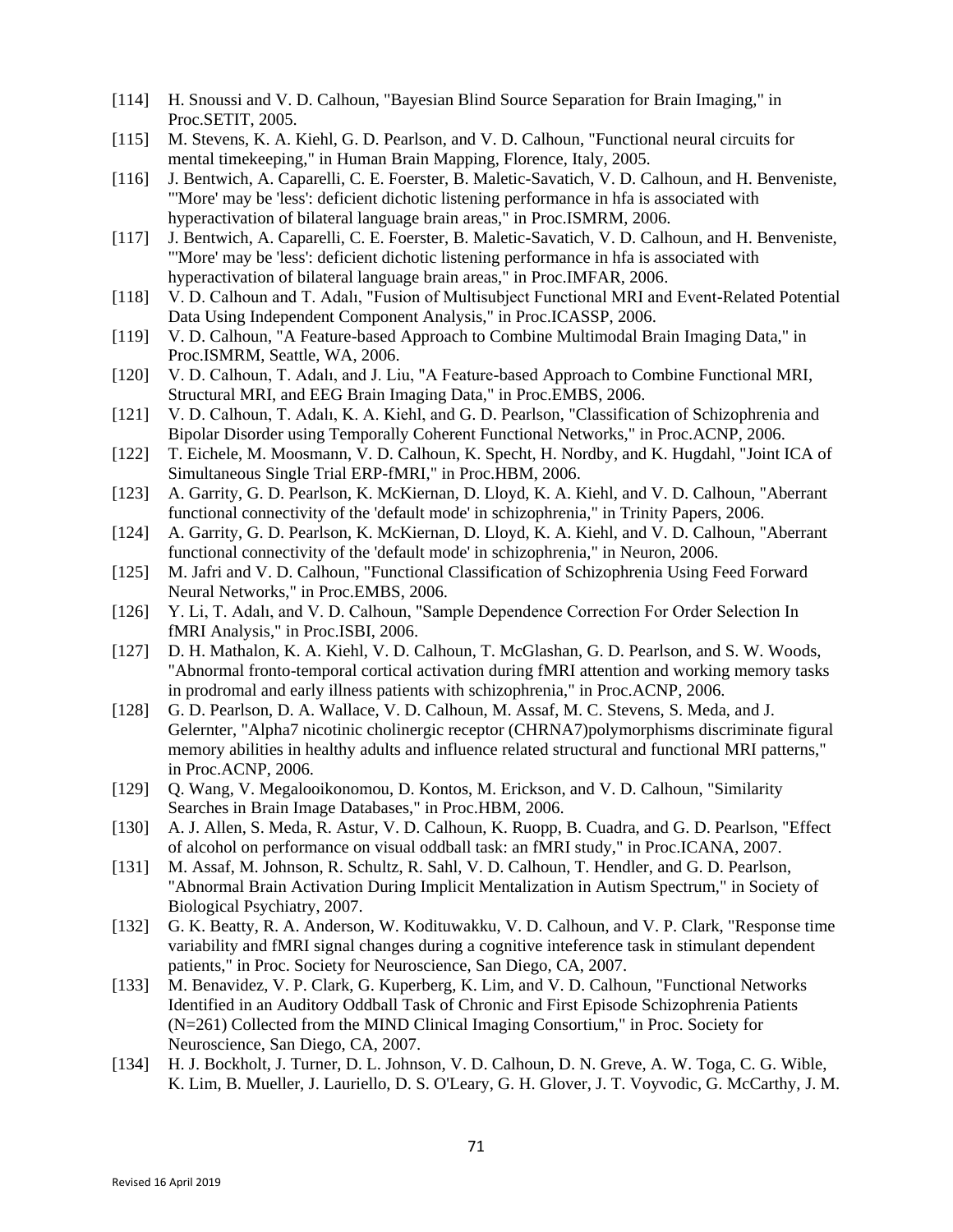Ford, S. Potkin, and FBIRN, "Morphometric analysis of a multi-site study of schizophrenia using freesurfer," in Proc. Society for Neuroscience, San Diego, CA, 2007.

- [135] V. D. Calhoun, G. D. Pearlson, P. Maciejewski, and K. A. Kiehl, "Use of Hemodynamic Brain Modes vs Conventional fMRI Analysis and Structural Brain Measures In Schizophrenia and Bipolar Disorder," in Proc. ICOSR, 2007.
- [136] V. D. Calhoun, R. Silva, and J. Liu, "Identification of Multimodal MRI and EEG Biomarkers Using Joint-ICA and Divergence Criteria," in Proc.MLSP, 2007.
- [137] V. P. Clark, D. S. Manoach, R. L. Gollub, B. C. Ho, K. Lim, J. Burge, T. Lane, P. Lesnik, V. D. Calhoun, and N. C. Andreasen, "A Multi-site fMRI Study of Schizophrenia: Effects of Illness type and Duration on Brain Function and Connectivity," in Proc. ICOSR, 2007.
- [138] K. P. Cosgrove, J. K. Staley, F. Wang, V. D. Calhoun, I. L. Petrakis, E. Perry, E. Frohlich, E. Ruff, H. P. Blumberg, and J. Krystal, "Decreased gray and white matter volume in alcohol dependent subjects: a voxel based morphometry study," in Proc.ICANA, 2007.
- [139] O. Demirci and V. D. Calhoun, "Detection of Schizophrenia using fMRI Data via Projection Pursuit," in Proc.MLSP, 2007.
- [140] R. L. Gollub, D. S. Manoach, J. Fries, M. Vangel, T. White, N. C. Andreasen, and V. D. Calhoun, "Multi-site fMRI study of DLPFC activation differences between subjects with schizophrenia and controls," in Proc. Society for Neuroscience, San Diego, CA, 2007.
- [141] M. Jafri, G. D. Pearlson, and V. D. Calhoun, "A maximal-correlation approach using ICA for testing functional network connectivity applied to Schizophrenia," in Proc.ISBI, 2007.
- [142] M. Jafri and V. D. Calhoun, "Interdependencies among Resting-State networks in Schizophrenia using Independent Component Analysis," in Proc.ISMRM, 2007.
- [143] M. Jafri, G. D. Pearlson, and V. D. Calhoun, "Resting State Functional Network Connectivity among ICA Components using Bayesian Networks," in Proc.HBM, 2007.
- [144] Y. Li, T. Adalı, and V. D. Calhoun, "A Model For Comparison Of Two Functional MRI Datasets By Canonical Correlation Analysis And Independent Component Analysis," in Proc.MLSP, 2007.
- [145] Y. Li, W. Wang, T. Adalı, and V. D. Calhoun, "CCA for Joint Blind Source Separation of Multiple Datasets with Application to Group fMRI Analysis," in Proc.MLSP, 2007.
- [146] Y. Li, T. Adalı, and V. Calhoun, "A multivariate model for comparison of two datasets and its application to fMRI analysis," in Proc.MLSP, 2007.
- [147] J. Liu, G. D. Pearlson, V. D. Calhoun, and A. Windemuth, "A novel approach to analyzing fMRI and SNP data via parallel independent component analysis," in Proc.SPIE, San Diego, CA, 2007, pp. 1301-1311.
- [148] J. Liu and V. D. Calhoun, "Parallel independent component analysis for multimodal analysis: Application to fMRI and EEG Data," in Proc.ISBI, Washington, D. C., 2007, pp. 1028-1031.
- [149] J. Liu, G. D. Pearlson, and V. D. Calhoun, "Investigation of Multiple Brain Imaging and Genetic Modalities via Parallel Independent Component Analysis," in Proc. HBM, Chicago, Il, 2007.
- [150] G. Machado, M. Juarez, V. P. Clark, R. L. Gollub, V. Magnotta, T. White, and V. D. Calhoun, "Probing Schizophrenia With A Sensorimotor Task: Large-Scale (N=273) Independent Component Analysis Of First Episode And Chronic Schizophrenia Patients," in Proc. Society for Neuroscience, San Diego, CA, 2007.
- [151] S. Meda, J. R. Gruen, V. D. Calhoun, J. Gelernter, and G. D. Pearlson, "Single Nucleotide Polymorphism in DCDC2 affects Brain Morphology -A Voxel Based Morphometric Study," in Proc.ISMRM, 2007.
- [152] J. Roffmann, R. L. Gollub, D. S. Manoach, and V. Calhoun, "Interactive effects of MTHFS C677T and COMT Val158Met on executive function and prefrontal activation in schizophrenia," in Proc.SIRS, 2007.
- [153] P. Skudlarski, V. D. Calhoun, and G. D. Pearlson, "Disruption of connectivity in schizophrenia measured by Diffusion Tensor Imaging fiber tracking and resting correlation," in Proc. HBM, 2007.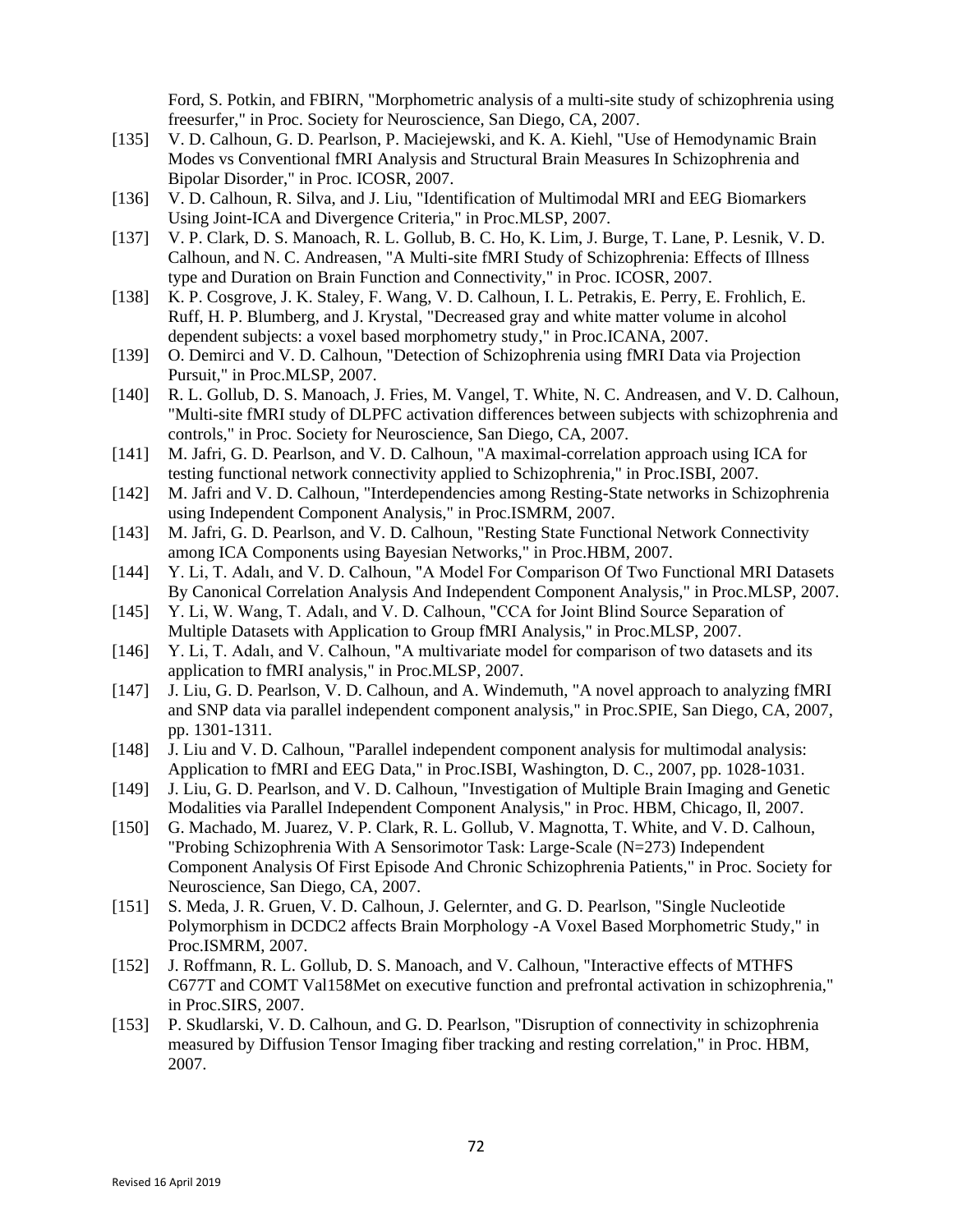- [154] M. Stevens, K. A. Kiehl, G. D. Pearlson, and V. D. Calhoun, "Functional neural networks underlying response inhibition in adolescents and adults," in Human Brain Mapping, 2007.
- [155] T. Van Erp, J. B. Segall, J. Turner, D. N. Greve, A. W. Toga, C. G. Wible, K. Lim, B. Mueller, J. Lauriello, D. S. O'Leary, G. H. Glover, G. Brown, J. T. Voyvodic, G. McCarthy, S. Potkin, and V. D. Calhoun, "Voxel-Based Morphometric analysis of a multi-site study on schizophrenia," in Proc. Society for Neuroscience, San Diego, CA, 2007.
- [156] L. Xu, J. Liu, and V. D. Calhoun, "Functional Connectivity Among Spatially Independent Brain Regions During a VR Task," in Proc. HBM, Chicago, Il, 2007.
- [157] A. J. Allen, S. Meda, R. Astur, V. D. Calhoun, P. Skudlarski, and G. D. Pearlson, "Effect of alcohol on performance on secondary task while driving," in Proc. CNS, 2008.
- [158] H. J. Bockholt, J. Ling, M. Scully, A. Scott, S. Lane, V. Magnotta, T. White, K. Lim, R. L. Gollub, and V. D. Calhoun, "Real-time Web-scale Image Annotation for Semantic-based Retrieval of Neuropsychiatric Research Images," in Proc.HBM, 2008.
- [159] H. J. Bockholt, S. Williams, M. Scully, V. Magnotta, R. L. Gollub, J. Lauriello, K. Lim, T. White, R. Jung, S. C. Schulz, N. C. Andreasen, and V. D. Calhoun, "The MIND Clinical Imaging Consortium as an application for novel comprehensive quality assurance procedures in a multisite heterogeneous clinical research study," in Proc.HBM, 2008.
- [160] G. Book, K. A. Kiehl, V. D. Calhoun, M. Stevens, and G. D. Pearlson, "Fusion of fMRI and the Pupil Response During an Auditory Oddball Task," in Proc. CNS, Portland, OR, 2008.
- [161] V. D. Calhoun, "Does the Brain Rest?: An Independent Component Analysis of Temporally Coherent Brain Networks at Rest and During a Cognitive Task," in Proc. IEEE SSIAI, Santa Fe, NM, 2008.
- [162] V. D. Calhoun, K. A. Kiehl, G. D. Pearlson, and J. Liu, "Moving Beyond Single Candidate Genes: A Parallel ICA Approach for Joint Analysis of SNP, fMRI, and ERP Data," in Proc.ACNP, Scotsdale, AZ, 2008.
- [163] A. Caprihan, G. Pearlson, and V. Calhoun, "Discriminatory PCA applied to Schizophrenia DTI Data," in Proc.ISMRM, Toronto, Canada, 2008.
- [164] V. P. Clark, G. K. Beatty, R. E. Anderson, P. Kodituwakku, V. D. Calhoun, and J. Phillips, "FMRI Activity in Cingulate and insular cortex predicts relaps in recovering stimulant addicts," in Proc. Society for Neuroscience, San Diego, CA, 2008.
- [165] N. Correa, T. Adalı, Y. Li, and V. D. Calhoun, "Examining associations between fMRI and EEG data using canonical correlation analysis," in Proc. ISBI, Washington, D.C., 2008, pp. 1251-1254.
- [166] T. Eichele, S. Debener, V. Calhoun, K. Specht, A. K. Engel, K. Hugdahl, D. Von Cramon, and M. Ullsperger, "Prediction of human errors by maladaptive changes in event-related brain networks " in Proc.HBM, 2008.
- [167] T. Eichele, R. Scheeringa, V. Calhoun, K. Hugdahl, and M. Bastiaansen, "Deconvolution of Hemodynamic Responses from Alpha-band EEG," in Proc.HBM, 2008.
- [168] T. Eichele, V. Calhoun, M. Moosmann, K. Specht, L. A. Jongsma, R. Quiroga, H. Nordby, and K. Hugdahl, "Unmixing concurrent EEG-fMRI with parallel independent component analysis," in Proc.HBM, 2008.
- [169] T. Eichele, S. Rachakonda, and V. D. Calhoun, "EEGIFT: A Toolbox for Group Independent Component Analysis of Event-Related EEG," in Proc. SPR, Austin, TX, 2008.
- [170] Z. Feng, A. Caprihan, K. Blagoev, F. Zhao, and V. D. Calhoun, "Modeling of Phase Changes in BOLD fMRI," in Proc.ISMRM, Toronto, Canada, 2008.
- [171] K. E. Hild and V. D. Calhoun, "The Fourth Annual MLSP Competition," in International Workshop on Machine Learning for Signal Processing (MLSP), Cancun, Mexico, 2008, pp. 38- 42.
- [172] B. C. Ho, T. White, L. M. Rohrer, E. Epping, T. Wassink, V. Magnotta, H. J. Bockholt, K. O. Lim, V. D. Calhoun, J. Roffmann, R. L. Gollub, S. C. Schulz, and N. C. Andreasen, "Associations between DISC1 and White Matter Abnormalities in Schizophrenia: A Diffusion Tensori Imaging Study," in Proc.ACNP, Scottsdale, AZ, 2008.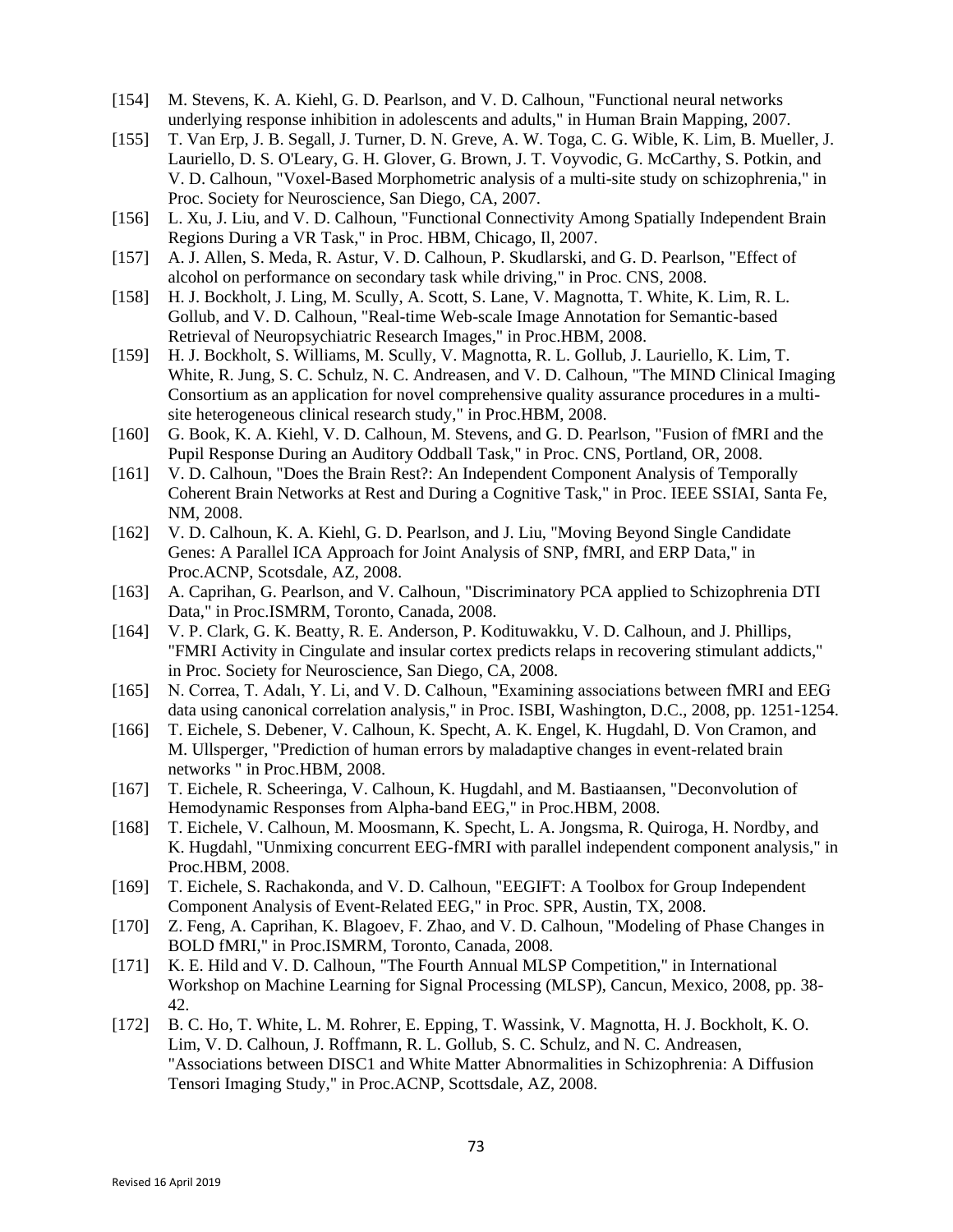- [173] K. Jagannathan, M. Assaf, V. D. Calhoun, and G. D. Pearlson, "Functional network connectivity in semantic object recall task using independent component analysis," in Proc.ISMRM, Toronto, Canada, 2008.
- [174] K. Jagannathan, M. Assaf, V. D. Calhoun, and G. D. Pearlson, "Functional network connectivity in semantic memory," in Proc.CNS, San Francisco, CA, 2008.
- [175] O. Jeromine, V. D. Calhoun, and M. Pattichis, "Optimal Sampling Geometries for TV-Norm Reconstruction of fMRI Data," in Asiolomar Conference on Signals, Systems, and Computers, Pacific Grove, CA, 2008.
- [176] C. Kim, D. Spring, J. Kroger, V. D. Calhoun, and V. P. Clark, "Exogenously Cued Attention" Switching Recruits Frontal Pole: an fMRI Study," in Proc. CNS, San Francisco, CA, 2008.
- [177] J. Kroger, D. Spring, C. Kim, V. P. Clark, and V. D. Calhoun, "Double Dissociations between Lateral and Medial Frontopolar Cortex for Maintenance and Manipulation of Integrated Information: An fMRI Study," in Proc.CNS, San Francisco, CA, 2008.
- [178] Y. Li, W. Wang, T. Adalı, and V. D. Calhoun, "CCA for Joint Blind Source Separation of Multiple Datasets with Application to Group fMRI Analysis," in Proc. ICASSP, 2008.
- [179] J. Liu, L. Xu, A. Caprihan, and V. Calhoun, "Extracting Principle Components for Discriminant Analysis of fMRI Images," in Proc. ICASSP, 2008.
- [180] J. Liu, J. N. Bixler, and V. D. Calhoun, "A multimodality ICA study-integrating genomic single nucleotide polymorphisms with functional neuroimaging data," in Proc. Bioinformatics and Biomedicine (BIBM), Philadelphia, PA, 2008, pp. 151-157.
- [181] S. Meda, V. D. Calhoun, and G. D. Pearlson, "Diffusion Tensor Analysis in Schizophrenia and First Degree Relatives," in Proc. SOBP, 2008.
- [182] S. Meda, M. Stevens, B. S. Folley, V. D. Calhoun, and G. D. Pearlson, "Evidence for anamalous" network connectivity during working memory in schizophrenia: an ICA based analysis," in Proc. SOBP, 2008.
- [183] A. Michael, J. Fries, S. Baum, B. C. Ho, N. C. Andreasen, and V. D. Calhoun, "A Method to Analyze Correlations between Multiple Brain Imaging Tasks to Characterize Schizophrenia," in Proc. IEEE SSIAI, Santa Fe, NM, 2008.
- [184] A. Michael, V. D. Calhoun, S. Baum, and N. C. Andreasen, "A Method to Classify Schizophrenia using Inter-Task Spatial Correlations of Functional Brain Images," in Proc. EMBC, 2008.
- [185] A. Michael, S. Baum, V. D. Calhoun, and A. Caprihan, "Correlations of Diffusion Tensor Imaging Values and Symptom Scores in Patients with Schizophrenia," in Proc. EMBC, 2008.
- [186] V. Potluru and V. D. Calhoun, "Group Learning using NMF Variants," in Proc. ISCAS, 2008.
- [187] V. Potluru, S. M. Plis, and V. D. Calhoun, "Sparse shift-invariant NMF," in Proc. IEEE SSIAI, Santa Fe, NM, 2008.
- [188] C. C. Schultz, A. Georgopoulos, R. L. Gollub, N. C. Andreasen, B. C. Ho, J. Lauriello, and V. D. Calhoun, "Linear Discriminate Analysis Applied to a Multicenter First Episode Schizophrenia Sample," in Winter Workshop on Schizophrenia, 2008.
- [189] M. Scully, B. Anderson, T. Lane, H. J. Bockholt, J. Burge, V. P. Clark, R. L. Gollub, J. Lauriello, C. C. Schultz, V. D. Calhoun, and R. Jung, "A Dynamic Bayesian Network Analysis of Functional Network Difference During the Oddball Task, Related To General Intelligence," in Proc. Society for Neuroscience, San Diego, CA, 2008.
- [190] R. F. Silva and V. D. Calhoun, "Identification of Brain Imaging Biomarkers by Optimized Selection of Multimodal Independent Components," in Proc. IEEE SSIAI, Santa Fe, NM, 2008.
- [191] R. Silva and V. D. Calhoun, "Identification of Brain Image Biomarkers by Optimized Selection of Multimodal Datasets," in Proc.ISMRM, Toronto, 2008.
- [192] P. Skudlarski, K. Jagannathan, V. D. Calhoun, B. Skulkarska, and G. D. Pearlson, "Measuring Brain Connectivity using Diffusion Tensor Imaging and Resting State Temporal Correlations," in Proc.HBM, 2008.
- [193] P. Skudlarski, S. Meda, V. Calhoun, and G. Pearlson, "Effect of alcohol on the resting state correlations," in Proc.HBM, 2008.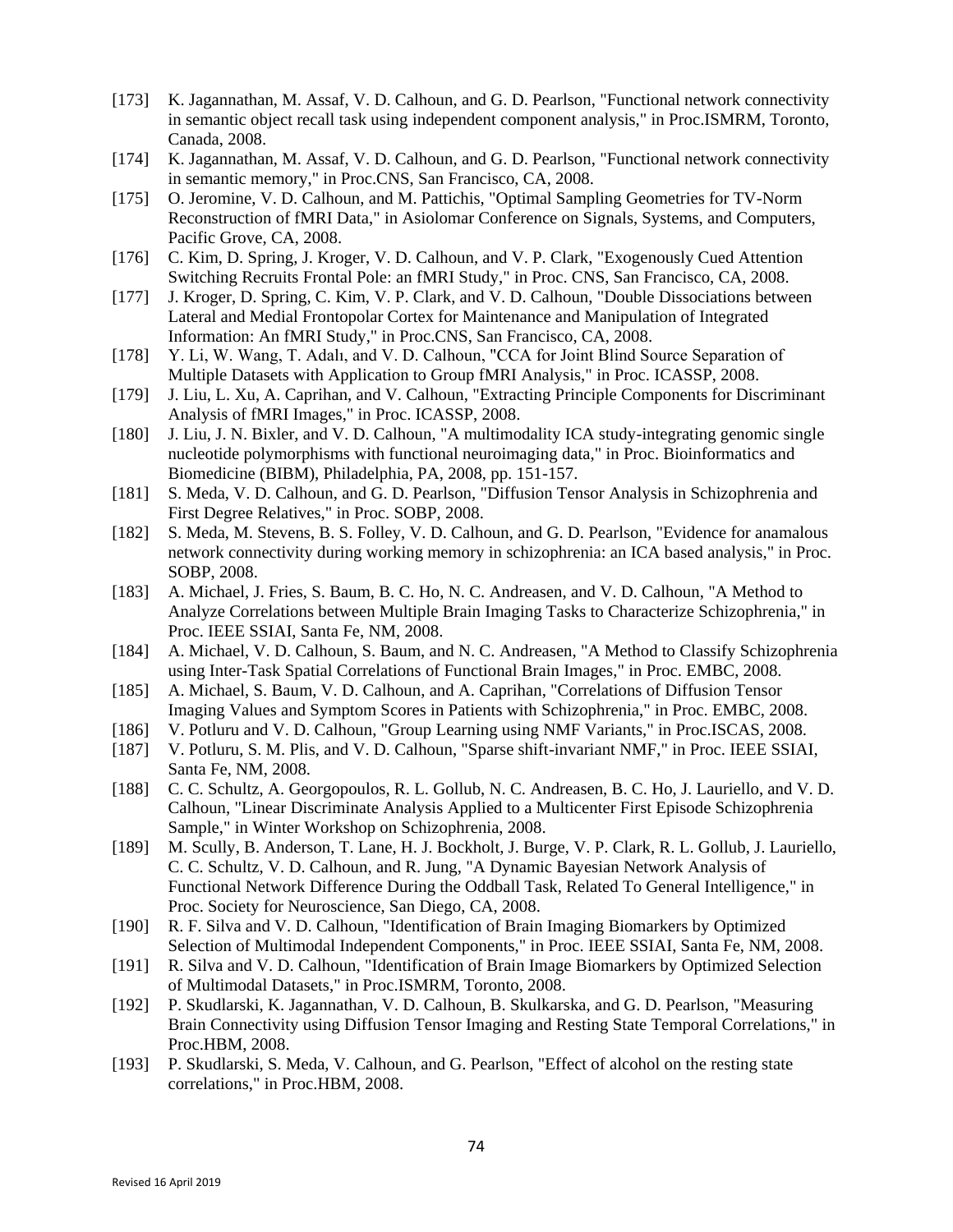- [194] J. Sui, J. Liu, L. Wu, A. Michael, L. Xu, T. Adalı, and V. D. Calhoun, "A Constrained Coefficient ICA Algorithm For Group Difference Enhancement," in Proc. ICASSP, 2008.
- [195] J. Sui and V. D. Calhoun, "A Method for Group Difference Enhancement by Constraining Mixing Coefficients of ICA Framework," in Proc.ISMRM, Toronto, 2008.
- [196] J. Sui and V. D. Calhoun, "Exploration of Optimal Group-Discriminating Features Using CC-ICA," in Proc.Asilomar, Pacific Grove, CA, 2008.
- [197] J. Turner, H. J. Bockholt, J. B. Segal, and V. D. Calhoun, "A comparison of volumetric methods in a multi-site study of schizophrenia," in Proc. Society for Neuroscience, San Diego, CA, 2008.
- [198] T. van Erp, M.-C. Chiang, D. Sun, M.-C. E. Hardt, J. H. Bockholt, J. A. Turner, V. D. Calhoun, H. J. Johnson, D. N. Greve, S. Williams, D. O'Leary, J. Lauriello, C. G. Wible, K. O. Lim, B. A. Mueller, G. G. Brown, J. Voyvodic, G. McCarthy, D. Mathalon, J. M. Ford, S. G. Potkin, T. D. Cannon, P. M. Thompson, A. W. Toga, and F. ;, "3D Pattern of Brain Abnormalities in Chronic Schizophrenia Visualized Using Tensor-Based Morphometry: a Multi-Site Structural Imaging Study," in Proc.HBM, 2008.
- [199] T. White, V. Magnotta, H. J. Bockholt, S. Williams, R. Pierson, H. Johnson, S. Wallace, R. L. Gollub, V. D. Calhoun, and K. Lim, "Frontal and age-related white matter abnormalities in schizophrenia: a multi-site diffusion tensor imaging study," in Winter Workshop on Schizophrenia, 2008.
- [200] L. Wu and V. D. Calhoun, "An Approach for Fusion between EEG and fMRI Data," in Proc.ISMRM, Toronto, Canada, 2008.
- [201] W. Xiong, Y.-O. Li, H. Li, T. Adalı, and V. D. Calhoun, "On ICA of Complex-Valued fMRI: Advantages and Order Selection," in Proc. ICASSP, Las Vegas, NV, 2008.
- [202] L. Xu, J. Liu, T. Adalı, and V. D. Calhoun, "Source Based Morphometry And Its Application To Identify Relative Gray Matter And White Matter Differences In Schizophrenia Versus Controls," in Proc. ICASSP, 2008.
- [203] L. Xu, G. D. Pearlson, and V. D. Calhoun, "Joint Source Based Morphometry to Identify Sources of Gray Matter and White Matter Relative Differences in Schizophrenia Versus Healthy Controls," in Proc.ISMRM, Toronto, Canada, 2008.
- [204] H. J. Bockholt, M. Scully, W. Courtney, S. Rachakonda, A. Scott, A. Caprihan, J. Fries, R. Kalyanam, J. Segall, R. de la Garza, S. Lane, and V. D. Calhoun, "Mining the Mind Research Network: A Novel framework for exploring large scale, heterogeneous translational neuroscience research data sources," in Proc. HBM, San Francisco, CA, 2009.
- [205] V. D. Calhoun, H. Yang, G. D. Pearlson, and J. Liu, "Classification of Schizophrenia Using fMRI and Genetic Data," in Proc. ACNP, Hollywood, CA, 2009.
- [206] Z. Chen, V. D. Calhoun, and A. Caprihan, "Realistic modeling of intravoxel phase dispersion in the presence of surrounding voxels," in Proc. HBM, San Francisco, CA, 2009.
- [207] V. P. Clark, G. K. Beatty, R. E. Anderson, P. Kodituwakku, J. Phillips, K. A. Kiehl, and V. D. Calhoun, "Cingulate and insula activity predicts relapse in recovering stimulant addicts," in Proc. HBM, San Francisco, CA, 2009.
- [208] V. P. Clark, B. Coffman, C. Garcia, M. P. Weisend, A. Vandermerwe, E. Browning, T. Lane, K. Kelly, A. R. Mayer, A. Puffer, E. Rayborn, V. D. Calhoun, M. Bikson, E. Wassermann, and J. Phillips, "Transcranial Direct Current Stimulation (TDCS) Targeted Using Brain Imaging Greatly Accelerates Visual Learning," in Proc.SFN, 2009.
- [209] B. Coffman, V. P. Clark, C. Garcia, M. P. Weisend, R. Barrow, A. Vandermerwe, A. R. Mayer, E. Browning, D. Puffer, V. D. Calhoun, E. Wassermann, J. P. Phillips, T. Lane, K. Kelly, M. Bickson, and E. M. Rayborn, "Changes in Brain Networks with Learning of Covert Threat Cues," in Proc.SFN, 2009.
- [210] N. Correa, Y. Li, T. Adalı, and V. D. Calhoun, "Fusion of fMRI, sMRI, and EEG Data Using Canonical Correlation Analysis," in Proc.IEEE Int.Conf.Acoustics, Speech, Signal Processing (ICASSP), Taiwan, 2009.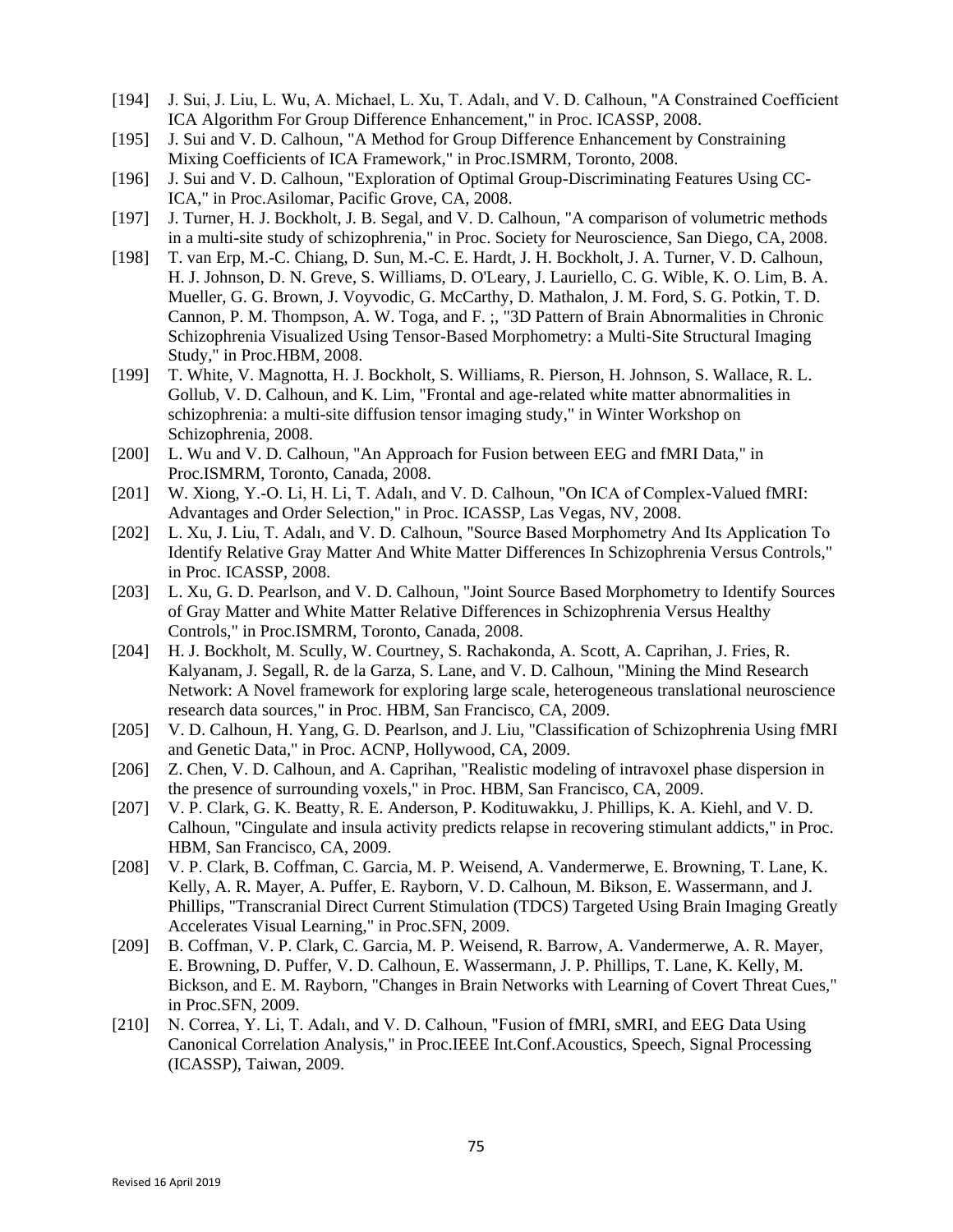- [211] N. Correa, Y. Li, T. Adalı, and V. D. Calhoun, "Investigating associations across fMRI, sMRI, and EEG data for the auditory oddball task using canonical correlation analysis," in Proc. HBM, San Francisco, CA, 2009.
- [212] N. Driesen, G. McCarthy, Z. Bhagwager, V. D. Calhoun, D. C. D'Souza, J. Holub, P. T. Morgan, and J. K. Krystal, "NMDA Receptor Antagonist Ketamine Produces Opposing Effects on Resting and Task-Related Brain Activation During Working Memory in Humans," in Proc. HBM, San Francisco, CA, 2009.
- [213] S. Ehrlich, E. E. Morrow, S. Wallace, M. Naylor, H. J. Bockholt, D. Holt, A. Lundquist, A. Yendiki, J. Roffmann, T. White, V. P. Clark, V. D. Calhoun, and R. L. Gollub, "The COMT Val158Met Polymorphism and Temporal Lobe Volumetry in Patients with Schizophrenia and Healthy Adults," in Proc. HBM, San Francisco, CA, 2009.
- [214] T. Eichele, S. Rachakonda, and V. D. Calhoun, "EEGIFT: A toolbox for group temporal ICA event-related EEG," in Proc. HBM, San Francisco, CA, 2009.
- [215] Z. Feng, Z. Chen, A. Caprihan, K. Blagoev, and V. D. Calhoun, "Predicting Phase Changes" Patterns in BOLD fMRI," in Proc. HBM, San Francisco, CA, 2009.
- [216] J. M. Ford, B. J. Roach, K. W. Jorgensen, J. A. Turner, G. G. Brown, R. Notestine, A. Bischoff-Grethe, D. N. Greve, C. G. Wible, J. Lauriello, A. Belger, B. Mueller, V. D. Calhoun, A. Preda, D. Keator, D. O'Leary, K. O. Lim, G. Glover, S. Potkin, F. BIRN, and D. Mathalon, "Functional pathology progresses with age in schizophrenia," in Proc. HBM, San Francisco, CA, 2009.
- [217] A. R. Franco, M. Mannell, J. Ling, B. Bedrick, V. D. Calhoun, and A. R. Mayer, "Connectivity" Between Consistent Resting State Networks and Fractional Anisotropy Revealed by Joint Independent Component Analysis," in Proc. HBM, San Francisco, CA, 2009.
- [218] M. Havlicek, J. Jan, and V. Calhoun, "Evaluation of Functional Network Connectivity in Eventrelated FMRI Data Based on ICA and Time-frequency Granger Causality," in Proc. World Congress on Medical Physics and Biomedical Engineering, 2009.
- [219] M. Havlicek, J. Jan, and V. Calhoun, "Extended Time-frequency Granger Causality for Evaluation of Functional Network Connectivity in Event-related FMRI Data," in Proc. EMBS, 2009.
- [220] M. Havlicek, J. Jan, M. Brazdil, and V. D. Calhoun, "Nonlinear estimation of BOLD signal based on cubature particle filter," in Proc. Biosignal, Brno, Czech Republic, 2009.
- [221] K. Jagannathan, V. D. Calhoun, J. Liu, S. Meda, and G. D. Pearlson, "Combining sMRI and SNP data to investigate genetic influences on brain structure using parallel ICA in healthy controls & schizophrenia," in Proc. HBM, San Francisco, CA, 2009.
- [222] M. Juarez, T. White, G. D. Pearlson, J. R. Bustillo, J. Lauriello, B. C. Ho, H. J. Bockholt, V. P. Clark, R. Gollub, V. Magnotta, G. Machado, and V. D. Calhoun, "Functional connectivity differences in first episode and chronic schizophrenia patients during an auditory sensorimotor task revealed by independent component analysis of a large multisite study," in Proc. HBM, San Francisco, CA, 2009.
- [223] E. Karageorgiou, R. L. Gollub, N. C. Andreasen, B. C. Ho, J. Lauriello, V. D. Calhoun, S. C. Schulz, and A. Georgopoulos, "Neuropsychological Testing and Structural Magnetic Resonance Imaging in the Diagnosis of Schizophrenia after a First Psychotic Episode," in Proc.ICOSR, 2009.
- [224] Y. Li, T. Adalı, and V. D. Calhoun, "A group study of simulated driving fMRI data by multi-set canonical correlation analysis," in Proc. HBM, San Francisco, CA, 2009.
- [225] J. Liu, K. E. Hutchison, and V. D. Calhoun, "A simple yet effective analysis on genome-wide association using fMRI brain activation on alcohol abuse," in Proc. HBM, San Francisco, CA, 2009.
- [226] S. Meda, J. Gelernter, J. Liu, M. Stevens, V. D. Calhoun, and G. D. Pearlson, "A Multivariate Parallel ICA Approach to Investigate Relationships Between Functional Neural Networks and Genetic Profiles in Schizophrenia " in Proc. ACNP, Hollywood, CA, 2009.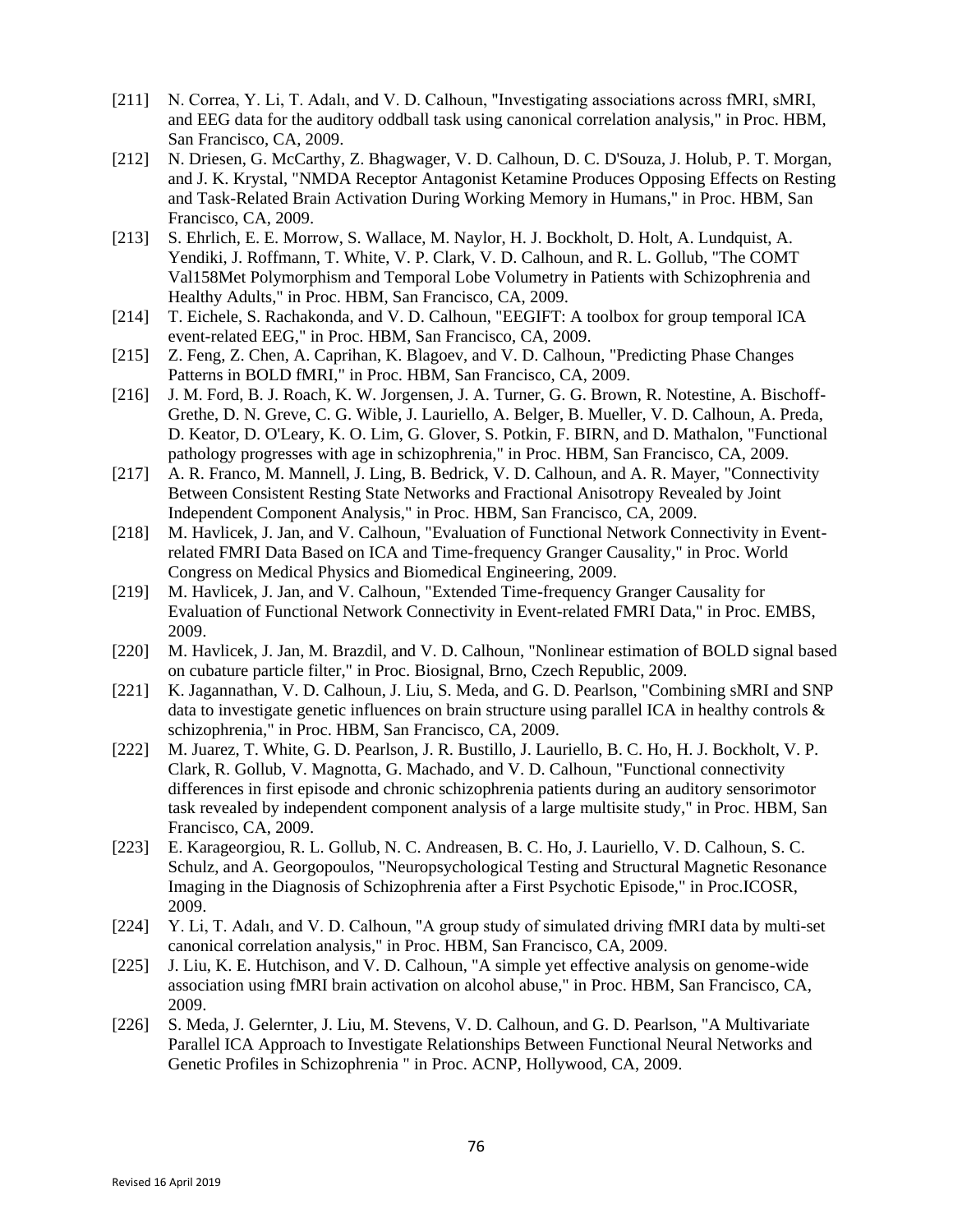- [227] A. Michael, S. Baum, V. P. Clark, R. Jung, K. O. Lim, T. White, B. C. Ho, R. L. Gollub, and V. D. Calhoun, "Fusion of Structural-Functional Brain Images Reveals Differences in Schizophrenia in a Multi Site Study," in Proc. ISMRM, Honolulu, Hawaii, 2009.
- [228] A. Michael, S. Baum, T. J. White, N. C. Andreasen, J. M. Segall, R. E. Jung, V. P. Clark, R. L. Gollub, S. C. Schulz, J. L. Roffman, B. C. Ho, K. O. Lim, H. J. Bockholt, and V. D. Calhoun, "Inter-voxel Cross-Correlation Reveals Aberrantly Low Structural and Functional Linkage in Schizophrenia in a Multi-Site Study," in Proc. HBM, San Francisco, CA, 2009.
- [229] A. Michael, V. D. Calhoun, G. D. Pearlson, S. Baum, and A. Caprihan, "An Analysis of using Diffusion Tensor Imaging Measures and Symptom Scores to Classify Patients with Schizophrenia," in Proc. HBM, San Francisco, CA, 2009.
- [230] A. Michael, V. D. Calhoun, G. Pearlson, S. Baum, and A. Caprihan, "Application of Canonical Correlation Analysis to Identify Regions of Significant Correlation between Symptom Scores and DTI Measures in Schizophrenia," in Proc. ISMRM, Honolulu, Hawaii, 2009.
- [231] A. Michael, S. Baum, and V. D. Calhoun, "A Technique to Detect Outliers Automatically in Multi-Site fMRI Data," in Proc. ISMRM, Honolulu, Hawaii, 2009.
- [232] S. M. Plis, V. Potluru, V. D. Calhoun, and T. Lane, "Correlated Noise: How it Breaks NMF, and What to Do About It," in Proc. MLSP, Grenoble, France, 2009.
- [233] S. M. Plis, T. Lane, M. P. Weisend, and V. D. Calhoun, "MEG and fMRI for nonlinear estimation of neural activity," in Proc. Asilomar, Pacific Grove, CA, 2009.
- [234] V. Potluru, S. M. Plis, M. Morup, V. D. Calhoun, and T. Lane, "Efficient Multiplicative updates for Support Vector Machines," in Proc. SDM, Sparks, NV, 2009.
- [235] P. Rodriguez, N. M. Correa, T. Adalı, and V. D. Calhoun, "Quality map thresholding for de-Noising of complex-valued fMRI data and its application to ICA of fMRI," in Proc. MLSP, Grenoble, France, 2009.
- [236] U. Sakoglu and V. D. Calhoun, "Dynamic windowing reveals task-modulation of functional network connectivity in schizophrenia patients vs healthy controls," in Proc. ISMRM, Honolulu, Hawaii, 2009.
- [237] U. Sakoglu and V. D. Calhoun, "Functional network connectivity with temporal derivatives of sICA time-courses in schizophrenia patients vs healthy controls," in Proc. ISMRM, Honolulu, Hawaii, 2009.
- [238] U. Sakoglu, A. Michael, and V. D. Calhoun, "Classification of schizophrenia patients vs healthy controls based on dynamic functional network connectivity," in Proc. HBM, San Francisco, CA, 2009.
- [239] U. Sakoglu and V. D. Calhoun, "Temporal Dynamics of Functional Network Connectivity at Rest: A Comparison of Schizophrenia Patients and Healthy Controls " in Proc. HBM, San Francisco, CA, 2009.
- [240] R. Silva and V. D. Calhoun, "Divergence Measurements for the Optimal Identification of Multimodal Biomarkers," in Proc. HBM, San Francisco, CA, 2009.
- [241] J. Sui and V. D. Calhoun, "An Automatic Artifact Removal Method for Independent Components Derived from Second-level FMRI Analysis," in Proc. HBM, San Francisco, CA, 2009.
- [242] J. Sui and V. D. Calhoun, "Identification of Optimal FMRI Components Using Combined Group-Discriminative Techniques," in Proc. HBM, San Francisco, CA, 2009.
- [243] J. Sui, Y. Li, T. Adalı, and V. D. Calhoun, "A New Joint Blind Source Separation Model for Two Datasets and Its Application to Second-level FMRI Group Analysis," in Proc. HBM, San Francisco, CA, 2009.
- [244] J. Turner, J. Segall, G. Guffanti, V. D. Calhoun, H. J. Bockholt, and S. Potkin, "Structural Imaging Reveals Novel Genetic Influences in Schizophrenia," in Proc. WCPG, San Diego, CA, 2009.
- [245] T. White, L. Leybya, B. C. Ho, V. P. Clark, V. D. Calhoun, S. Wallace, H. J. Bockholt, R. Gollub, N. C. Andreasen, S. C. Schulz, V. Magnotta, and K. O. Lim, "Cigarette Smoking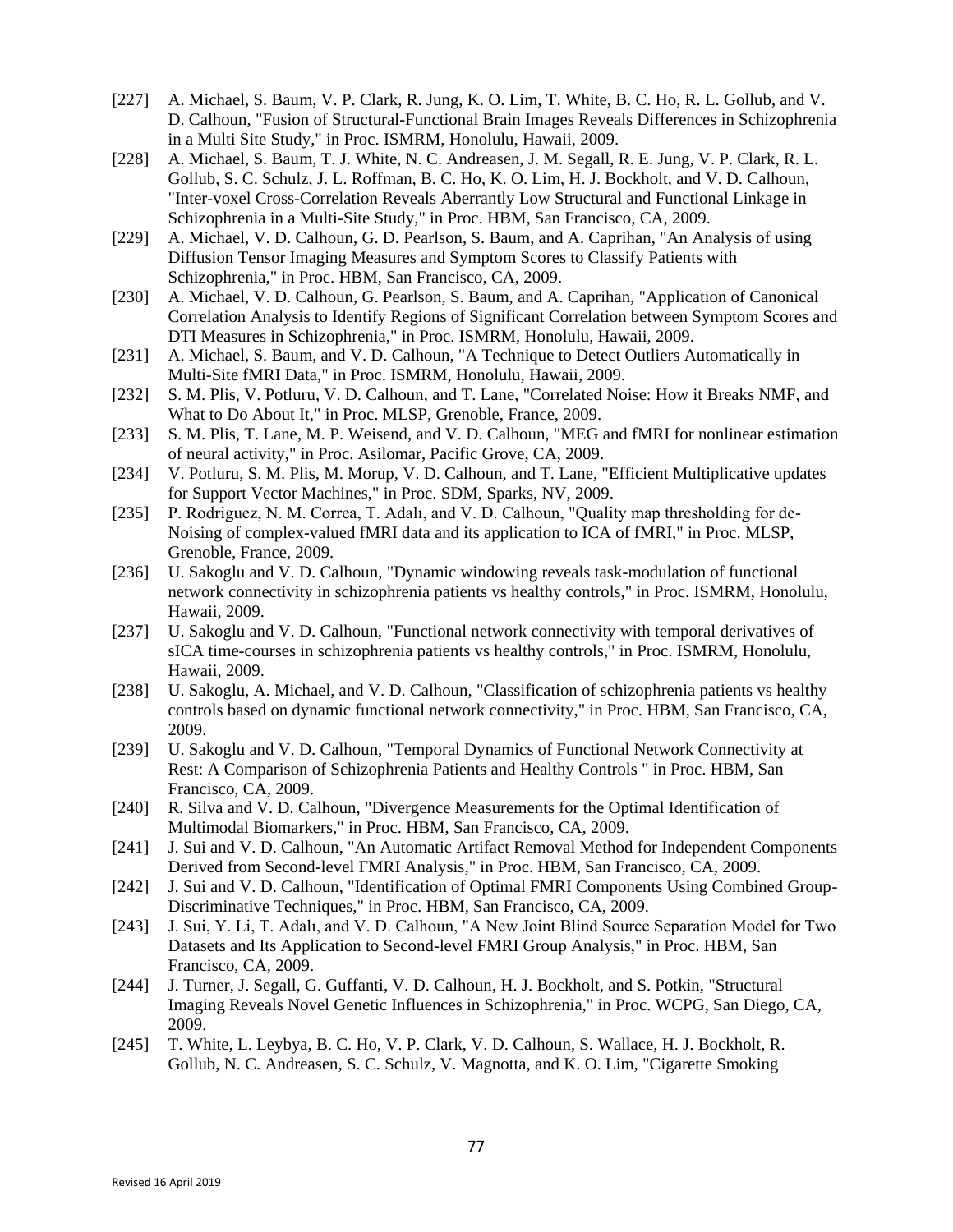Disrupts White Matter Integrity in Patients with Schizophrenia," in Proc. HBM, San Francisco, CA, 2009.

- [246] T. White, V. Magnotta, H. J. Bockholt, S. Williams, R. Gollub, B. Mueller, B. C. Ho, R. Jung, V. P. Clark, J. Lauriello, J. R. Bustillo, S. C. schulz, N. C. Andreasen, V. D. calhoun, and K. O. Lim, "Evidence for Progressive White Matter Abnormalities in Schizophrenia: A Multi-site diffusion tensor imaging study," in ICOSR, 2009.
- [247] L. Wu, V. D. Calhoun, and T. Eichele, "Functional connectivity in eyes open vs. eyes closed resting state fMRI," in Proc. HBM, San Francisco, CA, 2009.
- [248] L. Xu and V. D. Calhoun, "sMRI Complex Framework For Evaluating Relative Gray And White Matter Group Differences," in Proc. ISMRM, Honolulu, Hawaii, 2009.
- [249] L. Xu and V. D. Calhoun, "Source Based Morphometry: Approaches to Identify Gray and White Matter Group Differences with Application to Schizophrenia," in Proc. HBM, San Francisco, CA, 2009.
- [250] E. Allen, E. Erhardt, T. Eichele, A. R. Mayer, and V. D. Calhoun, "Comparison of prenormalization methods on the accuracy of group ICA results," in Proc. HBM, Barcelona, Spain, 2010.
- [251] E. A. Allen, E. B. Erhardt, E. Damaraju, W. Gruner, J. M. Segall, R. F. Silva, M. Havlicek, S. Rachakonda, J. Fries, R. Kalyanam, A. M. Michael, A. Caprihan, J. A. Turner, T. Eichele, S. Adelsheim, A. Bryan, J. Bustillo, V. P. Clark, S. Feldstein-Ewing, F. M. Filbey, C. Ford, K. Hutchison, R. E. Jung, K. A. Kiehl, P. Kodituwakku, Y. Komesu, A. R. Mayer, G. D. Pearlson, P. J., J. Sadek, M. Stevens, U. Teuscher, R. J. Thoma, and V. D. Calhoun, "A baseline for the multivariate comparison of resting state networks," in Biennial Conference on Resting State / Brain Connectivity Milwaukee, WI, 2010.
- [252] M. Arbabshirani and V. D. Calhoun, "ICA-SVM approach for discrimination between healthy subjects and schizophrenia patients based on resting state functional network connectivity," in Biennial Conference on Resting State / Brain Connectivity Milwaukee, WI, 2010.
- [253] S. B. Brahmbhatt, K. W. Jorgensen, K. A. Kiehl, V. D. Calhoun, T. McGlashan, G. D. Pearlson, S. W. Woods, and D. H. Mathalon, "Accelerated Age-Related Decline in Oddball Task-Related Brain Activity From Adolescence to Adulthood in the Psychosis Prodrome," in Proc. SOBP, New Orleans, LA, 2010.
- [254] J. Chen, J. Liu, and V. D. Calhoun, "A Pipeline for Copy Number Variation Detection based on Principal Component Analysis," in Proc. IEEE Bioinformatics and Biomedicine, Hong Kong, China, 2010.
- [255] J. Chen, J. Liu, and V. D. Calhoun, "Correction of copy number variation data using principal component analysis," in Proc. Bioinformatics and Biomedicine (BIBM), Hong Kong, 2010.
- [256] V. P. Clark, B. Coffman, C. Garcia, M. P. Weisend, T. Lane, A. R. Mayer, E. Raybourn, V. D. Calhoun, and E. Wassermann, "Transcranial Direct Current Stimulation (TDCS) Targeted Using Brain Imaging Accelerates Learning," in Proc. HBM, Barcelona, Spain, 2010.
- [257] B. Coffman, V. P. Clark, C. Garcia, M. P. Weisend, R. Barrow, A. Vandermerwe, E. Browning, D. Puffer, E. Rayborn, V. D. Calhoun, E. Wassermann, J. P. Phillips, and R. Jung, "TDCS accelerated learning of covert threat detection is influenced by current strength and stimuli familiarity," in Proc.Biomag, 2010.
- [258] N. Correa, T. Eichele, T. Adalı, Y. Li, and V. D. Calhoun, "Fusion of Concurrent single Trial EEG Data and FMRI Data Using Multi-set Canonical Correlation Analysis," in Proc. ICASSP, Dallas, TX, 2010.
- [259] P. Das, J. Lagopoulos, V. D. Calhoun, A. Henderson, C. M. Coulston, and G. S. Malhi, "Schizophrenia and Theory of Mind deficit: A functional network connectivity approach," in Proc. HBM, Barcelona, Spain, 2010.
- [260] E. Erhardt, S. Rachakonda, E. Bedrick, T. Adalı, and V. D. Calhoun, "Comparison of multisubject ICA methods for analysis of fMRI data," in Proc. HBM, Barcelona, Spain, 2010.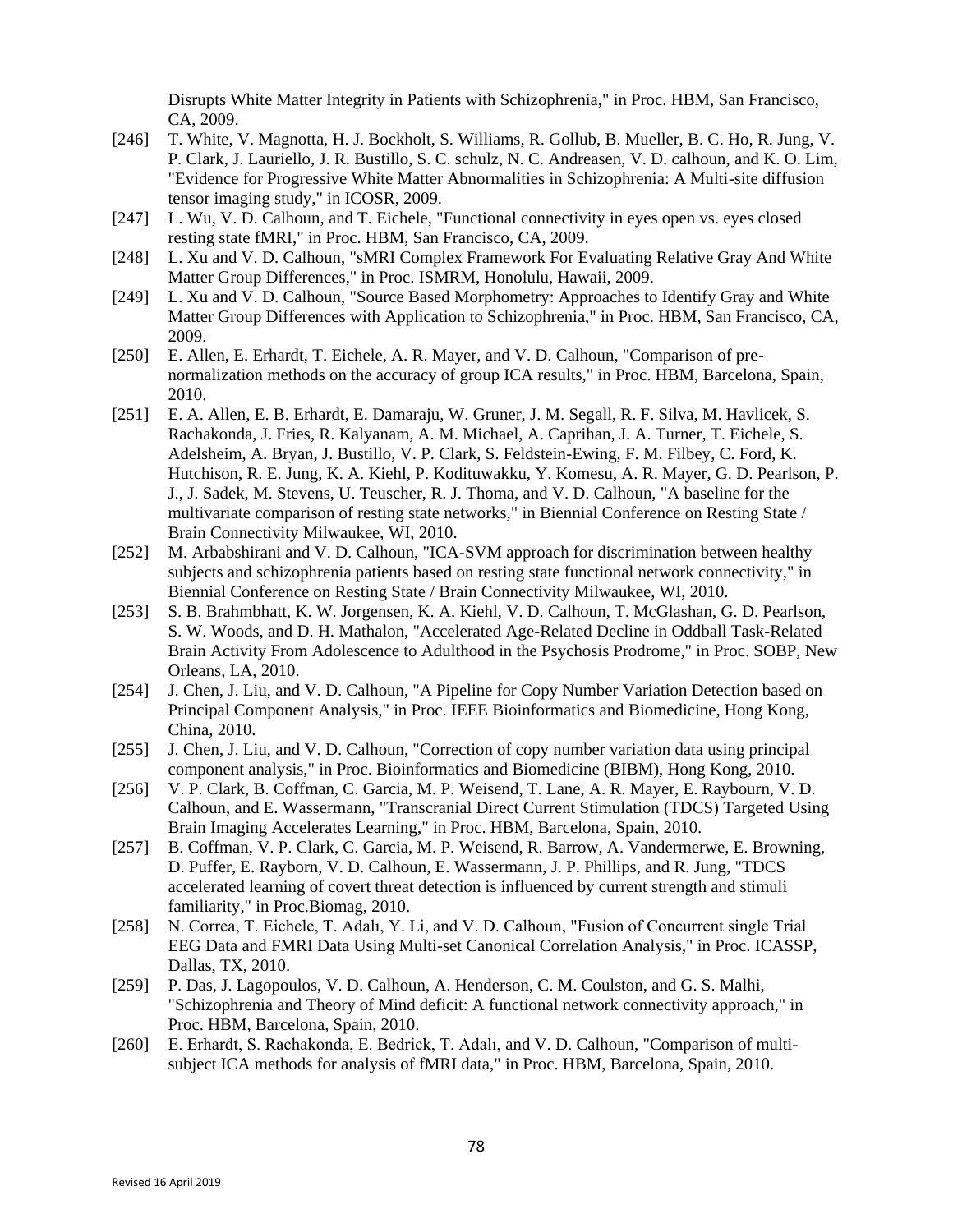- [261] M. Ewers, A. Bokde, J. Park, S. Rachakonda, S. Teipel, V. D. Calhoun, and H. Hampel, "Functional connectivity changes during visual processing associated with grey matter atrophy in Alzheimer's disease," in Proc. ICAD, Honoloulu, HI, 2010.
- [262] M. Havlicek, J. Jan, and V. Calhoun, "Dynamic Granger causality with embedded hemodynamic model," in Proc. HBM, Barcelona, Spain, 2010.
- [263] K. E. Hild, M. Kurimo, and V. D. Calhoun, "The Sixth Annual MLSP Competition," in International Workshop on Machine Learning for Signal Processing (MLSP), Kittila, Finland, 2010, pp. 107-111.
- [264] H. Li, T. Adalı, N. Correa, P. Rodriguez, and V. D. Calhoun, "Flexible Complex ICA of fMRI Data," in Proc. ICASSP, Dallas, TX, 2010.
- [265] J. Liu and V. D. Calhoun, "An algorithm for informed genome wide association studies— Integrating targeted gene studies and data-driven factorization by reference ICA," in Workshop on Genomic Signal Processing and Statistics (GENSIPS), Cold Spring Harbor, NY, 2010.
- [266] S. Ma, X. Li, N. Correa, T. Adalı, and V. D. Calhoun, "Independent Subspace Analysis with Prior Information for fMRI Data," in Proc. ICASSP, Dallas, TX, 2010.
- [267] D. Mathalon, K. W. Jorgensen, B. J. Roach, V. D. Calhoun, M. Diaz, G. Brown, R. Notestine, A. Bischoff-Grethe, D. Greve, G. McCarthey, A. Belger, J. A. Turner, S. G. Potkin, C. G. Wible, B. A. Mueller, J. Lauriello, G. H. Glover, K. O. Lim, D. O'Leary, A. Preda, D. Keator, T. Van Erp, FBIRN, and J. M. Ford, "Failure of Normal Aging-Related Hemispheric Asymmetry Reduction in Brain Activity During Target Detection in Schizophrenia," in Proc. SOBP, New Orleans, LA, 2010.
- [268] S. M. Plis, V. D. Calhoun, M. P. Weisend, T. Eichele, E. Besada-Portas, and T. Lane, "MEG and fMRI for nonlinear estimation of neural activity," in Proc. NIPS Workshop on Connectivity Inference and NeuroImaging, Whistler, CO, 2010.
- [269] S. M. Plis, V. D. Calhoun, M. P. Weisend, and T. Lane, "Permutations as angular data: efficient inference in factorial spaces," in IEEE-ICDM, Sydney, Australia, 2010.
- [270] P. Rodriguez, T. Adalı, H. Li, N. Correa, and V. D. Calhoun, "Phase Correction and Denoising for ICA of Complex fMRI Data," in Proc. ICASSP, Dallas, TX, 2010.
- [271] R. Silva and V. D. Calhoun, "Evaluating Joint Histograms in a Joint ICA Fusion Framework: Methods for Feature Extraction and Component Selection," in Human Brain Mapping, Barcelona, Spain, 2010.
- [272] T. White, H. J. Bockholt, A. Caprihan, S. Ehrlich, D. S. Manoach, B. Mueller, B. C. Ho, V. P. Clark, J. Lauriello, J. R. Bustillo, N. C. Andreasen, R. Gollub, V. D. Calhoun, K. O. Lim, S. C. Schulz, and V. Magnotta, "A combined voxel-based and pothole approach to evaluate the spatial characteristics of white matter deficits in schizophrenia," in Proc. HBM, Barcelona, Spain, 2010.
- [273] S. T. Witt, V. D. Calhoun, G. D. Pearlson, and M. C. Stevens, "The effects of task context and brain injury on default mode network brain functional connectivity," in Proc. ISMRM, Stockholm, Sweden, 2010, p. 3505.
- [274] S. T. Witt, Lovejoy, V. D. Calhoun, G. D. Pearlson, and M. Stevens, "Changes in frequency" power spectrum observed as result of mild traumatic brain injury," in Proc. HBM, Barcelona, Spain, 2010, p. 439.
- [275] L. Wu, T. Eichele, and V. D. Calhoun, "Alpha Hemodynamic Responses in Eyes Open vs. Eyes Closed Resting State EEG-fMRI," in Proc. HBM, Barcelona, Spain, 2010.
- [276] L. Xu, J. Segall, R. Jung, and V. D. Calhoun, "Constrained Source Based Morphometry Identifies Structural Network Underlying the Default Mode Network," in Proc. HBM, Barcelona, Spain, 2010.
- [277] C. Abbott, A. Caprihan, J. Yamamoto, N. I. Perrone-Bizzozero, G. Pearlson, and V. D. Calhoun, "Source Based Morphometry Analysis of Group Differences in Fractional Anisotropy in Schizophrenia," in Proc. HBM, Quebec City, Canada, 2011.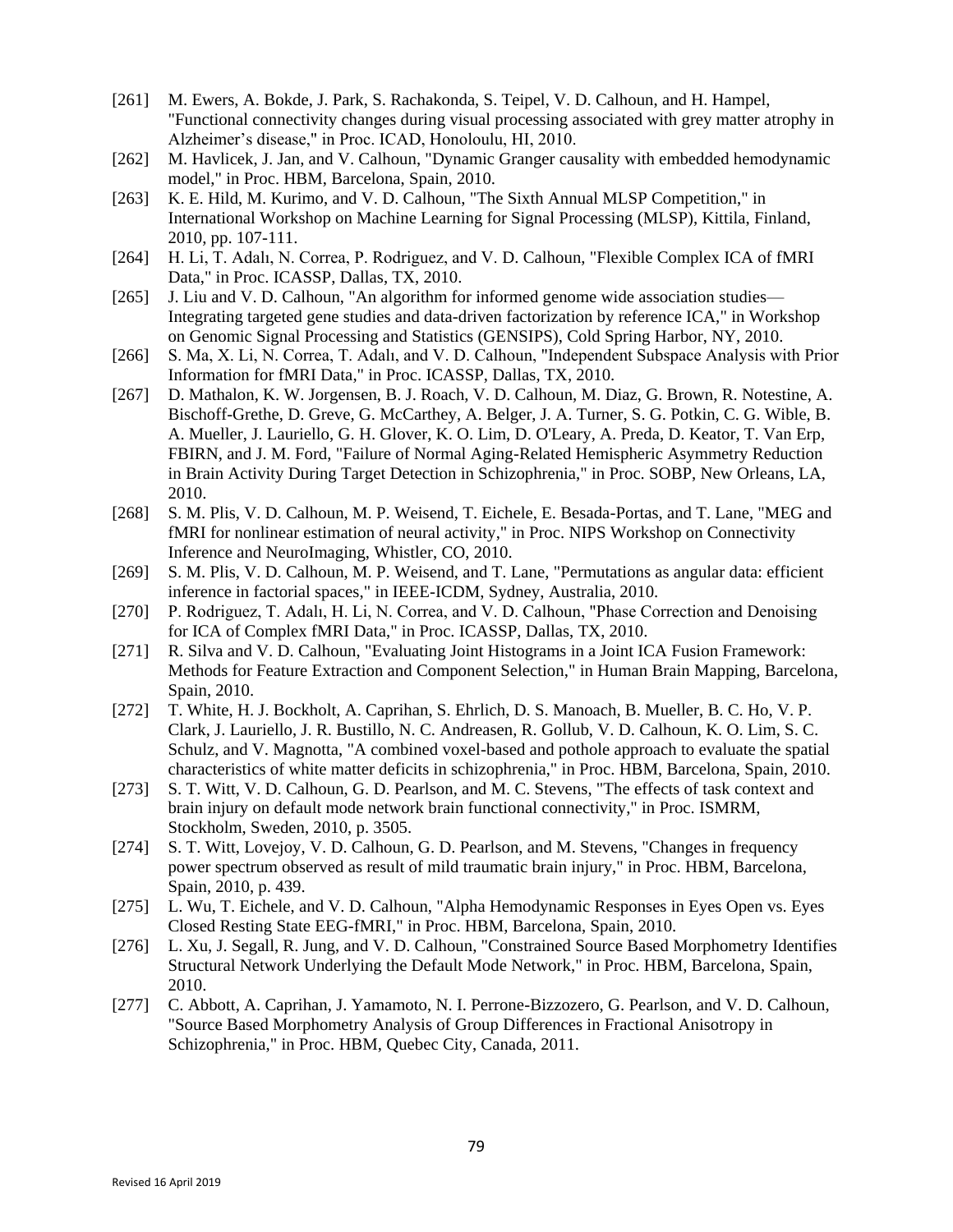- [278] E. Aharoni, D. Kosson, V. D. Calhoun, and K. A. Kiehl, "Neural Mechanisms of Passive Avoidance Learning in Psychopathy," in Society for the Scientific Study of Psychopath Montreal, Canada, 2011.
- [279] E. A. Allen, E. Erhardt, Y. Wei, T. Eichele, and V. D. Calhoun, "Capturing inter-subject variability with group independent component analysis of fMRI data: a simulation study," in Proc. HBM, Quebec City, Canada, 2011.
- [280] M. Anderson, N. Correa, V. D. Calhoun, and T. Adalı, "Joint Blind Source Separation for Multimodality Data Fusion through Subject Co-variations," in Proc. Learning Workshop, Fort Lauderdale, FL, 2011.
- [281] M. Arbabshirani and V. D. Calhoun, "Functional Network Connectivity during Rest and Task: Comparison of Healthy Controls and Schizophrenic Patients," in Proc. EMBS, Boston, MA, 2011.
- [282] V. Calhoun, A. Mayer, J. Stephen, F. M. Hanlon, J. M. Houck, R. Jung, and N. Bizzozero, "A network approach to multimodal imaging and genetics in schizophrenia: Strategies, challenges, and findings," in 13th International Congress on Schizophrenia Research, Colorado Spring, CO, 2011.
- [283] E. Castro, M. Martinez-Ramon, A. Caprihan, K. A. Kiehl, and V. D. Calhoun, "Complex fMRI data classification using composite kernels: application to schizophrenia," in Proc. HBM, Quebec City, Canada, 2011.
- [284] Z. Chen, Z. Chen, and V. D. Calhoun, "Voxel magnetic field disturbance from remote vasculature in BOLD fMRI," in Proc. SPIE, Orlando, FL, 2011.
- [285] Z. Chen, Z. Chen, and V. D. Calhoun, "Multiresolution voxel decomposition complex-valued BOLD signals reveals phasor turbulence," in Proc. SPIE, Orlando, FL, 2011.
- [286] Z. Chen, Q. He, and V. D. Calhoun, "The impact of respiratory and cardiac effects on the phase and magnitude of resting-state fMRI data," in Proc. SPIE, Orlando, FL, 2011.
- [287] Z. Chen, A. Caprihan, and V. D. Calhoun, "BOLD susceptibility map reconstruction from fMRI by 3D total variation regularization," in Proc. ISMRM, Montreal, Canada, 2011.
- [288] J. Chen, J. Liu, and V. D. Calhoun, "Genomic risk for schizophrenic brain function analyzed by Parallel-ICA," in Proc. HBM, Quebec City, Canada, 2011.
- [289] J. Chen, J. Liu, D. Boutte, and V. D. Calhoun, "A Pipeline for Copy Number Variation Detection based on Principal Component Analysis," in Proc. EMBS, Boston, MA, 2011.
- [290] J. T. Dea, M. Anderson, E. Allen, V. D. Calhoun, and T. Adalı, "IVA for multi-subject fMRI analysis: A comparative study using a new simulation toolbox," in Proc. IEEE Workshop on Machine Learning for Signal Processing (MLSP), Beijing, China, 2011.
- [291] W. Du, H. Li, X.-L. Li, V. D. Calhoun, and T. Adalı, "ICA of fMRI data: Performance of Three ICA Algorithms and the Importance of Taking Correlation Information into Account," in IEEE Symp. on Biomedical Imaging, Chicago, IL, 2011.
- [292] E. Erhardt, E. A. Allen, Y. Wei, T. Eichele, and V. D. Calhoun, "A simulation toolbox for fMRI data: simtb," in Proc. HBM, Quebec City, Canada, 2011.
- [293] M. Havlicek, J. Jan, M. Brazdil, and V. D. Calhoun, "Deconvolution of neuronal signal from hemodynamic response," in Proc. ICASSP, Prague, Czech Republic, 2011.
- [294] M. Havlicek, J. Jan, M. Brazdil, and V. D. Calhoun, "Estimation of neuronal responses from fMRI data," in Proc. EMBS, Boston, MA, 2011.
- [295] S. Khullar, A. M. Michael, N. Correa, T. Adalı, S. Baum, and V. D. Calhoun, "Improved 3-D Wavelet-based De-noising of fMRI data," in Proc. SPIE, Orlando, FL, 2011.
- [296] S. Khullar, A. M. Michael, N. Correa, T. Adalı, S. Baum, and V. D. Calhoun, "A new metric to measure shape differences in fMRI activity," in Proc. SPIE, Orlando, FL, 2011.
- [297] S. Khullar, A. Michael, N. Correa, T. Adalı, S. Baum, and V. D. Calhoun, "Wavelet-based denoising and independent component analysis for improving multi-group inference in fMRI data," in IEEE Symp. on Biomedical Imaging, Chicago, IL, 2011.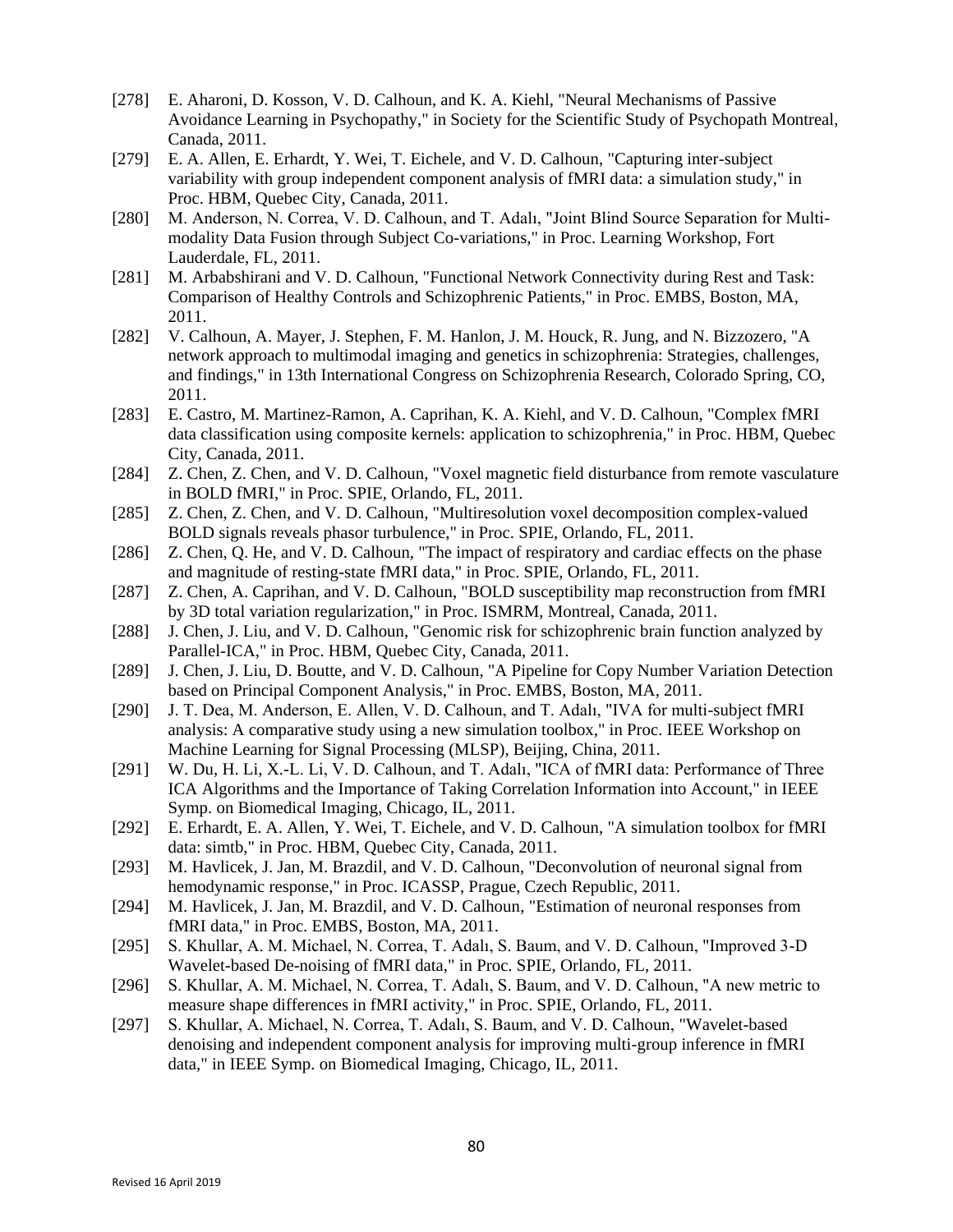- [298] S. Khullar, A. Michael, N. Cahill, S. A. Baum, and V. D. Calhoun, "Functional Normalization through ICA (ICA-fNORM) with Intrinsic Networks as Functional Templates," in Proc. HBM, Quebec City, Canada, 2011.
- [299] M. A. King, W. Courtney, R. De la Garza, S. Lane, A. Scott, D. Wood, and V. D. Calhoun, "An innovative neuroinformatics tool suite built for large heterogeneous datasets," in Proc. HBM, Quebec City, Canada, 2011.
- [300] X.-L. Li, V. D. Calhoun, and T. Adalı, "Order detection for fMRI analysis: Joint estimation of Downsampling depth and order by information theoretic criteria," in IEEE Symp. on Biomedical Imaging, 2011.
- [301] O. Lin, J. Wang, X. Gong, J. Wu, J. Chen, and V. Calhoun, "Semi-blind Kurtosis Maximization Algorithm Applied to Complex Valued fMRI Data," in Proc. MLSP, Beijing, China, 2011.
- [302] D. Lin, H. Cao, V. D. Calhoun, and Y.-P. Wang, "Classification of schizophrenia patients with combined analysis of SNP and fMRI data based on sparse representation," in Proc. Bioinformatics and Biomedicine (BIBM), Philadelphia, PA, 2011.
- [303] S. Ma, T. Eichele, N. Correa, V. D. Calhoun, and T. Adalı, "Hierarchical and graphical analysis of fMRI network connectivity in healthy and schizophrenic groups," in IEEE Symp. on Biomedical Imaging, Chicago, IL, 2011.
- [304] A. Michael, M. A. King, and V. D. Calhoun, "Gray Matter Concentration and Functional Activation for a Working Memory Task Shows Inverse Correlation in Schizophrenia," in Proc. ICOSR, Colorado Springs, CO, 2011.
- [305] S. M. Plis, R. Jung, L. Petree, C. L. Wootton, L. M. Bullard, A. Van der Merwe, K. Paulson, A. Vakhtin, A. Jaramillo, V. D. Calhoun, and M. P. Weisend, "Effective connectivity estimation from somatosensory MEG data: a study of the tDCS effect," in Proc. HBM, Quebec City, Canada, 2011.
- [306] S. M. Plis, S. McCracken, T. Lane, and V. D. Calhoun, "Directional statistics on permutations," in Proc. Learning Network, Fort Lauterdale, FL, 2011.
- [307] S. M. Plis, S. McCracken, T. Lane, and V. D. Calhoun, "Directional statistics on permutations," in Proc. Artificial Intelligence and Statistics (AISTATS), Fort Lauterdale, FL, 2011.
- [308] V. Potluru, S. M. Plis, S. Luan, V. D. Calhoun, and T. Hayes, "Sparseness and a Reduction from Totally Nonnegative Least Squares to SVM," in Proc. IJCNN, San Jose, CA, 2011.
- [309] J. Segall and V. D. Calhoun, "Structural and Functional Networks in the Human Brain," in Proc. HBM, Quebec City, Canada, 2011.
- [310] R. Silva and V. D. Calhoun, "Validating Divergence as a Tool for Assessment of Group Differences in a JICA Fusion Framework," in Proc. HBM, Quebec City, Canada, 2011.
- [311] J. Sui and V. D. Calhoun, "Discriminating Schizophrenia and Bipolar Disorder by Unique Patterns of Brain Function and Structure," in Proc. ISMRM, Montreal, Canada, 2011.
- [312] J. Turner, M. A. King, A. Belger, V. D. Calhoun, S. Ehrlich, J. G. Csernansky, S. G. Potkin, R. L. Gollub, D. H. Mathalon, J. M. Segall, R. Kikinis, J. M. Ford, F. Macciardi, M. Morgan, K. O. Lim, D. S. O'Leary, A. W. Toga, T. Van Erp, L. Wang, and C. G. Wible, "Heritability and genetics of source based morphometry in schizophrenia," in Proc. ICOSR, Colorado Springs, CO, 2011.
- [313] A. M. Ward, A. P. Schultz, D. G. McLauren, C. A. Sullivan, J. A. Becker, K. A. Johnson, V. D. Calhoun, and R. A. Sperling, "Amyloid deposition demonstrates differential effect in normal elderly and MCI subjects across task and rest in the default mode network," in Proc. HBM, Quebec City, Canada, 2011.
- [314] A. M. Ward, A. P. Schultz, D. G. McLauren, C. A. Sullivan, J. A. Becker, K. A. Johnson, V. D. Calhoun, and R. A. Sperling, "Amyloid burden displays a differential effect in the default mode network (DMN) across clinically normal (CN) and mild cognitive impairment (MCI) subjects," in Proc. SFN, Washington, D. C., 2011.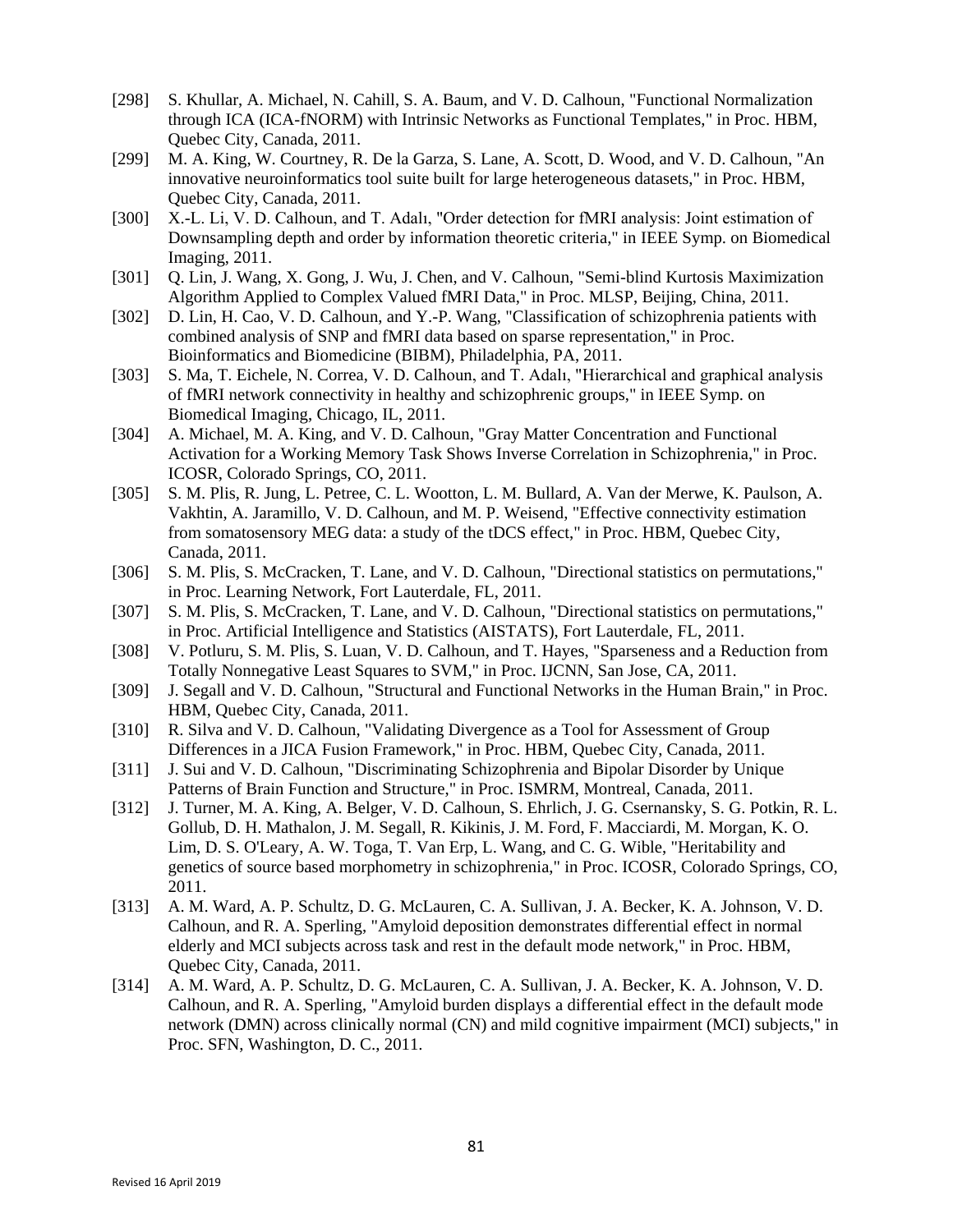- [315] L. Wu, T. Eichele, and V. D. Calhoun, "Parallel Independent Component Analysis using an Optimized Neurovascular Coupling for Concurrent EEG-fMRI Sources," in Proc. EMBS, Boston, MA, 2011.
- [316] L. Wu and V. Calhoun, "Nonlinear ICA: Applications to Spatial and Temporal EEG Source Separation," in Human Brain Mapping Conference, 2011.
- [317] R. A. Yeo, S. W. Gangestad, J. Liu, T. Wassink, and V. D. Calhoun, "Rare copy number deletions and intelligence in schizophrenic patients and healthy controls," in Proc. Behavior Genetics Association, Newport, RI, 2011.
- [318] C. Abbott, N. Lemke, S. Gopal, R. J. Thoma, J. Bustillo, V. D. Calhoun, and J. Turner, "Electroconvulsive therapy response in major depressive disorder: a pilot functional network connectivity resting state fMRI investigation," in American College of Neuropsychopharmacology, Hollywood, CA, 2012.
- [319] E. Allen, E. Erhardt, and V. D. Calhoun, "Data visualization in the neurosciences: overcoming the curse of dimensionality," in Proc. HBM, Beijing, China, 2012.
- [320] E. Allen, E. Damaraju, S. M. Plis, E. Erhardt, T. Eichele, and V. D. Calhoun, "Tracking wholebrain connectivity dynamics in the resting-state," in Proc. HBM, Beijing, China, 2012.
- [321] E. Allen and V. D. Calhoun, "Extracting intrinsic functional networks with feature-based group independent component analysis," in Proc. HBM, Beijing, China, 2012.
- [322] M. Arbabshirani, M. Pattichis, and V. D. Calhoun, "Functional Volumetric Brain Abnormalities in Schizophrenia Patients," in ICIP, Orlando, FL, 2012.
- [323] V. D. Calhoun, J. Sui, E. Allen, K. A. Kiehl, and G. G. Pearlson, "Aberrant Intrinsic Networks in Schizophrenia and Bipolar Disorder in An Auditory Oddball Task," in Proc. HBM, Beijing, China, 2012.
- [324] J. Chen, V. D. Calhoun, and J. Liu, "Parallel Independent Component Analysis with Reference," in Proc. HBM, Beijing, China, 2012.
- [325] Z. Chen, J. Liu, and V. D. Calhoun, "Susceptibility-based functional neuroimaging: A simulation study," in Proc. HBM, Beijing, China, 2012.
- [326] Z. Chen, J. Liu, A. Caprihan, and V. D. Calhoun, "Bidirectional BOLD activation depiction by jointly using the MR magnitude and phase response maps," in Proc. HBM, Beijing, China, 2012.
- [327] Z. Chen, A. Caprihan, and V. D. Calhoun, "MR magnitude image shrinkage due to BOLD fMRI nonlinearity," in Proc. HBM, Beijing, China, 2012.
- [328] J. Chen, V. D. Calhoun, and J. Liu, "ICA Order Selection Based on Consistency: Application to Genotype Data," in Proc. EMBS, San Diego, CA, 2012.
- [329] E. Damaraju, J. Phillips, J. Lowe, E. Allen, V. D. Calhoun, and A. Caprihan, "Functional Connectivity Changes in a Developing Brain of Healthy Infants," in Proc. HBM, Beijing, China, 2012.
- [330] E. Damaraju, J. Turner, A. Preda, T. Van Erp, D. Mathalon, J. M. Ford, S. Potkin, and V. D. Calhoun, "Static and dynamic functional network connectivity during resting state in schizophrenia," in American College of Neuropsychopharmacology, Hollywood, CA, 2012, p. 217.
- [331] M. Havlicek, K. Uludag, K. J. Friston, V. D. Calhoun, and A. Roebroeck, "Validation of stochastic DCM for network discovery: A simulation study," in Proc. HBM, Beijing, China, 2012.
- [332] M. King, W. Courtney, S. Lane, A. Scott, J. Turner, R. Wang, D. Wood, and V. D. Calhoun, "COINS (Collaborative Informatics Neuroimaging Suite): Give, Get, Collect," in Proc. NeuroInformatics, Munich, Germany, 2012.
- [333] S. M. Plis, J. Sui, T. Lane, S. Roy, V. P. Clark, V. Potluru, A. Michael, M. P. Weisend, and V. D. Calhoun, "Capturing high-order interactions in neuroimaging data," in Proc. HBM, Beijing, China, 2012.
- [334] P. Rodriguez, V. D. Calhoun, and T. Adalı, "Complex-valued analysis and visualization of fMRI data for event-related and block-design paradigms," in Proc. MLSP, Santander, Spain, 2012.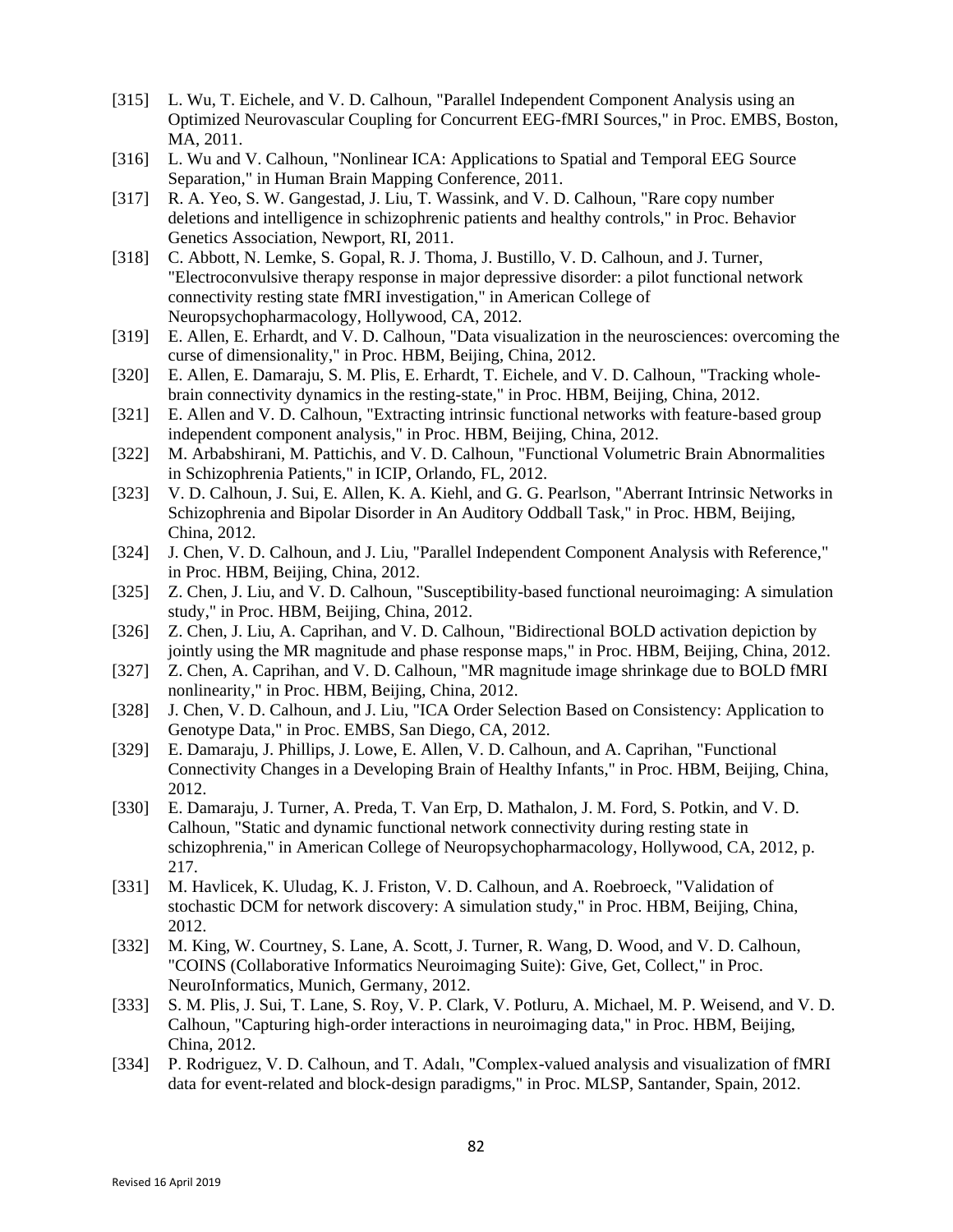- [335] C. Rodriguez, S. Davies, V. D. Calhoun, D. D. Savage, and D. A. Hamilton, "The effects of moderate prenatal ethanol exposure on resting state networks and functional connectivity of the anesthetized rat brain," in Research Society of Alcoholism, San Francisco, CA, 2012.
- [336] R. Silva and V. D. Calhoun, "An Assessment of the Limitations of Joint ICA in Multimodal Data Fusion," in Proc. HBM, Beijing, China, 2012.
- [337] J. Sui, H. He, Q. Yu, T. Adalı, G. D. Pearlson, and V. D. Calhoun, "A Novel N-Way Brain Imaging Data Fusion Model And Its Application to Schizophrenia," in Proc. HBM, Beijing, China, 2012.
- [338] J. Sui, G. D. Pearlson, A. Caprihan, T. Adalı, K. A. Kiehl, and V. D. Calhoun, "Discriminating Schizophrenia and Bipolar Disorder by Fusion of FMRI and DTI Data," in Proc. HBM, Beijing, China, 2012.
- [339] J. Sui, H. He, J. Liu, Q. Yu, T. Adalı, G. Pearlson, and V. D. Calhoun, "Three-Way FMRI-DTI-Methylation Data Fusion Based on mCCA+jICA and Its Application to Schizophrenia," in Proc. EMBS, San Diego, CA, 2012.
- [340] J. Turner, H. Chen, V. D. Calhoun, C. Abbott, C. Gasparovic, and J. Bustillo, "Glutamatergic Metabolism and Resting State Connectivity in Schizophrenia," in SIRS, 2012.
- [341] J. Vogelstein, S. Sikka, B. Cheung, R. Khanuja, Q. Li, Y. Chao-Gan, C. Priebe, V. D. Calhoun, and R. Burns, "BRAINSTORM Towards Clinically and Scientifically Useful NeuroImaging Analytics," in Proc. NeuroInformatics, Munich, Germany, 2012.
- [342] Q. Yu, J. Sui, E. Allen, K. A. Kiehl, G. D. Pearlson, and V. D. Calhoun, "Disrupted Correlation" between Low Frequency Power and Connectivity Strength in Schizophrenic Brain," in Proc. HBM, Beijing, China, 2012.
- [343] E. Allen, T. Eichele, L. Wu, and V. D. Calhoun, "EEG Signature of Functional Connectivity States," in Proc HBM, Seattle, WA, 2013.
- [344] M. Arbabshirani, E. Damaraju, S. M. Plis, T. Adalı, and V. D. Calhoun, "An assessment of the impact of autocorrelation on functional network connectivity," in Proc. HBM, Seattle, WA, 2013.
- [345] J. H. Balsters, I. Robertson, and V. D. Calhoun, "BOLD frequency power indexes working memory performance," in Proc. HBM, Seattle, WA, 2013.
- [346] V. D. Calhoun, V. Potluru, R. Phlypo, R. Silva, B. Pearlmutter, A. Caprihan, S. M. Plis, and T. Adalı, "Independent component analysis for brain fMRI does indeed select for maximal independence," in Proc. HBM, Seattle, WA, 2013.
- [347] V. D. Calhoun, M. Yaesoubi, B. Rashid, and R. Miller, "Characterization of Connectivity Dynamics in Intrinsic Brain Networks," in GlobalSIP, Austin, TX, 2013.
- [348] H. Cao, J. Duan, D. Lin, V. D. Calhoun, and Y.-P. Wang, "Sparse Representation Based Biomarker Selection for Schizophrenia with Integrated Analysis of fMRI and SNP data," in International Symposium on Biomedical Imaging: From Nano to Macro, 2013.
- [349] E. Castro, M. Martinez-Ramon, K. A. Kiehl, and V. D. Calhoun, "A multiple kernel learning approach to perform classification of groups from complex-valued fMRI data analysis: application to schizophrenia," in Proc. HBM, Seattle, WA, 2013.
- [350] M. Cetin, F. Christiansen, J. Stephen, A. Mayer, C. Abbott, and V. D. Calhoun, "Thalamus and Wernicke's area show heightened connectivity among individuals with schizophrenia during resting state and task performance on a sensory load hierarchy," in International Congress on Schizophrenia Research, Orlando Great Lakes, Florida, 2013.
- [351] J. Chen, V. D. Calhoun, J. A. Turner, A. Arias-Velasquez, B. Franke, and J. Liu, "Parallel Independent Component Analysis with Reference: A Semi-blind Multivariate Approach for Voxelwise Genome-wide Association Study," in International Imaging Genetics Conference, Irvine, CA, 2013.
- [352] Z. Chen and V. D. Calhoun, "Numerical simulations of the effect of vessel orientation in BOLD fMRI," in Proc. HBM, Seattle, WA, 2013.
- [353] J. Chen, V. D. Calhoun, J. A. Turner, A. Arias-Vasquez, M. P. Zwiers, and J. Liu, "Scanning Effects in Source-based Morphometry of Multi-site Studies," in Proc. HBM, Seattle, WA, 2013.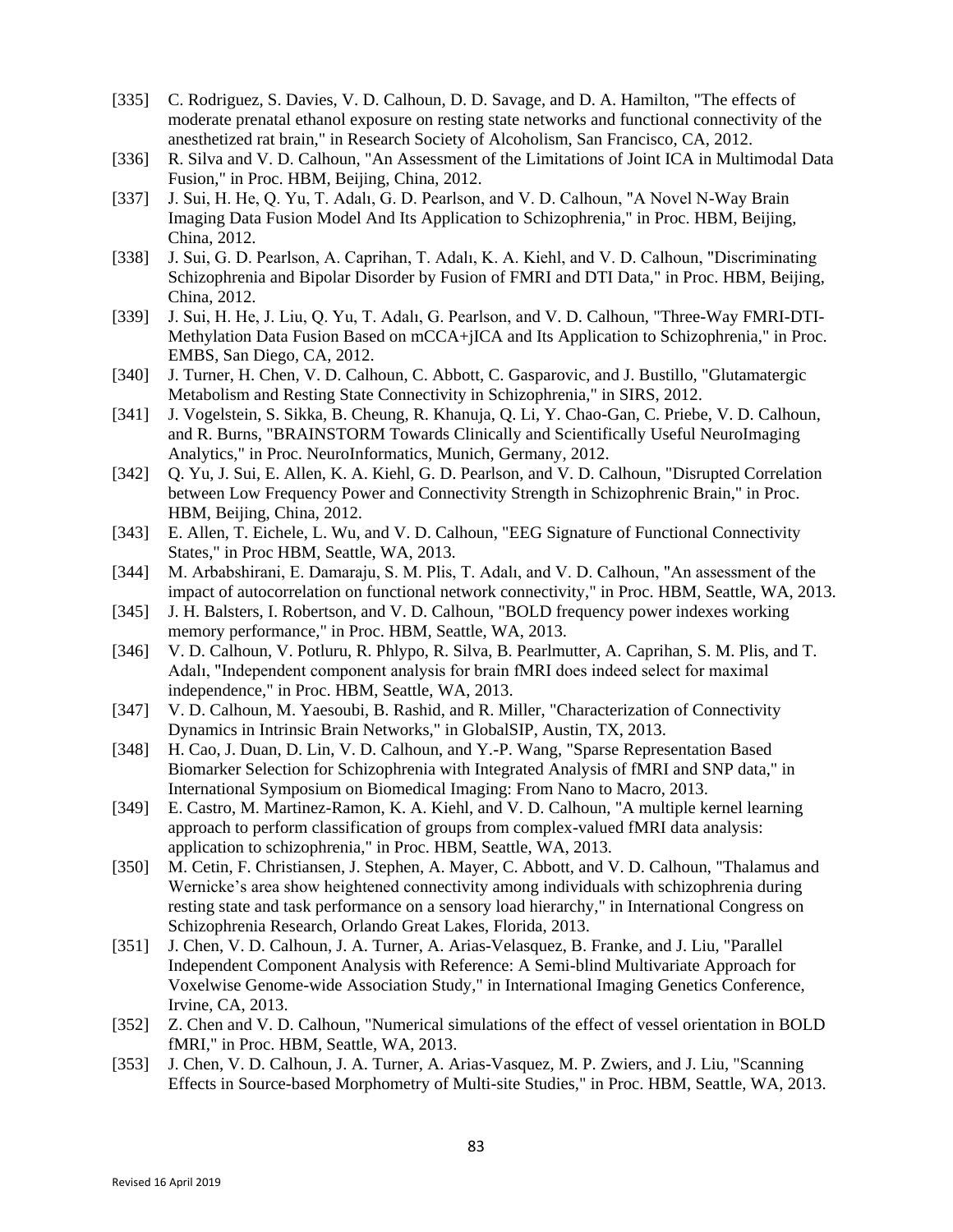- [354] Z. Chen and V. D. Calhoun, "4D magnetic susceptibility tomography for susceptibility-based functional imaging," in Proc. HBM, Seattle, WA, 2013.
- [355] N. Driesen, V. D. Calhoun, and J. Krystal, "NMDA Receptor Antagonist Ketamine Reduces Prefrontal Activation and Connectivity," in Proc. HBM, Seattle, WA, 2013.
- [356] J. Ford, D. Mathalon, V. Palzes, B. J. Roach, S. Potkin, T. van Erp, B. Turner, B. Mueller, J. Voyvodic, V. D. Calhoun, A. Belger, and fBIRN, "Visual hallucinations are underpinned by hyperconnectivity between visual cortical regions and amygdala and hippocampus.," in Proc.ACNP, 2013.
- [357] R. Gollub, J. M. Shoemaker, M. D. King, T. White, S. Ehrlich, S. Sponheim, V. P. Clark, J. A. Turner, and V. D. Calhoun, "The MCIC collection: a shared repository of multi-modal, multi-site brain image data from a clinical investigation of schizophrenia," in Proc. HBM, Seattle, WA, 2013.
- [358] S. Gopal, V. D. Calhoun, A. Caprihan, A. Michael, J. Turner, S. A. Baum, and C. Abbott, "Fusion of DTI and fMRI with Joint ICA differentiates remitters versus non-remitters for ECT," in Proc. HBM, Seattle, WA, 2013.
- [359] C. N. Gupta, V. D. Calhoun, J. Segall, L. Wang, O. Andreassen, I. Agartz, and J. Turner, "Application of Source Based Morphometry for an Aggregated Gray Matter Dataset," in International Congress on Schizophrenia Research, 2013.
- [360] D. Hibar, V. Calhoun, and E. Consortium, "ENIGMA2: Genome-wide scans of subcortical brain volumes in 16,125 subjects from 28 cohorts worldwide," in Proc. HBM, Seattle, WA, 2013.
- [361] M. A. Hunter, V. P. Clark, V. D. Calhoun, and J. Canive, "Relationships between intrinsic functional network connectivity and measures of attention in schizophrenia," in Proc. HBM, Seattle, WA, 2013.
- [362] S. Jamadar, J. Fielding, B. P. Johnson, V. D. Calhoun, and G. Egan, "Intrinsic Connectivity in Resting-State Networks is Related to Antisaccade Task Performance," in ACNS-2013 Australasian Cognitive Neuroscience Society Conference, 2013.
- [363] R. Kalyanam, D. Boutte, C. Gasparovic, K. E. Hutchison, and V. D. Calhoun, "Application of independent component analysis to proton magnetic resonance spectroscopy," in Proc. HBM, Seattle, WA, 2013.
- [364] L. Kuang, Q. Lin, X. Gong, J. Fan, F. Cong, and V. D. Calhoun, "Multi-subject fMRI data analysis: shift-invariant tensor factorization versus group independent component analysis," in ChinaSIP, Beijing, China, 2013.
- [365] S. Kyathanahally, N. Erbil, V. Calhoun, and G. Deshpande, "Investigation of the Neural Basis of the Default Mode Network Using Parallel Independent Component Analysis of Simultaneous EEG/fMRI Data " in ISMRM 2013, Salt Lake City, 2013.
- [366] S. Kyathanahally, N. Erbil, A. Franco-Watkins, X. Zhang, V. Calhoun, and G. Deshpande, "A Framework for Investigating Decision-Making in the Brain with High Spatio-Temporal Resolution Using Simultaneous EEG/fMRI and Joint ICA," in ISMRM 2013, Salt Lake City, 2013.
- [367] D. Lin, J. Zhang, J. Li, V. D. Calhoun, and Y.-P. Wang, "Identifying Genetic Connections with Brain Functions in Schizophrenia using Group Sparse Canonical Correlation Analysis," in International Symposium on Biomedical Imaging: From Nano to Macro, 2013.
- [368] D. Lin, H. He, J. Li, H.-W. Deng, V. D. Calhoun, and Y.-P. Wang, "Network-based investigation of genetic modules associated with functional brain networks in schizophrenia," in International Workshop On Bioinformatics in Biomedical Imaging (BIBM), Shanghai, China, 2013.
- [369] J. Liu, J. Chen, S. Ehrlich, E. Walton, T. White, and V. D. Calhoun, "Can DNA methylation from blood indicate the status of schizophrenia patients?," in International Imaging Genetics Conference, Irvine, CA, 2013.
- [370] J. Liu, D. Boutte, E. Claus, V. D. Calhoun, and K. Hutchison, "Relationship of brain function responding to alcohol and smoking cues during separate tasks," in Proc. HBM, Seattle, WA, 2013.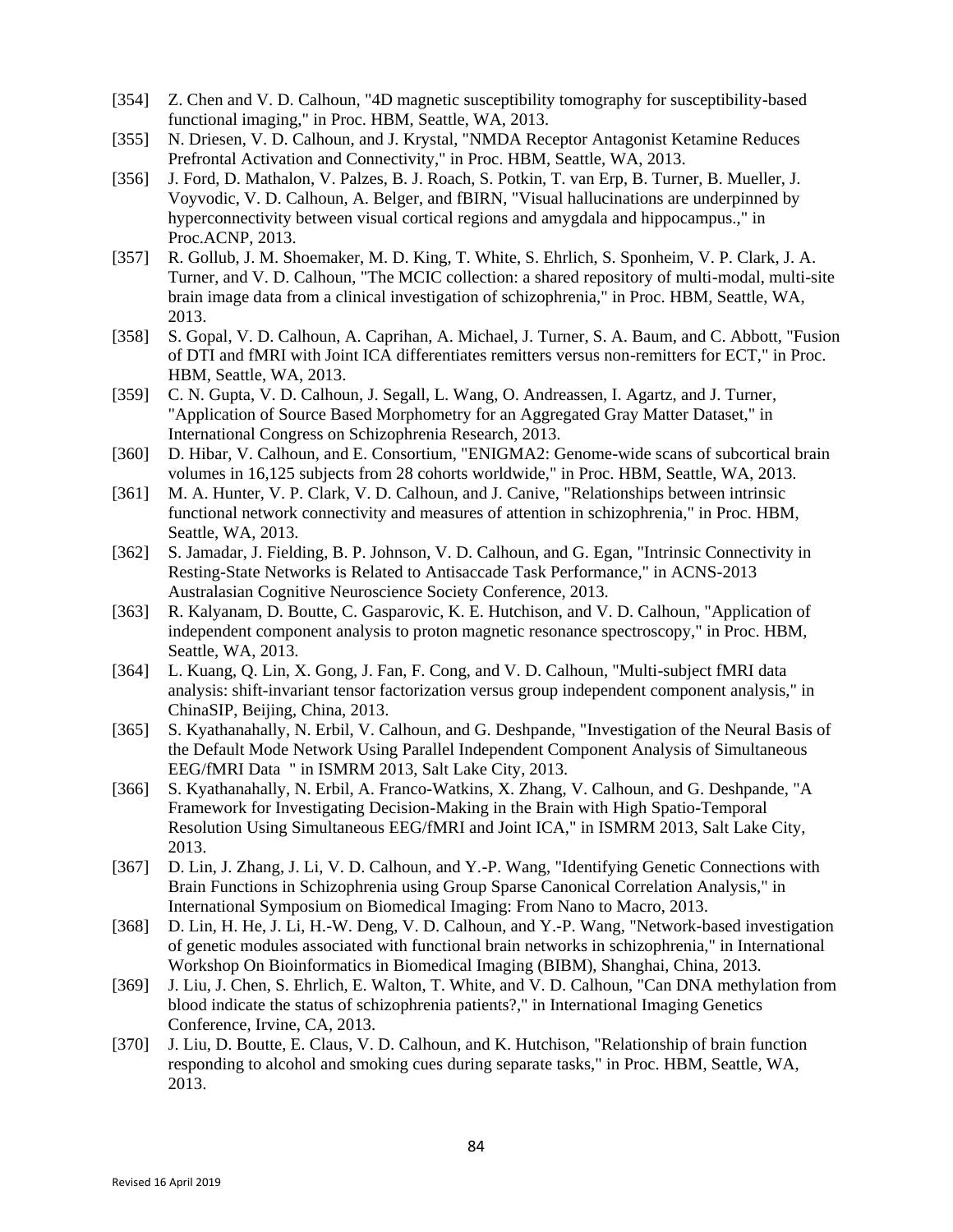- [371] J. Liu, D. Boutte, J. Chen, and V. D. Calhoun, "A three-modality parallel ICA method for analyzing genetic effect on brain structure and functional variation," in Proc. HBM, Seattle, WA, 2013.
- [372] S. Ma, R. Phlypo, V. D. Calhoun, and T. Adalı, "Capturing group variability using IVA: a simulation study and graph-theoretical analysis," in ICASSP, Vancouver, Canada, 2013.
- [373] C. M. Magcalas, N. Perrone-Bizzozero, V. D. Calhoun, J. Bustillo, and D. A. Hamilton, "Examining Resting State Functional Network Connectivity and Behavioral Performance in a Rat Chronically Exposed to Phencyclidine," in Society for Neuroscience, 2013.
- [374] A. M. Michael, R. Miller, M. Anderson, T. Adalı, and V. D. Calhoun, "Capturing Inter-Subject" Variability in fMRI Networks: A Performance Evaluation of ICA and IVA " in Proc. HBM, Seattle, WA, 2013.
- [375] R. Miller and V. D. Calhoun, "Frequency Space Analysis Reveals Marked Differences in Whole Brain Resting State Spatiotemporal Activation Patterns between Schizophrenia Patients and Healthy Controls," in Proc. HBM, Seattle, WA, 2013.
- [376] V. Potluru, S. M. Plis, J. Le Roux, B. Pearlmutter, V. D. Calhoun, and T. P. Hayes, "Block Coordinate Descent for Sparse NMF," in ICLR, Scottsdale, AZ, 2013.
- [377] S. Rachakonda and V. D. Calhoun, "Efficient Data Reduction in Group ICA Of fMRI Data," in Proc. HBM, Seattle, WA, 2013.
- [378] B. Rashid, E. Damaraju, and V. D. Calhoun, "Comparison of resting state dynamics in healthy, schizophrenia and bipolar disease," in Proc. HBM, Seattle, WA, 2013.
- [379] W. G. Roncal, Z. H. Koterba, D. Mhembere, D. M. Kleissas, J. T. Vogelstein, R. Burns, A. R. Bowles, D. K. Donovos, S. Ryman, R. E. Jung, L. Wu, V. D. Calhoun, and R. J. Vogelstein, "MIGRAINE: MRI Graph Reliability Analysis and Inference for Connectomics," in IEEE Global SIP, Austin, Texas, 2013.
- [380] W. G. Roncal, Z. H. Koterba, D. Mhembere, D. M. Kleissas, J. Vogelstein, R. Burns, A. R. Bowles, D. K. Donavos, S. Ryman, R. E. Jung, L. Wu, V. Calhoun, and R. J. Vogelstein, "MIGRAINE: MRI graph reliability analysis and inference for connectomics," in Global Conference on Signal and Information Processing (GlobalSIP), Austin, Tx, 2013, pp. 313-316.
- [381] C. Roth, D. Bridwell, S. M. Plis, C. Gupta, E. Damaraju, S. Khullar, and V. D. Calhoun, "The Influence of Visuospatial Attention on Unattended Auditory Cortical Responses," in Proc. HBM, Seattle, WA, 2013.
- [382] R. Silva and V. D. Calhoun, "A Statistically Motivated Simulation Framework for Data Fusion Models Applied to Neuroimaging," in Proc. HBM, Seattle, WA, 2013.
- [383] J. M. Stephen, B. Coffman, J. Bustillo, C. J. Aine, and V. D. Calhoun, "Joint ICA Links DTI and MEG to Cognitive Outcome in Schizophrenia," in Proc. HBM, Seattle, WA, 2013.
- [384] J. Sui, H. He, Q. Yu, J. Chen, A. Mayer, and V. D. Calhoun, "Combination of Resting FMRI, DTI and SMRI Data to Discriminate Schizophrenia by N-way MCCA+jICA," in Proc. HBM, Seattle, WA, 2013.
- [385] J. Turner, C. Wilhemi, G. E. Bigelow, J. Bustillo, J. M. Houck, V. D. Calhoun, and R. J. Thoma, "Brain networks underlying active hallucinations during fMRI in schizophrenia," in Proc. HBM, Seattle, WA, 2013.
- [386] E. Walton, D. Geisler, P. H. Lee, J. Hass, J. A. Turner, J. Liu, S. Sponheim, T. Wassink, V. Roessner, R. Gollub, V. D. Calhoun, and S. Ehrlich, "Prefrontal cortex activity is associated with cumulative polygenetic risk in schizophrenia patients," in Proc. HBM, Seattle, WA, 2013.
- [387] B. Weiland, A. Sabbineni, V. D. Calhoun, R. Wesh, and K. Hutchison, "Functional Connectivity" Dysfunction Relates to Alcohol Use Severity " in Proc. HBM, Seattle, WA, 2013.
- [388] B. Weiland, A. Sabbineni, V. D. Calhoun, R. C. Welsh, A. Bryan, and K. Hutchison, "Reduced Functional Connectivity in Executive Networks Associated with Cigarette and Alcohol Use," in Proc.ACNP, 2013.
- [389] S. T. Witt, V. D. Calhoun, and M. Stevens, "FNC of set-shifting," in Proc. HBM, Seattle, WA, 2013.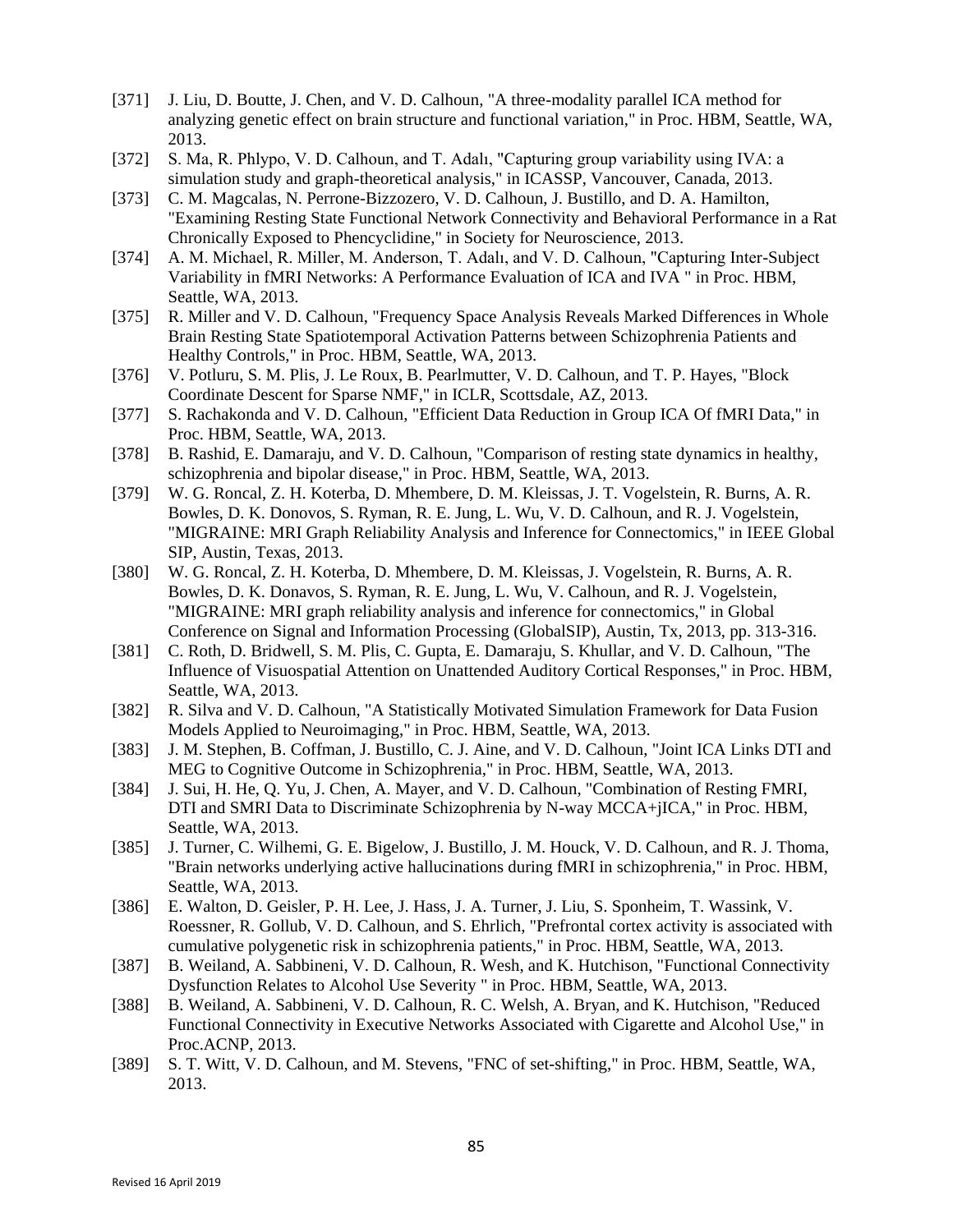- [390] R. Wolthusen, J. Hass, E. Walton, J. Turner, V. Rossner, S. Sponheim, B. Ho, D. Holt, R. Gollub, V. D. Calhoun, and S. Ehrlich, "Genome-wide association study suggests novel loci associated with left superior temporal gyrus thickness in schizophrenia patients," in Imaging Genetics, Irvine, CA, 2013.
- [391] C. Wright, V. S. Patel, V. D. Calhoun, S. Ehrlich, E. Walton, N. Perrone-Bizzozero, E. E. Morrow, S. Schulz, and T. Wassink, "Gray matter effects of miR-137 putative targets involves in axonal guidance," in UCI international imaging genetics conference, Irvine, CA, 2013.
- [392] L. Wu, A. Caprihan, and V. D. Calhoun, "Connectivity Patterns Revealed by Whole Brain Tractography Parcellation with Group ICA," in Proc. HBM, Seattle, WA, 2013.
- [393] L. Wu, V. D. Calhoun, R. Jung, and A. Caprihan, "Whole Brain Parcellation Based on Group-ICA of Tractography Connectivity Maps Shows Differences in Schizophrenia Subjects and Healthy Controls," in ISMRM 2013, Salt Lake City, 2013.
- [394] Q. Yu, J. Sui, K. A. Kiehl, G. Pearlson, and V. D. Calhoun, "Global and local brain networks during resting state and an auditory oddball task in schizophrenia," in Proc. HBM, Seattle, WA, 2013.
- [395] C. Abbott, T. Jones, N. Lemke, and V. D. Calhoun, "Electroconvulsive therapy response and hippocampal resting state functional connectivity in older patients with major depressive disorder!," in American Association of Geriatric Psychiatry, 2014.
- [396] P. Acharjee, R. Phlypo, L. Wu, V. D. Calhoun, and T. Adalı, "EEG Gradient Artifact Removal using Independent Vector Analysis," in ICASSP, Florence, Italy, 2014.
- [397] O. Agcaoglu, R. Miller, and V. D. Calhoun, "Lateralization of Resting State Networks and Relationship to Age and Gender," in Proceedings of the Organization of Human Brain Mapping, Hamburg, Germany, 2014.
- [398] M. Arbabshirani and V. D. Calhoun, "Accurate Classification of Schizophrenia Patients based on Novel Resting-State fMRI Features," in EMBS, Chicago, IL, 2014.
- [399] M. Arbabshirani, M. Pattichis, and V. D. Calhoun, "Detecting volumetric changes in fMRI connectivity networks in schizophrenia patients," in EMBS, Chicago, IL, 2014.
- [400] H. J. Bockholt, M. Scully, V. Calhoun, H. Johnson, J. Long, J. Turner, J. Paulsen, and T. P.-H. I. a. Coordinators, "Using PREDICT-HD to develop a novel FOSS data mining extension to COINS " in Proceedings of the Organization of Human Brain Mapping, Hamburg, Germany, 2014.
- [401] D. Bridwell, K. A. Kiehl, G. Pearlson, and V. D. Calhoun, "Surprise! Relevance and Regularity ERP Differences in Controls and Patients with Schizophrenia " in Proceedings of the Organization of Human Brain Mapping, Hamburg, Germany, 2014.
- [402] E. Castro, N. Cota, M. Martinez, V. D. Calhoun, and J. Turner, "Identification of Patterns of Gray Matter Abnormalities in Schizophrenia using Source-Based Morphometry and Bagging," in EMBS, Chicago, IL, 2014.
- [403] E. Castro, C. N. Gupta, V. D. Calhoun, and J. Turner, "Gray Matter Anomalies Detection via Multivariate Feature Selection: Classification of Schizophrenia," in Organization for Human Brain Mapping, Hamburg, Germany, 2014.
- [404] M. Cetin, F. Christensen, C. Abbott, J. Stephen, A. Mayer, J. Canive, J. Bustillo, G. Pearlson, and V. D. Calhoun, "Thalamus and posterior temporal lobe show greater inter-network connectivity at rest and across sensory paradigms in schizophrenia," in Proceedings of the Organization of Human Brain Mapping, Hamburg, Germany, 2014.
- [405] M. Cetin, S. Khullar, A. Michael, S. Baum, and V. D. Calhoun, "Enhanced disease biomarkers through multi network functional normalization in fMRI," in Proceedings of the Organization of Human Brain Mapping, Hamburg, Germany, 2014.
- [406] J. Chen, K. Hutchison, V. D. Calhoun, J. A. Turner, and J. Liu, "CREB-BDNF Guided Exploration of Genomic Risk for Cue-Elicited Hyperactivation in Alcohol Dependence: A pICA-MR Study," in 10th International Imaging Genetics Conference, Irvine, California, 2014.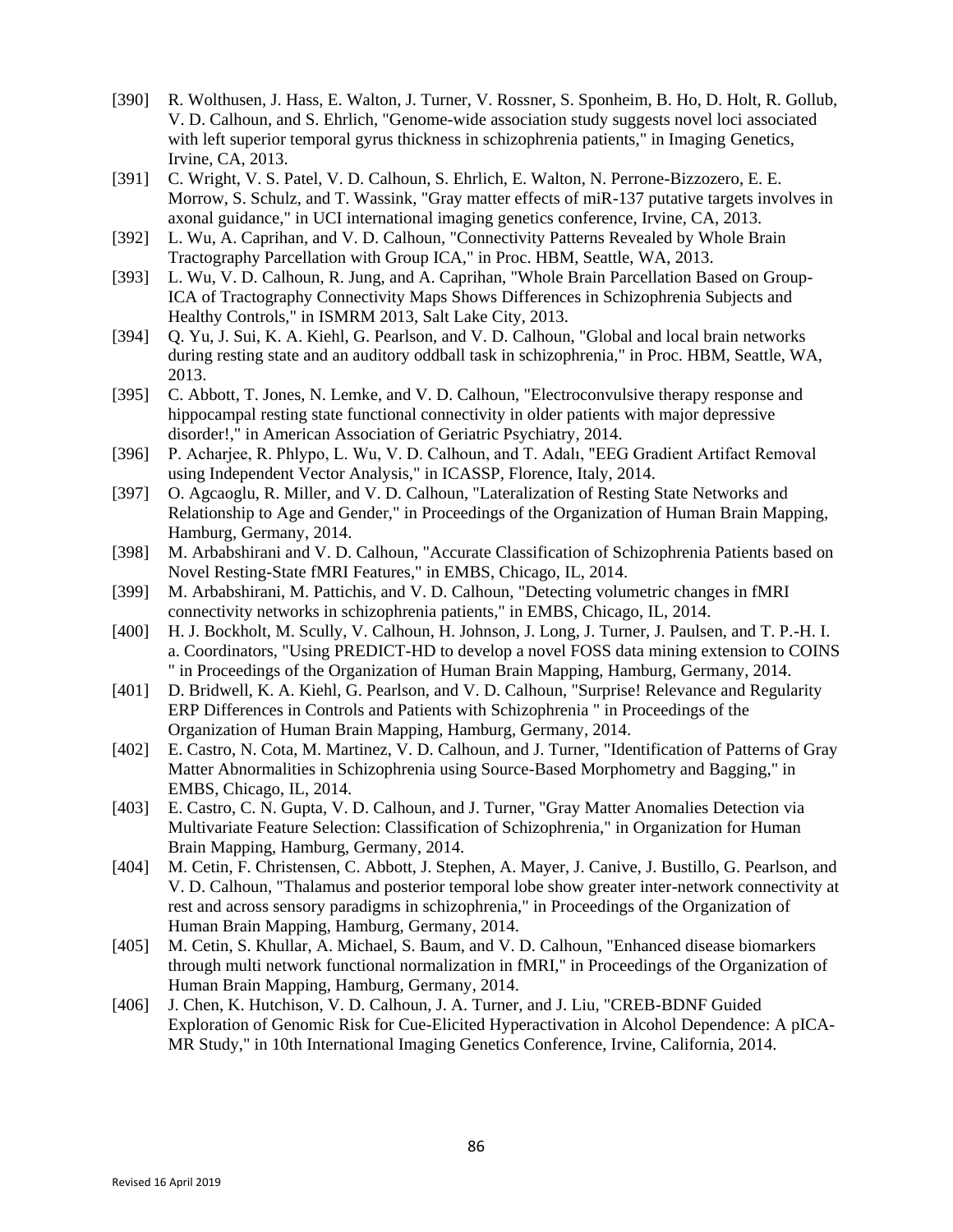- [407] J. Chen, K. Hutchison, V. D. Calhoun, J. Turner, S. J., and J. Liu, "CREB-BDNF Guided Exploration of Genomic Risk for Cue-Elicited Activation in Alcohol Dependence," in Proceedings of the Organization of Human Brain Mapping, Hamburg, Germany, 2014.
- [408] Z. Chen, A. Caprihan, and V. D. Calhoun, "4D magnetic susceptibility tomography reveals bidirectional neurovascular magnetic susceptibility perturbation," in Proceedings of the Organization of Human Brain Mapping, Hamburg, Germany, 2014.
- [409] Z. Chen, A. Caprihan, and V. D. Calhoun, "A computational cortical vasculature model for BOLD fMRI simulation," in Proceedings of the Organization of Human Brain Mapping, Hamburg, Germany, 2014.
- [410] J. Chen, V. D. Calhoun, and J. Liu, "Multi-Reference Parallel ICA: A Semi-blind Multivariate Approach," in EMBS, Chicago, IL, 2014.
- [411] J. Ciarochi, S. M. Plis, J. Liu, V. D. Calhoun, H. J. Bockholt, H. Johnson, J. Long, J. Turner, and J. Paulsen, "Voxel-Based Morphometry and Cognition in Prodromal Huntington's Disease," in Proceedings of the Organization of Human Brain Mapping, Hamburg, Germany, 2014.
- [412] N. Cota, V. Calhoun, and J. Turner, "Reality distortion symptoms correlate with source based morphometry patterns in schizophrenia," in Society for Neuroscience, Washington, D. C., 2014.
- [413] E. Damaraju, E. Allen, and V. D. Calhoun, "Impact of head motion on ICA-derived functional connectivity measures " in Biennial Conference on Resting State / Brain Connectivity Boston, MA, 2014.
- [414] Y. Du, J. Sui, Q. Yu, H. He, and V. D. Calhoun, "Semi-supervised learning of brain functional networks," in ISBI, Bejing, China, 2014.
- [415] Y. Du, E. A. Allen, H. He, J. Sui, and V. D. Calhoun, "Comparison of ICA based fMRI artifact removal: single subject and group approaches," in Proceedings of the Organization of Human Brain Mapping, Hamburg, Germany, 2014.
- [416] Y. Du, J. Sui, Q. Yu, H. He, G. Pearlson, and V. D. Calhoun, "Brain functional networks based discriminate analysis for schizophrenia, bipolar and schizoaffective disorders " in Proceedings of the Organization of Human Brain Mapping, Hamburg, Germany, 2014.
- [417] W. Du, S. Ma, F. Geng-Sheng, V. D. Calhoun, and T. Adalı, "A novel approach for assessing reliability of ICA for fMRI analysis," in ICASSP, Florence, Italy, 2014.
- [418] W. Du, G. Fu, V. D. Calhoun, and T. Adalı, "Performance of Complex-valued ICA Algorithms for fMRI analysis: Importance of Taking Full Diversity into Account," in ICIP 2014, Paris, France, 2014.
- [419] Y. Du, E. Allen, H. He, S. J., and V. D. Calhoun, "Brain functional networks extraction based on fMRI artifact removal: single subject and group approaches," in EMBS, Chicago, IL, 2014.
- [420] Y. Du, J. Liu, S. J., H. He, G. Pearlson, and V. D. Calhoun, "Exploring difference and overlap between schizophrenia, schizoaffective and bipolar disorders using resting-state brain functional networks," in EMBS, Chicago, IL, 2014.
- [421] S. Gopal, R. Miller, A. Michael, M. Cetin, S. Rachakonda, S. Baum, and V. D. Calhoun, "Inter subject variability capture in IVA helps to detect spatial map differences between Schizophrenia patients and Healthy Controls," in Proceedings of the Organization of Human Brain Mapping, Hamburg, Germany, 2014.
- [422] S. Gopal, R. Miller, A. Michael, M. Cetin, S. Rachakonda, S. Baum, and V. D. Calhoun, "IVA to detect spatial map differences between Schizophrenia patients and Healthy Controls," in ISMRM, Milan, Italy, 2014.
- [423] S. Gopal, R. Miller, A. Michael, T. Adalı, M. Cetin, S. Rachakonda, S. Baum, and V. D. Calhoun, "A study of spatial variation in fMRI brain networks via independent vector analysis: application to schizophrenia," in PRNI, Tubingen, Germany, 2014.
- [424] A. Gupta, J. Chen, J. Turner, N. Perrone-Bizzozero, G. Pearlson, J. Liu, E. Damaraju, A. Michael, and V. D. Calhoun, "Genetic Markers of White Matter Integrity in Schizophrenia Revealed by Parallel ICA," in Proceedings of the Organization of Human Brain Mapping, Hamburg, Germany, 2014.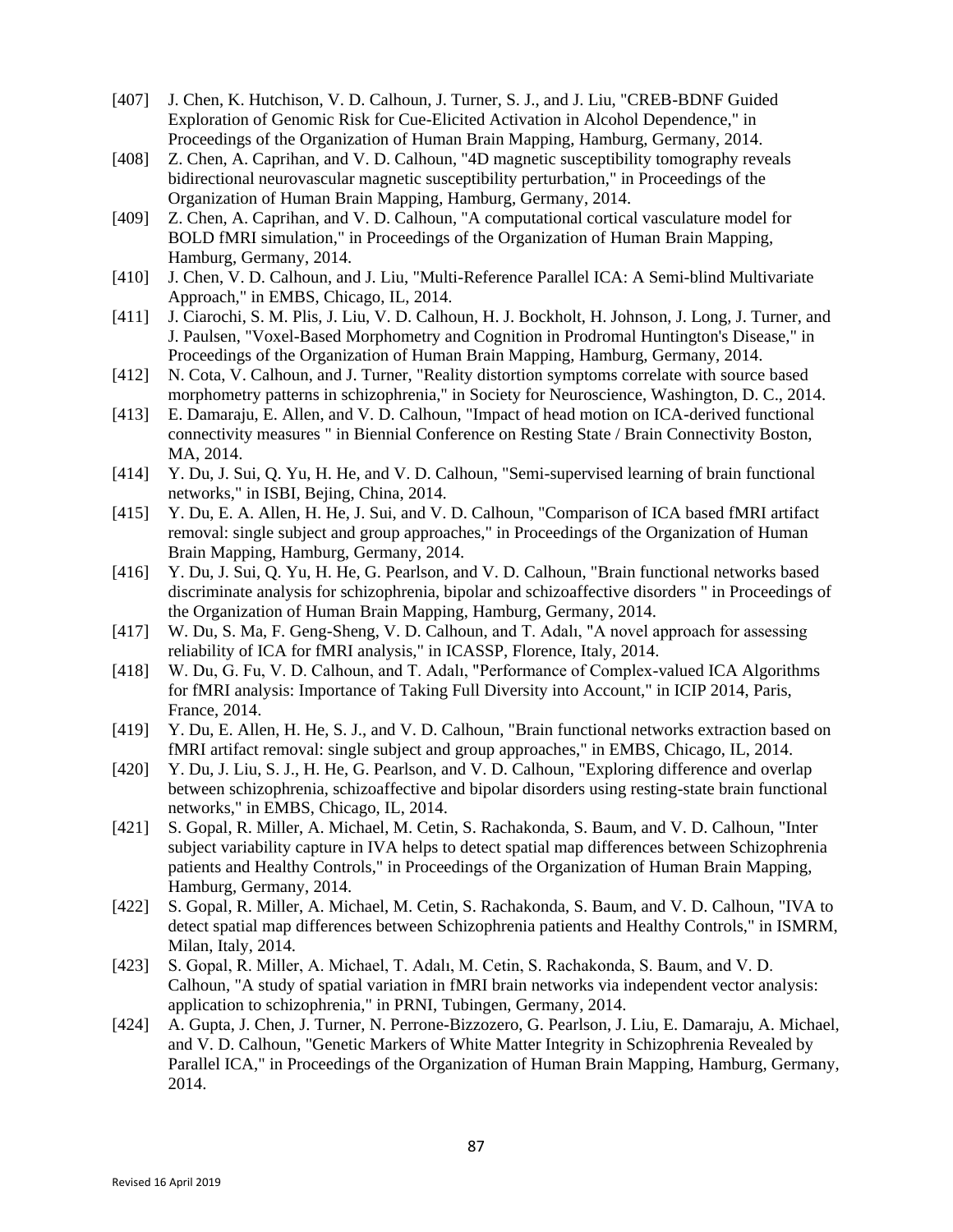- [425] H. He, J. Sui, Q. Yu, Y. Du, V. Vergara, T. Victor, W. C. Drevets, J. Savitz, and V. D. Calhoun, "Analysis of functional network connectivity in bipolar and unipolar depression patients " in Proceedings of the Organization of Human Brain Mapping, Hamburg, Germany, 2014.
- [426] H. He, J. Sui, Q. Yu, Y. Du, T. Victor, W. C. Drevets, J. Savitz, and V. D. Calhoun, "Fusion of FNC and structural MRI: an application to bipolar and major depression patients," in Proceedings of the Organization of Human Brain Mapping, Hamburg, Germany, 2014.
- [427] J. M. Houck, M. Cetin, A. Mayer, J. Bustillo, M. Brookes, and V. D. Calhoun, "Comparison of resting intrinsic connectivity networks in schizophrenia and healthy controls computed via group spatial ICA of MEG and fMRI data," in Proceedings of the Organization of Human Brain Mapping, Hamburg, Germany, 2014.
- [428] M. H. Hunter, V. P. Clark, V. D. Calhoun, C. Wootton, Y. Chen, J. C. Edgar, M. X. Huang, B. Howell, and J. Canive, "Intrinsic network connectivity differentially predicts sub-components of executive functioning in patients with schizophrenia and bipolar disorder," in Biennial Conference on Resting State / Brain Connectivity Boston, MA, 2014.
- [429] R. Huster, S. M. Plis, C. Lavalle, and V. D. Calhoun, "Functional and effective connectivity underlying behavioral inhibition," in Proceedings of the Organization of Human Brain Mapping, Hamburg, Germany, 2014.
- [430] C. J. Hyatt, V. D. Calhoun, G. D. Pearlson, and M. Assaf, "Interactive game and semantic memory tasks show opposing modulation of functional connectivity in default mode networks underlying mentalizing processes," in Biennial Conference on Resting State / Brain Connectivity Boston, MA, 2014.
- [431] L. Kuang, Q. Lin, X. Gong, F. Cong, and V. D. Calhoun, "A Sub-Group Tensor Method for Multi-Subject FMRI Analysis," in ISBI, Beijing, China, 2014.
- [432] Y. Levin-Schwartz, V. D. Calhoun, and T. Adalı, "Data-driven fusion of EEG, functional and structural MRI: a comparison of two models," in Conferences on Information Science and Systems (CISS), Baltimore, MD, 2014.
- [433] D. Lin, H.-W. Deng, V. D. Calhoun, and Y.-P. Wang, "Detection of genes associated with multiple correlated imaging phenotypes by a sparse group-ridge low-rank regression model " in MICGen, 2014.
- [434] K. K. Lottman, D. M. White, N. V. Kraguljac, V. D. Calhoun, and A. C. Lahti, "Assessment of Dynamic Functional Connectivity in Patients with Schizophrenia," in International Congress on Schizophrenia Research (ICOSR), Colorado Springs, Colorado, 2014.
- [435] M. Maurer, L. M. Cope, V. Steele, V. Calhoun, and K. A. Kiehl, "Dysfunctional error-related event-related potentials (ERPs) in incarcerated adolescents with psychopathic traits," in Cognitive Neuroscience Society, Boston, MA, 2014.
- [436] A. Michael, M. Anderson, R. Miller, T. Adalı, and V. Calhoun, "Application of independent vector analysis for resting state fMRI can better preserve subject specific features," in Biennial Conference on Resting State / Brain Connectivity Boston, MA, 2014.
- [437] R. Miller, M. Yaesoubi, and V. D. Calhoun, "Higher Dimensional fMRI Connectivity Dynamics Show Reduced Dynamism in Schizophrenia Patients," in PRNI, Tubingen, Germany, 2014.
- [438] R. Miller, M. Yaesoubi, and V. D. Calhoun, "Meta-state analysis reveals reduced resting fMRI connectivity dynamism in schizophrenia across multiple multivariate analytic techniques," in Biennial Conference on Resting State / Brain Connectivity Boston, MA, 2014.
- [439] R. Miller and V. D. Calhoun, "Higher-Dimensional Meta-State Analysis of Resting fMRI Reveals Reduced 4D Spatiotemporal Spectral Dynamism in Schizophrenia," in EMBS, Chicago, IL, 2014.
- [440] R. Miller and V. D. Calhoun, "Meta-state analysis reveals reduced resting fMRI connectivity dynamism in schizophrenia, with dynamic fluidity and range further suppressed by many individual symptoms," in Society for Neuroscience, Washington, D. C., 2014.
- [441] R. Miller, M. Yaesoubi, and V. D. Calhoun, "Higher Dimensional Analysis Shows Reduced Dynamism of Time-Varying Network Connectivity in Schizophrenia Patients," in EMBS, Chicago, IL, 2014.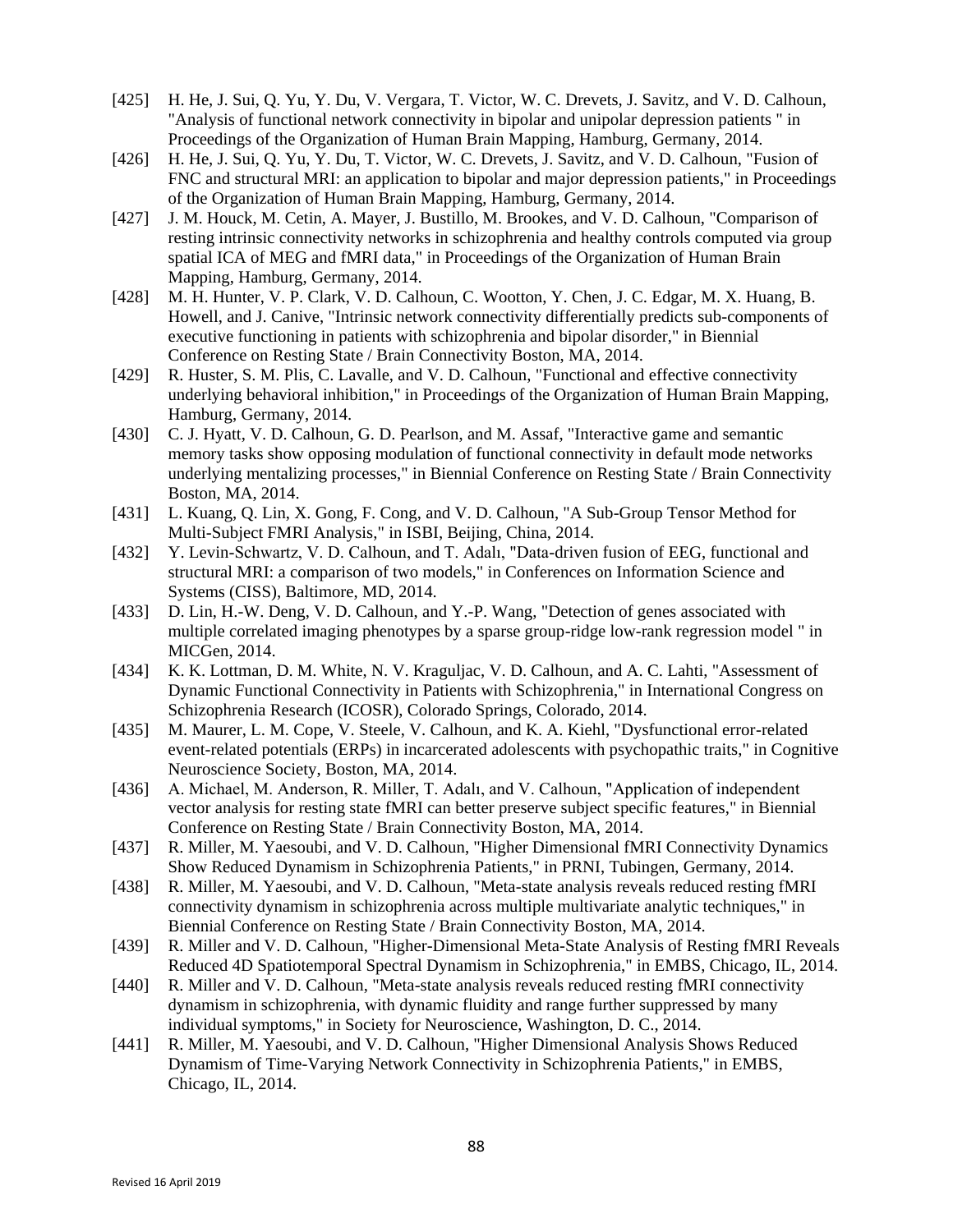- [442] R. Miller and V. D. Calhoun, "Approaches for Capturing Dynamic Connectivity States in fMRI data," in 48th Asilomar Conference on Signals, Systems and Computers Pacific Grove, CA, 2014.
- [443] S. M. Plis, D. Hjelm, R. R. Salakhutdinov, and V. D. Calhoun, "Deep learning for neuroimaging: a validation study," in International Conference on Learning Representation (ICLR), Banff, Canada, 2014.
- [444] S. M. Plis, R. D. Hjelm, R. R. Salakhutdinov, and V. D. Calhoun, "Deep learning models for brain imaging: model depth enhances discovery power," in Proceedings of the Organization of Human Brain Mapping, Hamburg, Germany, 2014.
- [445] S. M. Plis, A. D. Sarwate, J. Turner, M. Arbabshirani, and V. D. Calhoun, "Privacy preserving classification from distributed neuroimaging data," in Proceedings of the Organization of Human Brain Mapping, Hamburg, Germany, 2014.
- [446] S. M. Plis, A. D. Sarwate, J. Turner, M. Arbabshirani, and V. D. Calhoun, "From private sites to big data without compromising privacy: a case of neuroimaging data classification," in ISPOR, Montreal, Canada, 2014.
- [447] V. Potluru, J. Diaz-Montes, A. D. Sarwate, S. M. Plis, V. D. Calhoun, B. Pearlmutter, and M. Parashar, "CometCloudCare (C3): Distributed Machine Learning Platform-as-a-Service with Privacy Preservation," in Neural Information Processing Systems (NIPS), Montreal, Canada, 2014.
- [448] C. Roth, D. Bridwell, N. Gupta, K. A. Kiehl, G. Pearlson, and V. D. Calhoun, "Reduced Auditory Regularity Sensitivity in Schizophrenia: Wavelet Analysis of Oddball ERP's," in Proceedings of the Organization of Human Brain Mapping, Hamburg, Germany, 2014.
- [449] R. Silva, S. M. Plis, T. Adalı, and V. D. Calhoun, "Multidataset Independent Subspace Analysis," in Proceedings of the Organization of Human Brain Mapping, Hamburg, Germany, 2014.
- [450] R. Silva, S. M. Plis, T. Adalı, and V. D. Calhoun, "Multidataset Independent Subspace Analysis Extends Independent Vector Analysis," in ICIP 2014, Paris, France, 2014.
- [451] R. Silva, E. Castro, N. Gupta, M. Cetin, M. Arbabshirani, V. Potluru, S. M. Plis, and V. D. Calhoun, "The Tenth Annual MLSP Competition: Schizophrenia Classification Challenge," in IEEE International Workshop on Machine Learning for Signal Processing, Reims, France, 2014.
- [452] J. Sui, H. He, Y. Du, Q. Yu, J. Chen, E. Castro, D. Bridwell, G. Pearlson, and V. D. Calhoun, "Fusion of FMRI-sMRI-EEG by Ensemble Feature Selection Improves Classification of Schizophrenia " in Proceedings of the Organization of Human Brain Mapping, Hamburg, Germany, 2014.
- [453] J. Sui, E. Castro, H. He, D. Bridwell, Y. Du, G. Pearlson, and V. D. Calhoun, "Combination of FMRI-SMRI-EEG Data Improves Discrimination of Schizophrenia Patients by Ensemble Feature Selection," in EMBS, Chicago, IL, 2014.
- [454] A. Ulloa, V. Vergara, J. Chen, V. D. Calhoun, and J. Liu, "Three-way Parallel Independent Component Analysis for Imaging Genetics Using Multi-Objective Optimization," in EMBS, Chicago, IL, 2014.
- [455] A. Ulloa, P. Rodriguez, J. Liu, V. D. Calhoun, and M. Pattichis, "A Quasi-Local Method for Instantaneous Frequency Estimation With Application to Structural Magnetic Resonance Images," in EMBS, Chicago, IL, 2014.
- [456] V. Vergara, V. D. Calhoun, K. Hutchison, and J. Liu, "Resting State Functional Connectivity of Drinkers and Smokers," in Proceedings of the Organization of Human Brain Mapping, Hamburg, Germany, 2014.
- [457] E. Walton, J. Hass, J. Liu, M. Kirsch, G. Schackert, V. Roessner, R. Gollub, V. D. Calhoun, and S. Ehrlich, "Tissue-specific DNA methylation across blood and brain and its application to schizophrenia," in International Schizophrenia Research Conference, 2014.
- [458] L. Wang, S. Potkin, D. Keator, D. Landis, V. Calhoun, J. L. Ambite, K. Alpert, M. Tallis, M. King, and J. Turner, "Schizconnect: Large-scale Schizophrenia Neuroimaging Data Integration and Sharing," in Proc. ACNP, Phoenix, AZ, 2014.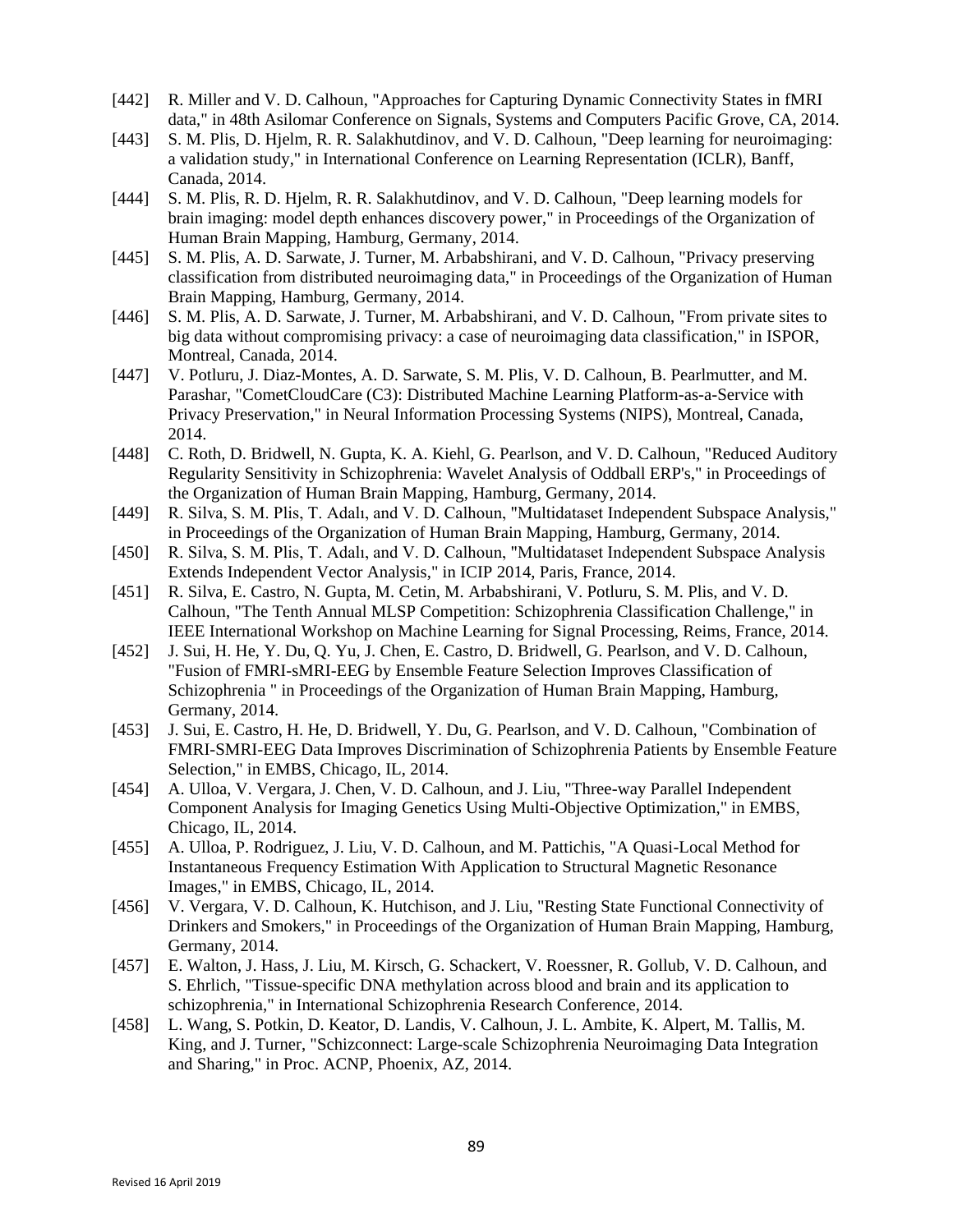- [459] B. Weiland, A. Sabbineni, V. D. Calhoun, R. Wesh, and K. Hutchison, "Reduced Cortical Volumes Associated with Functional Connectivity Dysfunction and Alcohol Use Severity " in Proceedings of the Organization of Human Brain Mapping, Hamburg, Germany, 2014.
- [460] M. Yaesoubi, R. Miller, and V. D. Calhoun, "Temporally independent connectivity patterns: A new perspective on the study of human brain dynamics," in Proceedings of the Organization of Human Brain Mapping, Hamburg, Germany, 2014.
- [461] Q. Yu, J. Sui, R. D. Hjelm, Y. Du, H. He, G. Pearlson, and V. D. Calhoun, "Tracking changes in graph metrics during Rest fMRI: application to healthy controls and patients with schizophrenia," in Proceedings of the Organization of Human Brain Mapping, Hamburg, Germany, 2014.
- [462] Q. Yu, E. Erhardt, and V. D. Calhoun, "Characterizing Dynamic Brain Graphs in fMRI Data: Application to Schizophrenia," in Biennial Conference on Resting State / Brain Connectivity Boston, MA, 2014.
- [463] O. Agcaoglu, R. Miller, and V. D. Calhoun, "A 4D Frequency Domain Approach to Cerebral Lateralization at Rest," in Annual Meeting of the Organization for Human Brain Mapping, Honolulu, HI, 2015.
- [464] O. Agcaoglu, R. Miller, M. Cetin, and V. D. Calhoun, "Connectivity Differences between Cerebral Hemispheres at Rest," in Annual Meeting of the Organization for Human Brain Mapping, Honolulu, HI, 2015.
- [465] F. Amin, S. Plis, E. Damaraju, D. Hjelm, K. Cho, and V. D. Calhoun, "A deep-learning approach to translate between brain structure and brain function," in Pattern Recognition in NeuroImaging (PRNI), Palo Alto, CA, 2015.
- [466] M. Arbabshirani, A. Preda, J. Vaidya, S. Potkin, G. Pearlson, J. Voyvodic, K. A. Kiehl, J. Turner, and V. D. Calhoun, "Autoconnectivity: A New Perspective on Human Brain Function," in Annual Meeting of the Organization for Human Brain Mapping, Honolulu, HI, 2015.
- [467] B. Baker, R. Silva, V. D. Calhoun, A. D. Sarwate, and S. Plis, "Large scale collaboration with autonomy: decentralized data ICA," in IEEE Machine Learning for Signal Processing Workshop, Boston, MA, 2015.
- [468] D. Bridwell, C. Roth, N. Gupta, and V. D. Calhoun, "Lights, Camera, Inter-Subject Correlation's and Action! EEG ISC magnitudes depend on movie content," in Annual Meeting of the Organization for Human Brain Mapping, Honolulu, HI, 2015.
- [469] D. Bridwell, V. Steele, J. M. Maurer, K. A. Kiehl, and V. D. Calhoun, "The relationship between somatic and cognitive-affective depression symptoms and cognitive control," in Annual Meeting of the Organization for Human Brain Mapping, Honolulu, HI, 2015.
- [470] V. Calhoun, C. Gupta, J. Chen, V. Patel, J. Liu, J. Segall, B. Franke, S. Fischer, G. Fernandez, T. Van Erp, S. Potkin, J. Ford, D. Mathalon, S. McEwen, J. Hyo, B. Mueller, D. Greve, O. Andreassen, I. Agartz, R. Gollub, S. Sponheim, S. Ehrlich, L. Wang, G. Pearlson, D. Glahn, E. Sprooten, A. Mayer, J. Stephen, J. Bustillo, and J. Turner, "Reliable patterns of GMC differences which could be targeted in the development of drugs for schizophrenia," in ACNP, Hollywood, Florida, 2015.
- [471] V. Calhoun, E. Sprooten, N. Cota, E. E. Knowles, R. McKay, S. R. Mathias, J. Curran, J. Kent, M. Carless, T. Dyer, H. Goring, R. Olvera, P. Kochunov, P. Fox, L. Almasy, R. Duggirala, J. Blangero, J. Turner, and D. Glahn, "Structural Imaging Patterns Linked to 12q24," in ACNP, Hollywood, Florida, 2015.
- [472] V. Calhoun, "Chronnectomics of Schizophrenia: Time-Varying Connectivity Approaches to Characterize Early Onset and Prodromal Schizophrenia," in Molecular Psychiatry Meeting, San Francisco, CA, 2015.
- [473] E. Castro, A. Ulloa, S. M. Plis, J. Turner, and V. D. Calhoun, "Simulation of structural magnetic resonance images for deep learning pre-training," in IEEE International Symposium on Biomedical Imaging, New York, NY, 2015.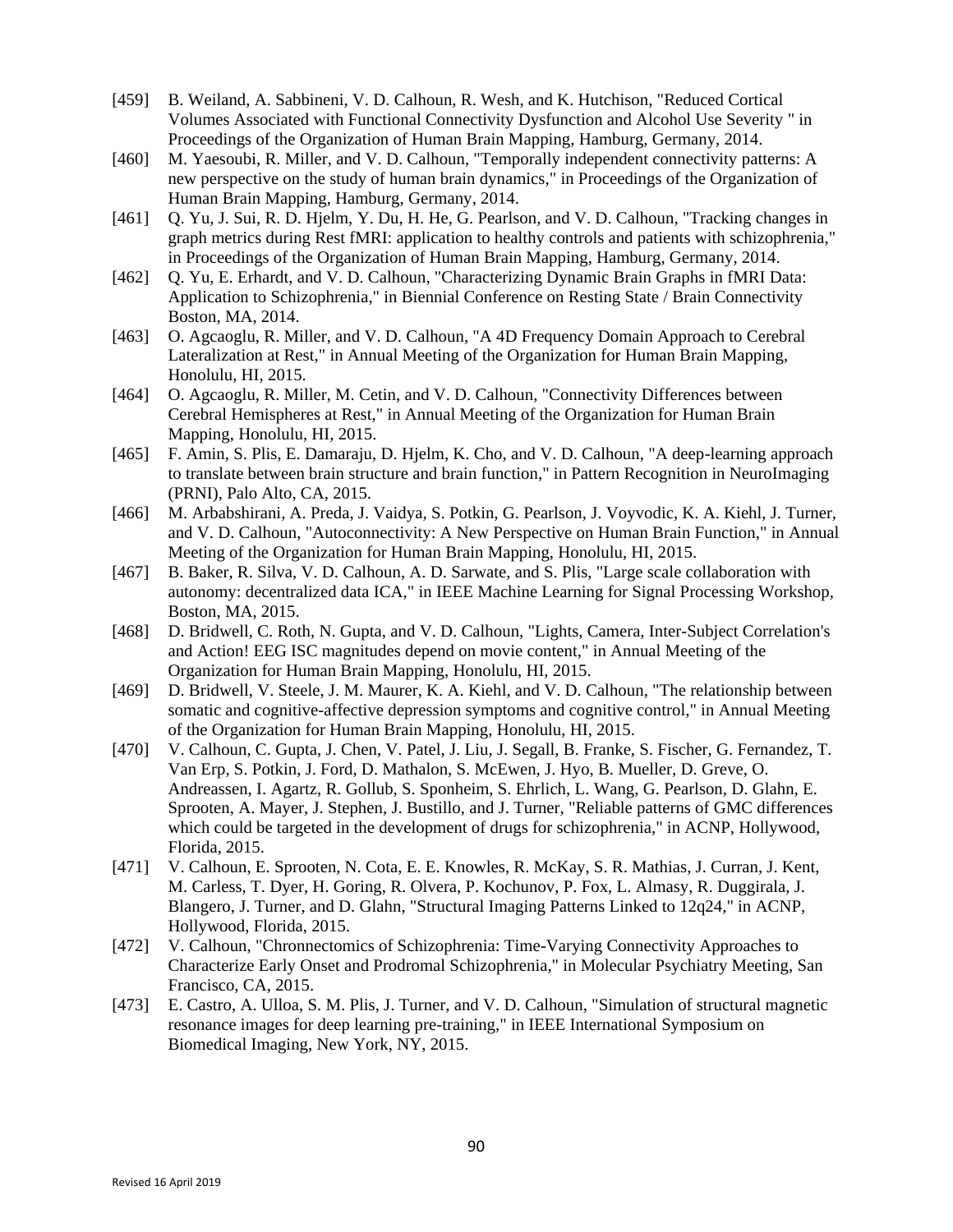- [474] E. Castro, D. Hjelm, S. Plis, L. Dinh, J. Turner, and V. D. Calhoun, "Independent component estimation of simulated structural magnetic resonance imaging data using deep learning," in IEEE Machine Learning for Signal Processing Workshop, Boston, MA, 2015.
- [475] M. Cetin, A. Mueen, and V. D. Calhoun, "Shapelet ensemble for multi-dimensional time series," in SIAM International Conference on Data Mining (SDM), Vancouver, British Columbia, Canada, 2015.
- [476] M. Cetin, J. M. Stephen, and V. D. Calhoun, "Sensory load hierarchy-based classification of schizophrenia patients," in Proceedings ICIP, Quebec City, Canada, 2015.
- [477] M. Cetin, J. M. Houck, and V. D. Calhoun, "Multimodal Based Classification of Schizophrenia Patients," in EMBC, Milan, Italy, 2015.
- [478] C. Chaze, V. Clark, J. Turner, M. Hunter, R. Bigelow, J. Long, J. D. Lewine, V. D. Calhoun, and R. J. Thoma, "An fMRI Investigation of tDCS-induced Changes in Cortical Function During Auditory Verbal Hallucinations," in International Congress on Schizophrenia Research (ICOSR), Colorado Springs, CO, 2015.
- [479] Z. Chen, J. Robinson, A. Caprihan, and V. D. Calhoun, "Intrinsic motor cortex functional mapping in reconstructed 4D magnetic susceptibility data space using hi-resolution (0.5mm inplane) 7T data," in Annual Meeting of the Organization for Human Brain Mapping, Honolulu, HI, 2015.
- [480] J. Chen, V. D. Calhoun, N. Perrone-Bizzozero, J. Sui, J. A. Turner, Y. Du, and J. Liu, "Commonality and Specificity between Schizophrenia and Bipolar Disorder in Copy Number Variations," in Annual Meeting of the Organization for Human Brain Mapping, Honolulu, HI, 2015.
- [481] Z. Chen and V. Calhoun, "Multiresolution ICA on task-evoked fMRI T2\* images and reconstructed magnetic susceptibility (chi) sources," in Pattern Recognition in NeuroImaging (PRNI), Palo Alto, CA, 2015.
- [482] S. Clark, A. Ahmadi, N. Cota, J. Bustillo, V. D. Calhoun, and J. Turner, "An investigation of structure and function in relation to insight in schizophrenia," in Annual Meeting of the Organization for Human Brain Mapping, Honolulu, HI, 2015.
- [483] E. Damaraju, E. Tagliazucchi, H. Laufs, and V. D. Calhoun, "Dynamic functional network connectivity from rest to sleep," in OHBM, Honolulu, HI, 2015.
- [484] D. Danks, S. Plis, C. Freeman, A. Caprihan, and V. D. Calhoun, "Successfully learning networks from undersampled neuroimaging data," in Pattern Recognition in NeuroImaging (PRNI), Palo Alto, CA, 2015.
- [485] Y. Du, H. He, L. Wu, Q. Yu, J. Sui, and V. D. Calhoun, "Dynamic default mode network connectivity diminished in patients with schizophrenia," in IEEE International Symposium on Biomedical Imaging, New York, NY, 2015.
- [486] Y. Du, G. Pearlson, H. He, L. Wu, J. Chen, and V. D. Calhoun, "Identifying brain dynamic network states via GIG-ICA: application to schizophrenia, bipolar, and schizoaffective disorders," in IEEE International Symposium on Biomedical Imaging, New York, NY, 2015.
- [487] Y. Du, G. D. Pearlson, H. He, L. Wu, J. Sui, J. Chen, Q. Yu, and V. D. Calhoun, "Dynamic functional network states differ among schizophrenia, bipolar and schizoaffective disorders," in Annual Meeting of the Organization for Human Brain Mapping, Honolulu, HI, 2015.
- [488] S. Gopal, R. Miller, S. Baum, and V. D. Calhoun, "Spatial variability differences in intrinsic networks identified in healthy controls versus schizophrenia patients," in Annual Meeting of the Organization for Human Brain Mapping, Honolulu, HI, 2015.
- [489] H. He, M. Hunter, B. Yackley, O. Yu, J. Sui, V. P. Clark, V. D. Calhoun, and T. Lane, "Effective connectivity and dynamic FNC provide a marker for relapse in recently abstinent stimulant dependent patients," in Annual Meeting of the Organization for Human Brain Mapping, Honolulu, HI, 2015.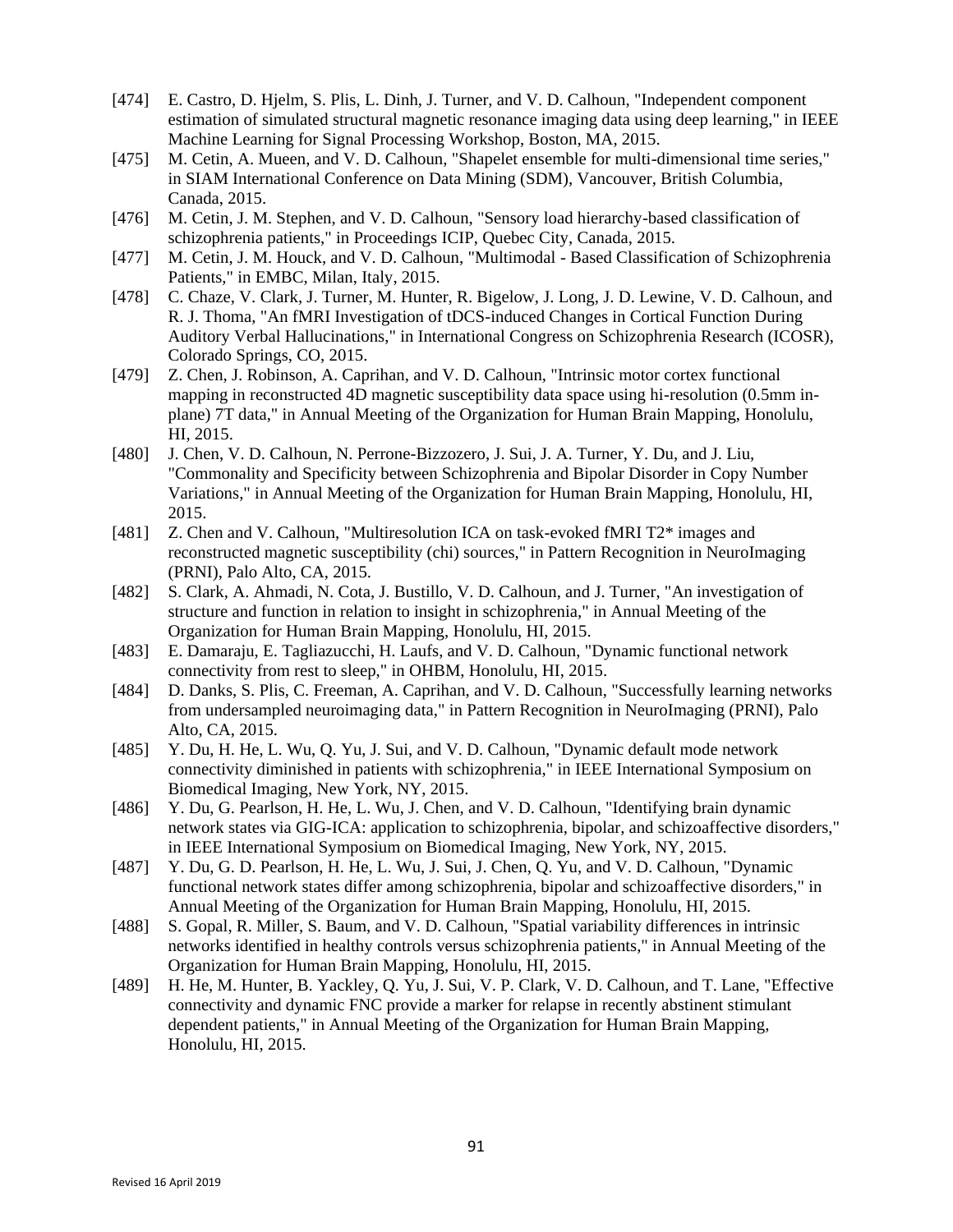- [490] D. Hjelm, E. Castro, S. M. Plis, and V. D. Calhoun, "Nonlinear ICA of structural MRI data: A deep learning approach," in Annual Meeting of the Organization for Human Brain Mapping, Honolulu, HI, 2015.
- [491] J. M. Houck, J. S. Lewin, J. Turner, V. P. Clark, J. Bustillo, V. D. Calhoun, and R. J. Thoma, "MEG Analysis of Network Oscillatory Activity During The Transition into Auditory Verbal Hallucinations (AVH-on) and Out of (AVH-off) Transitional Periods " in International Congress on Schizophrenia Research (ICOSR), Colorado Springs, CO, 2015.
- [492] J. M. Houck, A. Mayer, C. D. Tesche, and V. D. Calhoun, "Hybrid approach to detecting dynamic functional connectivity in resting magnetoencephalography data," in Annual Meeting of the Organization for Human Brain Mapping, Honolulu, HI, 2015.
- [493] M. Hunter, V. Clark, V. D. Calhoun, H. He, B. Yackley, and T. Lane, "Dynamic causal modeling of selective attention predicts relapse in patients recovering from addiction," in INS, Denver, CO, 2015.
- [494] N. Jie, E. Osuch, M. Zhu, X. Ma, M. Wammer, T. Jiang, J. Sui, and V. D. Calhoun, "Discriminating bipolar disorder from major depression using whole-brain functional connectivity: a feature selection analysis with the SVM-Foba algorithm," in IEEE Machine Learning for Signal Processing Workshop, Boston, MA, 2015.
- [495] S. Kelly, N. Jahanshad, I. Agartz, O. Andreassen, H. Fatouros-Bergman, R. Brouwer, V. D. Calhoun, D. Cannon, G. Castrillon, C. Chiapponi, N. Doan, S. Ehrlich, B. Crespo-Facorro, L. Flyckt, M. Fukunaga, D. Glahn, R. Gollub, R. Gur, R. Hashimoto, s. Hatton, D. P. Hibar, I. B. Hickie, J. Horacek, C. Jaramillo, E. Jonsson, C. Knochel, V. Oertel-Knochel, M. Kubicki, Z. Kikinis, C. Langen, J. Lagopoulos, A. Lyall, V. Magnotta, C. McDonald, T. Melicher, D. Nowell, O. Pasternak, F. Piras, G. Pearlson, H. E. Hulshoff Pol, D. Roalf, R. Roiz, P. De Rossi, D. Rotenberg, T. D. Satterthwaite, G. Spalletta, F. Spaniel, M. Stablein, D. Tordesillas, A. Vanegas, C. Vargas, A. Voineskos, L. T. Westlye, T. White, J. Zhao, P. Thompson, J. Turner, G. Donohoe, and E. S. D. W. Group, "White matter microstructural differences in schizophrenia: meta-analytic findings from the ENIGMA schizophrenia DTI working group," in Annual Meeting of the Organization for Human Brain Mapping, Honolulu, HI, 2015.
- [496] Y. Levin-Schwartz, T. Adalı, and V. D. Calhoun, "Multivariate Fusion of EEG and Functional MRI Data using ICA: Algorithm Choice and Performance Analysis," in 12th International Conference on Latent Variable Analysis and Signal Separation, 2015.
- [497] D. Lin, J. Li, V. D. Calhoun, and Y. P. Wang, "Detection of genetic factors associated with multiple correlated imaging phenotypes by a sparse regression model," in IEEE International Symposium on Biomedical Imaging, New York, NY, 2015.
- [498] D. Lin, J. Li, V. D. Calhoun, and Y.-P. Wang, "Correlated Imaging Phenotypes by a Sparse Regression Model," in International Symposium on Biomedical Imaging, New York, NY, 2015.
- [499] J. Liu, P. Julnes, J. Chen, S. Ehrlich, E. Walton, and V. D. Calhoun, "The association of peripheral blood methylation and brain volume in healthy individuals and schizophrenia patients," in Annual Meeting of the Organization for Human Brain Mapping, Honolulu, HI, 2015.
- [500] J. Liu, J. Chen, N. Perrone-Bizzozero, J. Turner, and V. D. Calhoun, "Common and distinct genetic risks for schizophrenia and bipolar disorder," in Annual Meeting of the Organization for Human Brain Mapping, Honolulu, HI, 2015.
- [501] J. Liu, J. Chen, and V. D. Calhoun, "Parallel Group ICA for Multi-Modal Biomedical Data Analyses," in IEEE International Conference on Bioinformatics and Biomedicine (BIBM): Workshop on Data Mining in Translational Biomedical Informatics, Washington, D.C., 2015.
- [502] D. McCoy, A. Gonzales, R. E. Jacobs, V. D. Calhoun, and E. L. Bearer, "Secondary Data Analysis of SERT Knockout and Wild-type Mice using FastICA to Isolate Active Circuitry " in Society for Neuroscience, 2015.
- [503] X. Meng, J. Sui, J. Bustillo, K. Xu, Y. Zhang, T. Jiang, and V. D. Calhoun, "Predicting Cognitive Scores of Schizophrenia by 3-Way Multimodal Fusion of MRI data," in Annual Meeting of the Organization for Human Brain Mapping, Honolulu, HI, 2015.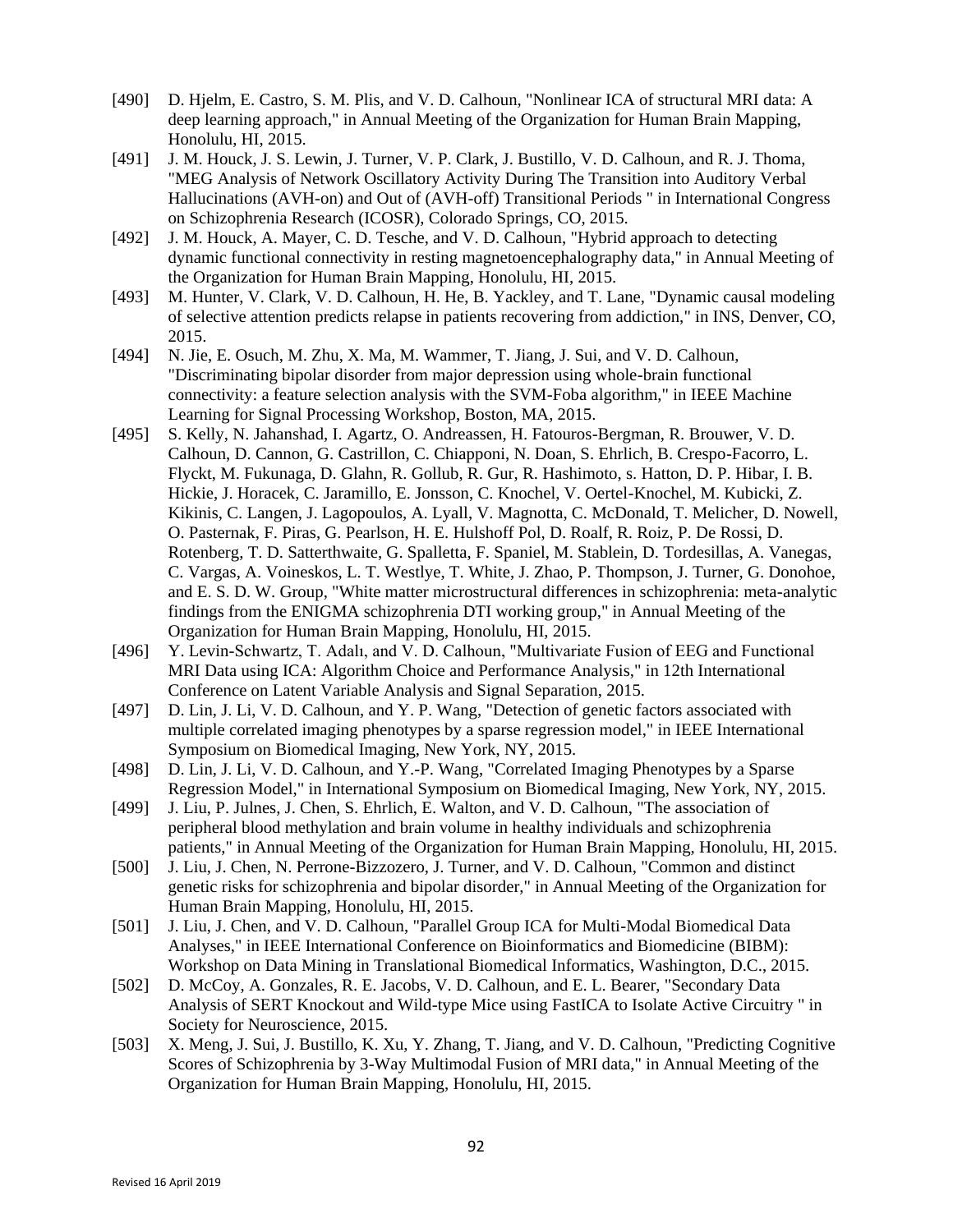- [504] R. Miller and V. Calhoun, "Data fusion for multimodal multi-feature brain data using Markovstyle dynamics in a feature meta-space," in Pattern Recognition for NeuroImaging (PRNI), Palo Alto, CA, 2015.
- [505] R. Miller and V. D. Calhoun, "Directional fMRI Network Connectivity Analysis Reveals Asymmetric Information Flows in Schizophrenia," in Annual Meeting of the Organization for Human Brain Mapping, Honolulu, HI, 2015.
- [506] R. Miller, Calhoun V. D., "Large Scale Fusion of Brain Imaging Modalities and Features Using Markov-Style Dynamics in a Feature Meta-Space," in EMBC, Milan, Italy, 2015.
- [507] M. Misiura, J. Kim, H. J. Bockholt, J. Turner, J. Paulsen, V. D. Calhoun, J. Long, H. Johnson, and P.-H. Study, "Prodromal Huntington's disease neuropsychiatric variable clusters predict brain volumes," in Annual Meeting of the Organization for Human Brain Mapping, Honolulu, HI, 2015.
- [508] J. Nomi, K. Farrant, E. Damaraju, S. Rachakonda, V. D. Calhoun, and L. Q. Uddin, "Static and Transient Functional Connections of Insula Subregions," in Annual Meeting of the Organization for Human Brain Mapping, Honolulu, HI, 2015.
- [509] V. Patel, C. Gupta, W. Jiang, E. Walton, S. Ehrlich, I. Agartz, L. T. Westlye, O. Andreassen, J. Bustillo, N. Perrone-Bizzozero, V. D. Calhoun, and J. Turner, "Genetic pathways associated with source-based morphometry measures in schizophrenia," in ICOSR, Colorado Springs, CO, 2015.
- [510] V. Pinto-Plata, Y. Tesfaigzi, V. D. Calhoun, C. Prilolo, J. Sui, M. J. McGeachi, C. Casanova, J. De Torres, J. M. Marin, C. Owen, and B. Celli, "Metabolomics in COPD. A tool to predict survival," in American Thoracic Society, 2015.
- [511] S. M. Plis, D. Bridwell, R. Huster, E. Damaraju, and V. D. Calhoun, "EEG independent topographies match to electrode-space projections of fMRI default mode networks," in Annual Meeting of the Organization for Human Brain Mapping, Honolulu, HI, 2015.
- [512] S. M. Plis, D. Danks, C. Freeman, and V. D. Calhoun, "Rate-Agnostic (Causal) Structure Learning," in NIPS, 2015.
- [513] B. Rashid, M. Arbabshirani, E. Damaraju, R. Miller, M. Cetin, G. Pearlson, and V. D. Calhoun, "Classification of schizophrenia and bipolar patients using static and time-varying resting-state fMRI brain connectivity," in IEEE International Symposium on Biomedical Imaging, New York, NY, 2015.
- [514] B. Rashid, M. Arbabshirani, E. Damaraju, R. Miller, M. Cetin, G. Pearlson, and V. D. Calhoun, "Automatic Classification of Schizophrenia and Bipolar Disorder Using Static and Dynamic Connectivity Features," in Annual Meeting of the Organization for Human Brain Mapping, Honolulu, HI, 2015.
- [515] D. Reyes, K. A. Kiehl, and V. D. Calhoun, "Changes in Intrinsic Functional Brain Networks Associated with the Presence of Psychopathy," in UNM Biiomedical Symposium, Albuquerque, NM, 2015.
- [516] R. Silva, S. Plis, M. Pattichis, T. Adalı, and V. D. Calhoun, "Incorporating Second-Order Statistics in Multidataset Independent Subspace Analysis," in Annual Meeting of the Organization for Human Brain Mapping, Honolulu, HI, 2015.
- [517] V. Steele, E. Claus, B. Fink, J. Maurer, M. Arbabshirani, V. Rao, V. D. Calhoun, and K. A. Kiehl, "Functional magnetic resonance imaging measures of network connectivity related to incorrect responses predict completion of substance abuse treatment," in Society for Neuroscience, 2015.
- [518] J. Sui, T. Jones, Q. Yu, Y. Du, J. Chen, L. Fan, T. Jiang, J. Bustillo, and V. D. Calhoun, "Searching MRI Biomarkers of Cognitive Deficits in Schizophrenia By Three-way Multimodal Fusion," in Annual Meeting of the Organization for Human Brain Mapping, Honolulu, HI, 2015.
- [519] A. Ulloa, S. Plis, E. Erhardt, and V. D. Calhoun, "Synthetic structural magnetic resonance image generator improves deep learning prediction of schizophrenia," in IEEE Machine Learning for Signal Processing Workshop, Boston, MA, 2015.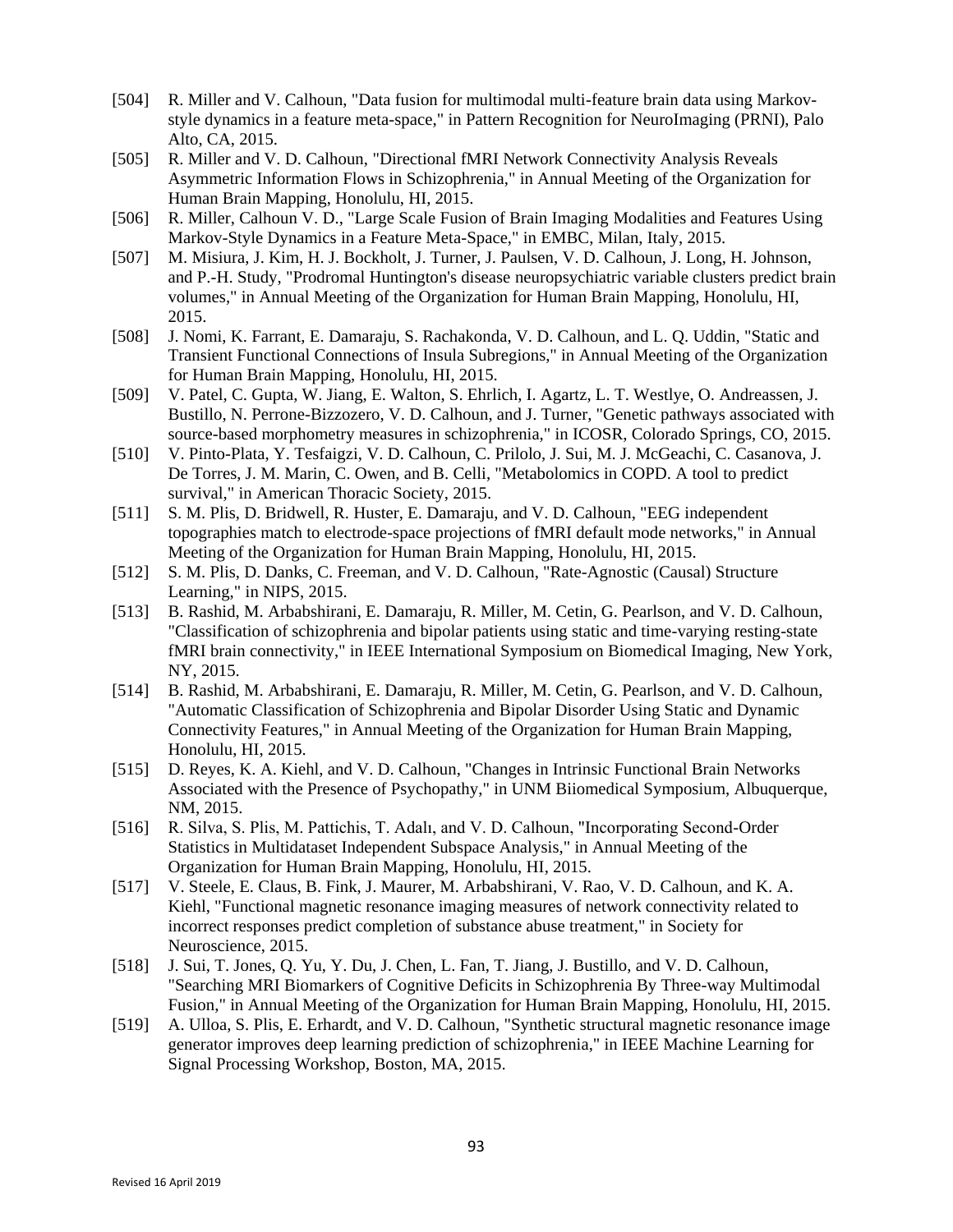- [520] T. Van Erp, D. P. Hibar, J. Rasmussen, D. Glahn, G. Pearlson, O. Andreassen, I. Agartz, L. T. Westlye, U. K. Haukvik, A. M. Dale, I. Melle, C. Hartberg, O. Gruber, B. Kraemer, D. Zilles, G. Donohoe, S. Kelly, C. McDonald, D. Morris, D. Cannon, A. Corvin, M. Machielsen, L. Koenders, E. H. De Haan, D. Veltman, T. D. Satterthwaite, D. H. Wolf, R. Gur, R. Gur, S. Potkin, D. Mathalon, B. Mueller, A. Preda, F. Macciardi, S. Ehrlich, E. Walton, J. Hass, V. D. Calhoun, H. J. Bockholt, S. Sponheim, J. M. Shoemaker, N. van Haren, H. E. Hulshoff Pol, R. Ophoff, R. Kahn, R. Roiz-Santianez, B. Crespo-Facorro, L. Wang, K. Alpert, E. Jonsson, R. Dimitrova, C. Bois, H. Whalley, A. McIntosh, S. Lawrie, R. Hashimoto, P. Thompson, J. Turner, and f. t. E. S. W. Group, "ENIGMA Schizophrenia Working Group Brain Volume Comparison between 2,028 Cases and 2,540 Controls," in Annual Meeting of the Organization for Human Brain Mapping, Honolulu, HI, 2015.
- [521] T. Van Erp, A. Preda, J. Turner, S. Callahan, V. Calhoun, J. Bustillo, K. Kim, B. Mueller, G. Brown, C. J. Vaidya, S. McEwen, A. Belger, J. Voyvodic, D. Mathalon, D. D. Nguyen, J. Ford, S. Potkin, and F. BIRN, "Neuropsychological Profile in Adult Schizophrenia Measured with the CMINDS," in ACNP, Hollywood, Florida, 2015.
- [522] V. Vergara, B. Weiland, K. Hutchison, and V. D. Calhoun, "Dynamic Functional Network Connectivity in the Brain of Nicotine and Alcohol Users," in Annual Meeting of the Organization for Human Brain Mapping, Honolulu, HI, 2015.
- [523] V. Vergara, A. Mayer, K. A. Kiehl, and V. D. Calhoun, "Diagnosis of Mild Traumatic Brain Injury using Resting State Functional Network Connectivity," in Annual Meeting of the Organization for Human Brain Mapping, Honolulu, HI, 2015.
- [524] V. Vergara, A. Mayer, and V. D. Calhoun, "The Impact of Data Preprocessing in Traumatic Brain Injury Diagnosis using Functional Magnetic Resonance Imaging," in EMBC, Milan, Italy, 2015.
- [525] C. Wright, C. N. Gupta, J. Chen, V. Patel, V. D. Calhoun, S. Ehrlich, L. Wang, J. Bustillo, N. Perrone-Bizzozero, and J. Turner, "Polymorphisms within microRNA-137 regulated genes together with the MIR137 risk variant, rs1625579, influence gray matter structure in schizophrenia," in International Imaging Genetics Conference (IIGC), Irvine, CA, 2015.
- [526] L. Wu, A. Caprihan, and V. D. Calhoun, "Is functional signal directional? a preliminary study on diffusivities in functional DTI," in Annual Meeting of the Organization for Human Brain Mapping, Honolulu, HI, 2015.
- [527] M. Yaesoubi, R. Miller, and V. D. Calhoun, "Dynamic coherence analysis of rest fMRI with state specific phase, frequency and temporal profile," in Annual Meeting of the Organization for Human Brain Mapping, Honolulu, HI, 2015.
- [528] Q. Yu, L. Wu, D. Bridwell, E. Erhardt, Y. Du, H. He, J. Sui, G. Pearlson, and V. D. Calhoun, "Concurrent EEG-fMRI multi-modal brain graph," in Human Brain Mapping, Honolulu, HI, 2015.
- [529] A. Abrol, C. Chaze, E. Damaraju, and V. D. Calhoun, "The Chronnectome: Replicability of Dynamic Connectivity Patterns in 7500 Resting fMRI Datasets," in IEEE Engineering in Medicine and Biology Conference, Orlando, FL, 2016, pp. 5571-5574.
- [530] A. Abrol, E. Damaraju, and V. Calhoun, "Modelling similarity statistics in the chronnectome to quantify replicability of dynamic connectivity patterns in 7500 resting fMRI datasets," in Fifth Biennial Conference on Resting-State and Brain Connectivity, Vienna, 2016.
- [531] O. Agcaoglu, B. Rashid, M. Arbabshirani, and V. D. Calhoun, "Improved Classification of Schizophrenia using Hemisphere Specific Static and Dynamic Functional Network Connectivity," in Human Brain Mapping, Geneva, Switzerland, 2016.
- [532] M. A. Alam, V. Calhoun, and Y. Wang, "Influence function of multiple kernel canonical analysis to identify outliers in imaging genetics data," in 7th ACM Conference on Bioinformatics, 2016, pp. 210-219
- [533] M. A. Alam, V. Calhoun, O. Komori, and Y. Wang, "Robust kernel canonical correlation analysis to detect gene-gene interaction for imaging genetics data," in 7th ACM Conference on Bioinformatics, 2016.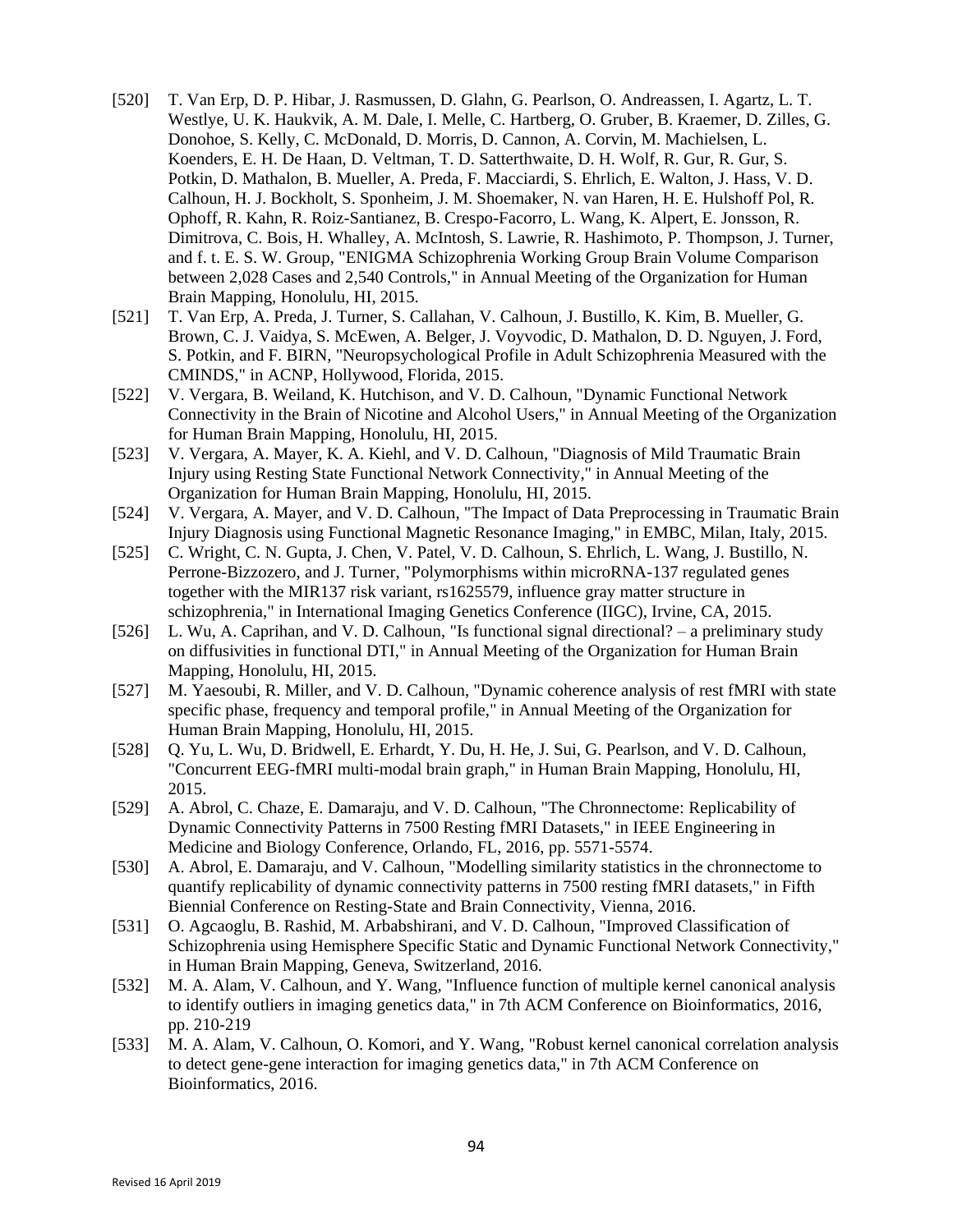- [534] D. Bridwell, S. Rachakonda, R. Silva, G. Pearlson, and V. D. Calhoun, "Deriving Distinct EEG Spatiospectral Maps with Multi-Subject Blind Source Separation," in Human Brain Mapping, Geneva, Switzerland, 2016.
- [535] Z. Chen and V. D. Calhoun, "Linear Inverse MRI Approximation from Nonlinear MRI," in SIAM Conference on Imaging Science, Albuquerque, NM, 2016.
- [536] Z. Chen, A. Caprihan, and V. D. Calhoun, "Reconstructing full brain electromagnetic property maps (conductivity, permittivity, susceptibility) from GRE initial phase images," in Human Brain Mapping, Geneva, Switzerland, 2016.
- [537] J. Ciarochi, V. D. Calhoun, H. J. Bockholt, H. Johnson, J. Long, S. Plis, J. Liu, J. Turner, and J. Paulsen, "Gray matter network contributions to changes in clinical functioning in prodromal Huntington's disease," in Human Brain Mapping, Geneva, Switzerland, 2016.
- [538] N. Cota, A. Arias-Vasquez, J. Liu, O. Andreassen, I. Agartz, V. D. Calhoun, and J. Turner, "Canonicality of Structural patterns using Source Based Morphometry," in Human Brain Mapping, Geneva, Switzerland, 2016.
- [539] E. Damaraju, M. Lentz, J. D. Lewine, D. M. Thomasson, N. Bassou, A. Honko, V. D. CAlhoun, and P. Jahrling, "Ebola Alters Resting-State Functional Connectivity In Some, But Not All, Networks In The Macaque Brain," in ISMRM, Singapore, 2016.
- [540] E. Damaraju, J. Phillips, J. Lowe, V. D. Calhoun, R. Ohls, and A. Caprihan, "Functional connectivity differences in Preterm Infants treated with Darbepoetin, Erythropoietin or placebo compared to Term Infants," in Human Brain Mapping, Geneva, Switzerland, 2016.
- [541] E. Damaraju, R. Miller, E. Tagliazucchi, H. Laufs, and V. D. Calhoun, "Connectivity dynamics from wakefulness to sleep," in Asilomar Conference on Signals, Systems and Computers, Pacific Grove, California, 2016.
- [542] N. de Lacy and V. D. Calhoun, "The chronnectomics of autism," in Human Brain Mapping, Geneva, Switzerland, 2016.
- [543] S.-P. Deng, D. Lin, V. D. Calhoun, and Y.-P. Wang, "Predicting Schizophrenia by Fusing Networks from SNPs, DNA Methylation and fMRI Data," in IEEE Engineering in Medicine and Biology Conference, Orlando, FL, 2016.
- [544] S.-P. Deng, D. Lin, V. D. Calhoun, and Y.-P. Wang, "Gene discovery for Schizophrenia by mining the minimum spanning trees from multi-omics data integration," in IEEE International Conference on Bioinformatics and Biomedicine (BIBM) Workshop on Integrative Data Analysis in Systems Biology Shenzhen, China, 2016.
- [545] S.-P. Deng, D. Lin, V. D. Calhoun, and Y.-P. Wang, "Diagnosing Schizophrenia by Integrating Genomic and Imaging Data through Network Fusions," in IEEE BIBM, Shenzhen, China, 2016.
- [546] Y. Du, S. L. Fryer, D. Mathalon, and V. D. Calhoun, "Identify biomarkers from dynamic network to predict clinical high-risk patients for developing disorders prior to early onset schizophrenia," in Human Brain Mapping, Geneva, Switzerland, 2016.
- [547] Y. Du, S. L. Fryer, D. Mathalon, and V. D. Calhoun, "Clinical high-risk subjects show intermediate pattern between healthy controls and early on-set schizophrenia," in Human Brain Mapping, Geneva, Switzerland, 2016.
- [548] F. Espinoza, R. Miller, E. Mennigen, V. Vergara, J. Turner, M. Misiura, J. Ciarochi, H. Johnson, J. D. Long, H. J. Bockholt, J. Paulsen, P.-H. Investigators, and V. D. Calhoun, "Resting-state dynamic functional network connectivity differences between prodromal Huntington's disease and healthy control subjects," in Society for Neuroscience, San Diego, CA, 2016.
- [549] J. Ferri, J. M. Ford, B. J. Roach, J. Turner, T. Van Erp, J. Voyvodic, A. Preda, A. Belger, J. Bustillo, D. O'Leary, B. Mueller, K. Lim, S. McEwen, V. D. Calhoun, M. Diaz, G. Glover, D. Greve, C. Wible, C. J. Vaidya, S. Potkin, and D. Mathalon, "Thalamo-Cortical Dysconnectivity in Schizophrenia," in Society of Biological Psychiatry, Atlanta, GA, 2016.
- [550] S. L. Fryer, S. W. Woods, J. Ford, B. J. Roach, V. D. Calhoun, G. Pearlson, K. A. Kiehl, V. H. Srihari, T. McGlashan, and D. Mathalon, "Should I Stay or Should I Go?: FMRI Response during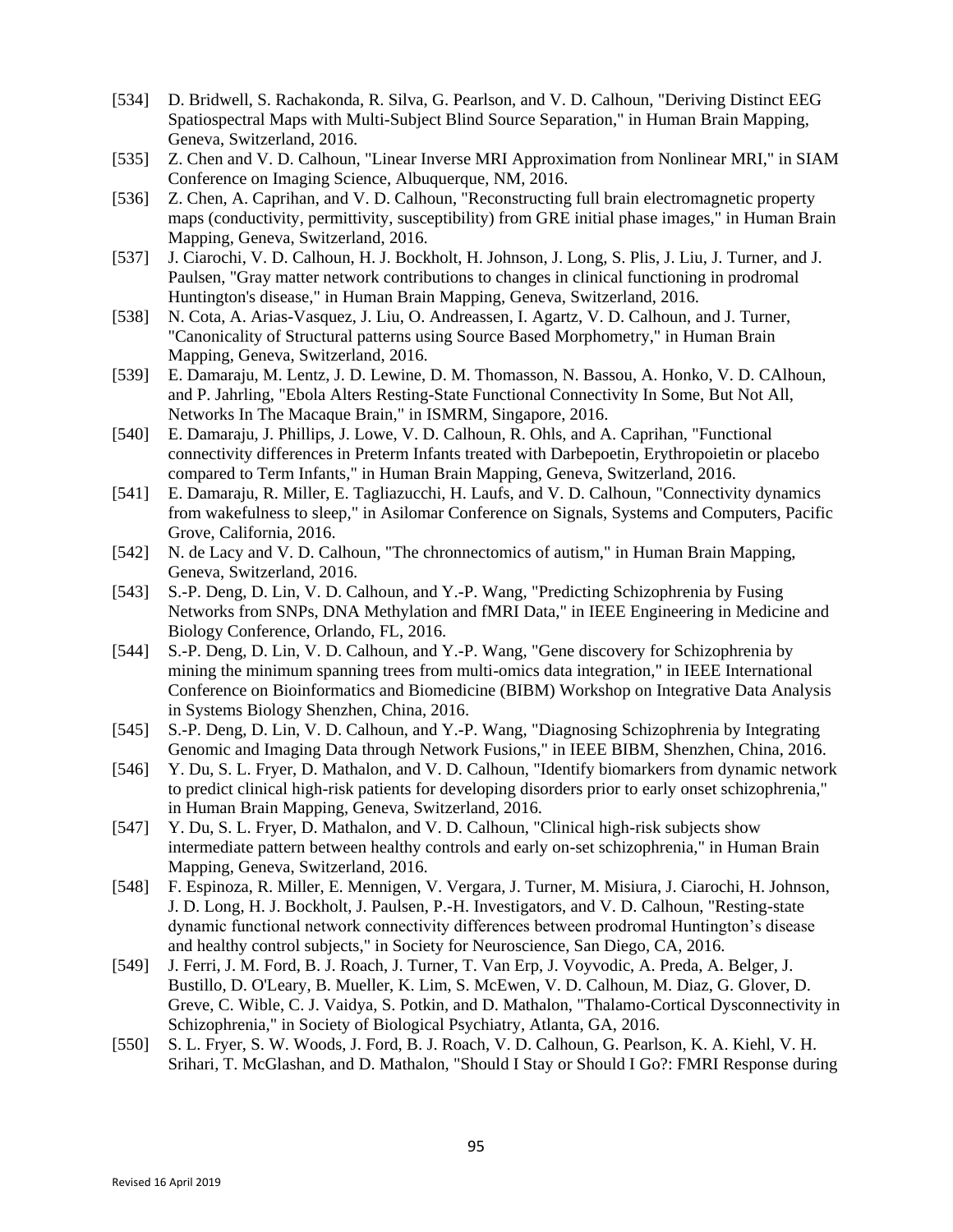Inhibitory Control in Clinical High Risk and Early Illness Schizophrenia," in Society of Biological Psychiatry, Atlanta, GA, 2016.

- [551] S. Gopal, J. Nomi, D. R. Dajani, R. Steimke, E. Damaraju, S. Rachakonda, S. Baum, L. Q. Uddin, and V. D. Calhoun, "Inter-subject variability in dynamic functional connectivity states tracks with occupancy of states," in Human Brain Mapping, Geneva, Switzerland, 2016.
- [552] K. Gorgolewski, T. Auer, V. D. Calhoun, C. Craddock, S. DAs, E. Duff, G. Flandin, S. Ghosh, T. Glatard, Y. O. Halchenko, D. A. Handwerker, M. Hanke, D. Keator, X. Li, Z. Michael, C. Maumet, B. N. Nichols, T. Nichols, J. B. Poline, A. Rokem, G. Shaefer, V. Sochat, J. Turner, G. Varoquaux, and R. A. Poldrack, "The Brain Imaging Data Structure: a standard for organizing and describing outputs of neuroimaging experiments," in Human Brain Mapping, Geneva, Switzerland, 2016.
- [553] C. N. Gupta, E. Castro, S. Rachakonda, T. Van Erp, S. Potkin, J. Ford, D. Mathalon, S. McEwen, H. J. Lee, B. Mueller, D. Greve, O. Andreassen, I. Agartz, A. Mayer, J. Stephen, R. Jung, J. Bustillo, V. D. Calhoun, and J. Turner, "Complex Biomarker Identification From Structural Magnetic Resonance Images in Schizophrenia Using Independent Component Analysis," in ACNP, Hollywood, FL, 2016.
- [554] S. M. Hare, J. M. Ford, A. Law, A. Ahmadi, E. Damaraju, A. Belger, J. Bustillo, H. J. Lee, D. H. Mathalon, B. A. Mueller, A. Preda, T. van Erp, S. Potkin, V. D. Calhoun, J. A. Turner, and FBIRN, "Hallucinations & the Resting-State Brain: A Review of Findings in the FBIRN Dataset," in International Consortium for Hallucinations Research, 2016.
- [555] A. Heller, D. Warren, T. W. Wilson, V. D. Calhoun, J. Stephen, Y.-W. Wang, and J. Beadle, "Brain networks related to loneliness in adolescents," in Social Neuroscience Conference, 2016.
- [556] D. Hjelm, R. Salakhutdinov, K. Cho, N. Jojic, V. D. Calhoun, and J. Chung, "Iterative" Refinement of the Approximate Posterior for Directed Belief Networks " in NIPS, 2016, pp. 4691-4699.
- [557] D. Hjelm, S. Plis, and V. D. Calhoun, "Recurrent Neural Networks for Spatiotemporal Dynamics of Intrinsic Networks from fMRI Data," in NIPS, Barcelona, Spain, 2016.
- [558] W. Hu, D. Lin, V. D. Calhoun, and Y.-P. Wang, "Integration of SNP-FMRI-Methylation Data with Sparse Multi-CCA for Schizophrenia Study," in IEEE Engineering in Medicine and Biology Conference, Orlando, FL, 2016.
- [559] W. Jiang, E. Walton, J. Turner, D. Glahn, N. Van Haren, G. Spalletta, O. Andreassen, I. Agartz, M. Machielsen, S. Potkin, T. D. Satterthwaite, R. Gur, J. Radua, S. Ehrlich, V. D. Calhoun, R. Roiz-Santianez, B. Crespo-Facorro, R. Hashimoto, A. Voineskos, L. Wang, A. Giorgio, P. Kochunov, G. Donohoe, S. Kelly, O. Gruber, L. Flyckt, J. S. Kwon, S. M. Lawrie, E. Neilson, F. Howells, F. Spaniel, P. M. Thompson, E. S. W. Group, and T. Van Erp, "Surface Area Deficits in Schizophrenia: An ENIGMA Schizophrenia Working Group Meta-analysis," in Society of Biological Psychiatry, Atlanta, GA, 2016.
- [560] R. Kalyanam and V. D. Calhoun, "An approach for analysis of multi-subject MRSI data using group independent component analysis," in IEEE EMBS, Orlando, FL, 2016.
- [561] S. Kelley, N. Jahanshad, D. Hibar, I. Agartz, C. Allozo, O. Andreassen, C. Arango, S. Bouix, C. Bousman, R. Brouwer, J. Burggermann, V. D. CAlhoun, D. Cannon, V. CArr, G. Castrillon, S. Catts, C. Chiapponi, B. Crespo-Facorro, V. Cropley, P. De Rossi, E. Dickie, N. Doan, S. Ehrlich, H. Fatouros-Bergman, L. Flyckt, J. Fouche, M. Fukunaga, D. Glahn, R. Gollub, R. Gur, R. Hashimoto, S. Hatton, F. Henskens, I. B. Hickie, L. Hong, J. Horacek, F. Howells, H. E. Hulshoff Pol, L. Seidman, A. Jablensky, P. Jansen, J. Janssen, E. Jonsson, Z. Kikinis, L. Kirra, P. Klauser, C. Knochel, P. Kochunov, M. Kubicki, J. S. Kwon, J. Lagopoulos, C. Langen, S. Lawrie, R. Lenroot, C. Lopezjaramillo, A. Lyall, V. Magnotta, R. Mandl, R. McCarley, S. McCarthy-Jones, C. McDonald, T. Melicher, R. Mesholam-Gately, P. Michie, B. J. Mowry, D. Newell, V. Oertel-Knochel, L. Oestreich, C. Pantelis, O. Pasternak, G. Pearlson, A. Pereira, F. Piras, P. Rasser, D. Roalf, R. Roiz, D. Rotenberg, T. D. Satterthwaite, P. Savadjiev, U. Schall, R. Schott, M. Seal, C. Shannon-Wickert, M. Shenton, G. Spalletta, F. Spaniel, M. Stablein, D. Stein, S. Sundrum, D.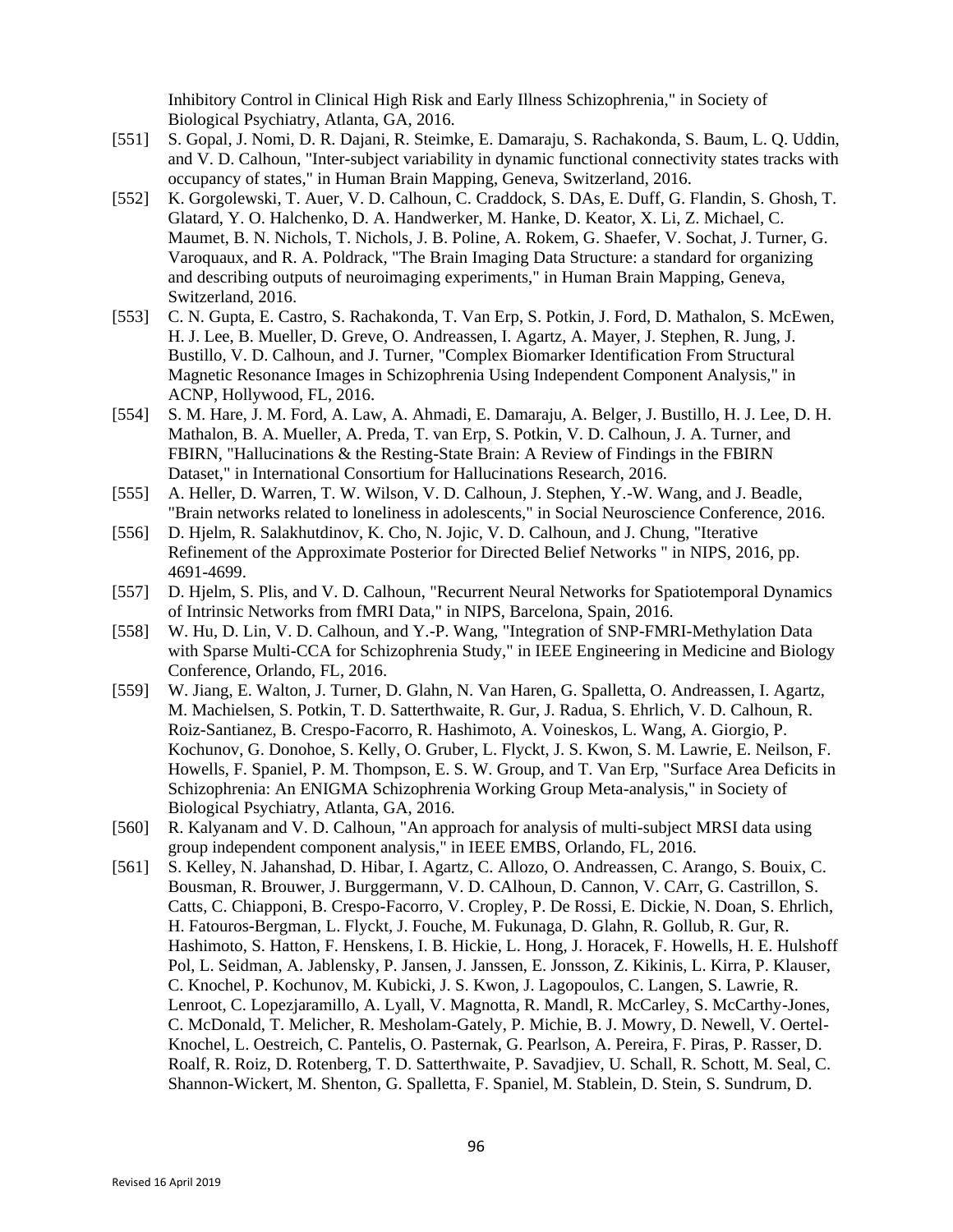Tordesillas, A. Vanegas, C. VArgas, D. Velakoulis, A. Voineskos, T. Weickert, L. T. Westlye, T. White, T. J. Whitford, J. Wojcik, H. Yamamori, J. Yun, A. Zalesky, J. Zhao, T. Van Erp, J. Turner, P. Thompson and G. Donohoe, "ENIGMA-Schizophrenia DTI: Meta-analysis of FA differences in 1,398 cases and 1,633 healthy controls," in Human Brain Mapping, Geneva, Switzerland, 2016.

- [562] L. Kuang, Q. Lin, X. Gong, F. Cong, and V. D. Calhoun, "An adaptive fixed-point IVA algorithm applied to multi-subject complex-valued fMRI data," in ICASSP, Shanghai, China, 2016.
- [563] D. Lin, J. Liu, J. Chen, J. Sui, Y. Du, and V. D. Calhoun, "Exploration of genetic and epigenetic effects on brain gray matter density in schizophrenia," in 12th International Imaging Genetics Conference, Irvine, CA, 2016.
- [564] K. K. Lottman, D. L. White, N. V. Kraguljac, V. D. Calhoun, and A. C. Lahti, "Effects of Antipsychotic Medication in Patients with Schizophrenia using Dynamic Functional Network Connectivity Analysis," in Society of Biological Psychiatry, Atlanta, GA, 2016.
- [565] S. Meda, W. Zheng, E. I. Ivleva, M. Keshavan, C. Tamminga, J. Sweeney, B. A. Clementz, V. D. Calhoun, and G. D. Pearlson, "Deciphering Resting State Brain Function and Genetics in Psychosis," in Society of Biological Psychiatry, Atlanta, GA, 2016.
- [566] E. Mennigen, D. Mathalon, B. Rashid, E. Damaraju, Y. Du, S. L. Fryer, R. Loewy, and V. D. Calhoun, "Dynamic functional connectivity in individuals at clinical high risk for psychosis, early illness schizophrenia patients, and healthy controls," in Society for Neuroscience, San Diego, CA, 2016.
- [567] R. Miller and V. D. Calhoun, "High-Level Fusion for Multimodal Brain Imaging Data Using Conditional Probabilities and Directed Information Flow Between Clustered Feature Spaces," in SIAM Conference on Imaging Science, Albuquerque, NM, 2016.
- [568] R. Miller, V. Vergara, and V. D. Calhoun, "Directional Dynamic Analysis Reveals Distorted Functional Information Flows in Schizophrenia," in Human Brain Mapping, Geneva, Switzerland, 2016.
- [569] M. Misiura, V. D. Calhoun, J. Turner, and J. Paulsen, "Functional network connectivity in motor timing circuits in prodromal Huntington's disease," in Human Brain Mapping, Geneva, Switzerland, 2016.
- [570] M. Misiura, J. Turner, H. Johnson, J. Paulsen, H. J. Bockholt, J. Long, S. Lourens, P.-H. Investigators, and V. Calhoun, "Apathy in Prodromal Huntington'SsDisease and its Relation to Basal Ganglia Volumes," in Society of Biological Psychiatry, Atlanta, GA, 2016.
- [571] J. Nomi, S. Gopal, D. R. Dajani, R. Steimke, E. Damaraju, S. Rachakonda, V. D. Calhoun, and L. Q. Uddin, "Intrinsic Functional Brain Dynamics Underlying Executive Function," in Human Brain Mapping, Geneva, Switzerland, 2016.
- [572] S. Plis and V. D. Calhoun, "COINSTAC: A privacy enabled model for leveraging and processing decentralized brain imaging data," in Human Brain Mapping, Geneva, Switzerland, 2016.
- [573] S. Qi, J. Sui, T. Van Erp, E. Damaraju, J. Bustillo, J. Chen, Y. Du, Q. Yu, J. Turner, D. Mathalon, J. Ford, J. Voyvodic, B. Mueller, A. Belger, S. McEwen, S. Potkin, FBIRN, T. Jiang, and V. D. Calhoun, "Searching Joint Neuromarkers in Schizophrenia by Supervised Multimodal Fusion," in Human Brain Mapping, Geneva, Switzerland, 2016.
- [574] S. Qi, V. D. Calhoun, T. van Erp, E. Damaraju, J. Bustillo, J. Turner, Y. Du, D. Mathalon, J. Ford, J. Voyvodic, B. Mueller, A. Belger, S. McEwen, S. Potkin, A. Preda, F. BIRN, T. Jiang, and J. Sui, "Supervised Multimodal Fusion and Its Application in Searching Joint Neuromarkers of Working Memory Deficits in Schizophrenia," in IEEE Engineering in Medicine and Biology Conference, Orlando, FL, 2016.
- [575] B. Rashid, J. Chen, I. Rashid, J. Liu, E. Damaraju, R. Miller, and V. D. Calhoun, "Exploring The Genetics Of The Dynamic Functional Network Connectivity In Schizophrenia," in 12th International Imaging Genetics Conference, Irvine, CA, 2016.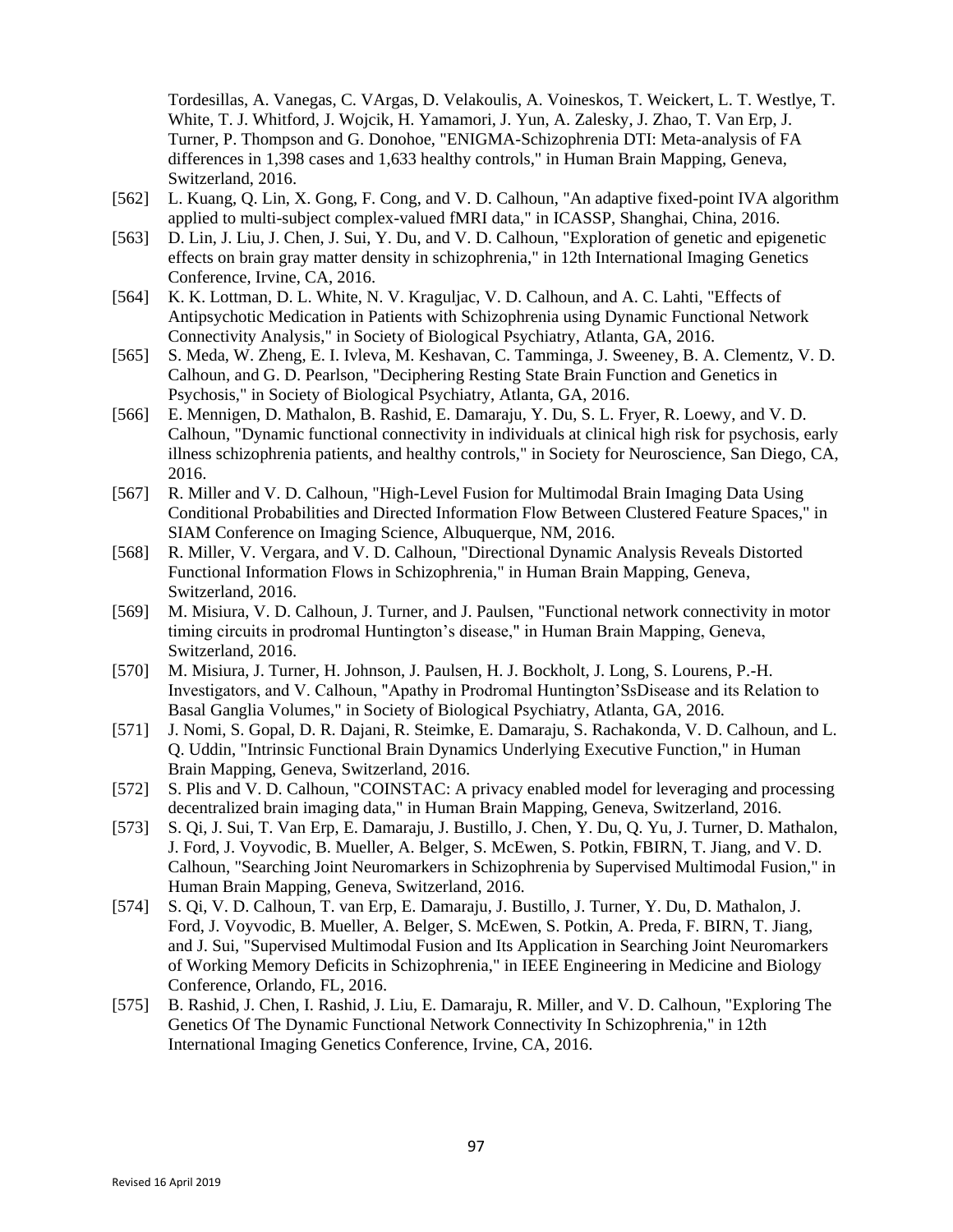- [576] B. Rashid, J. Chen, I. Rashid, J. Liu, E. Damaraju, R. Miller, and V. D. Calhoun, "Association" between genetics and dynamic functional network connectivity features in schizophrenia," in Human Brain Mapping, Geneva, Switzerland, 2016.
- [577] B. Rashid, L. Blanken, R. Muetzel, R. Miller, E. Damaraju, M. Arbabshirani, E. Erhardt, F. Verhulst, A. Van der Lugt, V. Jaddoe, H. Tiemeier, T. White, and V. D. Calhoun, "A Pediatric Population-Based Resting State Study of Connectivity Dynamics in Typical Development " in Human Brain Mapping, Geneva, Switzerland, 2016.
- [578] O. Richfield, M. A. Alam, V. D. Calhoun, and Y. P. Wang, "Learning Schizophrenia Imaging Genetics Data Via Multiple Kernel Canonical Correlation Analysis," in IEEE International Conference on Bioinformatics and Biomedicine Shenzhen, China, 2016.
- [579] R. Steimke, J. Nomi, V. D. Calhoun, C. Stelzel, L. Paschke, H. Walter, and L. Q. Uddin, "Salience network dynamics underlying successful resistance of temptation," in Human Brain Mapping, Geneva, Switzerland, 2016.
- [580] J. Sui, E. Osuch, N. Jie, and V. Calhoun, "Discriminating First-Episode Bipolar Disorder From Unipolar Depression by Feature selection from Whole-Brain Functional Connectivity," in Society of Biological Psychiatry, Atlanta, GA, 2016.
- [581] J. Sui, R. Jiang, C. Abbott, D. Lin, T. Jiang, and V. D. Calhoun, "Predicting individual response to electroconvulsive therapy in major depression by MRI," in Human Brain Mapping, Geneva, Switzerland, 2016.
- [582] J. Turner, J. Liu, V. Patel, W. Jiang, C. N. Gupta, and V. D. Calhoun, "Is There Still a Role for Common Genetic Variants in Gray Matter Effects in Schizophrenia?," in Society of Biological Psychiatry, Atlanta, GA, 2016.
- [583] V. Vergara, R. Miller, T. Van Erp, E. Damaraju, J. Bustillo, J. Turner, D. Mathalon, J. Ford, J. Voyvodic, B. Mueller, A. Belger, S. McEwen, J. B. Potash, FBIRN, and V. D. Calhoun, "The Functional Dynamics of Brain Domains in Schizophrenia," in Human Brain Mapping, Geneva, Switzerland, 2016.
- [584] V. Vergara and V. D. Calhoun, "Randomness in Resting State Functional Connectivity Matrices," in IEEE Engineering in Medicine and Biology Conference, Orlando, FL, 2016.
- [585] L. Wang, K. Alpert, V. Calhoun, D. Keator, M. King, A. Kogan, D. Landis, S. Potkin, J. Turner, and J. L. Ambite, "SchizConnect: Flexible, Dynamic Platform for Mediating Multiple Schizophrenia Neuroimaging Databases," in Human Brain Mapping, Geneva, Switzerland, 2016.
- [586] R. E. Warnick, M. Guindani, E. Erhardt, E. Allen, V. Calhoun, and M. Vannucci, "A Bayesian approach for estimating dynamic functional connectivity networks in fMRI data," in 9th International Conference of the ERCIM WG on Computational and Methodological Statistics, Seville, Spain, 2016.
- [587] D. E. Warren, A. Rangel, J. M. Stephen, V. D. Calhoun, Y.-P. Wang, and T. W. Wilson, "The influence of adolescent hippocampal volume and functional connectivity on memory performance: A cross-sectional investigation from the Dev-CoG project " in Society for Neuroscience, San Diego, CA, 2016.
- [588] C. E. Wilcox, V. D. Calhoun, E. Claus, R. Littlewood, S. Rachakonda, J. Mickey, and P. Arenella, "Default mode network deactivation to smoking cue predicts treatment outcome in nicotine use disorder," in Human Brain Mapping, Geneva, Switzerland, 2016.
- [589] C. Wright, N. C. Gupta, J. Chen, V. Patel, V. D. Calhoun, S. Ehrlich, L. Weng, J. Bustillo, N. Perrone-Bizzozero, and J. Turner, "MicroRNA 137 and its Regulated Genes are Associated with Brain Imaging Measures in Schizophrenia," in Society of Biological Psychiatry, Atlanta, GA, 2016.
- [590] L. Wu, A. Caprihan, and V. D. Calhoun, "Functional connectivity dual parcellations by cmICA: a novel approach to efficiently capture connectivity shows significant relationship of multiple networks to symptom and cognitive scores in schizophrenia," in Human Brain Mapping, Geneva, Switzerland, 2016.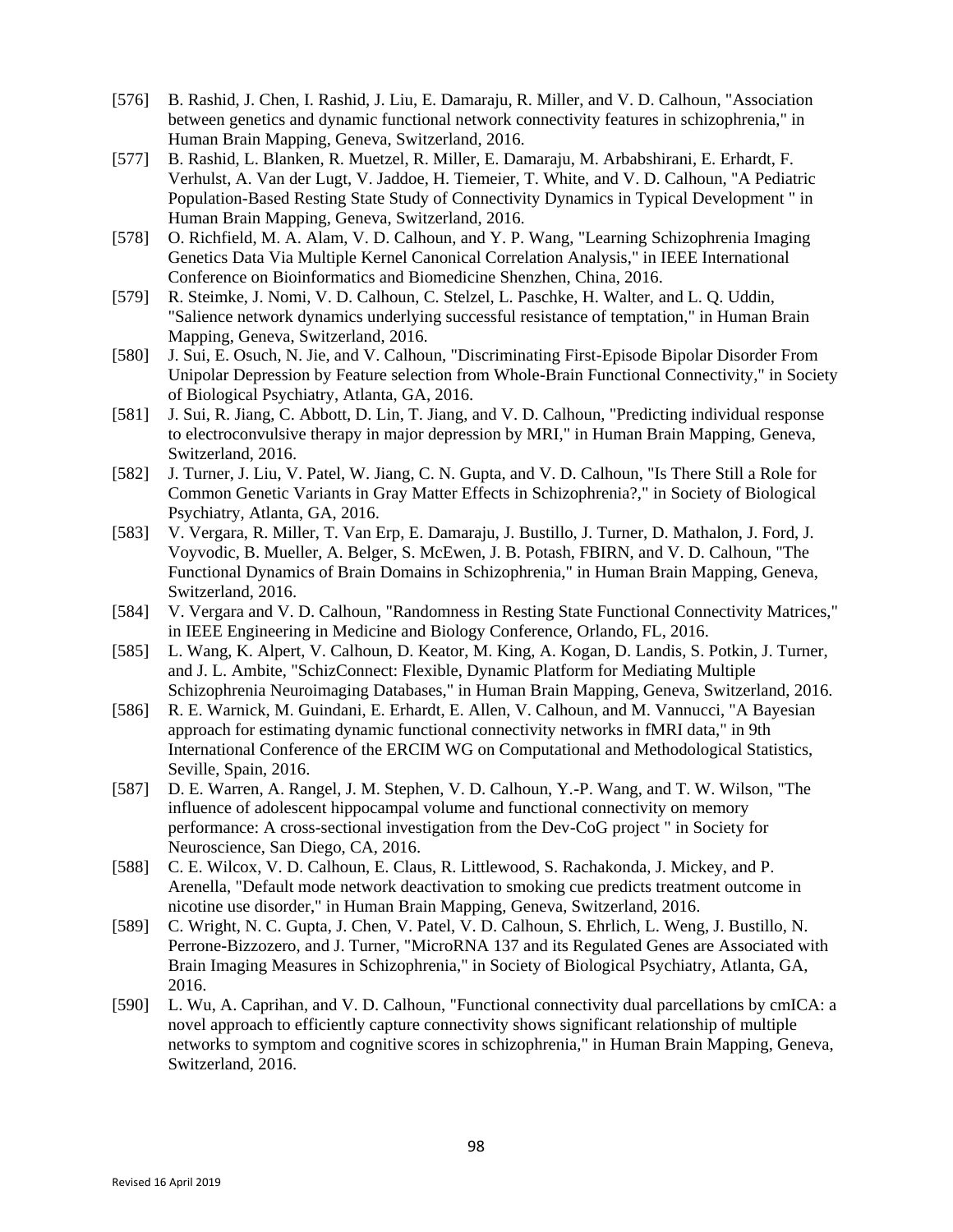- [591] M. Yaesoubi, R. Miller, T. Adalı, and V. D. Calhoun, "Time-varying frequency modes of resting fMRI brain networks reveal significant gender differences," in ICASSP, Shanghai, China, 2016.
- [592] M. Yaesoubi, R. Miller, and V. D. Calhoun, "A new framework to capture dynamics of frequency content of brain network time-courses," in Human Brain Mapping, Geneva, Switzerland, 2016.
- [593] Q. Yu, Y. Du, H. He, J. Sui, G. Pearlson, and V. D. Calhoun, "Estimating dynamic connectivity transition rules in healthy controls and schizophrenia patients," in Human Brain Mapping, Geneva, Switzerland, 2016.
- [594] A. Abrol, E. Damaraju, J. Stephen, E. D. Claus, A. R. Mayer, and V. D. Calhoun, "Replicability" of dynamic connectivity patterns in resting state of human brain," in Keystone Symposia - Connectomics, Santa Fe, NM, 2017.
- [595] E. Acar, Y. Levin-Schwartz, V. D. Calhoun, and T. Adalı, "Tensor-Based Fusion of EEG and FMRI to Understand Neurological Changes in Schizophrenia," in ISCAS, Baltimore, MD, 2017.
- [596] E. Acar, Y. Levin-Schwartz, V. Calhoun, and T. Adalı, "Fusion of Neuroimaging Modalities using Coupled Matrix and Tensor Factorizations to Understand Neurological Changes in Schizophrenia " in SIAM, PIttsburgh, PA, 2017.
- [597] E. Acar, Y. Levin-Schwartz, V. D. Calhoun, and T. Adalı, "ACMTF for Fusion of Multi-Modal Neuroimaging Data and Identification of Biomarkers," in EUSIPCO, Kos Island, Greece, 2017.
- [598] O. Agcoaglu, E. Damaraju, and V. D. Calhoun, "Motion parameter regression decreases accuracy of estimated activation," in Human Brain Mapping, Vancouver, 2017.
- [599] J. Beadle, A. Heller, D. Warren, V. D. Calhoun, J. Stephen, Y.-P. Wang, and T. W. Wilson, "Brain Networks Associated with Adolescent Loneliness," in Human Brain Mapping, Vancouver, 2017.
- [600] S. Bhinge, Q. Long, Y. Levin-Schwartz, Z. Boukouvalas, V. D. Calhoun, and T. Adalı, "Nonorthogonal constrained independent vector analysis: application to data fusion," in ICASSP, New Orleans, LA, 2017.
- [601] D. Bridwell, E. Leslie, D. McCoy, S. Plis, and V. D. Calhoun, "Cortical sensitivity to guitar note melody: EEG entrainment to repetition and key," in Human Brain Mapping, Vancouver, 2017.
- [602] V. Calhoun, F. Amin, D. Hjelm, E. Damaraju, and S. Plis, "A deep-learning approach to translate between brain structure and functional connectivity," in ICASSP, New Orleans, LA, 2017.
- [603] V. D. Calhoun, T. D. Wager, A. Krishnan, K. Rosch, K. Seymour, M. B. Nebel, S. Mostofsky, P. K. Nyalakanti, and K. A. Kiehl, "Spatial normalization of fMRI data using T1 versus EPI: A comparison," in Human Brain Mapping, Vancouver, 2017.
- [604] A. Caprihan, H. J. Bockholt, J. A. Turner, F. Espinoza, J. Paulsen, and V. D. Calhoun, "Diffusion Imaging based White Matter Biomarkers in Prodromal Huntington Disease," in Human Brain Mapping, Vancouver, 2017.
- [605] J. Chen, V. D. Calhoun, L. Wu, A. Caprihan, N. Perrone-Bizzozero, J. Bustillo, J. A. Turner, S. Potkin, T. Van Erp, and J. Liu, "Polygenic Risk Score for Schizophrenia of CREB1 and BDNF Associated with Structural Brain Dysconnectivity," in Society of Biological Psychiatry, San Diego, CA, 2017.
- [606] Z. Chen, A. Caprihan, and V. Calhoun, "Rest brain phase fMRI reveals positive/negativebalanced spontaneous functional connectivity," in Keystone Symposia - Connectomics, Santa Fe, NM, 2017.
- [607] Z. Chen, A. Caprihan, and V. D. Calhoun, "fMRI-phase resting-state brain functional connectivity via group ICA," in Human Brain Mapping, Vancouver, 2017.
- [608] J. Chen, V. D. Calhoun, D. Lin, Q. Yu, N. Perrone-Bizzozero, J. Bustillo, J. A. Turner, S. Potkin, T. Van Erp, J. Sui, Y. Du, D. Mathalon, J. Ford, C. Aine, S. McEwen, and J. Liu, "Polygenic Risk Score for Schizophrenia of CACNA1C Associated with Parahippocampal Hyperconnectivity," in Human Brain Mapping, Vancouver, 2017.
- [609] N. Christopher-Hayes, A. Rangel, J. Stephen, V. D. Calhoun, Y.-P. Wang, T. W. Wilson, and D. Warren, "Adolescent changes in hippocampal volume and functional connectivity affect memory performance," in Human Brain Mapping, Vancouver, 2017.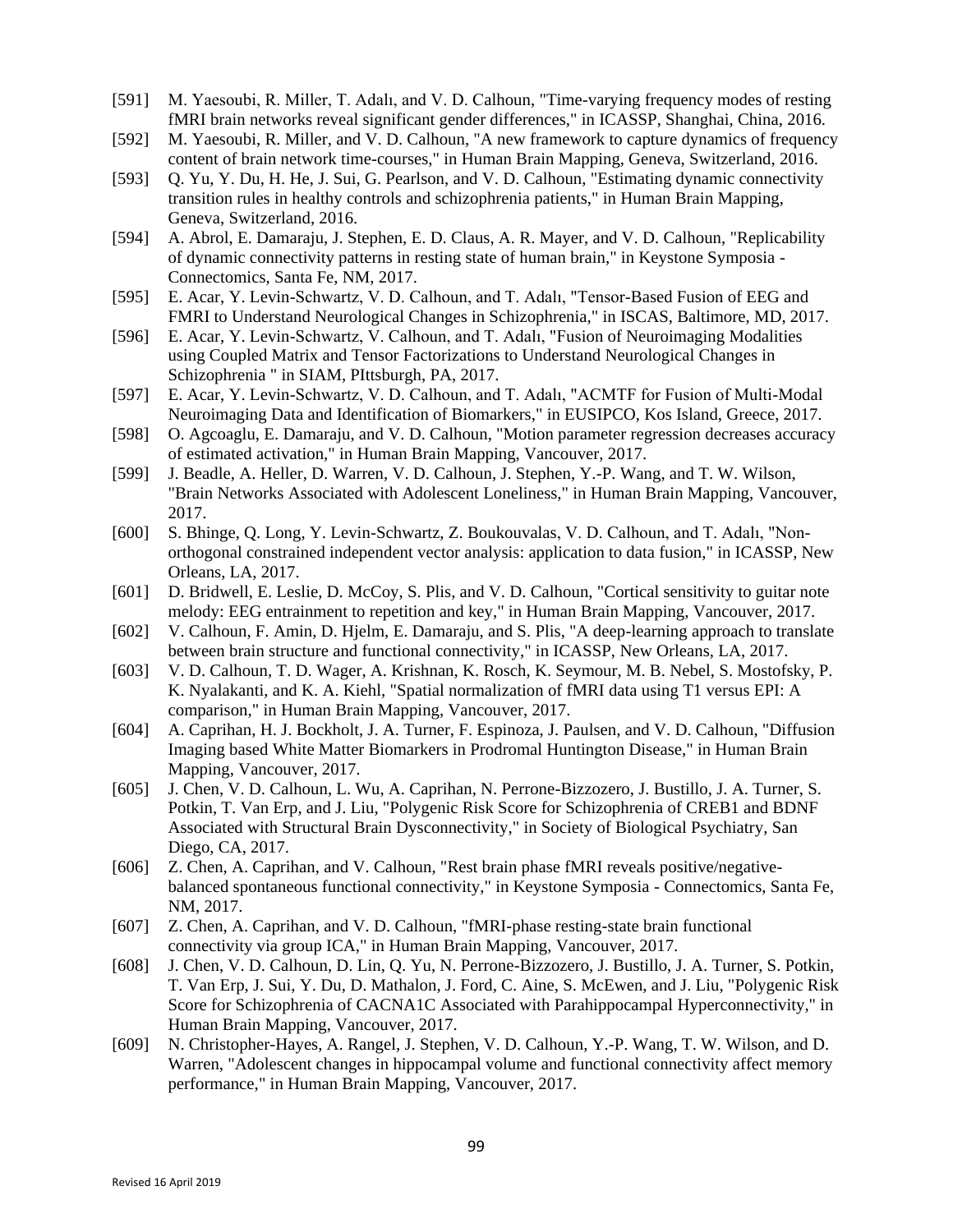- [610] S. Clark, M. Martini, V. D. Calhoun, and J. Turner, "Global Cerebellar Connectivity Extent is Lower in Schizophrenia than in Healthy Controls," in Human Brain Mapping, Vancouver, 2017.
- [611] E. Damaraju, D. Hjelm, S. Plis, and V. D. Calhoun, "Tracking subject sleep stage using recurrent neural network," in Human Brain Mapping, Vancouver, 2017.
- [612] Y. Du, G. Pearlson, D. Lin, J. Sui, J. Chen, M. Salman, C. Tamminga, E. I. Ivleva, J. Sweeney, M. Keshavan, B. A. Clementz, J. Bustillo, and V. D. Calhoun, "Identifying Dynamic Functional Connectivity Biomarkers Using GIG-ICA: Application to Psychosis," in Human Brain Mapping, Vancouver, 2017.
- [613] C. Embury, A. Proskovec, E. Heinrichs-Graham, T. J. McDermott, A. I. Weisman, Y.-P. Wang, V. D. Calhoun, J. Stephen, and T. W. Wilson, "Developmental Alterations in the Oscillatory Dynamics Serving Visual Working Memory: An MEG Study," in Human Brain Mapping, Vancouver, 2017.
- [614] F. Espinoza, D. Reyes, V. Vergara, S. Rachakonda, E. Damaraju, B. Rashid, R. Miller, M. Koenigs, D. Kosson, J. Decety, N. E. Anderson, K. Harenski, C. L. Harenski, K. A. Kiehl, and V. D. Calhoun, "Aberrant functional network connectivity in psychopathy from a large forensic sample (n=1180)," in Human Brain Mapping, Vancouver, 2017.
- [615] F. Espinoza, V. Vergara, R. Miller, A. Caprihan, J. Liu, J. Turner, M. Misiura, J. Ciarochi, H. Johnson, J. Long, H. J. Bockholt, J. Paulsen, PREDICTHD, and V. D. Calhoun, "Uncovering whole brain resting state dynamic functional network connectivity in prodromal Huntington's disease " in Human Brain Mapping, Vancouver, 2017.
- [616] A. Federov, J. Johnson, E. Damaraju, A. Ozerin, V. D. Calhoun, and S. Plis, "End-to-end learning of brain tissue segmentation from imperfect labeling," in International Joint Conference on Neural Networks (IJCNN 2017), Anchorage, AK, 2017.
- [617] A. Federov, J. Johnson, E. Damaraju, A. Ozerin, V. D. Calhoun, and S. Plis, "End-to-end learning of brain tissue segmentation from imperfect labeling," in Human Brain Mapping, Vancouver, 2017.
- [618] A. Federov, J. Johnson, E. Damaraju, E. Okada, V. Calhoun, and S. Plis, "End-to-end learning of brain tissue segmentation from imperfect labeling," in New Mexico Student Conference for Computer Science, Albuquerque, NM, 2017.
- [619] A. Federov, E. Damaraju, V. Calhoun, and S. Plis, "An (almost) instant brain atlas segmentation for large-scale studies," in BigNeuro NIPS Workshop, Long Beach, CA, 2017.
- [620] S. Gao, E. Osuch, M. Wammes, J. Theberge, T. Jiang, V. D. Calhoun, and J. Sui, "Discriminating bipolar disorder from major depression based on kernel SVM using functional independent components," in ISBI, Tokyo, Japan, 2017.
- [621] S. Gopal, N. de Lacy, S. Baum, L. Q. Uddin, and V. D. Calhoun, "Default mode network topological features differentiate autism spectrum disorder from typical development," in Human Brain Mapping, Vancouver, 2017.
- [622] S. Gopal, C. L. Harenski, S. Fede, S. BAum, K. A. Kiehl, and V. D. Calhoun, "Structure-function relationships in methamphetamine users underlying moral judgment," in Human Brain Mapping, Vancouver, 2017.
- [623] S. M. Hare, J. Ford, A. Law, A. Ahmadi, E. Damaraju, A. Belger, J. Bustillo, H. J. Lee, D. Mathalon, B. Mueller, A. Preda, T. Van Erp, S. Potkin, V. D. Calhoun, and J. Turner, "Disrupted networks cross talk, hippocampal dysfunction, and hallucinations in schizophrenia," in International Congress on Schizophrenia Research, San Diego, CA, 2017.
- [624] R. Jiang, C. Abbott, T. Jiang, Y. Du, R. Espinoza, K. Narr, Q. Yu, J. Chen, D. Lin, T. Jones, B. Wade, M. Argyelan, G. Petrides, J. Sui, and V. D. Calhoun, "Predicting electroconvulsive therapy outcome with structural MRI: Accuracy with independent datasets," in Human Brain Mapping, Vancouver, 2017.
- [625] R. Jiang, V. D. Calhoun, Q. Yu, Y. Du, J. Chen, D. Lin, Y. He, T. Jiang, and J. Sui, "Predicting temperament dimension scores using Brainnetome-atlas based functional connectivity," in Human Brain Mapping, Vancouver, 2017.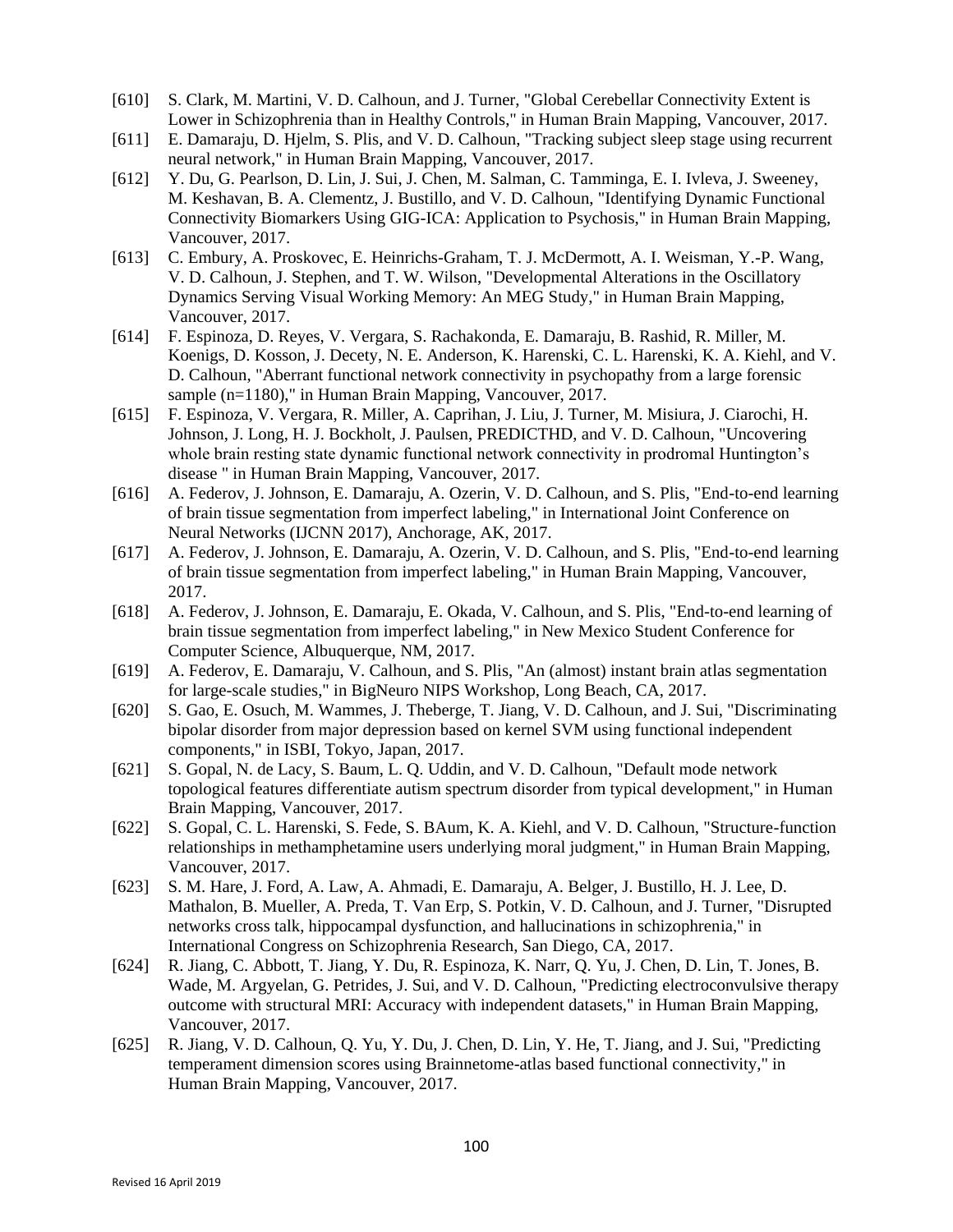- [626] S.-J. Kim, V. D. Calhoun, and T. Adalı, "Flexible large-scale fMRI analysis: a survey," in ICASSP, New Orleans, LA, 2017.
- [627] L. Kuang, Q. Lin, X. Gong, F. Cong, and V. D. Calhoun, "Post-ICA phase denoising for resting state complex-valued fMRI data," in ICASSP, New Orleans, LA, 2017.
- [628] L. Kuang, Q. Lin, X. Gong, Y. Chen, F. Cong, and V. D. Calhoun, "Model order effects on independent vector analysis applied to complex-valued fMRI data," in IEEE International Symposium on Biomedical Imaging Melbourne, Australia, 2017.
- [629] L. Kuang, Q. Lin, X. Gong, Y. Chen, F. Cong, and V. D. Calhoun, "Model Order Effects on Independent Vector Analysis Applied to Complex-Valued FMRI Data," in ISBI, Melbourne, Australia, 2017.
- [630] Y. Levin-Schwartz, V. D. Calhoun, and T. Adalı, "Two models for fusion of medical imaging data: comparison and connections," in ICASSP, New Orleans, LA, 2017.
- [631] N. Lewis, S. Plis, and V. D. Calhoun, "Cooperative Learning: Decentralized Data Neural Network," in International Joint Conference on Neural Networks (IJCNN 2017), Anchorage, AK, 2017.
- [632] N. Lewis, S. Plis, and V. D. Calhoun, "Cooperative Learning: Decentralized Data Neural Network," in Human Brain Mapping, Vancouver, 2017.
- [633] D. Lin, Q. Yu, E. Damaraju, and V. D. Calhoun, "MeQTL driven analysis of epigenetic effects on functional brain connectivity in schizophrenia," in International Imaging Genetics Conference, Irvine, CA, 2017.
- [634] J. Liu, K. Duan, J. Chen, V. D. Calhoun, W. Jiang, B. Franke, J. Buitelaar, M. Moogman, A. A. Vasquez, and J. Turner, "Gray Matter Alteration Related to ADHD Symptoms and Working Memory in Adults," in Human Brain Mapping, Vancouver, 2017.
- [635] J. Liu, J. Ciarochi, J. Turner, V. D. Calhoun, J. Paulsen, H. J. Bockholt, and PREDICTHD, "GRIN2B modulates cerebellar gray matter density in a prodormal HD cohort," in Human Brain Mapping, Vancouver, 2017.
- [636] Q. Long, S. Bhinge, Y. Levin-Schwartz, V. D. Calhoun, and T. Adalı, "A Graph Theoretical Approach for Performance Comparison of ICA for fMRI Analysis," in Conference on Information Systems and Sciences, Baltimore, MD, 2017.
- [637] N. Luo, J. Chen, F. Zhang, L. Tian, B. Liu, M. Song, Y. Cui, V. D. Calhoun, F. Zheng, J. Liu, Z. Yang, Y. Liu, N. Zuo, L. Fan, J. Li, J. Chen, Y. Chen, H. Guo, P. Li, L. Lu, L. Lv, P. Wan, H. Wang, H. Wang, K. Xu, S. Liu, H. Yan, J. Yan, H. Zhang, D. Zhang, T. Jiang, and S. J., "Linked Imaging-genetic Patterns Reveals Schizophrenia-Associated Pathways in a Large Chinese Dataset," in Human Brain Mapping, Vancouver, 2017.
- [638] M. Maurer, V. Steele, L. M. Cope, G. M. Vincent, J. Stephen, V. D. Calhoun, and K. A. Kiehl, "Dysfunctional error-related processing in incarcerated youth with elevated psychopathic traits," in SSSP, 2017.
- [639] R. Miller and V. Calhoun, "Statistical Stationarity, Temporal Epochs and fMRI Network Dynamics," in Keystone Symposia Conference on Connectomics, Santa Fe, NM, 2017.
- [640] R. Miller and V. D. Calhoun, "Spatial frequency domain dynamics in fMRI and functional network connectivity," in Human Brain Mapping, Vancouver, 2017.
- [641] R. Miller, M. Robinson, and V. D. Calhoun, "Statistical Stationarity, Distinguishable Temporal Epochs and the Identification of Functionally-Relevant fMRI Dynamics," in Human Brain Mapping, Vancouver, 2017.
- [642] J. Ming, A. Caprihan, J. S. Lewin, and V. D. Calhoun, "Classify Mild Traumatic Brain Injury using CT-based Cerebral Blood Flow with ICA and LASSO," in Human Brain Mapping, Vancouver, 2017.
- [643] M. Misiura, E. Fall, V. D. Calhoun, H. J. Bockholt, J. Long, H. Johnson, J. Ciarochi, J. Vaidya, J. Paulsen, J. Turner, and PREDICTHD, "Apathy and Caudate head functional connectivity in prodromal HD " in Human Brain Mapping, Vancouver, 2017.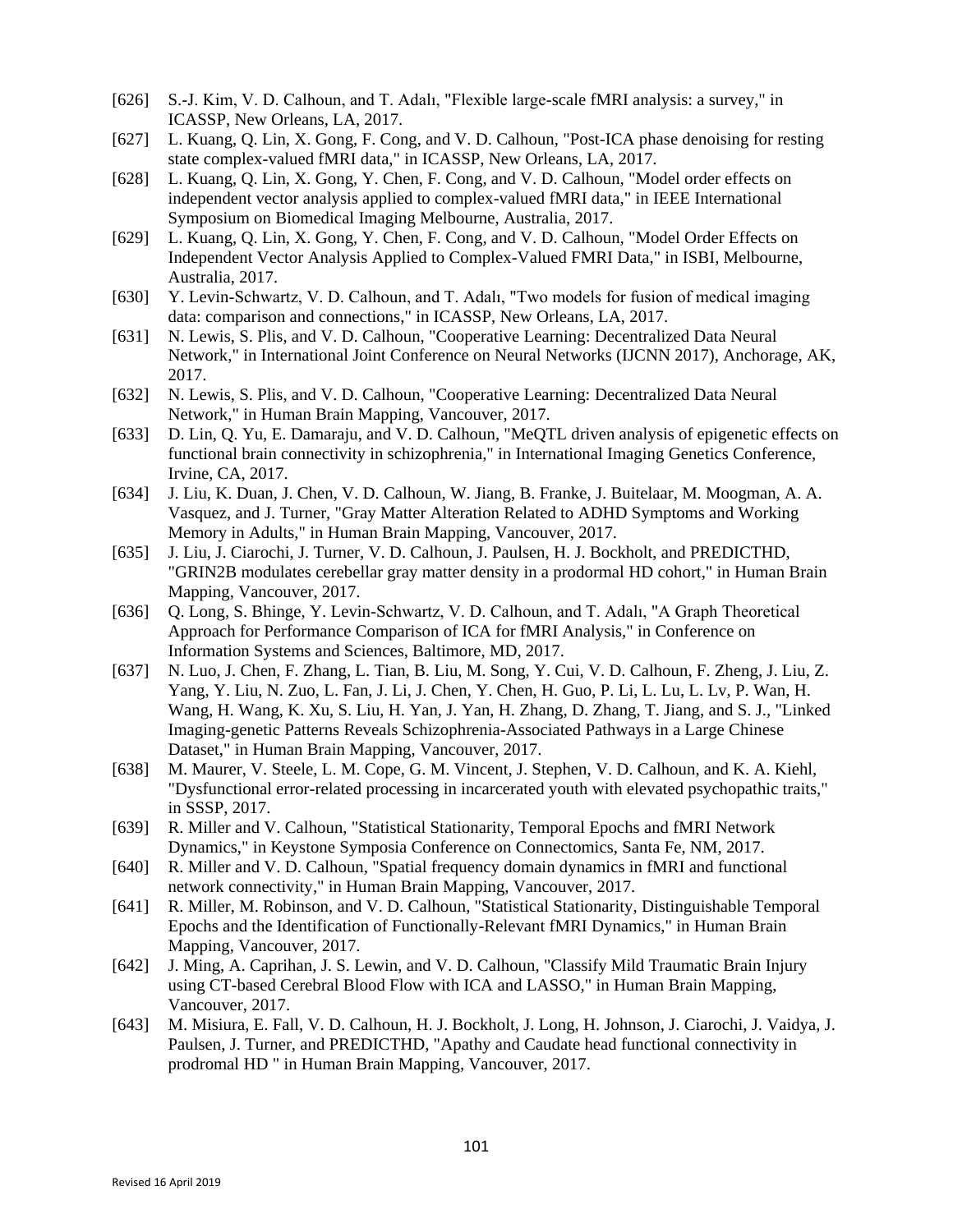- [644] D. Petrov, B. Gutman, S. Yu, T. Van Erp, J. Turner, L. Schmaal, D. Veltman, L. Wang, K. Alpert, D. Isaev, A. Zavaliangos-Petropulu, C. R. Ching, V. Calhoun, D. Glahn, T. D. Satterthwaite, O. Andreasen, S. Borgwardt, F. Howells, N. Groenewold, A. Voineskos, J. Radua, S. Potkin, B. Crespo Facorro, D. Tordesillas, L. Shen, I. Lebedeva, G. Spalletta, G. Donohoe, P. Kochunov, P. G. Rosa, A. James, L. Flyckt, U. Dannlowski, B. Baune, A. Aleman, I. Gotlib, H. Walter, M. Walter, J. Soares, R. Gur, N. Doan, I. Agartz, L. Westlye, F. Harrisberger, A. Riecher-Rossler, A. Uhlmann, D. Stein, E. Dickie, E. Pomarol-Clotet, P. Fuentes-Claramonte, E. J. Canales-Rodriguez, R. Salvador, A. Huang, R. Roiz-Santianez, S. Cong, A. Tomyshev, F. Piras, D. Vecchio, N. Banaj, V. Ciullo, E. hong, G. F. Busatto, M. V. Zanetti, M. Serpa, S. Cervenka, S. Kelly, D. Grotegerd, M. Sacchet, I. Veer, M. Li, M. J. Wu, B. Irungu, P. Thompson, and ENIGMA, "Machine Learning for Large-Scale Quality Control of 3D Shape Models in Neuroimaging," in MLMI, 2017.
- [645] E. Premi, M. Diano, V. D. Calhoun, S. Gazzina, M. Cosseddu, S. Archetti, F. Cauda, R. Gasparotti, M. Magoni, A. Padovani, and B. Borroni, "Dynamic connectivity state oscillations in presymptomatic GRN disease: from Connectome to Chronnectome," in Human Brain Mapping, Vancouver, 2017.
- [646] S. Qi, X. Yang, L. Zhao, V. D. Calhoun, N. Perrone-Bizzozero, S. Liu, T. Jiang, T. Ma, and J. Sui, "MicroRNA132 Associated Multimodal Neuroimaging Patterns Impaired in Unmedicated Major Depressive Disorders," in Human Brain Mapping, Vancouver, 2017.
- [647] L. Rabany, S. Brocke, V. D. Calhoun, C. J. Hyatt, S. Corbera, B. E. Wexler, M. D. Bell, K. A. Pelphrey, and M. Assaf, "Default Mode Network Functional Connectivity Similarities in Schizophrenia and Autism Spectrum Disorder," in Society of Biological Psychiatry, San Diego, CA, 2017.
- [648] L. Rabany, S. Brock, V. D. Calhoun, S. Corbera, B. E. Wexler, M. D. Bell, K. A. Pelphrey, G. D. Pearlson, and M. Assaf, "Default Mode Network Functional Connectivity Similarities in Schizophrenia and Autism Spectrum Disorder," in Human Brain Mapping, Vancouver, 2017.
- [649] S. Rachakonda, Y. Du, and V. D. Calhoun, "Model Order Prediction in ICA," in OHBM, Vancouver, Canada, 2017.
- [650] B. Rashid, J. Chen, I. Rashid, J. Liu, E. Damaraju, R. Miller, T. Van Erp, J. Bustillo, J. Turner, D. Mathalon, S. Potkin, A. Preda, and V. D. Calhoun, "Association Between Genetics and Dynamic Functional Network Connectivity Features In Schizophrenia," in International Imaging Genetics Conference, Irvine, CA, 2017.
- [651] B. Rashid, J. Chen, I. Rashi, J. Liu, E. Damaraju, R. Miller, and V. D. Calhoun, "Influence of Genetics on Time-varying Functional Network Connectivity in Schizophrenia," in Human Brain Mapping, Vancouver, 2017.
- [652] D. Saha, V. D. Calhoun, and S. Plis, "Common-space embedding of private data without collocation," in Human Brain Mapping, Vancouver, 2017.
- [653] D. Saha, V. D. Calhoun, and S. Plis, "Common-space embedding of private data without collocation," in New Mexico Student Conference for Computer Science, Albuquerque, NM, 2017.
- [654] D. Saha, V. Calhoun, S. Panta, and S. Plis, "See without looking: joint visualization of sensitive multi-site datasets," in International Joint Conference on Artificial Intelligence Melbourne, Australia, 2017.
- [655] M. Salman, Y. Du, and V. D. Calhoun, "Identifying fMRI dynamic connectivity states using affinity propagation clustering method: application to schizophrenia," in ICASSP, New Orleans, LA, 2017.
- [656] M. Salman, Y. Du, E. Damaraju, and V. D. Calhoun, "Group information guided ICA shows more sensitivity to group differences than dual-regression," in IEEE International Symposium on Biomedical Imaging Melbourne, Australia, 2017.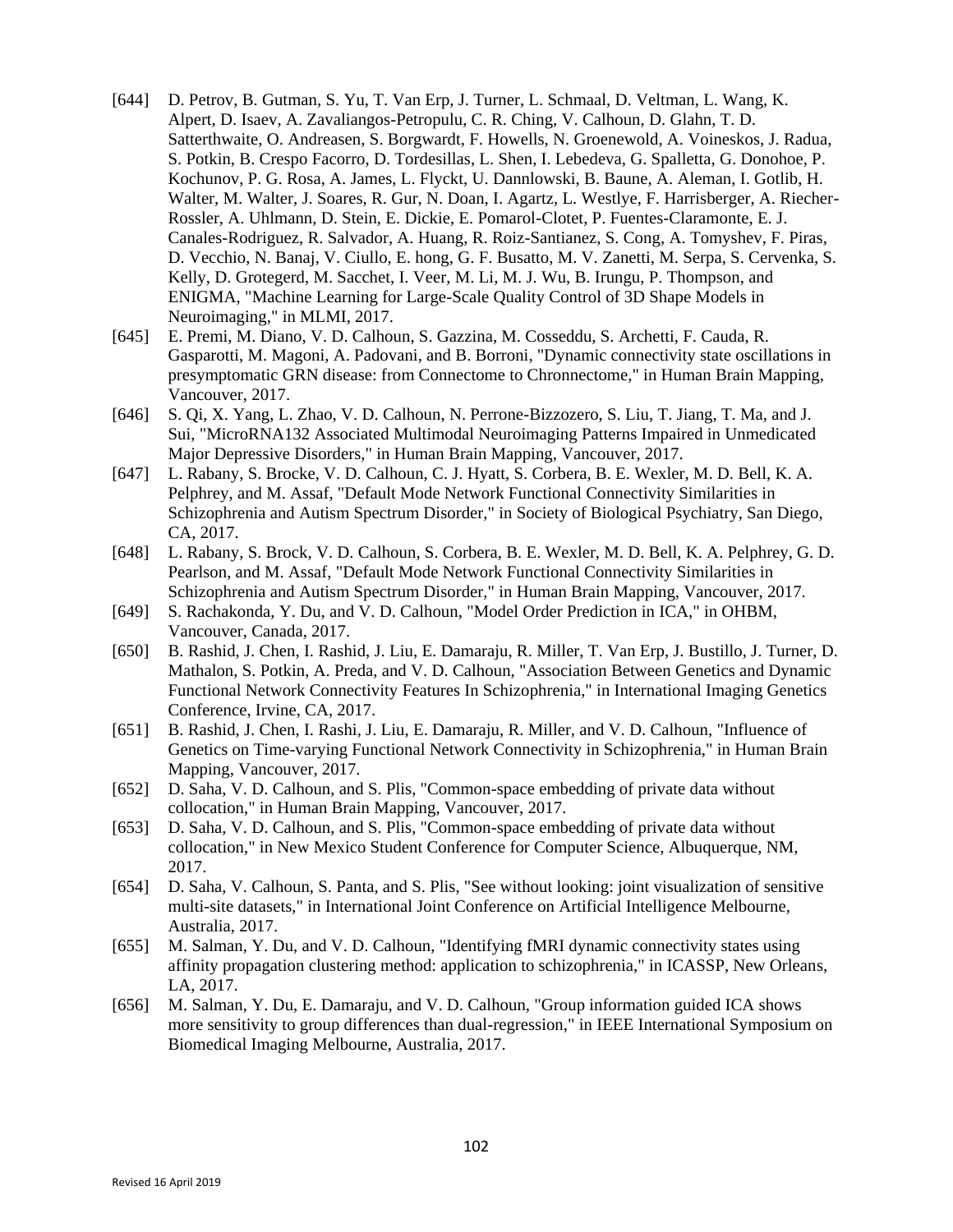- [657] M. Salman, Y. Du, and V. D. Calhoun, "Identifying Dynamic Connectivity States Using Affinity Propagation Clustering: Application to Schizophrenia," in Human Brain Mapping, Vancouver, 2017.
- [658] M. Salman, Y. Du, E. Damaraju, and V. D. Calhoun, "Group information guided ICA shows more sensitivity to group differences than dual-regression," in Human Brain Mapping, Vancouver, 2017.
- [659] M. Salman, Y. Du, E. Damaraju, and V. D. Calhoun, "Group Information Guided ICA Shows More Sensitivity to Group Differences Than Dual-Regression," in ISBI, Melbourne, Australia, 2017.
- [660] L. Sanfratello and V. D. Calhoun, "MEG Source Space Analysis as Basis for Functional Network Connectivity in Schizophrenia," in Human Brain Mapping, Vancouver, 2017.
- [661] P. Snodgrass, H. Sandoval, V. Calhoun, L. Ramos-Duran, G. Song, Y. Sun, B. Alvarado, M. Bashashati, I. Sarosiek, and R. McCallum, "Transcutaneous electrical acupuncture induces changes in neural network connectivity in gastroparesis," in International Neuromodulation Society's 13th World Congress, Edinburgh, Scotland, 2017.
- [662] P. Snodgrass, H. Sandoval, V. D. Calhoun, G. Song, Y. Sun, B. Alvarado, M. Bashashati, I. Sarosiek, and R. McCallum, "Central Nervous System mechanisms of nausea in gastroparesis: an fMRI based case-control study," in Digestive Disease Week, Chicago, IL, 2017.
- [663] R. K. Spooner, N. Christopher-Hayes, J. Stephen, V. D. Calhoun, Y.-P. Wang, T. W. Wilson, and D. Warren, "Intrinsic functional connectivity of striatal regions covaries with cognitive performance in adolescents," in Human Brain Mapping, Vancouver, 2017.
- [664] J. Sui, S. Qi, T. Van Erp, E. Damaraju, J. Bustillo, J. Chen, Y. Du, Q. Yu, J. Turner, D. Mathalon, J. Ford, J. Voyvodic, B. Mueller, A. Belger, S. McEwen, S. Potkin, A. Preda, T. Jiang, and V. D. Calhoun, "Multimodal neuroimaging markers of working memory deficits in schizophrenia: A replication study," in Human Brain Mapping, Vancouver, 2017.
- [665] T. van Erp, D. Hibar, E. Walton, L. Schmaal, W. Jiang, P. Thompson, J. Turner, V. Calhoun, and ENIGMA, "Cortical Abnormalities in Schizophrenia: An ENIGMA Schizophrenia Working Group Meta-Analysis," in Human Brain Mapping, Vancouver, 2017.
- [666] V. Vergara and V. Calhoun, "Randomness Measures of Dynamic Functional Connectivity States," in Keystone Symposia Conference on Connectomics, Santa Fe, NM, 2017.
- [667] V. Vergara, K. Hutchison, and V. D. Calhoun, "Dynamic Functional Connectivity Discriminates Brain Effects of Alcohol, Nicotine and Cannabis " in Human Brain Mapping, Vancouver, 2017.
- [668] V. Vergara and V. D. Calhoun, "Detection of Structure in Dynamic Connectivity States Using Random Matrix Theory " in Human Brain Mapping, Vancouver, 2017.
- [669] V. Vergara and V. D. Calhoun, "Brain Language: Uncovering Functional Connectivity Codes," in Asilomar Conference on Signals, Systems, and Computers, Pacific Grove, CA, 2017.
- [670] M. Wang, T.-Z. Huang, V. D. Calhoun, and Y.-P. Wang, "Integration of multiple genomic imaging data for the study of schizophrenia using joint nonnegative matrix factorization," in ICASSP, New Orleans, LA, 2017.
- [671] N. Wojtalewicz, R. F. Silve, V. D. Calhoun, A. D. Sarwate, and S. Plis, "Decentralized" independent vector analysis," in ICASSP, New Orleans, LA, 2017.
- [672] L. Wu, A. Caprihan, and V. D. Calhoun, "Region of Interest Free Analysis of the Diffusion MRI Tractography Connectome," in Human Brain Mapping, Vancouver, 2017.
- [673] L. Wu, A. Caprihan, and V. D. Calhoun, "Dynamic functional connectivity spatial states: eyes open vs. eyes closed," in Human Brain Mapping, Vancouver, 2017.
- [674] H. Xie, J. Gonzalez-Castillo, E. Damaraju, P. Bandettini, V. D. Calhoun, and S. Mitra, "Restingstate Functional Network Connectivity Pattern as a Cognitive Marker for Task Performance," in ISMRM, Honolulu, HI, 2017.
- [675] M. Yaesoubi and V. Calhoun, "Window-less estimation of dynamic functional connectivity," in Keystone Symposia - Connectomics, Santa Fe, NM, 2017.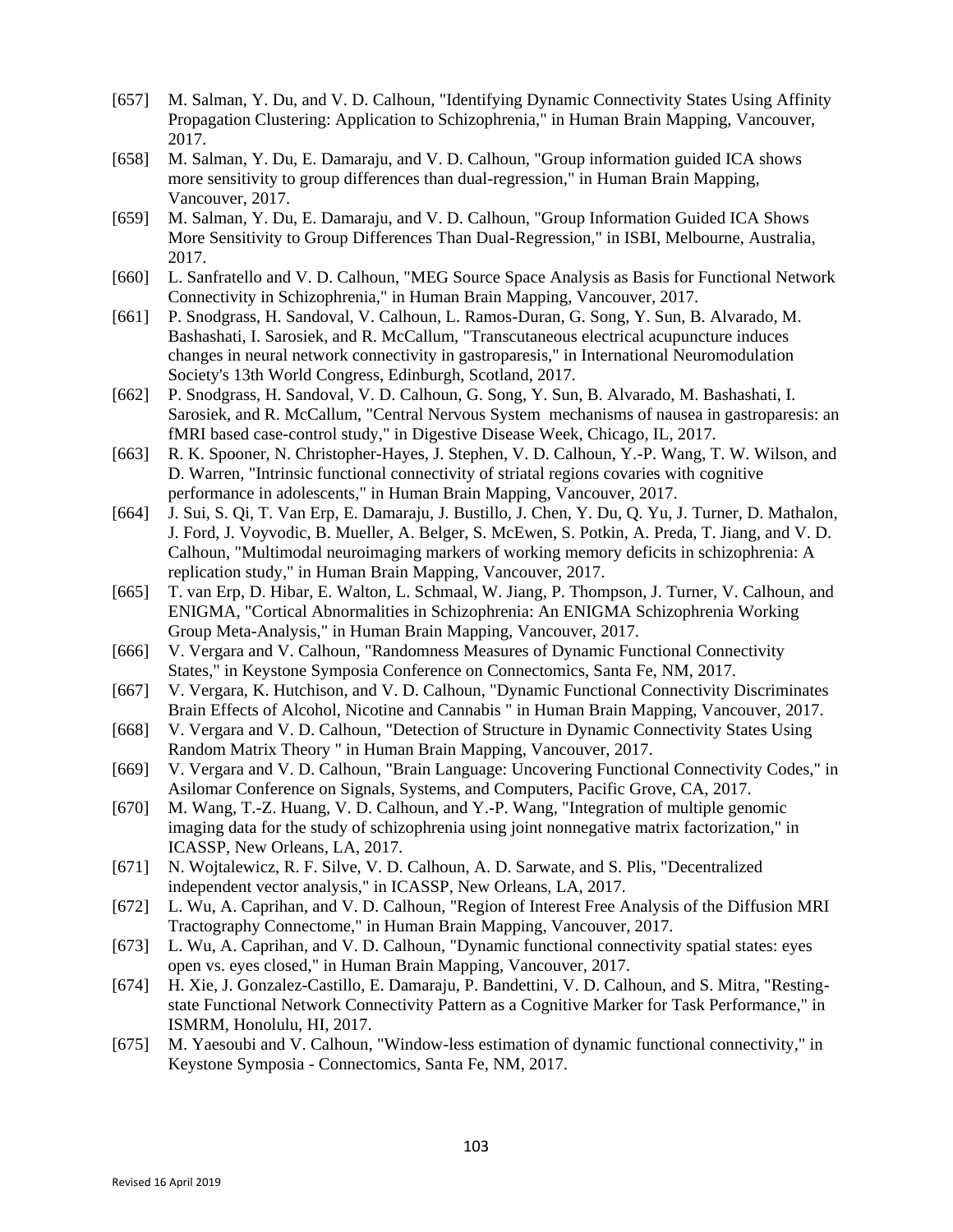- [676] M. Yaesoubi and V. D. Calhoun, "Window-less estimation of dynamic functional connectivity," in Human Brain Mapping, Vancouver, 2017.
- [677] M. Yaesoubi and V. D. Calhoun, "Adaptive windowing and windowless approaches to estimate dynamic functional brain connectivity," in Proceedings SPIE 10394, Wavelets and Sparsity XVII, 2017.
- [678] Q. Yu, Y. Du, J. Chen, J. Sui, and V. Calhoun, "Evaluating brain graphs with different nodes by simulations," in Keystone Symposia - Connectomics, Santa Fe, NM, 2017.
- [679] Q. Yu, Y. Du, J. Chen, H. He, J. Sui, G. Pearlson, and V. D. Calhoun, "Comparing brain graphs in which nodes are ROIs or ICA components: a simulation study," in Human Brain Mapping, Vancouver, 2017.
- [680] C. Zhang, Q. Lin, C. Zhang, Y. Hao, X. Gong, F. Cong, and V. D. Calhoun, "Comparison of functional network connectivity and granger causality for resting state fMRI data " in Lecture Notes in Computer Science (LNCS), 2017.
- [681] P. Zille, V. D. Calhoun, J. Stephen, T. W. Wilson, and Y.-P. Wang, "Fused estimation of sparse connectivity patterns from rest fMRI," in ICASSP, New Orleans, LA, 2017.
- [682] A. Abrol, B. Rashid, S. Rachakonda, E. Damaraju, and V. D. Calhoun, "Disrupted Links between Brain Volume and Time-Varying Functional Connectivity in Schizophrenia," in Organization for Human Brain Mapping, Singapore, 2018.
- [683] T. Adali, Y. Levin-Schwartz, E. Acar, and V. D. Calhoun, "Fusion of multimodal data: models and performance comparisons," in IEEE International Symposium on Biomedical Imaging (ISBI), Washington, D.C., 2018.
- [684] O. Agcaoglu, T. White, and V. D. Calhoun, "Lateralization of Resting State Networks in Children," in Organization for Human Brain Mapping, Singapore, 2018.
- [685] M. Akhonda, Y. Levin-Schwartz, S. Bhinge, V. D. Calhoun, and T. Adali, "Consecutive independence and correlation transform for multimodal fusion: application to EEG and fMRI data," in ICASSP, Calgary, Alberta, Canada, 2018.
- [686] S. Bhinge, V. D. Calhoun, and T. Adali, "IVA-based spatio-temporal dynamic connectivity analysis in large-scale fMRI data," in ICASSP, Calgary, Alberta, Canada, 2018.
- [687] D. Bridwell, S. Henderson, M. Sorge, S. Plis, and V. D. Calhoun, "Interactive oscillations between speaker and listener during spontaneous word generation," in Organization for Human Brain Mapping, Singapore, 2018.
- [688] D. Bridwell, B. Liddle, K. Kiehl, G. Pearlson, and V. D. Calhoun, "T-SNE visualization of single trial oddball ERP's in controls and patients with schizophrenia," in Organization for Human Brain Mapping, Singapore, 2018.
- [689] V. D. Calhoun, "Multimodal data fusion of dynamic brain connectivity," in IEEE International Symposium on Biomedical Imaging (ISBI), Washington, D.C., 2018.
- [690] Z. Chen, A. Caprihan, and V. D. Calhoun, "Functional brain connectivity of fMRI phase," in Organization for Human Brain Mapping, Singapore, 2018.
- [691] Y. Du, Z. Fu, D. Lin, M. Salman, M. A. Rahaman, A. Abrol, and V. D. Calhoun, "Shared and Specific Changes of Functional Networks in Schizophrenia and Autism Spectrum Disorder," in Organization for Human Brain Mapping, Singapore, 2018.
- [692] F. Espinoza, V. Vergara, J. Turner, A. Caprihan, J. Liu, H. Johnson, J. Long, H. J. Bockholt, J. Paulsen, and V. D. Calhoun, "A method for assessing temporal variation in whole-brain functional network connectivity " in Organization for Human Brain Mapping, Singapore, 2018.
- [693] F. Espinoza, V. Vergara, N. E. Anderson, S. Rachakonda, E. Damaraju, M. Koenigs, D. Kosson, J. Decety, K. Harenski, C. L. Harenski, K. Kiehl, and V. D. Calhoun, "Whole-brain dynamic functional network connectivity a large forensic psychopathy study (n=985)," in Organization for Human Brain Mapping, Singapore, 2018.

104

[694] A. Faghiri and V. D. Calhoun, "The path our brain travels; a novel look at dynamic functional brain connectivity," in Resting State and Brain Connectivity Montreal, Canada, 2018.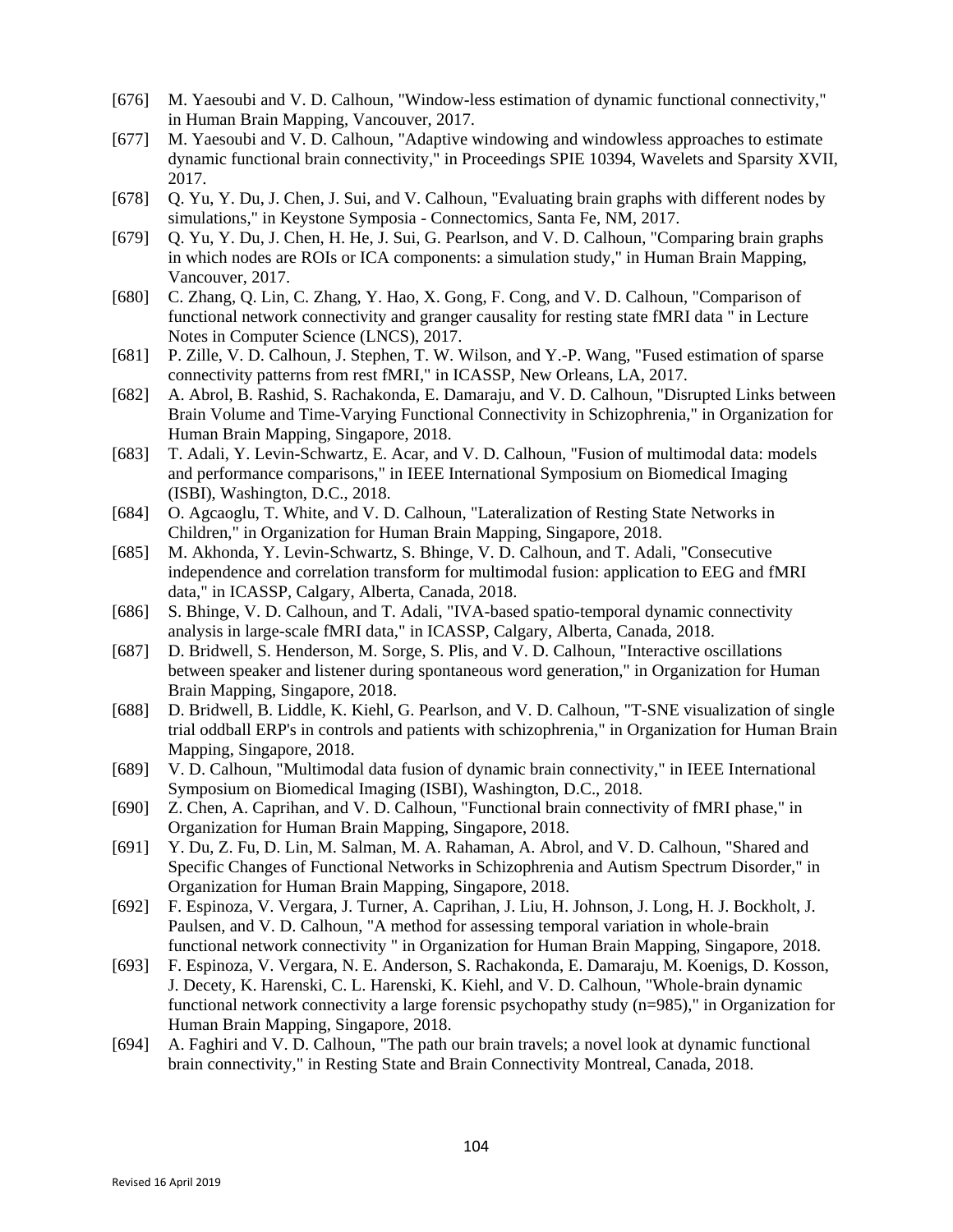- [695] H. Falakshahi, V. Vergara, S. Plis, and V. D. Calhoun, "Capturing Information Flow in a Metamodal Framework," in Organization for Human Brain Mapping, Singapore, 2018.
- [696] H. Falakshahi, V. Vergara, S. Plis, and V. D. Calhoun, "Capturing Blocked paths and Missing Edges in a Meta-modal framework," in Resting State and Brain Connectivity Montreal, Canada, 2018.
- [697] J. Fang, J. Stephen, T. W. Wilson, V. D. Calhoun, and Y. Wang, "Detection of Differentially Developed Functional Connectivity Patterns in Adolescents based on Tensor Discriminative Analysis," in International Society of Biomedical Imaging, Washington DC, 2018.
- [698] J. Fang, P. Zille, V. D. Calhoun, and Y.-P. Wang, "Greedy projected distance correlation for fast and accurate detection of imaging and genetics associations," in IEEE International Symposium on Biomedical Imaging (ISBI), Washington, D.C., 2018.
- [699] Z. Fu, A. Caprihan, and V. D. Calhoun, "Atypical Static and Dynamic Functional Network Connectivity in Alzheimer's disease and Binswanger's disease," in Organization for Human Brain Mapping, Singapore, 2018.
- [700] S. Gao, V. D. Calhoun, X. Guo, D. Yao, Q. Zhao, F. Huang, Y. Wang, L. Liu, Q. J. Cao, Q. Qian, Y. Wang, L. Sun, and J. Sui, "Diagnosis of Adult ADHD and Generalization across Sites Based on Independent Components of fMRI," in Organization for Human Brain Mapping, Singapore, 2018.
- [701] S. M. Hare, J. Ford, D. Mathalon, E. Damaraju, J. Bustillo, A. Belger, H. J. Lee, B. Mueller, K. Lim, G. Brown, A. Preda, T. Van Erp, S. Potkin, V. D. Calhoun, and J. Turner, "Salience-Default Mode Network Connectivity Linked to Positive and Negative Symptoms of Schizophrenia," in Organization for Human Brain Mapping, Singapore, 2018.
- [702] K. Henke, F. Espinoza, V. Vergara, G. Pearlson, and V. D. Calhoun, "Function connectivity analysis of administered cannabis use in resting state networks " in Organization for Human Brain Mapping, Singapore, 2018.
- [703] A. Iraji, M. Yaesoubi, A. Abrol, Z. Fu, Y. Du, S. Rachakonda, and V. D. Calhoun, "An approach to capture time-varying spatial connectivity in resting fMRI networks," in ISMRM, Paris, France, 2018.
- [704] A. Iraji, E. Damaraju, A. Belger, J. Ford, S. McEwen, D. Mathalon, B. Mueller, G. Pearlson, S. Potkin, A. Preda, J. Turner, J. Vaidya, T. Van Erp, and V. D. Calhoun, "Time-varying spatial states in resting fMRI," in Organization for Human Brain Mapping, Singapore, 2018.
- [705] N. Jahanshad, E. W. Group, V. D. Calhoun, and P. Thompson, "A global collaboration identifies 81 genetic loci influencing cortical gray matter surface area and thickness: findings from the ENIGMA Cortical GWAS Initiative.," in Organization for Human Brain Mapping, Singapore, 2018.
- [706] R. Jiang, V. D. Calhoun, N. Zuo, L. Fan, S. Qi, T. Jiang, and J. Sui, "Gender Specific: Predicting Individualized IQ Scores Using Whole-brain Functional Connectivity," in Organization for Human Brain Mapping, Singapore, 2018.
- [707] W. Jiang, J. Chen, K. Duan, V. D. Calhoun, B. Franke, J. Buitelaar, M. Hoogman, A. Arias-Velasquez, J. Liu, and J. Turner, "Structural differences in the occipital lobe in an ADHD sample," in Organization for Human Brain Mapping, Singapore, 2018.
- [708] R. Kalyanam and V. D. Calhoun, "Data Driven Analysis of a single spectral 1H-MRS Data," in Organization for Human Brain Mapping, Singapore, 2018.
- [709] X. Kong, S. Mathias, T. Guadalupe, E. L. W. Group, V. D. Calhoun, D. Glahn, B. Franke, F. Crivello, N. Tzourio-Mazoyer, S. Fisher, P. Thompson, and C. Francks, "Mapping Cortical Brain Asymmetry in 17,141 Healthy Individuals Worldwide via the ENIGMA Consortium," in Organization for Human Brain Mapping, Singapore, 2018.
- [710] N. Lewis, A. Caprihan, H. Lu, and V. D. Calhoun, "Static and dynamic resting fMRI connectivity in a CO2 challenge study," in Organization for Human Brain Mapping, Singapore, 2018.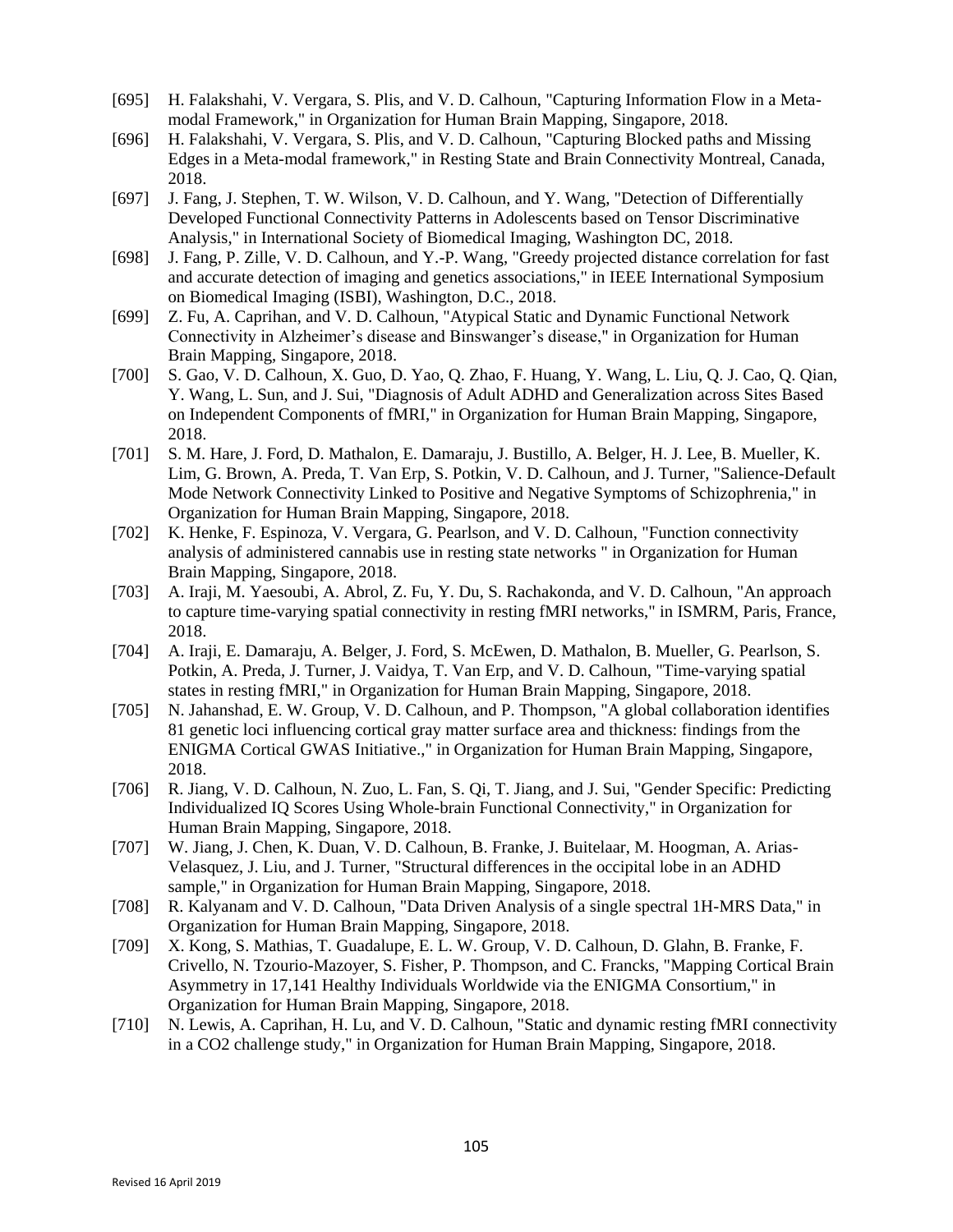- [711] T. Li, Z. Fu, Y. Tu, S. Qi, V. D. Calhoun, and J. Sui, "Multimodal Neuroimaging Patterns Associated with Social Responsiveness Impairment Impaired in Autism: A Replication Study," in Organization for Human Brain Mapping, Singapore, 2018.
- [712] D. Lin, Y. Du, Z. Fu, M. Salman, M. A. Rahaman, A. Abrol, J. Sui, and V. D. Calhoun, "Crosscohort study of resting fMRI biomarkers for schizophrenia," in Organization for Human Brain Mapping, Singapore, 2018.
- [713] S. Liu, S. Qi, M. Song, L. Lv, Y. Cui, Y. Liu, L. Fan, N. Zuo, K. Xu, Y. Du, Q. Yu, N. Luo, J. Yang, S. Xie, J. Li, J. Chen, Y. Chen, H. Wang, H. Guo, P. Wan, Y. Yang, H. Yan, P. Li, L. Lu, J. Yan, H. Wang, H. Zhang, V. D. Calhoun, D. Zhang, T. Jiang, and J. Sui, "Linked 4-way Multimodal Brain Alterations in Schizophrenia in Large Chinese Han Population," in Organization for Human Brain Mapping, Singapore, 2018.
- [714] N. Luo, L. Tian, V. D. Calhoun, J. Chen, D. Lin, V. Vergara, F. Zhang, and J. Sui, "Different impaired speed of brain function-structure-genetics in schizophrenic progress: a multimodal analysis," in Organization for Human Brain Mapping, Singapore, 2018.
- [715] N. Luo, L. Tian, V. Calhoun, J. Chen, D. Lin, V. Vergara, S. M. Rao, F. Zhang, and J. Sui, "Exploring different impaired speed of genetic-related brain function and structures in schizophrenic progress using multimodal analysise," in EMBS, Honolulu, HI, 2018.
- [716] D. Marinazzo, A. Abrol, and V. D. Calhoun, "Blood and other contributions to global signal regression: a story of inequality, correlations, and consequences," in Organization for Human Brain Mapping, Singapore, 2018.
- [717] D. Marinazzo, S. Sannino, L. Lacasa, S. Stramaglia, A. Abrol, E. Damaraju, and V. D. Calhoun, "Visibility graphs for fMRI data: multiplex temporal graphs and their spatiotemporal modulates," in Organization for Human Brain Mapping, Singapore, 2018.
- [718] M. MAurer, E. Claus, B. Fink, V. Clark, V. D. Calhoun, and K. Kiehl, "Aberrant connectivity during response inhibition is related to substance use relapse propensity in incarcerated adult offenders," in SOBP, New York, NY, 2018.
- [719] M. S. Mills, C. M. Embury, D. Warren, A. Robinson, C. Meredith, B. Manker, M. Khanna, A. Klanecky, V. D. Calhoun, J. Stephen, Y. Wang, T. W. Wilson, and A. Badura-Brack, "Amygdala, Hippocampal, and Parahippocampal Volumes Vary By Sex and Traumatic Life Events in Healthy Children," in Association for Psychological Science (APS), San Francisco, CA, 2018.
- [720] M. S. Mills, C. Embury, A. Robinson, C. Meredith, B. Manker, M. Khanna, A. Klanecky, J. Brown, V. D. Calhoun, J. Stephen, Y. Wang, T. W. Wilson, and A. Badura-Brack, "Number of Traumatic Life Events Are Associated with Psychological Symptoms in a Community Sample of Healthy Children," in Association for Psychological Science (APS), San Francisco, CA, 2018.
- [721] H. Morioka, V. D. Calhoun, and A. Hyvarinen, "Nonlinear spatial ICA of resting-state fMRI via space-contrastive learning," in Human Brain Mapping, Singapore, 2018.
- [722] S. Nielsen, Y. Levin-Schwartz, D. Vidaurre, T. Adali, V. D. Calhoun, K. H. Madsen, L. K. Hansen, and M. Morup, "Evaluating models of dynamic functional connectivity using predictive classification accuracy," in ICASSP, Calgary, Alberta, Canada, 2018.
- [723] M. Salman, V. Vergara, E. Damaraju, and V. D. Calhoun, "Weak Mutual Information Between Functional Domains in Schizophrenia," in Asilomar Conference on Signals, Systems and Computers, Pacific Grove, CA, 2018.
- [724] V. Vergara, Q. Yu, and V. D. Calhoun, "Graph modularity and randomness measures," in Southwest Symposium on Image Analysis and Interpretation (SSIAI), Las Vegas, NV, 2018.
- [725] V. Vergara and V. D. Calhoun, "Cross State Interference in Dynamic Functional Connectivity," in ISMRM, Paris, France, 2018.
- [726] V. Vergara and V. D. Calhoun, "Which dFNC Window Length is Valid?," in Organization for Human Brain Mapping, Singapore, 2018.
- [727] V. Vergara and V. D. Calhoun, "A Model of Instantaneous Phase Transitions for Dynamic Connectivity," in Organization for Human Brain Mapping, Singapore, 2018.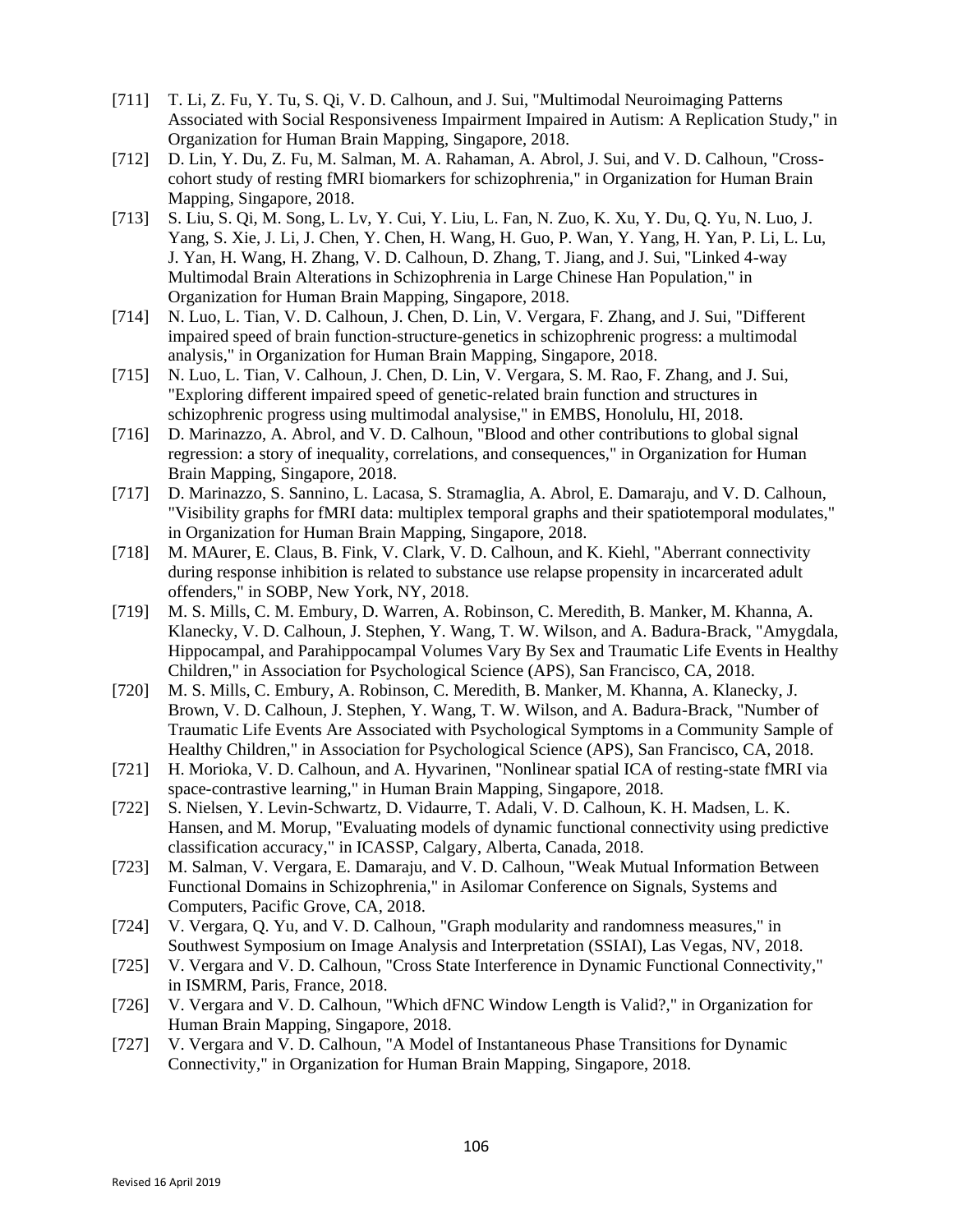- [728] V. Vergara, K. Hutchison, and V. D. Calhoun, "Increased Randomness of Functional Network Connectivity in Nicotine and Alcohol Consumers," in EMBS, Honolulu, HI, 2018.
- [729] J. Wang, V. Calhoun, J. Stephen, T. W. Wilson, and Y. Wang, "Integration of network topological features and graph Fourier transform for fMRI data analysis," in International Society of Biomedical Imaging, Washington DC, 2018.
- [730] D. Warren, J. Stephen, V. D. Calhoun, Y. P. Wang, and T. W. Wilson, "Measuring the relationship between memory performance and hippocampal structure/function in periadolescent children: A longitudinal investigation from the Dev-CoG project," in SFN, 2018.
- [731] P. D. Worhunsky, D. Matuskey, G. A. Angarita, V. D. Calhoun, R. T. Malison, M. N. Potenza, and R. E. Carson, "An initial investigation of dissociable dopamine-serotonin subsystems in cocaine use disorder using [11C](+)PHNO and [11C]P943," in NeuroReceptor Mapping, London, 2018.
- [732] M. Yaesoubi, R. Silva, and V. D. Calhoun, "In-between and cross-frequency dependence-based summarization of resting-state fMRI data," in Southwest Symposium on Image Analysis and Interpretation (SSIAI), Las Vegas, NV, 2018.
- [733] D. Yao, X. Guo, Q. Zhao, L. Liu, Q. J. Cao, Y. Wang, V. D. Calhoun, L. Sun, and J. Sui, "Discriminating ADHD from healthy controls using a novel feature selection method based on relative importance and ensemble learning," in EMBS, Honolulu, HI, 2018.
- [734] A. Zhang, J. Fang, V. D. Calhoun, and Y. Wang, "High Dimensional Latent Gaussian Copula Model for Mixed Data in Imaging Genetics," in International Society of Biomedical Imaging, Washington DC, 2018.
- [735] D. Zhi, X. Ma, L. Lv, Y. Yang, M. Pan, X. Yang, Y. Du, Q. Yu, V. D. Calhoun, T. Jiang, and S. J., "Dynamic functional network connectivity in major depressive disorder," in Organization for Human Brain Mapping, Singapore, 2018.
- [736] D. Zhi, X. Ma, L. Lv, Q. Ke, Y. Yang, X. Yang, M. Pan, S. Qi, R. Jiang, Y. Du, Q. Yu, V. CAlhoun, T. Jiang, and J. Sui, "Abnormal Dynamic Functional Network Connectivity and Graph Theoretical Analysis in Major Depressive Disorder," in EMBS, Honolulu, HI, 2018.

*Book Chapters (17 total):*

- [1] V. D. Calhoun and B. Hong, "Independent component analysis of functional magnetic resonance imaging data," in Handbook of Pattern Recognition and Computer Vision. vol. 3rd, C. H. Chen, Ed.: World Scientific Publishing, 2005.
- [2] M. Assaf, P. Rivkin, M. Kraut, V. D. Calhoun, J. Hart, G. D. Pearlson, J. Hart, and M. Kraut, "Schizophrenia and Semantic Memory," in The Neural Basis of Semantic Memory: Cambridge University Press, 2006.
- [3] V. D. Calhoun, M. Rizzo, and R. Parasuraman, "Investigation of Brain Networks Involved in Simulated Driving Using Functional Magnetic Resonance Imaging," in NeuroErgonomics: The Brain at Work: Oxford University Press, 2006.
- [4] V. D. Calhoun, G. D. Pearlson, F. Hillary, and J. DeLuca, "Alcohol Intoxication Effects on fMRI Activation," in Functional Neuroimaging in Clinical Populations: Guilford Press, 2007.
- [5] V. D. Calhoun and T. Adalı, "ICA for Fusion of Brain Imaging Data," in Signal Processing Techniques for Knowledge Extraction and Information Fusion, D. Mandic, M. Golz, A. Kuh, D. Obradovic, and T. Tanaka, Eds.: Springer, 2008.
- [6] V. D. Calhoun and T. Eichele, "Fusion of fMRI and EEG by Parallel Group ICA," in Simultaneous EEG and fMRI: Recording, Analysis, and Application, 2008.
- [7] D. Lloyd, V. D. Calhoun, R. Astur, and G. D. Pearlson, "Functional brain imaging and the problem of other minds," in Theory of Mind in Literature and Cognitive Science, 2008.
- [8] N. Swanson, T. Eichele, G. D. Pearlson, and V. D. Calhoun, "Lateral Differences in the Default Mode Network in Schizophrenia," in The two halves of the brain: Information processing in the cerebral hemispheres: MIT Press, 2009.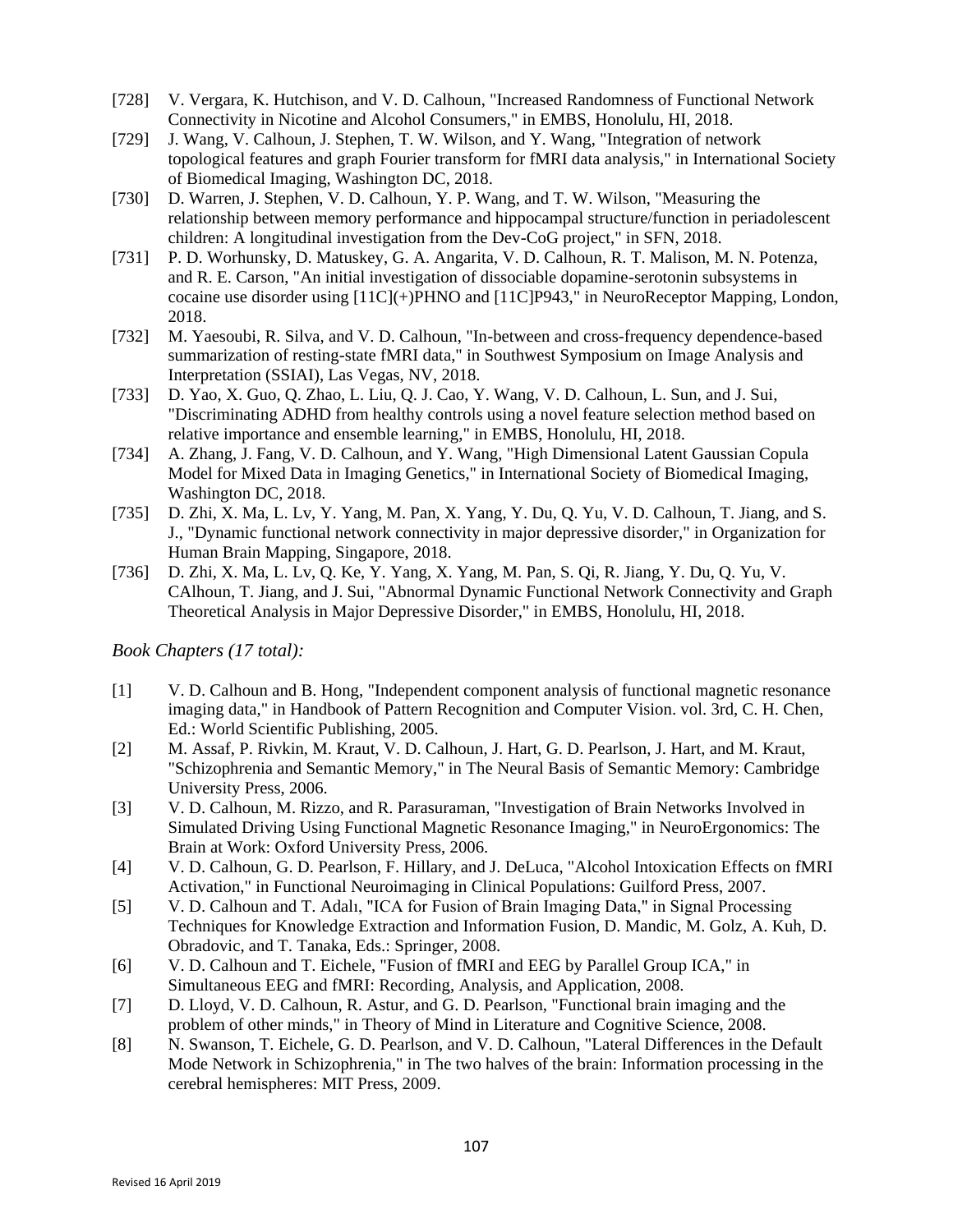- [9] D. Bridwell and V. D. Calhoun, "Fusing concurrent EEG and fMRI," in MEG-From Signals to Dynamic Cortical Networks: Springer Verlag, 2013.
- [10] T. Liu, G. Glover, B. Mueller, D. Greve, J. Rasmussen, J. Voyvodic, J. A. Turner, T. Van Erp, D. Mathalon, K. W. Jorgensen, K. Lu, G. Brown, D. Keator, V. D. Calhoun, H. J. Lee, J. Ford, M. Diaz, D. O'Leary, S. Gadde, A. Preda, K. O. Lim, C. Wible, H. S. Stern, A. Belger, G. McCarthy, B. Ozyurt, S. Potkin, and FBIRN, "Quality Assurance in Functional MRI," in fMRI: Theory and Applications: Springer, 2014.
- [11] J. L. Ambite, M. Tallis, K. Alpert, D. Keator, M. King, D. Landis, F. Konstantinidis, V. D. Calhoun, S. Potkin, J. A. Turner, and L. Wang, "Terminology Development Towards Harmonizing Multiple Clinical Neuroimaging Research Repositories," in Data Integration in the Life Sciences, N. Ashish and J. L. Ambite, Eds., 2015.
- [12] Z. Chen and V. D. Calhoun, "Inverse MRI for Tomographic Magnetic Susceptibility Reconstruction," in Computed Tomography: SMG Group, 2016.
- [13] Z. Chen and V. D. Calhoun, "BOLD fMRI Simulation," in Numerical Simulation, R. Lopez-Ruiz, Ed.: InTech, 2016.
- [14] J. Sui and V. Calhoun, "Multivariate approaches for multimodal fusion of structural and functional brain imaging data," in fMRI Techniques and Protocols, Second Edition, M. Filippi, Ed.: Springer, 2016.
- [15] N. Gupta, J. A. Turner, and V. D. CAlhoun, "Source Based Morphometry: Data-Driven Multivariate Analysis of Structural Brain Imaging Data," in Brain Morphometry, 2017.
- [16] D. Lin, V. Calhoun, and Y. Wang, "Imaging Genetics: Information Fusion and Association Techniques Between Biomedical Images and Genetic Factors," in Health Informatics Data Analysis, D. Xu, Ed.: Springer, 2017.
- [17] V. Vergara and V. Calhoun, "Resting state functional connectivity imaging and nicotine dependence," in The Neuroscience Of Nicotine: Mechanisms And Treatment: Elsevier, 2018.

## **Educational Activities: Teaching/Lecturing (not comprehensive):**

## *At UNM:*

| <b>ECE</b> Seminar<br>"Data Driven Brain Image Analysis: Algorithms & Applications"                                               | 4/2006           |
|-----------------------------------------------------------------------------------------------------------------------------------|------------------|
| <b>ECE</b> Seminar<br>"Data Driven Brain Image Analysis: Algorithms & Applications: Part II"                                      | 6/2006           |
| 2-day ICA and GIFT Software Workshop<br>The Mind Research Network                                                                 | 4/2006           |
| Organized 4-part mini-series on biomedical imaging<br><b>ECE</b> Seminar                                                          | <b>Fall 2006</b> |
| Neuroscience Seminar<br>"Fusion of multi-task and multi-modal brain imaging data: An integrated approach and<br>several examples" | 9/2007           |
| ECE 595: Analysis Methods in fMRI (18 students)<br>[ICES overall avg 5.5]                                                         | Spring 2007      |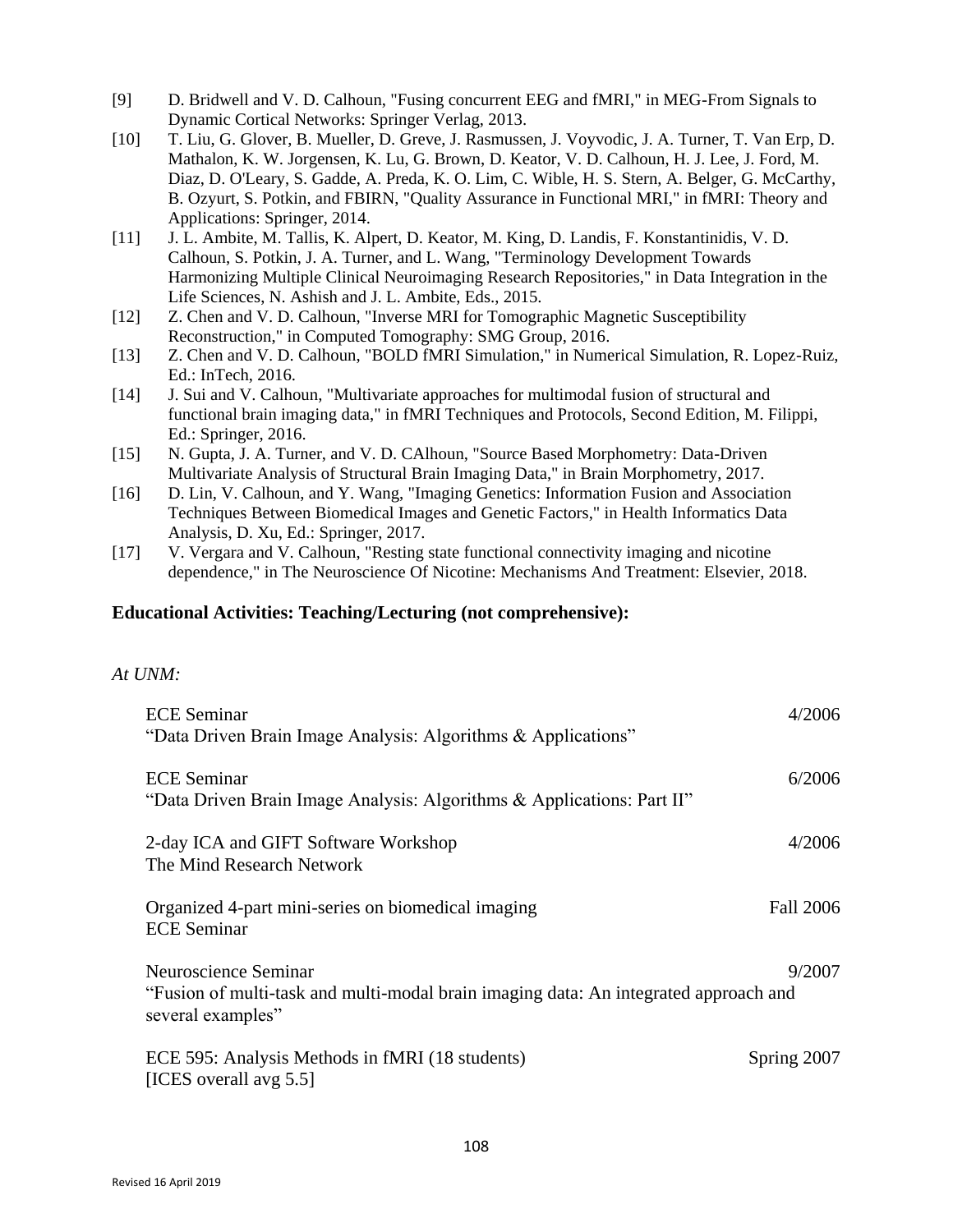| ECE 510: Medical Imaging (33 students)<br>[WebCT Avg 4.75/5.0, IDEA 4.9/5.0 raw; 4.6/5.0 adj]                                                                         | Fall 2007        |
|-----------------------------------------------------------------------------------------------------------------------------------------------------------------------|------------------|
| CS/591C 004, Stat/579D 004, Math/579D 004, Anthro 560, Bio 503 004<br>Topics in Interdisciplinary Biology and Biological Sciences:<br>Functional Imaging of the Brain | <b>Fall 2007</b> |
| ECE 340: Probabilistic Methods in Engineering (45 students)<br>[ICES overall avg 3.14, 40-50% rated 4 or higher]                                                      | Spring 2008      |
| 3-day fMRI Acquisition and Analysis Course<br>40 attendees                                                                                                            | 2/2008           |
| Lecturing for Undergraduate survey in Bioengineering                                                                                                                  | Spring 2008      |
| 3-day fMRI Acquisition and Analysis Course<br>30 attendees                                                                                                            | 5/2008           |
| ECE 510: Medical Imaging (12 students)                                                                                                                                | <b>Fall 2008</b> |
| 3-day fMRI Acquisition and Analysis Course<br>30 attendees                                                                                                            | 8/2008           |
| ECE 595: Analysis Methods in fMRI (10 students)                                                                                                                       | Spring 2009      |
| 3-day fMRI Acquisition and Analysis Course<br>30 attendees                                                                                                            | 3/2009           |
| 3-day fMRI Acquisition and Analysis Course<br>30 attendees                                                                                                            | 6/2009           |
| ECE 510 (core course): Medical Imaging (20 students)                                                                                                                  | <b>Fall 2009</b> |
| ECE 511: Analysis Methods in fMRI (10 students)                                                                                                                       | Spring 2010      |
| ECE 510 (core course): Medical Imaging (18 students)                                                                                                                  | <b>Fall 2010</b> |
| ECE 511: Analysis Methods in fMRI (18 students)                                                                                                                       | Spring 2011      |
| ECE 510 (core course): Medical Imaging (20 students)                                                                                                                  | Fall 2011        |
| ECE 511: Analysis Methods in fMRI (12 students)                                                                                                                       | Spring 2012      |
| ECE 510 (core course): Medical Imaging (21 students)                                                                                                                  | Fall 2012        |
| ECE 511: Analysis Methods in fMRI (16 students)                                                                                                                       | Spring 2012      |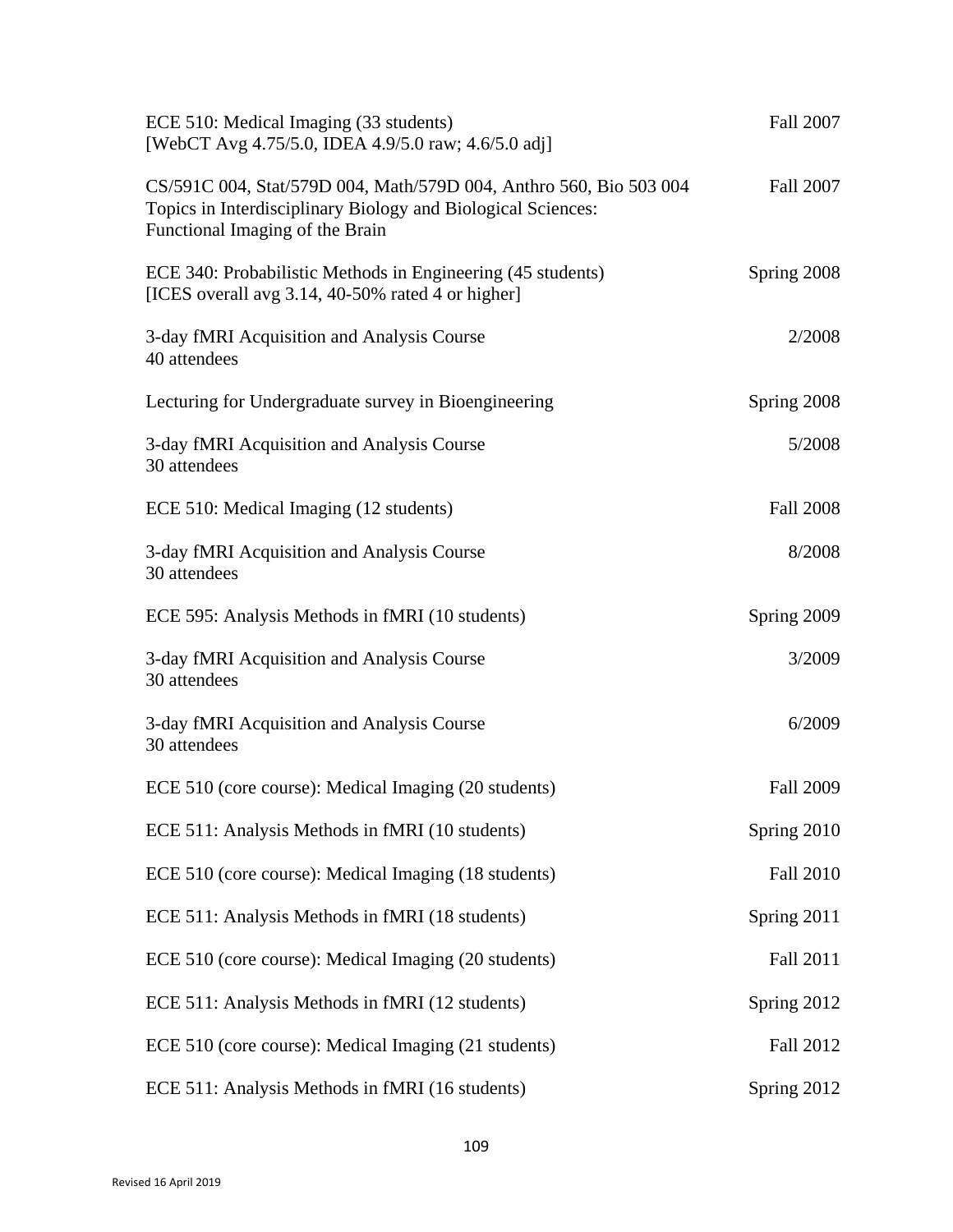| ECE 510 (core course): Medical Imaging (32 students) | Fall 2014   |
|------------------------------------------------------|-------------|
| ECE 511: Analysis Methods in fMRI (14 students)      | Spring 2015 |
| ECE 510 (core course): Medical Imaging (20 students) | Fall 2015   |
| ECE 511: Analysis Methods in fMRI (15 students)      | Spring 2016 |

*Outside UNM:*

| Instructor, Course on MEASURE, volumetric analysis of structural MRI<br>Johns Hopkins Division of Psychiatric Neuro-Imaging<br>Development of Software Manuals, Training Material, and Course Syllabi | 10/1995   |
|-------------------------------------------------------------------------------------------------------------------------------------------------------------------------------------------------------|-----------|
| Instructor, Course on MEASURE, volumetric analysis of structural MRI<br>Johns Hopkins Division of Psychiatric Neuro-Imaging                                                                           | 8/1996    |
| Organizer of Functional Imaging Journal Club<br>Johns Hopkins Division of Psychiatric Neuro-Imaging<br>FM Kirby Center for Functional Brain Imaging                                                   | 1996-2002 |
| Lecturer at Graduate Seminar, University of Maryland, Baltimore County<br>"Motion Correction in functional MRI (fMRI)"                                                                                | 4/1998    |
| Lecturer at Psychiatry Research Potpourri, Johns Hopkins University<br>"Movies of the brain: Simultaneous display of spatial and temporal functional MRI data"                                        | 5/1998    |
| Lecturer at Psychiatry Research Seminar, Johns Hopkins University<br>"Visual Evoked Responses in fMRI"                                                                                                | 11/1998   |
| Guest Instructor: Computer Visualization<br>University of Maryland, Baltimore County                                                                                                                  | 11/1998   |
| Statistics Grand Rounds Presentation at Johns Hopkins Public Health School<br>"Methods for Exploring Temporal Dynamics of fMRI of the Visual System"                                                  | 5/1999    |
| Speaker at Opening Symposium for FM Kirby Center for Functional Brain Imaging<br>"Temporal Dynamics of Functional MRI in the Visual System"                                                           | 5/1999    |
| Organizer and Instructor: Course on fMRI Analysis Methods<br>Johns Hopkins Division of Psychiatric Neuro-Imaging                                                                                      | 9/1999    |
| Presenter at Psychiatry Research Potpourri, Johns Hopkins University<br>"Brain Networks activated during a Motor-Free Visual Perception Task: An fMRI Analysis                                        | 5/2000    |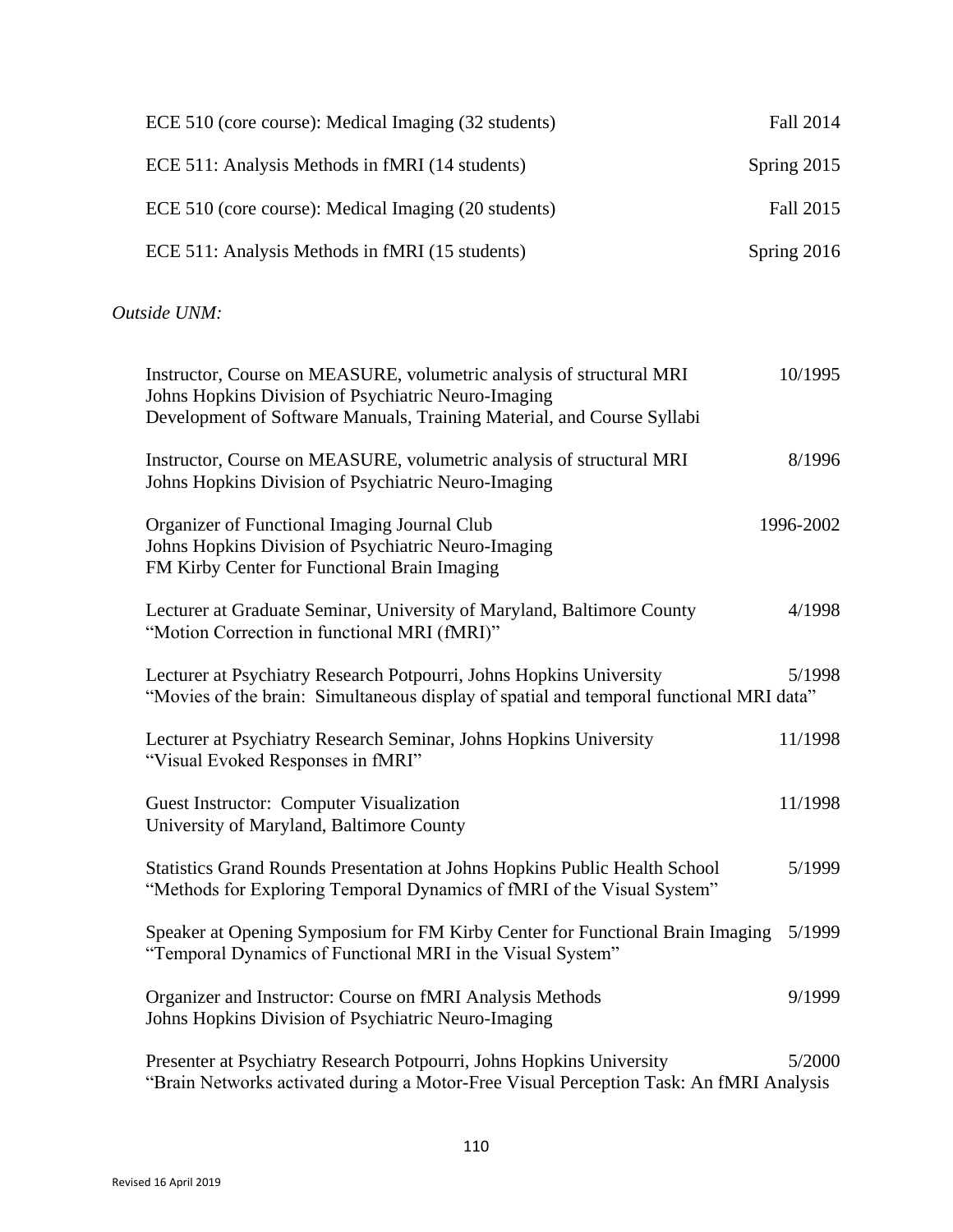of Functional Connectivity"

| Presenter at Graduate Seminar, University of Maryland, Baltimore County<br>"A Weighted-Least Squares Method for Estimating Latencies in functional MRI"            | 5/2000  |
|--------------------------------------------------------------------------------------------------------------------------------------------------------------------|---------|
| Invited Panelist and Speaker, NINDS Workshop<br>"Opportunities in Cognitive Neuroscience Research: Neuroimaging and Beyond"                                        | 11/2000 |
| Presenter at Graduate Seminar, University of Maryland, Baltimore County<br>"An ICA Model for Application to fMRI: Application to a Simulated Driving Paradigm"     | 4/2001  |
| Presenter at Psychiatry Research Seminar, Johns Hopkins University<br>"An Introduction to fMRI and its Use in the Study of Complex Behaviors"                      | 5/2001  |
| Organizer and Instructor: Course on SPM Analysis of PET and fMRI Data<br>Johns Hopkins Division of Psychiatric Neuro-Imaging                                       | 8/2001  |
| <b>Guest Instructor: Neural Networks</b><br>University of Maryland, Baltimore County                                                                               | 10/2001 |
| Presenter at Psychiatry Research Seminar, Johns Hopkins University<br>"Simulated Driving and the Effects of Marinol: An fMRI Study"                                | 11/2001 |
| Organizer and Instructor: Course on SPM Analysis of PET and fMRI Data<br>Johns Hopkins Division of Psychiatric Neuro-Imaging                                       | 1/2002  |
| Invited Course: Statistical Parametric Mapping analysis of fMRI Data<br>National Institute of Health Gerontology Research Center                                   | 2/2002  |
| Chairman's Grand Rounds Presentation at Wayne State University<br>"Simulated Driving: Quantification, Validation and fMRI Studies of Driving While<br>Intoxicated" | 3/2002  |
| Co-chair and organizer, workshop on "Novel Methods for processing fMRI Data"<br>Annual meeting of the Society of Biological Psychiatry                             | 5/2002  |
| Invited Speaker, Human Brain Mapping<br>"An Infomax Method for Performing ICA of fMRI Data in the Complex Domain"                                                  | 6/2002  |
| Presenter at Neuropsychopharmacology Grand Rounds, Institute of Living<br>"Intoxication Effects on Simulated Driving"                                              | 10/2002 |
| Invited co-organizer, workshop on "Independent Component Analysis of fMRI Data" 5/2003<br>Annual meeting on Independent Component Analysis (ICA 2003)              |         |
| Guest Instructor: Biomedical Engineering Seminar (BENG480a)<br>Yale University School of Biomedical Engineering                                                    | 10/2003 |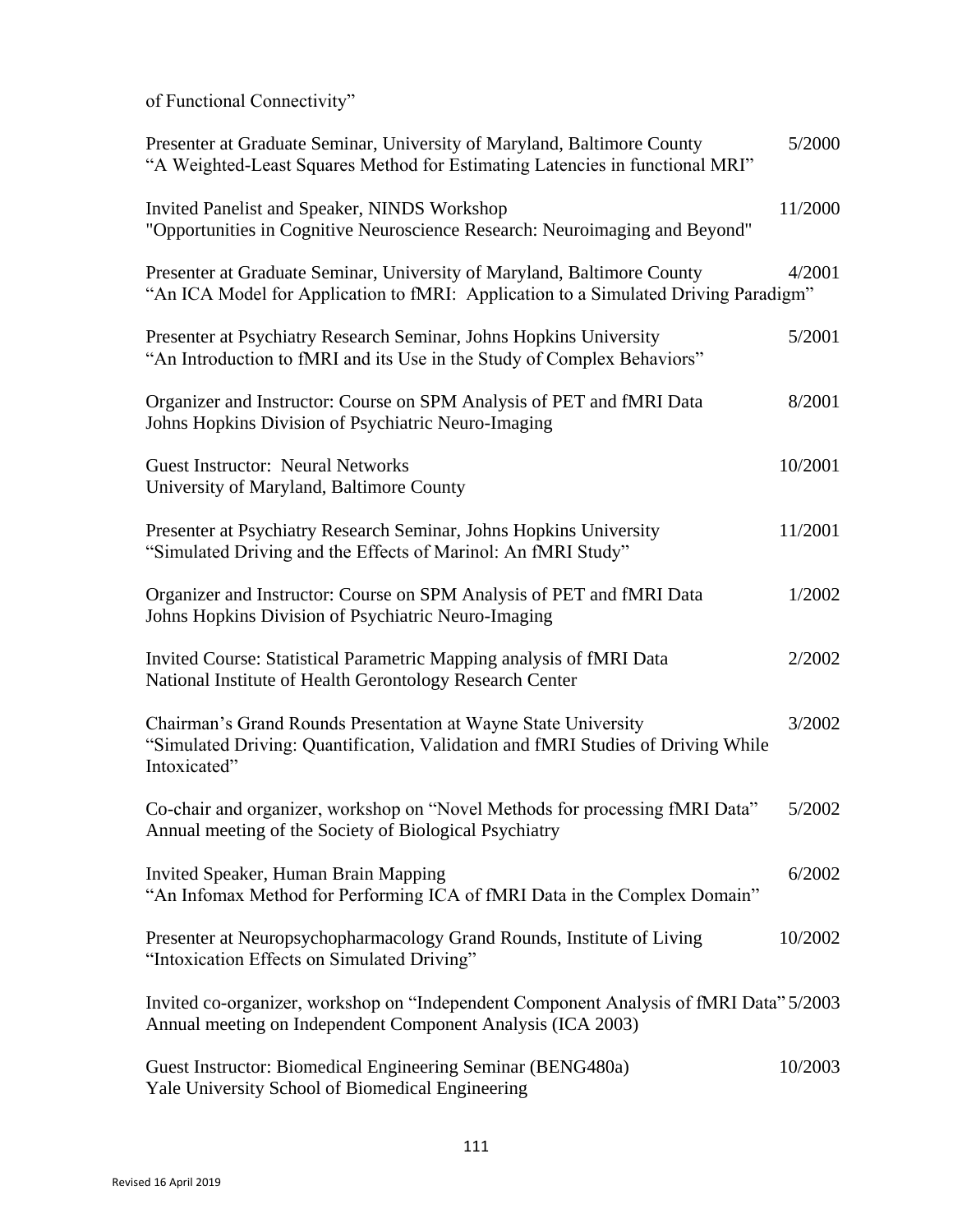| Lecturer at fMRI Seminar Series:<br>"Independent Component Analysis for fMRI"<br>Yale University School of Medicine                                                                                      | 10/2003        |
|----------------------------------------------------------------------------------------------------------------------------------------------------------------------------------------------------------|----------------|
| Guest Instructor: Neuroscience Seminar<br>Trinity College School of Engineering                                                                                                                          | 10/2003        |
| Lecturer at Bioimaging Seminar Series:<br>"Complex-valued fMRI data analysis"<br>Yale University School of Medicine                                                                                      | 11/2003        |
| Lecturer for Statistics Series:<br>"The use of higher order statistics for the analysis of functional brain imaging data"<br>Yale University School of Medicine                                          | 11/2003        |
| Invited Panelist and Speaker, workshop on virtual reality<br>Society of Biological Psychiatry                                                                                                            | 12/2003        |
| Lecturer: Neuroimaging in Neuropsychiatry<br>Yale University School of Medicine                                                                                                                          | 4/2004         |
| Invited Speaker, University of Toronto<br>"Independent Component Analysis of fMRI: What?, When?, and How?"                                                                                               | 7/2004         |
| Training and initial release of GIFT Software<br>Software available at: http://icatb.sourceforge.net                                                                                                     | 7/2004         |
| Lecturer: Neuroimaging in Neuropsychiatry<br>Yale University School of Medicine                                                                                                                          | 11/2004        |
| <b>Psychiatry Grand Rounds:</b><br>"Update on the Olin Center: Medical Image Analysis Lab"<br>Yale University School of Medicine                                                                         | 11/2004        |
| <b>Instructor: Independent Component Analysis for fMRI</b><br>Olin Neuropsychiatry Research Center<br>Attended by 20 individuals from multiple labs                                                      | 11/2004        |
| Lecturer at fMRI Seminar Series:<br>"Fusion of multi-task and multi-modal imaging data: joint-ICA modeling approaches"<br>Yale University School of Medicine                                             | 12/2004        |
| Organizer/Lecturer: Neuroimaging in Neuropsychiatry I: Methods<br>This is a course on neuroimaging methods and techniques targeted at residents, clinical<br>interns, and neuroscience graduate students | 7/2005-12/2005 |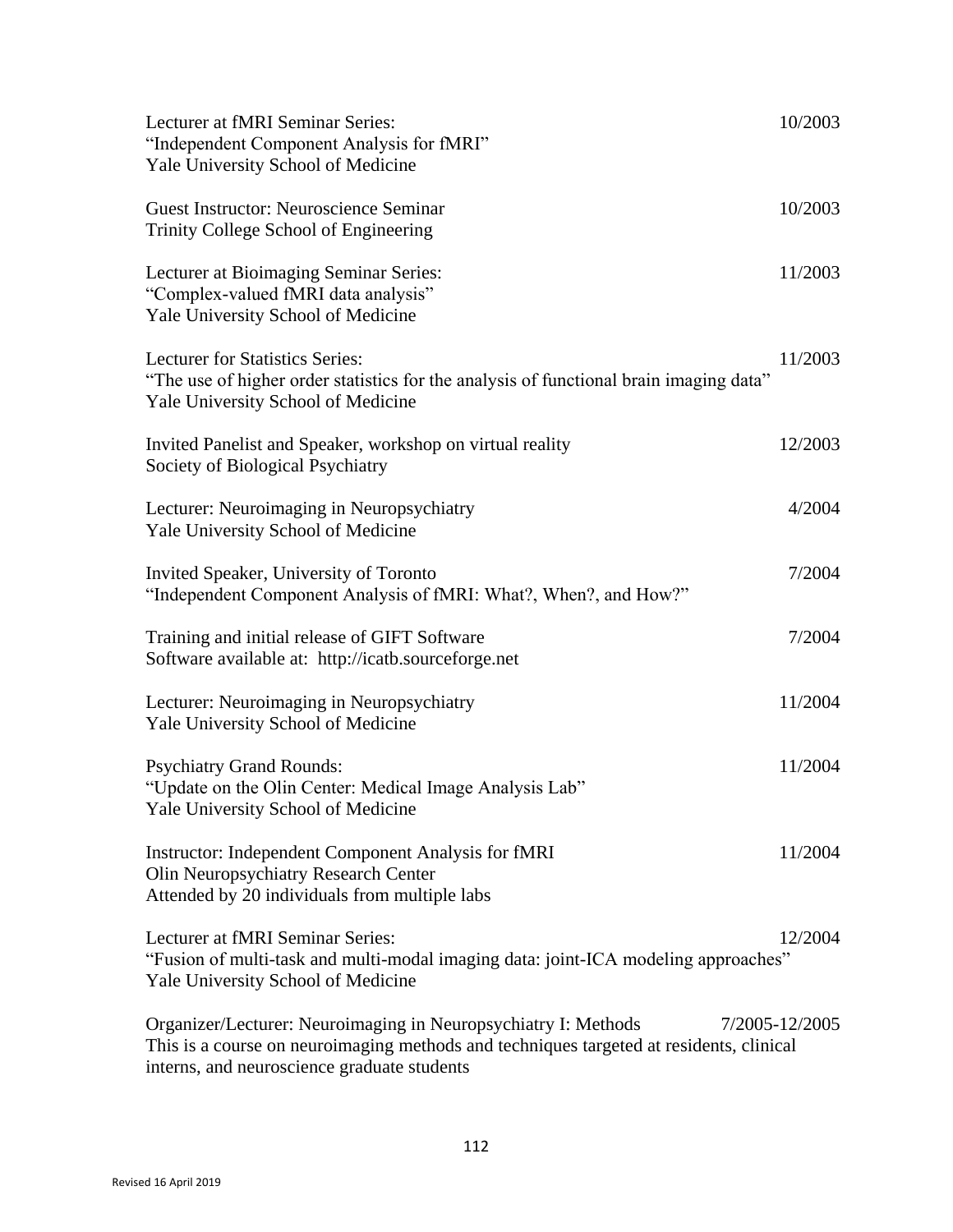| <b>Guest Instructor: Neuroscience Seminar</b><br>Trinity College School of Engineering                                                                                                               | 11/2005       |
|------------------------------------------------------------------------------------------------------------------------------------------------------------------------------------------------------|---------------|
| Invited Speaker, BIRN All Hands Meeting<br>"Applications of Independent Component Analysis to fMRI"                                                                                                  | 11/2005       |
| Organizer and Lecturer, 3-day course on fMRI Data Acquisition and Analysis<br>Olin Neuropsychiatry Research Center, Hartford, CT<br>30 attendees from around the world                               | 6/2005        |
| Organizer, workshop on "Mining the Complexity of Functional MRI Data"<br>Organization for Human Brain Mapping                                                                                        | 5/2005        |
| Organizer and Lecturer, 3-day course on fMRI Data Acquisition and Analysis<br>Olin Neuropsychiatry Research Center, Hartford, CT<br>50 attendees from around the world                               | 11/2005       |
| Organizer/Lecturer: Neuroimaging in Neuropsychiatry II: Applications<br>This is a course on neuroimaging applications targeted at residents, clinical interns, and<br>neuroscience graduate students | 1/2006-5/2006 |
| Organizer and Lecturer, 3-day course on fMRI Data Acquisition and Analysis<br>Olin Neuropsychiatry Research Center, Hartford, CT<br>50 attendees from around the world                               | 3/2006        |
| Organizer and Lecturer: Workshop on GIFT Software<br>MIND Institute, University of New Mexico, Albuquerque, New Mexico<br>15 attendees                                                               | 4/2006        |
| Instructor: International Society for Magnetic Resonance in Medicine<br>"Multi-Modal fMRI: Physiology, Acquisition, and Analysis"                                                                    | 5/2006        |
| <b>Instructor: Mining Brain Dynamics</b><br>A Tutorial Workshop on Independent Component Analysis in Neuroimaging<br>Bergen, Norway                                                                  | 9/2006        |
| ICA and GIFT Software Workshop<br>MGH and MIT<br>40 attendees                                                                                                                                        | 3/2007        |
| Instructor: International Society for Magnetic Resonance in Medicine<br>"Multi-Modal fMRI: Physiology, Acquisition, and Analysis"                                                                    | 6/2007        |
| <b>Instructor: Course on Mining Brain Dynamics</b><br>Bergen, Norway                                                                                                                                 | 8/2009        |
| Plenary Lecture: Default Mode Network Workshop<br>Barcelona, Spain                                                                                                                                   | 6/2010        |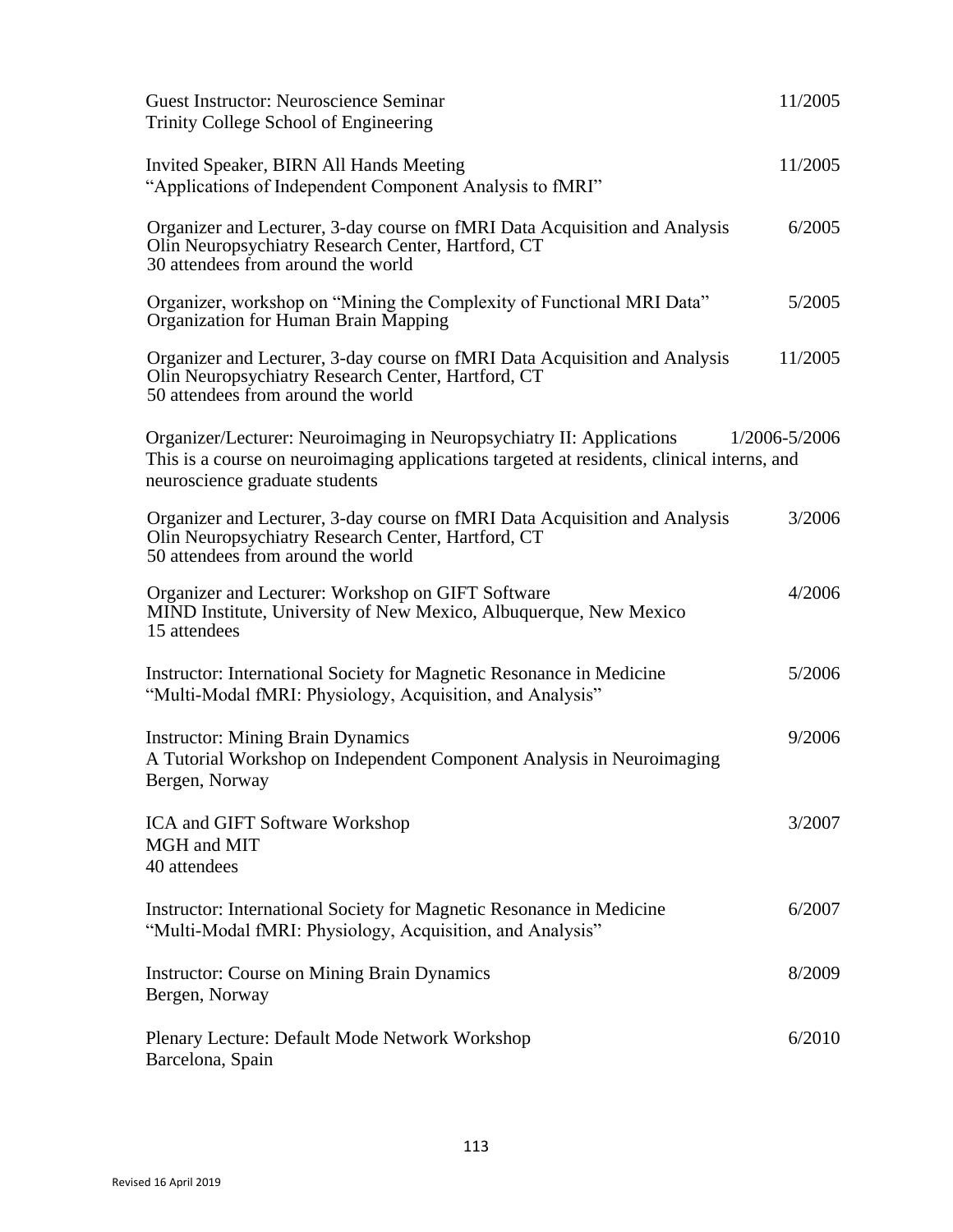Morning Workshop at Human Brain Mapping Conference 6/2011 From basepairs to epigenetics: Multivariate methods for identifying genetic effects on brain imaging measures Ontario, CA Morning Workshop at Human Brain Mapping Conference 6/2011 Comparison of multi-subject ICA methods for analysis of fMRI data: Consistency and Variability of Intrinsic Networks in the Healthy and Diseased Brain Ontario, CA Morning Workshop at Human Brain Mapping Conference 6/2013 On the Use of Brain Network Measures to Characterize Major Mental Disorders Seattle, WA Morning Workshop at Human Brain Mapping Conference 6/2014 Approaches for Classification & Prediction of Disease Using Independent Component Analysis Hamburg, Germany Morning Workshop at Human Brain Mapping Conference 6/2014 Multivariate methods for characterizing variability in spatial and temporal connectivity among intrinsic brain networks Hamburg, Germany [others available upon request]

# **Educational Activities: Training/Mentoring (not comprehensive)**

# *Faculty*

Dr. Alireza Atri, M.D., Ph.D., Harvard Mentor for NIH K32: Modeling cholinergic modulation of fMRI memory networks

Dr. Judy Ford: Professor, Yale University Mentor for NIH K02: FMRI Analysis

Dr. Michael Stevens, Assistant Professor, Yale University Mentor for NIH K02 award: FMRI Analysis

Dr. Julie Staley: Assistant Professor, Yale University Training in SPM and Voxel-based Morphometry

Dr. Robert Schultz: Associate Professor, Yale University Training in Voxel-based Morphometry, Pulse Sequence Setup for 3T Siemens Trio

Dr. Wil Cunningham: Assistant Professor, University of Toronto Training in Group ICA of fMRI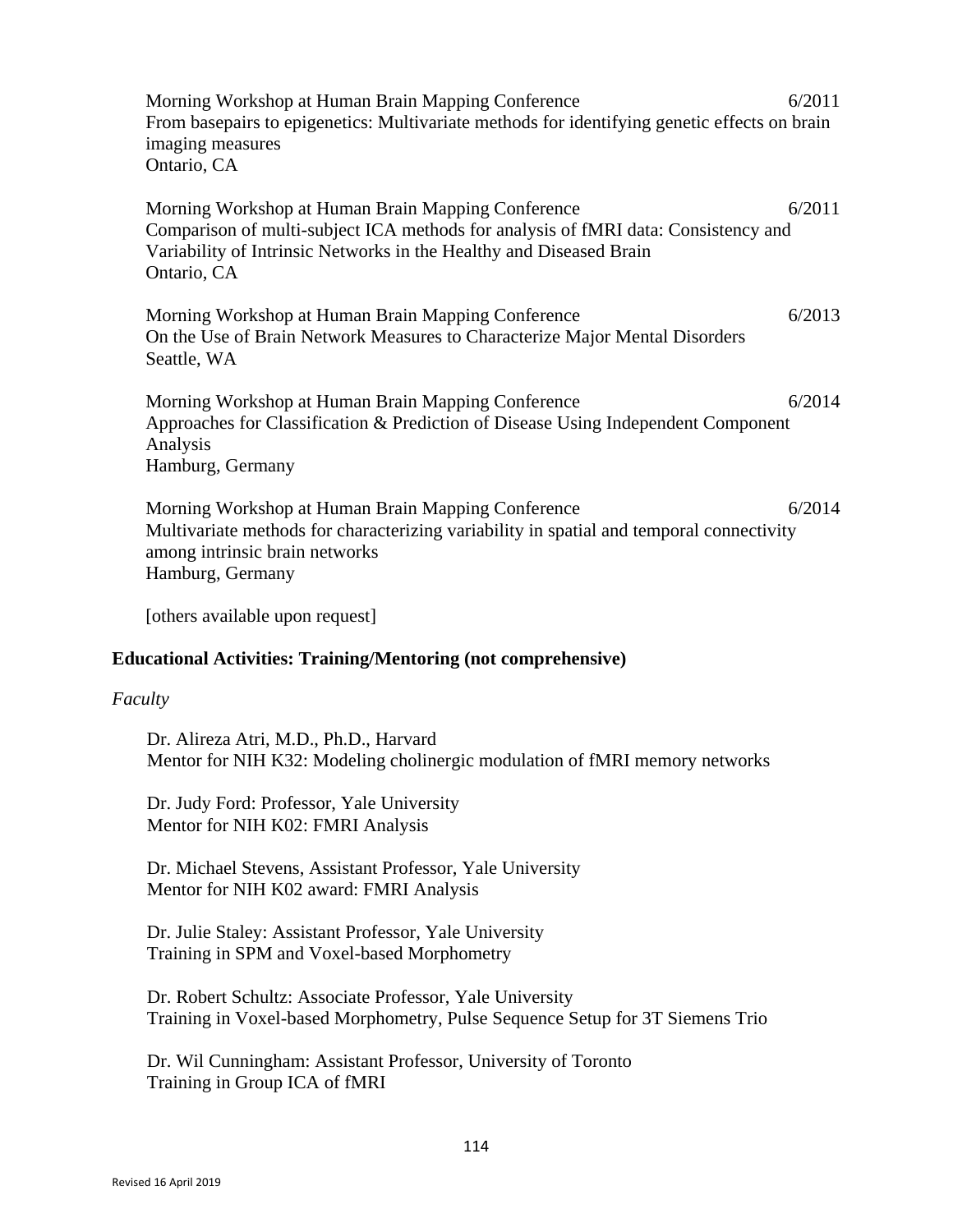Dr. David Schretlen, Associate Professor, Johns Hopkins University Training in SPM and Voxel-based Morphometry

Dr. Reisa Sperling, Assistant Professor, Harvard University Training on Independent Component Analysis of FMRI data and the GIFT software

Dr. Chris Abbott, Assistant Professor, University of New Mexico Training on Independent Component Analysis of FMRI data and the GIFT software Mentor on K Award Mentor for COBRE project

Dr. Robert Thoma, Associate Professor, University of New Mexico Mentor for COBRE project

*Post Doctoral Fellows (selected from over 50)*

Dr. Jean Liu: Postdoctoral Fellow in the Medical Image Analysis Lab, on fusion of functional MRI, genetics, and EEG data

Dr. Madiha Jafri: Postdoctoral Fellow in the Medical Image Analysis Lab, on multivariate functional connectivity in schizophrenia

Dr. Baoming Hong: Postdoctoral Fellow in the Medical Image Analysis Lab, on the signal properties of fMRI, ICA, and the development of realistic constraints for ICA analysis.

Dr. Jinsuh Kim: Postdoctoral Fellow in the Medical Image Analysis Lab.

Dr. Mona Noureldin: JHU Radiology fellow, on using SPM to analyze fMRI to study normal motor paradigms and Parkinson disease.

Dr. Nina Mikhelashvili: JHU Radiology fellow, on using SPM to analyze fMRI to study normal motor paradigms and Parkinson disease.

Dr. Kader Karli Oguz: JHU Radiology, on using SPM to analyze fMRI of normal motor paradigms.

*Graduate Students Advised (selected from over 50)*

Li Yiou (PhD, Graduated 2006) Technical Lead at Hewlett Packard Enterprise

David Schneider: (MS, Graduated 2006) Postdoctoral Fellow at Duke University

Karyn Backus (MS, Graduated 2006)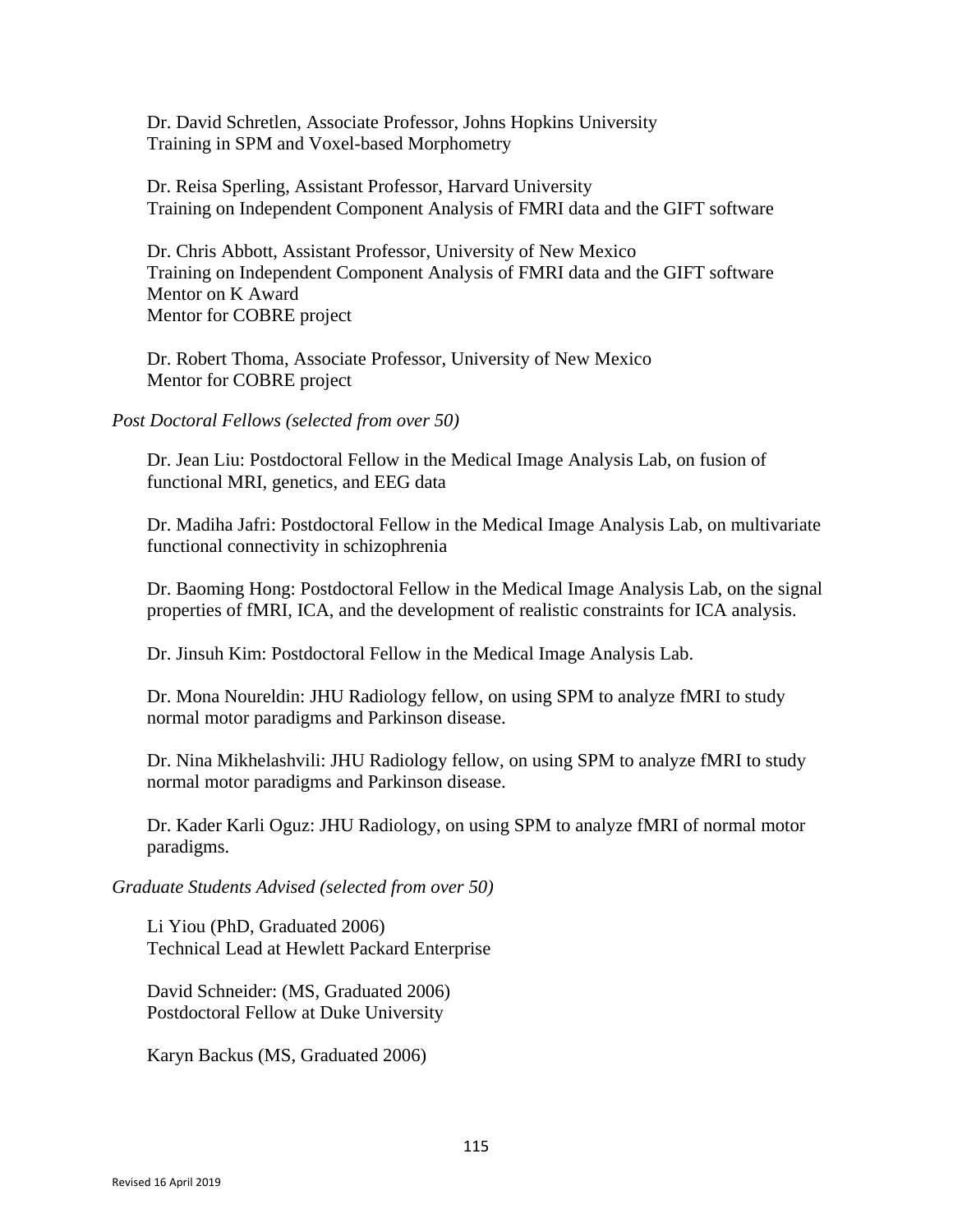Xiaoyang Cheng (ECE PhD, Graduated 2006) Delphinus Medical Technologies

Zhao Juan (PhD, Graduated 2007)

Matt Sutherland (Psychology PhD, Graduated 2007) Postdoctoral Fellow at The National Institute on Drug Abuse (NIDA)

Matthias Moosmann (PhD, Graduated 2007) University of Bergen

Tom Eichele (PhD, Graduated 2007) Physician/Researcher, University of Bergen

Madiha Jafri (PhD, Graduated 2008) Cybersecurity Systems Engineering Manager at Lockheed Martin

Alex Franco (ECE PhD, Graduated 2009) Associate Professor, PUCRS

Lai Xu (ECE PhD, Graduated 2009) Senior Staff System Engineer at Adeptence

Andrew Michaels (ECE PhD, graduated 2009) Director Neuroimage Analytics at Geisinger Health System

Nicole Correa (PhD, Graduated 2010) Technical Program Manager, Machine Learning at Amazon.com

Sunil Arja (MS, Graduated 2011) Senior Analytical Software Engineer, AT&T

Martin Havlicek (PhD, graduated 2011) Postdoctoral Fellow, Maastricht University, Dept of Cognitive Neuroscience

Michelle Juarez (ECE MS, graduated 2011) Systems Engineer at Raytheon

Siddarth Khullar (ECE PhD, graduated 2012) Researcher / Product Innovator, Apple

Vamsi Potluru (CS PhD, Graduated 2014) Senior Researcher, Comcast Cable

Eduardo Castro (ECE PhD, Graduated 2013) IBM Research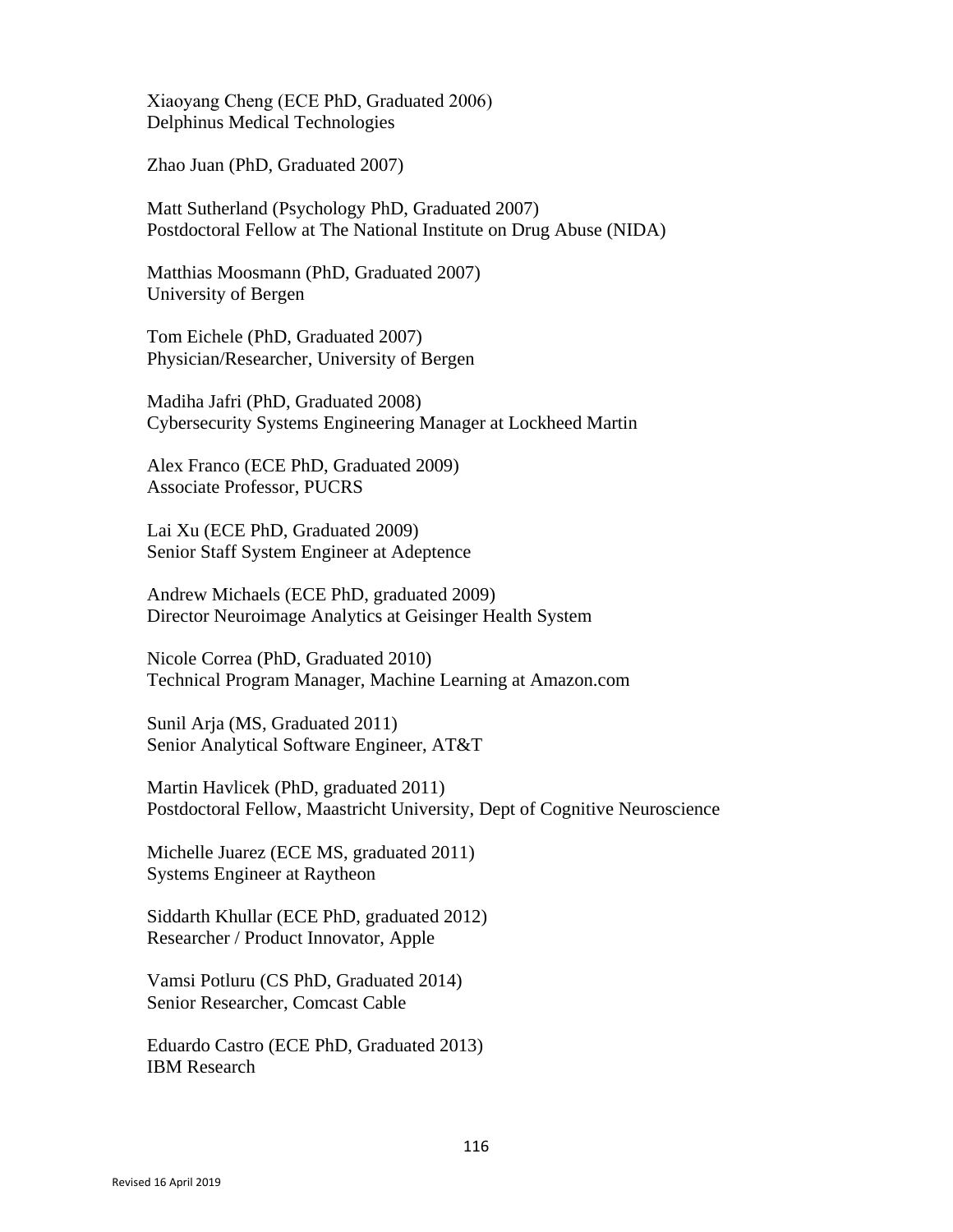Jiayu Chen (ECE PhD, Graduated 2013) Postdoctoral Fellow, The Mind Research Network

Sai Ma (ECE PhD, Graduated 2013) Data Analyst and PowerSchool Support, Mystic Valley Regional Charter School

Wei Du (ECE PhD, Graduated 2013) Division of Computational Bioscience, Center for Information Technology, NIH

Matthew Anderson (ECE PhD, Graduated 2013) Systems Engineer at BAE Systems

Pedro Rodriguez (ECE PhD, Graduated 2013) The John Hopkins University Applied Physics Lab

Mohammad Arbabshirani (ECE PhD, Graduated 2014) Machine learning and Computational Scientist at Geisinger Health System

Carrie Wright (Biomedical Sciences PhD, Graduated 2014) Postdoctoral Research Fellow at Lieber Institute for Brain Development

Mustafa Cetin (CS PhD, Graduated 2015) Data Scientist at Intel Corporation

Hao He (ECE PhD, 2015)

Shruti Gopal (ECE PhD, graduated 2016) Postdoctoral Fellow, University of Miami

Barnaly Rashid (ECE PhD, 2016)

Oktay Agcaoglu (ECE PhD, 2016)

Maziar Yaesoubi (ECE PhD, 2016)

Alvaro Ulloa (ECE PhD, 2016)

Rogers Silva (ECE PhD, 2017)

Devon Hjelm (CS PhD, 2017)

Eswar Damaraju (ECE PhD, post-qualifying)

Lei Wu (ECE PhD, post-qualifying)

William Gruner (ECE PhD, post-qualifying)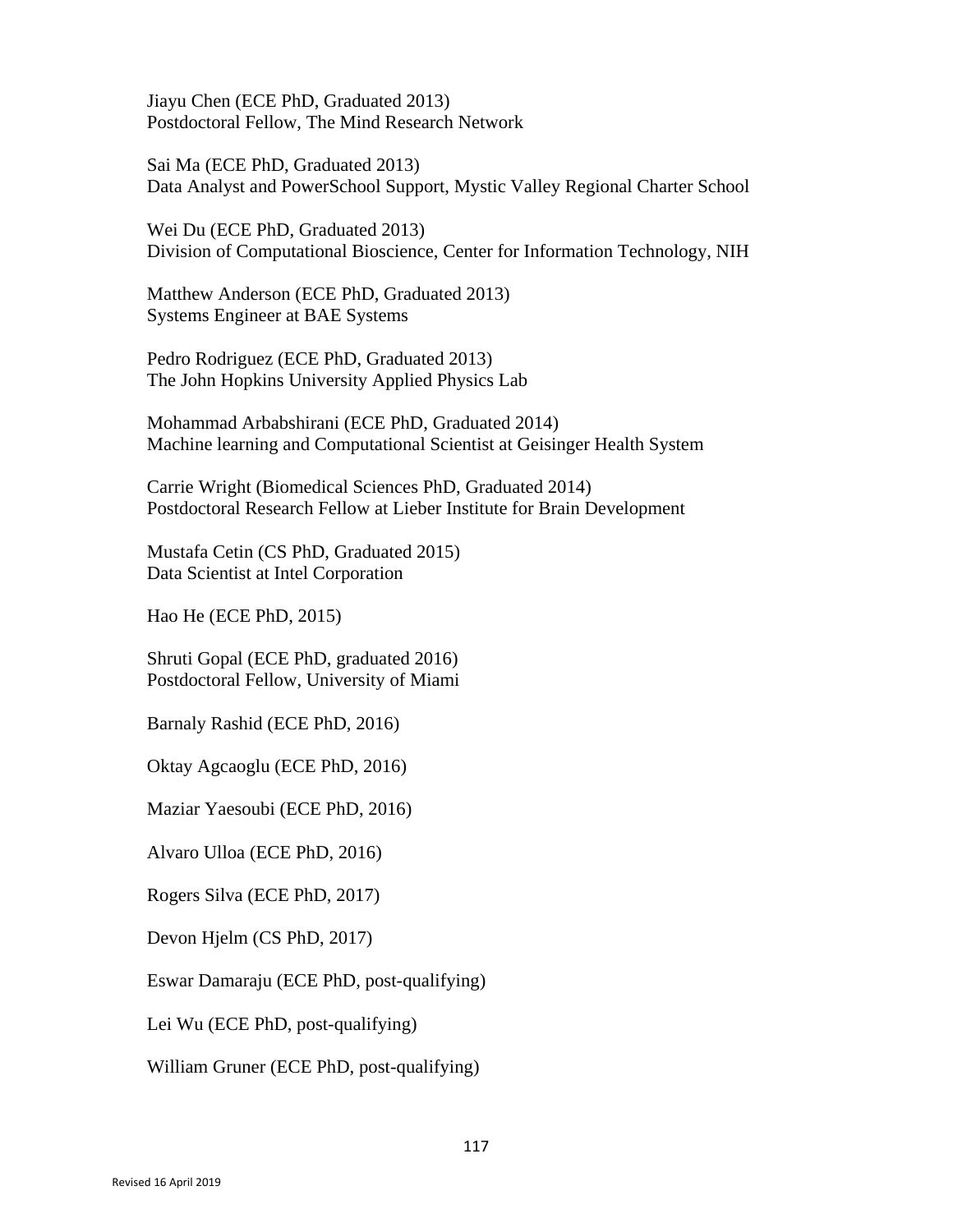Lora Cope (Psychology PhD, post-qualifying)

Samantha Fede (Psychology PhD, post-qualifying)

Mustafa Salman (ECE PhD, pre-qualifying)

Srinjay Srivasta (CS PhD, pre-qualifying)

Noah Lewis (CS PhD, pre-qualifying)

*Undergraduate & High School Students (sample)*

Daniel Hong, High School Student, learning research skills in the Psychiatric Neuro-Imaging Lab, 1999.

Joseph Hong, High School Student, learning research skills in the Psychiatric Neuro-Imaging Lab, 2000.

Mayur Pandya: Third Year Medical Student, Ohio University College of Osteopathic Medicine, doing neuro-imaging research elective, 2001.

Adam Dziorny: Undergraduate Biomedical Engineering Student, Johns Hopkins University, fMRI processing strategies and research skills, 2001-2002.

Eric Egolf: Undergraduate Computer Science Student: Trinity College, senior project: development of functional connectivity toolbox for SPM99, 2002-2003.

Deanna McDevitt: Undergraduate Student, Yale University, Directed Reading in Psychology on a Depression and the Christian Psychologist, Spring 2003.

Alvin Chon: Undergraduate Student, Trinity College, senior project in informatics: multimodality database and data mining techniques applied to functional MRI, structural MRI, diffusion tensor MRI, and EEG, Fall 2003.

Samara Reynolds: Undergraduate Student, Trinity College, 2005

Doris Nguyen: Undergraduate Student (via the TBP mentor program), 2003-2005.

Abbie Garrity: Undergraduate Student, Trinity College, Fall/Spring 2004-2006

Guilherme Machado: Senior undergraduate student, UNM ECE, 2006

Jeffrey Lie: Senior undergraduate student, UNM ECE, 2007 Worked with me as part of the EYES program

Chris Parchert: Senior undergraduate student, UNM ECE, 2007-2008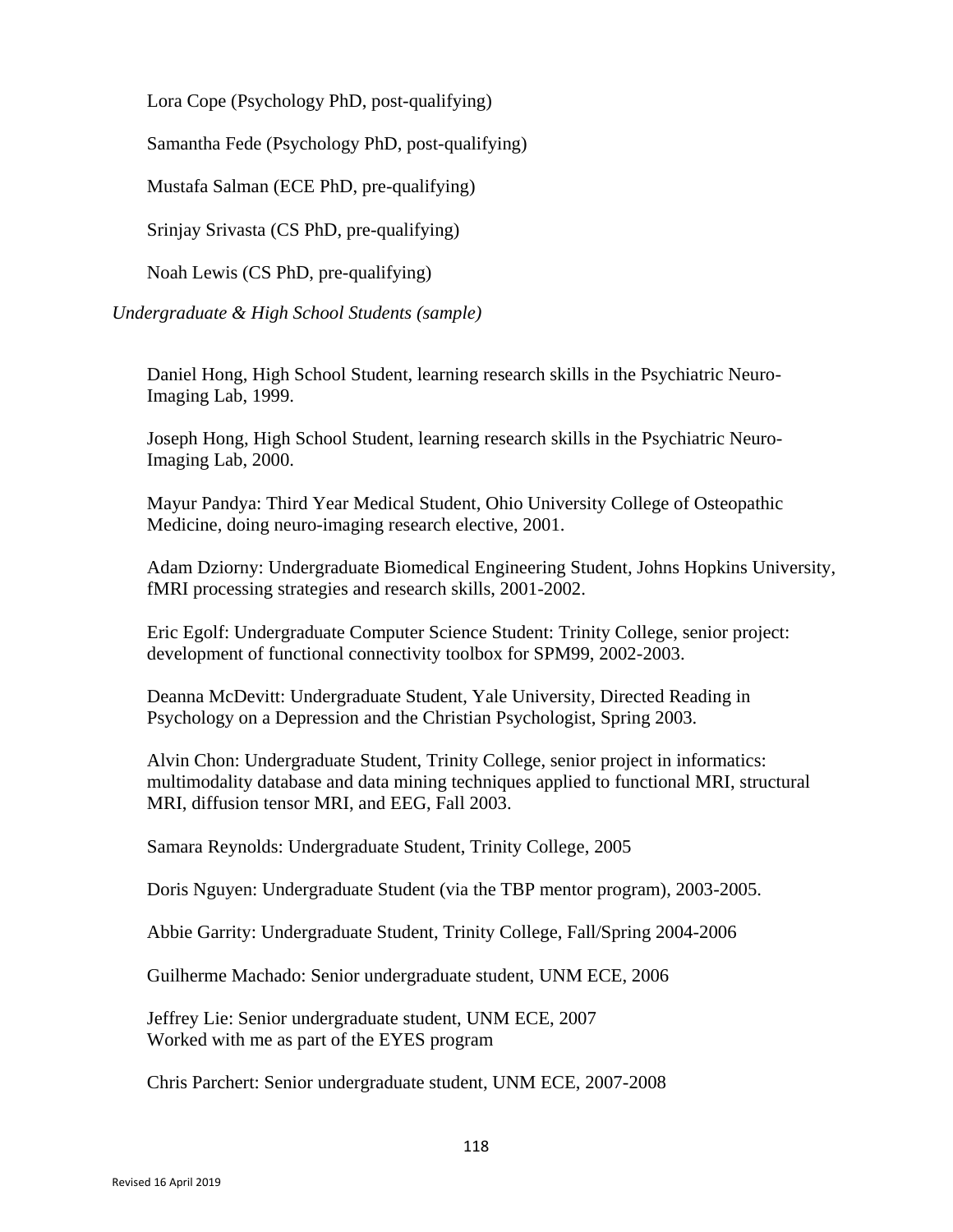Janet Nguyen: Senior undergraduate student, UNM ECE 2007-2008

Michelle Juarez: Senior undergraduate student, UNM ECE 2006-2007

Christina Davidson: High school senior, Albuquerque, 2007

Joel Bixler (UTexas ECE undergraduate student, 2008)

Cullen Roth (UNM applied math undergraduate student, 2013-2014)

Bradley Baker (NCF machine learning undergraduate student, 2014-2016)

Nikolas Wojtalewicz (NCF machine learning undergraduate student, 2015)

Daisy Reyes (UNM applied math undergraduate student, 2015-2016)

Dakarai McCoy (UNM ECE undergraduate student, 2015-2016)

# **Annotated list of Trainees (not comprehensive):**

Peer-reviewed publications of trainees are listed. Trainees' names are highlighted in bold font.

# *Chris Abbott, MD*

Clinician, Dept. of Psychiatry, University of New Mexico

Role: Mentor on K award

Dr. Abbott is a past CTSC scholar at UNM. He has been working closely with Dr. Calhoun for years, and as part of his training, he spent a year interacting with lab members in Dr. Calhoun's group and learning how to work with brain imaging data. He is also an investigator on Dr. Calhoun's COBRE.

- [1] C. **Abbott**, A. Caprihan, J. Yamamoto, N. I. Perrone-Bizzozero, G. Pearlson, and V. D. Calhoun, "Source Based Morphometry Analysis of Group Differences in Fractional Anisotropy in Schizophrenia," in *Proc. HBM*, Quebec City, Canada, 2011.
- [2] C. **Abbott**, D. I. Kim, S. Sponheim, J. R. Bustillo, and V. D. Calhoun, "Decreased Default Mode Neural Modulation with Age in Schizophrenia," *American Journal of Geriatric Psychiatry,* vol. 18, pp. 897-907, 2010, PMC Pending #202225.
- [3] C. **Abbott**, M. Juarez, T. White, R. L. Gollub, G. D. Pearlson, J. R. Bustillo, J. Lauriello, B. C. Ho, H. J. Bockholt, V. P. Clark, V. Magnotta, and V. D. Calhoun, "Antipsychotic Dose and Diminished Neural Modulation: A Multi-Site fMRI Study," *Progress in Neuro-Psychopharmacology & Biological Psychiatry,*  vol. 35, pp. 473-482, 2011, PMC Pending #255577.
- [4] C. **Abbott**, F. Merideth, D. Ruhl, Z. Yang, V. P. Clark, V. D. Calhoun, F. M. Hanlon, and A. R. Mayer, "Auditory orienting and inhibition of return in schizophrenia: A functional magnetic resonance imaging study," *Progress in Neuro-Psychopharmacology & Biological Psychiatry,* In Press, PMC Pending #346258.
- [5] A. Caprihan, C. **Abbott**, J. Yamamoto, G. D. Pearlson, N. Bizzozero, J. Sui, and V. D. Calhoun, "Sourcebased morphometry analysis of group differences in fractional anisotropy in schizophrenia," *Brain Connectivity,* In Press, PMC Pending #304239.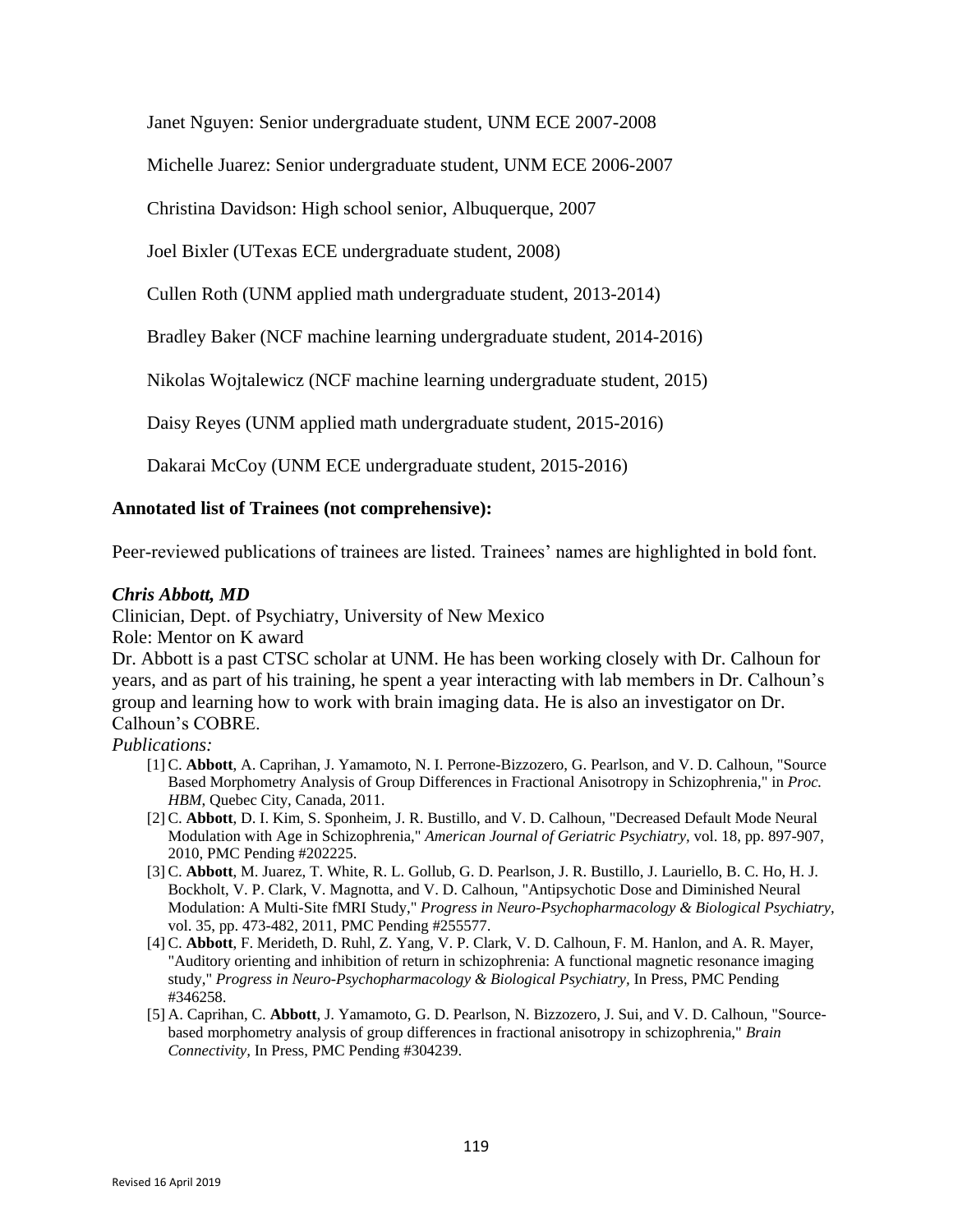[6]J. Turner, H. Chen, D. Mathalon, E. Allen, A. Mayer, C. **Abbott**, V. D. Calhoun, and J. Bustillo, "Reliability of the amplitude of low-frequency fluctuations in resting state in chronic schizophrenia," *Psych.Res.Neuroimaging,* In Press, PMC Pending #326593.

# *Lai Xu*

PhD Student, University of New Mexico, Dept. of ECE, post-proposal Role: Advisor for PhD

Ms. Xu is a current PhD student, post proposal, expected to defend her thesis in May 2010. She won a fellowship funded by Howard Hughes as part of the Program in Interdisciplinary Biology and Biological Sciences (PIBBS) program at UNM. She also had multiple posters presented at conferences and has two published journal articles and another submitted.

# *Publications:*

- [1] **L. Xu**, J. Liu, and V. D. Calhoun, "Functional Connectivity among Spatially Independent Brain Regions During a VR Task," in *Proc. HBM*, Chicago, Il, 2007.
- [1]J. Liu, **L. Xu**, A. Caprihan, and V. Calhoun, "Extracting Principle Components for Discriminant Analysis of fMRI Images," in Proc. ICASSP, 2008.
- [2]J. Sui, J. Liu, L. Wu, A. Michael, **L. Xu**, T. Adali, and V. D. Calhoun, "A Constrained Coefficient ICA Algorithm For Group Difference Enhancement," in Proc. ICASSP, 2008.
- [3] **L. Xu**, J. Liu, T. Adali, and V. D. Calhoun, "Source Based Morphometry And Its Application To Identify Relative Gray Matter And White Matter Differences In Schizophrenia Versus Controls," in Proc. ICASSP, 2008.
- [4] **L. Xu**, G. D. Pearlson, and V. D. Calhoun, "Joint Source Based Morphometry to Identify Sources of Gray Matter and White Matter Relative Differences in Schizophrenia Versus Healthy Controls," in Proc.ISMRM, Toronto, Canada, 2008.
- [5] **L. Xu** and V. D. Calhoun, "sMRI Complex Framework For Evaluating Relative Gray And White Matter Group Differences," in Proc. ISMRM, Honolulu, Hawaii, 2009.
- [6] **L. Xu** and V. D. Calhoun, "Source Based Morphometry: Approaches to Identify Gray and White Matter Group Differences with Application to Schizophrenia," in Proc. HBM, San Francisco, CA, 2009.
- [2] **L. Xu**, K. Groth, G. Pearlson, D. Schretlen, and V. Calhoun, "Source Based Morphometry: The Use of Independent Component Analysis to Identify Gray Matter Differences with Application to Schizophrenia," Hum Brain Mapp, Under revision.
- [3] **L. Xu**, G. Pearlson, and V. Calhoun, "Joint Source Based Morphometry to Identify Relative Gray Matter and White Matter Group Differences," NeuroImage, vol. 44, pp. 777-789, 2009.

# *Rogers Silva*

PhD Student, University of New Mexico, Dept. of ECE, pre-qualifying

Role: Advisor for MS, Advisor for PhD

Mr. Silva is a currently a PhD student funded from my NIH R01 grant. He contributed to a technical paper published this year, and is currently working on a journal article on the selection of imaging biomarkers from multimodal data.

- [1] V. D. Calhoun, R. **Silva**, and J. Liu, "Identification of Multimodal MRI and EEG Biomarkers Using Joint-ICA and Divergence Criteria," in Proc.MLSP, 2007.
- [2] R. F. **Silva** and V. D. Calhoun, "Identification of Brain Imaging Biomarkers by Optimized Selection of Multimodal Independent Components," in Proc. IEEE SSIAI, Santa Fe, NM, 2008.
- [3] R. **Silva** and V. D. Calhoun, "Identification of Brain Image Biomarkers by Optimized Selection of Multimodal Datasets," in Proc.ISMRM, Toronto, 2008.
- [4] R. **Silva** and V. D. Calhoun, "Divergence Measurements for the Optimal Identification of Multimodal Biomarkers," in Proc. HBM, San Francisco, CA, 2009.
- [5] R. **Silva** and V. D. Calhoun, "Evaluating Joint Histograms in a Joint ICA Fusion Framework: Methods for Feature Extraction and Component Selection," in Human Brain Mapping, Barcelona, Spain, 2010.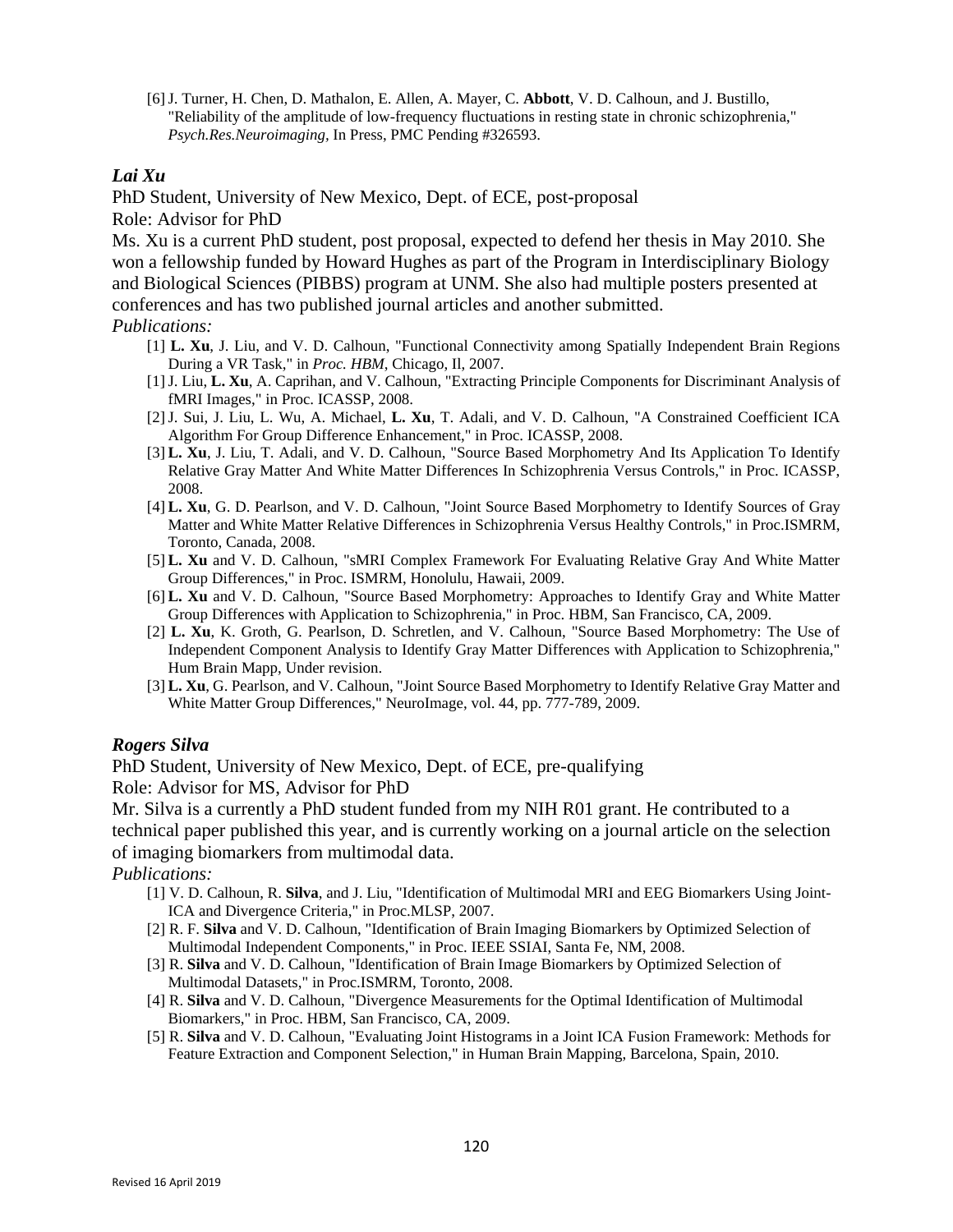# *Vamsi Potluru*

MS/PhD Student, University of New Mexico, Dept. of CS, post-qualifying Role: Advisor for PhD

Vamsi completed his Masters with me and now is working on his PhD thesis and expects to finish next year. During his time with me he has published multiple referreed conference papers

and is working on several journal articles.

*Publications:*

- [1] **V. Potluru** and V. D. Calhoun, "Group Learning using NMF Variants," in Proc.ISCAS, 2008.
- [2] **V. Potluru**, S. M. Plis, and V. D. Calhoun, "Sparse shift-invariant NMF," in Proc. IEEE SSIAI, Santa Fe, NM, 2008.
- [3] S. M. Plis, **V. Potluru**, V. D. Calhoun, and T. Lane, "Correlated Noise: How it Breaks NMF, and What to Do About It," in Proc. MLSP, Grenoble, France, 2009.
- [4] **V. Potluru**, S. M. Plis, M. Morup, V. D. Calhoun, and T. Lane, "Efficient Multiplicative updates for Support Vector Machines," in Proc. SDM, Sparks, NV, 2009.

# *Lei Wu*

PhD Student, University of New Mexico, post-qualifying

Role: Advisor for PhD

*Publications:*

- [1] J. Sui, J. Liu, L. **Wu**, A. Michael, L. Xu, T. Adali, and V. D. Calhoun, "A Constrained Coefficient ICA Algorithm For Group Difference Enhancement," in Proc. ICASSP, 2008.
- [2] L. **Wu** and V. D. Calhoun, "An Approach for Fusion between EEG and fMRI Data," in Proc.ISMRM, Toronto, Canada, 2008.
- [3] L. **Wu**, V. D. Calhoun, and T. Eichele, "Functional connectivity in eyes open vs. eyes closed resting state fMRI," in Proc. HBM, San Francisco, CA, 2009.
- [4] L. **Wu**, T. Eichele, and V. D. Calhoun, "Alpha Hemodynamic Responses in Eyes Open vs. Eyes Closed Resting State EEG-fMRI," in Proc. HBM, Barcelona, Spain, 2010.
- [5] V. D. Calhoun, L. **Wu**, K. A. Kiehl, T. Eichele, and G. D. Pearlson, "Aberrant Processing of Deviant Stimuli in Schizophrenia Revealed by Fusion of FMRI and EEG Data," Acta Neuropsychiatria, In Press, PMC pending #184787.
- [6] L. **Wu**, T. Eichele, and V. D. Calhoun, "Reactivity of hemodynamic responses and functional connectivity to different states of alpha synchrony: a concurrent EEG-fMRI study," NeuroImage, Submitted.

# *Michelle Juarez*

MS Student, University of New Mexico

Role: Advisor for MS

# *Publications:*

- [1] G. Machado, M. **Juarez**, V. P. Clark, R. L. Gollub, V. Magnotta, T. White, and V. D. Calhoun, "Probing Schizophrenia With A Sensorimotor Task: Large-Scale (N=273) Independent Component Analysis Of First Episode And Chronic Schizophrenia Patients," in Proc. Society for Neuroscience, San Diego, CA, 2007.
- [2] M. **Juarez**, T. White, G. D. Pearlson, J. R. Bustillo, J. Lauriello, B. C. Ho, H. J. Bockholt, V. P. Clark, R. Gollub, V. Magnotta, G. Machado, and V. D. Calhoun, "Functional connectivity differences in first episode and chronic schizophrenia patients during an auditory sensorimotor task revealed by independent component analysis of a large multisite study," in Proc. HBM, San Francisco, CA, 2009.
- [3] M. **Juarez**, C. Abbott, T. White, R. L. Gollub, G. D. Pearlson, J. R. Bustillo, J. Lauriello, B. C. Ho, H. J. Bockholt, V. P. Clark, V. Magnotta, and V. D. Calhoun, "Sensory deficits in schizophrenia with a large-scale independent component analysis of schizophrenia patients," Hum. Brain Map., Submitted.

# *Alex Franco*

PhD Student, University of New Mexico (defended 2009) Role: Served on PhD Committee Currently director at imaging center in Brazil following post-doc at Emory University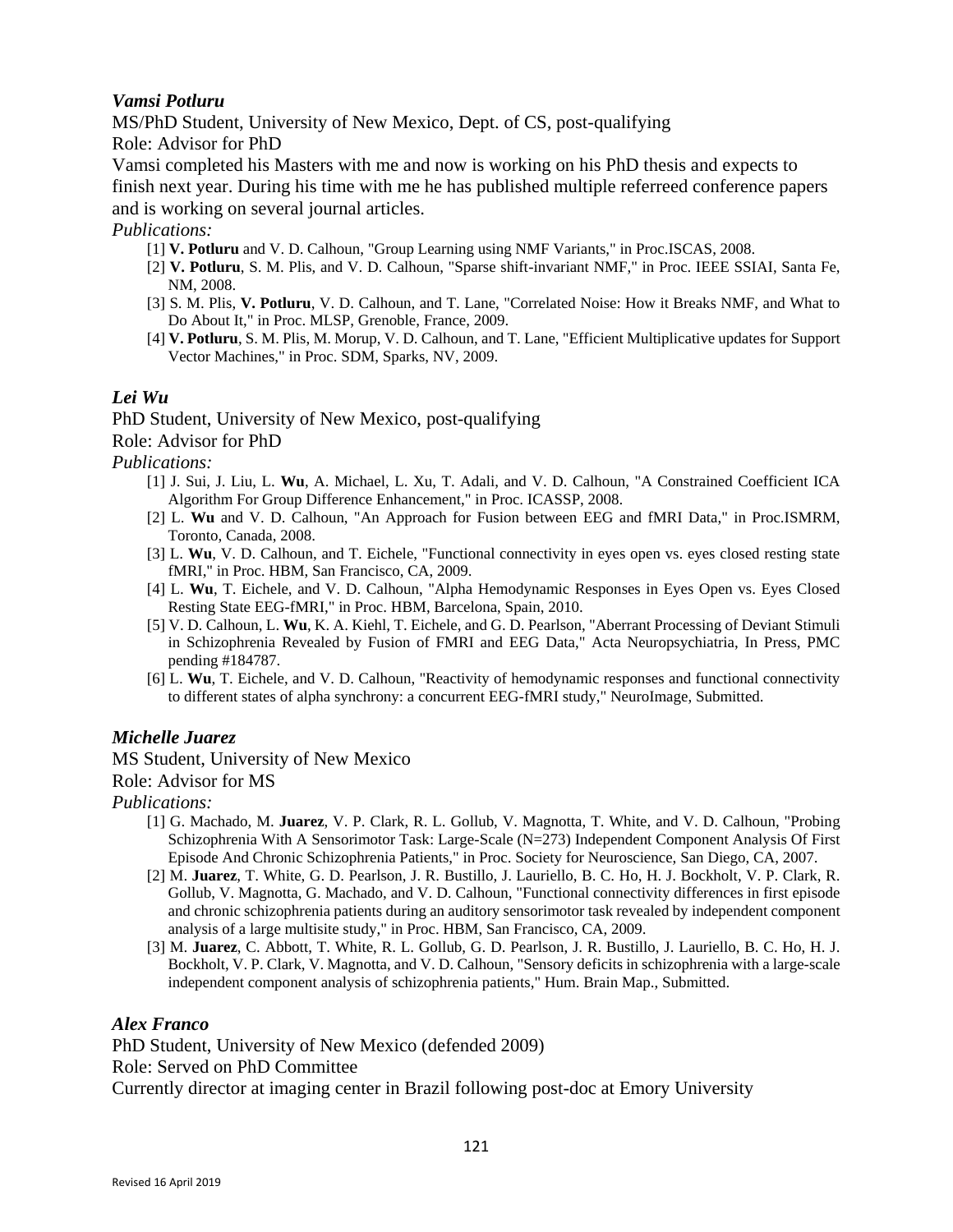#### *Publications:*

- [1] A. R. **Franco**, M. Mannell, J. Ling, B. Bedrick, V. D. Calhoun, and A. R. Mayer, "Connectivity Between Consistent Resting State Networks and Fractional Anisotropy Revealed by Joint Independent Component Analysis," in Proc. HBM, San Francisco, CA, 2009.
- [2] A. R. **Franco**, J. Ling, A. Caprihan, V. D. Calhoun, R. Jung, G. L. Heileman, and A. R. Mayer, "Multimodal and Multi-tissue Measures of Connectivity Revealed by Joint Independent Component Analysis," IEEE JSTSP, vol. 2, pp. 986-997, 2008, PMC2748354.
- [3] A. R. **Franco**, A. Pritchard, V. D. Calhoun, and A. R. Mayer, "Inter-rater and Inter-method Reliability of Default Mode Network Selection," Hum Brain Mapp, vol. 30, pp. 2293-2303, 2009, PMC2751639.
- [4] M. Mannell, A. R. **Franco**, V. D. Calhoun, J. M. Canive, R. J. Thoma, and A. R. Mayer, "Resting state and task-induced deactivation: A methodological comparison in patients with schizophrenia and healthy controls," Hum Brain Mapp, In Press, PMC pending #132340.
- [5] M. Mannell, A. R. **Franco**, V. D. Calhoun, and A. R. Mayer, "Reproducibility, Reliability and Connectivity of Resting State Networks," NeuroImage, Submitted.

# *Andrew Michael*

PhD Student, Rochester Institute of Technology (defended 2009).

Role: Advisor for PhD

Currently Assistant Professor at MRN with academic affiliation with RIT.

- [1] A. **Michael**, J. Fries, S. Baum, B. C. Ho, N. C. Andreasen, and V. D. Calhoun, "A Method to Analyze Correlations between Multiple Brain Imaging Tasks to Characterize Schizophrenia," in Proc. IEEE SSIAI, Santa Fe, NM, 2008.
- [2] A. **Michael**, V. D. Calhoun, S. Baum, and N. C. Andreasen, "A Method to Classify Schizophrenia using Inter-Task Spatial Correlations of Functional Brain Images," in Proc. EMBC, 2008.
- [3] A. **Michael**, S. Baum, V. D. Calhoun, and A. Caprihan, "Correlations of Diffusion Tensor Imaging Values and Symptom Scores in Patients with Schizophrenia," in Proc. EMBC, 2008.
- [4] J. Sui, J. Liu, L. Wu, A. **Michael**, L. Xu, T. Adali, and V. D. Calhoun, "A Constrained Coefficient ICA Algorithm For Group Difference Enhancement," in Proc. ICASSP, 2008.
- [5] A. **Michael**, S. Baum, V. P. Clark, R. Jung, K. O. Lim, T. White, B. C. Ho, R. L. Gollub, and V. D. Calhoun, "Fusion of Structural-Functional Brain Images Reveals Differences in Schizophrenia in a Multi Site Study," in Proc. ISMRM, Honolulu, Hawaii, 2009.
- [6] A. **Michael**, S. Baum, T. J. White, N. C. Andreasen, J. M. Segall, R. E. Jung, V. P. Clark, R. L. Gollub, S. C. Schulz, J. L. Roffman, B. C. Ho, K. O. Lim, H. J. Bockholt, and V. D. Calhoun, "Inter-voxel Cross-Correlation Reveals Aberrantly Low Structural and Functional Linkage in Schizophrenia in a Multi-Site Study," in Proc. HBM, San Francisco, CA, 2009.
- [7] A. **Michael**, V. D. Calhoun, G. D. Pearlson, S. Baum, and A. Caprihan, "An Analysis of using Diffusion Tensor Imaging Measures and Symptom Scores to Classify Patients with Schizophrenia," in Proc. HBM, San Francisco, CA, 2009.
- [8] A. **Michael**, V. D. Calhoun, G. Pearlson, S. Baum, and A. Caprihan, "Application of Canonical Correlation Analysis to Identify Regions of Significant Correlation between Symptom Scores and DTI Measures in Schizophrenia," in Proc. ISMRM, Honolulu, Hawaii, 2009.
- [9] A. **Michael**, S. Baum, and V. D. Calhoun, "A Technique to Detect Outliers Automatically in Multi-Site fMRI Data," in Proc. ISMRM, Honolulu, Hawaii, 2009.
- [10] U. Sakoglu, A. **Michael**, and V. D. Calhoun, "Classification of schizophrenia patients vs healthy controls based on dynamic functional network connectivity," in Proc. HBM, San Francisco, CA, 2009.
- [11] O. Demirci, M. C. Stevens, N. C. Andreasen, A. **Michael**, J. Liu, T. White, G. D. Pearlson, V. P. Clark, and V. D. Calhoun, "Investigation of relationships between fMRI brain networks in the spectral domain using ICA and Granger causality reveals distinct differences between schizophrenia patients and healthy controls," NeuroImage, vol. 46, pp. 419-431, 2009, PMC2713821.
- [12] A. **Michael**, S. Baum, J. Fries, B. C. Ho, R. Pierson, N. C. Andreasen, and V. D. Calhoun, "A Method to Fuse fMRI Tasks Through Spatial Correlations: Applied to Schizophrenia," Human Brain Mapping, vol. 30, pp. 2512-2529, 2009, PMC2711995.
- [13] A. **Michael**, S. Baum, T. White, O. Demirci, N. C. Andreasen, J. M. Segall, R. E. Jung, G. D. Pearlson, V. P. Clark, R. L. Gollub, S. C. Schulz, J. Roffmann, K. O. Lim, B. C. Ho, H. J. Bockholt, and V. D. Calhoun,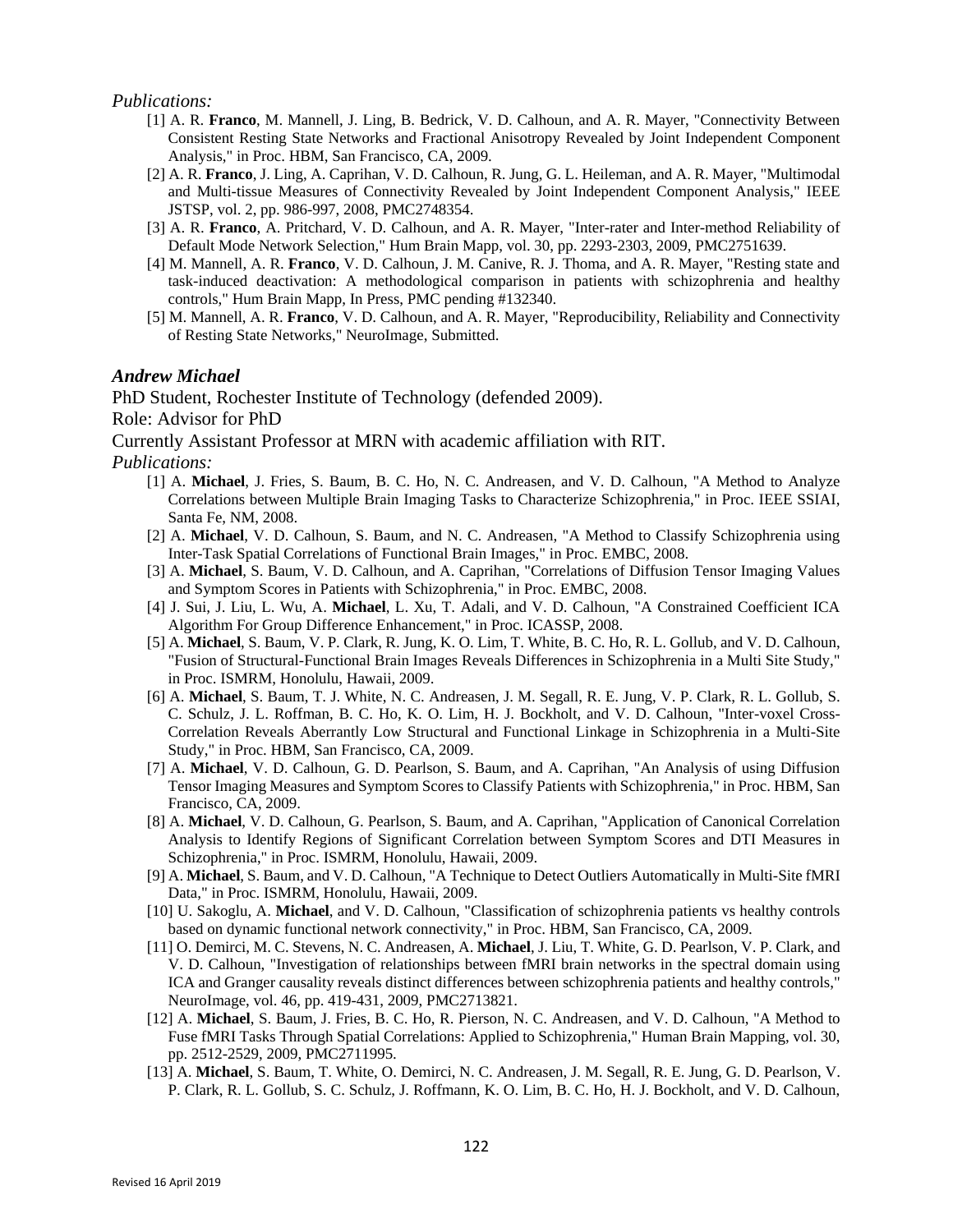"Does Function Follow Form?: Methods to Fuse Structural and Functional Brain Images Show Decreased Linkage in Schizophrenia," Hum Brain Mapp, In Press, PMC pending #184511.

[14] U. Sakoglu, G. D. Pearlson, K. A. Kiehl, Y. Wang, A. **Michael**, and V. D. Calhoun, "A Method for Evaluating Dynamic Functional Network Connectivity and Task-Modulation: Application to Schizophrenia," MAGMA, In Press, PMC pending #180300.

# *Nicolle Correa*

PhD Student, University of Maryland Baltimore County, Dept. of CSEE, post-proposal Role: co-advisor (with Tülay Adalı) for Master's thesis (received 2006), co-advisor for PhD (graduated in 2010)

Work during her PhD student was funded from an NIH R01 grant. This training occured via email, phone conference, and monthly travel between Baltimore and Hartford and now Ms. Correa is currently working in industry.

- [1] N. **Correa**, T. Adali, Y. Li, and V. D. Calhoun, "Comparison of blind source separation algorithms for fMRI using a new matlab toolbox: GIFT," in Proc.IEEE Int.Conf.Acoustics, Speech, Signal Processing (ICASSP), Philadelphia, PA, 2005.
- [2] N. **Correa**, T. Adali, Y. Li, and V. D. Calhoun, "Examining associations between fMRI and EEG data using canonical correlation analysis," in Proc. ISBI, Washington, D.C., 2008, pp. 1251-1254.
- [3] N. **Correa**, Y. Li, T. Adali, and V. D. Calhoun, "Fusion of fMRI, sMRI, and EEG Data Using Canonical Correlation Analysis," in Proc.IEEE Int.Conf.Acoustics, Speech, Signal Processing (ICASSP), Taiwan, 2009.
- [4] N. **Correa**, Y. Li, T. Adali, and V. D. Calhoun, "Investigating associations across fMRI, sMRI, and EEG data for the auditory oddball task using canonical correlation analysis," in Proc. HBM, San Francisco, CA, 2009.
- [5] P. Rodriguez, N. M. **Correa**, T. Adali, and V. D. Calhoun, "Quality map thresholding for de-Noising of complex-valued fMRI data and its application to ICA of fMRI," in Proc. MLSP, Grenoble, France, 2009.
- [6] N. **Correa**, T. Eichele, T. Adali, Y. Li, and V. D. Calhoun, "Fusion of Concurrent single Trial EEG Data and FMRI Data Using Multi-set Canonical Correlation Analysis," in Proc. ICASSP, Dallas, TX, 2010.
- [7] H. Li, T. Adali, N. **Correa**, P. Rodriguez, and V. D. Calhoun, "Flexible Complex ICA of fMRI Data," in Proc. ICASSP, Dallas, TX, 2010.
- [8] S. Ma, X. Li, N. **Correa**, T. Adali, and V. D. Calhoun, "Independent Subspace Analysis with Prior Information for fMRI Data," in Proc. ICASSP, Dallas, TX, 2010.
- [9] P. Rodriguez, T. Adali, H. Li, N. **Correa**, and V. D. Calhoun, "Phase Correction and Denoising for ICA of Complex fMRI Data," in Proc. ICASSP, Dallas, TX, 2010.
- [10] N. **Correa**, T. Adali, and V. D. Calhoun, "Performance of Blind Source Separation Algorithms for fMRI Analysis," Mag.Res.Imag., vol. 25, p. 684, 2007, PMC2358930.
- [11] N. **Correa**, Y. Li, T. Adali, and V. D. Calhoun, "Canonical correlation analysis for feature-based fusion of biomedical imaging modalities to detect associative networks in Schizophrenia," IEEE JSTSP, vol. 2, pp. 998-1007, 2008, PMC2761661.
- [12] N. **Correa**, T. Eichele, T. Adali, Y. Li, and V. D. Calhoun, "Multi-set canonical correlation analysis for the fusion of concurrent single trial ERP and functional MRI," NeuroImage, In Press, PMC pending #180189.
- [13] P. Rodriguez, N. **Correa**, T. Adali, T. Eichele, and V. D. Calhoun, "Quality Map Thresholding for De-Noising of Complex-Valued fMRI Data and its Applipcation to ICA of fMRI," Journal of Signal Processing Systems, Submitted.
- [14] W. Xiong, N. **Correa**, T. Adali, and V. D. Calhoun, "Order Selection of the Linear Mixing Model for Complex-valued fMRI Data," IEEE JSTSP, Submitted.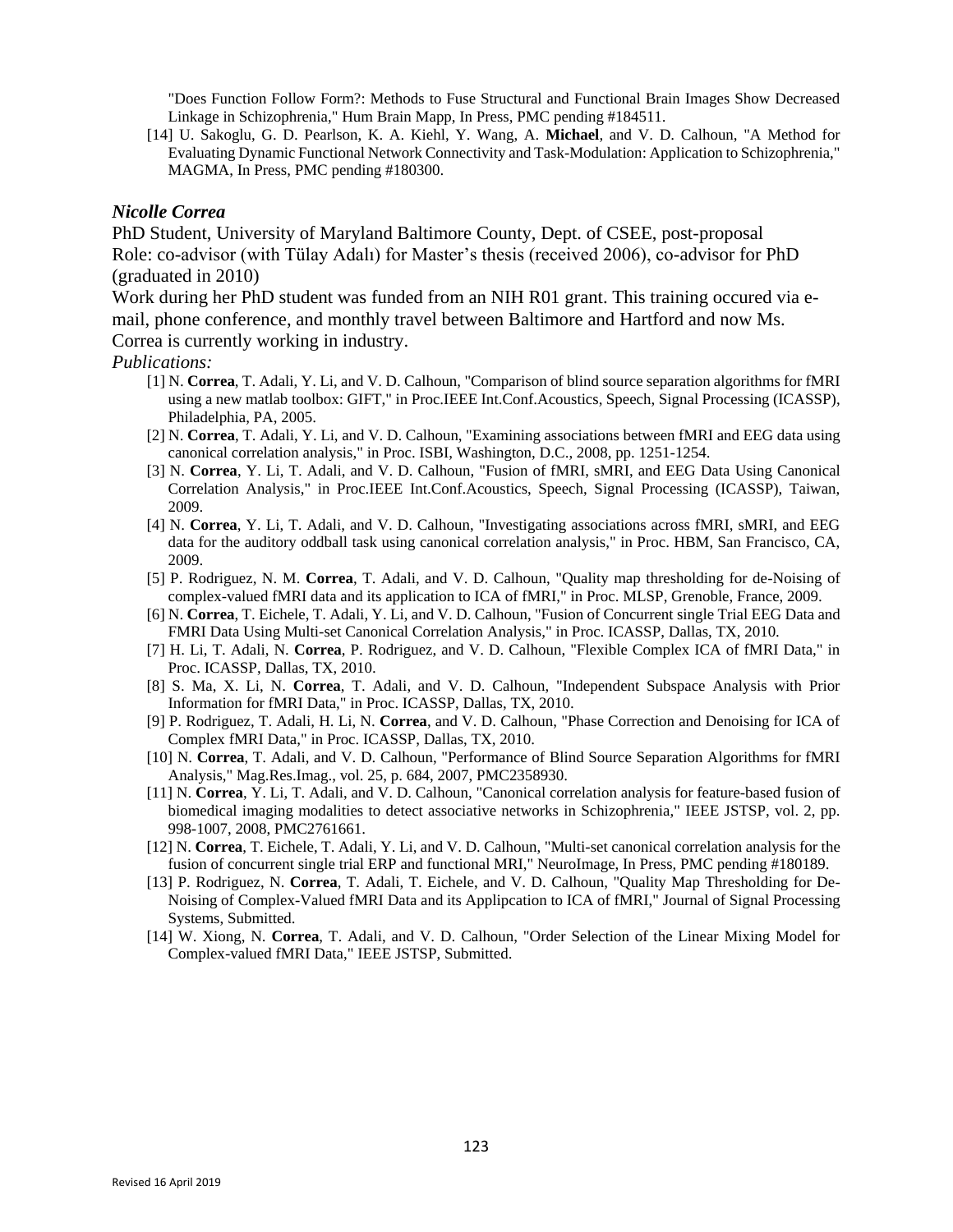# *Yiou Li*

PhD, University of Maryland Baltimore County, Dept. of CSEE (defended 2008) Role: co-advisor (with Tülay Adalı) for PhD thesis

Dr. Li was funded from an NIH R01 grant. This training occurred via e-mail, phone conferences, and monthly travel between Baltimore and Hartford and Albuquerque.

- [1] V. D. Calhoun, T. Adali, and Y. **Li**, "Independent component anlaysis of complex-valued functional magnetic resonance imaging data by complex nonlinearities," in Proc.ISBI, 2004, pp. 984-987.
- [2] Y. **Li**, T. Adali, and V. D. Calhoun, "Independent component analysis with feature selective filtering," in Proc.MLSP, 2004.
- [3] N. Correa, T. Adali, Y. **Li**, and V. D. Calhoun, "Comparison of blind source separation algorithms for fMRI using a new matlab toolbox: GIFT," in Proc.IEEE Int.Conf.Acoustics, Speech, Signal Processing (ICASSP), Philadelphia, PA, 2005.
- [4] Y. **Li**, T. Adali, and V. D. Calhoun, "Feature-selective ICA and its convergence properties," in Proc.IEEE Int.Conf.Acoustics, Speech, Signal Processing (ICASSP), 2005.
- [5] Y. **Li**, T. Adali, and V. D. Calhoun, "Sample Dependence Correction For Order Selection In fMRI Analysis," in Proc.ISBI, 2006.
- [6] Y. **Li**, T. Adali, and V. D. Calhoun, "A Model For Comparison Of Two Functional MRI Datasets By Canonical Correlation Analysis And Independent Component Analysis," in Proc.MLSP, 2007.
- [7] Y. **Li**, W. Wang, T. Adali, and V. D. Calhoun, "CCA for Joint Blind Source Separation of Multiple Datasets with Application to Group fMRI Analysis," in Proc.MLSP, 2007.
- [8] Y. **Li**, T. Adali, and V. Calhoun, "A multivariate model for comparison of two datasets and its application to fMRI analysis," in Proc.MLSP, 2007.
- [9] N. Correa, T. Adali, Y. **Li**, and V. D. Calhoun, "Examining associations between fMRI and EEG data using canonical correlation analysis," in Proc. ISBI, Washington, D.C., 2008, pp. 1251-1254.
- [10] Y. **Li**, W. Wang, T. Adali, and V. D. Calhoun, "CCA for Joint Blind Source Separation of Multiple Datasets with Application to Group fMRI Analysis," in Proc. ICASSP, 2008.
- [11] W. Wang, Y. **Li**, H. Li, T. Adali, and V. D. Calhoun, "On ICA of Complex-Valued fMRI: Advantages and Order Selection," in Proc. ICASSP, 2008.
- [12] N. Correa, Y. **Li**, T. Adali, and V. D. Calhoun, "Fusion of fMRI, sMRI, and EEG Data Using Canonical Correlation Analysis," in Proc.IEEE Int.Conf.Acoustics, Speech, Signal Processing (ICASSP), Taiwan, 2009.
- [13] N. Correa, Y. **Li**, T. Adali, and V. D. Calhoun, "Investigating associations across fMRI, sMRI, and EEG data for the auditory oddball task using canonical correlation analysis," in Proc. HBM, San Francisco, CA, 2009.
- [14] Y. **Li**, T. Adali, and V. D. Calhoun, "A group study of simulated driving fMRI data by multi-set canonical correlation analysis," in Proc. HBM, San Francisco, CA, 2009.
- [15] J. Sui, Y. **Li**, T. Adali, and V. D. Calhoun, "A New Joint Blind Source Separation Model for Two Datasets and Its Application to Second-level FMRI Group Analysis," in Proc. HBM, San Francisco, CA, 2009.
- [16] J. Sui, T. Adali, Y. **Li**, H. Yang, and V. D. Calhoun, "A review of multivariate methods in brain imaging data fusion," in Proc. SPIE, San Diego, CA, 2009.
- [17] N. Correa, T. Eichele, T. Adali, Y. **Li**, and V. D. Calhoun, "Fusion of Concurrent single Trial EEG Data and FMRI Data Using Multi-set Canonical Correlation Analysis," in Proc. ICASSP, Dallas, TX, 2010.
- [18] Y. **Li**, T. Adali, and V. D. Calhoun, "Estimating the number of independent components for fMRI data," Hum.Brain Map., vol. 28, pp. 1251-1266, 2007.
- [19] Y. **Li**, T. Adali, and V. D. Calhoun, "A Feature-selective Independent Component Analysis Method for Functional MRI," Int. J. Biomed. Imaging, 2007.
- [20] N. Correa, Y. **Li**, T. Adali, and V. D. Calhoun, "Canonical correlation analysis for feature-based fusion of biomedical imaging modalities to detect associative networks in Schizophrenia," IEEE JSTSP, vol. 2, pp. 998-1007, 2008, PMC2761661.
- [21] N. Correa, T. Eichele, T. Adali, Y. **Li**, and V. D. Calhoun, "Multi-set canonical correlation analysis for the fusion of concurrent single trial ERP and functional MRI," NeuroImage, In Press, PMC pending #180189.
- [22] Y. **Li**, T. Adali, W. Wang, and V. D. Calhoun, "Joint Blind Source Separation by Multi-set Canonical Correlation Analysis," IEEE Trans. Signal Processing, In Press, PMC pending #110331.
- [23] W. Xiong, T. Adali, Y. **Li**, and V. D. Calhoun, "On entropy rate for the complex domain and its application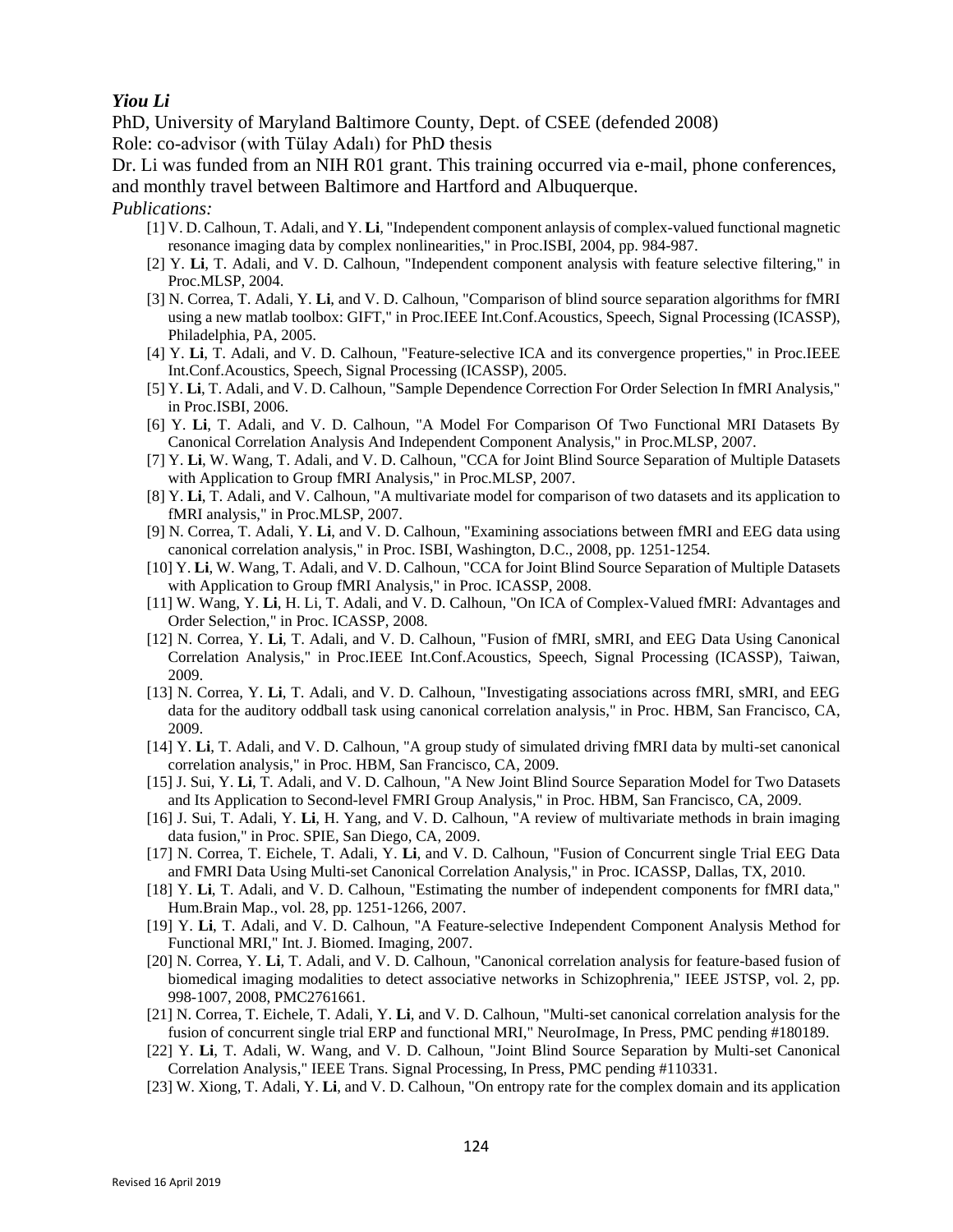to i.i.d. sampling," IEEE Transactions on Signal Processing, In Press, PMC pending #184519.

# *Eduardo Castro*

PhD, University of New Mexico (defended 2014)

Role: Advisor for PhD

# *Publications:*

- [1] E. **Castro**, M. Martinez-Ramon, A. Caprihan, K. A. Kiehl, and V. D. Calhoun, "Complex fMRI data classification using composite kernels: application to schizophrenia," in Proc. HBM, Quebec City, Canada, 2011.
- [2] E. **Castro**, M. Martinez-Ramon, G. L. Heileman, and V. D. Calhoun, "Characterization of groups using composite kernels and multi-source fMRI analysis data: Application to Schizophrenia," NeuroImage, vol. 58, pp. 526-536, 2011, PMC Pending #313196.
- [3]J. Sui, H. He, G. D. Pearlson, T. Adalı, K. A. Kiehl, Q. Yu, V. P. Clark, E. **Castro**, T. White, B. Mueller, B. C. Ho, N. C. Andreasen, and V. D. Calhoun, "Three-Way (N-way) Fusion of Brain Imaging Data Based on mCCA+jICA and Its Application to Discriminating Schizophrenia," NeuroImage, in press.

# *Guilherme Machado*

Undergraduate Exchange Student, University of New Mexico, Dept. of ECE Role: Advisor for senior project

Guilherme was an undergraduate student from Brazil who spent the semester at UNM. He worked with me on a project which resulting in a publication.

# *Publications:*

[1] **G. Machado**, V. P. Clark, R. L. Gollub, V. Magnotta, T. White, and V. D. Calhoun, "Probing Schizophrenia with a Sensorimotor Task: Large-Scale (N=273) Independent Component Analysis of First Episode and Chronic Schizophrenia Patients," in *Proc. Society for Neuroscience* San Diego, CA, 2007.

# *Michael Benevidez*

Medical Student, University of New Mexico

Michael worked with me in 2007 on a research project.

*Publications:*

[1] **M. Benavidez**, V. P. Clark, G. Kuperberg, K. Lim, and V. D. Calhoun, "Functional Networks Identified in an Auditory Oddball Task of Chronic and First Episode Schizophrenia Patients (N=261) Collected from the Mind Clinical Imaging Consortium," in *Proc. Society for Neuroscience* San Diego, CA, 2007.

# *Madiha Jafri*

PhD Student, University of Virginia (defended 2008)

Madiha worked with me as a PhD student and has now graduated. Madiha has published

multiple conference papers and a journal article.

- [1] M. **Jafri** and V. D. Calhoun, "Functional Classification of Schizophrenia Using Feed Forward Neural Networks," in Proc.EMBS, 2006.
- [2] M. **Jafri** and V. D. Calhoun, "Interdependencies among Resting-State networks in Schizophrenia using Independent Component Analysis," in Proc.ISMRM, 2007.
- [3] M. **Jafri**, G. D. Pearlson, and V. D. Calhoun, "A maximal-correlation approach using ICA for testing functional network connectivity applied to Schizophrenia," in Proc.ISBI, 2007.
- [4] M. **Jafri**, G. D. Pearlson, and V. D. Calhoun, "Resting State Functional Network Connectivity among ICA Components using Bayesian Networks," in Proc.HBM, 2007.
- [5] M. **Jafri**, G. D. Pearlson, M. Stevens, and V. D. Calhoun, "A Method for Functional Network Connectivity Among Spatially Independent Resting-State Components in Schizophrenia," NeuroImage, vol. 39, pp. 1666- 1681, 2008, PMC pending #40720.
- [6] C. I. Rzepecki, S. A. Meda, V. D. Calhoun, M. J. **Jafri**, R. S. Astur, and G. D. Pearlson, "Disruptions in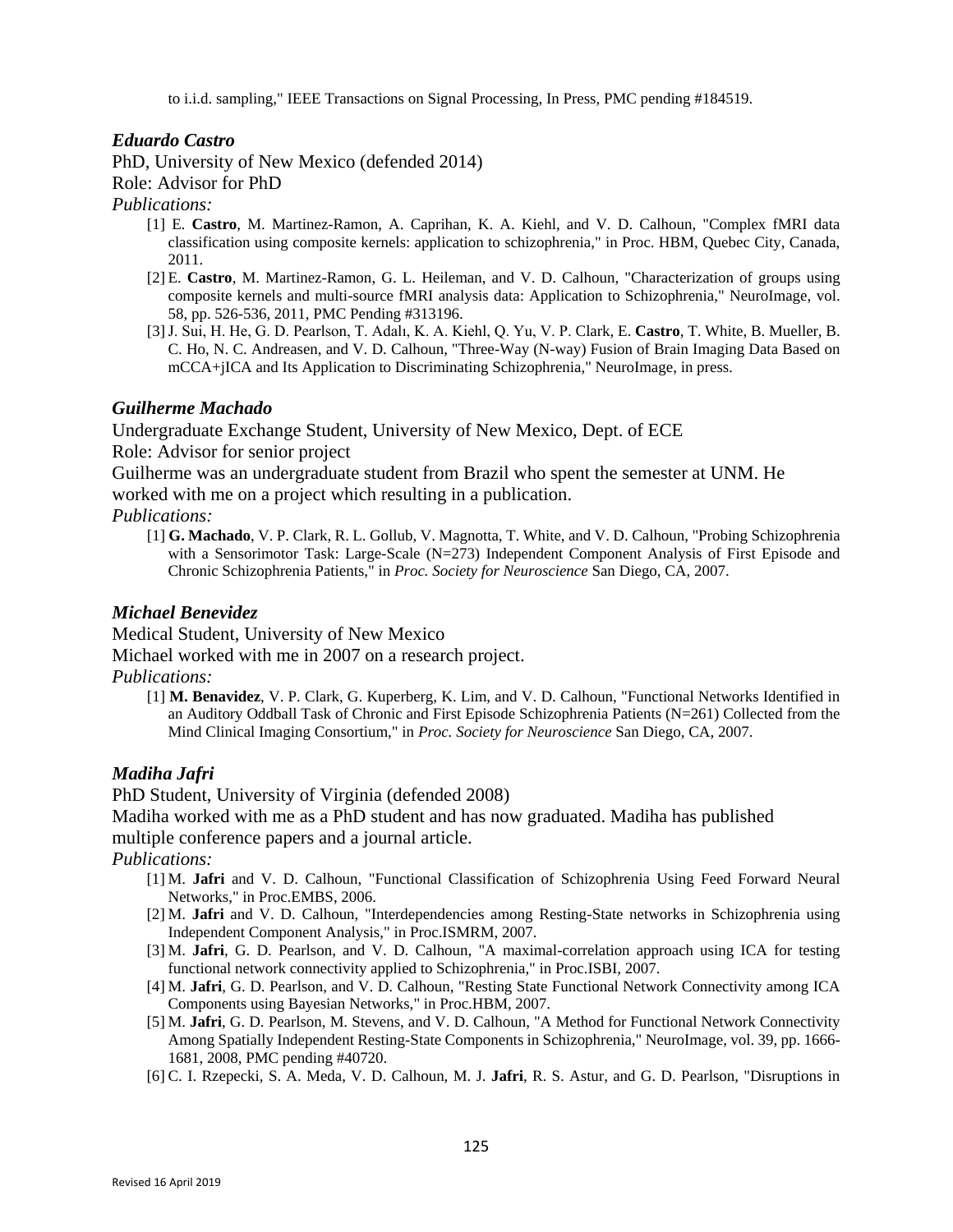Functional Network Connectivity during Alcohol Intoxicated Driving," Alcoholism: Clinical and Experimental Research, vol. 34, pp. 479-487, 2010, PMC pending #161788.

# *Matt Sutherland*

PhD Student, University of New Mexico, Dept. of Psychology Role: Served on dissertation committee (defended 2007)

# *Tom Eichele*

PhD, University of Bergen, Norway

Role: Served on PhD committee

Currently: Faculty member at University of Bergen

Mr Eichele defended his PhD in 2007. He visited me for three weeks in 2005 and Aug 2007 and summer 2009 and since then we have been collaborating closely and also I regularly visit

Norway to give an educational course.

- [1] N. Swanson, T. **Eichele**, G. D. Pearlson, and V. D. Calhoun, "Lateral Differences in the Default Mode Network in Schizophrenia," in The two halves of the brain: Information processing in the cerebral hemispheres: MIT Press, 2009.
- [2] T. **Eichele**, M. Moosmann, V. D. Calhoun, K. Specht, H. Nordby, and K. Hugdahl, "Joint ICA of Simultaneous Single Trial ERP-fMRI," in Proc.HBM, 2006.
- [3] T. **Eichele**, S. Debener, V. Calhoun, K. Specht, A. K. Engel, K. Hugdahl, D. Von Cramon, and M. Ullsperger, "Prediction of human errors by maladaptive changes in event-related brain networks " in Proc.HBM, 2008.
- [4] T. **Eichele**, R. Scheeringa, V. Calhoun, K. Hugdahl, and M. Bastiaansen, "Deconvolution of Hemodynamic Responses from Alpha-band EEG," in Proc.HBM, 2008.
- [5] T. **Eichele**, V. Calhoun, M. Moosmann, K. Specht, L. A. Jongsma, R. Quiroga, H. Nordby, and K. Hugdahl, "Unmixing concurrent EEG-fMRI with parallel independent component analysis," in Proc.HBM, 2008.
- [6] T. **Eichele**, S. Rachakonda, and V. D. Calhoun, "EEGIFT: A Toolbox for Group Independent Component Analysis of Event-Related EEG," in Proc. SPR, Austin, TX, 2008.
- [7] T. **Eichele**, S. Rachakonda, and V. D. Calhoun, "EEGIFT: A toolbox for group temporal ICA event-related EEG," in Proc. HBM, San Francisco, CA, 2009.
- [8] L. Wu, V. D. Calhoun, and T. **Eichele**, "Functional connectivity in eyes open vs. eyes closed resting state fMRI," in Proc. HBM, San Francisco, CA, 2009.
- [9] E. Allen, E. Erhardt, T. **Eichele**, A. R. Mayer, and V. D. Calhoun, "Comparison of pre-normalization methods on the accuracy of group ICA results," in Proc. HBM, Barcelona, Spain, 2010.
- [10] N. Correa, T. **Eichele**, T. Adali, Y. Li, and V. D. Calhoun, "Fusion of Concurrent single Trial EEG Data and FMRI Data Using Multi-set Canonical Correlation Analysis," in Proc. ICASSP, Dallas, TX, 2010.
- [11] S. M. Plis, V. D. Calhoun, M. P. Weisend, T. **Eichele**, E. Besada-Portas, and T. Lane, "MEG and fMRI for nonlinear estimation of neural activity," in Proc. NIPS Workshop on Connectivity Inference and NeuroImaging, Whistler, CO, 2010.
- [12] L. Wu, T. **Eichele**, and V. D. Calhoun, "Alpha Hemodynamic Responses in Eyes Open vs. Eyes Closed Resting State EEG-fMRI," in Proc. HBM, Barcelona, Spain, 2010.
- [13] T. **Eichele**, V. D. Calhoun, M. Moosmann, K. Specht, M. Jongsma, R. Quiroga, H. Nordby, and K. Hugdahl, "Unmixing concurrent EEG-fMRI with parallel independent component analysis," Int. J. Psych., vol. 67, pp. 222-234, 2008, PMC2649878.
- [14] T. **Eichele**, S. Debener, V. D. Calhoun, K. Specht, A. K. Engel, K. Hugdahl, D. Y. Cramon, and M. Ullsperger, "Prediction of human errors by maladaptive changes in event-related brain networks," Proc Natl Acad Sci U S A, vol. 105, pp. 6173-6178, 2008.
- [15] M. Moosmann, T. **Eichele**, H. Nordby, K. Hugdahl, and V. D. Calhoun, "Joint Independent Component Analysis for Simultaneous EEG-fMRI: Principle and Simulation," Int. J. Psych., vol. 67, pp. 212-221, 2008, PMC2649876.
- [16] V. D. Calhoun, T. **Eichele**, and G. Pearlson, "Functional Brain Networks in Schizophrenia: A Review," Frontiers in Neuroscience, vol. 3, pp. 1-12, 2009.
- [17] T. **Eichele**, V. D. Calhoun, and S. Debener, "Mining EEG-fMRI using independent component analysis,"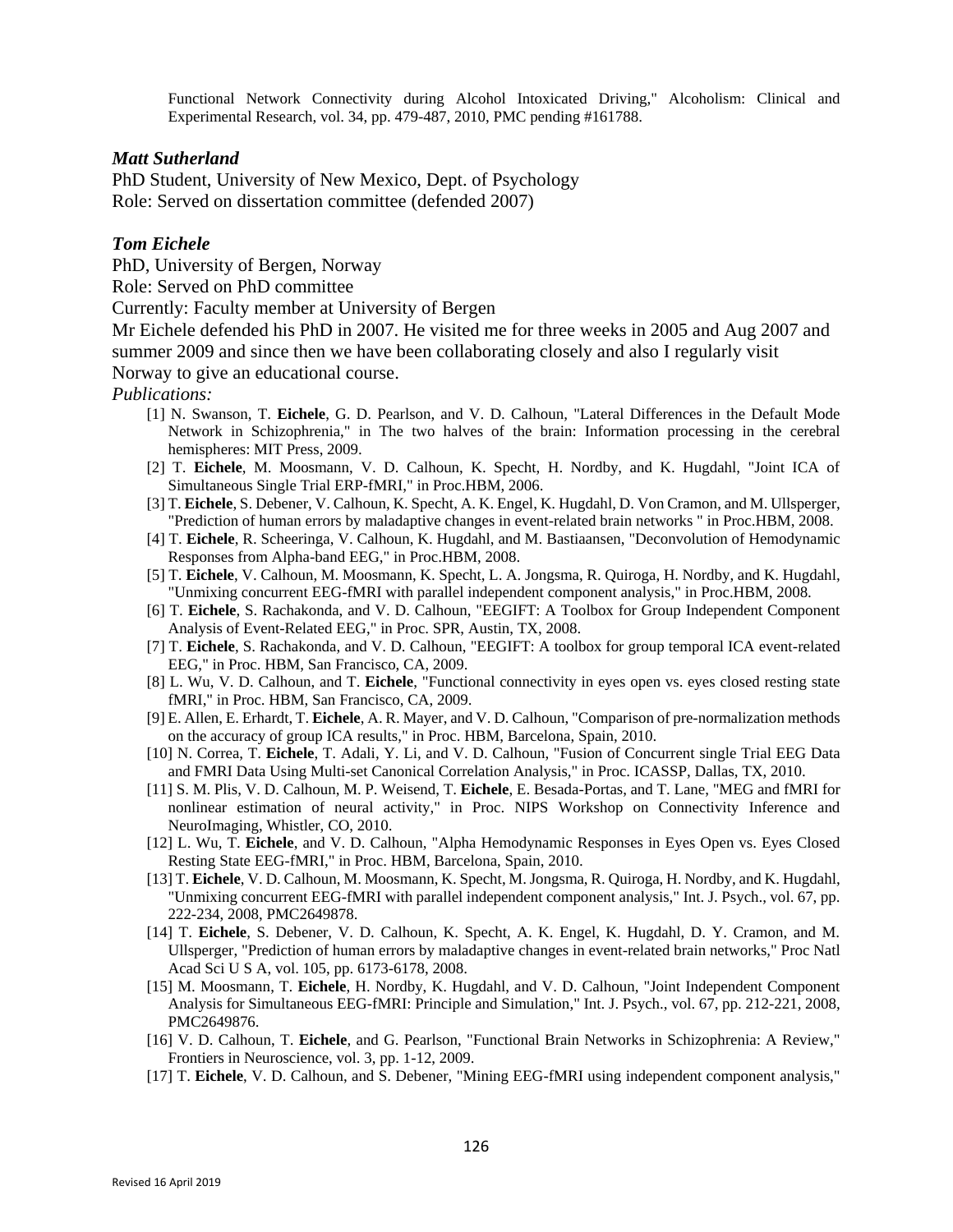Int. J. Psych., vol. 73, pp. 53-61, 2009, PMC2693483.

- [18] V. D. Calhoun, L. Wu, K. A. Kiehl, T. **Eichele**, and G. D. Pearlson, "Aberrant Processing of Deviant Stimuli in Schizophrenia Revealed by Fusion of FMRI and EEG Data," Acta Neuropsychiatria, In Press, PMC pending #184787.
- [19] N. Correa, T. **Eichele**, T. Adali, Y. Li, and V. D. Calhoun, "Multi-set canonical correlation analysis for the fusion of concurrent single trial ERP and functional MRI," NeuroImage, In Press, PMC pending #180189.
- [20] N. Swanson, T. **Eichele**, G. D. Pearlson, K. A. Kiehl, and V. D. Calhoun, "Lateral Differences in the Default Mode Network in Healthy Controls and Schizophrenia Patients," Hum Brain Mapp, In Press, PMC pending #180312.

# *Nicole Giuliani*

Role: Primary supervisor of post-graduate training period, 2003-2005

Graduated with PhD from Stanford University and current doing post-doc in Oregon.

## *Publications:*

- [1] V. D. Calhoun, T. Adali, **N. Giuliani**, J. J. Pekar, G. D. Pearlson, and K. A. Kiehl "A Method for Multimodal Analysis of Independent Source Differences in Schizophrenia: Combining Gray Matter Structural and Auditory Oddball Functional Data," Hum.Brain Map., 2005 (in press).
- [2] **N. Giuliani**, G. D. Pearlson, and V. D. Calhoun, "Alcohol Versus Marinol Intoxication Effects on Visual Perception: An FMRI Study," in Proc. ICANA, New Haven, CT, 2004.
- [3] **N. Giuliani**, V. D. Calhoun, G. D. Pearlson, A. Francis, and R. W. Buchanan, "Voxel-Based Morphometry Versus Regions of Interest: A Comparison of Two Methods for Analyzing Gray Matter Disturbances in Schizophrenia," Schizophr. Res., vol. 74, pp. 135-147, 2005.
- [4] K. Groth, T. Benios, **N. Giuliani**, V. D. Calhoun, and G. D. Pearlson, "General Intelligence Correlates to Brain Structure Differently in Men and Women," in Proc. SAGE IV, Winston-Salem, NC, 2005.

## *Matthais Moosman*

PhD, University of Bergen, Norway

Role: Member of PhD committee

Mr Moosman completed his PhD dissertation in medical physics.

*Publications:*

- [1] T. Eichele, **M. Moosmann**, V. D. Calhoun, K. Specht, H. Nordby, and K. Hugdahl, "Joint ICA of Simultaneous Single Trial ERP-fMRI," in Proc.HBM, 2006.
- [2] T. Eichele, V. Calhoun, **M. Moosmann**, K. Specht, L. A. Jongsma, R. Quiroga, H. Nordby, and K. Hugdahl, "Unmixing concurrent EEG-fMRI with parallel independent component analysis," in Proc.HBM, 2008.
- [3] T. Eichele, V. D. Calhoun, **M. Moosmann**, K. Specht, M. Jongsma, R. Quiroga, H. Nordby, and K. Hugdahl, "Unmixing concurrent EEG-fMRI with parallel independent component analysis," Int. J. Psych., vol. 67, pp. 222-234, 2008.
- [4] **M. Moosmann**, T. Eichele, H. Nordby, K. Hugdahl, and V. D. Calhoun, "Joint Independent Component Analysis for Simultaneous EEG-fMRI: Principle and Simulation," Int. J. Psych., vol. 67, pp. 212-221, 2008.

# *David Schneider:*

Masters Graduate Student in Biomedical Engineering, University of Connecticut Role: co-advisor, 2004-2005 Accepted to Columbia PhD Graduate Program, Fall 2006

# *Abbie Garrity:*

Undergraduate Student, Trinity College Role: Advisor for volunteer project, 2005- Differences in the default mode network in schizophrenia, Fall/Spring 2004

# *2006 Brain Dance Research Award*

*Publications:*

[1] A. **Garrity**, G. D. Pearlson, K. McKiernan, D. Lloyd, K. A. Kiehl, and V. D. Calhoun, "Aberrant functional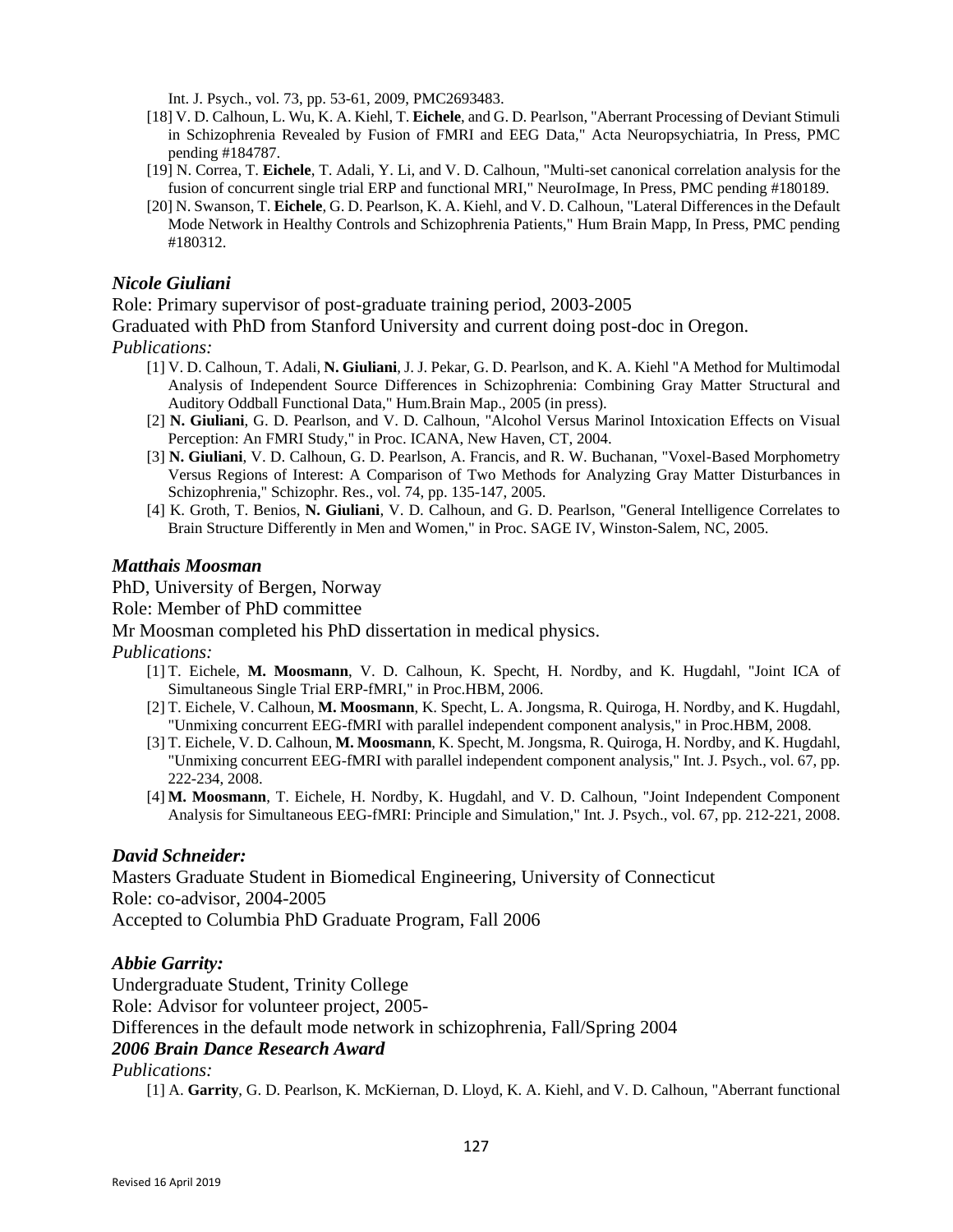connectivity of the 'default mode' in schizophrenia," in Trinity Papers, 2006.

- [2] A. **Garrity**, G. D. Pearlson, K. McKiernan, D. Lloyd, K. A. Kiehl, and V. D. Calhoun, "Aberrant functional connectivity of the 'default mode' in schizophrenia," in Neuron, 2006.
- [3] A. **Garrity**, G. D. Pearlson, K. McKiernan, D. Lloyd, K. A. Kiehl, and V. D. Calhoun, "Aberrant 'default mode' functional connectivity in schizophrenia," Am.J.Psychiatry, vol. 164, pp. 450-457, 2007.

#### *Samara Reynolds:*

Undergraduate Student, Trinity College Role: Advisor for senior project, 2004-2005

#### *Publications:*

[1] **M. Assaf,** S. Reynolds, V. Calhoun "Laterality changes in verbal binding associated with schizophrenia" Biol. Psych., 2006.

## *Hichem Snoussi*

Post-doctoral fellow

Role: Primary mentor

#### *Publications:*

- [1] **H. Snoussi** and V. D. Calhoun, "Bayesian Blind Source Separation for Brain Imaging," in Proc. SETIT, Susa, Tunisia, 2005.
- [2] **H.Snoussi** and V. D. Calhoun, "Regularized Spectral Matching for Blind Source Separation. Application to FMRI Imaging," IEEE Trans. Signal Proc., 2005.
- [3] **H. Snoussi** and V. D. Calhoun, "Bayesian Blind Source Separation for Brain Imaging," in Proc. ICIP, Genova, Italy, 2005.

#### *Michael Stevens, Ph.D.*

Appointed junior faculty in the Olin Neuropsychiatry Research Center, 2002-2004

Role: co-advisor 2002-2004; co-mentor on K-Award (2005-2009).

## Currently an independent investigator

- [1] V. D. Calhoun, **M. Stevens**, G. D. Pearlson, and K. A. Kiehl, "Fmri Analysis with the General Linear Model: Removal of Latency-Induced Amplitude Bias by Incorporation of Hemodynamic Derivative Terms," *NeuroImage,* vol. 22, pp. 252-257, 2004.
- [2] K. A. Kiehl, **M. Stevens**, K. R. Laurens, G. D. Pearlson, V. D. Calhoun, and P. F. Liddle, "The Amygdala as a Salience Detector: Evidence from a Large-Scale Study (N=100) of Auditory Target Detection " in *Proc.HBM*, Budapest, Hungary, 2004.
- [3] V. D. Calhoun, T. Adali, **M. Stevens**, K. A. Kiehl, and J. J. Pekar, "Semi-Blind Ica of Fmri: A Method for Utilizing Hypothesis-Derived Time Courses in a Spatial Ica Analysis," *NeuroImage,* vol. 25, pp. 527-538, 2005.
- [4] K. A. Kiehl, **M. Stevens**, K. R. Laurens, G. D. Pearlson, V. D. Calhoun, and P. F. Liddle, "An Adaptive Reflexive Processing Model of Neurocognitive Function: Supporting Evidence from a Large Scale (N=100) Fmri Study of an Auditory Oddball Task," *NeuroImage,* vol. 25, pp. 899-915, 2005.
- [5] **M. Stevens**, V. D. Calhoun, and K. A. Kiehl, "Hemispheric Differences in Hemodynamics Elicited by Auditory Oddball Stimuli," *NeuroImage,* vol. 26, pp. 782-792, 2005.
- [6] **M. Stevens**, V. D. Calhoun, and K. A. Kiehl, "Fmri in an Oddball Task: Effects of Target-to-Target Interval," *Psychophysiology,* vol. 42, pp. 636-642, 2005.
- [7] **M. Stevens**, K. A. Kiehl, G. D. Pearlson, and V. D. Calhoun, "Functional Neural Circuits for Mental Timekeeping," in *Human Brain Mapping*, Florence, Italy, 2005.
- [8] G. D. Pearlson, D. A. Wallace, V. D. Calhoun, M. Assaf, M. C. Stevens, S. Meda, and J. Gelernter, "Alpha7 Nicotinic Cholinergic Receptor (Chrna7)Polymorphisms Discriminate Figural Memory Abilities in Healthy Adults and Influence Related Structural and Functional Mri Patterns," in *Proc.ACNP*, 2006.
- [9] M. C. Stevens, K. A. Kiehl, G. Pearlson, and V. D. Calhoun, "Functional Neural Circuits for Mental Timekeeping," *Hum Brain Mapp,* Aug 30 2006.
- [10] **M. Stevens**, K. A. Kiehl, G. D. Pearlson, and V. D. Calhoun, "Functional Neural Circuits for Mental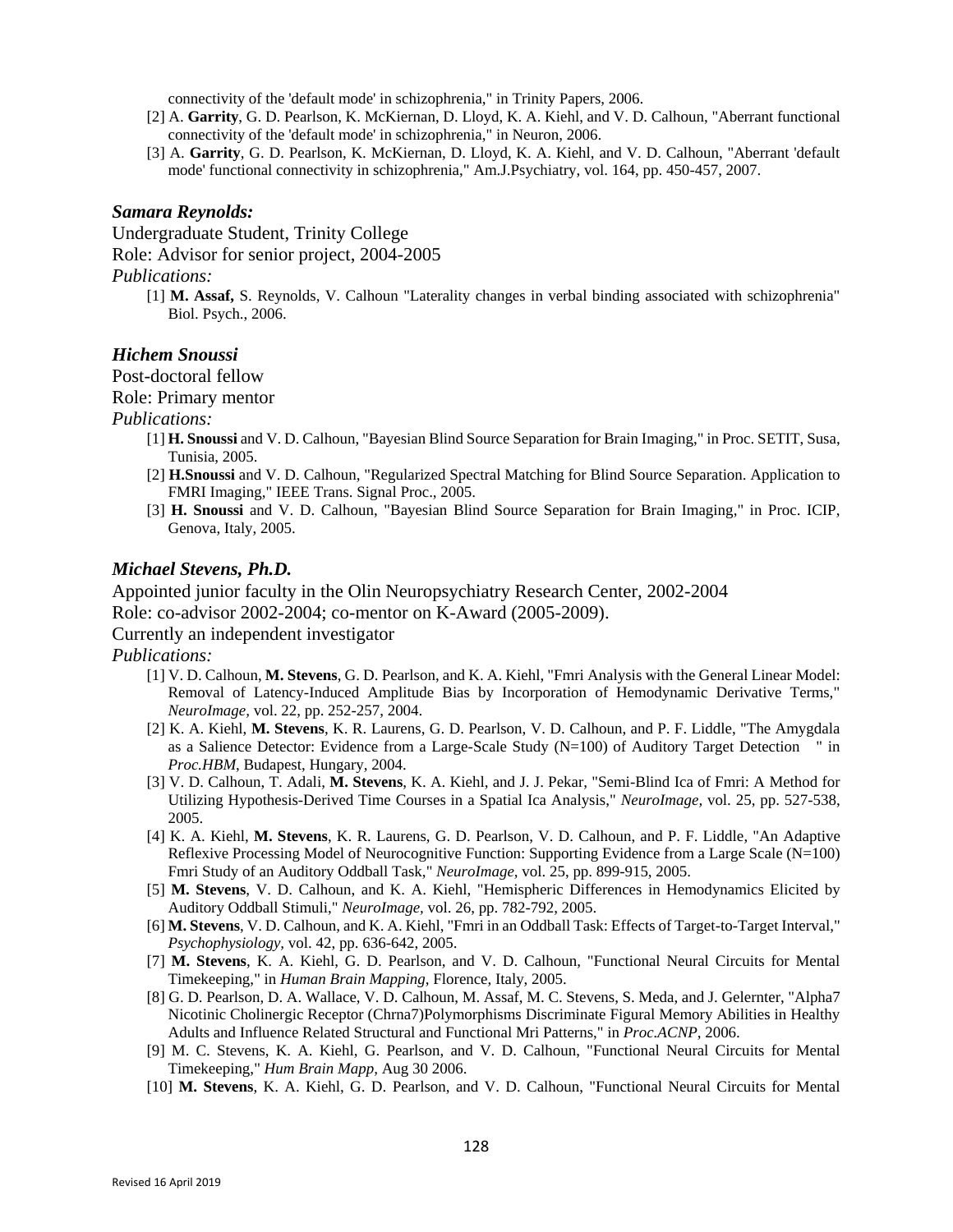Timekeeping," *Hum.Brain Map.,* vol. 28, 2007.

- [11] **M. Stevens**, K. A. Kiehl, G. D. Pearlson, and V. D. Calhoun, "Functional Neural Networks Underlying Response Inhibition in Adolescents and Adults," *Behavior and Brain Sciences,* vol. 181, 2007.
- [12] **M. Stevens**, K. A. Kiehl, G. D. Pearlson, and V. D. Calhoun, "Functional Neural Networks Underlying Response Inhibition in Adolescents and Adults," in *Human Brain Mapping*, 2007.
- [13] **M. Stevens**, V. D. Calhoun, G. D. Pearlson, and K. A. Kiehl, "Brain Network Dynamics During Error Commission," *Hum.Brain Map.,* In Press.
- [14] M. Jafri, G. D. Pearlson, **M. Stevens**, and V. D. Calhoun, "Aberrant Connectivity among Spatially Independent Resting-State Networks in Schizophrenia," *Hum.Brain Map.,* Submitted.
- [15] **M. Stevens**, G. D. Pearlson, V. D. Calhoun, and K. A. Kiehl, "Are Separate Neural Networks Specialized for Regular Movement Timing? An Examination of Brain Hemodynamics During Regularly-Paced Finger Tapping," *Neuropsychologia,* Submitted.

## *Mona Noureldin Mohamed, M.D.*

### Postdoc, Johns Hopkins University

Role: co-advisor for post graduate training period, primary mentor for fMRI training.

#### *Publications:*

- [1] **M. A. Mohamed**, D. M. Yousem, A. Tekes, N. M. Browner, and V. D. Calhoun, "Timing of Cortical Activation: a Latency-Resolved Event-Related Functional MR Imaging Study," AJNR Am. J. Neuroradiol., vol. 24, pp. 1967-1974, 2003.
- [2] **M. Noureldin**, D. M. Yousem, A. Tekes, N. Browner, and V. D. Calhoun, "Correlation Between the Amplitude of Cortical Activation and Reaction Time: An FMRI Study," in Proc. ASNR, Washington, D.C., 2003.
- [3] A. Tekes, **M. Noureldin**, M. Kraut, V. D. Calhoun, N. Browner, and D. M. Yousem, "Effect of Age on Visuomotor Functional MR Imaging," in Proc. ASNR, Washington, D.C., 2003.
- [4] **M. A. Mohamed**, D. M. Yousem, A. Tekes, N. Browner, and V. D. Calhoun, "Correlation Between the Amplitude of Cortical Activation and Reaction Time: a Functional MRI Study," AJR Am. J. Roentgenol., vol. 183, pp. 759-765, 2004.
- [5] **M. A. Mohamed**, D. M. Yousem, I. Kusevic, V. D. Calhoun, C. Cristinzio, N. A. Honeycutt, A. El-Deib, M. Yassa, B. Caffo, and S. Basset, "Lack of Education Effect on Brain Activity in a Memory Based Functional MRI Experiment," in Proc. ASNR, 2004.
- [6] A. Tekes, V. D. Calhoun, **M. A. Mohamed**, B. Yagmurlu, N. Mikhelashvili-Browner, and D. M. Yousem, "Effect of Age in Volume of Activation in Block Design and Single-Event Paradigms Using Visuomotor Functional MR Imaging," in Proc. ASNR, 2004.
- [7] A. Tekes, **M. A. Mohamed**, N. Mikhelashvili-Browner, V. D. Calhoun, and D. M. Yousem, "Effect of Age on Visuomotor Functional MR Imaging," in Proc. ASNR, 2004.
- [8] A.Tekes, **M. Noureldin**, M.Kraut, V.D.Calhoun, N.Browner, and D.M.Yousem, "Effect of Age on Visuomotor Functional MR Imaging," to appear Acad. Radiol., 2005.

### *Kim Celone*

Role: tutor for post-graduate training period, 2003-2005 Accepted to PhD Program, Boston College

- [1] **K. Celone**, V. D. Calhoun, A. Driscoll, E. Rand-Giovannetti, E. Chua, B. Dickerson, M. Albert, D. Blacker, and R. Sperling "ICA of fMRI Associative Memory Networks in Normal Aging, MCI and Mild AD," 2005. (in preparation).
- [2] R. Sperling, E. Chua, B. Dickerson, D. Blacker, M. Albert, V. D. Calhoun, and **K. Celone**, "Compensatory Recruitment of Memory and Attentional Networks in Mild Cognitive Impairment," in Proc. Amer. Acad. of Neur., San Diego, CA, 2005.
- [3] **K. Celone**, V. D. Calhoun, A. Driscoll, E. Rand-Giovannetti, E. Chua, B. Dickerson, M. Albert, D. Blacker, and R. Sperling, "ICA of FMRI Associative Memory Networks in Normal Aging, MCI and Mild AD," in Proc. Soc. for Neuroscience, San Diego, CA, 2004.